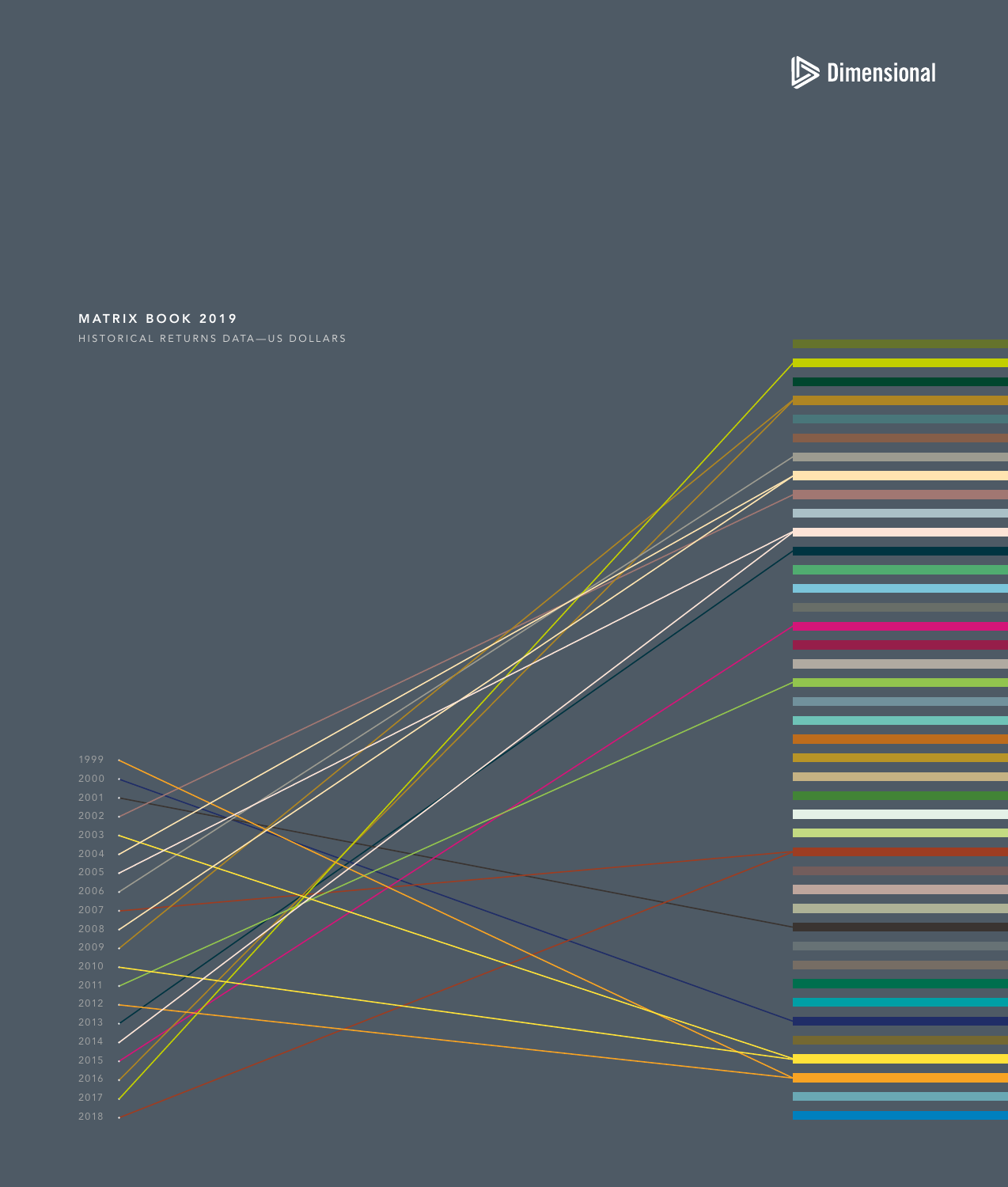## ON THE COVER Dimensional invests in equities across more than 40 countries around the globe. Returns among these countries vary widely from year to year. On the front cover, each year on the left connects with that year's highest-performing country.

Over the last 20 years, no country has repeated as the top performer in consecutive years. The randomness of global equity returns illustrates the



## MATRIX BOOK 2019

 $\left\langle \right\rangle$ 

HISTORICAL RETURNS DATA — US DOLLARS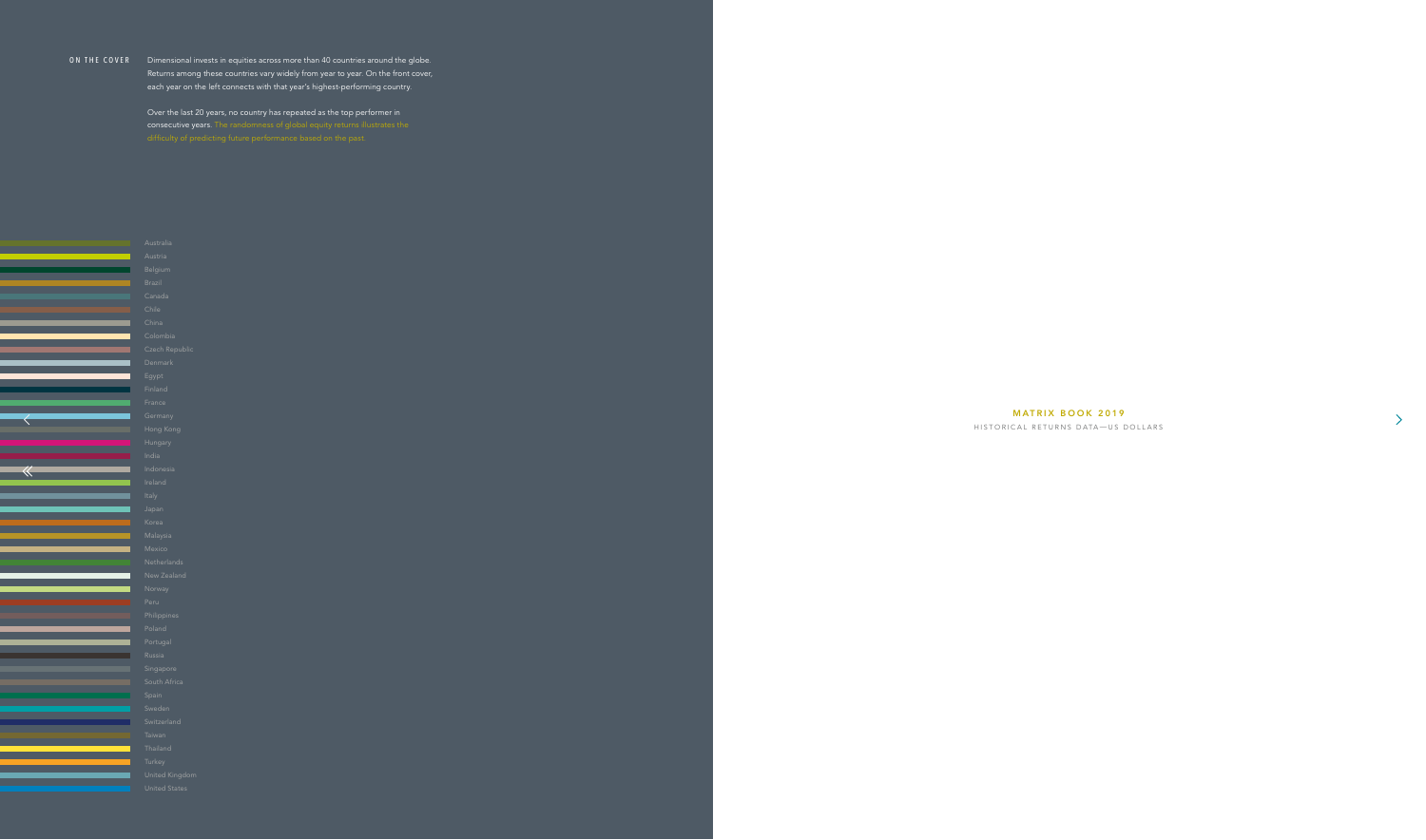# <span id="page-2-0"></span>GLOBAL EQUITY RETURNS RANDOMNESS *of The*

 $\ll$ 



## **INVESTMENT OPPORTUNITIES EXIST ALL AROUND THE GLOBE.** Across

more than 40 countries, there are over 15,000 publicly traded companies. If you listen to the news, however, some countries may seem like better places to invest than others based on how their economies and stock markets are doing at the time. Fluctuations in performance from year to year only add to the complexity, providing little useful information about future returns.

Daunted by the prospects of sorting it out, some investors look to the place they know best—their home market. There can be good reasons, such as tax benefits, for prioritizing an investment close to home, but too much home bias could mean underweighting or missing out on part of the investment universe.

Australia, for example, represents 2% of the global equity market. An Australian who aims to build a global equity portfolio may have cause for investing a greater amount at home. However, this would come with the tradeoff of reduced investment in other countries. The same is true for a Japanese investor, whose home country represents 8% of the global equity market. Even the US equity market—the world's largest by far—is only about half of the global opportunity set.

Fortunately, no one needs to be an expert in every region to benefit from the opportunities those regions present. Equity markets process information continuously, leveraging knowledge from millions of buyers and sellers each day as they set security prices. Investors can trust market prices to provide an up-tothe-minute snapshot of global investment opportunities.

Because prices do such a good job incorporating information about securities in every market, they also offer the best prediction of future prospects. No sensible story or compelling empirical research suggests investors can consistently outguess those prices and pick winning countries. **A well-diversified global portfolio can help capture the returns of markets around the world and deliver more reliable outcomes over time.**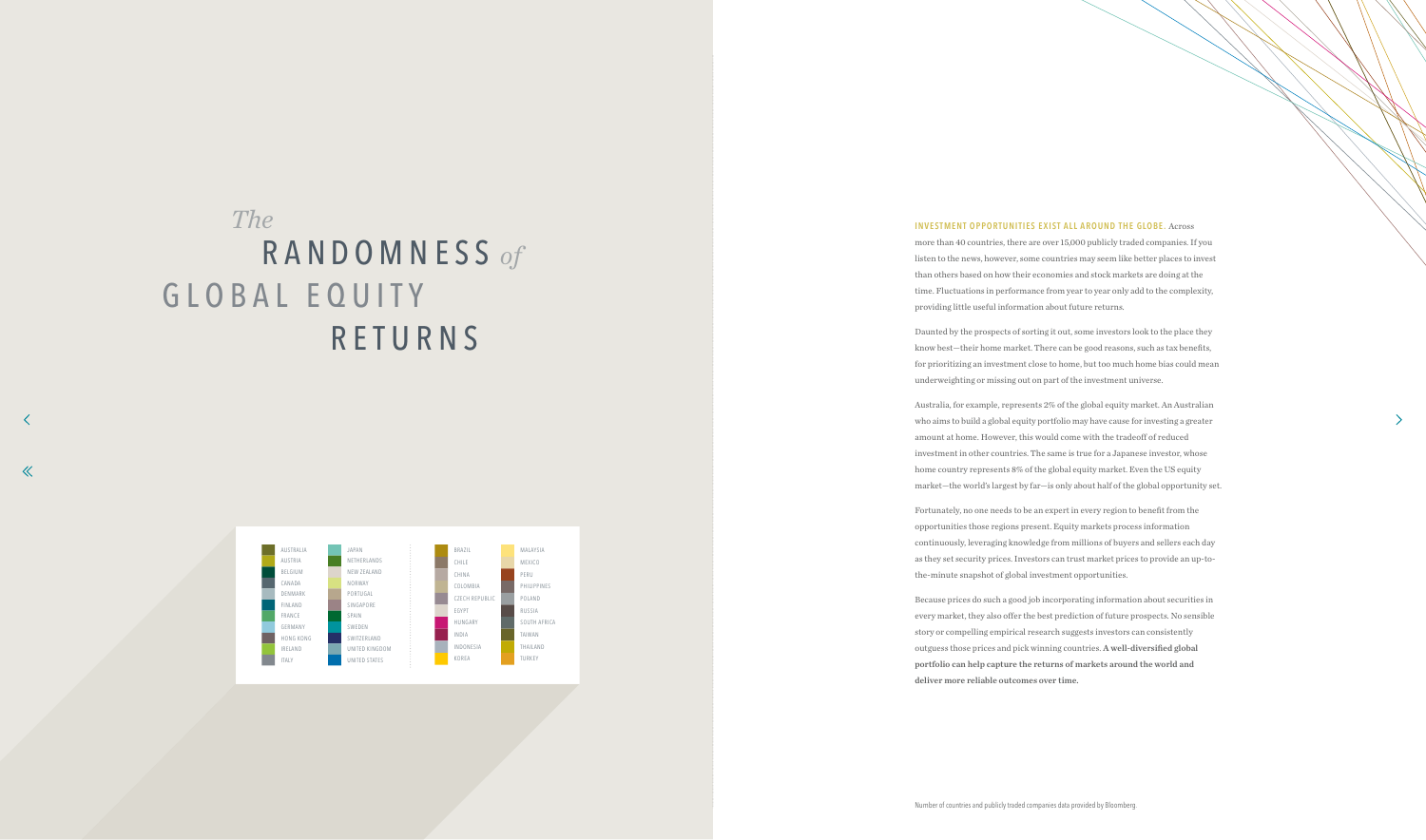# Reading the Checkerboard

These tables illustrate 20 years of annual equity returns for developed and emerging markets. [\(Full-size tables and data sources.\)](#page-44-0) Each color represents a different country. Each column is sorted top down, from the highest-performing country to the lowest.

Taken together, these tables powerfully demonstrate the randomness of global equity returns. In either table, pick a color in the first column and follow it through to the right. Does any country seem to follow a pattern that gives clues about its future performance?

> Denmark's annualized return outpaced the US by about 4% over the entire period. Bear in mind, Denmark represents less than 1% of the global market cap available to investors.

 $\sum$ 

Consider the performance of the US and Denmark, shown below. Is it immediately clear which country had the higher return over the past two decades?

Denmark, in fact, was the best performer among all developed markets, with an annualized return of 9.1%. Surprisingly perhaps, Denmark had the best calendar year return only once, in 2015. The US, despite some strong returns in the last several years, placed ninth overall with an annualized return of 4.9%.









 $\checkmark$ 

 $\ll$ 

![](_page_3_Figure_5.jpeg)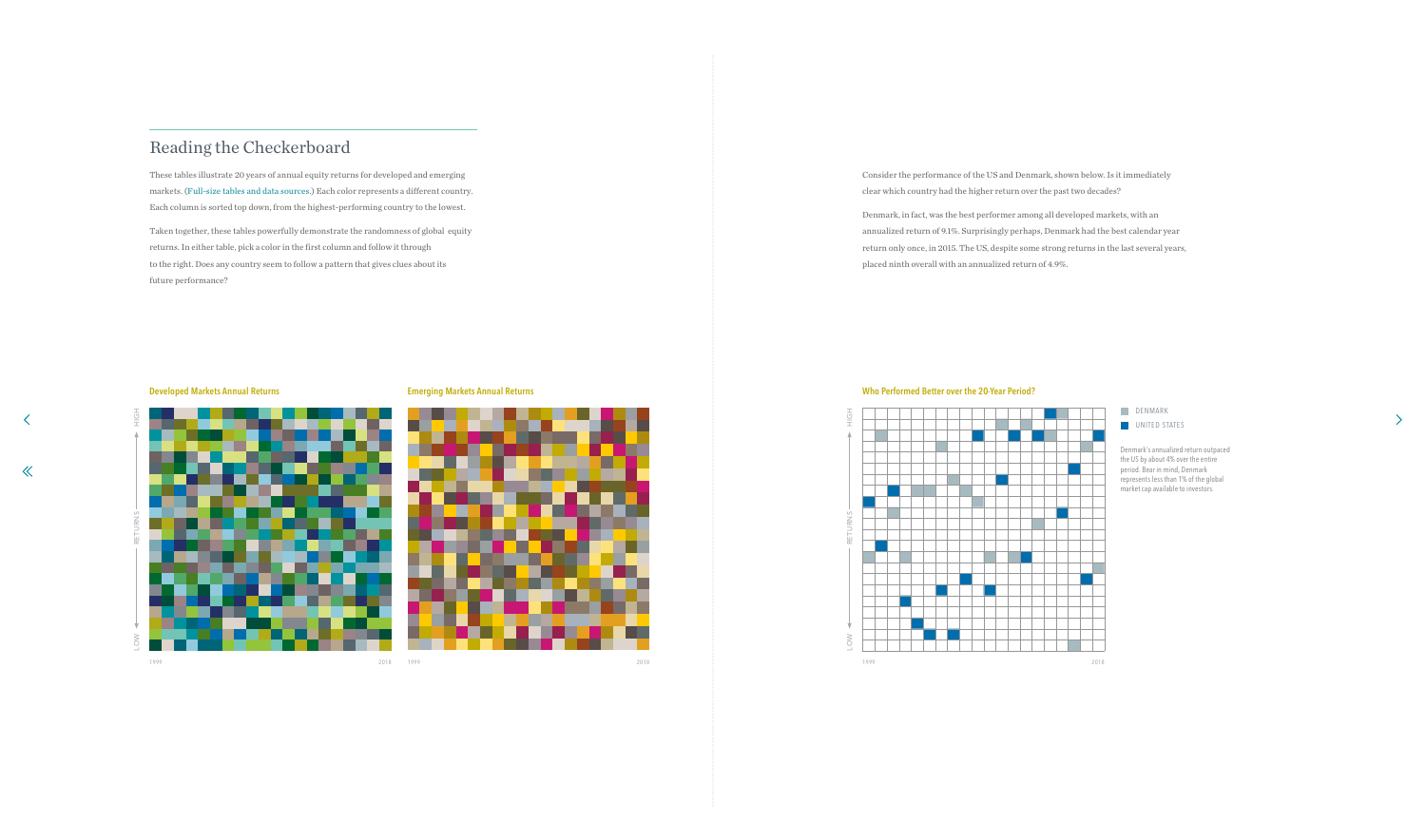# From First to Worst

Denmark also provides an example of the unpredictability in short-term results. After posting the highest developed market return in 2015, Denmark had the lowest return in 2016. Countries have also moved in the opposite direction, from worst to first, in consecutive years. In 2000, New Zealand had the lowest return among developed markets followed by the highest return in both 2001 and 2002. In emerging markets, Hungary and Russia went from the bottom two performers in 2014 to the top two performers in 2015.

# Going to Extremes

 $\ll$ 

In a single year, the difference between the return of the highest-performing country and the lowest can be dramatic. Among developed markets over the last 20 years, the difference between the best and worst performers has ranged from a low of 24% in 2018 to as much as 81% in 2009. The differences in emerging markets are even more pronounced, ranging from 39% in 2013 to 160% in 2005. In fact, the difference in emerging markets has exceeded 100% in several years.

These extreme differences in outcomes, combined with the examples of countries that experienced sharp reversals in their return rankings, highlight the risk of trying to predict future returns by looking at the past and emphasize the importance of diversification across countries.

#### **Developed Markets**

![](_page_4_Figure_6.jpeg)

Diversification does not eliminate the risk of market loss. Investing risks include loss of principal and fluctuating value. International investing involves special risks, such as currency fluctuation and political instability. Investing in emerging markets may accentuate these risks. There is no guarantee an investing strategy will be successful.

Data presented in the Growth of \$1 charts is hypothetical and assumes reinvestment of income and no transaction costs or taxes. The charts are for illustrative purposes only and are not indicative of any investment.

Smallest range of outcomes in a year Largest range of outcomes in a year **162% -30% 2%** TAIWAN EGYPT PERU MALAYSIA **9%**

**160%**

## **Emerging Markets**

**39%**

# Now, the Good News

This evidence of the randomness in global equity returns, though, is not bad news for investors. Rather than trying to guess which country is going to outperform when, investors committed to a well-structured, globally diversified portfolio are better positioned to capture the performance of the global markets, where and when it occurs.

A globally diversified approach can deliver more reliable outcomes over time with less volatility than investing in individual countries. This can help investors stay on track, through all kinds of markets, toward their long-term goals.

![](_page_4_Figure_15.jpeg)

 $\Delta$ 

In USD. Past performance is not a guarantee of future results.

Indices are not available for direct investment; therefore, their performance does not reflect the expenses associated with the management of an actual portfolio.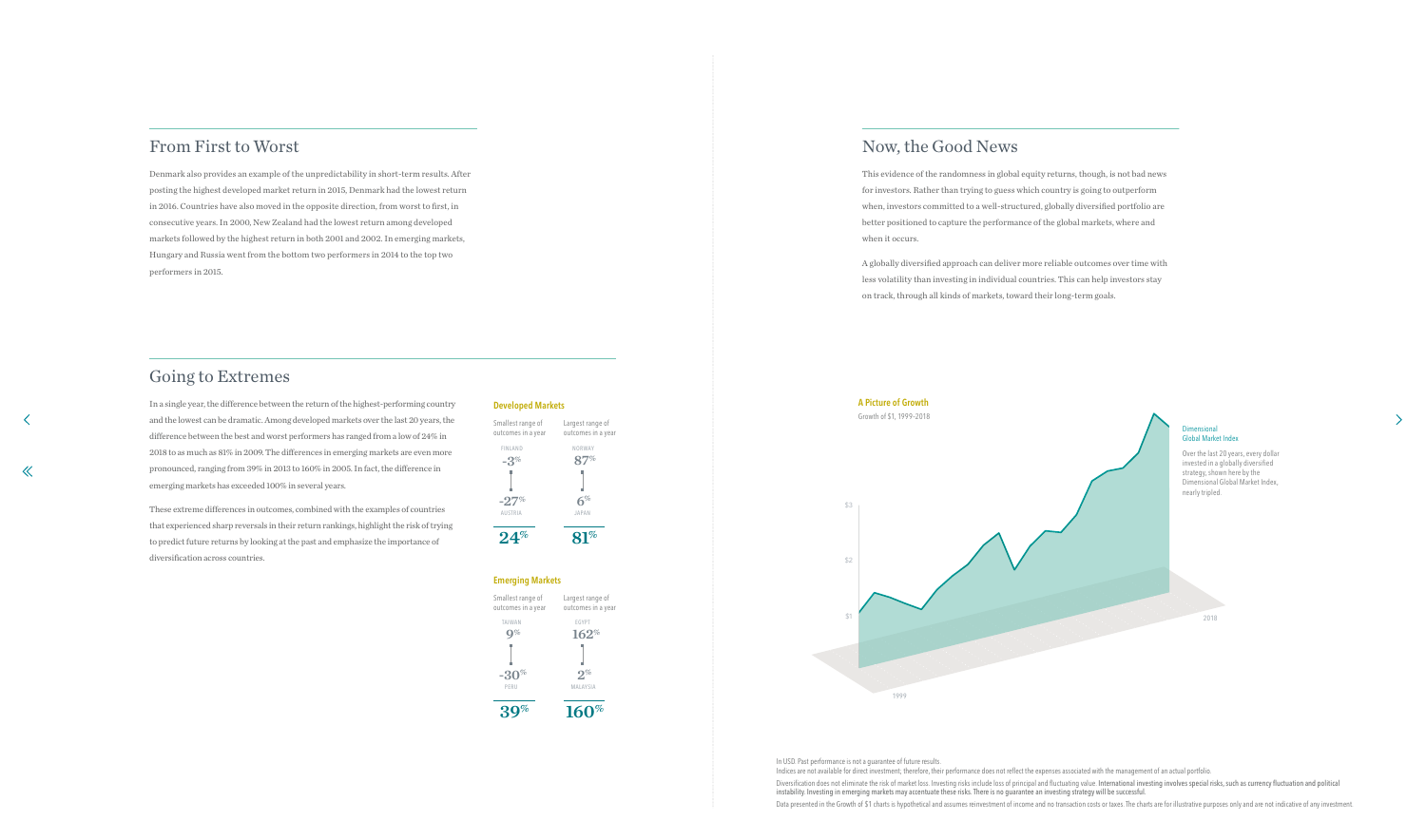| Feature Story: The Randomness of Global Equity Returns       |           |  |
|--------------------------------------------------------------|-----------|--|
| How to Use This Book                                         |           |  |
| Annualized Rates of Returns (%)                              |           |  |
| CRSP 1-10 Index                                              | 1926-2018 |  |
| S&P 500 Index                                                | 1926-2018 |  |
| Dimensional US Adjusted Market 1 Index                       | 1928-2018 |  |
| Dimensional US Adjusted Market 2 Index                       | 1928-2018 |  |
| Dimensional US Adjusted Market Value Index                   | 1928-2018 |  |
| Russell 3000 Index                                           | 1979-2018 |  |
| Russell 1000 Index                                           | 1979-2018 |  |
| Russell 1000 Value Index                                     | 1979-2018 |  |
| Russell 1000 Growth Index                                    | 1979-2018 |  |
| Dimensional US Adjusted Large Cap Equity Index               | 1928-2018 |  |
| Dimensional US Large Cap Value Index                         | 1928-2018 |  |
| Dimensional US Large Cap Growth Index                        | 1975-2018 |  |
| Dimensional US Large Cap High Profitability Index            | 1975-2018 |  |
| Russell 2000 Index                                           | 1979-2018 |  |
| Russell 2000 Value Index                                     | 1979-2018 |  |
| Russell 2000 Growth Index                                    | 1979-2018 |  |
| Dimensional US Small Cap Growth Index                        | 1975-2018 |  |
| Dimensional US Small Cap Index                               | 1928-2018 |  |
| Dimensional US Small Cap Value Index                         | 1928-2018 |  |
| Dimensional US Targeted Value Index                          | 1928-2018 |  |
| MSCI World ex USA Index                                      | 1970-2018 |  |
| MSCI All Country World ex USA Index                          | 1988-2018 |  |
| Dimensional International Adjusted Market Index              | 1990-2018 |  |
| Dimensional International Vector Index                       | 1990-2018 |  |
| Dimensional International Large Value Index                  | 1990-2018 |  |
| Dimensional International Large Cap Growth Index             | 1990-2018 |  |
| Dimensional International Large Cap High Profitability Index | 1990-2018 |  |
| MSCI World ex USA Small Cap Index                            | 1999-2018 |  |
| Dimensional International Small Cap Index                    | 1970-2018 |  |
| Dimensional International Small Cap Value Index              | 1982-2018 |  |
| Dimensional International Small Cap Growth Index             | 1990-2018 |  |
| <b>MSCI Emerging Markets Index</b>                           | 1988-2018 |  |

# <span id="page-5-0"></span>Table of Contents

| MSCI Emerging Markets Small Cap Index                                   | 1995-2018 |  |
|-------------------------------------------------------------------------|-----------|--|
| Dimensional Emerging Markets Adjusted Market Index                      | 1994-2018 |  |
| Dimensional Emerging Markets Value Index                                | 1989-2018 |  |
| Dimensional Emerging Markets Growth Index                               | 1994-2018 |  |
| Dimensional Emerging Markets Small Index                                | 1989-2018 |  |
| FTSE US Government Bond Index 1-3 Years                                 | 1986-2018 |  |
| FTSE US Government Bond Index 3-7 Years                                 | 1986-2018 |  |
| One-Month US Treasury Bills                                             | 1926-2018 |  |
| Long-Term Government Bonds                                              | 1926-2018 |  |
| Long-Term Corporate Bonds                                               | 1926-2018 |  |
| Bloomberg Barclays US Aggregate Bond Index                              | 1976-2018 |  |
| Bloomberg Barclays US Government/Credit Bond Index Intermediate         | 1973-2018 |  |
| Dimensional US Adjusted Investment Grade Index                          | 1990-2018 |  |
| FTSE World Government Bond Index 1-3 Years (Hedged to USD)              | 1986-2018 |  |
| FTSE World Government Bond Index 3-7 Years (Hedged to USD)              | 1986-2018 |  |
| Bloomberg Barclays Global Aggregate Bond Index (Hedged to USD)          | 1990-2018 |  |
| Dimensional Global Short-Term Government Variable Maturity Index        | 1985-2018 |  |
| Dimensional Global Intermediate-Term Government Variable Maturity Index | 1985-2018 |  |
| Dimensional Global Adjusted Fixed Income Market Index                   | 2000-2018 |  |
| Dow Jones US Select REIT Index                                          | 1978-2018 |  |
| S&P Global ex US REIT Index                                             | 1990-2018 |  |
| Bloomberg Barclays Municipal Bond Index                                 | 1980-2018 |  |
| Bloomberg Commodity Total Return Index                                  | 1992-2018 |  |
| Bloomberg Barclays US TIPS Index                                        | 1998-2018 |  |
| Bloomberg Barclays US TIPS Index (Inflation Adjusted)                   | 1998-2018 |  |
| Inflation: US Consumer Price Index                                      | 1926-2018 |  |
| S&P 500 Index (Inflation Adjusted)                                      | 1926-2018 |  |
| One-Month US Treasury Bills (Inflation Adjusted)                        | 1926-2018 |  |
| Global Strategies                                                       | 1994-2018 |  |
| <b>Balanced Strategy</b>                                                | 1973-2018 |  |
| World Equity Market Capitalization                                      |           |  |
| Global Bond Market                                                      |           |  |
| The Randomness of Global Equity Returns                                 |           |  |
| Sources and Descriptions of Data                                        |           |  |

 $\left\langle \right\rangle$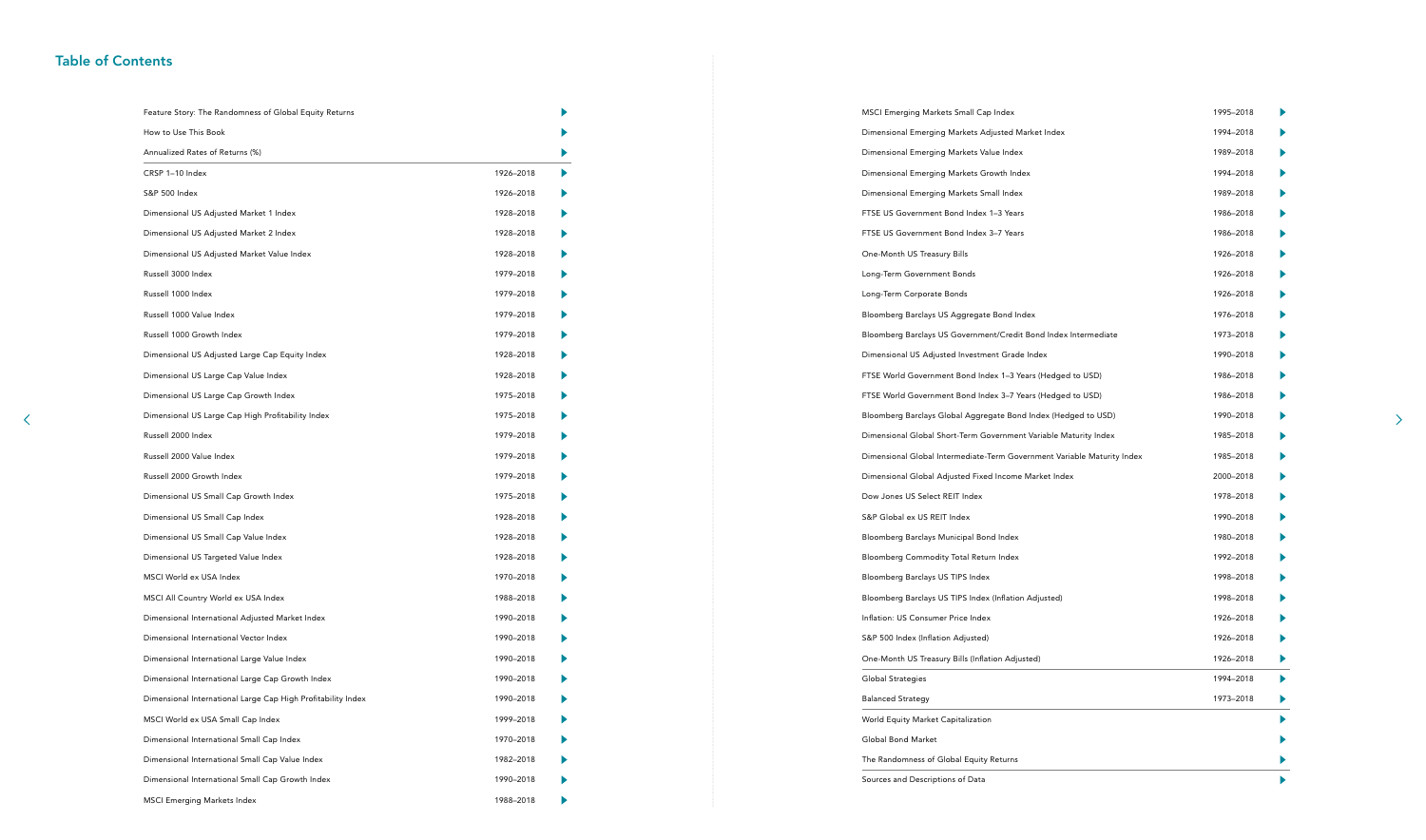2 Locate the row for the last year of the interval (2007). Years are labeled at the beginning of each row.

<sup>3</sup> The return can be found where the first year's column meets the last year's row. In this example, the Dimensional US Large Cap Value Index had a compound rate of return of 9.3% per year for the nine-year period.

![](_page_6_Figure_7.jpeg)

## <span id="page-6-0"></span>How to Use This Book

For example, to find the annualized compound rate of return for the Dimensional US Large Cap Value Index for the interval 1999–2007:

1 Locate the column for the first year of the interval (1999). Years are labeled at the top and bottom of each column.

≺

 $\ll$ 

# Annualized Rates of Returns (%)

|                                                                                                                   | 1 Year<br>2018     | 5 Years<br>2014-2018 | 10 Years<br>2009-2018 | 15 Years<br>2004-2018 | 20 Years<br>1999-2018 | 50 Years<br>1969-2018    | 80 Years<br>1939-2018            |
|-------------------------------------------------------------------------------------------------------------------|--------------------|----------------------|-----------------------|-----------------------|-----------------------|--------------------------|----------------------------------|
| CRSP 1-10 Index                                                                                                   | $-5.0$             | 7.7                  | 13.3                  | 8.1                   | 6.1                   | 9.7                      | 10.7                             |
| S&P 500 Index                                                                                                     | $-4.4$             | 8.5                  | 13.1                  | 7.8                   | 5.6                   | 9.8                      | 10.7                             |
| Dimensional US Adjusted Market 1 Index                                                                            | $-6.6$             | 7.3                  | 13.7                  | 8.6                   | 7.5                   | 10.6                     | 11.7                             |
| Dimensional US Adjusted Market 2 Index<br>Dimensional US Adjusted Market Value Index                              | $-8.5$<br>$-11.8$  | 6.5<br>4.8           | 13.5<br>13.4          | 8.5<br>8.1            | 8.0<br>9.0            | 11.1<br>11.7             | 12.2<br>13.2                     |
| Russell 3000 Index                                                                                                | $-5.2$             | 7.9                  | 13.2                  | 7.9                   | 6.0                   |                          |                                  |
| Russell 1000 Index                                                                                                | $-4.8$             | 8.2                  | 13.3                  | 7.9                   | 5.9                   |                          |                                  |
| Russell 1000 Value Index                                                                                          | $-8.3$             | 5.9                  | 11.2                  | 7.0                   | 6.2                   |                          |                                  |
| Russell 1000 Growth Index                                                                                         | $-1.5$             | 10.4                 | 15.3                  | 8.7                   | 5.1                   | $\overline{\phantom{0}}$ |                                  |
| Dimensional US Adjusted Large Cap Equity Index                                                                    | $-5.9$             | 7.7                  | 13.5                  | 8.4                   | 6.8                   | 10.6                     | 11.1                             |
| Dimensional US Large Cap Value Index                                                                              | $-14.0$            | 5.1                  | 12.5                  | 6.8                   | 7.3                   | 12.1                     | 12.9                             |
| Dimensional US Large Cap Growth Index<br>Dimensional US Large Cap High Profitability Index                        | $-2.7$<br>$-3.4$   | 9.9<br>9.1           | 14.6<br>14.3          | 9.6<br>9.5            | 6.5<br>7.4            | —                        |                                  |
| Russell 2000 Index                                                                                                | $-11.0$            | 4.4                  | 12.0                  | 7.5                   | 7.4                   |                          |                                  |
| Russell 2000 Value Index                                                                                          | $-12.9$            | 3.6                  | 10.4                  | 6.9                   | 8.2                   | —                        |                                  |
| Russell 2000 Growth Index                                                                                         | $-9.3$             | 5.1                  | 13.5                  | 8.0                   | 6.1                   |                          |                                  |
| Dimensional US Small Cap Growth Index                                                                             | $-12.3$            | 4.9                  | 13.9                  | 9.3                   | 9.3                   |                          |                                  |
| Dimensional US Small Cap Index                                                                                    | $-12.8$            | 4.2                  | 13.6                  | 8.6                   | 10.3                  | 11.3                     | 13.3                             |
| Dimensional US Small Cap Value Index                                                                              | $-13.4$            | 3.9                  | 14.0                  | 8.4                   | 11.3                  | 13.6                     | 15.7                             |
| Dimensional US Targeted Value Index<br>MSCI World ex USA Index                                                    | $-13.9$<br>$-13.6$ | 3.6<br>0.8           | 13.9<br>6.8           | 8.6<br>5.3            | 10.8<br>4.1           | 13.0                     | 14.6                             |
| MSCI All Country World ex USA Index                                                                               | $-13.8$            | 1.1                  | 7.1                   | 5.7                   | 4.6                   | $\overline{\phantom{0}}$ |                                  |
| Dimensional International Adjusted Market Index                                                                   | $-16.4$            | 1.9                  | 8.7                   | 6.8                   | 6.8                   | —                        |                                  |
| Dimensional International Vector Index                                                                            | $-17.9$            | 2.1                  | 9.2                   | 7.1                   | 7.5                   | —                        |                                  |
| Dimensional International Large Value Index                                                                       | $-17.3$            | 0.9                  | 7.8                   | 5.6                   | 6.3                   | --                       |                                  |
| Dimensional International Large Cap Growth Index                                                                  | $-13.6$            | 1.3                  | 7.6                   | 6.2                   | 4.5                   | —                        |                                  |
| Dimensional International Large Cap High Profitability Index                                                      | $-12.9$            | 1.7                  | 8.0                   | 6.6                   | 5.7                   | —                        |                                  |
| MSCI World ex USA Small Cap Index<br>Dimensional International Small Cap Index                                    | $-17.8$<br>$-18.8$ | 2.6<br>2.4           | 10.5<br>10.4          | 7.3<br>7.9            | 7.6<br>8.6            | —                        |                                  |
| Dimensional International Small Cap Value Index                                                                   | $-19.4$            | 1.6                  | 9.9                   | 8.2                   | 10.1                  | -                        |                                  |
| Dimensional International Small Cap Growth Index                                                                  | $-17.6$            | $3.6$                | 12.0                  | 8.6                   | 7.8                   |                          |                                  |
| <b>MSCI Emerging Markets Index</b>                                                                                | $-14.2$            | 2.0                  | 8.4                   | 8.3                   | 8.8                   | —                        |                                  |
| MSCI Emerging Markets Small Cap Index                                                                             | $-18.3$            | 1.3                  | 10.2                  | 8.5                   | 8.3                   | —                        |                                  |
| Dimensional Emerging Markets Adjusted Market Index                                                                | $-14.4$            | 2.6                  | 9.9                   | 9.8                   | 10.7                  | —                        |                                  |
| Dimensional Emerging Markets Value Index                                                                          | $-10.9$            | 2.3                  | 9.5                   | 10.4                  | 13.0                  |                          |                                  |
| Dimensional Emerging Markets Growth Index<br>Dimensional Emerging Markets Small Index                             | $-15.1$<br>$-16.8$ | 3.1<br>3.2           | 10.7<br>11.6          | 10.2<br>10.2          | 10.9<br>11.0          |                          |                                  |
| FTSE US Government Bond Index 1-3 Years                                                                           | 1.6                | $0.8\,$              | 0.9                   | 1.9                   | 2.8                   | —                        | —                                |
| FTSE US Government Bond Index 3-7 Years                                                                           | 1.5                | 1.8                  | $2.2\,$               | 3.4                   | 4.2                   | $\overline{\phantom{m}}$ | $\overbrace{\phantom{12322111}}$ |
| One-Month US Treasury Bills                                                                                       | 1.8                | 0.6                  | 0.3                   | 1.2                   | 1.8                   | 4.7                      | 3.6                              |
| Long-Term Government Bonds                                                                                        | $-0.6$             | 5.9                  | 3.7                   | 5.8                   | 6.0                   | 7.8                      | 5.6                              |
| Long-Term Corporate Bonds                                                                                         | $-5.4$             | 5.6                  | 6.3                   | 6.2                   | 6.4                   | 8.0                      | 5.8                              |
| Bloomberg Barclays US Aggregate Bond Index                                                                        | 0.0                | $2.5\,$              | $3.5\,$               | 3.9                   | 4.5                   | —                        |                                  |
| Bloomberg Barclays US Government/Credit Bond Index Intermediate<br>Dimensional US Adjusted Investment Grade Index | 0.9<br>0.5         | 1.9<br>2.5           | 2.9<br>$4.0$          | 3.3<br>4.1            | 4.2<br>4.9            |                          |                                  |
| FTSE World Government Bond Index 1-3 Years (Hedged to USD)                                                        | 2.1                | 1.2                  | 1.3                   | 2.2                   | 2.9                   |                          |                                  |
| FTSE World Government Bond Index 3-7 Years (Hedged to USD)                                                        | 2.2                | 2.4                  | 2.6                   | 3.5                   | 4.0                   |                          |                                  |
| Bloomberg Barclays Global Aggregate Bond Index (Hedged to USD)                                                    | 1.8                | 3.4                  | $3.8\,$               | 4.1                   | 4.6                   | --                       |                                  |
| Dimensional Global Short-Term Government Variable Maturity Index                                                  | 1.3                | 1.8                  | $2.5\,$               | 3.4                   | 4.1                   |                          |                                  |
| Dimensional Global Intermediate-Term Government Variable Maturity Index                                           | 2.7                | 3.2                  | $3.5\,$               | 4.7                   | 5.3                   | —                        |                                  |
| Dimensional Global Adjusted Fixed Income Market Index                                                             | 0.3                | 5.0                  | 6.9                   | 5.6                   |                       | $\overline{\phantom{0}}$ |                                  |
| Dow Jones US Select REIT Index<br>S&P Global ex US REIT Index                                                     | $-4.2$<br>$-6.5$   | 7.9<br>4.3           | 12.0<br>10.0          | 8.1<br>6.4            | 9.8<br>8.1            | —<br>—                   |                                  |
| Bloomberg Barclays Municipal Bond Index                                                                           | 1.3                | 3.8                  | 4.9                   | 4.1                   | 4.6                   | —                        |                                  |
| Bloomberg Commodity Total Return Index                                                                            | $-11.2$            | $-8.8$               | $-3.8$                | $-2.5$                | 1.8                   | —                        |                                  |
| Bloomberg Barclays US TIPS Index                                                                                  | $-1.3$             | 1.7                  | 3.6                   | 3.8                   | 5.2                   | —                        | $\overbrace{\phantom{12322111}}$ |
| Bloomberg Barclays US TIPS Index (Inflation Adjusted)                                                             | $-3.1$             | 0.2                  | 1.8                   | 1.7                   | 3.0                   | —                        |                                  |
| Inflation: US Consumer Price Index                                                                                | 1.9                | 1.5                  | 1.8                   | 2.1                   | 2.2                   | 4.0                      | 3.7                              |
| S&P 500 Index (Inflation Adjusted)                                                                                | $-6.2$             | 6.9                  | 11.1                  | 5.6                   | 3.4                   | 5.6                      | 6.8                              |
| One-Month US Treasury Bills (Inflation Adjusted)<br>Dimensional Global 25/75 Index                                | $-0.1$<br>$-1.6$   | $-0.9$<br>2.3        | $-1.5$<br>$4.5\,$     | $-0.9$<br>4.3         | $-0.4$<br>4.8         | 0.7<br>—                 | 0.0                              |
| Dimensional Global 60/40 Index                                                                                    | $-6.0$             | 3.8                  | 8.2                   | 6.5                   | 6.7                   |                          |                                  |
| Dimensional Global Equity Index                                                                                   | $-11.2$            | 4.8                  | 11.6                  | 7.9                   | 7.7                   | —                        |                                  |
| Dimensional Fixed Income Balanced Strategy Index                                                                  | 1.9                | 1.1                  | 1.2                   | 2.2                   | 2.9                   | —                        |                                  |
| Dimensional 20/80 Balanced Strategy Index                                                                         | $-0.8$             | 2.0                  | 3.6                   | 3.6                   | 4.3                   |                          |                                  |
| Dimensional 40/60 Balanced Strategy Index                                                                         | $-3.5$             | 2.9                  | 5.9                   | 4.9                   | 5.6                   | —                        |                                  |
| Dimensional 60/40 Balanced Strategy Index                                                                         | $-6.2$             | 3.7                  | 8.1                   | 6.1                   | 6.8                   |                          |                                  |
| Dimensional 80/20 Balanced Strategy Index                                                                         | $-8.9$             | 4.4                  | 10.2                  | 7.2                   | 7.9                   |                          |                                  |
| Dimensional Equity Balanced Strategy Index                                                                        | $-11.6$            | 5.1                  | 12.3                  | 8.2                   | 8.8                   | —                        | $\hspace{0.05cm}$                |

 $\rightarrow$ 

Past performance is no guarantee of future results. Indices are not available for direct investment. Their performance does not reflect the expenses associated with the management of an actual portfolio.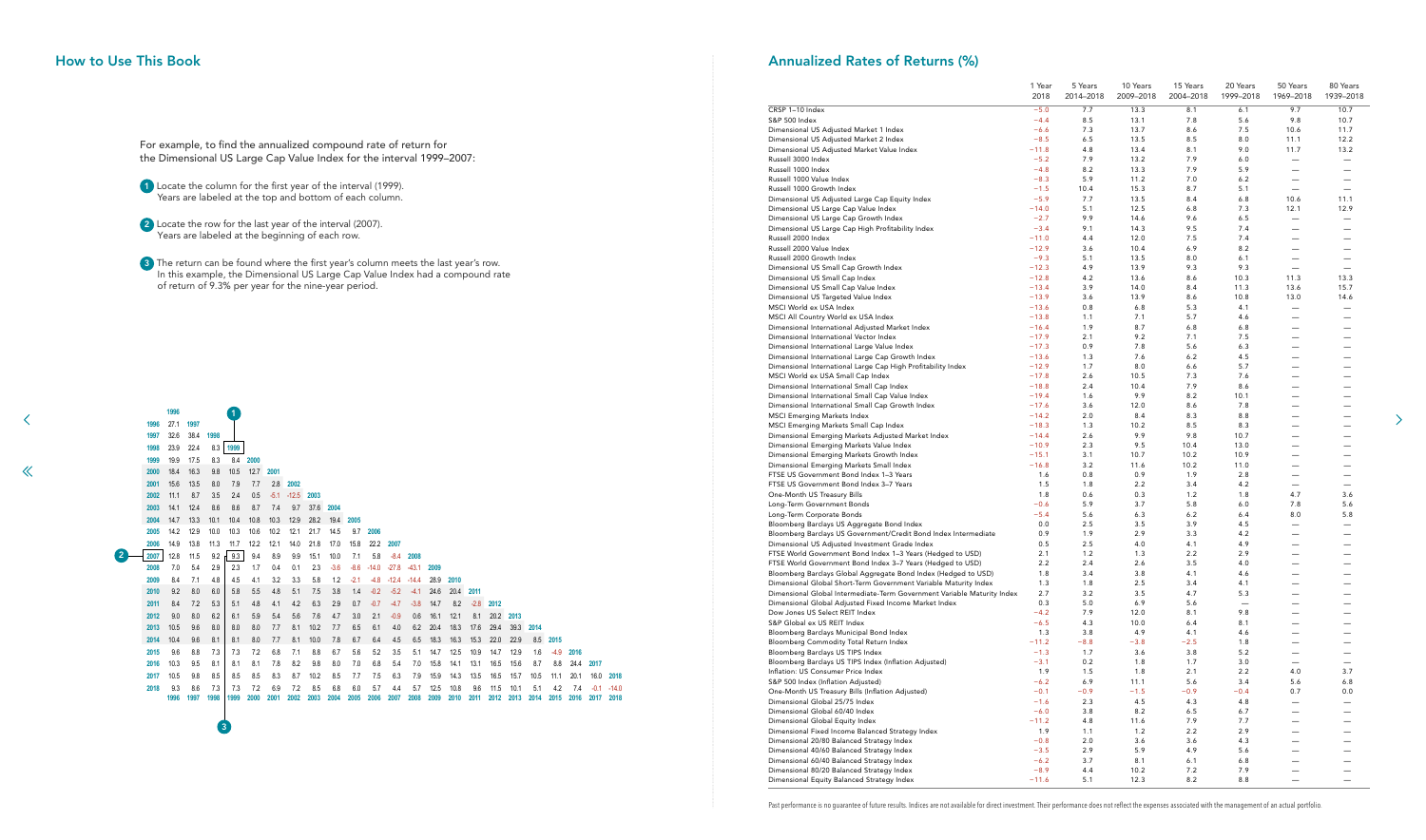<span id="page-7-0"></span>

| 1926<br>1926 8.4 1927                                                                                                                                                                                                                                                                                                                                                                                                                                              |             |  |                 |
|--------------------------------------------------------------------------------------------------------------------------------------------------------------------------------------------------------------------------------------------------------------------------------------------------------------------------------------------------------------------------------------------------------------------------------------------------------------------|-------------|--|-----------------|
| 1927 20.3 33.5 1928<br>1928 26.0 35.9 38.4 1929                                                                                                                                                                                                                                                                                                                                                                                                                    |             |  | <b>CRSP 1-1</b> |
| 1929 14.2 16.1 8.3 -15.2 1930<br>1930 3.9 2.8 -5.8 -22.3 -28.8 1931                                                                                                                                                                                                                                                                                                                                                                                                |             |  | 1926-2018: Tota |
| 1931   -6.2   -8.8   -17.1   -30.1   -36.6   -43.5   1932                                                                                                                                                                                                                                                                                                                                                                                                          |             |  |                 |
| 1932 -6.5 -8.8 -15.5 -25.3 -28.4 -28.2 -8.6 1933                                                                                                                                                                                                                                                                                                                                                                                                                   |             |  |                 |
| 1934 0.2 -0.8 -4.9 -10.7 -9.7 -4.2 14.2 27.7 4.1 1935<br>1935 3.9 3.4 0.2 -4.3 -2.4 4.0 21.1 33.0 22.6 44.4 1936                                                                                                                                                                                                                                                                                                                                                   | \$100,000   |  |                 |
| 3.3 -0.4 2.0 8.2 23.3 32.9 25.8 38.2 32.3 1937<br>1936 6.2 6.0<br>1937  2.0  1.4  -1.3  -4.9  -3.6  0.7  10.9  15.3  6.7  7.6  -7.1  -34.7  1938                                                                                                                                                                                                                                                                                                                   | \$10,000    |  |                 |
| -0.5 3.8 13.2 17.3 10.7 12.4 3.4 -8.5 28.2 1939<br>-0.2 3.7 11.8 15.1 9.4 10.4 3.3 -4.9 14.8 2.8 1940<br>1939 3.7 3.4 1.2 -1.6                                                                                                                                                                                                                                                                                                                                     | \$1,000     |  |                 |
| 68 73<br>121                                                                                                                                                                                                                                                                                                                                                                                                                                                       | \$100       |  |                 |
| 1.3 7.4 9.4 4.6 4.6 -0.8 -6.4 2.4 -4.9 -8.6 -10.1 1942                                                                                                                                                                                                                                                                                                                                                                                                             | \$10        |  |                 |
| 1.5 4.3 9.7 11.6 7.9 8.3 4.5 1.0 8.6 5.1 5.7 10.3 22.1 28.4 1944<br>3.4 10.4 7.7 8.6 13.0 21.9                                                                                                                                                                                                                                                                                                                                                                     |             |  |                 |
| 4.6 7.4 12.4 14.2 11.2 11.9 9.1 6.8 13.5 11.6 13.1 17.7 25.9 29.3 29.7 38.5<br>7.6 5.4 11.2 9.2 10.1 13.3 18.7                                                                                                                                                                                                                                                                                                                                                     |             |  |                 |
| 7.3 5.2 10.4 8.6 9.3 11.9 16.0<br>6.9 5.0 9.6 7.9 8.5 10.6 13.9 13.6 10.8 8.3                                                                                                                                                                                                                                                                                                                                                                                      | \$0<br>1926 |  |                 |
| 16.3<br>16.3 14.6 13.5 9.1 13.3<br>10 R                                                                                                                                                                                                                                                                                                                                                                                                                            |             |  | See Sources and |
|                                                                                                                                                                                                                                                                                                                                                                                                                                                                    |             |  |                 |
|                                                                                                                                                                                                                                                                                                                                                                                                                                                                    |             |  |                 |
| 12.3 12.7 11.3 10.2 13.7 12.8 13.5 15.2 17.4 17.5 16.5                                                                                                                                                                                                                                                                                                                                                                                                             |             |  |                 |
| 11.9 12.4 13.6 15.3<br>15.3 14.4 13.8                                                                                                                                                                                                                                                                                                                                                                                                                              |             |  |                 |
| 11 2 13 9 13 3<br>138 151                                                                                                                                                                                                                                                                                                                                                                                                                                          |             |  |                 |
|                                                                                                                                                                                                                                                                                                                                                                                                                                                                    |             |  |                 |
|                                                                                                                                                                                                                                                                                                                                                                                                                                                                    |             |  |                 |
| 11.5 10.8 13.1 12.5 13.0 13.9<br>152<br>13.9 13.9 15.3<br>12.0 10.5                                                                                                                                                                                                                                                                                                                                                                                                |             |  |                 |
| 11.1 13.3 12.7<br>14.1 14.1 15.3<br>12.6 11.4 11.8<br>15.1 14.6 14.2<br>13.1 14.3 14.9<br>15.7 15.4 14.5                                                                                                                                                                                                                                                                                                                                                           |             |  |                 |
| 12.8 13.7                                                                                                                                                                                                                                                                                                                                                                                                                                                          |             |  |                 |
|                                                                                                                                                                                                                                                                                                                                                                                                                                                                    |             |  |                 |
|                                                                                                                                                                                                                                                                                                                                                                                                                                                                    |             |  |                 |
| 1972 94 94 89 83 89 100 118 124 115 117 109 103 120 116 118 125 133 132 127 124 116 123 127 131 128 121 117 116 123 105 96 97 112 91 88 95 80 101 89 80 71 101 67 49 107 165 168 1973<br>10.0 9.5 11.0 10.6 10.8 11.4 12.2 12.0 11.5 11.2 10.3 11.0 11.3 11.7 11.3 10.6 10.2 10.0 10.5 8.7 7.9 7.9 9.1 7.0 6.7 7.1 5.6 7.1 5.8 4.8 3.6 5.5 2.1 -0.2 2.7 3.6 -2.2 -18.1 1974                                                                                        |             |  |                 |
| 1974 7.8 7.8 7.3 6.7 7.3 8.3 9.9 10.4 9.5 9.6 8.8 8.3 9.8 9.3 9.5 10.0 10.7 10.5 10.0 9.6 8.8 9.3 9.6 9.9 9.5 8.7 8.2 8.0 8.3 6.6 5.7 5.5 6.5 4.5 4.0 4.2 2.6 3.8 2.3 1.0 -0.3 0.8 -2.7 -5.3 -4.1 -5.1 -11.3 -22.7 -27.0 1975<br>1975 8.4 8.4 7.9 7.3 7.9 8.9 10.5 11.0 10.1 10.3 9.5 9.0 10.5 10.0 10.2 10.8 11.4 11.3 10.8 10.5 9.7 10.2 10.5 10.8 10.5 9.8 9.3 9.2 9.6 7.9 7.1 7.1 8.1 6.3 5.9 6.2 4.9 6.1 5.0 4.0 3.0 4.4 1.7 0.0 2.0 2.4 0.8 -6.0 0.6 38.8    |             |  |                 |
| 1976 8.7 8.7 8.3 7.7 8.3 9.2 10.9 11.3 10.5 10.6 9.9 9.4 10.9 10.4 10.6 11.2 11.9 11.7 11.3 11.0 10.2 10.8 11.0 11.0 11.0 11.0 10.4 10.0 9.8 10.3 8.7 8.0 8.0 9.0 7.3 7.0 7.4 6.2 7.5 6.5 5.7 5.0 6.4 4.2 3.0 5.2 6.1 4.2 1.3 8<br>1977 8.4 8.4 8.0 7.4 8.0 8.9 10.5 11.0 10.1 10.2 9.5 9.0 10.4 10.0 10.2 10.7 11.4 11.2 10.8 10.5 9.7 10.2 10.5 10.8 10.4 9.8 9.4 9.2 9.6 8.1 7.4 7.4 8.3 6.7 6.3 6.7 5.5 6.6 5.7 4.9 4.2 5.4 3.3 2.2 4.0 4.6 2.7 0.1 5.3 19.0 1 |             |  |                 |
| 1978 84 84 80 74 80 89 104 109 100 102 95 90 104 100 102 106 11.3 11.1 10.7 104 96 102 104 10.7 10.3 9.7 9.3 9.2 9.5 8.1 7.4 7.4 8.3 6.7 6.4 6.7 5.6 6.7 5.8 5.1 4.4 5.6 3.7 2.7 4.4 4.9 3.4 1.3 5.7 160 9.3 1.4 7.5 1979<br>1979 8.7 8.7 8.2 7.7 8.2 9.2 10.7 11.1 10.3 10.4 9.8 9.3 10.7 10.3 10.4 10.9 11.6 11.4 11.0 10.7 10.0 10.5 10.7 10.0 10.7 10.1 9.9 9.6 10.0 8.6 8.0 8.0 8.9 7.4 7.2 7.5 6.5 7.6 6.8 6.2 5.6 6.8 5.2 4.4 6.1 6.8 5.6 4.1 8.4 17.       |             |  |                 |
| 1980 9.1 9.1 8.7 8.2 8.7 9.6 11.1 11.5 10.7 10.9 10.2 9.8 11.1 10.7 10.9 11.4 12.1 11.9 11.5 11.3 10.6 11.1 11.3 11.7 11.4 10.8 10.5 10.4 10.8 9.5 8.9 9.8 8.5 8.3 8.6 7.7 8.8 8.2 7.7 7.2 8.5 7.1 6.5 8.2 9.1 8.4 7.3 11.6 19.                                                                                                                                                                                                                                    |             |  |                 |
| 1981 8.8 8.8 8.4 7.9 8.4 9.3 10.8 11.2 10.4 10.6 9.9 9.5 10.8 10.4 10.6 11.0 11.6 11.1 10.8 10.2 10.7 10.9 11.2 10.9 10.3 10.0 9.9 10.2 9.0 8.4 8.4 9.2 7.9 7.7 8.0 7.1 8.1 7.5 7.0 6.5 7.6 6.3 5.7 7.2 7.9 7.1 6.1 9.5 16.1 12<br>1982 9.0 9.0 8.6 8.2 8.7 9.5 11.0 11.4 10.6 10.8 10.1 9.7 11.0 10.6 10.8 11.3 11.9 11.7 11.3 11.1 10.4 10.4 10.9 11.2 11.4 11.2 10.6 10.3 10.2 10.6 9.4 8.0 8.9 9.7 8.4 8.2 8.6 7.8 8.8 8.1 7.7 7.3 8.4 7.2 6.7 8.2 8.9 8.3 7.5 |             |  |                 |
| 1983 9.2 9.3 8.9 8.4 8.9 9.8 11.2 11.6 10.8 11.0 10.4 10.0 11.2 10.9 11.0 11.5 12.1 12.0 11.6 11.4 10.7 11.5 11.4 10.7 11.5 11.0 10.7 10.6 10.9 9.8 9.3 9.3 10.1 8.9 8.8 9.1 84 9.3 8.8 84 8.1 9.2 8.1 7.7 9.1 9.9 9.4 8.7 11.8<br>1984 92 92 88 83 88 97 11.0 11.5 10.7 10.9 10.3 98 11.1 10.7 10.9 11.3 11.9 11.8 11.4 11.2 10.6 11.0 11.2 11.5 11.3 10.8 10.5 10.4 10.7 9.6 9.1 9.9 8.8 8.6 8.9 8.2 9.1 8.6 8.2 7.9 8.9 7.9 7.5 8.8 9.5 9.0 8.4 11.1 15.9 13.6  |             |  |                 |
| 1986 9.6 9.6 9.3 8.8 9.3 10.1 11.5 11.9 11.2 11.3 10.8 10.4 11.6 11.2 11.4 11.9 12.4 12.3 12.0 11.8 11.2 11.6 11.9 11.9 11.9 11.1 11.9 11.1 11.9 11.1 11.9 12.1 11.9 11.1 11.9 11.1 11.9 11.1 11.9 11.1 11.9 11.1 11.9 11.1 11.                                                                                                                                                                                                                                    |             |  |                 |
| 1987 9.5 9.5 9.1 8.7 9.2 10.0 11.3 11.7 11.0 11.1 10.6 10.2 11.4 11.0 11.2 11.6 12.2 12.1 11.7 11.5 10.9 11.4 11.6 11.9 11.6 11.2 10.9 10.9 11.2 10.9 10.9 10.1 0.9 10.5 9.5 9.4 9.7 9.4 9.7 9.1 9.9 9.5 9.4 9.7 9.0 9.9 9.0 8.<br>1988 9.6 9.6 9.3 8.8 9.3 10.1 11.4 11.8 11.1 11.3 10.7 10.3 11.5 11.2 11.3 11.8 12.3 12.2 11.9 11.7 11.1 11.5 11.7 12.0 11.8 11.4 11.1 11.1 11.4 10.4 10.0 10.0 10.8 9.8 9.7 10.0 9.4 10.2 9.8 9.6 9.4 10.3 10.4 11.0 10.7 10.3 |             |  |                 |
|                                                                                                                                                                                                                                                                                                                                                                                                                                                                    |             |  |                 |
| 1991 100 100 9.7 9.3 9.7 105 11.7 12.1 11.5 11.6 11.1 10.7 11.8 11.5 11.7 12.1 12.6 12.5 12.2 12.0 11.5 12.0 12.1 12.4 12.2 11.8 11.6 11.9 11.0 10.6 10.7 11.4 10.5 10.4 10.7 10.1 10.5 10.4 10.3 11.1 10.5 10.4 10.3 11.1 10.5                                                                                                                                                                                                                                    |             |  |                 |
|                                                                                                                                                                                                                                                                                                                                                                                                                                                                    |             |  |                 |
| 1994 9.8 9.8 9.5 9.1 9.6 10.3 11.5 11.8 11.2 11.4 10.9 10.5 11.6 11.3 11.4 11.8 12.3 12.2 11.9 11.7 11.2 11.6 11.8 12.0 11.8 11.3 11.4 11.8 12.0 11.5 11.3 11.4 11.8 12.0 11.8 11.9 11.5 11.1 11.8 12.11.5 10.7 10.3 10.4 11.0<br>1995 10.2 10.2 10.2 10.3 11.3 11.4 11.3 11.6 11.7 11.3 10.9 11.9 11.7 11.8 12.2 12.7 12.6 12.3 12.2 11.7 12.6 12.3 12.0 11.7 12.3 12.0 11.8 12.2 12.1 12.1 12.3 12.0 11.8 11.7 12.1 1.8 12.0 11.8 11.0 11.0 11.0 11.0 10.9 10.1  |             |  |                 |
| 1997 10.6 10.6 10.6 10.0 10.4 11.1 12.3 12.6 12.0 12.2 11.7 11.4 12.4 12.1 12.3 12.7 13.1 12.8 12.7 13.1 12.8 12.7 12.2 12.6 12.8 12.7 13.1 12.8 12.7 12.2 12.6 12.8 13.0 12.9 12.6 12.4 12.1 12.9 12.6 12.9 12.8 13.0 12.9 12.                                                                                                                                                                                                                                    |             |  |                 |
| 1998 10.8 10.8 10.5 10.2 10.6 11.3 12.4 12.8 12.2 12.3 11.9 11.6 12.6 12.3 12.5 12.9 13.3 13.0 13.9 13.3 13.0 12.9 12.4 12.8 13.0 12.9 12.4 12.8 13.0 13.2 13.1 12.8 12.6 12.9 12.1 1.8 12.6 12.9 12.1 1.8 12.1 1.9 12.0 12.1 1<br>1999 11.0 10.7 10.4 10.8 11.5 12.6 13.0 12.4 12.5 12.1 11.8 12.8 12.5 12.7 13.1 13.5 13.2 13.1 13.5 13.2 13.1 12.7 13.0 13.2 13.3 13.0 12.9 13.1 12.4 12.1 12.8 12.5 12.4 13.1 12.6 12.6 13.5 14.0 13.9 13.8 15.2 12.4 13.1 12. |             |  |                 |
| 2000 10.6 10.7 10.4 10.0 10.4 11.1 12.2 12.6 12.0 12.1 11.7 11.4 12.3 12.1 12.3 12.6 13.0 13.0 12.7 12.6 12.2 12.5 12.7 12.6 12.2 12.5 12.7 12.6 12.2 12.5 12.7 12.9 12.8 12.5 12.7 12.9 12.8 12.5 12.1 1.9 11.8 11.4 12.0 11.5<br>2001 103 103 100 97 101 108 118 122 116 117 113 110 119 117 118 122 126 125 123 121 117 121 122 124 123 121 117 121 122 124 123 120 118 118 120 118 118 120 118 118 120 118 118 120 118 118 120 118 118 120 118 118 120 118 12  |             |  |                 |
|                                                                                                                                                                                                                                                                                                                                                                                                                                                                    |             |  |                 |
| 2003 10.1 10.1 9.8 9.5 9.9 10.5 11.6 11.9 11.3 11.4 11.0 10.7 11.6 11.4 11.5 11.8 12.2 12.2 11.9 11.8 11.8 11.8 11.8 11.8 11.7 11.8 12.0 11.9 11.6 11.1 11.8 12.0 11.9 11.6 11.1 11.1 11.6 10.9 10.6 10.7 10.5 10.4 11.0 10.5 1<br>2004 10.1 10.1 20.2 10.5 11.6 11.9 11.3 11.4 11.0 10.7 11.6 11.4 11.5 11.8 12.2 12.2 11.9 11.8 12.4 12.2 12.2 11.9 11.8 11.4 11.4 11.1 1.8 12.0 11.9 11.6 11.4 11.6 10.9 1.07 10.6 10.7 10.6 10.7 10.1 10.9 10.7 10.6 10.9 10.1 |             |  |                 |
| 2005 10.1 10.1 9.8 9.5 9.8 10.5 11.5 11.3 11.4 11.0 10.7 11.5 11.3 11.4 11.0 12.1 11.3 11.4 11.8 12.1 1.14 11.8 12.1 1.1 1.8 12.1 1.1.8 11.7 11.3 11.6 11.7 11.9 11.8 11.5 11.3 11.5 10.8 10.10 10.5 10.4 10.5 10.4 10.0 10.5 1<br>2006 10.1 10.5 11.5 11.8 11.3 11.4 11.0 10.7 11.6 11.4 11.5 11.8 12.2 12.1 11.9 11.7 11.3 11.7 11.3 11.7 11.8 12.0 11.8 11.5 11.8 12.0 11.8 11.5 11.8 12.0 11.8 11.5 11.8 12.0 11.8 11.5 11.8 12.0 11.8 11.9 11.8 11.9 11.8 11. |             |  |                 |
| 2008 93 94 87 94 105 109 104 105 104 105 104 105 106 104 105 106 111 111 108 106 103 105 107 108 100 107 108 107 108 107 104 102 101 103 97 94 94 98 92 92 93 90 95 92 94 98 94 97 95 93 102 115 108 103 108 110 106 99 104 100                                                                                                                                                                                                                                    |             |  |                 |
| 2009 9.5 9.6 9.3 9.9 10.9 11.1 10.6 10.7 10.3 10.1 10.9 10.6 10.7 11.0 11.4 11.3 11.1 10.9 10.5 10.4 11.3 11.1 10.9 10.5 10.8 10.9 11.1 10.9 10.5 10.8 10.9 11.1 10.9 10.5 10.4 10.9 10.5 10.4 10.6 10.7 9.8 10.1 10.9 10.6 10.                                                                                                                                                                                                                                    |             |  |                 |
|                                                                                                                                                                                                                                                                                                                                                                                                                                                                    |             |  |                 |
| a 154 154 154 162 2012 18 12 12 11 10.7 10.4 10.1 10.7 10.4 10.1 10.9 10.7 10.8 11.0 11.4 11.3 11.1 10.9 10.7 10.8 11.0 11.1 11.1 10.9 10.6 10.8 10.9 11.1 11.0 10.5 10.5 10.5 10.5 10.1 0.9 10.7 10.5 10.1 10.9 10.7 10.5 10.<br>3.2013 9.3 9.7 10.2 11.1 11.4 10.9 11.0 10.7 10.4 11.2 11.0 11.1 11.3 11.7 11.6 11.4 11.2 11.0 11.1 11.3 11.7 11.6 11.4 11.2 10.9 11.2 11.3 11.4 11.3 11.0 10.9 10.8 11.0 10.9 10.8 11.0 10.1 10.1 10.4 10.2 10.5 11.0 11.0 11   |             |  |                 |
|                                                                                                                                                                                                                                                                                                                                                                                                                                                                    |             |  |                 |
|                                                                                                                                                                                                                                                                                                                                                                                                                                                                    |             |  |                 |
|                                                                                                                                                                                                                                                                                                                                                                                                                                                                    |             |  |                 |

8 15.3 17.4 15.7 8.0 21.0 1983 2 16.4 18.3 17.2 12.5 21.5 22.0 1984 1 14.6 15.9 14.6 10.4 15.5 12.9 4.5 1985 2 16.7 18.1 17.3 14.5 19.5 19.0 17.5 32.2 1986 4 16.6 17.8 17.2 14.7 18.8 18.3 17.1 23.9 16.2 1987  $1\,15.0\,15.9\,15.1\,12.8\,15.8\,14.8\,13.0\,16.0\,8.7\,1.7\,1988$ 5 15.3 16.1 15.4 13.4 16.1 15.3 14.0 16.5 11.7 9.5 18.0 1989 16.4 17.2 16.7 15.0 17.6 17.1 16.4 18.9 15.8 15.6 23.3 28.9 1990 0 14.5 15.1 14.4 12.7 14.7 14.0 12.9 14.3 11.1 9.8 12.7 10.1 -6.0 1991 4 15.8 16.5 16.0 14.6 16.6 16.1 15.4 17.0 14.7 14.4 17.8 17.7 12.5 34.7 1992 15.4 16.0 15.5 14.2 16.0 15.5 14.8 16.1 14.0 13.6 16.2 15.7 11.6 21.6 9.8 1993 9 15.1 15.7 15.2 13.9 15.5 15.1 14.4 15.5 13.6 13.3 15.3 14.8 11.5 18.0 10.5 11.1 1994 1 14.2 14.6 14.1 12.9 14.3 13.7 13.0 13.9 12.0 11.5 13.0 12.2 9.1 13.2 6.8 5.4 -0.1 1995 2 15.3 15.8 15.4 14.3 15.7 15.3 14.8 15.8 14.3 14.1 15.7 15.4 13.3 17.6 13.6 15.0 16.9 36.8 1996 6 15.6 16.1 15.7 14.8 16.1 15.8 15.3 16.2 14.9 14.8 16.3 16.1 14.4 18.2 15.2 16.5 18.4 28.8 21.4 1997 3 164 169 166 157 170 167 164 173 162 162 177 177 164 200 177 194 215 297 263 314 1998 16.8 17.2 17.0 16.1 17.4 17.2 16.9 17.8 16.8 16.8 18.3 18.4 17.2 20.5 18.6 20.2 22.1 28.3 25.6 27.8 24.3 1999 1 17.1 17.6 17.4 16.6 17.8 17.7 17.4 18.3 17.4 17.5 18.9 19.0 18.0 21.0 19.4 20.9 22.6 27.7 25.5 26.9 24.8 25.2 2000 8 15.7 16.1 15.8 15.0 16.1 15.8 15.5 16.2 15.2 15.1 16.2 16.1 15.0 17.3 15.5 16.3 17.0 20.1 17.1 16.0 11.3 5.3 -11.4 2001 6 14.4 14.8 14.4 13.6 14.5 14.2 13.8 14.4 13.3 13.2 14.0 13.7 12.5 14.4 12.5 12.8 13.1 15.1 11.8 10.0 5.2 -0.5 -11.3 -11.1 2002 0 128 130 126 11.7 125 121 11.6 120 10.9 10.6 11.3 10.8 9.5 10.9 9.0 8.9 8.6 9.8 6.4 4.1 -0.7 -6.1 -14.7 -16.3 -21.1 2003 13.4 13.7 13.3 12.5 13.3 13.0 12.5 13.0 12.0 11.8 12.4 12.1 10.9 12.4 10.7 10.8 10.7 12.0 9.2 7.6 4.1 0.5 4.9 -2.7 1.9 31.6 2004 7 134 136 133 125 133 129 125 129 120 11.8 124 121 11.0 123 10.8 10.9 10.8 12.0 9.5 8.1 5.2 2.3 -1.8 0.8 5.1 21.4 12.0 2005 5 13.1 13.3 13.0 12.2 13.0 12.6 12.2 12.6 11.7 11.5 12.0 11.7 10.7 11.9 10.4 10.5 10.4 11.5 9.2 7.9 5.3 2.8 -0.5 1.9 5.4 16.1 9.0 6.2 2006 6 13.2 13.4 13.1 12.4 13.1 12.7 12.4 12.7 11.9 11.7 12.2 11.9 11.0 12.1 10.8 10.8 10.8 11.8 9.8 8.7 6.4 4.3 1.7 4.0 7.3 15.9 11.1 10.7 15.5 2007 3 12.9 13.1 12.8 12.1 12.8 12.5 12.1 12.4 11.6 11.4 11.9 11.6 10.7 11.8 10.5 10.5 10.5 11.3 9.4 8.4 6.3 4.5 2.2 4.3 7.1 13.8 9.8 9.1 10.5 5.8 2008 3 10.8 11.0 10.6 9.9 10.4 10.0 9.5 9.8 8.9 8.6 8.9 8.5 7.5 8.3 6.9 6.7 6.4 6.9 4.9 3.6 1.4 -0.6 -3.1 -2.0 -0.7 3.2 -1.7 -4.8 -8.2 -18.2 -36.7 2009 9 11.4 11.5 11.1 10.5 11.0 10.6 10.2 10.5 9.6 9.4 9.7 9.4 8.5 9.3 8.0 7.9 7.7 8.3 6.5 5.4 3.5 1.8 0.3 1.0 2.6 6.5 2.9 1.1 0.1 4.8 9.7 28.8 2010 5 120 121 11.8 11.2 11.7 11.4 11.1 11.3 10.7 10.5 10.8 10.6 9.9 10.6 9.7 9.6 9.6 10.1 8.8 8.2 6.9 5.9 4.8 6.0 7.5 10.3 8.5 8.2 8.4 7.6 7.8 17.9 15.8 15.3 20.6 22.8 11.6 2015 2 11.6 11.7 11.4 10.9 11.3 11.1 10.7 10.9 10.3 10.1 10.4 10.1 9.5 10.1 9.2 9.2 9.1 9.6 8.3 7.7 6.5 5.6 4.4 5.6 6.9 9.4 7.8 7.4 7.5 6.7 6.8 15.0 12.9 12.0 14.9 14.5 5.4 -0.5 2016 2 11.7 11.8 11.5 10.9 11.4 11.1 10.8 11.0 10.4 10.2 10.5 10.3 9.6 10.3 9.4 9.4 9.3 9.7 8.6 8.0 6.9 6.0 5.0 6.1 7.3 9.7 8.2 7.9 8.0 7.3 7.5 14.9 13.0 12.2 14.7 14.3 8.1 6.3 13.6 2017 11.9 12.0 11.7 11.2 11.7 11.4 11.1 11.3 10.7 10.5 10.8 10.6 10.0 10.6 9.8 9.8 9.8 10.2 9.1 8.6 7.5 6.7 5.8 6.9 8.1 10.4 9.1 8.8 9.1 8.5 8.8 15.5 14.0 13.4 15.7 15.6 11.2 11.0 17.3 21.1 2018 0 11.4 11.5 11.3 10.7 11.2 10.9 10.6 10.8 10.2 10.0 10.3 10.0 9.4 10.0 9.2 9.2 9.1 9.5 8.5 7.9 6.9 6.1 5.2 6.2 7.3 9.4 8.1 7.8 7.9 7.3 7.5 13.3 11.7 11.0 12.5 11.9 7.7 6.8 9.3 7.2 -5.0 **1926 1927 1928 1929 1930 1931 1932 1933 1934 1935 1936 1937 1938 1939 1940 1941 1942 1943 1944 1945 1946 1947 1948 1949 1950 1951 1952 1953 1954 1955 1956 1957 1958 1959 1960 1961 1962 1963 1964 1965 1966 1967 1968 1969 1970 1971 1972 1973 1974 1975 1976 1977 1978 1979 1980 1981 1982 1983 1984 1985 1986 1987 1988 1989 1990 1991 1992 1993 1994 1995 1996 1997 1998 1999 2000 2001 2002 2003 2004 2005 2006 2007 2008 2009 2010 2011 2012 2013 2014 2015 2016 2017 2018**

## CRSP 1–10 Index

1926–2018: Total Returns (%)

![](_page_7_Figure_3.jpeg)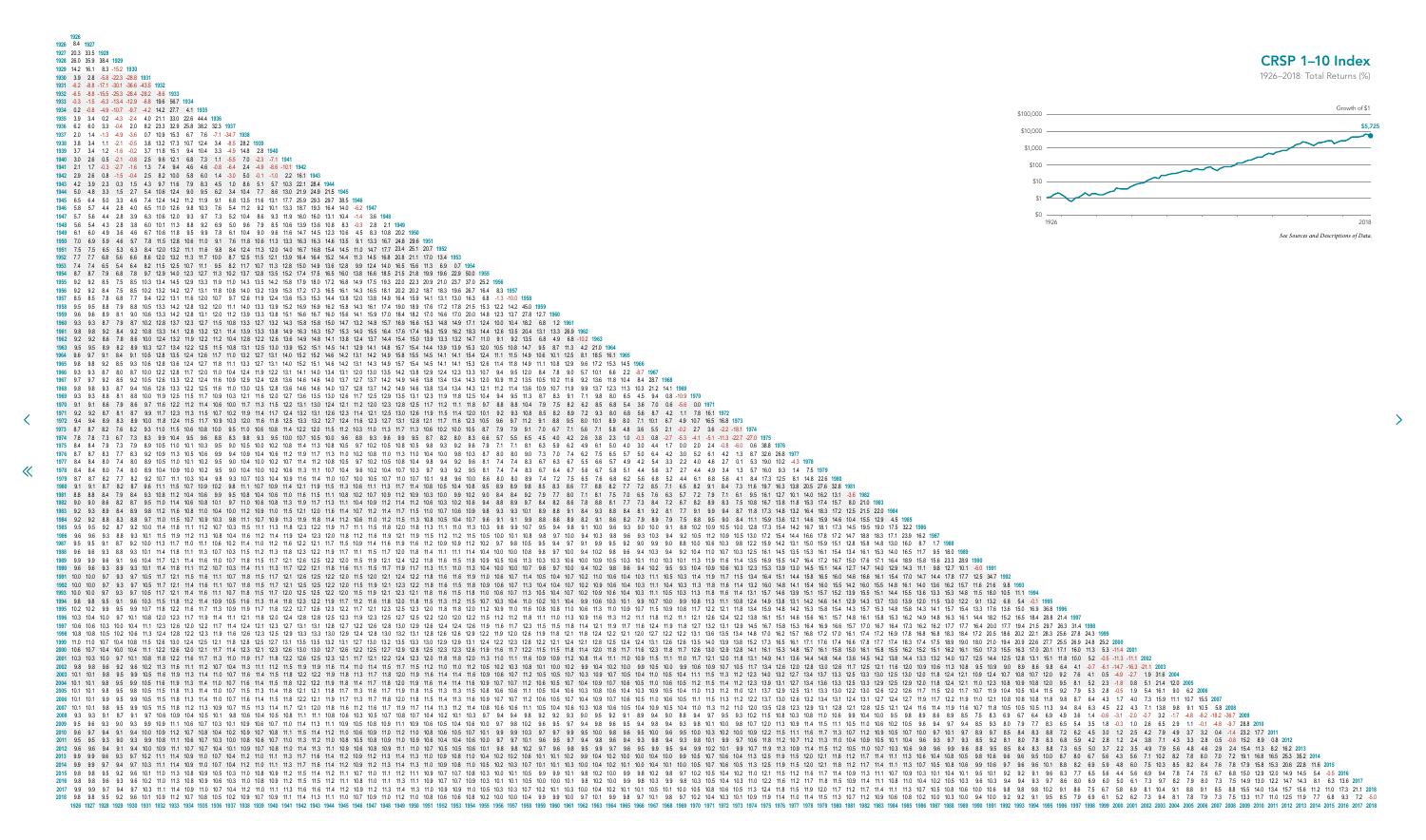<span id="page-8-0"></span>

| 1926<br>1926 11.6 1927<br>1927 23.9 37.5 1928<br>1928 30.1 40.5 43.6 1929<br>1929 19.2 21.8 14.7 -8.4 1930<br>1930  8.7  8.0  -0.4  -17.1  -24.9  1931<br>1932 -3.3 -5.6 -12.5 -22.7 -26.9 -27.9 -8.2<br>1933    2.5    1.2    -3.8    -11.2    -11.9    -7.1    18.9<br>1934  2.0  0.9  -3.5  -9.7  -9.9  -5.7  11.7  23.2  -1.4  1935<br>-3.1 -2.2 3.1 19.8 30.9 20.6 47.7 193<br>0.9 2.3 7.7 22.5 31.6 24.9 40.6 33.9 1937<br>$-3.9$ $-3.3$ 0.2 10.2 14.3 6.1<br>36 130 169 107<br>139 45<br>11.2 14.3 8.7 10.9 3.2<br>$-0.1$ 3.2<br>8.2 3.5 4.3 -1.6 -7.5 1.0 -7.4 -10.7 -11.6 1942<br>9.0 10.8 7.2 8.2 4.0 0.4 7.9 3.8 4.9 10.2 23.1 25.9<br>11.5 13.2 10.4 11.5 8.4 5.9 12.6 10.1 12.0 17.0 25.4 27.2 27.8 36.4 1946<br>9.7 6.8<br>4.4 10.1 7.7 8.9 12.4 17.9 17.3 14.5                                                                                                                                                                                                                                                                                                                                                                                                                                                                                                                                                                                                                                                                                                                                                                                                                                                                                                                                                                                                                                                                                                                                                                                                                                                                                                                                                                                                                                                                                                                                                                                                                                                                                                                                                                                                                                                                                                                                                                                                                                                                                                                                                                                                                                                                                                                                                                                                                                                                                                                                                                                                                                                                                                                                                                                                                                                                                                                                                                                                                                                                                                                                                                                                                                                                                                                                                                                                                                                                                                                                                                                                                                                                                                                                                                                                                                                                                                                                                                                                                                                                                                                                                                                                                                                                                                                                                                                                                                                                                                                                                                                                                                                                                                                                                                                                                                                                                                                                                                                                                                                                      | <b>S&amp;P</b><br>1926-2018:<br>\$100,000<br>\$10,000<br>\$1,000<br>\$100 |
|----------------------------------------------------------------------------------------------------------------------------------------------------------------------------------------------------------------------------------------------------------------------------------------------------------------------------------------------------------------------------------------------------------------------------------------------------------------------------------------------------------------------------------------------------------------------------------------------------------------------------------------------------------------------------------------------------------------------------------------------------------------------------------------------------------------------------------------------------------------------------------------------------------------------------------------------------------------------------------------------------------------------------------------------------------------------------------------------------------------------------------------------------------------------------------------------------------------------------------------------------------------------------------------------------------------------------------------------------------------------------------------------------------------------------------------------------------------------------------------------------------------------------------------------------------------------------------------------------------------------------------------------------------------------------------------------------------------------------------------------------------------------------------------------------------------------------------------------------------------------------------------------------------------------------------------------------------------------------------------------------------------------------------------------------------------------------------------------------------------------------------------------------------------------------------------------------------------------------------------------------------------------------------------------------------------------------------------------------------------------------------------------------------------------------------------------------------------------------------------------------------------------------------------------------------------------------------------------------------------------------------------------------------------------------------------------------------------------------------------------------------------------------------------------------------------------------------------------------------------------------------------------------------------------------------------------------------------------------------------------------------------------------------------------------------------------------------------------------------------------------------------------------------------------------------------------------------------------------------------------------------------------------------------------------------------------------------------------------------------------------------------------------------------------------------------------------------------------------------------------------------------------------------------------------------------------------------------------------------------------------------------------------------------------------------------------------------------------------------------------------------------------------------------------------------------------------------------------------------------------------------------------------------------------------------------------------------------------------------------------------------------------------------------------------------------------------------------------------------------------------------------------------------------------------------------------------------------------------------------------------------------------------------------------------------------------------------------------------------------------------------------------------------------------------------------------------------------------------------------------------------------------------------------------------------------------------------------------------------------------------------------------------------------------------------------------------------------------------------------------------------------------------------------------------------------------------------------------------------------------------------------------------------------------------------------------------------------------------------------------------------------------------------------------------------------------------------------------------------------------------------------------------------------------------------------------------------------------------------------------------------------------------------------------------------------------------------------------------------------------------------------------------------------------------------------------------------------------------------------------------------------------------------------------------------------------------------------------------------------------------------------------------------------------------------------------------------------------------------------------------------------------------------------------------------------------------------------------------|---------------------------------------------------------------------------|
| 45 96 75 85 114 157 148 122<br>4.6 9.2 7.3 8.1 10.6 14.2 13.2 10.9<br>11.5 10.0 11.0<br>13.9 12.9 13.9<br>13.0 12.1<br>123 114 142 134 141<br>12.9 13.6 12.5 13.0 12.0 11.3 13.5 12.9 13.4 14.5 15.7 15.5 15.0 14.8 13.8 15.1 15.7 16.3 16.2 15.2 14.6 14.3<br>12.8 11.1 11.6 14.7<br>88 96 81 99 86 77 70 101 75 67 123 166 190 1973<br>12.1 11.6 12.0 12.8 13.7 13.5 13.0 12.8 12.0 12.9 13.2 13.5 13.3 12.5 12.0 11.7 12.4 10.5 9.4<br>9.5 11.1 9.0<br>8.1 8.5 9.4 11.1 11.7 10.8 11.1 10.3 9.7 11.3 10.8 11.1 11.8 12.7 12.4 12.0 11.7 10.9 11.7 12.0 12.2 12.0 11.2 10.6 10.3 10.9 9.0 7.9 7.9 9.2 7.3 7.0 7.5 6.0 7.4 6.0 4.9 4.0 6.2 3.5 2.0 4.8 5.1 0.8 -14.7 1974<br>1974 8.5 8.4 7.8 7.2 7.5 8.4 10.1 10.6 9.7 10.0 9.1 8.5 10.1 9.5 9.8 10.5 11.2 10.9 10.5 10.2 9.4 10.1 10.2 10.4 10.1 9.3 8.7 8.2 8.7 6.9 5.7 5.7 6.7 4.8 4.3 4.6 3.1 4.1 2.5 1.2 0.1 1.4 -1.5 -3.4 -2.3 -3.9 -9.3 -20.8 -20.8<br>1975 9.0 8.9 8.4 7.7 8.1 9.0 10.6 11.1 10.3 10.6 9.8 9.2 10.7 10.2 10.5 11.1 11.9 11.7 11.2 11.0 10.2 10.9 11.1 11.3 11.0 10.3 9.7 9.4 9.9 8.2 7.1 7.1 8.2 6.5 6.1 6.5 5.2 6.3 5.1 4.1 3.3 4.9 2.7 1.6 3.3 3.2 0.6 4.9 0.5 37.2<br>1976 9.2 9.2 8.7 8.1 8.4 9.3 10.9 11.4 10.6 10.9 10.1 9.5 11.0 10.5 10.8 11.5 12.2 12.0 11.6 11.4 10.6 11.5 11.5 11.5 11.5 10.8 10.3 9.9 10.4 8.8 7.8 7.9 9.0 7.4 7.1 7.5 6.3 7.5 6.4 5.6 5.0 6.6 4.9 4.1 6.1 6.4 4.9 1.6 7.7 3<br>1977 8.9 8.8 8.3 7.7 8.1 8.9 10.5 10.9 10.1 10.4 9.6 9.1 10.5 10.0 10.3 10.9 11.6 11.4 11.0 10.7 10.0 10.7 10.8 11.0 10.7 10.0 9.5 9.2 9.6 8.1 7.1 7.1 8.1 6.5 6.2 6.6 5.4 4.5 5.4 4.6 3.9 5.3 3.6 2.8 4.3 4.3 4.3 4.3 2.8 -0.2<br>1978 8.9 8.8 8.3 7.7 8.1 8.9 10.4 10.8 10.0 10.3 9.6 9.0 10.4 10.0 10.2 10.8 11.5 11.3 10.9 10.6 9.9 10.5 10.7 10.9 10.6 9.9 9.4 9.1 9.5 8.0 7.1 7.1 8.1 6.5 6.3 6.6 5.5 6.5 5.5 4.7 4.1 5.4 3.9 3.2 4.6 4.6 3.3 0.9 4.3 13.9 7<br>1979 9.0 9.0 8.5 7.9 8.2 9.1 10.6 11.0 10.2 10.5 9.8 9.2 10.6 10.2 10.4 11.0 11.7 11.4 11.1 10.8 10.2 10.8 10.9 10.1 10.9 10.2 9.7 9.4 9.8 8.4 7.5 7.6 8.5 7.1 6.8 7.2 6.2 7.1 6.2 5.6 5.1 6.4 5.0 4.5 5.9 6.1 5.1 3.2 6.6 14.8<br>1980 94 94 89 83 87 95 110 114 106 109 102 97 111 106 109 115 122 120 116 114 107 113 115 117 115 109 104 102 106 92 84 85 94 81 79 83 74 84 76 71 67 80 69 66 80 84 78 65 99 175 139 116 187 252 324 1981<br>1981 9.1 9.1 8.6 8.1 8.4 9.2 10.6 11.0 10.3 10.6 9.9 9.4 10.7 10.2 10.5 11.1 11.7 11.5 11.1 10.9 10.3 10.8 11.0 11.2 10.9 10.3 9.9 9.6 10.0 8.7 7.9 7.9 8.8 7.5 7.3 7.6 6.8 7.7 6.9 6.3 6.0 7.1 6.0 5.6 6.9 7.2 6.5 5.2 7.9 14.<br>1982 9.3 9.3 8.8 8.3 8.6 9.4 10.8 11.2 10.5 10.8 10.1 9.6 10.9 10.5 10.8 11.3 11.9 11.7 11.4 11.2 10.6 11.1 11.3 11.5 11.2 10.7 10.2 10.0 10.4 9.1 84 84 93 81 7.9 82 7.4 83 7.6 7.1 6.8 8.0 7.0 6.7 7.9 83 7.7 6.7 9.4 14.9 12<br>1983 9.6 9.5 9.1 8.5 8.9 9.6 11.0 11.5 10.7 11.0 10.3 9.9 11.1 10.7 11.0 11.5 12.2 12.0 11.6 11.4 10.9 11.4 10.9 11.4 11.6 11.8 11.6 11.0 10.6 10.4 10.8 9.6 8.8 8.9 9.8 8.6 8.5 8.8 8.1 8.9 8.3 7.9 7.6 8.8 7.9 7.7 8.9 9.3 8.<br>1984 95 95 90 85 88 96 109 114 106 109 103 98 110 106 109 114 120 118 115 113 107 113 114 116 114 109 105 102 106 94 88 88 96 85 84 87 80 88 82 78 76 87 80 78 76 87 97 97 91 87 79 102 148 125 112 141 154 148 107 165 141 63<br>1985 9.8 9.8 9.4 8.9 9.2 9.9 11.3 11.7 11.0 11.3 10.7 10.2 11.4 11.1 11.3 11.8 12.4 12.3 12.0 11.8 11.2 11.8 11.1 11.9 11.4 11.1 11.9 11.4 11.1 11.9 11.4 11.1 11.9 11.4 11.1 11.9 11.4 11.1 10.8 11.1 10.8 11.2 10.1 9.5 9.6 1<br>1986 10.0 10.0 9.5 9.0 9.4 10.1 11.4 11.8 11.2 11.4 10.8 10.4 11.6 11.2 11.5 12.0 12.6 12.4 12.1 11.9 11.4 11.9 12.1 11.9 12.1 11.9 12.1 11.9 12.1 11.9 12.1 11.9 12.1 11.9 12.1 11.5 11.3 11.1 11.5 10.4 9.7 9.8 10.6 9.5 9.9<br>1987 9.9 9.9 9.9 9.5 9.0 9.3 10.0 11.3 11.7 11.0 11.3 10.7 10.3 11.5 11.1 11.3 11.8 12.4 12.2 11.9 11.8 11.2 11.8 11.1 1.1 1.9 11.4 11.1 10.9 11.3 10.2 9.6 9.7 10.5 9.9 9.4 9.1 9.9 9.4 9.1 8.9 9.9 9.3 9.2 10.3 10.6 10.4 9.9<br>1988 10.0 10.0 9.6 9.1 9.4 10.1 11.4 11.8 11.2 11.4 10.8 10.4 11.6 11.2 11.4 11.9 12.5 12.1 11.9 12.1 11.9 11.4 11.9 12.0 12.1 11.6 11.2 12.0 11.6 11.2 11.1 11.4 10.4 9.8 9.9 10.7 9.7 9.6 10.0 9.4 10.1 9.7 9.4 9.3 10.2 9.6<br>1990 10.1 10.1 9.7 9.2 9.5 10.2 11.5 11.8 11.2 11.5 10.9 10.5 11.6 11.3 11.5 12.0 12.5 12.4 12.1 11.9 11.4 11.9 12.1 12.1 11.5 12.1 11.5 11.3 11.1 11.5 10.1 11.5 10.0 10.1 10.8 9.9 9.8 10.2 9.6 10.5 9.9 9.8 10.5 11.9 11.0 1<br>1992 10.3 10.3 9.9 9.5 9.8 10.5 11.7 12.1 11.5 11.7 11.1 10.8 11.9 11.5 11.8 11.8 11.8 12.2 12.7 12.6 12.3 12.2 11.7 12.2 12.4 12.5 12.4 11.9 11.5 11.8 10.9 10.4 10.5 11.0 10.5 10.7 10.9 10.4 10.5 11.0 10.9 10.5 10.7 10.9 1<br>1993 10.3 10.3 10.3 10.5 11.7 12.0 11.4 11.7 11.1 10.8 11.8 11.5 11.7 12.2 12.7 12.6 12.3 12.2 11.7 12.2 12.1 12.2 12.3 12.9 11.7 12.2 12.3 12.9 11.7 12.2 12.3 12.9 11.5 11.6 11.6 11.8 10.4 10.5 11.0 10.4 10.3 10.6 10.2 10.<br>1994 10.2 10.2 10.3 14.9 14.4 13.5 11.5 11.8 11.3 11.5 11.9 10.6 11.6 11.6 11.5 11.5 12.0 12.5 12.1 11.9 11.5 11.9 11.5 11.9 12.1 1.2 12.1 11.7 11.4 11.2 11.5 10.7 10.0 10.9 10.1 10.4 10.9 10.7 10.2 10.0 9.9 10.7 10.2 10.0<br>1995 10.5 10.5 10.2 9.7 10.0 10.7 11.9 12.2 11.6 11.9 11.3 11.0 12.0 11.7 11.9 12.4 12.9 12.8 12.5 12.4 11.9 12.5 12.4 11.9 12.4 12.5 12.7 12.6 12.7 12.6 12.7 12.6 12.7 12.6 12.7 11.9 11.9 1.1.0 1.1.0 1.1.0 1.1.0 1.1.0 1.0.<br>1997 11.0 11.0 10.7 10.2 10.5 11.2 12.3 12.7 12.1 12.3 11.9 11.5 12.5 12.9 12.5 12.9 13.4 13.3 13.1 12.9 12.5 13.0 13.1 12.9 12.5 13.0 13.1 13.3 13.1 12.9 12.6 12.6 12.6 12.6 12.6 12.6 12.8 12.0 11.6 11.7 12.3 11.6 11.6 11.<br>1999 11.3 11.3 11.0 10.6 10.9 11.5 12.7 13.0 12.5 12.7 12.2 11.9 12.9 12.6 12.9 13.3 13.8 13.7 13.5 13.3 13.0 13.4 13.5 13.0 13.4 13.5 13.1 12.9 13.3 13.1 12.9 13.3 13.1 12.9 12.1 12.9 12.1 2.2 12.4 12.4 12.4 13.2 12.9 12.9 | \$0<br>1926<br>See Source                                                 |
| 2000 11.0 10.7 10.3 10.6 11.2 12.3 12.6 12.1 12.3 11.9 11.6 12.5 12.9 12.5 12.9 13.3 13.2 13.0 12.9 13.3 13.2 13.0 12.5 12.9 13.1 12.8 12.5 12.9 13.1 12.8 12.5 12.9 13.1 12.8 12.5 12.9 13.1 12.9 13.1 12.9 13.1 12.0 11.6 11.<br>2001 10.7 10.4 10.0 10.3 10.9 11.9 11.2 11.7 11.9 11.5 11.2 12.1 11.8 12.0 12.4 12.9 12.7 12.5 12.4 12.0 12.4 12.0 12.4 12.0 12.4 12.0 12.4 12.0 12.4 12.0 12.4 12.0 12.4 12.0 12.4 12.0 12.4 12.0 12.4 12.0 12.1 1.0 11.0 11.1<br>2002 10.2 10.2 10.3 11.4 11.7 11.1 11.3 10.9 10.6 11.5 11.2 11.4 11.8 12.2 12.1 11.8 12.2 12.1 11.8 12.2 12.1 11.8 11.7 11.3 11.7 11.8 11.9 11.8 11.9 11.8 11.1 1.3 10.6 10.1 10.1 10.3 10.0 10.5 10.0 10.5 10.0 10.0 10.0 10.<br>2003 10.4 10.4 10.1 9.7 10.0 10.5 11.6 11.9 11.4 11.6 11.1 10.8 11.7 11.4 11.6 12.0 12.4 12.3 12.1 12.0 11.6 12.0 11.6 12.0 11.6 12.0 11.6 12.0 12.1 12.0 12.1 12.0 12.1 11.7 11.5 11.4 11.7 10.9 10.6 10.5 10.7 10.4 10.9 10.5<br>2005 10.4 10.3 10.0 9.7 9.9 10.5 11.5 11.5 11.5 11.5 11.5 11.0 10.7 11.6 11.3 11.5 11.9 12.3 12.2 12.0 11.8 11.5 11.8 11.9 12.0 11.8 11.9 12.0 11.8 11.9 12.0 11.8 11.9 12.0 11.9 11.6 11.0 11.6 11.1 1.1.3 11.5 11.0 1.1.5 11.<br>2006 10.4 10.1 9.7 10.0 10.5 11.5 11.8 11.3 11.5 11.1 10.8 11.6 11.4 11.6 11.9 12.3 12.0 11.9 12.0 11.9 11.5 11.9 12.0 11.9 11.5 11.9 12.0 11.7 11.5 11.8 10.9 10.5 10.6 11.1 10.5 10.6 10.1 10.8 10.5 10.4 11.0 12.0 12.0 1.9<br>2007 104 103 105 115 11.7 11.3 11.4 11.0 10.7 11.6 11.3 11.5 11.8 11.5 11.8 12.2 12.1 11.9 11.8 12.2 12.1 11.9 11.8 11.4 11.8 11.9 11.8 11.4 11.8 11.9 11.8 11.4 11.8 11.9 11.9 11.6 11.1 11.9 11.6 11.1 1.1.8 11.9 11.8 11.9 1<br>2010 99 98 96 92 94 99 109 11.1 10.7 10.8 10.4 10.1 10.9 10.7 10.8 11.2 11.5 11.4 11.2 11.1 10.7 11.0 11.1 10.7 11.0 11.1 10.7 11.0 11.1 10.8 10.6 10.5 10.7 10.0 97 97 10.2 96 98 94 94 99 95 95 10.0 10.1 10.0 98 10.6 11.4 1<br>2011 98 98 108 11.0 106 10.7 10.3 10.0 10.8 10.5 10.7 11.0 11.4 11.3 11.1 10.9 10.6 10.9 11.0 11.1 11.1 10.9 10.6 10.9 11.0 11.1 11.1 11.0 10.6 10.9 10.5 10.9 10.6 10.9 11.0 11.1 11.1 11.0 10.6 10.9 1.1.1 11.0 10.5 10.9 1.0<br>2012 98 95 97 2012 98 98 10.1 11 10.6 10.8 10.4 10.1 10.9 10.6 10.8 11.1 11.5 11.3 11.1 11.5 11.3 11.1 11.0 10.7 11.0 11.1 11.2 11.0 10.7 10.5 10.4 10.6 10.8 9.5 9.7 10.1 9.6 9.5 9.7 9.4 9.8 9.5 9.5 9.9 10.1 10.0 9.8 10.5 1<br>2013 10.1 10.1 9.8 9.4 9.7 10.2 11.1 11.3 10.9 11.0 10.6 10.4 11.1 10.9 11.0 11.4 11.7 11.6 11.4 11.7 11.6 11.4 11.3 11.0 11.3 11.0 11.3 11.0 10.3 10.0 10.1 10.9 10.1 10.0 10.1 10.9 10.1 10.9 10.1 10.9 10.1 10.9 10.1 11.0 1                                                                                                                                                                                                                                                                                                                                                                                                                                                                                                                                                                                                                                                                                                                                                                                                                                                                                                                                                                                                                                                                                                                                                                                                                                                                                                                                                                                                                                                                                                                                                                                                                                                                                                                                                                                                                                                                                                                                                                                                                                                                                                                                                                                                                                                                                                                                                                                                                                                                                                                                                                                                                                                                                                                                                                                                                                                                                                                                                                                                                                                                                                                                                                                                                                                        | 6.2 17.9 15.9 16.2 23.9 32.4                                              |

## S&P 500 Index

 $\rightarrow$ 

1926–2018: Total Returns (%)

![](_page_8_Figure_3.jpeg)

2 14.0 16.0 15.2 7.4 21.4 1983 9 15.4 17.3 17.0 12.3 22.0 22.5 1984 2 14.1 15.4 14.8 10.7 16.5 14.1 6.3 1985 3 16.2 17.6 17.5 14.7 20.2 19.8 18.5 32.2 1986  $3\,15.4\,16.3\,16.1\,14.2\,17.2\,16.5\,15.4\,17.8\,13.3\,10.9\,16.8\,1989$ 6 16.7 17.6 17.5 16.0 18.9 18.6 17.9 20.4 17.6 17.4 23.9 31.5 1990 3 15.0 15.7 15.5 13.9 16.2 15.6 14.7 16.1 13.2 11.9 14.2 12.9 -3.1 1991 3 16.1 16.8 16.7 15.3 17.6 17.2 16.5 18.1 15.9 15.4 18.0 18.5 12.4 30.5 1992 9 15.5 16.1 16.0 14.7 16.7 16.2 15.5 16.7 14.7 14.0 15.9 15.7 10.8 18.5 7.6 1993 15.1 15.7 15.5 14.3 16.1 15.6 14.9 16.0 14.1 13.5 14.9 14.5 10.6 15.6 8.8 10.1 1994 0 14.3 14.8 14.5 13.3 14.9 14.4 13.6 14.4 12.6 11.9 12.8 12.2 8.7 11.9 6.3 5.6 1.3 1995 1 15.4 16.0 15.8 14.8 16.4 16.0 15.5 16.3 14.9 14.5 15.7 15.5 13.1 16.6 13.4 15.3 18.1 37.6 1996 6 15.8 16.4 16.2 15.3 16.8 16.5 16.0 16.9 15.6 15.3 16.5 16.4 14.4 17.6 15.2 17.2 19.7 30.1 23.0 1997 4 166 172 171 163 178 175 172 181 170 168 181 182 166 198 181 203 230 312 281 334 1998 0.17.2 17.7 17.7 16.9 18.4 18.2 17.9 18.8 17.8 17.8 19.0 19.2 17.9 20.8 19.5 21.6 24.1 30.5 28.2 30.9 28.6 1999 2 174 179 179 172 185 184 181 189 180 180 191 194 182 209 197 21.5 23.6 28.6 26.4 27.6 24.8 21.0 2000 0 16.1 16.5 16.4 15.7 16.9 16.6 16.3 17.0 16.0 15.8 16.7 16.7 15.4 17.5 16.1 17.2 18.3 21.3 18.3 17.2 12.3 4.9 -9.1 2001 8 14.7 15.1 15.0 14.2 15.2 14.9 14.5 15.0 14.0 13.7 14.4 14.2 12.9 14.4 12.9 13.5 14.0 15.9 12.7 10.7 5.7 -1.0 -10.5 -11.9 2002 13.0 13.3 13.0 12.2 13.1 12.7 12.2 12.6 11.5 11.1 11.5 11.1 9.7 10.8 9.2 9.3 9.3 10.3 6.9 4.4 -0.6 -6.8 -14.6 -17.2 -22.1 2003 13.5 13.8 13.6 12.9 13.8 13.4 13.0 13.4 12.4 12.0 12.5 12.2 10.9 12.1 10.7 11.0 11.1 12.2 9.4 7.6 3.8 -0.6 -5.3 -4.1 0.1 28.7 2004 6 134 137 135 128 137 133 129 132 123 120 124 121 109 120 107 11.0 11.0 12.1 9.5 8.0 4.8 1.3 -2.3 -0.5 3.6 19.5 10.9 2005 4 13.1 13.4 13.2 12.5 13.3 12.9 12.5 12.8 11.9 11.6 12.0 11.7 10.5 11.5 10.3 10.5 10.5 11.4 9.1 7.6 4.8 1.8 1.1 0.5 3.9 14.4 7.9 4.9 2006 5 13.2 13.5 13.3 12.6 13.4 13.0 12.7 13.0 12.1 11.8 12.2 11.9 10.9 11.8 10.6 10.9 10.9 11.8 9.7 8.4 6.0 3.4 1.1 2.9 6.2 14.7 10.4 10.2 15.8 2007 2 13.0 13.2 13.0 12.3 13.1 12.7 12.3 12.6 11.8 11.5 11.8 11.6 10.5 11.4 10.3 10.5 10.5 11.3 9.3 8.2 5.9 3.7 1.7 3.3 6.1 12.8 9.2 8.6 10.5 5.5 2008 2 10.8 11.0 10.7 10.0 10.6 10.2 9.8 9.9 9.0 8.6 8.8 8.4 7.3 7.9 6.7 6.7 6.5 6.8 4.8 3.4 1.0 -1.4 -3.6 -2.9 -1.5 2.4 -2.2 -5.2 -8.4 -18.5 -37.0 2009 2 11.8 12.0 11.8 11.2 11.7 11.4 11.1 11.3 10.6 10.3 10.5 10.3 9.5 10.0 9.2 9.3 9.2 9.7 8.3 7.5 6.0 4.7 3.6 4.6 6.2 9.2 7.4 7.0 7.3 6.1 6.2 17.9 15.9 16.2 23.9 32.4 2014 3 11.9 12.0 11.8 11.3 11.8 11.5 11.2 11.3 10.7 10.4 10.6 10.4 9.6 10.2 9.4 9.5 9.4 9.9 8.6 7.8 6.5 5.2 4.2 5.3 6.7 9.6 8.0 7.7 8.0 7.0 7.3 17.2 15.5 15.6 20.4 22.7 13.7 2015 0 11.6 11.7 11.5 11.0 11.5 11.2 10.9 11.0 10.4 10.1 10.3 10.0 9.3 9.8 9.0 9.1 9.0 9.4 8.2 7.5 6.2 5.0 4.1 5.0 6.3 89 7.4 7.1 7.3 64 65 148 13.0 12.6 15.3 15.1 7.4 14 2016 1 11.6 11.7 11.5 11.0 11.5 11.2 10.9 11.0 10.4 10.2 10.3 10.1 9.4 9.9 9.1 9.2 9.2 9.5 8.4 7.7 6.5 5.4 4.5 5.4 6.7 9.1 7.7 7.5 7.7 6.9 7.1 14.5 12.8 12.5 14.7 14.3 8.9 6.5 12.0 2017 11.8 12.0 11.8 11.3 11.5 11.2 11.4 10.8 10.5 10.7 10.5 9.8 10.3 9.6 9.7 9.7 10.1 8.9 8.3 7.2 6.2 5.4 6.3 7.6 9.9 8.7 8.5 8.8 8.2 8.5 15.3 13.9 13.8 15.8 15.8 12.0 11.4 16.8 21.8 2018 9 11.4 11.5 11.3 10.8 11.3 11.0 10.7 10.9 10.3 10.0 10.2 10.0 9.3 9.8 9.1 9.1 9.1 9.4 8.3 7.7 6.6 5.6 4.9 5.7 6.8 9.0 7.8 7.5 7.8 7.1 7.3 13.1 11.7 11.3 12.7 12.2 8.5 7.2 9.3 7.9 4.4 013-2013 2014 2013 2014 2013 2014 2013 2014 2014 2015 2014 2016 2016 2016 2016 2018 2019 2029 2030 2019 2029 2030 2019 2029 2030 2016 2020 2016 2020 203 204 2045 2046 2057 208 2004 2005 2006 2007 2008 2009 2010 2010 2010 20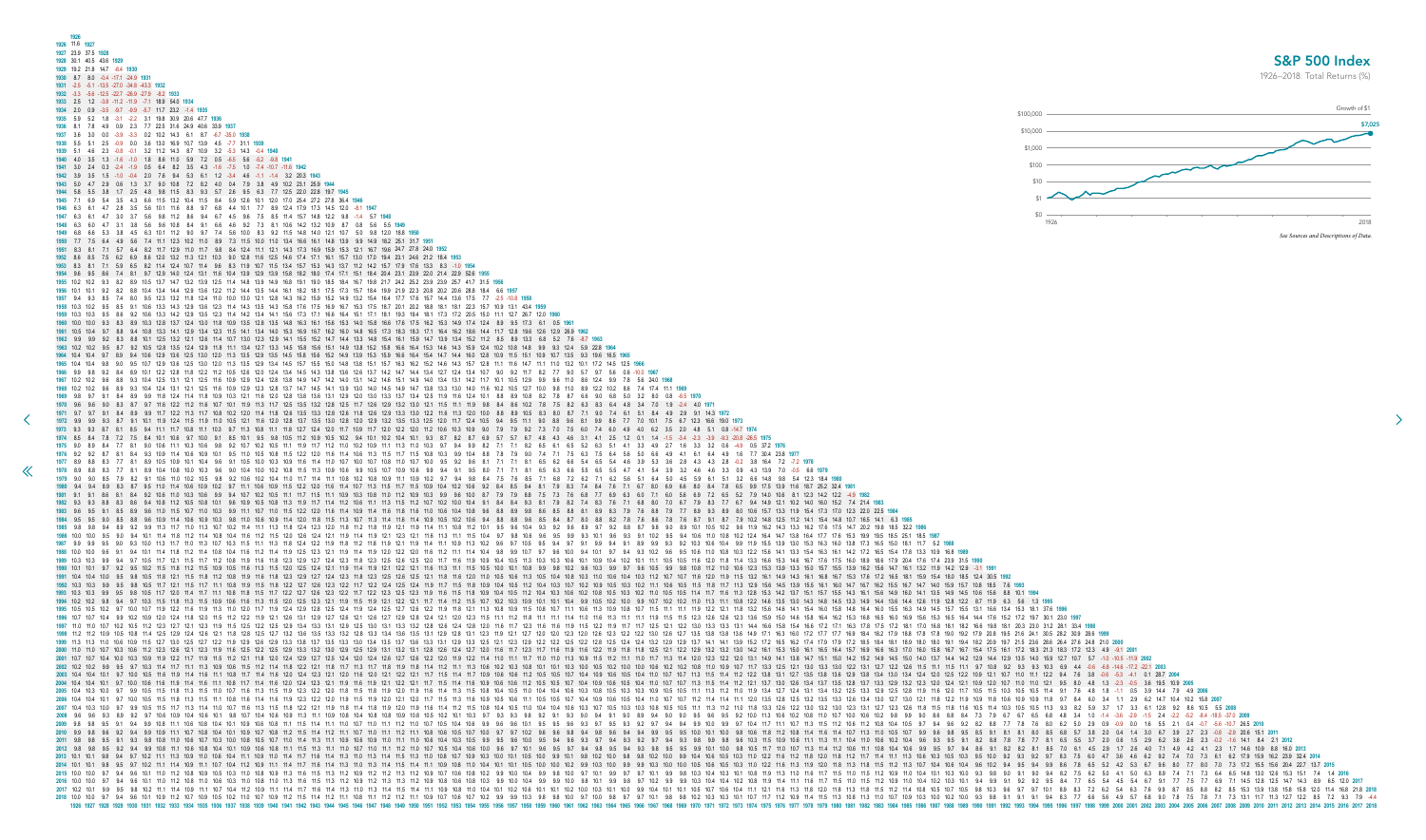<span id="page-9-0"></span>**1928 1928** 37.6 **1929 1929** 7.8 -15.6 **1930 1930** -7.6 -24.3 -32.1 **1931 1931** -19.7 -32.9 -40.1 -47.2 **1932 1932** -17.4 -27.3 -30.8 -30.2 -7.6 **1933 1933** -6.6 -13.5 -13.0 -5.6 26.3 72.7 **1934 1934** -5.1 -10.8 -9.8 -3.1 18.6 34.4 4.5 **1935 1935** 0.3 -4.1 -2.1 5.3 25.2 38.6 24.1 47.4 **1936 1936** 3.8 0.2 2.7 10.0 27.4 38.0 28.0 41.7 36.3 **1937 1937** -1.3 -4.9 -3.4 1.5 13.2 17.9 7.2 8.1 -7.4 -37.1 **1938 1938** 1.2 -1.9 -0.2 4.7 15.5 19.9 11.4 13.2 3.7 -9.5 30.2 **1939 1939** 1.1 -1.7 -0.2 4.2 13.4 16.8 9.4 10.5 2.8 -6.5 14.1 0.0 **1940 1940** 0.5 -2.1 -0.8 3.0 11.0 13.6 7.0 7.4 0.8 -6.5 6.7 -3.4 -6.7 **1941 1941** -0.2 -2.6 -1.5 1.9 8.8 10.8 4.9 4.9 -0.9 -7.0 2.6 -5.3 -7.8 -8.8 **1942 1942** 1.0 -1.2 0.0 3.2 9.7 11.6 6.4 6.6 1.8 -3.1 5.7 0.3 0.4 4.2 19.2 **1943 1943** 2.8 0.8 2.1 5.3 11.6 13.5 8.8 9.3 5.3 1.5 9.9 6.3 7.9 13.3 26.3 33.8 **1944 1944** 4.0 2.2 3.5 6.7 12.6 14.5 10.3 10.9 7.4 4.3 12.1 9.4 11.3 16.4 26.3 30.0 26.2 **1945 1945** 6.0 4.4 5.7 8.9 14.7 16.6 12.9 13.7 10.7 8.2 15.8 13.9 16.4 21.7 30.8 34.9 35.4 45.3 **1946 1946** 5.3 3.7 5.0 7.9 13.1 14.8 11.2 11.8 9.0 6.6 13.1 11.1 12.8 16.4 22.2 23.0 19.6 16.4 -6.7 **1947 1947** 5.1 3.7 4.9 7.6 12.5 14.0 10.6 11.1 8.5 6.3 12.0 10.2 11.5 14.4 18.8 18.7 15.2 11.8 -2.0 3.0 **1948 1948** 4.9 3.5 4.6 7.2 11.7 13.1 9.9 10.3 7.9 5.8 10.9 9.2 10.2 12.6 16.0 15.5 12.1 8.9 -1.1 1.8 0.6 **1949 1949** 5.6 4.3 5.4 7.8 12.2 13.5 10.5 11.0 8.7 6.9 11.7 10.1 11.2 13.4 16.5 16.2 13.5 11.1 3.8 7.6 10.0 20.3 **1950 1950** 6.7 5.4 6.6 9.0 13.2 14.5 11.8 12.3 10.2 8.6 13.2 11.9 13.1 15.3 18.3 18.2 16.1 14.5 9.2 13.6 17.4 26.8 33.6 **1951 1951** 7.2 6.0 7.1 9.5 13.5 14.8 12.2 12.7 10.8 9.3 13.7 12.5 13.6 15.6 18.4 18.3 16.5 15.2 10.9 14.7 17.9 24.3 26.3 19.4 **1952 1952** 7.4 6.3 7.4 9.6 13.5 14.7 12.2 12.7 10.9 9.5 13.6 12.5 13.5 15.4 17.9 17.8 16.1 14.9 11.1 14.4 16.9 21.3 21.6 16.1 12.8 **1953 1953** 7.1 6.0 7.0 9.1 12.8 13.9 11.5 11.9 10.2 8.9 12.7 11.6 12.5 14.1 16.2 16.0 14.3 13.1 9.6 12.1 13.7 16.6 15.7 10.2 5.9 -0.6 **1954 1954** 8.5 7.5 8.6 10.7 14.3 15.4 13.2 13.7 12.1 10.9 14.7 13.8 14.8 16.5 18.7 18.7 17.4 16.6 13.7 16.6 18.7 22.0 22.3 19.6 19.7 23.3 53.0 **1955 1955** 9.0 8.0 9.1 11.2 14.7 15.8 13.7 14.1 12.7 11.5 15.2 14.3 15.3 16.9 19.0 19.0 17.9 17.1 14.6 17.3 19.2 22.1 22.4 20.3 20.5 23.2 37.2 23.0 **1956 1956** 9.0 8.1 9.1 11.1 14.4 15.4 13.4 13.9 12.5 11.4 14.8 14.0 14.9 16.4 18.3 18.2 17.1 16.4 14.1 16.4 18.0 20.4 20.4 18.3 18.1 19.4 26.9 15.6 8.6 **1957 1957** 8.2 7.3 8.2 10.1 13.3 14.2 12.3 12.6 11.3 10.2 13.3 12.5 13.2 14.5 16.2 16.0 14.8 14.0 11.7 13.5 14.6 16.3 15.8 13.5 12.5 12.4 16.0 5.7 -2.0 -11.6 **1958 1958** 9.3 8.5 9.5 11.3 14.5 15.4 13.6 13.9 12.7 11.7 14.8 14.1 14.9 16.2 17.9 17.8 16.8 16.2 14.2 16.1 17.4 19.2 19.1 17.4 17.1 17.9 21.9 15.2 12.7 14.8 49.1 **1959 1959** 9.5 8.7 9.6 11.4 14.4 15.3 13.5 13.9 12.7 11.8 14.7 14.0 14.8 16.1 17.6 17.5 16.6 16.0 14.1 15.9 17.0 18.7 18.5 16.9 16.6 17.2 20.4 14.8 12.8 14.3 29.9 13.2 **1960 1960** 9.2 8.4 9.3 11.0 13.9 14.8 13.0 13.4 12.2 11.3 14.1 13.4 14.1 15.2 16.7 16.5 15.6 14.9 13.2 14.7 15.7 17.0 16.8 15.2 14.7 15.0 17.4 12.3 10.3 10.7 19.3 6.7 0.7 **1961 1961** 9.7 8.9 9.8 11.5 14.3 15.2 13.5 13.9 12.7 11.9 14.6 14.0 14.7 15.8 17.2 17.1 16.2 15.7 14.0 15.6 16.5 17.8 17.6 16.3 16.0 16.3 18.6 14.4 13.0 13.9 21.3 13.3 13.4 27.6 **1962 1962** 9.1 8.3 9.1 10.8 13.4 14.2 12.6 12.9 11.8 10.9 13.5 12.8 13.4 14.5 15.7 15.5 14.6 14.0 12.4 13.7 14.5 15.6 15.2 13.8 13.3 13.3 15.0 11.0 9.3 9.5 14.2 6.9 4.8 7.0 -10.3 **1963 1963** 9.4 8.6 9.5 11.0 13.7 14.4 12.9 13.2 12.1 11.3 13.8 13.1 13.7 14.7 15.9 15.8 14.9 14.4 12.9 14.1 14.9 15.9 15.6 14.3 13.9 14.0 15.5 12.0 10.7 11.0 15.3 9.5 8.6 11.3 4.0 20.6 **1964 1964** 9.6 8.9 9.7 11.2 13.8 14.5 13.0 13.3 12.3 11.5 13.9 13.3 13.9 14.8 16.0 15.8 15.0 14.5 13.1 14.3 15.0 16.0 15.7 14.5 14.1 14.2 15.7 12.5 11.4 11.7 15.5 10.7 10.2 12.7 8.2 18.8 17.1 **1965 1965** 9.8 9.1 9.9 11.4 13.9 14.6 13.2 13.5 12.5 11.8 14.1 13.5 14.1 15.0 16.1 16.0 15.2 14.7 13.4 14.6 15.2 16.2 15.9 14.8 14.5 14.6 16.0 13.1 12.2 12.6 16.0 11.9 11.7 14.0 10.9 19.0 18.2 19.4 **1966 [1](#page-8-0)966** 9.3 8.7 9.4 10.9 13.2 13.9 12.5 12.7 11.8 11.0 13.2 12.7 13.2 14.0 15.0 14.9 14.1 13.6 12.3 13.3 13.9 14.7 14.3 13.2 12.8 12.8 13.9 11.2 10.2 10.3 13.1 9.2 8.7 10.0 6.8 11.6 8.8 4.9 -7.9 **1967 1967** 9.9 9.3 10.0 11.5 13.8 14.5 13.1 13.4 12.4 11.7 13.9 13.4 13.9 14.7 15.8 15.6 14.9 14.5 13.2 14.3 14.9 15.7 15.4 14.4 14.1 14.2 15.4 12.9 12.1 12.4 15.1 11.8 11.7 13.3 11.1 16.0 14.9 14.2 11.6 35.3 **1968** 1968 10.1 9.5 10.3 11.7 14.0 14.6 13.3 13.6 12.7 12.0 14.1 13.6 14.1 14.9 15.9 15.8 15.1 14.7 14.5 15.1 15.9 15.7 14.5 14.6 15.7 13.4 12.7 13.0 15.5 12.6 14.2 12.4 16.7 15.9 15.6 14.3 27.4 20.0 1969 1969 9.5 8.8 9.5 10.9 13.1 13.7 12.4 12.6 11.7 11.1 13.1 12.5 13.0 13.7 14.6 14.5 13.8 13.3 12.1 13.0 13.5 14.2 13.9 12.9 12.6 13.4 11.2 10.4 10.5 12.6 9.8 9.5 10.5 8.5 11.5 10.0 8.7 6.2 11.3 1.0 -15.0 1970 **1970** 9.2 8.6 9.3 10.6 12.7 13.3 12.0 12.2 11.4 10.7 12.6 12.1 12.5 13.2 14.1 13.9 13.2 12.7 11.6 12.4 12.9 13.5 13.1 12.2 11.8 11.8 12.6 10.4 9.6 9.7 11.5 8.9 8.5 9.3 7.4 9.9 8.4 7.1 4.7 8.2 0.4 -8.2 -0.7 **1971** 1971 9.4 8.8 9.5 10.7 12.8 13.4 12.1 12.3 11.5 10.9 12.7 12.2 12.6 13.3 14.2 14.0 13.3 12.9 11.8 12.6 13.0 13.6 13.3 12.4 12.1 12.0 12.8 10.8 10.1 10.2 11.9 9.5 9.2 10.0 8.3 10.6 9.4 8.4 6.7 9.9 4.3 -0.5 7.7 16.8 1972 1972 95 89 95 108 128 134 122 124 11.6 109 127 123 127 133 141 140 133 129 119 126 130 136 133 125 121 121 128 109 102 104 120 97 95 102 88 109 99 90 76 104 60 28 95 150 133 1973 1973 8.7 8.1 8.7 9.9 11.8 12.4 11.2 11.3 10.5 9.9 11.6 11.1 11.5 12.1 12.8 12.6 12.0 11.5 10.4 11.1 11.5 11.9 11.6 11.1 11.5 11.9 11.6 11.1 11.5 11.9 11.6 11.1 11.5 11.9 11.6 11.7 10.3 10.2 10.8 8.9 8.2 8.2 9.5 7.3 6.9 7.4 1974 7.8 7.2 7.8 8.9 10.7 11.2 10.0 10.2 9.4 8.7 10.4 9.8 10.1 10.7 11.3 11.1 10.4 9.9 8.9 9.5 9.7 10.1 9.7 8.8 8.4 8.2 8.6 6.8 6.0 5.8 7.0 4.8 4.2 4.5 2.9 4.1 2.7 1.4 -0.5 0.5 -3.7 -7.1 -5.5 -6.6 -13.3 -24.2 -26.8 1975 1975 84 79 84 96 114 119 107 109 101 95 11.1 106 11.0 11.5 12.2 12.0 11.3 109 99 105 108 11.2 109 100 97 95 100 83 76 76 87 67 63 67 54 67 56 46 33 46 1.3 -1.2 1.4 1.8 -1.7 -6.2 26 438 1976 1976 8.9 8.3 8.9 10.0 11.8 12.3 11.2 11.4 10.6 10.0 11.6 11.2 11.5 12.0 12.7 12.5 11.9 11.5 10.6 11.2 11.5 10.6 11.2 11.5 10.6 11.8 11.6 10.8 10.5 10.1 4.0 2.7 8.2 7.0 8.4 7.5 6.7 5.6 7.1 4.3 2.5 5.3 6.4 4.4 2.3 11.7 38.0 3 1977 8.7 8.2 8.8 9.8 11.6 12.1 11.0 11.1 10.4 9.8 11.4 10.9 11.2 11.8 12.4 12.2 11.6 11.2 10.3 10.9 11.2 11.5 11.2 10.5 10.2 10.1 10.5 9.0 8.4 8.4 9.5 7.7 7.4 7.8 6.7 7.9 7.1 6.3 5.3 6.6 4.1 2.5 4.9 5.7 4.0 2.2 9.2 24.8 16. 1978 8.8 8.2 8.8 9.9 11.6 12.1 11.0 11.1 10.4 9.9 11.4 10.9 11.2 11.7 12.4 12.2 11.6 11.2 10.3 10.9 11.1 11.5 11.2 10.5 10.2 10.1 10.5 9.0 8.5 8.5 9.5 7.9 7.6 8.0 6.9 8.1 7.3 6.7 5.7 7.0 4.7 3.3 5.5 6.3 4.9 3.6 9.5 21.1 14. **1979** 9.1 8.6 9.1 10.2 11.9 12.4 11.3 11.5 10.8 10.2 11.7 11.3 11.6 12.1 12.7 12.5 12.0 11.6 10.8 11.3 11.6 12.0 11.7 11.0 10.7 10.7 11.1 9.7 9.2 9.2 10.3 8.7 8.5 8.9 8.0 9.1 8.5 7.9 7.1 8.4 6.4 5.2 7.5 8.5 7.5 6.7 12.3 22.3 17.4 12.8 18.7 27.1 **1980** 1980 9.5 9.0 9.5 10.6 12.3 12.7 11.7 11.9 11.2 10.7 12.2 11.8 12.1 12.6 13.2 13.0 12.5 12.2 11.3 11.9 12.2 12.6 12.3 11.7 11.4 11.4 11.8 10.5 10.0 10.1 11.2 9.7 9.5 10.0 9.1 10.3 9.7 9.3 8.6 9.9 8.2 7.3 9.6 10.7 10.0 9.6 14 1981 9.3 8.8 9.4 10.4 12.0 12.5 11.5 11.6 10.9 10.4 11.9 11.5 11.7 12.2 12.8 12.7 12.2 11.8 11.0 11.5 11.8 11.8 11.8 11.9 11.3 11.0 11.4 10.1 9.6 9.7 10.7 9.2 9.1 9.5 8.6 9.7 9.2 8.7 8.1 9.2 7.6 6.7 8.7 9.6 8.9 8.5 12.9 20. 1982 9.5 9.1 9.6 10.6 12.2 12.7 11.7 11.9 11.2 10.7 12.1 11.7 12.0 12.5 13.1 12.9 12.5 12.1 11.3 11.9 12.1 11.3 11.9 12.1 12.9 12.1 11.4 11.4 11.4 11.8 10.6 10.1 12.9 38 9.7 10.1 9.3 10.4 9.9 9.5 9.0 10.1 8.6 7.8 9.8 10.8 1 1983 9.8 9.4 9.9 10.9 12.5 12.9 12.0 12.1 11.5 11.0 12.4 12.0 12.3 12.8 13.4 13.3 12.8 13.4 13.3 12.8 12.5 11.7 12.3 12.5 12.5 12.5 12.9 12.7 12.1 11.9 11.8 12.1 11.9 11.8 12.1 11.1 10.7 10.4 10.3 10.8 10.1 11.1 10.7 10.4 9 1984 9.7 9.3 9.8 10.8 12.3 12.8 11.8 12.0 11.4 10.9 12.2 11.9 12.2 12.6 13.2 13.0 12.6 12.3 11.5 12.0 12.3 12.6 12.4 11.9 11.6 11.0 10.5 10.4 10.1 10.5 9.8 10.4 10.1 9.6 10.4 10.1 9.6 10.6 9.3 8.7 10.5 11.4 11.0 10.8 14.3 1 1985 10.1 9.7 10.2 11.1 12.7 13.1 12.2 12.4 11.7 11.3 12.6 12.3 12.6 13.0 13.6 13.0 13.6 13.0 12.7 12.0 12.5 12.8 13.1 12.9 12.4 12.2 12.6 11.5 11.1 11.2 12.1 11.0 10.9 11.3 11.0 10.6 11.7 10.5 10.0 11.8 12.7 12.4 12.3 15.7 1986 10.2 9.8 10.3 11.2 12.8 13.2 12.3 12.4 11.8 11.4 12.7 12.4 12.6 13.1 13.6 13.1 13.6 13.1 12.8 12.1 12.6 12.9 13.2 13.0 12.5 12.3 12.7 11.6 11.3 11.4 12.3 11.1 11.1 11.5 10.9 11.9 10.9 11.9 10.3 12.0 12.6 12.6 15.7 20.2 1987 10.0 9.6 10.1 11.0 12.5 12.9 12.0 12.2 11.6 11.2 12.4 12.1 12.4 12.4 12.8 13.3 13.2 12.8 12.5 11.8 12.5 12.5 12.5 12.5 12.7 12.1 12.0 11.9 12.3 11.3 10.9 11.0 10.7 10.1 0.1 11.4 11.0 10.7 10.1 11.4 11.0 10.7 11.3 10.2 1988 102 98 103 112 127 131 122 123 118 113 126 123 125 130 135 134 130 127 120 125 127 131 129 124 122 126 116 112 113 121 11.1 11.0 11.4 10.8 11.7 11.4 11.2 10.8 11.8 11.8 121 123 123 123 123 123 124 125 127 131 129 129 1989 104 100 105 114 129 133 124 126 120 116 129 125 128 132 138 136 132 130 123 128 131 134 132 127 126 129 120 116 11.7 126 15 11.5 11.9 11.4 123 11.9 11.7 11.4 124 11.4 11.0 125 133 131 131 157 193 17.7 166 17.9 16.8 16. 1990 10.1 9.7 10.2 11.1 12.5 12.9 12.0 12.2 11.6 11.2 12.4 12.1 12.3 12.7 13.2 13.1 12.7 12.4 11.8 12.3 12.5 12.6 12.1 11.9 11.9 11.9 11.0 11.1 11.8 10.8 10.8 11.1 10.9 10.5 11.4 10.4 10.0 11.4 12.0 11.8 11.7 14.1 17.3 15.7 **1991** 10.5 10.1 10.6 11.5 12.9 13.2 12.4 12.6 12.0 11.6 12.8 12.5 12.8 13.2 13.7 13.6 13.2 12.9 12.3 12.8 13.0 13.3 13.1 12.7 12.5 12.5 12.9 12.0 11.7 11.8 12.5 11.6 11.5 11.9 11.4 12.2 12.0 11.8 11.5 12.3 11.5 11.1 12.5 13.2 13.0 13.0 15.3 18.4 17.0 16.0 17.1 17.6 16.8 15.5 17.2 16.4 15.2 16.8 14.4 14.1 17.8 16.7 12.0 38.0 **1992** 1992 10.5 10.2 10.6 11.5 12.9 13.2 12.4 12.6 12.0 11.7 12.8 12.5 12.5 12.5 13.2 13.7 13.6 13.2 12.9 12.9 12.8 13.0 13.3 13.2 12.7 12.5 12.9 12.0 11.7 11.8 12.9 12.9 11.6 11.6 11.9 11.1 1.8 12.0 11.8 11.1 1.1.5 12.1 1.1.5 12 **1993** 10.6 10.2 10.6 11.5 12.9 13.2 12.4 12.6 12.1 11.7 12.8 12.5 12.8 13.2 13.7 13.5 13.2 12.9 12.3 12.8 13.0 13.3 13.1 12.7 12.5 12.5 12.9 12.0 11.7 11.8 12.5 11.6 11.6 12.0 11.5 12.3 12.0 11.8 11.6 12.4 11.6 11.3 12.5 13.1 13.0 12.9 15.0 17.8 16.5 15.6 16.5 16.9 16.2 15.1 16.4 15.8 14.7 15.9 14.0 13.7 16.1 15.2 12.4 20.7 12.9 12.4 **1994** 1994 10.4 10.0 10.5 11.3 12.6 13.0 12.2 12.4 11.8 11.5 12.6 12.3 12.5 12.9 13.4 13.3 12.9 12.6 12.1 12.5 12.7 13.0 12.8 12.4 12.2 12.6 11.7 11.4 11.5 12.2 11.3 11.6 11.1 11.9 11.6 11.4 11.9 11.1 10.8 12.0 12.5 12.4 12.3 14. 1995 10.7 10.4 10.8 11.7 13.0 13.3 12.6 12.7 12.2 11.8 13.0 12.7 12.9 13.3 13.8 13.7 13.3 13.1 12.5 12.9 13.2 13.4 13.3 12.9 12.7 12.1 12.5 12.9 13.2 13.4 13.3 12.9 12.7 12.1 12.8 11.9 12.7 13.1 12.8 11.9 12.2 11.8 12.6 12. 1996 10.9 10.6 11.0 11.8 13.1 13.5 12.7 12.9 12.4 12.0 13.1 12.8 13.1 13.5 13.9 13.8 13.5 13.2 12.7 13.1 13.3 13.6 13.5 13.1 12.9 12.9 13.1 12.9 12.9 13.1 12.9 12.2 12.3 13.0 12.2 12.5 12.1 12.8 12.5 12.1 12.8 13.0 12.3 13. 1997 11.2 10.8 11.3 12.1 13.4 13.7 13.0 13.1 12.7 12.3 13.4 13.1 13.4 13.1 13.4 13.8 14.2 14.1 13.8 14.2 14.1 13.8 13.6 13.0 13.5 13.7 14.0 13.8 13.5 13.3 13.7 12.9 12.7 12.6 13.5 13.3 13.1 13.0 12.6 13.3 13.1 13.0 12.8 13. 1998 11.3 10.9 11.4 12.2 13.5 13.8 13.1 13.2 12.7 12.4 13.5 13.2 13.5 13.8 14.3 14.2 13.9 13.6 13.1 13.5 13.8 14.0 13.9 13.6 13.1 13.5 13.8 14.0 13.9 13.6 13.1 1.3.9 13.8 14.0 13.9 13.6 13.4 13.8 13.1 13.5 13.4 13.4 13.8 1 1999 114 11.0 11.5 12.3 13.5 13.9 13.2 13.3 13.6 12.5 13.6 13.3 13.6 13.9 144 143 140 13.8 13.2 13.7 13.9 142 140 13.7 13.5 13.6 13.9 13.1 12.9 13.3 13.1 12.9 13.3 13.1 12.9 13.3 13.0 13.1 12.9 13.3 13.0 13.1 14.7 14.6 14. 2000 11.2 10.9 11.3 12.1 13.3 13.6 12.9 13.1 12.6 12.3 13.3 13.1 13.3 13.6 14.1 14.0 13.7 13.5 12.9 13.3 13.6 14.3 13.6 12.9 13.3 13.6 14.1 14.0 13.7 13.3 13.6 13.8 13.8 13.8 13.8 13.8 13.9 13.8 13.8 13.8 14.3 12.9 13.3 12. **2001** 11.0 10.6 11.1 11.8 13.0 13.4 12.7 12.8 12.3 12.0 13.0 12.8 13.0 13.3 13.7 13.7 13.3 13.1 12.6 13.0 13.2 13.4 13.3 13.0 12.8 12.8 13.1 12.4 12.2 12.3 12.9 12.1 12.1 12.4 12.1 12.7 12.5 12.4 12.2 12.8 12.2 12.0 13.0 13.4 13.3 13.3 14.8 16.8 15.8 15.2 15.8 16.0 15.5 14.8 15.6 15.2 14.6 15.2 14.2 14.1 15.1 14.7 13.7 16.0 14.0 14.1 14.3 16.5 13.5 11.8 7.3 4.0 -3.1 -4.2 **2002** 2002 105 102 106 11.3 12.5 12.8 12.1 12.2 11.8 11.5 12.4 12.2 12.4 12.7 13.1 13.0 12.7 125 12.0 12.3 12.5 12.7 126 12.2 124 12.1 12.1 12.4 11.6 11.4 11.5 12.0 11.3 11.3 11.5 11.2 11.8 11.4 11.1 2 11.8 11.4 11.1 2 11.8 11.3 **2003** 10.8 10.5 10.9 11.6 12.8 13.1 12.4 12.5 12.1 11.8 12.7 12.5 12.7 13.0 13.4 13.3 13.0 12.8 12.3 12.7 12.9 13.1 13.0 12.6 12.5 12.5 12.8 12.1 11.9 11.9 12.5 11.8 11.8 12.0 11.7 12.3 12.1 12.0 11.8 12.4 11.8 11.6 12.4 12.9 12.8 12.7 14.1 15.9 15.0 14.4 14.9 15.0 14.6 13.9 14.5 14.1 13.5 14.0 13.1 12.9 13.7 13.2 12.3 14.2 12.4 12.3 12.3 13.8 11.2 9.6 6.3 4.2 0.6 1.5 4.5 34.6 **2004** 2004 10.8 10.5 10.9 11.7 12.8 13.1 12.5 12.6 12.1 11.8 12.8 12.5 12.7 13.1 13.5 13.4 13.1 12.8 12.4 12.7 12.9 13.1 12.8 12.1 12.9 13.1 13.0 12.7 12.5 12.5 12.8 12.1 11.9 12.0 12.5 11.9 11.8 12.1 11.8 12.1 11.8 12.1 11.8 12. 2005 10.8 10.5 12.7 13.0 12.4 12.5 12.1 11.7 12.7 12.4 12.6 13.0 13.3 13.0 13.3 13.0 12.7 12.3 13.0 12.7 12.8 12.6 12.8 13.0 12.9 12.6 12.9 12.9 12.9 12.9 12.9 12.9 12.4 12.7 12.0 11.8 11.9 12.4 11.7 11.1 1.2.0 11.9 11.7 12 2006 10.9 11.7 12.8 13.1 12.4 12.5 12.1 11.8 12.7 12.5 12.1 11.8 12.7 12.5 12.7 13.0 13.4 13.3 13.0 12.8 12.3 12.7 12.9 13.1 13.0 12.8 12.5 12.5 12.8 12.1 11.9 12.0 12.5 12.8 12.1 11.9 12.0 12.5 11.8 11.8 12.1 12.1 12.1 12. 2007 10.8 10.5 10.8 11.6 12.7 13.0 12.3 12.4 12.0 11.7 12.6 12.4 12.6 12.9 13.2 13.2 13.2 12.9 13.2 12.9 12.7 12.9 12.7 12.9 12.7 12.9 12.8 12.5 12.3 12.6 11.9 11.7 11.8 12.3 12.6 11.9 11.8 11.9 11.8 11.9 11.8 11.9 11.8 12. **2008** 10.0 9.7 10.1 10.8 11.8 12.1 11.5 11.6 11.1 10.8 11.7 11.5 11.6 11.9 12.3 12.2 11.9 11.7 11.2 11.5 11.7 11.9 11.7 11.4 11.2 11.2 11.4 10.8 10.6 10.6 11.1 10.4 10.4 10.6 10.3 10.8 10.5 10.4 10.2 10.7 10.1 9.9 10.6 10.9 10.8 10.7 11.8 13.2 12.4 11.8 12.2 12.2 11.7 11.0 11.5 11.0 10.4 10.7 9.8 9.6 10.0 9.5 8.7 9.7 8.3 8.0 7.7 8.2 6.3 5.1 2.9 1.6 -0.3 -0.1 0.5 4.2 -1.0 -4.6 -8.1 -18.3 -36.0 **2009** 2009 103 11.0 12.1 12.3 11.7 11.8 11.4 11.1 12.0 11.7 11.9 12.2 12.6 12.5 12.2 12.0 11.5 11.8 12.0 12.1 21.0 11.5 11.8 12.0 12.1 11.6 11.8 11.1 10.9 11.0 11.5 10.8 10.1 1.1 10.9 11.0 10.7 11.1 10.6 10.4 11.1 11.4 11.3 11.2 **2010** 10.4 10.1 10.4 11.1 12.2 12.4 11.8 11.9 11.5 11.2 12.1 11.8 12.0 12.3 12.7 12.6 12.3 12.1 11.6 11.9 12.1 12.3 12.2 11.8 11.7 11.7 11.9 11.3 11.1 11.1 11.6 11.0 11.0 11.2 10.9 11.4 11.2 11.0 10.9 11.3 10.8 10.6 11.3 11.6 11.5 11.5 12.5 13.9 13.1 12.6 12.9 13.0 12.6 12.0 12.4 12.0 11.5 11.8 11.0 10.8 11.3 10.9 10.2 11.3 10.0 9.8 9.7 10.3 8.8 7.8 6.2 5.3 4.0 4.7 5.7 9.2 6.0 4.6 4.2 1.4 0.5 25.9 20.1 **2011** 2011 10.3 10.0 10.3 11.0 12.0 12.3 11.7 11.8 11.4 11.1 11.9 11.7 11.9 12.1 12.5 12.4 12.1 11.9 11.5 11.8 11.9 11.5 11.9 11.9 12.1 12.0 11.6 11.5 11.5 11.7 11.1 10.9 10.8 10.8 11.0 10.6 11.1 10.9 10.8 10.0 11.1 11.0 11.2 11. **2012** 10.3 10.0 10.4 11.0 12.1 12.3 11.7 11.8 11.4 11.1 12.0 11.7 11.9 12.2 12.5 12.4 12.2 12.0 11.5 11.8 12.0 12.2 12.0 11.7 11.6 11.6 11.8 11.2 11.0 11.0 11.5 10.9 10.9 11.1 10.8 11.2 11.0 10.9 10.7 11.2 10.7 10.5 11.2 11.5 11.4 11.3 12.3 13.6 12.9 12.4 12.7 12.7 12.3 11.7 12.1 11.8 11.3 11.5 10.8 10.6 11.1 10.7 10.0 11.0 9.8 9.7 9.5 10.1 8.7 7.9 6.4 5.7 4.7 5.2 6.1 9.0 6.5 5.5 5.3 3.6 3.5 16.7 12.1 8.2 16.2 **2013 2013** 10.6 10.3 10.7 11.3 12.3 12.6 12.0 12.1 11.7 11.4 12.3 12.1 12.2 12.5 12.8 12.8 12.5 12.3 11.9 12.2 12.3 12.5 12.4 12.1 12.0 11.9 12.2 11.6 11.4 11.4 11.9 11.3 11.3 11.5 11.2 11.7 11.5 11.4 11.2 11.7 11.2 11.0 11.7 12.0 11.9 11.9 12.9 14.1 13.4 13.0 13.3 13.4 13.0 12.4 12.8 12.5 12.1 12.3 11.7 11.5 12.0 11.6 11.0 12.0 10.9 10.8 10.7 11.3 10.1 9.4 8.1 7.5 6.7 7.4 8.4 11.3 9.2 8.6 8.9 7.8 8.5 20.5 17.8 17.0 26.1 36.9 **2014** 106 107 113 123 126 120 121 117 114 123 120 122 125 128 127 125 123 118 121 123 125 124 121 123 125 129 124 121 119 119 121 119 119 121 116 114 119 113 113 115 112 112 113 113 114 120 121 123 129 129 129 129 129 129 129 129 18 113 113 114 113 114 114 114 118 119 115 112 121 118 120 123 126 125 126 121 116 119 121 121 116 119 121 122 121 116 119 121 122 121 118 11.7 11.1 11.0 11.1 11.0 11.1 11.0 11.1 11.0 11.4 11.0 11.4 11.0 11.1 11.5 11.1 1.1 **2016** 10.5 10.2 10.6 11.2 12.2 12.4 11.9 12.0 11.6 11.3 12.1 11.9 12.1 12.3 12.6 12.6 12.3 12.1 11.7 12.0 12.1 12.3 12.2 11.9 11.8 11.8 12.0 11.4 11.2 11.3 11.7 11.1 11.1 11.3 11.0 11.5 11.3 11.2 11.0 11.5 11.0 10.8 11.5 11.7 11.6 11.6 12.5 13.7 13.0 12.6 12.9 12.9 12.6 12.0 12.4 12.1 11.7 11.9 11.3 11.2 11.5 11.2 10.7 11.5 10.6 10.5 10.4 10.9 9.8 9.2 8.1 7.6 6.9 7.5 8.3 10.6 8.9 8.4 8.6 7.9 8.3 15.6 13.5 12.4 14.9 14.5 7.9 6.6 15.6 **2017 2017** 10.6 10.4 10.7 11.3 12.3 12.5 12.0 12.1 11.7 11.4 12.2 12.0 12.2 12.4 12.7 12.7 12.4 12.2 11.8 12.1 12.2 12.4 12.3 12.0 11.9 11.9 12.1 11.5 11.4 11.4 11.8 11.3 11.3 11.5 11.2 11.6 11.5 11.4 11.2 11.6 11.2 11.0 11.7 11.9 11.8 11.8 12.7 13.8 13.2 12.8 13.1 13.1 12.8 12.3 12.7 12.3 11.9 12.2 11.6 11.5 11.9 11.5 11.0 11.9 11.0 10.9 10.8 11.3 10.3 9.7 8.7 8.3 7.6 8.2 9.1 11.2 9.7 9.4 9.6 9.0 9.5 16.2 14.4 13.6 15.9 15.8 11.1 11.2 18.3 21.0 **2018 2018** 10.4 10.1 10.5 11.1 12.0 12.3 11.7 11.8 11.4 11.2 12.0 11.7 11.9 12.2 12.5 12.4 12.1 11.9 11.5 11.8 11.9 12.1 12.0 11.7 11.6 11.6 11.8 11.2 11.1 11.1 11.5 11.0 10.9 11.1 10.9 11.3 11.1 11.0 10.9 11.3 10.8 10.6 11.2 11.5 11.4 11.4 12.2 13.3 12.7 12.3 12.5 12.6 12.2 11.7 12.1 11.8 11.4 11.6 11.0 10.8 11.2 10.9 10.4 11.1 10.3 10.1 10.0 10.5 9.5 8.9 7.9 7.5 6.8 7.4 8.1 10.0 8.6 8.1 8.2 7.6 7.9 13.7 11.8 10.8 12.4 11.7 7.3 6.4 9.3 6.3 -6.6 **1928 1929 1930 1931 1932 1933 1934 1935 1936 1937 1938 1939 1940 1941 1942 1943 1944 1945 1946 1947 1948 1949 1950 1951 1952 1953 1954 1955 1956 1957 1958 1959 1960 1961 1962 1963 1964 1965 1966 1967 1968 1969 1970 1971 1972 1973 1974 1975 1976 1977 1978 1979 1980 1981 1982 1983 1984 1985 1986 1987 1988 1989 1990 1991 1992 1993 1994 1995 1996 1997 1998 1999 2000 2001 2002 2003 2004 2005 2006 2007 2008 2009 2010 2011 2012 2013 2014 2015 2016 2017 2018** Dimensional US Adjusted Market 1 Index 1928–2018: Total Returns (%) \$0 \$1 \$10 \$100 \$1,000 \$10,000 \$100,000 *See Sources and Descriptions of Data.*

![](_page_9_Figure_3.jpeg)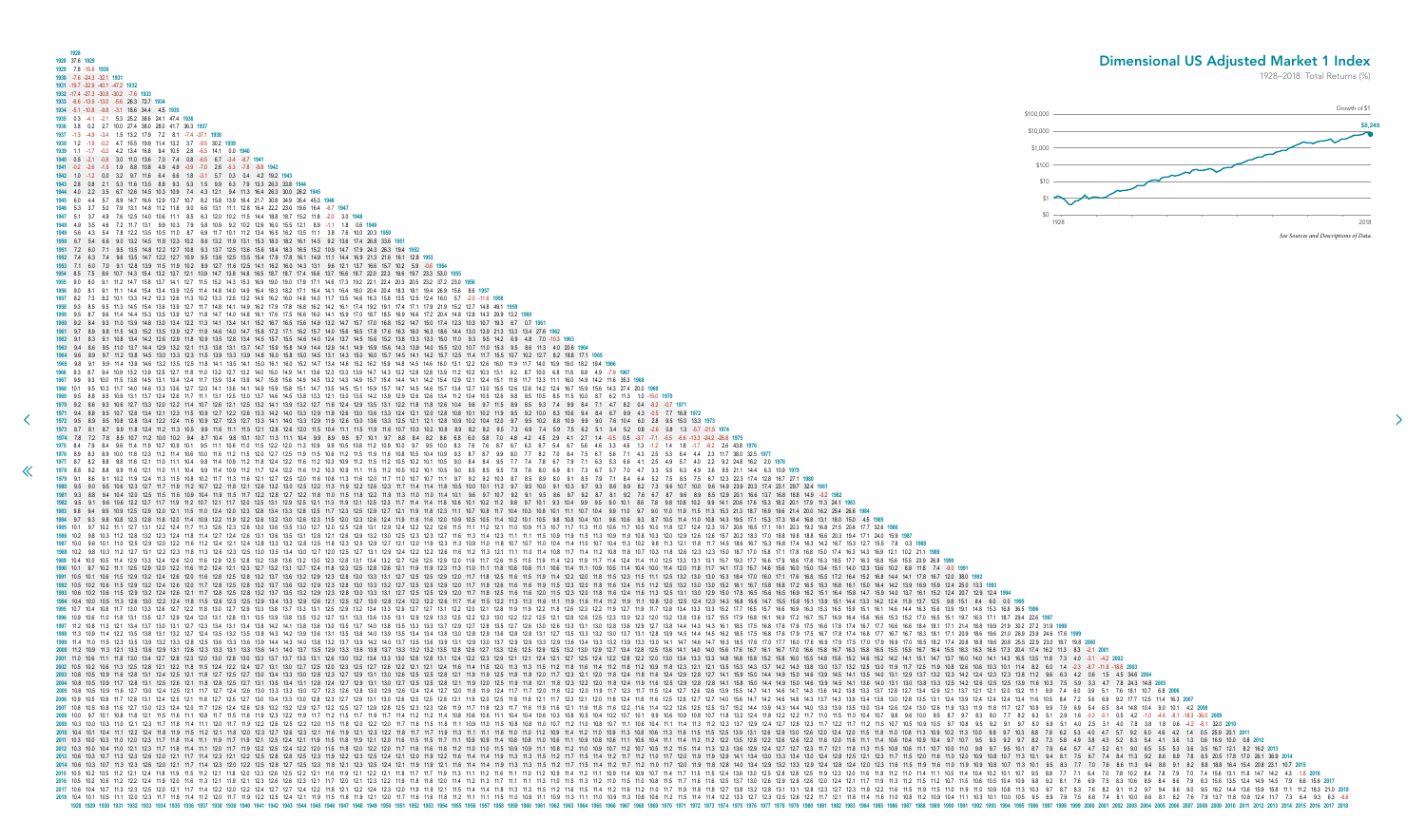<span id="page-10-0"></span>**1928 1928** 35.8 **1929 1929** 6.7 -16.2 **1930 1930** -8.9 -25.3 -33.5 **1931 1931** -21.4 -34.5 -42.1 -49.6 **1932 1932** -18.7 -28.5 -32.2 -31.5 -7.1 **1933 1933** -6.8 -13.6 -12.9 -4.7 31.0 84.7 **1934 1934** -5.2 -10.7 -9.6 -2.4 21.7 39.2 5.0 **1935 1935** 0.2 -4.0 -1.8 6.1 27.8 42.1 24.6 47.9 **1936 1936** 3.9 0.5 3.1 11.0 29.9 41.3 29.2 43.3 38.9 **1937 1937** -1.3 -4.8 -3.3 2.1 14.8 19.7 7.4 8.3 -7.3 -38.2 **1938 1938** 1.2 -1.8 0.0 5.2 16.9 21.4 11.6 13.4 3.8 -10.3 30.1 **1939 1939** 0.9 -1.7 -0.2 4.4 14.4 17.8 9.3 10.2 2.4 -7.5 13.2 -1.5 **1940 1940** 0.4 -2.1 -0.7 3.3 11.9 14.5 7.0 7.3 0.7 -7.1 6.4 -3.8 -6.0 **1941 1941** -0.2 -2.5 -1.3 2.3 9.8 11.9 5.1 5.1 -0.8 -7.2 2.7 -5.1 -6.8 -7.5 **1942 1942** 1.0 -1.1 0.2 3.7 10.7 12.7 6.6 6.8 2.0 -3.1 6.0 0.7 1.5 5.4 20.2 **1943 1943** 3.0 1.1 2.4 5.9 12.7 14.6 9.3 9.8 5.8 1.8 10.6 7.0 9.3 14.9 28.1 36.6 **1944 1944** 4.3 2.6 4.0 7.4 13.8 15.8 10.9 11.6 8.1 4.8 13.0 10.4 12.9 18.2 28.3 32.5 28.6 **1945 1945** 6.4 4.9 6.3 9.7 16.0 18.0 13.6 14.5 11.6 8.9 16.9 15.1 18.1 23.6 33.0 37.5 38.0 48.0 **1946 1946** 5.6 4.2 5.5 8.6 14.3 16.0 11.9 12.5 9.8 7.2 14.0 12.1 14.2 18.0 23.9 24.8 21.1 17.6 -6.6 **1947 1947** 5.5 4.1 5.4 8.3 13.6 15.1 11.3 11.8 9.2 6.9 12.9 11.1 12.8 15.8 20.2 20.2 16.4 12.6 -1.8 3.3 **1948 1948** 5.2 3.9 5.1 7.8 12.7 14.1 10.5 10.9 8.5 6.3 11.6 9.9 11.3 13.7 17.1 16.5 12.9 9.3 -1.2 1.6 -0.1 **1949 1949** 5.8 4.6 5.8 8.4 13.1 14.4 11.0 11.4 9.2 7.2 12.2 10.7 12.0 14.2 17.3 16.9 13.9 11.2 3.5 7.1 9.1 19.0 **1950 1950** 7.0 5.9 7.1 9.6 14.2 15.5 12.4 12.9 10.8 9.1 13.9 12.7 14.1 16.3 19.3 19.2 16.9 15.0 9.4 13.8 17.6 27.5 36.6 **1951 1951** 7.5 6.4 7.6 10.0 14.4 15.7 12.7 13.2 11.3 9.7 14.3 13.1 14.5 16.5 19.3 19.1 17.1 15.6 10.9 14.8 17.9 24.5 27.4 18.8 **1952 1952** 7.7 6.6 7.8 10.2 14.3 15.5 12.7 13.2 11.4 9.9 14.2 13.1 14.3 16.2 18.6 18.5 16.6 15.2 11.1 14.4 16.8 21.4 22.2 15.6 12.4 **1953 1953** 7.3 6.3 7.4 9.6 13.5 14.6 11.9 12.3 10.6 9.1 13.1 12.0 13.1 14.7 16.8 16.5 14.6 13.2 9.4 11.9 13.4 16.4 15.7 9.5 5.1 -1.8 **1954 1954** 8.8 7.8 8.9 11.2 15.1 16.2 13.7 14.1 12.6 11.3 15.2 14.3 15.5 17.2 19.3 19.3 17.8 16.8 13.7 16.6 18.6 22.0 22.6 19.4 19.6 23.3 54.9 **1955 1955** 9.2 8.3 9.4 11.6 15.4 16.5 14.0 14.5 13.0 11.8 15.6 14.8 15.9 17.5 19.5 19.5 18.1 17.2 14.5 17.2 19.0 22.0 22.5 19.9 20.2 22.9 37.4 21.9 **1956 1956** 9.2 8.4 9.4 11.5 15.1 16.1 13.8 14.2 12.9 11.7 15.2 14.4 15.5 17.0 18.8 18.7 17.4 16.5 14.0 16.3 17.9 20.3 20.5 18.1 17.9 19.3 27.3 15.4 9.3 **1957 1957** 8.4 7.5 8.5 10.5 13.9 14.8 12.6 12.9 11.5 10.4 13.6 12.8 13.6 14.9 16.5 16.3 14.9 13.9 11.5 13.3 14.3 16.1 15.7 13.0 12.1 12.0 15.7 5.0 -2.6 -13.1 **1958 1958** 9.6 8.8 9.8 11.7 15.1 16.0 13.9 14.3 13.0 12.0 15.2 14.5 15.4 16.7 18.3 18.2 17.1 16.3 14.1 16.1 17.3 19.2 19.2 17.2 17.0 17.7 22.1 15.1 12.9 14.7 51.4 **1959 1959** 9.7 8.9 9.9 11.8 15.0 15.9 13.9 14.2 13.0 12.0 15.1 14.4 15.2 16.5 18.0 17.9 16.8 16.0 14.0 15.8 16.9 18.6 18.6 16.7 16.4 17.0 20.5 14.6 12.8 14.0 30.7 12.8 **1960 1960** 9.4 8.6 9.5 11.4 14.5 15.3 13.3 13.6 12.5 11.5 14.4 13.7 14.5 15.6 17.0 16.8 15.7 15.0 13.1 14.6 15.5 16.9 16.7 14.9 14.5 14.8 17.4 12.1 10.2 10.4 19.6 6.3 0.1 **1961 1961** 9.9 9.2 10.1 11.9 14.9 15.7 13.8 14.1 13.0 12.1 14.9 14.3 15.1 16.2 17.5 17.4 16.4 15.7 13.9 15.5 16.4 17.7 17.6 16.1 15.8 16.2 18.6 14.2 12.9 13.7 21.6 13.0 13.2 27.9 **1962 1962** 9.2 8.5 9.4 11.1 14.0 14.7 12.9 13.2 12.1 11.1 13.8 13.1 13.8 14.8 16.0 15.8 14.8 14.1 12.3 13.7 14.4 15.5 15.2 13.6 13.1 13.2 15.0 10.8 9.3 9.3 14.4 6.7 4.8 7.2 -10.2 **1963 1963** 9.5 8.9 9.7 11.4 14.2 14.9 13.1 13.4 12.4 11.5 14.0 13.4 14.1 15.1 16.2 16.0 15.1 14.4 12.8 14.1 14.8 15.8 15.6 14.1 13.8 13.9 15.6 11.9 10.7 10.9 15.5 9.4 8.6 11.5 4.2 20.9 **1964 1964** 9.8 9.1 9.9 11.6 14.3 15.0 13.3 13.6 12.5 11.7 14.2 13.6 14.3 15.2 16.3 16.1 15.2 14.6 13.1 14.3 14.9 16.0 15.8 14.4 14.1 14.2 15.8 12.5 11.5 11.7 15.8 10.8 10.4 13.1 8.5 19.3 17.8 **1965 1965** 10.0 9.4 10.2 11.8 14.5 15.2 13.5 13.8 12.8 12.0 14.4 13.9 14.5 15.4 16.5 16.3 15.5 14.9 13.5 14.6 15.3 16.3 16.1 14.9 14.6 14.7 16.2 13.2 12.4 12.8 16.5 12.2 12.1 14.7 11.6 20.0 19.6 21.4 **1966 [1](#page-9-0)966** 9.6 8.9 9.7 11.2 13.8 14.5 12.8 13.1 12.1 11.3 13.6 13.0 13.6 14.4 15.4 15.2 14.4 13.8 12.4 13.4 14.0 14.8 14.5 13.3 12.9 13.0 14.2 11.3 10.4 10.5 13.5 9.5 9.1 10.6 7.5 12.4 9.7 5.9 -7.7 **1967 1967** 10.2 9.6 10.4 11.9 14.4 15.1 13.5 13.8 12.8 12.1 14.3 13.8 14.4 15.2 16.2 16.1 15.3 14.7 13.4 14.5 15.1 15.9 15.7 14.6 14.4 14.5 15.8 13.2 12.5 12.8 15.8 12.4 12.3 14.2 12.1 17.1 16.2 15.7 13.0 38.2 **1968** 1968 10.5 9.9 10.7 12.2 14.6 15.3 13.8 14.0 13.1 12.4 14.6 14.1 14.7 15.5 16.5 16.4 15.6 15.1 13.8 14.9 15.5 16.2 15.1 14.9 15.1 16.3 13.9 13.3 13.7 16.5 13.5 15.3 13.7 18.2 17.7 17.7 16.4 30.8 23.7 1969 1969 9.7 9.2 9.9 11.3 13.6 14.3 12.7 13.0 12.1 11.4 13.4 12.9 13.4 14.2 15.1 14.9 14.1 13.6 12.3 13.2 13.7 14.4 14.2 13.1 12.8 12.8 13.8 11.5 10.8 10.9 13.1 10.2 9.9 11.1 9.1 12.2 10.8 9.5 6.7 12.0 0.8 -17.8 1970 1970 9.5 8.9 9.6 11.0 13.3 13.8 12.4 12.6 11.7 11.0 13.0 12.5 13.0 13.7 14.5 14.3 13.5 13.0 11.8 12.6 13.0 13.7 13.4 12.4 12.0 12.0 12.0 10.7 10.0 10.0 12.0 9.3 8.9 9.9 8.0 10.5 9.1 7.8 5.2 8.7 0.4 9.6 0.5 1971 1971 9.6 9.1 9.8 11.1 13.3 13.9 12.5 12.7 11.8 11.1 13.1 12.6 13.1 13.7 14.5 14.3 13.6 13.1 11.9 12.8 13.2 13.8 13.5 12.6 12.2 13.1 11.0 10.4 10.4 12.3 9.8 9.5 10.4 8.8 11.2 10.0 9.0 7.0 10.2 4.2 -1.7 7.6 16.4 1972 1972 9.7 9.1 9.8 11.1 13.3 13.8 12.4 12.6 11.8 11.1 13.0 12.6 13.0 13.7 14.4 14.2 13.5 13.0 11.9 12.7 13.1 13.7 13.4 12.5 12.2 12.2 13.0 11.0 10.4 10.5 12.3 9.9 9.7 10.5 9.0 9.7 10.5 9.0 11.2 10.1 9.2 7.6 10.4 5.5 1.4 8.7 1  $1973$  8.8 8.3 8.9 10.2 12.8 11.4 11.6 10.8 10.1 11.9 11.4 11.8 12.4 13.1 12.8 12.1 11.6 10.5 11.2 11.5 12.0 11.7 10.7 10.3 10.2 10.9 9.0 8.3 8.2 9.7 7.4 7.0 7.6 6.0 7.6 6.4 5.2 3.3 5.0 0.3 -3.8 0.0 0.2 -7.0 -22.1 1974 1974 8.0 7.4 8.0 9.2 11.2 11.7 10.3 10.5 9.6 8.9 10.6 10.1 10.5 11.0 11.6 11.4 10.6 10.1 9.0 9.6 9.8 10.2 9.9 8.9 8.5 8.3 8.8 6.9 6.2 6.0 7.2 4.9 4.4 4.8 3.2 4.4 3.0 1.6 -0.4 0.6 -3.9 -7.9 -5.7 -7.0 -13.7 -23.9 -25.7 1975 1975 8.7 8.2 8.8 10.0 11.9 12.4 11.1 11.2 10.5 9.8 11.5 11.0 11.4 11.9 12.6 12.3 11.6 11.1 10.1 10.1 10.1 10.1 11.4 11.1 10.2 9.9 9.8 10.3 8.6 7.9 7.9 9.2 7.1 6.7 7.2 5.8 7.2 6.1 5.1 3.6 5.0 1.4 -1.4 1.6 2.0 -1.3 -5.1 4.8 4 1976 9.2 8.7 9.3 10.5 12.4 12.9 11.6 11.8 11.0 10.4 12.1 11.6 12.0 12.6 13.2 13.0 12.4 11.9 10.9 11.5 11.8 12.3 12.0 11.2 10.9 10.8 11.4 9.7 9.2 9.2 10.5 8.6 8.3 8.9 7.7 9.1 8.3 7.5 6.3 7.8 4.9 2.8 6.1 7.2 5.5 4.2 14.8 42.6 1977 9.1 8.6 9.2 10.4 12.3 12.7 11.5 11.6 10.9 10.3 11.9 11.5 11.8 12.3 13.0 12.8 12.1 11.7 10.7 11.3 11.6 12.0 11.7 10.9 10.6 10.6 11.1 9.5 9.0 9.0 10.2 8.4 8.1 8.6 7.5 8.8 8.0 7.3 6.2 7.6 4.9 3.0 5.9 6.9 5.4 4.3 12.2 28.7 1978 9.2 8.7 9.3 10.4 12.3 12.7 11.5 11.6 10.9 10.3 11.9 11.5 11.8 12.3 12.9 12.7 12.1 11.7 10.7 11.3 11.6 12.0 11.8 11.0 10.7 10.6 11.2 9.6 9.1 9.1 10.3 8.6 8.4 8.8 7.8 9.0 8.3 7.6 6.7 7.9 5.5 3.9 6.6 7.6 6.3 5.6 12.2 24.4 1979 9.5 9.1 9.7 10.8 12.6 13.1 11.9 12.0 11.3 10.8 12.3 11.9 12.3 12.8 13.4 13.2 12.6 12.2 11.3 11.8 12.1 12.5 12.3 11.6 11.3 11.8 10.4 9.9 10.0 11.1 9.5 9.3 9.9 8.9 10.2 9.5 9.0 8.2 9.5 7.4 6.0 8.8 9.9 9.1 8.8 15.0 25.5 2 1980 9.9 9.5 10.1 11.2 13.0 13.4 12.3 12.4 11.8 11.2 12.7 12.3 12.7 13.2 13.8 13.6 13.1 12.7 11.8 12.4 12.7 11.8 12.4 12.7 13.1 12.9 12.0 12.9 12.0 12.0 12.5 11.1 10.7 10.8 10.0 10.5 10.3 10.9 10.1 11.3 10.8 10.3 9.6 11.0 9 1981 9.8 9.3 9.9 11.0 12.7 13.2 12.0 12.2 11.5 11.0 12.5 12.1 12.4 12.9 13.5 13.3 12.8 12.4 11.5 12.1 12.4 11.5 12.1 12.4 12.9 12.4 11.5 12.1 12.4 12.9 12.1 12.4 12.9 12.4 11.5 12.1 12.4 12.9 12.7 12.6 11.9 11.6 11.6 12.1 1 1982 10.0 9.6 10.2 11.2 13.0 13.4 12.3 12.4 11.8 11.3 12.7 12.4 12.7 13.2 13.7 13.6 13.1 12.7 11.8 12.4 12.7 13.1 12.9 12.0 12.0 12.0 12.0 10.9 10.0 10.5 10.5 10.4 10.9 10.6 10.0 11.0 10.4 11.0 12.0 11.6 11.7 16.2 22.9 19.7 1983 10.3 9.9 10.5 11.5 13.3 13.7 12.6 12.8 12.1 11.6 13.1 12.7 13.1 13.5 14.1 14.0 13.4 13.1 12.3 12.8 13.1 12.3 12.8 13.1 12.3 12.8 13.1 12.7 13.5 13.4 12.7 13.5 13.4 12.7 12.5 12.5 13.1 11.8 11.5 11.3 11.3 11.3 11.8 11.1 1984 10.2 9.8 10.4 11.4 13.1 13.5 12.4 12.6 12.0 11.5 12.9 12.5 12.9 13.3 13.9 13.7 13.2 12.9 12.1 12.6 12.9 13.1 12.5 12.3 13.1 12.5 12.3 12.8 11.6 11.3 1.2 11.1 11.0 11.5 10.8 11.9 11.5 10.7 11.8 10.4 9.6 11.7 12.7 12.4 1 1985 10.6 10.2 10.7 11.8 13.4 13.9 12.8 13.0 12.4 11.9 13.3 12.9 13.3 13.7 14.3 14.1 13.7 14.3 14.1 13.7 13.3 12.6 13.1 13.4 13.8 12.6 13.1 13.4 13.8 13.7 14.3 14.1 13.4 13.8 13.6 13.0 12.8 12.9 13.4 12.2 11.9 12.0 13.0 11. 1986 10.7 10.3 10.8 11.8 13.5 13.9 12.9 13.0 12.4 11.9 13.3 13.0 13.3 13.8 14.3 14.2 13.7 13.4 12.6 13.2 13.4 12.9 13.4 13.8 13.7 13.1 12.9 12.9 12.4 13.8 14.3 12.9 12.1 13.1 1.9 12.9 11.7 11.1 1.3.1 1.1 1.4.0 1.4.1 1.4.0 1 1987 105 101 106 116 132 136 126 127 122 117 130 127 130 135 140 138 134 130 123 128 131 134 133 127 125 130 119 116 117 126 115 114 119 113 123 119 117 113 122 111 105 123 131 129 130 161 201 180 164 177 183 169 148 171 1 1988 10.7 10.3 10.8 11.8 13.4 13.8 12.8 12.9 12.4 11.9 13.2 12.9 13.7 14.0 13.6 13.2 12.5 13.0 13.3 13.7 13.5 13.0 12.8 13.3 13.7 13.5 13.0 12.8 13.3 12.7 12.1 12.8 13.0 12.1 12.8 13.1 12.7 12.4 12.7 11.6 11.1 12.8 13.6 13 **1989** 10.9 10.5 11.0 12.0 13.6 14.0 13.0 13.1 12.6 12.1 13.4 13.1 13.4 13.9 14.4 14.2 13.8 13.5 12.8 13.3 13.6 13.9 13.8 13.3 13.1 13.1 13.6 12.6 12.3 12.4 13.3 12.3 12.2 12.7 12.2 13.1 12.8 12.6 12.3 13.2 12.2 11.7 13.4 14.2 14.1 14.2 17.0 20.6 18.9 17.5 18.7 19.3 18.2 16.8 18.8 18.0 16.2 18.6 15.3 15.2 23.9 24.6 **1990** 1990 10.5 10.1 10.6 11.6 13.1 13.5 12.5 12.6 12.1 11.6 12.9 12.6 12.9 12.6 12.9 13.3 13.8 13.6 13.2 12.9 12.2 12.7 12.9 13.1 12.5 12.4 12.4 12.4 12.4 12.8 11.5 11.6 11.2 11.4 11.8 11.6 11.2 12.1 11.8 11.6 11.0 10.5 12.0 11. **1991** 10.9 10.5 11.0 11.9 13.4 13.8 12.9 13.0 12.5 12.0 13.3 13.0 13.3 13.7 14.2 14.1 13.6 13.3 12.7 13.1 13.4 13.7 13.6 13.1 12.9 12.9 13.4 12.4 12.2 12.2 13.1 12.1 12.1 12.5 12.0 12.9 12.6 12.4 12.1 12.9 12.0 11.5 13.1 13.8 13.6 13.8 16.2 19.3 17.7 16.5 17.3 17.7 16.8 15.5 16.9 16.1 14.5 16.0 13.4 13.0 16.6 14.5 9.7 36.7 **1992** 1992 10.9 10.6 11.1 12.0 13.5 13.9 12.9 13.1 12.5 12.1 13.3 13.0 13.3 13.8 14.2 14.1 13.7 13.4 12.8 13.2 13.4 13.8 13.7 13.2 13.0 13.0 13.4 12.8 12.1 2.1 13.2 13.0 12.1 13.2 12.1 13.2 12.1 13.0 12.7 12.5 12.1 13.1 12.2 13.1 1993 11.0 10.7 11.1 12.1 13.5 13.9 13.0 13.1 12.6 12.2 13.4 13.1 13.4 13.8 14.2 14.1 13.7 13.4 12.8 14.1 13.7 13.4 12.8 13.3 13.5 13.8 13.7 13.4 12.8 13.1 13.5 12.8 12.1 12.8 12.3 12.3 12.3 12.3 12.4 12.6 12.4 13.2 12.3 13. 1994 10.8 10.5 11.0 11.9 13.3 13.6 12.7 12.9 12.4 12.0 13.1 12.8 13.1 12.8 13.1 13.5 14.0 13.8 13.4 13.1 12.5 13.0 13.2 13.5 13.4 12.9 12.8 13.1 12.8 13.4 12.9 12.9 12.9 12.9 12.9 12.9 12.0 12.1 12.9 11.9 12.3 11.9 12.7 11. 1995 11.2 10.8 11.3 12.2 13.6 14.0 13.1 13.2 12.7 12.3 13.5 13.2 13.5 13.9 14.3 14.2 13.8 13.6 13.0 13.4 13.6 13.9 13.8 13.6 13.9 13.8 13.6 13.9 13.8 13.6 13.9 13.8 13.6 12.8 12.6 12.6 12.6 12.5 12.5 12.5 12.9 12.5 13.3 13. 1996 11.3 11.0 11.5 12.3 13.7 14.1 13.2 13.4 12.9 12.5 13.6 13.4 13.6 14.0 14.5 14.4 14.0 13.7 13.1 13.6 13.8 14.1 14.0 13.7 13.1 13.6 13.8 14.1 14.0 13.7 13.1 12.9 13.7 12.8 13.9 13.7 12.8 13.5 13.3 13.2 12.9 13.7 12.9 12. 1997 11.6 11.3 11.7 12.6 14.0 14.4 13.5 13.6 13.2 12.8 13.9 13.7 13.9 14.3 14.8 14.7 14.3 14.0 13.5 13.9 14.1 14.4 14.3 13.9 13.8 13.8 13.8 13.8 13.8 13.8 13.8 14.2 13.3 14.1 13.2 13.3 14.1 13.2 13.3 14.0 13.8 13.7 13.5 13. 1998 11.6 11.3 11.8 12.6 14.0 14.3 13.5 13.6 13.1 12.8 13.9 13.6 13.9 14.3 14.7 14.6 14.3 14.0 13.4 13.9 14.1 14.4 14.3 13.9 13.8 13.8 13.8 14.2 13.4 13.9 13.8 14.0 13.2 13.1 12.4 13.2 13.1 14.0 13.2 13.1 14.4 15.1 14.4 15 1999 11.7 11.4 11.8 12.7 14.0 14.4 13.5 13.7 13.2 12.8 13.9 13.7 14.0 14.3 14.7 14.7 14.3 14.0 13.5 13.9 14.1 14.4 14.3 13.9 13.8 13.9 13.8 13.9 13.8 13.9 14.2 13.5 13.3 13.4 14.1 13.3 13.3 13.4 14.1 13.3 13.7 13.5 14.2 13 2000 11.6 11.3 11.7 12.5 13.8 14.2 13.4 13.5 13.0 12.7 13.8 13.5 13.8 14.1 14.5 14.4 14.1 14.5 14.4 14.1 13.8 13.3 13.7 13.9 14.2 14.1 13.7 13.6 13.6 14.1 13.7 13.6 13.6 14.1 14.1 15.7 13.6 14.1 14.1 15.1 15.4 14.1 14.1 14. 2001 11.4 11.1 11.5 12.3 13.6 14.0 13.2 13.3 12.8 12.5 13.5 13.5 13.3 13.5 13.9 14.3 14.2 13.8 13.6 13.1 13.5 13.1 13.5 13.1 3.8 13.6 13.1 13.5 13.7 13.9 13.8 13.4 13.3 13.7 12.9 12.7 12.1 12.7 13.1 12.7 13.1 12.8 13.5 12.8 2002 11.0 10.7 11.1 11.9 13.1 13.4 12.6 12.8 12.3 11.9 13.0 13.7 13.0 13.3 13.7 13.6 13.2 13.0 12.4 12.8 13.0 12.4 12.8 13.0 13.3 13.1 12.7 12.6 12.9 12.2 12.0 12.1 12.7 11.9 11.9 12.2 11.9 11.9 12.5 12.1 11.9 12.5 13.0 12. 2003 11.3 11.0 11.4 12.2 13.4 13.8 13.0 13.1 12.7 12.3 13.3 13.1 13.3 13.7 14.0 13.9 13.6 13.4 12.8 13.4 13.7 13.6 13.4 13.7 13.6 13.4 13.7 13.6 13.1 13.1 13.1 13.1 13.1 13.1 13.4 12.7 12.5 12.8 12.4 13.0 12.9 12.7 13.6 13. **2004** 11.3 11.1 11.5 12.3 13.5 13.8 13.0 13.1 12.7 12.4 13.4 13.1 13.4 13.7 14.1 14.0 13.7 13.4 12.9 13.3 13.5 13.7 13.6 13.2 13.1 13.1 13.5 12.8 12.6 12.6 13.3 12.6 12.6 12.9 12.5 13.1 13.0 12.8 12.6 13.2 12.6 12.3 13.3 13.8 13.7 13.8 15.2 16.8 15.9 15.2 15.6 15.7 15.2 14.5 15.1 14.7 14.1 14.5 13.6 13.5 14.4 13.9 13.2 15.3 13.8 13.5 13.4 14.8 12.7 11.5 8.8 8.3 6.7 7.5 10.0 26.9 16.8 **2005** 2005 11.3 11.0 11.4 12.2 13.4 13.7 12.9 13.1 12.6 12.3 13.3 13.0 13.3 13.6 14.0 13.9 13.6 14.0 13.9 13.5 13.4 13.6 13.3 12.8 13.4 13.6 13.3 12.6 13.1 13.0 13.0 13.1 12.5 12.5 13.1 12.4 12.4 12.1 12.4 12.1 12.5 12.2 13.1 13. 2006 11.4 11.1 11.5 12.3 13.5 13.8 13.0 13.1 12.7 12.4 13.3 13.1 13.3 13.1 13.3 13.7 14.0 13.9 13.6 13.4 12.9 13.6 13.4 12.9 13.2 13.4 13.7 13.6 13.4 13.7 13.6 13.1 13.4 12.7 12.6 12.5 12.8 12.5 13.1 12.9 12.8 12.3 13.7 14. 2007 11.2 11.0 11.4 12.1 13.3 13.6 12.8 13.0 12.5 12.2 13.2 13.2 13.5 13.8 13.7 13.4 13.2 12.7 13.0 13.2 13.1 13.4 13.2 12.5 13.8 13.7 13.0 12.9 13.2 12.5 12.3 12.6 12.3 12.8 12.3 12.8 12.1 2.3 12.9 12.3 12.0 12.9 13.3 14.5 2008 105 102 120 121 11.7 11.3 122 120 121 22 125 128 127 124 122 11.7 120 121 124 122 11.7 120 121 124 123 11.9 11.8 11.7 120 121 124 123 11.9 11.8 11.7 120 11.3 11.1 1.12 11.7 11.0 11.1 1.12 11.1 1.0 11.1 1.0 1.9 1.1 1.2 **2009** 10.7 10.4 10.8 11.5 12.7 13.0 12.2 12.3 11.9 11.6 12.5 12.3 12.5 12.8 13.1 13.0 12.7 12.5 12.0 12.3 12.5 12.7 12.6 12.2 12.1 12.1 12.3 11.7 11.5 11.6 12.1 11.4 11.4 11.7 11.3 11.8 11.7 11.5 11.3 11.8 11.2 10.9 11.8 12.1 12.0 12.0 13.2 14.5 13.7 13.0 13.3 13.3 12.8 12.2 12.6 12.2 11.5 11.8 11.0 10.8 11.4 10.8 10.2 11.5 10.2 9.9 9.5 10.2 8.6 7.5 5.7 5.2 4.1 4.2 4.7 8.3 4.0 1.6 0.2 -5.0 -8.1 32.8 **2010** 2010 10.8 10.6 11.0 11.7 12.8 13.1 12.4 12.5 12.0 11.7 12.6 12.4 12.6 12.4 12.6 12.9 13.1 12.8 12.1 12.8 12.1 12.8 12.1 12.8 12.1 12.4 12.6 12.1 12.4 12.6 12.1 12.4 12.2 12.5 11.9 11.7 11.1 12.1 1.6 11.8 11.6 11.8 11.8 11.9 2011 10.7 10.4 10.8 11.5 12.6 12.9 12.2 12.3 11.9 11.6 12.4 12.2 12.4 12.7 13.0 12.9 12.6 12.4 11.9 12.9 12.6 12.4 11.9 12.2 12.4 12.6 12.5 12.1 12.0 12.9 11.6 11.5 11.0 12.0 12.9 11.6 11.5 11.1 1.1.4 1.1.6 11.1 1.1.1 1.0 1 2012 108 109 116 127 129 122 123 119 116 125 123 125 128 131 130 127 125 120 127 125 120 123 124 127 126 120 124 127 126 122 121 121 123 117 116 11.5 11.7 11.6 11.5 11.7 11.1 1.1 1.8 11.1 1.1 1.1 1.8 1.1 1.0 1.2 1.2 1.2 1.2 **2013** 11.1 10.8 11.2 11.9 13.0 13.2 12.5 12.6 12.2 11.9 12.8 12.6 12.8 13.1 13.4 13.3 13.0 12.8 12.3 12.7 12.8 13.0 12.9 12.6 12.5 12.5 12.7 12.1 12.0 12.0 12.5 11.9 11.9 12.1 11.9 12.3 12.2 12.1 11.9 12.3 11.8 11.6 12.4 12.7 12.6 12.6 13.7 14.9 14.2 13.6 13.8 13.9 13.4 12.9 13.3 12.9 12.4 12.7 12.0 11.9 12.4 12.0 11.5 12.6 11.7 11.4 11.2 11.9 10.7 10.0 8.7 8.5 8.0 8.3 9.0 11.8 9.5 8.7 8.9 7.7 8.7 21.1 18.3 17.2 27.1 38.3 **2014 2014** 11.0 10.8 11.2 11.8 12.9 13.2 12.5 12.6 12.2 11.9 12.8 12.6 12.8 13.0 13.3 13.3 13.0 12.7 12.3 12.6 12.8 13.0 12.9 12.5 12.4 12.4 12.7 12.1 11.9 12.0 12.5 11.9 11.9 12.1 11.8 12.3 12.1 12.0 11.8 12.3 11.8 11.5 12.3 12.6 12.5 12.6 13.6 14.8 14.0 13.5 13.7 13.8 13.3 12.8 13.2 12.8 12.3 12.6 12.0 11.8 12.3 11.9 11.4 12.5 11.6 11.3 11.2 11.8 10.6 10.0 8.8 8.6 8.1 8.4 9.1 11.6 9.5 8.8 9.0 7.9 8.9 19.1 16.5 15.3 21.0 23.2 9.7 **2015** 1.9 12 13 13 13 14 14 15 17 13 14 120 117 125 123 124 120 117 125 128 131 130 127 125 121 124 125 127 126 123 124 125 127 126 128 129 124 118 116 117 122 116 116 118 115 120 118 117 115 119 114 112 119 122 121 121 121 121 1 1.7 128 130 124 125 121 11.8 126 12.1 11.8 126 12.1 11.8 126 129 13.1 2.8 12.1 12.8 12.6 12.1 12.8 12.6 12.1 12.4 12.6 12.1 12.4 12.6 12.1 12.4 12.6 12.1 12.4 12.6 12.1 12.1 12.3 12.5 12.1 12.4 12.6 12.1 12.1 12.4 12.6 12.1 **2017** 11.0 10.8 11.1 11.8 12.8 13.1 12.4 12.5 12.2 11.9 12.7 12.5 12.7 12.9 13.2 13.2 12.9 12.7 12.2 12.5 12.7 12.9 12.8 12.5 12.4 12.4 12.6 12.0 11.9 11.9 12.4 11.8 11.8 12.0 11.8 12.2 12.1 11.9 11.8 12.2 11.7 11.5 12.2 12.5 12.4 12.4 13.4 14.5 13.8 13.3 13.5 13.5 13.1 12.7 13.0 12.7 12.2 12.4 11.8 11.7 12.2 11.8 11.4 12.3 11.5 11.3 11.1 11.6 10.6 10.1 9.1 9.0 8.5 8.9 9.4 11.5 9.8 9.3 9.4 8.7 9.5 16.3 14.4 13.4 15.8 15.6 10.6 10.9 18.9 19.4 **2018 2018** 10.8 10.6 10.9 11.5 12.6 12.8 12.2 12.3 11.9 11.6 12.4 12.2 12.4 12.6 12.9 12.8 12.6 12.4 11.9 12.2 12.3 12.5 12.4 12.1 12.0 12.0 12.2 11.7 11.5 11.6 12.0 11.5 11.4 11.6 11.4 11.8 11.6 11.5 11.4 11.8 11.3 11.1 11.7 12.0 11.9 11.9 12.8 13.9 13.2 12.7 12.9 12.9 12.5 12.0 12.3 12.0 11.5 11.7 11.2 11.0 11.4 11.1 10.6 11.5 10.7 10.5 10.3 10.7 9.7 9.2 8.2 8.0 7.6 7.8 8.3 10.1 8.5 7.9 7.9 7.2 7.7 13.5 11.6 10.4 12.0 11.2 6.5 5.7 9.0 4.6 -8.5 .<br>1942 1943 1944 1945 1946 1947 1948 1949 1950 1951 1952 1953 1954 1955 1954 1955 1956 1956 1956 1956 1956 1958 1959 1968 1967 1968 1960 1961 1962 1964 1965 1966 1967 1968 1970 1973 1974 1975 1976 1977 1978 1979 1984 1985 Dimensional US Adjusted Market 2 Index 1928–2018: Total Returns (%) \$0 \$1 \$10  $$100$ \$1,000 \$10,000 \$100,000 *See Sources and Descriptions of Data.*

![](_page_10_Figure_3.jpeg)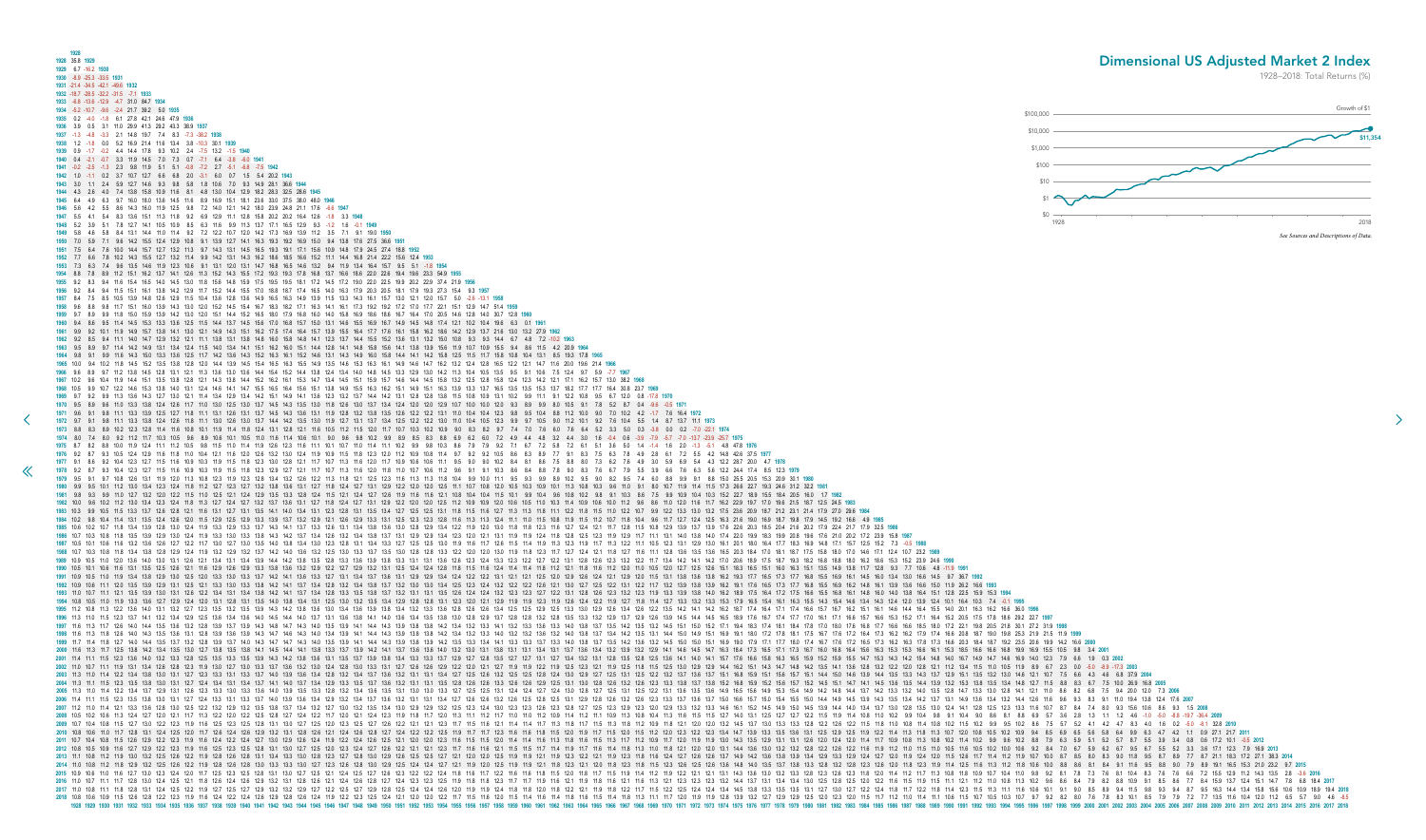<span id="page-11-0"></span>**1928 1928** 33.9 **1929 1929** 3.9 -19.5 **1930 1930** -11.9 -28.6 -36.7 **1931 1931** -24.5 -37.6 -45.0 -52.3 **1932 1932** -21.4 -31.2 -34.7 -33.7 -8.0 **1933 1933** -7.6 -14.3 -12.9 -3.1 38.0 106.9 **1934 1934** -5.9 -11.3 -9.6 -1.2 26.0 47.4 4.9 **1935 1935** -0.2 -4.3 -1.5 7.7 32.0 48.8 26.2 51.7 **1936 1936** 4.2 1.0 4.3 13.3 34.7 48.2 32.6 49.0 46.4 **1937 1937** -1.8 -5.2 -3.2 2.8 16.9 22.6 7.6 8.5 -8.3 -42.5 **1938 1938** 0.8 -2.0 0.2 6.1 18.9 24.1 12.0 13.9 3.5 -13.0 31.7 **1939 1939** 0.4 -2.2 -0.3 4.9 15.7 19.6 9.2 10.0 1.5 -10.1 12.4 -4.1 **1940 1940** 0.0 -2.4 -0.7 3.8 13.2 16.2 7.0 7.3 0.2 -8.9 6.2 -4.6 -5.1 **1941 1941** -0.5 -2.7 -1.2 2.9 11.1 13.5 5.2 5.3 -0.9 -8.4 3.0 -5.1 -5.7 -6.2 **1942 1942** 1.0 -1.1 0.5 4.5 12.2 14.4 7.1 7.4 2.2 -3.7 6.8 1.3 3.2 7.6 23.5 **1943 1943** 3.3 1.5 3.2 7.1 14.6 16.9 10.4 11.0 6.8 2.1 12.3 8.8 12.3 18.8 33.7 44.7 **1944 1944** 4.9 3.3 5.1 8.9 16.1 18.3 12.5 13.3 9.7 5.8 15.4 12.9 16.6 22.8 34.3 40.1 35.6 **1945 1945** 7.2 5.8 7.7 11.5 18.5 20.8 15.6 16.6 13.5 10.4 19.8 18.1 22.3 28.7 39.3 45.0 45.2 55.3 **1946 1946** 6.3 5.0 6.6 10.2 16.5 18.5 13.5 14.2 11.3 8.3 16.2 14.4 17.4 21.6 28.1 29.3 24.5 19.3 -8.4 **1947 1947** 6.2 4.9 6.5 9.8 15.6 17.4 12.8 13.4 10.7 7.9 14.9 13.2 15.5 18.8 23.6 23.7 18.9 13.8 -2.6 3.5 **1948 1948** 5.8 4.6 6.0 9.1 14.5 16.1 11.7 12.2 9.7 7.1 13.3 11.6 13.5 16.0 19.6 19.0 14.4 9.7 -2.3 0.8 -1.8 **1949 1949** 6.4 5.2 6.6 9.6 14.8 16.3 12.1 12.6 10.3 7.9 13.7 12.2 14.0 16.3 19.5 18.9 15.1 11.4 2.5 6.4 7.9 18.5 **1950 1950** 7.7 6.7 8.1 11.0 16.1 17.6 13.7 14.3 12.2 10.1 15.7 14.5 16.3 18.7 21.9 21.7 18.7 16.1 9.5 14.5 18.5 30.1 42.8 **1951 1951** 8.1 7.1 8.5 11.3 16.1 17.5 13.9 14.4 12.4 10.5 15.7 14.6 16.3 18.5 21.3 21.0 18.4 16.1 10.6 14.8 17.9 25.2 28.7 16.1 **1952 1952** 8.2 7.2 8.6 11.3 15.9 17.2 13.8 14.3 12.4 10.5 15.5 14.4 15.9 17.9 20.4 20.1 17.6 15.5 10.7 14.3 16.6 21.7 22.8 13.9 11.7 **1953 1953** 7.7 6.8 8.0 10.6 14.9 16.1 12.8 13.2 11.4 9.6 14.1 13.0 14.4 16.0 18.1 17.6 15.2 13.1 8.8 11.5 12.8 16.0 15.4 7.5 3.4 -4.2 **1954 1954** 9.3 8.4 9.7 12.3 16.5 17.8 14.7 15.2 13.5 11.9 16.4 15.5 16.9 18.7 20.9 20.6 18.7 17.1 13.5 16.6 18.5 22.3 23.1 18.6 19.5 23.6 59.4 **1955 1955** 9.7 8.9 10.1 12.6 16.7 17.9 14.9 15.4 13.9 12.4 16.6 15.8 17.2 18.8 20.9 20.7 18.9 17.4 14.2 17.0 18.8 22.1 22.7 19.1 19.8 22.7 38.8 20.9 **1956 1956** 9.6 8.8 10.1 12.4 16.4 17.5 14.6 15.1 13.6 12.2 16.2 15.4 16.6 18.2 20.0 19.8 18.0 16.7 13.7 16.1 17.6 20.3 20.6 17.2 17.5 19.0 27.9 14.5 8.5 **1957 1957** 8.7 7.9 9.0 11.2 14.9 15.9 13.2 13.5 12.1 10.6 14.3 13.5 14.5 15.8 17.4 17.0 15.2 13.8 10.8 12.8 13.8 15.6 15.3 11.8 11.1 11.0 15.1 3.3 -4.5 -15.9 **1958 1958** 10.0 9.3 10.4 12.6 16.3 17.3 14.7 15.1 13.7 12.4 16.1 15.4 16.5 17.8 19.4 19.2 17.6 16.5 13.9 16.0 17.2 19.3 19.4 16.7 16.8 17.7 22.6 14.9 12.9 15.2 57.9 **1959 1959** 10.1 9.4 10.6 12.7 16.2 17.2 14.7 15.1 13.8 12.5 16.0 15.3 16.4 17.7 19.2 18.9 17.5 16.3 14.0 15.9 17.0 18.9 18.9 16.5 16.5 17.3 21.3 14.8 13.3 15.0 34.5 14.7 **1960 1960** 9.7 9.0 10.1 12.1 15.5 16.4 14.0 14.3 13.1 11.8 15.1 14.4 15.4 16.5 17.9 17.6 16.1 15.0 12.7 14.4 15.3 16.8 16.7 14.4 14.2 14.5 17.4 11.6 9.8 10.2 20.6 5.4 -3.1 **1961 1961** 10.2 9.6 10.6 12.6 15.9 16.8 14.5 14.8 13.6 12.5 15.7 15.0 16.0 17.1 18.4 18.1 16.8 15.8 13.7 15.3 16.2 17.7 17.7 15.6 15.6 16.0 18.8 13.9 12.8 13.7 22.6 12.7 11.7 28.8 **1962 1962** 9.5 8.9 9.9 11.8 14.9 15.8 13.5 13.8 12.6 11.5 14.5 13.8 14.6 15.6 16.8 16.5 15.1 14.1 12.0 13.5 14.2 15.4 15.2 13.1 12.8 13.0 15.1 10.5 9.0 9.1 15.0 6.2 3.5 7.1 -11.1 **1963 1963** 9.9 9.3 10.2 12.1 15.1 16.0 13.8 14.1 12.9 11.8 14.7 14.1 14.9 15.9 17.0 16.7 15.5 14.5 12.6 14.0 14.6 15.8 15.6 13.8 13.6 13.8 15.7 11.7 10.6 10.9 16.2 9.2 7.9 11.9 4.2 22.2 **1964 1964** 10.1 9.5 10.5 12.3 15.3 16.1 13.9 14.2 13.1 12.1 14.9 14.3 15.1 16.0 17.1 16.8 15.7 14.7 12.9 14.2 14.9 16.0 15.9 14.2 14.0 14.2 16.1 12.4 11.5 11.9 16.6 10.8 10.1 13.7 9.0 20.7 19.3 **1965 1965** 10.6 10.0 11.0 12.7 15.6 16.4 14.4 14.7 13.6 12.6 15.4 14.8 15.6 16.5 17.6 17.3 16.2 15.4 13.7 15.0 15.6 16.7 16.6 15.1 15.0 15.3 17.0 13.8 13.1 13.6 18.0 13.2 13.0 16.5 13.6 23.2 23.8 28.5 **1966 [1](#page-10-0)966** 10.1 9.5 10.4 12.1 14.9 15.7 13.6 13.9 12.9 11.9 14.5 13.9 14.7 15.5 16.5 16.2 15.1 14.2 12.6 13.7 14.3 15.2 15.1 13.5 13.4 13.5 15.0 11.9 11.1 11.3 14.9 10.4 9.8 12.1 9.0 14.7 12.4 9.1 -7.4 **1967 1967** 10.9 10.4 11.3 13.0 15.8 16.5 14.6 14.9 13.9 13.0 15.5 15.0 15.8 16.6 17.6 17.4 16.4 15.6 14.1 15.3 15.9 16.9 16.8 15.4 15.4 15.6 17.2 14.5 13.9 14.4 18.0 14.3 14.2 16.9 15.1 21.2 20.9 21.4 18.1 50.6 **1968** 1968 11.4 10.9 11.8 13.5 16.2 16.9 15.0 15.4 14.4 13.5 16.0 15.6 16.3 17.2 18.1 17.9 17.0 16.2 14.8 16.0 16.6 17.5 16.3 16.3 16.6 18.1 15.6 15.1 15.6 19.2 15.8 19.1 16.7 17.4 22.9 23.0 24.0 22.6 41.0 32.0 1969 1969 10.5 9.9 10.8 12.4 15.0 15.7 13.8 14.1 13.1 12.2 14.6 14.1 14.8 15.5 16.4 16.1 15.1 14.4 12.9 14.0 14.5 15.3 15.2 13.9 13.7 13.9 15.1 12.6 12.1 12.3 15.1 11.5 13.3 11.5 15.1 14.0 13.0 9.4 15.7 1.4 -22.1 1970 1970 10.1 9.6 10.5 12.0 14.5 15.1 13.3 13.6 12.6 11.8 14.1 13.5 14.2 14.9 15.7 15.4 14.4 13.7 12.3 13.2 13.7 14.4 14.4 14.2 13.0 12.8 12.9 14.0 11.0 11.2 13.6 10.6 10.2 11.6 9.8 12.8 11.5 10.3 6.9 10.9 0.1 -12.8 -2.5 1971 1971 10.3 9.8 10.6 12.1 14.6 15.2 13.4 13.7 12.8 11.9 14.2 13.7 14.3 14.9 15.7 15.5 14.5 13.8 12.5 13.4 13.8 14.6 14.4 13.2 13.1 13.1 14.2 12.0 11.4 11.6 13.9 11.1 10.8 12.1 10.6 13.3 12.2 11.3 8.6 12.2 4.2 -3.7 7.1 17.5 19 1972 10.3 9.8 10.6 12.0 14.4 15.0 13.3 13.5 12.6 11.8 14.0 13.5 14.1 14.7 15.5 15.2 14.3 13.6 12.3 13.6 14.3 14.1 13.0 12.8 12.9 13.9 11.7 11.2 11.4 13.5 10.9 10.6 11.8 10.4 12.8 11.8 10.9 8.6 11.5 5.0 -0.8 7.5 12.8 8.3 197 1973 9.3 8.8 9.6 11.0 13.2 13.8 12.1 12.3 11.4 10.6 12.7 12.2 12.7 13.3 13.9 13.6 12.7 12.0 10.7 11.5 11.8 12.4 12.1 11.0 10.7 11.5 9.4 8.8 10.6 8.0 7.5 8.4 6.9 8.7 7.4 6.1 3.6 6.3 -0.8 -6.3 -1.8 -1.6 -1.00 -25.3 1974 1974 8.5 8.0 8.7 10.1 12.2 12.7 11.1 11.3 10.4 9.6 11.5 11.0 11.4 12.0 12.6 12.2 11.3 10.6 9.3 10.0 10.2 10.7 10.4 9.3 9.0 8.8 9.5 7.5 6.8 6.7 8.2 5.7 5.1 5.7 4.1 5.5 4.1 2.7 0.2 1.2 4.4 9.4 -6.6 -7.6 -14.8 -24.4 -23.5 1975 1975 9.3 8.8 9.6 10.9 13.0 13.6 12.0 12.2 11.3 10.5 12.4 13.0 12.4 13.0 13.6 13.3 12.5 11.8 10.6 11.3 11.6 12.1 11.9 10.8 10.5 10.5 10.5 10.4 8.8 8.8 10.4 8.1 7.7 8.5 7.1 8.7 7.6 6.6 4.7 6.1 1.5 -2.2 1.6 2.4 -1.0 -4.0 8.8 1976 10.0 9.5 10.2 11.6 13.7 14.2 12.7 12.9 12.1 11.3 13.2 12.8 13.3 13.8 14.4 14.2 13.4 12.7 11.6 12.3 12.6 13.2 13.0 12.0 11.8 11.8 12.6 10.3 10.4 12.0 9.9 9.7 10.5 9.4 11.0 10.2 9.5 7.9 9.5 5.7 2.9 7.0 8.7 7.0 6.7 20.1 5 1977 10.0 9.5 10.3 11.6 13.6 14.2 12.6 12.8 12.0 11.3 13.2 12.7 13.2 13.7 14.4 14.1 13.3 12.7 11.6 12.3 12.6 13.1 12.9 12.0 11.8 11.8 12.5 10.4 10.5 12.0 10.0 9.7 10.6 9.5 11.0 10.3 9.6 8.2 9.7 6.3 3.8 7.5 9.1 7.7 7.6 17.8 1978 10.1 9.7 10.4 11.7 13.7 14.2 12.7 12.9 12.1 11.4 13.2 12.8 13.3 13.8 14.4 14.2 13.4 12.8 11.7 12.4 12.7 13.2 13.0 12.1 12.0 12.7 11.0 10.6 10.7 12.2 10.3 10.1 10.9 9.9 11.3 10.7 10.1 8.8 10.2 7.1 4.9 8.5 9.9 8.9 9.0 17 1979 10.5 10.1 10.8 12.1 14.1 14.6 13.2 13.4 12.6 11.9 13.7 13.3 13.8 14.3 14.9 14.7 13.9 13.4 12.3 13.0 13.3 13.9 13.7 12.8 12.7 12.5 11.9 11.6 11.7 13.2 11.4 11.2 12.0 11.2 12.6 12.1 11.6 10.5 12.0 9.2 7.4 10.9 12.5 11.9 1980 10.9 10.5 11.2 12.4 14.4 14.9 13.5 13.7 13.0 12.3 14.1 13.7 14.2 14.7 15.3 15.1 14.4 13.8 12.8 13.5 13.8 14.4 14.2 13.4 13.3 13.3 14.1 12.6 12.3 12.4 13.9 12.1 12.9 12.1 13.6 13.1 12.7 11.7 13.2 10.8 9.2 12.6 14.4 13.8 1981 10.8 10.4 11.1 12.3 14.3 14.8 13.4 13.6 12.8 12.2 13.9 13.5 14.0 14.5 15.1 14.9 14.2 13.6 12.6 13.3 13.6 14.1 14.0 13.2 13.1 13.1 13.1 13.1 12.1 12.6 11.9 11.8 12.6 11.8 12.7 12.3 11.4 12.8 10.5 9.0 12.1 13.5 13.1 13.6 1982 11.1 10.7 11.4 12.6 14.5 15.0 13.6 13.8 13.1 12.5 14.2 13.8 14.3 14.8 15.3 15.2 14.5 14.0 13.0 13.7 14.0 14.5 14.4 13.6 13.5 13.6 14.2 12.9 12.5 13.2 12.5 13.9 13.4 13.1 12.3 13.6 11.5 10.2 13.2 14.6 14.3 14.9 20.6 27. 1983 11.5 11.1 11.8 13.0 14.9 15.4 14.0 14.2 13.6 13.0 14.6 14.3 14.7 15.2 15.8 15.6 15.0 14.5 15.6 15.6 14.5 15.6 14.2 14.5 15.0 14.9 14.9 14.9 14.9 13.6 13.3 13.5 14.9 13.3 14.1 13.5 14.8 14.1 13.5 14.8 12.9 11.7 14.7 16. **1984** 11.3 11.0 11.6 12.8 14.6 15.1 13.8 14.0 13.3 12.7 14.4 14.0 14.4 14.9 15.5 15.3 14.7 14.2 13.3 13.9 14.2 14.7 14.6 13.8 13.8 13.8 14.5 13.2 13.0 13.1 14.4 13.0 12.9 13.6 13.0 14.3 13.9 13.6 12.9 14.1 12.3 11.2 13.8 15.1 14.9 15.5 20.1 25.7 22.8 20.2 21.5 22.4 20.0 17.5 21.2 18.3 3.0 **1985** 1985 11.7 11.3 11.9 13.1 14.9 15.4 14.1 14.3 13.7 13.1 14.7 14.4 14.8 15.3 15.8 15.6 15.0 14.6 13.7 14.3 14.6 15.1 14.6 15.1 14.6 15.1 14.6 15.1 14.6 15.9 14.6 15.0 14.6 15.1 14.9 14.6 15.1 15.0 14.3 14.3 15.0 13.8 13.5 13. 1986 11.7 11.3 12.0 13.1 14.9 15.4 14.1 14.3 13.7 13.1 14.7 14.3 14.8 15.2 15.8 15.6 15.0 14.5 13.7 14.3 14.6 15.1 14.5 14.9 14.9 14.9 13.1 14.9 13.7 13.5 13.7 14.9 13.6 13.5 14.2 14.3 14.9 14.9 13.7 14.9 13.5 14.9 13.1 14. **1987** 11.4 11.1 11.7 12.8 14.6 15.0 13.8 13.9 13.3 12.8 14.3 14.0 14.4 14.8 15.3 15.1 14.6 14.1 13.3 13.9 14.1 14.6 14.5 13.8 13.7 13.8 14.4 13.2 13.0 13.1 14.3 13.0 12.9 13.6 13.0 14.1 13.8 13.6 12.9 14.0 12.4 11.5 13.7 14.7 14.6 15.0 18.6 22.7 20.3 18.2 18.9 19.2 17.3 15.6 17.1 15.1 10.4 13.1 5.0 -2.5 **1988 1988** 11.7 11.3 11.9 13.0 14.8 15.2 14.0 14.2 13.6 13.0 14.5 14.2 14.6 15.1 15.6 15.4 14.8 14.4 13.6 14.1 14.4 14.9 14.8 14.1 14.1 14.1 14.7 13.6 13.4 13.5 14.6 13.4 13.4 14.0 13.5 14.6 14.3 14.1 13.5 14.5 13.1 12.2 14.4 15.4 15.2 15.7 19.1 22.9 20.8 18.9 19.6 19.9 18.3 16.9 18.4 17.0 13.5 16.3 11.8 11.2 26.8 **1989 1989** 11.8 11.5 12.1 13.2 14.9 15.3 14.1 14.3 13.7 13.1 14.6 14.3 14.7 15.2 15.7 15.5 14.9 14.5 13.7 14.3 14.6 15.0 14.9 14.3 14.2 14.3 14.8 13.8 13.6 13.7 14.8 13.6 13.6 14.2 13.7 14.8 14.5 14.3 13.8 14.8 13.4 12.6 14.7 15.6 15.5 16.0 19.2 22.8 20.8 19.0 19.7 20.0 18.5 17.3 18.7 17.5 14.6 17.1 13.9 14.2 23.5 20.4 **1990 1990** 11.2 10.9 11.5 12.5 14.2 14.6 13.4 13.6 13.0 12.5 13.9 13.6 13.9 14.4 14.8 14.7 14.1 13.7 12.9 13.4 13.7 14.1 13.9 13.3 13.2 13.3 13.8 12.7 12.5 12.6 13.6 12.5 12.4 13.0 12.4 13.4 13.1 12.8 12.3 13.2 11.8 10.9 12.8 13.6 13.4 13.7 16.6 19.7 17.6 15.8 16.2 16.2 14.6 13.1 13.8 12.2 9.2 10.3 6.5 4.9 7.5 -1.0 -18.5 **1991** 1991 11.6 11.3 11.9 13.0 14.6 15.0 13.9 14.0 13.4 12.9 14.3 14.0 14.4 14.8 15.3 15.1 14.6 14.2 13.4 14.0 14.2 14.6 14.5 13.9 13.8 13.9 14.4 13.4 13.2 13.3 13.3 14.2 14.0 13.8 13.2 14.2 12.8 12.1 13.9 14.8 14.7 15.0 17.8 17. **1992** 11.8 11.5 12.1 13.1 14.7 15.2 14.0 14.2 13.6 13.1 14.5 14.2 14.6 15.0 15.5 15.3 14.8 14.4 13.6 14.2 14.4 14.8 14.7 14.1 14.1 14.1 14.6 13.7 13.5 13.6 14.6 13.5 13.5 14.0 13.6 14.5 14.3 14.1 13.6 14.5 13.2 12.5 14.3 15.2 15.1 15.4 18.1 21.0 19.2 17.7 18.1 18.3 17.1 16.0 16.9 15.9 13.8 15.3 13.2 13.2 16.6 14.2 12.3 31.8 23.4 **1993** 1993 11.9 11.6 12.2 13.2 14.8 15.2 14.1 14.3 13.7 13.2 14.6 14.3 14.3 14.7 15.1 15.5 15.4 14.9 14.5 13.8 14.3 14.3 14.8 14.9 14.8 14.9 14.5 13.8 14.3 14.3 14.9 14.8 14.3 14.8 14.8 14.8 14.8 13.8 13.6 13.8 14.7 13.7 14.2 13. 1994 11.8 11.4 12.0 13.0 14.6 15.0 13.9 14.0 13.5 13.0 14.3 14.0 14.4 14.8 15.2 15.1 14.6 14.2 13.5 14.0 14.2 14.6 14.5 13.0 14.5 13.0 13.9 13.9 13.4 14.1 13.3 13.3 13.4 14.2 14.0 12.3 14.1 13.0 12.3 14.0 14.7 14.6 14.9 17. **1995** 12.1 11.8 12.3 13.3 14.8 15.3 14.2 14.3 13.8 13.3 14.6 14.4 14.7 15.1 15.6 15.4 14.9 14.5 13.8 14.3 14.6 15.0 14.9 14.3 14.3 14.4 14.8 13.9 13.8 13.9 14.8 13.8 13.8 14.3 13.9 14.8 14.6 14.4 14.0 14.8 13.7 13.0 14.7 15.4 15.3 15.7 18.0 20.4 18.9 17.6 18.0 18.1 17.1 16.3 17.0 16.2 14.7 15.8 14.4 14.6 16.9 15.5 14.8 22.9 18.8 17.3 15.9 34.0 **1996** 1996 12.2 11.9 12.5 13.4 15.0 15.4 14.3 14.5 13.9 13.5 14.8 14.5 14.9 15.2 15.7 15.5 15.0 14.7 14.0 14.7 14.0 14.7 15.1 15.0 14.7 15.1 15.0 14.7 15.1 15.0 14.7 15.1 15.0 14.5 14.5 15.0 14.1 15.0 14.1 15.0 14.0 14.5 14.9 15. 1997 12.5 12.2 12.7 13.7 15.2 15.6 14.6 14.7 14.2 13.7 15.0 14.8 15.1 15.5 16.0 15.8 15.0 14.3 15.0 14.3 14.8 15.1 14.9 14.8 15.1 15.4 14.9 15.1 15.4 14.9 14.8 14.9 14.8 14.9 14.8 14.9 14.8 14.9 14.5 15.4 14.5 15.0 14.6 15. 1998 12.3 12.0 12.6 13.5 15.0 15.4 14.4 14.5 14.0 13.6 14.0 14.6 14.6 14.6 14.9 15.7 15.6 15.1 14.8 14.1 14.6 14.8 14.1 14.6 14.8 15.2 15.1 14.6 14.8 15.1 14.6 14.6 15.1 14.6 14.6 15.1 14.1 14.6 14.1 14.2 14.1 14.1 14.4 15 **1999** 12.4 12.1 12.6 13.6 15.0 15.4 14.4 14.5 14.0 13.6 14.8 14.6 14.9 15.3 15.7 15.6 15.1 14.8 14.1 14.6 14.8 15.2 15.1 14.6 14.6 14.6 15.1 14.3 14.1 14.3 15.1 14.2 14.2 14.7 14.3 15.1 14.9 14.8 14.4 15.1 14.2 13.7 15.1 15.8 15.7 16.0 17.9 20.0 18.7 17.7 18.0 18.1 17.3 16.6 17.2 16.6 15.5 16.4 15.4 15.6 17.2 16.4 16.0 20.6 18.3 17.6 17.2 20.9 17.8 16.3 9.1 15.5 **2000** 2000 12.3 12.1 12.6 13.5 15.0 15.3 14.3 14.5 14.6 14.5 14.8 14.5 14.8 14.5 14.9 15.2 15.6 15.5 15.0 14.7 14.1 14.5 14.7 15.1 15.0 14.7 15.1 15.0 14.5 14.6 15.0 14.7 15.1 15.0 14.5 14.6 15.0 14.1 14.6 14.2 15.0 14.1 14.6 14. **2001** 12.3 12.0 12.5 13.5 14.9 15.2 14.2 14.4 13.9 13.5 14.7 14.4 14.8 15.1 15.5 15.4 14.9 14.6 14.0 14.4 14.6 15.0 14.9 14.4 14.4 14.4 14.9 14.1 13.9 14.0 14.8 14.0 14.0 14.4 14.1 14.8 14.6 14.5 14.1 14.8 13.9 13.4 14.8 15.4 15.3 15.5 17.3 19.2 18.0 17.0 17.3 17.3 16.6 15.9 16.4 15.8 14.8 15.6 14.6 14.8 16.1 15.3 14.9 18.6 16.5 15.8 15.3 17.6 15.1 13.6 9.4 11.6 9.7 8.9 **2002** 2002 11.9 11.6 12.1 13.0 14.4 14.7 13.7 13.9 13.4 13.0 14.1 13.9 14.2 14.5 14.9 14.8 14.9 14.8 14.9 14.8 14.9 14.8 14.9 13.4 13.8 14.0 13.4 13.8 13.7 13.7 14.1 13.2 13.3 14.1 13.2 13.3 14.1 13.2 13.5 13.9 13.9 13.9 12.1 14 **2003** 12.3 12.0 12.5 13.4 14.8 15.1 14.2 14.3 13.8 13.4 14.6 14.4 14.7 15.0 15.4 15.3 14.8 14.5 13.9 14.3 14.5 14.9 14.8 14.3 14.3 14.3 14.7 14.0 13.8 14.0 14.7 13.9 13.9 14.3 14.0 14.7 14.5 14.4 14.0 14.7 13.8 13.3 14.6 15.1 15.1 15.3 17.0 18.7 17.6 16.6 16.8 16.9 16.2 15.6 16.0 15.5 14.5 15.2 14.3 14.4 15.6 14.9 14.5 17.5 15.8 15.1 14.6 16.3 14.3 13.1 10.2 11.7 10.8 10.9 11.9 48.3 **2004 2004** 12.4 12.1 12.6 13.5 14.9 15.2 14.3 14.4 13.9 13.5 14.7 14.4 14.7 15.1 15.5 15.3 14.9 14.6 14.0 14.4 14.6 14.9 14.9 14.4 14.4 14.4 14.8 14.1 14.0 14.1 14.8 14.0 14.0 14.4 14.1 14.8 14.6 14.5 14.2 14.8 14.0 13.5 14.7 15.3 15.2 15.4 17.1 18.7 17.6 16.7 16.9 17.0 16.3 15.7 16.1 15.7 14.8 15.4 14.6 14.7 15.8 15.2 14.8 17.7 16.1 15.5 15.1 16.7 14.9 13.9 11.6 13.0 12.6 13.0 14.5 33.3 19.7 **2005** 2005 12.3 12.1 12.6 13.4 14.8 15.1 14.2 14.3 13.8 13.4 14.6 14.3 14.6 15.0 15.3 15.2 14.8 14.5 13.9 14.3 14.5 13.9 14.3 14.5 13.9 14.3 14.5 14.8 14.3 14.3 14.3 14.3 14.3 14.3 14.1 14.0 13.8 14.0 14.7 13.9 13.4 14.5 15.1 15 **2006** 12.4 12.2 12.6 13.5 14.8 15.2 14.2 14.4 13.9 13.5 14.6 14.4 14.7 15.0 15.4 15.3 14.9 14.5 14.0 14.4 14.6 14.9 14.8 14.4 14.4 14.4 14.8 14.1 13.9 14.0 14.8 14.0 14.0 14.4 14.1 14.7 14.6 14.5 14.1 14.7 13.9 13.5 14.7 15.2 15.1 15.3 16.8 18.4 17.4 16.5 16.7 16.7 16.1 15.6 15.9 15.5 14.6 15.2 14.5 14.6 15.6 15.0 14.7 17.1 15.7 15.2 14.8 16.1 14.6 13.8 12.0 13.1 12.8 13.2 14.0 22.9 15.4 13.4 18.7 **2007** 2007 12.2 11.9 12.4 13.2 14.5 14.9 14.0 14.1 13.6 13.2 14.3 14.1 14.4 14.7 15.1 14.9 14.5 14.9 14.5 14.2 13.7 14.1 14.3 14.5 14.5 14.1 14.3 14.5 14.0 14.0 14.0 14.0 14.0 14.4 13.7 13.6 13.6 14.0 13.7 14.4 13.0 14.1 14.6 14. 2008 11.4 11.1 11.6 12.4 13.6 14.0 13.0 13.2 12.7 12.3 13.4 13.1 13.4 13.1 13.4 13.7 14.0 13.9 13.5 13.1 12.6 13.0 13.1 12.6 13.0 13.1 12.6 13.0 13.1 12.4 12.3 12.8 12.8 12.8 12.1 12.4 12.3 13.0 12.2 12.5 12.9 12.6 12.8 12. 2009 11.7 11.4 11.9 12.7 13.9 14.2 13.3 13.5 13.0 12.6 13.7 13.4 13.7 14.0 14.3 14.2 13.8 14.2 13.8 13.5 12.9 13.3 13.5 12.9 13.3 13.5 12.7 13.2 13.2 13.2 13.2 13.2 13.5 12.8 12.7 12.7 13.0 12.7 13.3 13.1 12.4 11.9 12.9 13. 2010 11.8 11.6 12.0 12.8 14.1 14.4 13.5 13.6 13.2 12.8 13.8 13.6 13.9 14.2 14.5 14.4 14.0 14.7 14.4 14.0 13.7 13.1 13.5 13.7 13.1 13.5 13.7 13.9 13.4 13.4 13.4 13.4 13.4 13.1 12.9 13.0 13.6 12.9 13.1 12.9 13.1 12.9 13.1 12. **2011** 11.6 11.4 11.8 12.6 13.8 14.1 13.2 13.4 12.9 12.5 13.6 13.3 13.6 13.9 14.2 14.1 13.7 13.4 12.8 13.2 13.4 13.6 13.5 13.1 13.1 13.1 13.4 12.7 12.6 12.7 13.3 12.6 12.5 12.9 12.6 13.1 12.9 12.8 12.5 13.0 12.2 11.8 12.8 13.2 13.1 13.2 14.4 15.7 14.8 14.0 14.0 14.0 13.4 12.9 13.1 12.6 11.8 12.2 11.5 11.5 12.1 11.5 11.1 12.7 11.5 10.9 10.4 11.0 9.7 8.9 7.5 7.8 7.2 6.9 6.7 9.5 5.4 3.5 2.7 -0.2 0.8 18.4 9.6 -4.3 **2012 2012** 11.7 11.4 11.9 12.7 13.9 14.2 13.3 13.4 13.0 12.6 13.6 13.4 13.7 13.9 14.3 14.1 13.7 13.4 12.9 13.3 13.4 13.7 13.6 13.2 13.1 13.2 13.5 12.8 12.7 12.8 13.4 12.7 12.6 13.0 12.7 13.2 13.0 12.9 12.6 13.1 12.4 12.0 12.9 13.3 13.2 13.3 14.5 15.8 14.8 14.1 14.2 14.1 13.5 13.0 13.2 12.8 12.1 12.4 11.8 11.7 12.3 11.8 11.4 13.0 11.8 11.3 10.8 11.4 10.2 9.5 8.1 8.5 8.0 7.8 7.7 10.3 6.8 5.2 4.8 2.7 4.0 18.3 12.4 6.4 18.3 **2013 2013** 12.0 11.8 12.2 13.0 14.2 14.5 13.6 13.7 13.3 12.9 14.0 13.7 14.0 14.3 14.6 14.5 14.1 13.8 13.3 13.7 13.8 14.1 14.0 13.6 13.6 13.6 13.9 13.3 13.1 13.2 13.8 13.1 13.1 13.5 13.2 13.7 13.5 13.4 13.1 13.6 12.9 12.5 13.5 13.9 13.8 13.9 15.1 16.4 15.5 14.8 14.8 14.8 14.3 13.8 14.0 13.6 12.9 13.3 12.7 12.7 13.3 12.8 12.5 14.1 13.0 12.6 12.2 12.9 11.8 11.2 10.0 10.5 10.1 10.1 10.2 12.9 9.8 8.8 8.8 7.5 9.5 22.7 19.1 17.1 29.5 41.8 **2014** 1.9 121 223 13 21 22 14 23 2014 119 20 2014 119 120 139 139 139 139 142 145 144 140 137 132 144 140 137 132 135 137 140 137 132 135 134 135 134 135 134 135 134 130 131 130 131 130 131 130 134 133 130 135 124 140 140 140 157 17 18 19 126 138 141 133 134 130 126 138 142 141 137 134 129 132 134 135 135 131 131 134 128 127 127 133 127 128 129 129 129 129 129 129 132 134 139 140 140 140 140 141 15 105 129 139 149 149 15 16 105 17 17 0 58 70 157 123 **2016** 11.8 11.6 12.0 12.8 13.9 14.2 13.4 13.5 13.1 12.7 13.7 13.5 13.7 14.0 14.3 14.2 13.8 13.5 13.0 13.4 13.5 13.8 13.7 13.3 13.3 13.3 13.6 13.0 12.8 12.9 13.5 12.8 12.8 13.1 12.8 13.3 13.2 13.1 12.8 13.2 12.6 12.2 13.1 13.4 13.4 13.5 14.6 15.7 14.9 14.2 14.3 14.2 13.7 13.2 13.4 13.0 12.4 12.7 12.2 12.2 12.7 12.2 11.9 13.3 12.3 11.9 11.5 12.1 11.1 10.6 9.6 9.9 9.6 9.6 9.6 11.7 9.2 8.4 8.4 7.5 8.8 16.7 13.9 12.1 15.7 15.1 7.3 7.8 24.0 **2017** 13.4 13.5 13.4 13.5 13.4 13.5 13.4 13.5 13.1 12.8 13.5 13.1 12.8 13.5 13.8 14.0 14.3 14.2 13.8 14.0 14.3 14.2 13.8 13.6 13.1 13.4 13.6 13.1 13.4 13.5 13.3 13.3 13.3 13.3 13.4 13.5 13.1 12.9 13.1 12.5 12.9 13.4 13.5 13.1 12. **2018** 11.6 11.4 11.8 12.5 13.6 13.9 13.1 13.2 12.8 12.4 13.4 13.2 13.4 13.7 13.9 13.8 13.5 13.2 12.7 13.0 13.2 13.4 13.3 12.9 12.9 12.9 13.2 12.6 12.5 12.5 13.1 12.4 12.4 12.7 12.4 12.9 12.7 12.6 12.3 12.7 12.1 11.7 12.6 12.9 12.8 12.9 13.9 15.0 14.2 13.5 13.6 13.5 13.0 12.6 12.7 12.3 11.7 12.0 11.5 11.4 11.9 11.4 11.1 12.4 11.5 11.0 10.7 11.1 10.2 9.7 8.7 9.0 8.7 8.6 8.6 10.3 8.1 7.3 7.3 6.4 7.4 13.4 10.9 9.2 11.3 10.2 4.8 4.4 8.2 1.1 -11.8 1954 1955 1956 1957 1958 1959 1960 1961 1962 1963 1964 1965 1966 1967 1968 1969 1970 1971 1972 1973 1974 1972 1973 1974 1975 1976 1977 1978 1979 1980 1981 1982 1983 1984 1985 1989 1990 1991 1992 1993 1994 1995 1998 1999 200 Dimensional US Adjusted Market Value Index 1928–2018: Total Returns (%) \$0 \$1 \$10  $$100$ \$1,000 \$10,000 \$100,000 *See Sources and Descriptions of Data.*

![](_page_11_Figure_2.jpeg)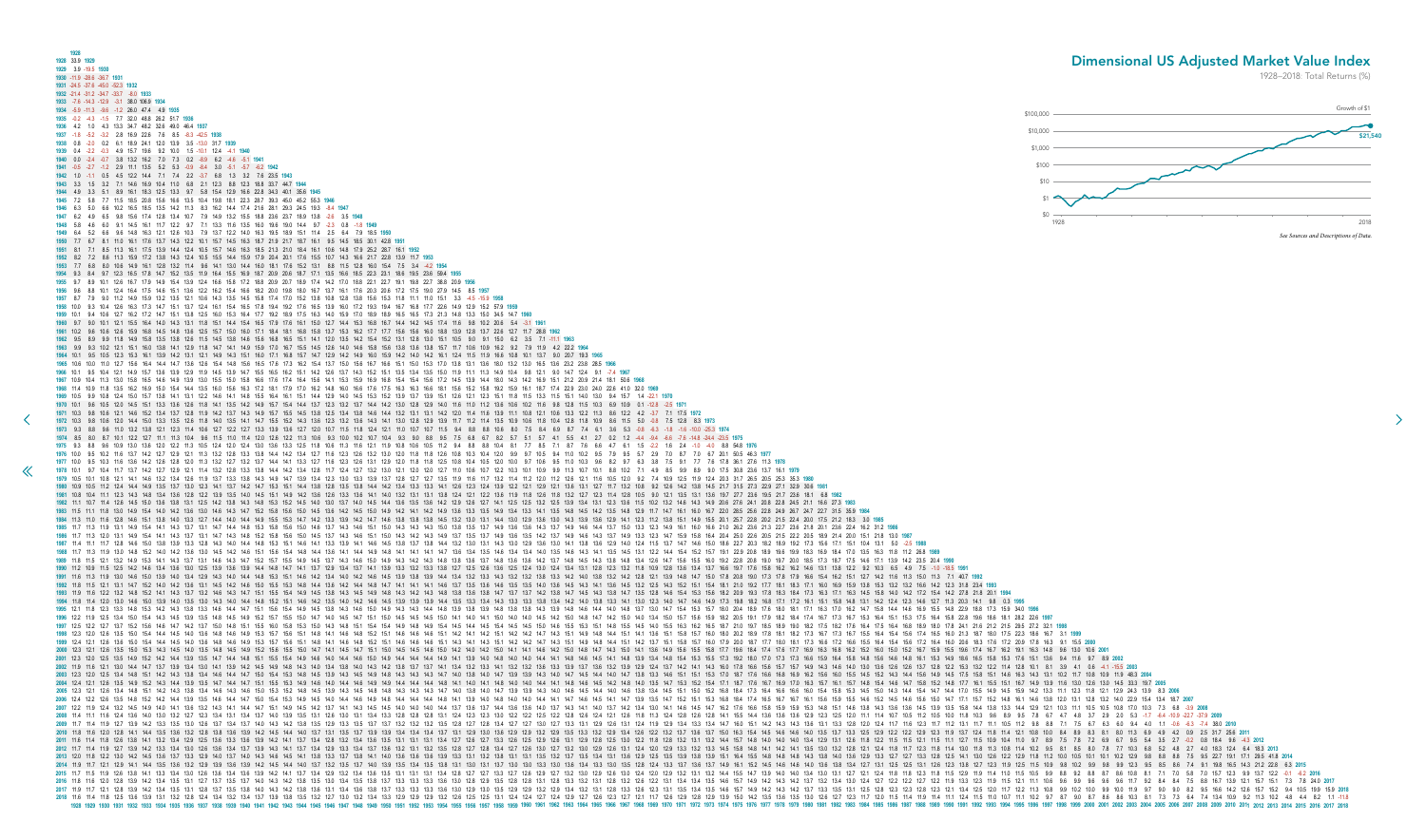15.3 11.9 -5.1 **1982** 16.5 14.6 6.8 20.2 **1983** 17.6 16.4 11.7 21.2 22.1 **1984** 15.4 14.0 9.9 15.4 13.1 4.8 **1985** 17.6 16.9 14.1 19.4 19.2 17.7 32.2 **1986** 17.7 17.0 14.7 19.1 18.8 17.8 24.8 17.9 **1987** 15.9 15.1 12.9 16.2 15.5 13.9 17.1 10.1 2.9 **1988** 16.1 15.4 13.5 16.4 15.8 14.5 17.1 12.5 9.9 17.2 **1989** 17.3 16.8 15.2 18.1 17.7 17.0 19.7 16.7 16.3 23.6 30.4 **1990** 15.3 14.7 13.1 15.4 14.8 13.7 15.3 12.2 10.8 13.6 11.8 -4.2 **1991** 16.6 16.1 14.8 17.0 16.7 16.0 17.7 15.4 14.9 18.2 18.5 12.9 33.0 **1992** 16.1 15.6 14.3 16.3 15.9 15.2 16.6 14.5 13.9 16.3 16.0 11.6 20.4 9.0 **1993** 15.7 15.2 14.0 15.7 15.3 14.7 15.8 13.9 13.4 15.2 14.8 11.2 16.9 9.6 10.2 **1994** 14.6 14.1 13.0 14.5 14.0 13.3 14.2 12.3 11.7 13.0 12.3 9.0 12.5 6.4 5.2 0.4 **1995** 15.9 15.5 14.5 16.0 15.7 15.2 16.2 14.7 14.3 15.8 15.6 13.3 17.2 13.5 15.1 17.6 37.8 **1996** 16.2 15.9 14.9 16.4 16.2 15.7 16.7 15.4 15.1 16.5 16.5 14.6 18.0 15.3 16.9 19.2 29.9 22.4 **1997** 17.1 16.8 15.9 17.4 17.2 16.9 17.8 16.7 16.6 18.1 18.2 16.7 20.1 18.0 19.9 22.5 30.9 27.5 32.8 **1998** 17.5 17.3 16.5 17.9 17.8 17.5 18.5 17.5 17.4 18.9 19.0 17.8 20.9 19.3 21.1 23.4 29.9 27.4 29.9 27.0 **1999** 17.7 17.5 16.7 18.1 18.0 17.7 18.6 17.7 17.7 19.0 19.2 18.1 20.9 19.5 21.0 23.0 28.0 25.7 26.8 23.9 20.9 **2000** 16.4 16.1 15.4 16.6 16.4 16.0 16.8 15.8 15.7 16.7 16.7 15.5 17.7 16.1 17.0 18.0 21.2 18.2 17.1 12.3 5.6 -7.8 **2001** 15.0 14.6 13.9 14.9 14.6 14.2 14.8 13.8 13.5 14.3 14.1 12.9 14.6 12.9 13.3 13.7 15.7 12.4 10.5 5.5 -0.8 -10.1 -12.4 **2002** 13.1 12.8 12.0 12.8 12.5 12.0 12.4 11.3 10.9 11.5 11.1 9.7 11.0 9.2 9.2 9.1 10.2 6.8 4.3 -0.6 -6.5 -14.2 -17.2 -21.7 **2003** 13.8 13.4 12.7 13.6 13.3 12.8 13.3 12.3 12.0 12.6 12.3 11.1 12.3 10.8 10.9 11.0 12.2 9.4 7.7 4.0 -0.1 -4.8 -3.8 0.9 29.9 **2004** 13.7 13.3 12.6 13.5 13.2 12.8 13.2 12.2 11.9 12.5 12.2 11.1 12.3 10.8 11.0 11.0 12.2 9.6 8.1 5.0 1.7 -1.8 -0.2 4.3 20.3 11.4 **2005** 13.4 13.1 12.4 13.2 12.9 12.5 12.8 11.9 11.6 12.1 11.9 10.8 11.9 10.5 10.6 10.6 11.6 9.3 7.9 5.1 2.3 -0.5 1.1 4.8 15.4 8.8 6.3 **2006** 13.5 13.1 12.5 13.2 13.0 12.6 13.0 12.1 11.8 12.3 12.0 11.1 12.1 10.8 10.9 11.0 11.9 9.8 8.6 6.2 3.9 1.7 3.3 6.8 15.4 11.0 10.8 15.5 **2007** 13.2 12.9 12.2 13.0 12.7 12.3 12.6 11.8 11.5 12.0 11.7 10.8 11.7 10.5 10.6 10.6 11.4 9.5 8.4 6.2 4.1 2.2 3.7 6.6 13.4 9.7 9.1 10.5 5.8 **2008** 11.0 10.6 9.9 10.5 10.1 9.7 9.9 9.0 8.6 8.9 8.5 7.5 8.1 6.8 6.7 6.5 6.9 4.9 3.5 1.2 -1.1 -3.3 -2.7 -1.2 2.7 -2.0 -5.1 -8.7 -18.8 -37.6 **2009** 11.5 11.1 10.5 11.1 10.8 10.4 10.6 9.8 9.4 9.7 9.4 8.4 9.1 7.9 7.9 7.7 8.2 6.4 5.2 3.2 1.3 -0.5 0.4 2.1 6.0 2.5 0.8 -0.5 -5.4 -10.5 28.4 **2010** 11.6 11.3 10.7 11.3 11.0 10.6 10.8 10.0 9.7 10.0 9.7 8.8 9.5 8.3 8.3 8.2 8.7 7.0 6.0 4.2 2.4 0.9 1.8 3.6 7.2 4.3 3.2 2.6 -0.4 -2.4 22.1 16.1 **2011** 11.3 11.0 10.4 10.9 10.6 10.2 10.4 9.7 9.4 9.6 9.3 8.4 9.1 8.0 7.9 7.8 8.3 6.7 5.7 4.0 2.4 1.0 1.8 3.3 6.6 4.0 3.0 2.4 0.0 -1.4 14.8 8.6 1.5 **2012** 11.5 11.1 10.5 11.1 10.8 10.4 10.6 9.9 9.6 9.9 9.6 8.8 9.4 8.4 8.3 8.3 8.7 7.2 6.3 4.8 3.3 2.1 2.9 4.5 7.5 5.3 4.5 4.3 2.5 1.9 15.2 11.1 8.7 16.4 **2013** 12.0 11.7 11.2 11.7 11.5 11.1 11.3 10.7 10.4 10.7 10.4 9.7 10.3 9.4 9.4 9.4 9.9 8.5 7.7 6.3 5.1 4.0 5.0 6.6 9.6 7.8 7.4 7.5 6.4 6.6 18.6 16.2 16.3 24.5 33.1 **2014** 12.1 11.8 11.2 11.8 11.5 11.2 11.4 10.8 10.5 10.8 10.6 9.8 10.5 9.6 9.6 9.6 10.0 8.7 8.0 6.7 5.6 4.6 5.6 7.1 9.9 8.3 8.0 8.1 7.3 7.5 17.7 15.6 15.5 20.6 22.8 13.2 **2015** 11.7 11.5 10.9 11.4 11.2 10.9 11.1 10.4 10.2 10.4 10.2 9.5 10.1 9.2 9.2 9.2 9.6 8.3 7.6 6.4 5.3 4.4 5.2 6.6 9.2 7.6 7.3 7.4 6.5 6.6 15.1 13.0 12.4 15.4 15.0 6.9 0.9 **2016** 11.8 11.5 11.0 11.5 11.2 10.9 11.1 10.5 10.2 10.5 10.2 9.6 10.1 9.3 9.3 9.3 9.7 8.5 7.9 6.7 5.7 4.8 5.7 7.0 9.4 8.0 7.7 7.8 7.1 7.2 14.7 12.9 12.4 14.7 14.3 8.6 6.3 12.1 **2017** 12.0 11.7 11.2 11.7 11.5 11.2 11.4 10.8 10.6 10.8 10.6 10.0 10.5 9.8 9.8 9.8 10.2 9.1 8.5 7.4 6.4 5.7 6.5 7.9 10.2 8.9 8.7 8.9 8.3 8.6 15.5 14.0 13.7 15.8 15.7 11.7 11.2 16.8 21.7 **2018** 11.5 11.3 10.8 11.2 11.0 10.7 10.9 10.3 10.1 10.3 10.1 9.4 10.0 9.2 9.2 9.1 9.5 8.4 7.8 6.8 5.9 5.1 5.9 7.1 9.2 7.9 7.7 7.8 7.2 7.3 13.3 11.7 11.2 12.6 12.0 8.2 7.0 9.1 7.6 -4.8 1979 1980 1981 1982 1983 1984 1985 1986 1987 1988 1989 1990 1991 1992 1993 1994 1995 1996 1997 1998 1999 2000 2001 2002 2003 2004 2005 2006 2007 2008 2009 2010 2011 2012 2013 2014 2015 2016 2017 2018

 24.1 **1980** 28.2 32.5 **1981** 16.3 12.5 -4.4 **1982** 17.4 15.2 7.4 20.7 **1983** 18.4 17.0 12.3 21.7 22.7 **1984** 15.8 14.2 10.0 15.3 12.6 3.4 **1985** 18.0 17.0 14.1 19.3 18.8 16.9 32.2 **1986** 17.8 17.0 14.5 18.8 18.3 16.8 24.2 16.7 **1987** 15.9 15.0 12.7 15.8 14.8 12.9 16.3 9.1 1.9 **1988** 16.1 15.3 13.3 16.1 15.3 13.9 16.7 11.9 9.6 17.8 **1989** 17.3 16.6 15.0 17.7 17.2 16.3 19.1 16.0 15.8 23.4 29.3 **1990** 15.2 14.5 12.8 14.9 14.2 13.0 14.7 11.5 10.2 13.1 10.8 -5.1 **1991** 16.5 15.9 14.5 16.6 16.2 15.4 17.2 14.9 14.5 17.9 18.0 12.6 33.7 **1992** 16.0 15.4 14.1 16.0 15.5 14.7 16.2 14.1 13.7 16.2 15.8 11.6 21.1 9.7 **1993** 15.7 15.1 13.9 15.5 15.1 14.3 15.6 13.7 13.3 15.3 14.8 11.5 17.6 10.3 10.9 **1994** 14.7 14.1 12.8 14.3 13.8 13.0 14.0 12.1 11.6 13.0 12.2 9.1 13.0 6.8 5.4 0.2 **1995** 15.9 15.4 14.3 15.8 15.4 14.8 15.9 14.4 14.1 15.7 15.5 13.3 17.4 13.6 15.0 17.1 36.8 **1996** 16.2 15.7 14.8 16.2 15.8 15.3 16.4 15.0 14.9 16.4 16.2 14.5 18.1 15.2 16.6 18.6 29.1 21.8 **1997** 16.9 16.6 15.7 17.1 16.8 16.4 17.5 16.3 16.3 17.9 17.9 16.5 20.0 17.8 19.5 21.8 30.0 26.7 31.8 **1998** 17.3 17.0 16.1 17.5 17.3 16.9 18.0 16.9 16.9 18.4 18.5 17.3 20.5 18.7 20.3 22.3 28.5 25.8 27.9 24.1 **1999** 17.5 17.1 16.4 17.7 17.5 17.2 18.2 17.2 17.2 18.6 18.7 17.7 20.5 19.0 20.4 22.0 26.9 24.6 25.5 22.5 20.9 **2000** 16.2 15.8 15.1 16.2 15.9 15.6 16.4 15.4 15.3 16.4 16.3 15.1 17.4 15.7 16.5 17.3 20.4 17.4 16.3 11.6 5.8 -7.5 **2001** 14.8 14.4 13.6 14.6 14.3 13.9 14.5 13.5 13.3 14.1 13.8 12.6 14.4 12.6 13.0 13.2 15.3 12.0 10.1 5.3 -0.3 -9.5 -11.5 **2002** 13.0 12.6 11.7 12.6 12.2 11.6 12.1 11.0 10.7 11.3 10.9 9.6 10.9 9.0 8.9 8.7 9.8 6.5 4.1 -0.7 -6.1 -13.7 -16.7 -21.5 **2003** 13.7 13.3 12.5 13.4 13.0 12.5 13.1 12.1 11.8 12.5 12.1 11.0 12.3 10.7 10.8 10.8 12.0 9.3 7.6 4.0 0.4 -4.2 -3.1 1.4 31.1 **2004** 13.6 13.2 12.5 13.3 13.0 12.5 13.0 12.1 11.8 12.4 12.1 11.0 12.3 10.8 10.9 10.9 12.0 9.5 8.1 5.1 2.2 -1.2 0.5 4.8 21.1 11.9 **2005** 13.3 12.9 12.2 13.0 12.7 12.2 12.7 11.8 11.5 12.1 11.7 10.7 11.9 10.4 10.5 10.5 11.5 9.2 7.9 5.2 2.8 0.0 1.6 5.1 15.9 9.0 6.1 **2006** 13.4 13.0 12.4 13.1 12.8 12.4 12.8 11.9 11.7 12.3 12.0 11.0 12.1 10.8 10.9 10.9 11.8 9.8 8.6 6.3 4.3 2.1 3.8 7.2 15.9 11.2 10.8 15.7 **2007** 13.1 12.8 12.1 12.8 12.5 12.1 12.5 11.6 11.4 11.9 11.6 10.7 11.7 10.4 10.5 10.5 11.3 9.4 8.3 6.2 4.4 2.5 4.0 6.8 13.6 9.6 8.9 10.3 5.1 **2008** 10.9 10.5 9.8 10.3 10.0 9.5 9.7 8.9 8.5 8.8 8.4 7.4 8.2 6.8 6.6 6.4 6.8 4.8 3.5 1.2 -0.8 -3.0 -2.4 -1.0 2.9 -2.0 -5.1 -8.6 -18.8 -37.3 **2009** 11.4 11.1 10.4 10.9 10.6 10.2 10.4 9.6 9.3 9.7 9.3 8.4 9.1 7.9 7.8 7.6 8.1 6.3 5.2 3.3 1.6 -0.2 0.6 2.3 6.2 2.5 0.8 -0.5 -5.4 -10.3 28.3 **2010** 11.6 11.2 10.6 11.1 10.8 10.4 10.7 9.9 9.6 10.0 9.6 8.8 9.5 8.4 8.3 8.1 8.7 7.0 6.0 4.3 2.8 1.2 2.2 3.8 7.5 4.5 3.3 2.7 -0.3 -2.0 22.5 16.9 **2011** 11.3 10.9 10.3 10.8 10.5 10.1 10.3 9.5 9.3 9.6 9.2 8.4 9.1 8.0 7.9 7.7 8.2 6.6 5.7 4.0 2.6 1.2 2.1 3.5 6.8 4.0 3.0 2.5 0.0 -1.3 14.9 8.7 1.0 **2012** 11.4 11.1 10.5 11.0 10.7 10.3 10.5 9.8 9.5 9.8 9.5 8.7 9.4 8.4 8.3 8.2 8.6 7.2 6.3 4.8 3.5 2.3 3.2 4.6 7.7 5.4 4.6 4.3 2.6 2.0 15.3 11.2 8.4 16.4 **2013** 12.0 11.7 11.1 11.6 11.3 11.0 11.2 10.6 10.3 10.7 10.4 9.7 10.4 9.4 9.4 9.3 9.8 8.5 7.8 6.4 5.3 4.3 5.2 6.8 9.8 7.9 7.4 7.6 6.5 6.7 18.7 16.4 16.2 24.7 33.6 **2014** 12.0 11.7 11.1 11.6 11.4 11.0 11.3 10.6 10.4 10.7 10.5 9.8 10.5 9.5 9.5 9.5 10.0 8.7 8.0 6.8 5.8 4.8 5.8 7.2 10.0 8.3 7.9 8.1 7.2 7.5 17.7 15.6 15.3 20.5 22.6 12.6 **2015** 11.7 11.4 10.8 11.3 11.0 10.7 10.9 10.3 10.1 10.4 10.1 9.4 10.0 9.1 9.1 9.0 9.5 8.3 7.6 6.4 5.4 4.5 5.4 6.7 9.3 7.6 7.2 7.4 6.5 6.6 15.0 13.0 12.2 15.2 14.7 6.3 0.5 **2016** 11.7 11.4 10.9 11.3 11.1 10.7 11.0 10.4 10.1 10.4 10.2 9.5 10.1 9.3 9.3 9.2 9.6 8.5 7.9 6.7 5.8 5.0 5.8 7.1 9.5 8.0 7.7 7.8 7.1 7.3 14.7 12.9 12.3 14.7 14.2 8.4 6.4 12.7 **2017** 12.0 11.6 11.1 11.6 11.3 11.0 11.3 10.7 10.5 10.8 10.5 9.9 10.5 9.7 9.7 9.7 10.1 9.0 8.5 7.4 6.6 5.8 6.7 7.9 10.3 8.9 8.7 8.9 8.3 8.6 15.4 13.9 13.5 15.7 15.6 11.5 11.1 16.9 21.1 **2018** 11.5 11.2 10.7 11.1 10.9 10.5 10.7 10.2 10.0 10.2 10.0 9.4 9.9 9.1 9.1 9.0 9.4 8.4 7.8 6.8 6.0 5.2 6.0 7.1 9.2 7.9 7.6 7.7 7.1 7.3 13.2 11.6 11.0 12.5 11.8 7.9 6.8 9.0 7.1 -5.2 1979 1980 1981 1982 1983 1984 1985 1986 1987 1988 1989 1990 1991 1992 1993 1994 1995 1996 1997 1998 1999 2000 2001 2002 2003 2004 2005 2006 2007 2008 2009 2010 2011 2012 2013 2014 2015 2016 2017 2018

<span id="page-12-0"></span> $\ll$ 

## Russell 1000 Index

1979–2018: Total Returns (%)

 $\rightarrow$ 

## Russell 3000 Index

![](_page_12_Figure_7.jpeg)

![](_page_12_Figure_2.jpeg)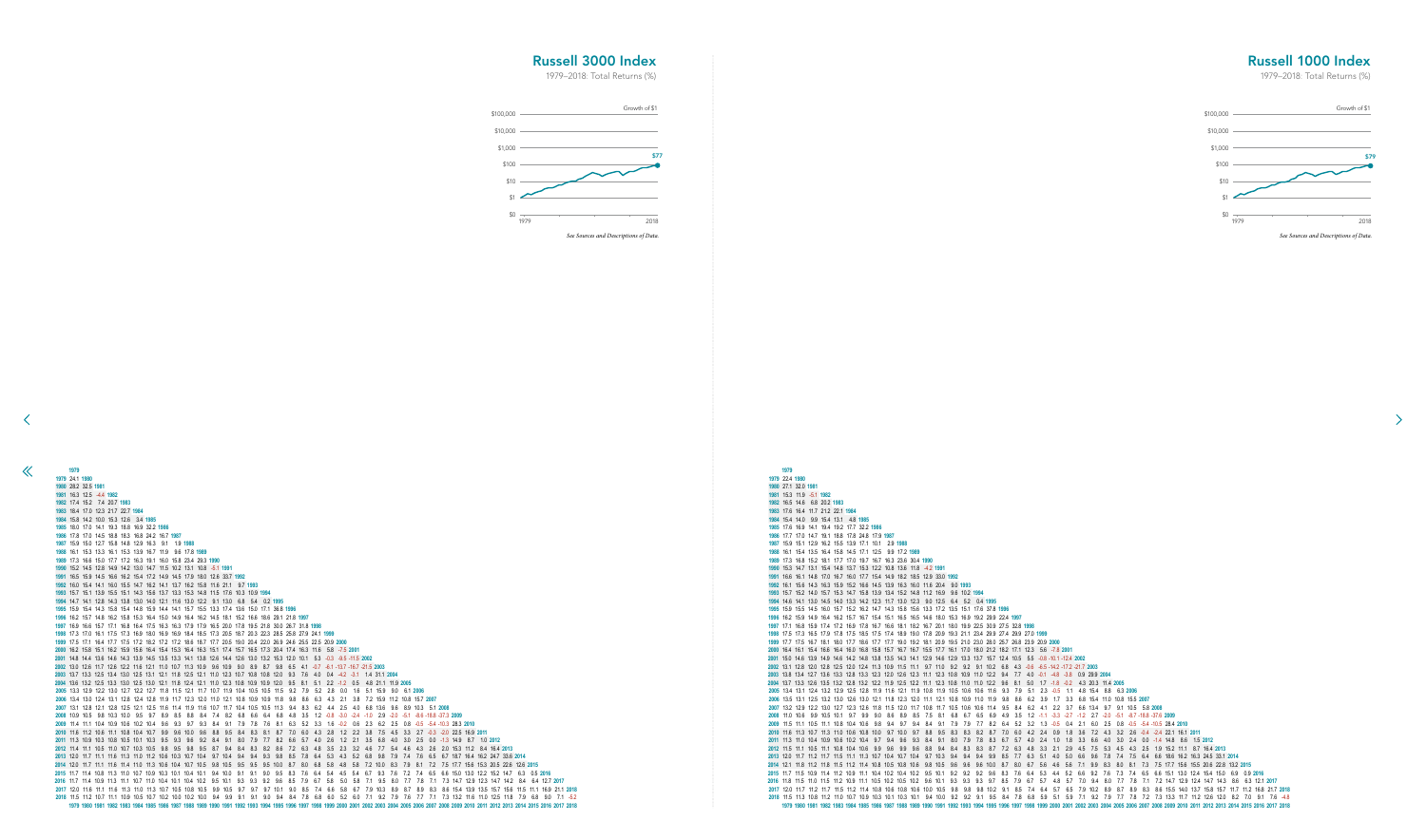15.3 11.3 -11.3 **1982** 16.6 14.2 3.4 20.5 **1983** 16.5 14.7 7.4 18.2 16.0 **1984** 13.4 11.4 5.3 11.4 7.2 -1.0 **1985** 16.0 14.7 10.3 16.4 15.1 14.7 32.9 **1986** 15.9 14.8 11.1 16.2 15.2 14.9 23.8 15.4 **1987** 14.7 13.6 10.3 14.3 13.1 12.4 17.3 10.2 5.3 **1988** 14.3 13.3 10.4 13.9 12.8 12.2 15.8 10.6 8.2 11.3 **1989** 16.1 15.4 13.0 16.4 15.9 15.9 19.5 16.4 16.8 23.0 35.9 **1990** 14.7 13.9 11.6 14.4 13.7 13.4 16.0 12.9 12.3 14.7 16.4 -0.3 **1991** 16.5 15.9 14.0 16.9 16.5 16.5 19.3 17.2 17.5 20.8 24.2 18.7 41.2 **1992** 15.7 15.0 13.2 15.7 15.3 15.2 17.4 15.3 15.3 17.5 19.1 13.9 21.7 5.0 **1993** 14.8 14.1 12.4 14.6 14.1 13.9 15.7 13.7 13.5 14.9 15.6 11.1 15.1 3.9 2.9 **1994** 14.0 13.3 11.7 13.6 13.1 12.8 14.3 12.4 12.1 13.1 13.4 9.3 11.9 3.5 2.8 2.7 **1995** 15.2 14.7 13.2 15.2 14.8 14.7 16.2 14.7 14.6 15.8 16.5 13.5 16.5 11.1 13.2 18.7 37.2 **1996** 15.6 15.2 13.8 15.7 15.4 15.3 16.8 15.4 15.4 16.6 17.3 14.9 17.6 13.4 15.6 20.1 30.0 23.1 **1997** 16.4 16.0 14.7 16.6 16.3 16.3 17.8 16.6 16.7 17.9 18.7 16.7 19.4 16.1 18.4 22.6 30.1 26.8 30.5 **1998** 17.4 17.1 15.9 17.8 17.6 17.7 19.2 18.2 18.4 19.7 20.6 19.0 21.6 19.1 21.6 25.7 32.2 30.6 34.5 38.7 **1999** 18.1 17.8 16.8 18.6 18.5 18.6 20.1 19.2 19.5 20.8 21.7 20.3 22.9 20.7 23.2 26.9 32.4 31.2 34.1 35.9 33.2 **2000** 15.9 15.5 14.4 16.0 15.7 15.7 16.8 15.8 15.9 16.7 17.2 15.6 17.3 14.9 16.3 18.3 21.1 18.1 16.9 12.7 1.6 -22.4 **2001** 14.0 13.6 12.5 13.8 13.5 13.3 14.2 13.1 13.0 13.6 13.7 12.1 13.3 10.8 11.5 12.6 14.1 10.6 8.3 3.3 -6.3 -21.4 -20.4 **2002** 11.8 11.3 10.2 11.3 10.9 10.7 11.3 10.2 9.9 10.2 10.1 8.3 9.1 6.6 6.7 7.1 7.7 4.1 1.2 -3.8 -12.3 -23.6 -24.2 -27.9 **2003** 12.5 12.1 11.0 12.1 11.7 11.5 12.2 11.2 10.9 11.3 11.3 9.7 10.5 8.3 8.6 9.2 10.0 7.0 4.8 1.1 -5.1 -12.8 -9.4 -3.3 29.7 **2004** 12.3 11.8 10.8 11.9 11.5 11.3 11.9 10.9 10.7 11.0 11.0 9.5 10.2 8.2 8.4 8.9 9.6 6.9 5.0 1.8 -3.3 -9.3 -5.7 -0.2 17.4 6.3 **2005** 12.0 11.6 10.6 11.6 11.2 11.0 11.6 10.6 10.4 10.7 10.6 9.2 9.9 8.0 8.2 8.6 9.2 6.7 5.0 2.2 -2.1 -7.0 -3.6 1.2 13.2 5.8 5.3 **2006** 11.9 11.5 10.5 11.5 11.1 10.9 11.5 10.6 10.3 10.6 10.6 9.2 9.8 8.0 8.2 8.7 9.2 6.9 5.4 3.0 -0.8 -4.9 -1.6 2.7 12.2 6.9 7.2 9.1 **2007** 11.9 11.5 10.6 11.5 11.2 11.0 11.5 10.6 10.4 10.7 10.6 9.4 10.0 8.3 8.5 8.9 9.4 7.3 6.0 3.8 0.5 -2.9 0.2 4.2 12.1 8.1 8.7 10.4 11.8 **2008** 9.7 9.2 8.3 9.1 8.7 8.4 8.8 7.8 7.5 7.6 7.4 6.1 6.5 4.7 4.7 4.8 5.0 2.8 1.3 -1.0 -4.3 -7.7 -5.7 -3.4 1.4 -3.4 -5.7 -9.1 -17.0 -38.4 **2009** 10.5 10.1 9.2 10.0 9.6 9.4 9.8 8.9 8.7 8.8 8.7 7.5 7.9 6.3 6.4 6.6 6.9 5.0 3.7 1.7 -1.1 -4.0 -1.7 1.0 5.9 2.4 1.6 0.7 -1.9 -8.1 37.2 **2010** 10.7 10.3 9.4 10.2 9.8 9.6 10.0 9.2 9.0 9.1 9.0 7.9 8.3 6.8 6.9 7.2 7.5 5.7 4.6 2.8 0.3 -2.3 0.0 2.6 7.2 4.3 4.0 3.8 2.5 -0.5 26.5 16.7 **2011** 10.4 10.0 9.2 9.9 9.6 9.4 9.8 9.0 8.7 8.9 8.8 7.7 8.1 6.6 6.7 6.9 7.2 5.5 4.5 2.8 0.5 -1.9 0.3 2.6 6.7 4.1 3.8 3.6 2.5 0.3 18.0 9.5 2.6 **2012** 10.6 10.2 9.4 10.1 9.8 9.6 10.0 9.2 9.0 9.1 9.0 8.0 8.4 7.0 7.1 7.3 7.6 6.1 5.1 3.6 1.5 -0.6 1.4 3.7 7.5 5.3 5.2 5.2 4.5 3.1 17.3 11.4 8.8 15.3 **2013** 11.1 10.8 10.0 10.8 10.5 10.3 10.7 10.0 9.8 10.0 9.9 8.9 9.4 8.1 8.2 8.5 8.8 7.4 6.6 5.2 3.3 1.5 3.6 5.9 9.7 7.8 8.0 8.3 8.2 7.7 20.4 16.5 16.5 24.0 33.5 **2014** 11.2 10.9 10.1 10.8 10.5 10.4 10.8 10.1 9.9 10.1 10.0 9.1 9.5 8.3 8.5 8.7 9.0 7.7 6.9 5.7 3.9 2.2 4.2 6.4 9.9 8.3 8.5 8.9 8.8 8.4 19.1 15.8 15.6 20.3 22.8 13.0 **2015** 11.0 10.7 10.0 10.7 10.4 10.2 10.6 9.9 9.7 9.9 9.9 9.0 9.4 8.2 8.3 8.6 8.9 7.6 6.9 5.7 4.0 2.4 4.3 6.4 9.6 8.1 8.2 8.5 8.5 8.1 17.1 14.1 13.5 16.4 16.8 9.3 5.7 **2016** 10.9 10.6 9.9 10.6 10.3 10.1 10.5 9.8 9.7 9.8 9.8 8.9 9.3 8.1 8.3 8.5 8.8 7.6 6.9 5.8 4.2 2.7 4.5 6.4 9.4 8.0 8.1 8.4 8.3 8.0 15.8 13.0 12.4 14.5 14.3 8.6 6.4 7.1 **2017** 11.4 11.1 10.4 11.1 10.8 10.7 11.0 10.4 10.3 10.4 10.4 9.6 10.0 8.9 9.1 9.3 9.6 8.5 7.9 6.9 5.4 4.1 5.9 7.8 10.7 9.4 9.7 10.1 10.2 10.0 17.3 15.1 14.8 17.0 17.3 13.6 13.8 18.1 30.2 **2018** 11.1 10.7 10.1 10.7 10.5 10.3 10.7 10.0 9.9 10.0 10.0 9.2 9.5 8.5 8.7 8.9 9.2 8.1 7.4 6.5 5.1 3.8 5.4 7.2 9.9 8.7 8.9 9.1 9.1 8.9 15.3 13.1 12.6 14.1 14.0 10.4 9.8 11.1 13.2 -1.5 1979 1980 1981 1982 1983 1984 1985 1986 1987 1988 1989 1990 1991 1992 1993 1994 1995 1996 1997 1998 1999 2000 2001 2002 2003 2004 2005 2006 2007 2008 2009 2010 2011 2012 2013 2014 2015 2016 2017 2018

 20.5 **1980** 22.5 24.4 **1981** 14.9 12.2 1.3 **1982** 16.2 14.8 10.2 20.0 **1983** 18.5 18.0 16.0 24.1 28.3 **1984** 17.1 16.4 14.5 19.3 18.9 10.1 **1985** 19.0 18.8 17.7 22.2 22.9 20.3 31.5 **1986** 19.2 19.0 18.1 21.8 22.2 20.2 25.6 20.0 **1987** 16.9 16.5 15.4 17.9 17.5 14.9 16.6 9.8 0.5 **1988** 17.5 17.2 16.3 18.7 18.4 16.5 18.2 14.1 11.3 23.2 **1989** 18.2 18.0 17.3 19.5 19.4 17.9 19.6 16.8 15.7 24.2 25.2 **1990** 15.8 15.3 14.5 16.0 15.5 13.8 14.4 11.3 9.2 12.3 7.3 -8.1 **1991** 16.4 16.1 15.3 16.9 16.5 15.1 15.8 13.4 12.2 15.3 12.8 7.0 24.6 **1992** 16.2 15.9 15.2 16.6 16.2 15.0 15.6 13.5 12.4 15.0 13.0 9.2 19.1 13.8 **1993** 16.4 16.1 15.4 16.7 16.4 15.3 15.9 14.1 13.2 15.5 14.0 11.4 18.8 15.9 18.1 **1994** 15.1 14.8 14.1 15.1 14.8 13.6 13.9 12.1 11.2 12.8 11.2 8.6 13.2 9.6 7.6 -2.0 **1995** 16.4 16.1 15.6 16.7 16.4 15.5 16.0 14.5 13.9 15.7 14.7 13.1 17.8 16.2 17.0 16.4 38.4 **1996** 16.6 16.4 15.9 17.0 16.8 15.9 16.4 15.2 14.7 16.4 15.6 14.2 18.5 17.3 18.1 18.2 29.7 21.6 **1997** 17.6 17.4 17.0 18.1 17.9 17.2 17.8 16.7 16.4 18.1 17.6 16.7 20.7 20.1 21.4 22.2 31.5 28.2 35.2 **1998** 17.5 17.3 16.9 17.9 17.8 17.1 17.6 16.6 16.3 17.9 17.4 16.6 20.1 19.4 20.4 20.9 27.4 23.9 25.0 15.6 **1999** 17.0 16.8 16.4 17.3 17.1 16.5 16.9 15.9 15.6 17.0 16.4 15.6 18.6 17.9 18.4 18.5 23.1 19.5 18.8 11.4 7.4 **2000** 16.5 16.3 15.9 16.7 16.6 15.9 16.3 15.3 15.0 16.2 15.6 14.8 17.4 16.6 17.0 16.8 20.2 16.9 15.8 9.9 7.2 7.0 **2001** 15.4 15.2 14.8 15.5 15.3 14.6 14.9 13.9 13.5 14.5 13.8 12.9 15.1 14.2 14.2 13.7 16.2 12.8 11.1 5.8 2.7 0.5 -5.6 **2002** 13.9 13.7 13.2 13.8 13.5 12.8 12.9 11.9 11.4 12.2 11.4 10.4 12.1 11.1 10.8 10.0 11.6 8.3 6.2 1.2 -2.2 -5.1 -10.7 -15.5 **2003** 14.5 14.3 13.9 14.5 14.2 13.6 13.8 12.8 12.4 13.2 12.6 11.7 13.4 12.5 12.4 11.9 13.5 10.8 9.3 5.5 3.6 2.6 1.2 4.8 30.0 **2004** 14.6 14.4 14.0 14.6 14.3 13.7 13.9 13.0 12.7 13.4 12.8 12.0 13.6 12.8 12.8 12.3 13.8 11.4 10.2 7.0 5.6 5.3 4.8 8.6 23.1 16.5 **2005** 14.3 14.1 13.7 14.2 14.0 13.4 13.6 12.7 12.4 13.0 12.5 11.7 13.2 12.4 12.3 11.8 13.2 10.9 9.8 7.0 5.8 5.6 5.3 8.2 17.5 11.7 7.0 **2006** 14.6 14.4 14.0 14.6 14.3 13.8 13.9 13.2 12.8 13.5 13.0 12.3 13.7 13.0 13.0 12.6 13.9 11.9 11.0 8.6 7.7 7.8 7.9 10.9 18.7 15.1 14.4 22.2 **2007** 14.1 13.8 13.5 14.0 13.7 13.1 13.3 12.5 12.2 12.8 12.3 11.6 12.9 12.2 12.1 11.6 12.8 10.9 9.9 7.7 6.8 6.8 6.7 8.9 14.6 11.1 9.3 10.5 -0.2 **2008** 11.8 11.5 11.1 11.5 11.2 10.5 10.6 9.7 9.3 9.7 9.1 8.3 9.3 8.4 8.1 7.5 8.2 6.2 5.0 2.6 1.4 0.7 0.0 0.8 3.8 -0.8 -4.7 -8.3 -20.6 -36.8 **2009** 12.1 11.8 11.4 11.8 11.5 10.9 10.9 10.1 9.7 10.2 9.6 8.8 9.8 9.0 8.8 8.2 8.9 7.1 6.0 3.9 2.9 2.5 2.0 3.0 5.9 2.4 -0.3 -2.0 -9.0 -13.1 19.7 **2010** 12.2 11.9 11.5 11.9 11.6 11.0 11.1 10.3 9.9 10.4 9.8 9.1 10.1 9.4 9.1 8.6 9.3 7.6 6.7 4.8 3.9 3.6 3.3 4.3 7.1 4.1 2.2 1.3 -3.4 -4.4 17.6 15.5 **2011** 11.8 11.5 11.1 11.5 11.2 10.6 10.7 9.9 9.5 9.9 9.4 8.7 9.6 8.9 8.7 8.2 8.8 7.2 6.3 4.4 3.6 3.3 3.0 3.9 6.3 3.7 2.0 1.1 -2.6 -3.2 11.5 7.7 0.4 **2012** 12.0 11.7 11.3 11.7 11.4 10.9 10.9 10.2 9.8 10.2 9.7 9.1 10.0 9.3 9.1 8.6 9.2 7.7 6.9 5.3 4.6 4.3 4.1 5.1 7.4 5.1 3.8 3.3 0.5 0.6 13.0 10.9 8.6 17.5 **2013** 12.5 12.3 11.9 12.3 12.0 11.5 11.6 10.9 10.6 11.0 10.6 10.0 10.9 10.3 10.1 9.7 10.4 9.0 8.3 6.8 6.2 6.1 6.1 7.1 9.5 7.6 6.6 6.6 4.5 5.3 16.7 15.9 16.1 24.8 32.5 **2014** 12.5 12.3 12.0 12.3 12.1 11.6 11.6 11.0 10.7 11.1 10.7 10.1 11.0 10.4 10.2 9.9 10.5 9.2 8.6 7.2 6.7 6.6 6.6 7.6 9.8 8.1 7.3 7.3 5.6 6.4 16.1 15.4 15.4 20.9 22.6 13.5 **2015** 12.1 11.8 11.5 11.8 11.6 11.1 11.1 10.5 10.2 10.5 10.1 9.6 10.3 9.8 9.6 9.2 9.8 8.5 7.9 6.5 6.0 5.9 5.9 6.7 8.7 7.1 6.2 6.2 4.5 5.1 13.0 12.0 11.3 14.2 13.1 4.5 -3.8 **2016** 12.2 12.0 11.6 12.0 11.7 11.3 11.3 10.7 10.4 10.8 10.3 9.8 10.6 10.1 9.9 9.6 10.1 8.9 8.3 7.1 6.6 6.6 6.5 7.4 9.3 7.8 7.1 7.1 5.7 6.4 13.6 12.7 12.3 14.8 14.1 8.6 6.2 17.3 **2017** 12.2 12.0 11.7 12.0 11.8 11.3 11.4 10.8 10.5 10.9 10.5 10.0 10.7 10.2 10.1 9.7 10.3 9.1 8.6 7.4 7.0 7.0 7.0 7.8 9.6 8.2 7.6 7.7 6.4 7.1 13.6 12.8 12.5 14.6 14.0 9.8 8.7 15.5 13.7 **2018** 11.7 11.4 11.1 11.4 11.2 10.7 10.7 10.2 9.9 10.2 9.8 9.3 10.0 9.5 9.3 8.9 9.4 8.3 7.7 6.6 6.2 6.1 6.0 6.8 8.3 7.0 6.4 6.3 5.1 5.6 11.2 10.3 9.6 11.0 10.0 5.9 4.2 7.0 2.1 -8.3 1979 1980 1981 1982 1983 1984 1985 1986 1987 1988 1989 1990 1991 1992 1993 1994 1995 1996 1997 1998 1999 2000 2001 2002 2003 2004 2005 2006 2007 2008 2009 2010 2011 2012 2013 2014 2015 2016 2017 2018

<span id="page-13-0"></span> $\ll$ 

## Russell 1000 Growth Index

1979–2018: Total Returns (%)

 $\rightarrow$ 

## Russell 1000 Value Index

![](_page_13_Figure_7.jpeg)

![](_page_13_Figure_2.jpeg)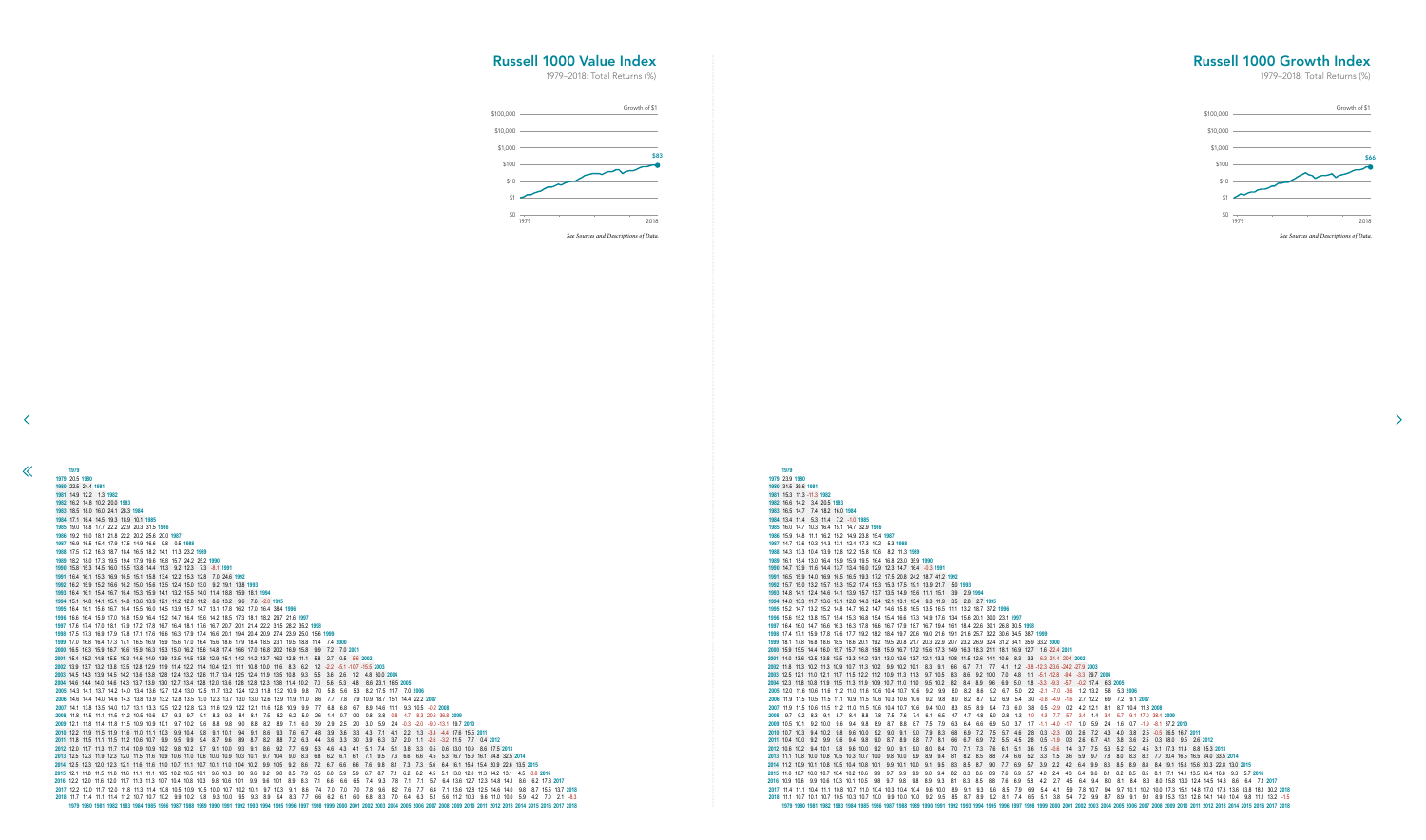<span id="page-14-0"></span>**1928 1928** 38.3 **1929 1929** 11.5 -10.2 **1930 1930** -3.5 -19.4 -27.7 **1931 1931** -15.8 -28.6 -36.3 -44.0 **1932 1932** -14.3 -23.9 -28.0 -28.2 -7.9 **1933 1933** -5.6 -12.6 -13.1 -7.7 18.5 52.6 **1934 1934** -4.5 -10.3 -10.3 -5.3 12.8 24.8 2.1 **1935 1935** 0.5 -4.0 -2.9 3.0 19.9 30.9 21.3 44.0 **1936 1936** 3.5 -0.2 1.3 7.2 22.0 30.9 24.4 37.3 30.9 **1937 1937** -1.0 -4.6 -3.8 0.2 10.3 14.4 6.4 7.9 -6.6 -33.3 **1938 1938** 1.3 -1.8 -0.8 3.2 12.6 16.5 10.4 12.5 3.7 -7.8 27.5 **1939 1939** 1.5 -1.3 -0.4 3.2 11.4 14.4 9.1 10.5 3.5 -4.4 14.5 2.9 **1940 1940** 0.8 -1.9 -1.1 2.1 9.1 11.5 6.6 7.3 1.2 -5.1 6.7 -2.4 -7.4 **1941 1941** -0.1 -2.6 -1.9 0.9 7.0 8.8 4.3 4.6 -0.8 -6.2 2.1 -5.1 -8.9 -10.4 **1942 1942** 0.9 -1.3 -0.6 2.0 7.8 9.5 5.5 5.9 1.4 -2.9 4.7 -0.3 -1.3 1.8 15.8 **1943 1943** 2.3 0.3 1.1 3.7 9.2 10.9 7.4 8.0 4.2 0.8 8.0 4.5 4.9 9.3 20.7 25.9 **1944 1944** 3.2 1.4 2.2 4.7 9.9 11.5 8.4 9.0 5.7 2.9 9.5 6.8 7.6 11.7 20.2 22.5 19.2 **1945 1945** 4.8 3.1 4.0 6.5 11.6 13.2 10.4 11.2 8.4 6.1 12.5 10.5 11.8 16.1 23.8 26.7 27.0 35.4 **1946 1946** 4.2 2.6 3.4 5.7 10.3 11.7 9.1 9.7 7.0 4.9 10.3 8.3 9.1 12.1 17.2 17.6 14.9 12.9 -5.9 **1947 1947** 4.2 2.7 3.4 5.6 9.9 11.2 8.7 9.2 6.7 4.8 9.6 7.8 8.4 10.9 14.9 14.7 12.1 9.8 -1.1 3.9 **1948 1948** 4.1 2.6 3.4 5.4 9.4 10.6 8.3 8.7 6.4 4.6 8.9 7.2 7.7 9.8 13.0 12.6 10.1 7.9 0.1 3.2 2.5 **1949 1949** 4.8 3.4 4.2 6.2 10.0 11.2 9.0 9.5 7.3 5.7 9.8 8.4 8.9 10.9 13.9 13.6 11.7 10.3 4.8 8.6 11.0 20.2 **1950 1950** 5.8 4.5 5.2 7.2 11.0 12.1 10.1 10.6 8.7 7.3 11.2 10.0 10.7 12.6 15.5 15.5 14.1 13.3 9.3 13.5 16.8 24.7 29.4 **1951 1951** 6.4 5.2 5.9 7.9 11.5 12.6 10.7 11.2 9.4 8.1 11.9 10.8 11.5 13.4 16.1 16.2 15.0 14.4 11.2 15.0 18.0 23.6 25.4 21.4 **1952 1952** 6.7 5.5 6.3 8.1 11.6 12.6 10.9 11.4 9.7 8.5 12.1 11.0 11.7 13.4 15.9 15.9 14.9 14.3 11.6 14.8 17.1 21.1 21.4 17.6 13.9 **1953 1953** 6.4 5.3 6.0 7.8 11.1 12.1 10.3 10.8 9.2 8.0 11.3 10.3 10.9 12.4 14.6 14.5 13.4 12.8 10.2 12.8 14.3 16.8 16.0 11.8 7.3 1.1 **1954 1954** 7.8 6.8 7.5 9.3 12.5 13.5 12.0 12.5 11.0 10.0 13.3 12.5 13.1 14.8 17.0 17.1 16.3 16.0 14.0 16.8 18.8 21.7 22.0 20.2 19.9 23.0 49.6 **1955 1955** 8.4 7.4 8.2 9.9 13.0 14.1 12.6 13.1 11.7 10.8 14.0 13.2 13.9 15.5 17.6 17.7 17.1 16.9 15.2 17.8 19.6 22.3 22.7 21.4 21.3 23.9 37.2 25.9 **1956 1956** 8.4 7.5 8.2 9.9 12.9 13.8 12.4 12.9 11.6 10.7 13.7 12.9 13.6 15.0 17.0 17.0 16.4 16.2 14.5 16.8 18.3 20.5 20.5 19.1 18.6 19.9 26.9 16.8 8.5 **1957 1957** 7.7 6.8 7.5 9.1 11.9 12.8 11.4 11.8 10.5 9.6 12.4 11.6 12.1 13.4 15.1 15.0 14.3 13.9 12.3 14.1 15.2 16.7 16.3 14.5 13.4 13.3 16.6 7.3 -1.0 -9.6 **1958 1958** 8.7 7.9 8.6 10.1 12.9 13.8 12.5 13.0 11.8 11.0 13.7 13.0 13.6 14.9 16.6 16.6 16.1 15.8 14.4 16.3 17.5 19.1 19.0 17.8 17.3 17.9 21.5 15.4 12.1 13.9 43.6 **1959 1959** 8.9 8.0 8.7 10.2 12.9 13.8 12.5 12.9 11.8 11.0 13.6 13.0 13.5 14.8 16.3 16.4 15.8 15.6 14.3 16.0 17.1 18.5 18.3 17.2 16.6 17.0 19.9 14.8 12.1 13.4 27.0 12.3 **1960 1960** 8.6 7.8 8.4 9.9 12.5 13.3 12.1 12.5 11.4 10.6 13.1 12.5 12.9 14.1 15.5 15.5 14.9 14.7 13.4 14.9 15.8 17.0 16.7 15.5 14.9 15.0 17.1 12.4 9.9 10.3 17.8 6.8 1.5 **1961 1961** 9.1 8.3 9.0 10.4 12.9 13.7 12.6 13.0 11.9 11.2 13.6 13.0 13.5 14.6 16.1 16.1 15.5 15.3 14.2 15.7 16.6 17.7 17.5 16.5 16.0 16.2 18.3 14.4 12.6 13.4 20.0 13.1 13.5 26.8 **1962 1962** 8.5 7.8 8.4 9.7 12.2 12.9 11.7 12.1 11.1 10.4 12.6 12.0 12.4 13.4 14.7 14.7 14.1 13.8 12.7 13.9 14.6 15.5 15.2 14.1 13.4 13.4 14.9 11.1 9.2 9.3 13.5 7.0 5.3 7.3 -9.2 **1963 1963** 8.9 8.1 8.7 10.1 12.4 13.2 12.0 12.4 11.4 10.7 12.9 12.4 12.8 13.8 15.0 15.0 14.4 14.2 13.1 14.3 15.0 15.9 15.6 14.6 14.1 14.1 15.5 12.2 10.6 10.9 14.8 9.7 9.1 11.7 4.9 21.2 **1964 1964** 9.1 8.3 8.9 10.3 12.5 13.2 12.2 12.5 11.6 10.9 13.0 12.5 12.9 13.8 15.0 15.0 14.5 14.3 13.3 14.4 15.1 15.9 15.6 14.7 14.2 14.3 15.5 12.6 11.2 11.5 14.9 10.8 10.5 12.8 8.5 18.6 16.1 **1965 1965** 9.2 8.5 9.0 10.3 12.6 13.2 12.2 12.5 11.6 11.0 13.0 12.5 12.9 13.8 15.0 14.9 14.4 14.2 13.3 14.4 15.0 15.8 15.5 14.6 14.1 14.2 15.3 12.6 11.4 11.7 14.7 11.1 10.9 12.9 9.6 16.8 14.6 13.1 **1966 [1](#page-13-0)966** 8.7 8.0 8.5 9.7 11.9 12.5 11.5 11.8 10.9 10.3 12.2 11.7 12.0 12.8 13.9 13.8 13.3 13.1 12.1 13.1 13.6 14.2 13.9 13.0 12.4 12.3 13.3 10.7 9.4 9.5 11.8 8.4 7.8 8.9 5.6 9.7 6.2 1.5 -8.9 **1967 1967** 9.0 8.4 8.9 10.1 12.2 12.8 11.9 12.2 11.3 10.7 12.6 12.1 12.5 13.3 14.3 14.2 13.8 13.5 12.6 13.6 14.1 14.8 14.5 13.6 13.2 13.1 14.0 11.7 10.6 10.8 13.0 10.1 9.8 11.0 8.6 12.6 10.5 8.7 6.6 24.7 **1968 1968** 9.1 8.5 9.0 10.2 12.2 12.8 11.8 12.1 11.3 10.7 12.6 12.1 12.4 13.2 14.2 14.1 13.7 13.5 12.6 13.5 14.0 14.6 14.3 13.5 13.1 13.0 13.9 11.7 10.6 10.8 12.9 10.2 10.0 11.1 9.0 12.4 10.7 9.4 8.2 18.0 11.6 **1969 1969** 8.6 8.0 8.5 9.6 11.6 12.2 11.2 11.5 10.6 10.1 11.8 11.3 11.6 12.4 13.3 13.2 12.7 12.5 11.6 12.4 12.8 13.3 13.0 12.2 11.7 11.6 12.3 10.2 9.1 9.2 10.9 8.3 7.9 8.7 6.6 9.1 7.2 5.5 3.6 8.2 0.8 -9.0 **1970 1970** 8.5 7.8 8.3 9.4 11.3 11.9 10.9 11.2 10.4 9.8 11.5 11.0 11.3 12.0 12.8 12.7 12.3 12.0 11.2 12.0 12.3 12.8 12.4 11.7 11.2 11.0 11.6 9.6 8.6 8.6 10.2 7.8 7.3 8.0 6.0 8.1 6.4 4.8 3.2 6.5 1.1 -3.8 1.7 **1971** 1971 8.6 8.0 8.5 9.6 11.4 12.0 11.1 11.3 10.5 10.0 11.6 11.2 11.4 12.1 12.9 12.9 12.4 12.2 11.4 12.1 12.5 12.9 12.6 11.9 11.4 11.3 11.9 10.0 9.0 9.1 10.6 8.4 8.0 8.7 7.0 9.0 7.5 6.3 5.3 8.3 4.6 2.4 8.6 15.9 1972 1972 8.8 8.2 8.7 9.8 11.6 12.1 11.2 11.5 10.7 10.2 11.8 11.4 11.6 12.3 13.1 13.0 12.6 12.4 11.6 12.7 13.1 12.8 12.1 11.7 11.6 12.2 10.4 9.6 9.6 11.1 9.0 8.8 9.4 8.0 9.8 8.6 7.8 7.0 9.9 7.2 6.1 11.7 17.0 18.2 1973 1973 8.2 7.6 8.1 9.1 10.8 11.3 10.4 10.7 9.9 9.4 10.9 10.5 10.7 11.3 12.0 11.9 11.5 11.2 10.5 11.1 11.4 11.4 11.4 10.7 10.2 10.1 10.5 8.8 7.9 7.9 9.1 7.1 6.7 7.2 5.7 7.1 5.8 4.7 3.7 5.7 2.8 1.1 3.8 4.5 -0.7 -16.6 1974 1974 7.3 6.7 7.1 8.1 9.7 10.2 9.3 9.5 8.7 8.2 9.6 9.2 9.3 9.9 10.6 10.4 9.9 9.6 8.8 9.4 9.6 9.9 9.5 8.8 8.2 8.0 8.3 6.6 5.7 5.5 6.5 4.5 4.0 4.2 2.6 3.7 2.2 0.9 0.4 0.8 -2.3 -4.4 -3.5 -4.7 -10.7 -22.4 -27.8 1975 1975 7.9 7.3 7.7 8.7 10.3 10.8 10.0 10.2 9.4 8.9 10.3 9.9 10.1 10.7 11.3 11.2 10.8 10.5 9.8 10.4 10.6 10.9 10.6 9.9 9.4 9.2 9.6 8.0 7.2 7.1 8.1 6.3 6.0 6.3 5.0 6.1 5.0 4.0 3.1 4.6 2.3 1.0 2.8 3.0 0.0 -5.4 0.8 40.7 1976 1976 8.3 7.7 8.2 9.1 10.7 11.2 10.4 10.6 9.9 9.4 10.8 10.4 10.6 11.1 11.8 11.7 11.3 11.1 10.4 11.0 11.2 11.5 11.2 10.6 10.2 10.0 10.4 8.9 8.1 8.1 9.2 7.5 7.2 7.6 6.4 7.6 6.7 5.9 5.3 6.8 5.0 4.2 6.2 7.0 5.3 2.3 9.5 34.9 29.3 7.9 8.8 10.4 10.9 10.1 10.2 9.5 9.1 10.4 10.0 10.2 10.7 11.4 11.3 10.8 10.6 9.9 10.5 10.7 11.0 10.7 10.0 9.6 9.4 9.8 8.3 7.6 7.6 8.5 6.9 6.6 6.9 5.8 6.9 5.9 5.2 4.5 5.9 4.1 3.3 5.0 5.5 3.8 1.2 6.2 20.7 11.8 -3.3 1978 7.9 8.8 10.4 10.8 10.0 10.2 9.5 9.0 10.4 10.0 10.1 10.6 11.3 11.2 10.8 10.5 9.9 10.4 10.6 10.9 10.6 9.9 9.5 9.4 9.7 8.3 7.6 7.6 8.5 7.0 6.7 7.0 5.9 6.9 6.1 5.4 4.8 6.0 4.5 3.8 5.3 5.8 4.4 2.3 6.5 17.4 10.5 2.2 8.0 1979 1979 8.3 7.8 8.2 9.1 10.6 11.0 10.3 10.5 9.8 9.4 10.7 10.3 10.5 11.0 11.6 11.1 10.9 10.2 10.8 11.0 11.3 11.0 10.4 10.0 9.9 10.2 8.9 8.2 8.2 9.1 7.7 7.5 7.8 6.8 7.9 7.1 6.5 6.1 7.3 6.0 5.5 7.0 7.6 6.6 5.1 9.2 18.6 13.7 8.9 1 1980 8.7 8.2 8.6 9.5 11.0 11.4 10.7 10.9 10.3 9.8 11.1 10.7 10.9 11.4 12.1 12.0 11.6 11.4 10.8 11.3 11.6 11.0 10.7 10.6 11.0 10.7 10.1 10.1 9.7 9.1 10.0 8.7 8.5 8.9 8.0 9.1 8.4 7.9 7.6 8.9 7.7 7.4 9.0 9.8 9.2 8.1 12.2 20.7 1981 8.5 8.0 8.4 9.3 10.7 11.1 10.4 10.6 10.0 9.5 10.8 10.4 10.6 11.1 11.7 11.6 11.2 11.0 10.4 10.9 11.1 11.4 11.1 10.6 10.2 10.1 10.5 9.2 8.6 8.6 9.5 8.2 8.0 8.3 7.5 8.4 7.8 7.3 6.9 8.1 7.0 6.6 8.1 8.7 8.0 6.9 10.2 17.1 13 1982 8.7 8.2 8.6 9.5 10.9 11.3 10.6 10.8 10.2 9.8 11.0 10.7 10.9 11.3 11.9 11.8 11.5 11.3 10.7 11.4 11.7 11.4 10.9 10.6 10.8 10.6 10.8 9.6 9.1 9.1 8.7 8.6 8.9 8.1 9.1 8.5 8.0 7.8 8.9 7.9 7.7 9.1 9.7 9.1 9.7 14.7 12.4 15.9 1 1983 9.0 8.5 8.9 9.7 11.2 11.6 10.9 11.1 10.5 10.1 11.3 10.9 11.1 11.6 12.2 12.1 11.8 11.0 11.5 11.0 11.5 11.7 12.0 11.8 11.0 11.3 11.0 10.9 11.2 10.1 9.6 9.6 10.4 9.3 9.2 9.5 8.8 9.7 9.2 8.8 8.6 9.7 8.9 8.7 10.1 10.7 10.3 1984 8.9 8.5 8.9 9.7 11.1 11.5 10.8 11.0 10.4 10.0 11.2 10.8 11.0 11.5 12.1 12.0 11.6 11.5 10.9 11.4 11.6 11.9 11.6 11.1 10.0 10.8 10.3 9.1 9.4 8.1 9.9 9.1 8.7 8.5 9.5 8.7 8.5 9.8 10.4 10.0 9.4 12.1 17.1 14.8 13.1 15.6 16.9 1985 9.3 8.9 9.2 10.1 11.4 11.8 11.2 11.4 10.8 10.4 11.6 11.3 11.5 11.9 12.5 12.4 12.1 11.9 11.4 11.9 12.1 12.4 12.2 11.7 11.4 11.4 11.7 10.7 10.2 10.0 10.0 9.9 10.1 0.0 9.7 9.6 10.6 9.9 9.8 11.1 11.8 11.5 11.0 13.7 18.4 16 1986 9.5 9.0 9.4 10.2 11.6 12.0 11.3 11.5 10.9 10.6 11.7 11.4 11.6 12.0 12.5 12.5 12.1 11.6 12.0 12.3 12.5 12.3 11.9 11.6 11.9 10.4 11.6 11.9 10.4 10.5 12.1 0.1 10.0 10.4 10.1 10.0 11.0 10.3 10.1 10.0 11.0 11.5 11.9 11.5 14 1987 93 89 93 101 114 118 111 113 108 104 115 112 114 118 124 123 120 118 113 118 120 123 121 116 114 113 116 107 102 110 100 99 102 96 105 100 98 98 100 98 98 110 116 113 109 131 171 153 141 160 170 182 143 171 100 27 1988 1988 9.5 9.1 9.4 10.2 11.5 11.9 11.5 11.9 10.6 11.7 11.4 11.6 12.0 12.5 12.5 12.5 12.9 12.5 12.9 12.5 12.9 12.2 12.4 12.2 11.8 11.6 11.8 11.0 10.5 11.1 1.8 1.0.9 10.5 10.1 10.1 10.4 10.3 10.1 10.4 10.3 11.0 11.0 11.0 11.0 **1989** 9.8 9.4 9.7 10.5 11.8 12.2 11.6 11.8 11.2 10.9 12.0 11.7 11.9 12.3 12.9 12.8 12.5 12.4 11.9 12.4 12.6 12.8 12.6 12.2 12.0 12.0 12.3 11.4 11.0 11.0 11.8 10.8 10.8 11.1 10.6 11.4 11.1 10.9 10.8 11.7 11.2 11.1 12.3 12.9 12.7 12.4 14.5 18.1 16.6 15.7 17.4 18.3 17.8 16.3 18.9 18.5 17.6 20.0 17.0 16.7 24.4 29.1 **1990** 1990 95 91 94 102 115 118 112 114 109 105 116 113 115 119 124 123 121 119 114 119 121 123 121 117 115 114 117 115 114 117 108 104 105 110 102 105 100 101 100 101 109 103 103 113 118 118 118 118 139 153 159 153 138 157 150 1 1991 9.9 9.5 9.8 10.6 11.8 12.2 11.6 11.8 11.3 10.9 12.0 11.7 11.9 12.3 12.8 12.8 12.5 12.4 11.9 12.3 12.5 12.6 12.6 12.0 12.0 12.0 12.0 12.0 12.0 12.0 11.1 11.0 10.9 11.2 10.7 11.5 11.1 11.0 10.9 11.8 11.2 12.1 11.8 11.2 1 **1992** 9.9 9.5 9.8 10.6 11.8 12.2 11.6 11.8 11.3 11.0 12.0 11.7 11.9 12.3 12.8 12.7 12.5 12.3 11.9 12.3 12.5 12.8 12.6 12.2 12.0 12.0 12.2 11.4 11.0 11.1 11.8 10.9 10.9 11.2 10.7 11.5 11.2 11.0 10.9 11.7 11.3 11.2 12.2 12.7 12.6 12.3 14.1 17.0 15.7 14.9 16.3 16.9 16.4 15.2 16.9 16.5 15.7 16.9 14.8 14.3 16.8 16.0 11.9 22.8 11.5 **1993** 1993 9.9 9.5 9.9 10.6 11.8 12.2 11.6 11.8 11.3 11.0 12.0 11.7 11.9 12.3 12.8 12.7 12.5 12.3 11.9 12.3 12.5 12.7 12.6 12.7 12.6 12.2 12.0 11.9 12.3 12.7 12.6 12.2 12.0 11.9 12.3 12.7 12.0 11.9 12.2 11.4 11.0 11.1 11.7 10.9 1 1994 9.8 9.4 9.7 10.4 11.6 12.0 11.4 11.6 11.1 10.8 11.8 11.5 11.7 12.0 12.5 12.5 12.5 12.5 12.1 2.1 11.6 12.0 12.4 12.3 11.9 11.7 11.6 11.9 11.1 10.8 10.8 10.4 11.1 10.8 10.6 10.9 10.4 11.1 10.8 10.8 11.7 12.1 12.0 11.7 12 1995 10.1 9.8 10.1 10.8 12.0 12.3 11.8 12.0 11.5 11.2 12.1 12.1 12.5 13.0 12.9 12.7 12.5 12.1 12.5 12.1 12.5 12.1 12.5 12.1 12.5 12.1 12.5 12.1 12.5 12.1 12.5 12.1 12.8 12.4 12.2 12.8 12.4 12.1 2.1 1.4 1.1.4 11.4 1.1.1 1.1. 1996 10.3 9.9 10.3 11.0 12.2 12.5 12.0 12.1 11.7 11.4 12.3 12.1 12.3 12.7 13.1 13.1 12.8 12.7 12.3 12.7 12.9 13.1 13.0 12.7 12.5 12.4 12.7 12.0 11.6 11.7 12.3 11.6 11.6 11.9 11.5 12.1 1.9 11.5 12.1 12.9 11.8 11.7 12.5 12.1 1997 10.6 10.2 10.6 11.3 12.4 12.8 12.3 12.4 12.0 11.7 12.7 12.4 12.6 13.0 13.5 13.4 13.2 13.1 12.7 13.1 12.7 13.1 13.3 13.5 13.4 13.1 12.9 12.9 13.1 12.9 12.1 12.1 12.1 12.1 12.1 12.4 12.0 12.7 12.5 12.4 12.0 12.7 12.5 12. **1998** 10.8 10.4 10.8 11.5 12.6 12.9 12.4 12.6 12.2 11.9 12.8 12.6 12.8 13.2 13.6 13.6 13.4 13.3 12.9 13.3 13.5 13.7 13.6 13.3 13.1 13.1 13.4 12.7 12.4 12.5 13.1 12.4 12.4 12.7 12.3 13.0 12.8 12.7 12.7 13.4 13.1 13.1 14.0 14.4 14.4 14.2 15.7 18.0 17.1 16.5 17.6 18.1 17.8 17.1 18.3 18.1 17.7 18.6 17.6 17.5 19.0 18.9 17.8 21.3 19.5 20.9 22.9 29.3 26.4 28.1 23.4 **1999** 1999 10.9 10.5 10.9 11.6 12.7 13.0 12.5 12.7 12.3 12.0 12.9 13.7 12.9 13.2 13.7 13.5 13.4 13.0 13.4 13.0 13.4 13.6 13.8 13.7 13.6 13.8 13.7 13.4 13.6 13.8 13.7 13.4 13.6 13.8 13.7 13.4 13.9 13.5 13.4 13.2 13.5 12.8 12.5 12 **2000** 10.7 10.3 10.7 11.3 12.4 12.8 12.3 12.4 12.0 11.7 12.6 12.4 12.6 13.0 13.4 13.4 13.1 13.0 12.7 13.0 13.2 13.4 13.3 13.0 12.9 12.8 13.1 12.4 12.1 12.2 12.8 12.1 12.1 12.4 12.1 12.7 12.5 12.4 12.3 13.0 12.7 12.7 13.5 13.9 13.9 13.7 15.0 17.1 16.2 15.7 16.6 17.0 16.7 16.0 17.1 16.8 16.4 17.1 16.1 16.0 17.1 16.9 15.8 18.4 16.6 17.3 18.2 21.5 18.3 17.2 12.3 7.2 -3.1 **2001** 2001 10.4 10.4 10.4 11.0 12.1 12.4 11.9 12.1 11.7 11.4 12.3 12.1 12.2 12.6 13.0 12.8 12.6 12.0 12.8 12.6 12.8 12.6 12.8 12.6 12.8 12.8 12.8 12.8 13.0 12.9 12.6 12.8 13.0 12.9 12.6 12.4 12.4 12.6 11.9 11.7 11.7 12.3 11.6 11 2002 9.9 9.6 9.9 10.5 11.6 11.9 11.4 11.6 11.1 10.9 11.7 11.5 11.6 12.0 12.4 12.3 12.1 12.0 11.6 12.0 11.1 12.0 11.2 11.2 11.2 11.3 12.2 11.8 11.7 11.6 11.8 11.7 11.6 11.8 11.9 10.9 10.1 11.4 10.8 10.9 10.1 11.0 11.0 11.0 1 **2003** 10.2 9.9 10.2 10.8 11.8 12.2 11.7 11.8 11.4 11.1 12.0 11.8 11.9 12.2 12.7 12.6 12.4 12.3 11.9 12.3 12.4 12.6 12.5 12.2 12.0 12.0 12.2 11.5 11.3 11.3 11.8 11.2 11.2 11.4 11.1 11.6 11.4 11.3 11.2 11.8 11.5 11.5 12.1 12.5 12.4 12.2 13.3 15.1 14.3 13.7 14.4 14.7 14.4 13.7 14.4 14.1 13.6 14.0 13.1 12.8 13.5 13.0 12.0 13.6 12.0 12.0 12.1 13.5 10.7 9.0 5.5 2.2 -1.5 -1.0 2.5 30.7 **2004** 2004 102 10.8 11.9 12.2 11.7 11.8 11.4 11.2 12.0 11.8 11.9 12.3 12.7 12.6 12.1 12.0 12.4 12.3 11.9 12.3 12.4 12.6 12.4 12.5 12.6 12.4 12.6 12.9 12.0 12.0 12.0 12.0 12.0 12.0 12.0 12.1 1.6 11.3 11.4 11.8 11.1 11.7 11.4 11.3 2005 102 10.8 11.8 12.1 11.6 11.8 11.4 11.1 11.9 11.7 11.9 12.2 12.6 12.5 12.5 12.2 11.9 12.2 12.5 12.3 12.5 12.4 12.1 11.9 11.9 11.9 11.9 11.9 11.9 11.1 11.1 11.1 11.1 11.1 11.1 11.1 11.1 11.1 11.1 11.1 11.1 11.1 11.1 11.1 2006 10.3 9.9 10.2 10.8 11.9 12.1 11.7 11.8 11.4 11.2 12.0 11.8 11.9 12.2 12.6 12.4 12.3 11.9 12.2 12.6 12.4 12.3 11.9 12.2 12.6 12.4 12.3 11.9 12.2 12.6 12.4 12.8 11.9 12.2 12.0 12.0 12.0 12.0 12.1 1.8 11.3 11.8 11.4 1.13 **2007** 10.2 9.9 10.2 10.8 11.8 12.1 11.6 11.7 11.3 11.1 11.9 11.7 11.8 12.1 12.5 12.5 12.3 12.2 11.8 12.1 12.3 12.5 12.3 12.0 11.9 11.8 12.1 11.4 11.2 11.2 11.7 11.1 11.1 11.3 11.0 11.5 11.3 11.2 11.1 11.7 11.4 11.4 12.0 12.3 12.2 12.0 13.0 14.5 13.8 13.3 13.9 14.1 13.8 13.2 13.8 13.5 13.1 13.4 12.6 12.3 12.8 12.5 11.6 12.8 11.5 11.6 11.6 12.5 10.6 9.5 7.4 5.7 4.2 5.3 7.7 14.2 10.3 9.4 10.7 5.8 **2008** 2008 9.5 9.1 9.4 10.0 11.0 11.2 10.8 10.9 10.5 10.2 11.0 10.8 10.9 11.2 11.6 11.5 11.3 11.2 10.8 11.1 11.2 11.4 11.3 11.1 11.2 11.4 11.3 11.0 10.8 10.7 10.9 10.3 10.0 10.1 10.5 9.9 9.10.0 9.7 10.2 9.9 9.8 10.4 10.5 10.3 11. **2009** 9.7 9.4 9.6 10.2 11.2 11.5 11.0 11.1 10.7 10.5 11.3 11.0 11.2 11.5 11.8 11.8 11.6 11.4 11.1 11.4 11.5 11.7 11.5 11.3 11.1 11.0 11.2 10.6 10.4 10.4 10.8 10.3 10.2 10.4 10.1 10.6 10.3 10.2 10.1 10.6 10.3 10.3 10.8 11.1 10.9 10.7 11.6 13.0 12.3 11.8 12.3 12.5 12.1 11.5 12.0 11.7 11.2 11.4 10.6 10.3 10.7 10.2 9.4 10.3 9.1 8.9 8.8 9.4 7.6 6.4 4.5 2.9 1.5 2.0 3.3 7.0 3.5 1.7 0.5 -4.2 -8.8 29.8 **2010 2010** 9.8 9.5 9.7 10.3 11.3 11.5 11.1 11.2 10.8 10.6 11.4 11.1 11.3 11.6 11.9 11.9 11.7 11.5 11.2 11.5 11.6 11.8 11.6 11.4 11.2 11.2 11.4 10.8 10.5 10.5 11.0 10.4 10.4 10.6 10.3 10.7 10.5 10.4 10.3 10.8 10.5 10.5 11.0 11.2 11.1 10.9 11.8 13.2 12.5 12.0 12.5 12.6 12.3 11.7 12.2 11.9 11.5 11.7 10.9 10.6 11.0 10.6 9.8 10.7 9.5 9.4 9.3 9.9 8.2 7.2 5.5 4.1 2.9 3.5 4.8 8.4 5.5 4.3 3.8 1.0 -0.6 23.9 18.2 **2011 2011** 9.7 9.4 9.6 10.2 11.1 11.4 11.0 11.1 10.7 10.5 11.2 11.0 11.1 11.4 11.8 11.7 11.5 11.4 11.1 11.3 11.5 11.6 11.5 11.2 11.0 11.0 11.2 10.6 10.3 10.4 10.8 10.2 10.2 10.4 10.1 10.5 10.3 10.2 10.1 10.6 10.3 10.3 10.8 11.0 10.9 10.7 11.5 12.8 12.1 11.7 12.2 12.3 12.0 11.4 11.9 11.5 11.1 11.3 10.5 10.3 10.6 10.2 9.4 10.3 9.1 9.0 8.9 9.4 7.8 6.9 5.2 3.9 2.8 3.4 4.5 7.6 5.0 3.9 3.4 1.1 0.0 16.0 9.6 1.7 **2012 2012** 9.8 9.5 9.7 10.3 11.2 11.5 11.0 11.1 10.8 10.5 11.3 11.1 11.2 11.5 11.8 11.8 11.6 11.5 11.1 11.4 11.5 11.7 11.6 11.3 11.1 11.1 11.3 10.7 10.4 10.5 10.9 10.4 10.3 10.5 10.2 10.6 10.4 10.3 10.2 10.7 10.4 10.4 10.9 11.1 11.0 10.8 11.6 12.9 12.2 11.8 12.3 12.4 12.1 11.5 12.0 11.7 11.3 11.5 10.7 10.5 10.8 10.4 9.7 10.5 9.5 9.4 9.3 9.8 8.3 7.4 5.9 4.8 3.8 4.4 5.5 8.4 6.2 5.4 5.1 3.5 3.0 16.0 11.7 8.6 16.0 **2013** 2013 100 105 11.5 11.7 11.3 11.4 11.1 10.8 11.6 11.4 11.1 10.8 11.6 11.4 11.5 11.8 12.1 12.1 11.9 11.8 11.5 11.9 11.8 11.5 11.7 1.9 12.0 11.9 11.6 11.5 11.4 1.6 11.1 1.0.8 10.9 11.3 10.8 10.7 10.9 10.6 11.1 10.9 10.9 11.0 1 1.5 11.7 11.3 11.4 11.1 10.8 11.6 11.4 11.1 10.8 11.6 11.4 11.5 11.8 12.1 12.1 11.9 11.8 12.1 1.1 1.9 11.8 11.5 11.7 11.9 12.0 11.9 11.8 11.5 11.4 11.6 11.1 10.8 10.9 11.1 10.8 10.9 10.7 11.1 10.9 10.8 10.1 12.1 12.1 12.1 1 1.3 1.4 1.5 1.2 1.3 1.9 1.0 1.2 1.3 1.4 1.2 1.3 1.9 1.9 1.9 1.9 1.9 1.1 1.1 1.8 1.9 1.9 1.7 1.8 1.3 1.5 1.7 1.8 1.7 1.8 1.7 1.8 1.7 1.8 1.1 1.8 1.2 1.4 1.9 1.9 1.0 1.1 1.8 1.9 1.0 1.1 1.1 1.8 1.9 1.0 1.1 1.1 1.8 1.9 1.9 1.1 1.4 11.6 11.2 11.3 10.9 10.7 11.4 11.6 11.2 11.4 11.6 12.0 11.9 11.7 11.6 11.3 11.6 11.7 11.6 11.7 11.6 11.7 11.6 11.7 11.6 11.7 11.5 11.3 11.5 11.3 11.5 10.9 10.7 10.1 10.6 10.6 10.8 10.9 10.7 10.6 11.0 11.0 11.0 11.9 11.1 1.3 11.4 11.7 11.3 11.4 11.1 10.9 11.6 11.4 11.1 10.9 11.6 11.4 11.1 10.9 11.6 11.4 11.5 11.8 12.1 12.0 11.9 11.8 11.5 11.7 11.8 12.1 1.8 1.9 11.6 11.1 1.1.1 1.6 11.5 11.1 1.1.1 1.0.9 10.9 11.6 11.5 11.1 1.8 1.1.1 1.8 1.9 **2018** 9.9 9.6 9.9 10.4 11.3 11.5 11.1 11.2 10.9 10.6 11.3 11.1 11.2 11.5 11.8 11.8 11.6 11.5 11.2 11.5 11.6 11.7 11.6 11.3 11.2 11.2 11.3 10.8 10.6 10.6 11.0 10.5 10.5 10.6 10.4 10.8 10.6 10.5 10.4 10.8 10.6 10.6 11.0 11.2 11.1 11.0 11.7 12.8 12.2 11.8 12.2 12.3 12.0 11.6 12.0 11.7 11.4 11.5 10.9 10.7 11.0 10.7 10.1 10.8 10.0 9.9 9.9 10.3 9.2 8.6 7.6 6.8 6.3 6.8 7.7 9.7 8.4 8.1 8.2 7.6 7.8 13.5 11.8 11.1 12.5 11.9 7.7 6.7 9.4 7.1 -5.9 **1928 1929 1930 1931 1932 1933 1934 1935 1936 1937 1938 1939 1940 1941 1942 1943 1944 1945 1946 1947 1948 1949 1950 1951 1952 1953 1954 1955 1956 1957 1958 1959 1960 1961 1962 1963 1964 1965 1966 1967 1968 1969 1970 1971 1972 1973 1974 1975 1976 1977 1978 1979 1980 1981 1982 1983 1984 1985 1986 1987 1988 1989 1990 1991 1992 1993 1994 1995 1996 1997 1998 1999 2000 2001 2002 2003 2004 2005 2006 2007 2008 2009 2010 2011 2012 2013 2014 2015 2016 2017 2018** 1928–2018: Total Returns (%) \$0 \$1 \$10 \$100 \$1,000 \$10,000 \$100,000 *See Sources and Descriptions of Data.*

## Dimensional US Adjusted Large Cap Equity Index

![](_page_14_Figure_3.jpeg)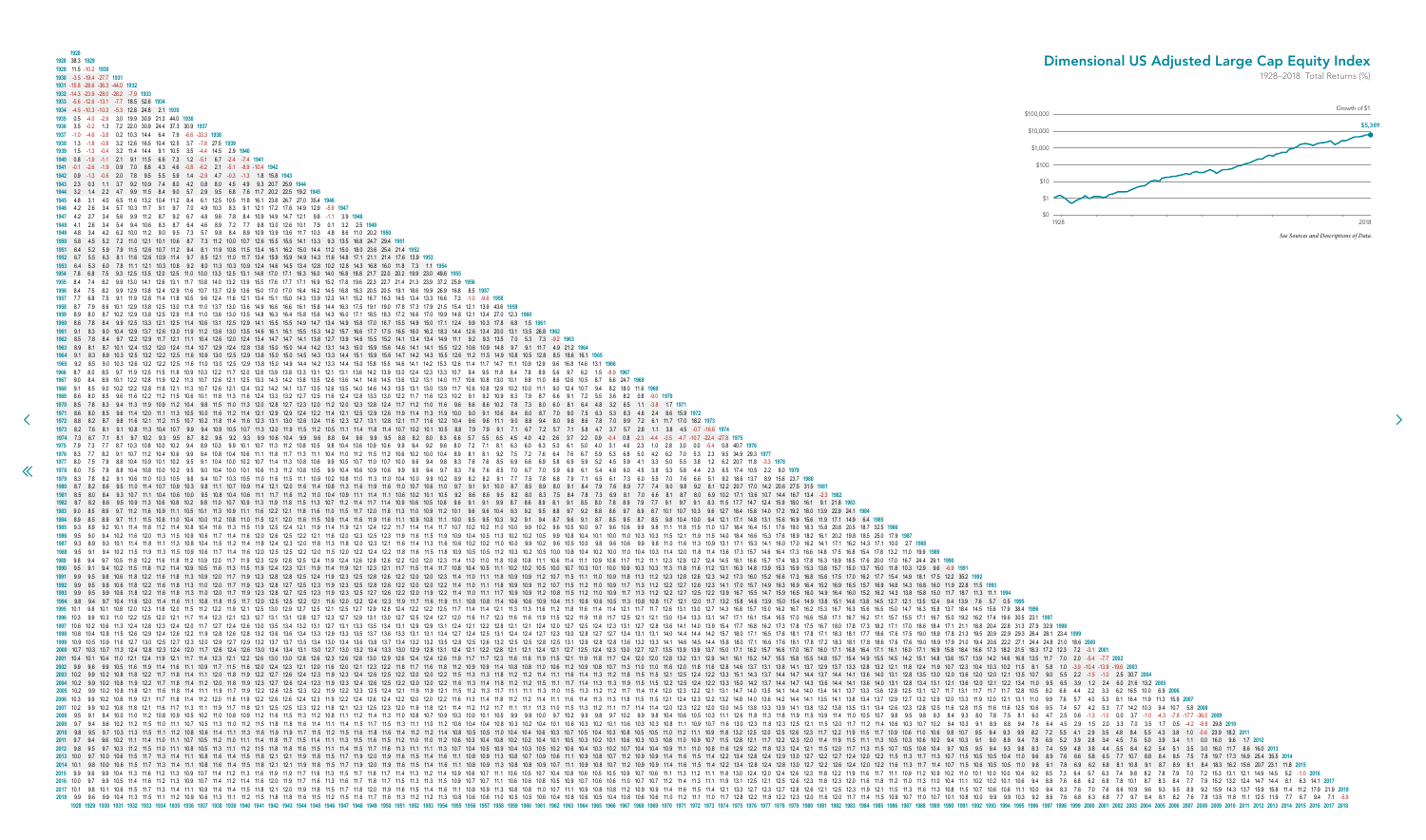<span id="page-15-0"></span>**1928 1928** 24.6 **1929 1929** 13.2 2.8 **1930 1930** -5.5 -17.7 -34.1 **1931 1931** -24.3 -35.9 -49.4 -61.1 **1932 1932** -21.8 -30.4 -38.8 -41.1 -10.7 **1933 1933** -9.1 -14.6 -18.5 -12.6 31.1 92.5 **1934 1934** -9.0 -13.7 -16.6 -11.6 16.2 32.6 -8.7 **1935 1935** -3.8 -7.3 -8.9 -2.8 22.3 35.8 14.0 42.4 **1936 1936** 1.0 -1.6 -2.2 4.4 27.2 39.0 24.7 45.7 49.1 **1937 1937** -3.6 -6.3 -7.4 -2.8 13.3 18.8 5.3 10.4 -2.8 -36.6 **1938 1938** -1.8 -4.1 -4.8 -0.4 14.0 18.7 7.7 12.3 3.8 -13.4 18.1 **1939 1939** -2.1 -4.2 -4.8 -0.9 11.4 15.0 5.5 8.6 1.5 -10.7 6.0 -4.9 **1940 1940** -2.3 -4.3 -4.9 -1.3 9.4 12.2 3.9 6.2 0.1 -9.4 2.1 -5.1 -5.4 **1941 1941** -2.1 -3.9 -4.4 -1.1 8.5 10.9 3.5 5.4 0.3 -7.4 1.8 -3.1 -2.3 1.0 **1942 1942** -0.6 -2.2 -2.6 0.6 9.7 12.0 5.4 7.3 3.1 -3.0 5.5 2.6 5.2 11.0 22.0 **1943 1943** 1.1 -0.3 -0.5 2.7 11.3 13.6 7.7 9.7 6.2 1.2 9.4 7.7 11.2 17.3 26.4 31.0 **1944 1944** 2.6 1.3 1.3 4.4 12.6 14.8 9.6 11.6 8.6 4.4 12.1 11.1 14.6 20.3 27.5 30.4 29.7 **1945 1945** 4.5 3.4 3.4 6.6 14.5 16.7 12.0 14.1 11.6 8.0 15.5 15.1 18.8 24.3 31.0 34.1 35.7 41.9 **1946 1946** 3.9 2.8 2.8 5.7 13.0 14.9 10.4 12.2 9.8 6.5 12.8 12.2 14.8 18.6 22.5 22.6 19.9 15.3 -6.3 **1947 1947** 4.0 3.0 3.1 5.8 12.6 14.4 10.2 11.8 9.6 6.6 12.2 11.6 13.9 16.9 19.8 19.4 16.6 12.5 0.2 7.2 **1948 1948** 3.9 3.0 3.0 5.6 11.9 13.5 9.6 11.0 8.9 6.1 11.2 10.6 12.4 14.9 17.0 16.2 13.4 9.7 0.7 4.3 1.5 **1949 1949** 4.4 3.5 3.6 6.1 12.1 13.6 10.0 11.3 9.4 6.8 11.6 11.0 12.7 14.9 16.8 16.1 13.8 10.8 4.2 7.9 8.3 15.5 **1950 1950** 6.0 5.2 5.3 7.8 13.8 15.3 11.9 13.3 11.6 9.3 14.0 13.6 15.5 17.8 19.9 19.6 18.0 16.2 11.6 16.7 20.0 30.4 47.2 **1951 1951** 6.5 5.8 5.9 8.3 14.0 15.5 12.3 13.6 12.0 9.9 14.3 14.1 15.8 17.9 19.8 19.5 18.2 16.6 12.9 17.2 19.8 26.6 32.5 19.2 **1952 1952** 6.8 6.1 6.3 8.6 14.1 15.5 12.4 13.7 12.2 10.3 14.4 14.1 15.7 17.7 19.3 19.1 17.8 16.4 13.2 16.8 18.8 23.6 26.4 17.1 15.1 **1953 1953** 6.3 5.7 5.8 8.0 13.1 14.4 11.4 12.6 11.2 9.3 13.0 12.7 14.1 15.7 17.1 16.6 15.3 13.8 10.7 13.3 14.4 17.1 17.5 9.0 4.3 -5.5 **1954 1954** 8.0 7.4 7.6 9.9 14.9 16.3 13.5 14.7 13.4 11.7 15.5 15.4 16.8 18.6 20.1 19.9 19.0 18.0 15.6 18.6 20.4 23.8 25.6 20.7 21.2 24.3 63.5 **1955 1955** 8.6 8.0 8.2 10.4 15.3 16.6 13.9 15.1 13.9 12.3 15.9 15.8 17.3 18.9 20.3 20.2 19.4 18.5 16.3 19.2 20.8 23.8 25.2 21.2 21.7 24.1 42.1 23.5 **1956 1956** 8.5 8.0 8.2 10.2 14.9 16.2 13.6 14.8 13.6 12.1 15.5 15.3 16.6 18.2 19.4 19.2 18.4 17.5 15.5 17.9 19.2 21.6 22.5 18.8 18.7 19.6 29.4 15.1 7.2 **1957 1957** 7.6 7.1 7.3 9.2 13.6 14.7 12.3 13.3 12.1 10.6 13.8 13.5 14.6 15.9 17.0 16.6 15.7 14.6 12.6 14.5 15.3 16.9 17.1 13.3 12.4 11.9 16.7 4.2 -4.2 -14.4 **1958 1958** 8.8 8.3 8.5 10.4 14.8 15.9 13.5 14.6 13.5 12.1 15.2 15.0 16.2 17.5 18.6 18.4 17.6 16.8 15.0 17.0 17.9 19.7 20.2 17.2 16.9 17.2 22.4 13.8 10.8 12.6 48.2 **1959 1959** 8.8 8.3 8.5 10.4 14.6 15.7 13.4 14.4 13.4 12.0 15.0 14.8 15.9 17.1 18.1 17.9 17.1 16.3 14.7 16.5 17.3 18.8 19.2 16.4 16.1 16.2 20.3 13.1 10.6 11.8 27.8 10.2 **1960 1960** 8.5 8.1 8.2 10.0 14.1 15.1 12.9 13.8 12.8 11.5 14.3 14.1 15.1 16.2 17.1 16.8 16.0 15.2 13.6 15.2 15.8 17.1 17.3 14.6 14.1 14.0 17.1 10.8 8.4 8.7 17.7 4.9 -0.2 **1961 1961** 9.0 8.6 8.7 10.5 14.4 15.4 13.3 14.2 13.3 12.0 14.7 14.6 15.5 16.6 17.5 17.3 16.5 15.8 14.3 15.9 16.5 17.7 17.9 15.6 15.2 15.2 18.1 12.8 11.1 11.9 19.6 11.4 12.0 25.6 **1962 1962** 8.6 8.1 8.3 10.0 13.8 14.7 12.7 13.5 12.6 11.3 13.9 13.7 14.6 15.6 16.3 16.1 15.3 14.6 13.1 14.5 15.0 16.0 16.0 13.8 13.3 13.1 15.4 10.5 8.7 9.0 14.4 7.2 6.2 9.6 -4.4 **1963 1963** 9.0 8.6 8.8 10.4 14.1 15.0 13.0 13.9 13.0 11.8 14.3 14.1 15.0 16.0 16.7 16.5 15.8 15.1 13.8 15.1 15.6 16.6 16.7 14.6 14.2 14.1 16.3 12.0 10.6 11.1 16.1 10.5 10.6 14.5 9.2 24.8 **1964 1964** 9.3 8.9 9.0 10.7 14.2 15.1 13.2 14.0 13.2 12.1 14.5 14.3 15.2 16.1 16.8 16.6 15.9 15.3 14.0 15.3 15.8 16.7 16.8 14.9 14.6 14.5 16.6 12.7 11.5 12.1 16.5 11.9 12.2 15.6 12.4 21.9 19.1 **1965 1965** 9.5 9.1 9.3 10.9 14.3 15.2 13.4 14.2 13.3 12.3 14.6 14.4 15.2 16.2 16.8 16.6 16.0 15.4 14.2 15.4 15.9 16.8 16.9 15.1 14.8 14.8 16.6 13.1 12.1 12.7 16.6 12.7 13.1 16.0 13.7 20.5 18.3 17.5 **1966 [1](#page-14-0)966** 9.1 8.7 8.8 10.4 13.7 14.5 12.7 13.5 12.6 11.6 13.8 13.6 14.4 15.2 15.8 15.6 15.0 14.3 13.2 14.2 14.6 15.4 15.4 13.6 13.3 13.2 14.7 11.4 10.4 10.7 13.9 10.2 10.2 12.0 9.5 13.3 9.7 5.3 -5.7 **1967 1967** 9.4 9.1 9.2 10.7 14.0 14.8 13.1 13.8 13.0 12.0 14.1 14.0 14.7 15.6 16.2 15.9 15.4 14.8 13.7 14.7 15.1 15.9 15.9 14.3 14.0 13.9 15.4 12.4 11.5 11.9 14.9 11.7 11.9 13.8 11.9 15.5 13.3 11.4 8.4 24.7 **1968** 1968 9.7 9.4 9.6 11.0 14.2 15.0 13.3 14.0 13.3 12.3 14.4 14.3 15.0 15.8 16.4 16.2 15.6 15.1 14.0 15.1 15.5 16.2 16.2 14.7 14.5 14.4 15.9 13.1 12.3 12.7 15.6 12.8 13.1 14.8 13.4 16.6 15.1 14.1 12.9 23.6 22.5 1969 **1969** 9.0 8.6 8.8 10.2 13.2 14.0 12.3 13.0 12.2 11.2 13.2 13.1 13.7 14.4 15.0 14.7 14.1 13.5 12.5 13.4 13.7 14.3 14.2 12.7 12.4 12.2 13.4 10.7 9.8 10.0 12.3 9.5 9.5 10.6 8.9 10.9 8.7 6.8 4.2 7.8 0.2 -18.0 **1970** 1970 9.0 8.7 8.8 10.2 13.2 13.9 12.3 12.9 12.2 11.2 13.1 13.0 13.6 14.3 14.8 14.6 14.0 13.4 12.4 13.3 13.5 14.1 14.1 12.6 12.3 12.1 13.2 10.7 9.9 10.1 12.2 9.6 9.6 10.6 9.1 10.9 9.0 7.4 5.5 8.5 3.6 4.7 10.8 1971 1971 9.0 8.7 8.8 10.2 13.1 13.8 12.2 12.8 12.1 11.2 13.0 12.9 13.5 14.2 14.6 14.4 13.8 13.3 12.3 13.1 13.4 13.9 13.8 12.5 12.1 12.0 13.0 10.6 9.8 10.0 12.0 9.6 9.6 10.5 9.1 10.7 9.1 7.7 6.2 8.7 5.0 -0.2 10.1 9.4 1972 1972 92 89 90 103 132 138 123 129 122 114 132 130 136 143 147 145 139 134 125 133 135 141 140 127 124 122 133 11.0 103 10.5 124 10.2 10.2 11.1 9.8 11.4 10.0 8.9 7.7 10.1 7.4 3.9 12.5 133 17.4 1973 1973 88 84 86 98 126 132 11.7 12.3 11.6 10.8 12.5 12.9 13.5 13.9 13.6 13.1 12.6 11.6 11.6 12.9 12.9 11.6 11.3 11.1 12.0 10.9 89 9.1 9.2 10.9 88 87 9.4 82 9.4 7.9 68 55 72 45 13 68 55 35 87 1974 1974 8.1 7.8 7.9 9.1 11.8 12.4 10.9 11.5 10.8 9.9 11.5 11.4 11.9 12.4 12.8 12.5 12.0 11.4 10.5 11.1 11.3 11.7 11.5 10.2 9.9 9.6 10.4 8.3 7.5 7.5 9.0 6.9 6.7 7.2 5.9 6.8 5.3 4.0 2.6 3.7 1.0 -2.1 1.4 -0.8 -4.1 -13.3 -17.6 197 1975 89 85 87 99 125 131 11.7 12.3 11.6 10.8 12.4 12.2 12.8 13.3 13.7 13.5 13.0 12.5 11.6 12.3 12.5 12.9 12.8 11.6 11.3 11.1 11.1 11.9 99 9.3 9.4 10.9 9.0 9.0 9.6 85 9.6 84 7.5 66 8.0 6.1 3.9 8.1 7.6 7.1 3.9 10.9 49.2 1976 **1976** 9.5 9.2 9.3 10.5 13.1 13.8 12.4 12.9 12.3 11.5 13.1 13.0 13.5 14.1 14.5 14.3 13.8 13.3 12.5 13.2 13.4 13.9 13.8 12.7 12.4 12.3 13.2 11.3 10.8 10.9 12.5 10.8 10.8 11.5 10.6 11.8 10.8 10.2 9.5 11.2 9.8 8.3 12.7 13.0 13.7 12.8 21.1 46.8 44.4 **1977** 1977 9.3 9.0 9.1 10.3 12.9 13.4 12.1 12.6 12.0 11.2 12.8 12.7 13.2 13.7 14.1 13.9 13.4 12.9 12.1 12.8 13.0 13.4 13.3 12.2 12.0 11.8 10.4 10.4 10.2 10.1 10.0 11.0 10.1 10.1 9.4 8.8 10.2 8.8 7.4 11.1 11.4 10.3 15.6 29.4 20.5 1978 9.3 9.0 9.1 10.3 12.7 13.3 12.0 12.5 11.9 11.1 12.7 12.5 13.0 13.5 13.9 13.7 13.2 12.8 12.0 12.6 12.8 13.2 13.1 12.1 11.8 11.7 12.4 10.7 10.1 10.1 10.1 10.1 10.1 9.8 10.8 9.9 9.3 8.7 10.0 8.7 7.4 10.7 10.9 9.8 14.0 23. 1979 9.6 9.3 9.4 10.6 13.0 13.6 12.3 12.8 12.2 11.4 13.0 12.8 13.3 13.8 14.2 14.0 13.6 13.1 12.4 13.0 13.2 13.6 13.5 12.5 12.3 12.2 12.9 11.2 10.8 10.9 10.8 10.3 10.8 11.4 10.7 11.6 10.8 10.3 10.3 10.3 10.3 12.1 12.0 12.1 1 1980 9.8 9.5 9.6 10.7 13.1 13.7 12.4 12.9 12.4 11.6 13.1 13.0 13.5 14.0 14.3 14.2 13.7 13.3 12.6 13.2 13.4 13.8 13.7 12.5 12.4 13.2 11.6 11.1 1.1 1.2 11.8 11.1 12.1 11.4 10.9 10.5 11.7 10.8 9.9 12.8 13.0 13.4 12.9 16.4 23.3 **1981** 9.7 9.5 9.6 10.7 13.1 13.6 12.4 12.9 12.3 11.6 13.0 12.9 13.4 13.9 14.2 14.0 13.6 13.2 12.5 13.1 13.3 13.6 13.6 12.6 12.4 12.3 13.0 11.5 11.0 11.2 12.4 11.1 11.1 11.7 11.0 11.9 11.2 10.8 10.4 11.5 10.7 9.8 12.5 12.7 13.0 12.5 15.5 21.2 17.1 12.2 15.4 18.1 14.5 9.0 **1982** 1982 9.9 9.7 9.8 10.9 13.2 13.7 12.5 13.0 12.4 11.8 13.2 13.1 13.5 14.0 14.3 14.2 13.8 13.4 12.7 13.3 13.4 13.8 13.8 13.8 12.8 12.6 13.2 11.8 11.4 11.5 12.1 11.4 11.5 12.0 11.4 12.3 11.7 11.3 10.9 12.0 11.3 10.5 13.1 13.2 1 1983 10.3 10.0 10.2 11.3 13.5 14.1 12.9 13.4 12.8 12.2 13.6 13.5 13.9 14.4 14.7 14.6 14.2 13.8 13.2 13.7 13.9 14.3 14.3 14.3 14.3 14.3 14.3 12.4 12.0 12.2 13.8 12.4 12.0 12.9 12.9 12.9 12.3 12.0 13.2 12.5 11.8 14.3 14.6 15. 1984 10.3 10.1 10.2 11.3 13.5 14.0 12.9 13.4 12.8 12.2 13.5 13.5 13.5 13.9 14.4 14.7 14.5 14.2 13.8 13.2 13.7 13.9 14.3 13.4 13.4 13.4 13.2 13.5 13.9 14.4 13.2 13.1 13.4 13.2 13.4 13.2 13.8 12.4 12.1 12.3 12.4 13.4 12.2 12. 1985 10.7 10.4 10.6 11.6 13.8 14.3 13.2 13.7 13.2 12.5 13.9 13.8 14.2 14.7 15.1 14.9 14.5 14.9 14.5 14.2 13.6 14.1 14.3 14.7 14.3 14.7 14.7 13.9 13.7 14.3 13.0 12.7 12.9 14.0 12.9 13.0 13.5 13.1 13.9 13.4 13.2 12.9 14.0 13. 1986 10.8 10.6 10.7 11.7 13.9 14.4 13.3 13.8 13.3 12.7 14.0 13.9 14.3 14.8 15.1 15.0 14.6 14.3 13.1 14.3 14.4 14.8 14.4 14.8 14.8 14.9 13.9 13.8 14.5 13.0 13.8 14.5 13.2 12.9 13.1 14.1 13.1 13.4 13.4 13.4 13.4 13.3 15.5 15. 1987 10.7 10.5 10.6 11.6 13.7 14.3 13.2 13.6 13.1 12.5 13.8 13.7 14.1 14.6 14.9 14.8 14.4 14.1 13.5 14.0 14.2 14.5 14.5 13.6 13.6 14.2 12.9 12.8 12.8 12.9 13.4 13.0 13.7 13.3 13.0 13.8 13.3 12.8 14.9 15.1 15.5 15.3 17.3 20. **1988** 11.0 10.8 10.9 11.9 14.0 14.5 13.4 13.9 13.4 12.8 14.1 14.0 14.4 14.9 15.2 15.0 14.7 14.4 13.8 14.4 14.5 14.9 14.9 14.1 14.0 14.0 14.6 13.4 13.1 13.3 14.3 13.3 13.4 13.9 13.5 14.3 13.9 13.7 13.5 14.5 14.0 13.6 15.5 15.8 16.2 16.1 18.0 21.1 19.1 17.2 18.9 20.1 19.5 19.4 21.0 21.1 19.0 20.5 17.2 16.3 28.7 **1989** 1989 11.3 11.1 11.2 12.2 14.3 14.8 13.7 14.2 13.7 13.1 14.4 14.3 14.7 15.2 15.5 15.4 15.0 14.7 14.2 14.7 14.9 14.7 14.9 14.7 14.9 15.2 15.5 15.4 15.0 14.7 14.9 14.9 14.4 14.4 15.0 13.8 13.6 13.8 14.8 13.8 14.0 14.5 14.1 14. 1990 10.8 10.6 10.7 11.7 13.7 14.2 13.1 13.5 13.1 12.5 13.7 13.6 14.0 14.5 14.0 14.6 14.8 14.6 14.8 14.6 14.3 14.0 13.4 13.9 14.1 14.4 14.4 14.6 13.5 13.5 14.0 12.6 12.8 13.7 13.8 13.1 12.8 13.6 13.2 13.0 12.8 13.1 2.9 13.6 1991 11.1 10.9 11.0 12.0 14.0 14.4 13.4 13.8 13.4 12.8 14.0 14.0 14.0 14.4 14.8 15.1 14.9 14.5 14.9 14.5 14.3 13.4 14.3 14.3 14.3 14.4 14.8 14.1 13.9 13.1 14.9 13.5 14.2 13.3 13.4 13.9 13.5 14.2 13.8 13.4 13.9 13.5 14.3 13. 1992 11.2 11.0 11.1 12.1 14.0 14.5 13.5 13.5 13.5 13.5 12.9 14.1 14.0 14.4 14.8 15.1 15.0 14.7 14.4 13.9 14.4 14.5 14.8 14.8 14.1 14.0 14.0 14.1 14.0 14.4 14.5 14.8 14.1 14.0 14.4 14.5 14.8 14.1 14.0 14.5 13.5 13.4 13.4 13. 1993 11.3 11.1 11.3 12.2 14.1 14.6 13.6 14.0 13.6 13.1 14.2 14.6 15.0 15.3 15.1 14.8 14.5 14.0 14.5 14.0 14.5 14.7 15.0 15.0 15.0 14.2 14.2 14.2 14.7 13.7 13.8 14.2 13.9 14.5 14.0 13.9 14.7 14.0 15.0 15.8 16.1 16.1 17.5 19. 1994 11.2 11.0 11.1 12.1 13.9 14.4 13.4 13.8 13.4 12.9 14.0 13.9 14.7 15.0 14.9 14.6 14.9 14.6 14.3 13.8 14.2 14.4 14.7 14.0 13.9 13.9 14.4 13.1 13.3 14.2 13.3 13.4 13.9 13.5 14.1 13.8 13.6 13.5 14.3 13.9 13.5 14.1 13.8 13. 1995 11.6 11.4 11.5 12.4 14.3 14.8 13.8 14.2 13.8 13.3 14.4 14.4 14.8 15.2 15.4 15.3 15.0 14.8 14.3 14.7 14.9 15.2 15.2 14.6 14.5 15.2 15.2 14.6 14.5 15.0 14.8 14.5 15.0 14.8 14.7 14.9 15.2 15.0 14.8 14.9 14.8 14.9 14.8 14. 1996 11.8 11.8 12.7 14.5 15.0 14.0 14.4 14.0 13.5 14.6 14.6 15.0 15.4 15.0 15.4 15.6 15.5 15.2 15.0 14.5 15.0 14.5 15.1 15.4 15.4 14.8 14.7 14.7 15.2 14.3 14.1 14.3 15.1 14.8 14.5 14.9 14.6 15.0 15.4 14.8 14.7 15.5 15.2 14. **1997** 12.1 12.0 12.1 13.0 14.8 15.3 14.4 14.8 14.4 13.9 15.0 14.9 15.3 15.7 16.0 15.9 15.6 15.4 14.9 15.4 15.6 15.9 15.9 15.3 15.2 15.2 15.7 14.8 14.6 14.8 15.6 14.9 15.0 15.5 15.2 15.8 15.6 15.5 15.4 16.1 15.9 15.6 17.1 17.3 17.6 17.6 18.9 20.8 19.6 18.6 19.6 20.2 19.9 19.9 20.6 20.7 19.9 20.4 19.6 19.6 21.2 20.4 19.1 25.2 24.0 25.4 26.3 35.4 32.6 38.4 **1998 1998** 12.1 11.9 12.1 12.9 14.7 15.2 14.3 14.7 14.3 13.8 14.9 14.8 15.2 15.6 15.9 15.8 15.5 15.3 14.8 15.3 15.4 15.7 15.7 15.1 15.1 15.1 15.6 14.6 14.4 14.6 15.4 14.7 14.8 15.3 15.0 15.6 15.3 15.2 15.2 15.9 15.6 15.4 16.8 17.0 17.3 17.3 18.4 20.2 19.1 18.1 19.0 19.6 19.3 19.2 19.9 19.9 19.1 19.5 18.7 18.6 19.9 19.1 17.9 22.9 21.6 22.4 22.4 28.0 23.9 22.4 8.3 **1999** 1999 120 129 129 129 146 151 142 146 142 137 148 147 151 155 157 156 154 151 147 151 153 156 156 156 150 149 149 154 149 154 149 154 149 154 154 154 154 154 154 154 154 155 156 157 168 189 187 178 189 181 189 181 189 181 1 2000 12.0 11.9 12.0 12.9 14.6 15.0 14.2 14.5 14.2 13.7 14.7 14.7 15.0 15.4 15.7 15.6 15.3 15.1 14.6 15.3 15.1 14.6 15.1 14.6 15.1 14.6 15.1 14.6 15.1 15.2 15.5 15.5 14.9 14.9 15.3 14.5 14.4 15.2 14.5 14.6 15.0 14.9 15.6 15. 2001 11.9 11.7 11.9 12.7 14.4 14.9 14.0 14.4 14.0 13.5 14.6 14.5 14.5 14.5 14.8 15.2 15.5 15.3 15.1 14.9 14.4 14.8 15.0 15.3 15.1 14.9 14.6 14.5 15.0 15.3 15.1 14.6 14.6 15.1 14.6 14.6 15.1 14.6 14.0 14.0 14.9 14.9 14.9 14 **2002** 11.5 11.4 11.5 12.3 14.0 14.4 13.5 13.9 13.5 13.1 14.1 14.0 14.3 14.7 14.9 14.8 14.6 14.3 13.9 14.3 14.4 14.7 14.7 14.1 14.0 14.0 14.4 13.6 13.4 13.5 14.2 13.5 13.6 14.0 13.7 14.2 13.9 13.8 13.7 14.3 14.0 13.8 14.9 15.0 15.2 15.2 16.1 17.5 16.5 15.5 16.2 16.5 16.2 16.0 16.3 16.1 15.3 15.5 14.6 14.3 15.0 14.1 12.9 15.7 14.2 14.0 13.1 14.5 11.1 8.7 3.5 2.4 0.5 -5.1 -12.5 **2003** 2003 11.9 11.7 11.8 12.6 14.3 14.7 13.9 14.2 13.9 13.4 14.4 14.3 14.7 15.0 15.3 15.2 14.9 14.7 14.3 14.7 14.8 15.0 15.0 15.0 15.1 14.8 14.9 14.4 14.4 14.4 14.8 14.0 13.8 14.0 14.1 14.5 14.9 14.1 14.5 14.4 14.3 14.9 14.4 14. 2004 11.9 11.8 11.9 12.7 14.4 14.8 13.9 14.3 13.9 13.5 14.5 14.4 14.7 15.1 14.4 14.7 15.1 15.3 15.2 15.0 14.8 14.3 14.5 14.8 14.9 15.1 14.9 15.1 14.6 14.5 14.5 14.9 14.1 13.9 14.1 14.8 14.1 14.8 14.1 14.2 14.6 14.9 14.1 14 **2005** 11.9 11.8 11.9 12.7 14.3 14.7 13.9 14.2 13.9 13.4 14.4 14.3 14.7 15.0 15.2 15.1 14.9 14.7 14.3 14.6 14.8 15.0 15.0 14.5 14.4 14.4 14.8 14.0 13.9 14.0 14.7 14.1 14.1 14.5 14.2 14.7 14.5 14.4 14.3 14.9 14.6 14.4 15.5 15.6 15.8 15.7 16.6 17.9 17.0 16.1 16.8 17.1 16.8 16.7 17.0 16.9 16.2 16.3 15.7 15.5 16.1 15.4 14.5 16.8 15.8 15.7 15.2 16.4 14.2 12.9 10.0 10.3 10.6 10.2 12.1 21.7 14.5 9.7 **2006 2006** 12.0 11.9 12.0 12.8 14.4 14.8 14.0 14.3 14.0 13.6 14.5 14.5 14.8 15.1 15.3 15.2 15.0 14.8 14.4 14.8 14.9 15.1 15.1 14.6 14.6 14.5 15.0 14.2 14.0 14.2 14.8 14.2 14.3 14.6 14.4 14.9 14.7 14.6 14.5 15.0 14.8 14.6 15.6 15.8 16.0 15.9 16.8 18.0 17.2 16.3 16.9 17.3 17.0 16.9 17.2 17.1 16.4 16.6 16.0 15.8 16.4 15.7 14.9 17.2 16.2 16.2 15.7 16.9 14.9 13.8 11.3 11.7 12.2 12.1 14.0 21.8 17.0 15.8 22.2 **2007 2007** 11.8 11.6 11.7 12.5 14.1 14.5 13.7 14.0 13.6 13.2 14.1 14.1 14.4 14.7 14.9 14.8 14.6 14.4 14.0 14.3 14.5 14.7 14.7 14.2 14.1 14.1 14.5 13.7 13.5 13.7 14.3 13.7 13.8 14.1 13.9 14.3 14.1 14.0 13.9 14.4 14.2 13.9 14.9 15.1 15.2 15.1 15.9 17.1 16.3 15.5 16.0 16.3 16.0 15.8 16.1 15.9 15.3 15.4 14.7 14.5 15.0 14.3 13.5 15.5 14.5 14.3 13.8 14.7 12.8 11.5 9.2 9.3 9.4 8.9 9.9 15.1 10.0 7.1 5.8 -8.4 **2008** 2008 10.8 11.5 13.1 13.4 12.6 12.9 12.6 12.1 13.0 13.0 13.2 13.5 13.7 13.6 13.4 13.1 12.7 13.1 13.4 13.1 12.7 13.1 12.7 13.1 12.1 13.1 13.2 13.4 13.3 12.8 12.7 12.0 12.9 12.1 12.2 12.5 12.1 2.1 12.0 12.9 13.0 12.9 13.0 13.1 2009 11.0 10.3 13.6 12.8 13.1 12.8 12.3 13.2 13.2 13.2 13.3 13.8 14.0 13.8 14.0 13.8 13.6 13.4 13.0 13.4 13.0 13.4 13.6 13.4 13.6 13.4 13.6 13.1 12.8 12.5 12.4 12.5 12.4 12.5 12.4 12.5 12.4 12.9 12.6 12.4 13.3 13.4 13.3 13. 2010 11.1 11.8 13.3 13.7 12.9 13.2 12.9 12.5 13.3 13.3 13.5 13.8 14.0 13.9 13.7 13.5 14.0 13.9 13.7 13.5 13.1 13.4 13.5 13.1 13.4 13.5 13.1 13.4 13.5 13.7 13.7 13.7 13.1 13.4 12.7 12.5 12.6 12.8 12.9 12.5 13.1 12.8 12.0 12. 2011 11.0 10.8 10.9 11.6 13.1 13.5 12.7 13.0 12.7 13.2 13.1 13.0 13.3 13.6 13.8 13.7 13.4 13.2 12.8 13.1 13.2 13.4 13.2 13.4 13.2 13.4 13.2 12.8 13.1 12.4 12.9 12.8 13.1 12.4 12.9 12.3 12.5 12.3 12.1 2.9 12.3 12.1 2.9 13.1 2012 11.1 10.9 11.0 11.7 13.2 13.5 12.8 13.1 12.7 12.3 13.2 13.1 13.4 13.7 13.9 13.8 13.5 13.3 13.5 13.3 12.9 13.3 13.5 13.3 12.9 13.3 13.5 13.3 13.5 13.5 13.5 13.5 13.1 2.9 12.9 12.9 12.4 12.5 12.9 12.9 12.9 12.9 12.9 13.2 2013 114 12 113 120 135 138 131 134 131 126 135 134 137 140 142 141 139 136 133 136 133 134 133 134 133 134 133 134 133 134 133 134 129 129 134 129 134 133 131 129 134 140 145 140 145 140 145 140 144 154 140 134 128 129 123 **2014** 11.3 11.2 11.3 12.0 13.4 13.8 13.0 13.3 13.0 12.6 13.4 13.4 13.6 13.9 14.1 14.0 13.8 13.6 13.2 13.5 13.6 13.8 13.8 13.3 13.2 13.2 13.5 12.9 12.7 12.8 13.3 12.8 12.8 13.1 12.9 13.2 13.0 12.9 12.8 13.2 13.0 12.8 13.6 13.7 13.8 13.7 14.3 15.2 14.5 13.8 14.1 14.3 14.0 13.8 14.0 13.8 13.3 13.3 12.7 12.5 12.8 12.2 11.5 12.8 12.0 11.8 11.3 11.8 10.4 9.6 8.1 8.1 8.0 7.7 8.1 10.0 7.8 6.7 6.4 4.5 6.5 18.3 16.3 15.3 22.0 22.9 8.5 **2015** 11 12 13 13 14 14 15 12 13 14 13 14 14 12 13 14 13 12 13 13 13 14 13 14 13 14 13 14 13 14 13 14 13 14 13 14 13 14 13 14 13 14 13 14 14 14 15 17 12 13 14 14 15 12 13 14 14 15 17 12 13 13 14 14 15 12 13 14 14 15 16 17 12 13 1 **2016** 11.3 11.1 11.2 11.9 13.3 13.6 12.9 13.2 12.9 12.5 13.3 13.3 13.5 13.8 14.0 13.9 13.6 13.4 13.1 13.4 13.5 13.7 13.6 13.2 13.1 13.1 13.4 12.7 12.5 12.6 13.2 12.6 12.7 12.9 12.7 13.1 12.8 12.7 12.6 13.0 12.8 12.6 13.4 13.4 13.5 13.4 14.0 14.9 14.2 13.5 13.9 14.0 13.7 13.6 13.7 13.5 13.0 13.0 12.4 12.2 12.5 11.9 11.3 12.5 11.8 11.5 11.1 11.5 10.3 9.5 8.1 8.1 8.1 7.8 8.2 9.8 8.0 7.0 6.8 5.4 7.0 15.8 14.1 13.1 16.5 15.6 8.7 8.8 24.4 **2017 2017** 11.3 11.2 11.3 12.0 13.3 13.7 13.0 13.2 12.9 12.5 13.3 13.3 13.5 13.8 14.0 13.9 13.7 13.5 13.1 13.4 13.5 13.7 13.7 13.2 13.1 13.1 13.4 12.8 12.6 12.7 13.2 12.7 12.7 13.0 12.8 13.1 12.9 12.8 12.7 13.1 12.9 12.7 13.4 13.5 13.6 13.5 14.1 14.9 14.2 13.6 13.9 14.1 13.8 13.6 13.7 13.6 13.1 13.1 12.5 12.3 12.6 12.1 11.5 12.6 11.9 11.7 11.3 11.7 10.5 9.8 8.5 8.5 8.5 8.3 8.7 10.2 8.5 7.7 7.5 6.3 7.9 15.9 14.3 13.5 16.5 15.7 10.5 11.1 20.1 16.0 **2018 2018** 11.0 10.9 11.0 11.6 13.0 13.3 12.6 12.9 12.6 12.2 13.0 12.9 13.1 13.4 13.6 13.5 13.3 13.0 12.7 13.0 13.1 13.2 13.2 12.8 12.7 12.6 12.9 12.3 12.1 12.2 12.7 12.2 12.2 12.5 12.2 12.6 12.3 12.2 12.1 12.5 12.3 12.1 12.8 12.8 12.9 12.8 13.3 14.2 13.5 12.8 13.1 13.3 13.0 12.8 12.9 12.7 12.2 12.2 11.6 11.4 11.6 11.1 10.5 11.5 10.8 10.6 10.2 10.5 9.3 8.6 7.3 7.3 7.2 6.9 7.2 8.5 6.8 6.0 5.7 4.4 5.7 12.5 10.8 9.6 11.5 10.1 5.1 4.2 7.4 -0.1 -14.0 **1928 1929 1930 1931 1932 1933 1934 1935 1936 1937 1938 1939 1940 1941 1942 1943 1944 1945 1946 1947 1948 1949 1950 1951 1952 1953 1954 1955 1956 1957 1958 1959 1960 1961 1962 1963 1964 1965 1966 1967 1968 1969 1970 1971 1972 1973 1974 1975 1976 1977 1978 1979 1980 1981 1982 1983 1984 1985 1986 1987 1988 1989 1990 1991 1992 1993 1994 1995 1996 1997 1998 1999 2000 2001 2002 2003 2004 2005 2006 2007 2008 2009 2010 2011 2012 2013 2014 2015 2016 2017 2018** 1928–2018: Total Returns (%) \$0 \$1 \$10  $$100$ \$1,000 \$10,000 \$100,000

## Dimensional US Large Cap Value Index

![](_page_15_Figure_3.jpeg)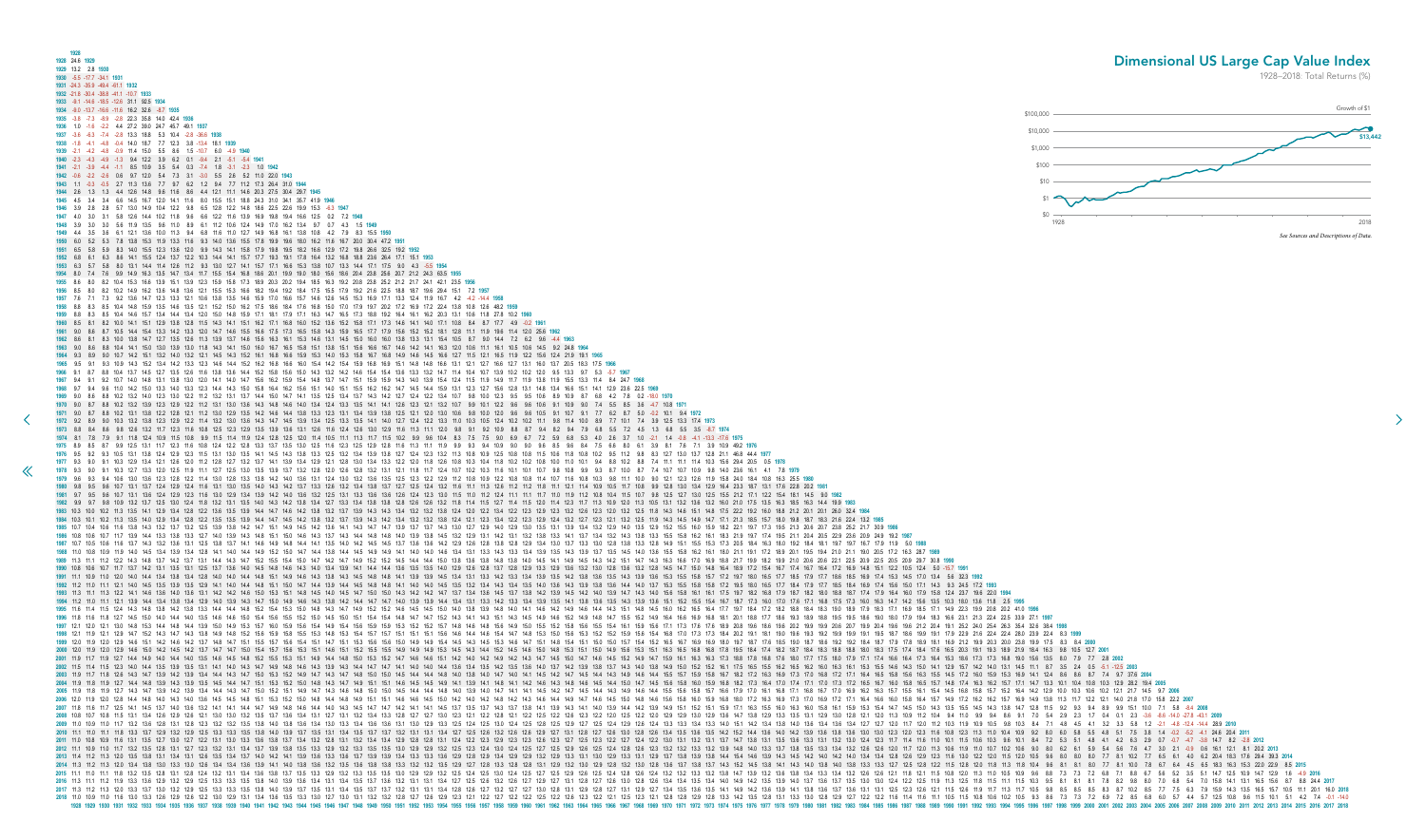45.2 **1976**

 35.7 26.7 **1977** 21.0 10.4 -3.8 **1978** 17.9 9.9 2.4 8.9 **1979** 18.6 12.8 8.5 15.1 21.7 **1980** 21.4 17.2 14.9 21.9 28.9 36.5 **1981** 16.7 12.5 9.9 13.5 15.1 12.0 -8.1 **1982** 17.6 14.1 12.1 15.6 17.4 16.0 6.9 24.3 **1983** 18.1 15.1 13.6 16.7 18.4 17.5 11.8 23.4 22.4 **1984** 16.8 14.1 12.6 15.1 16.2 15.1 10.3 17.2 13.8 5.9 **1985** 18.4 16.0 14.9 17.5 18.8 18.3 14.9 21.5 20.6 19.8 35.5 **1986** 18.2 16.0 15.0 17.3 18.4 17.9 15.0 20.3 19.4 18.4 25.2 15.6 **1987** 16.9 14.8 13.7 15.7 16.4 15.8 13.1 17.1 15.7 14.1 16.9 8.6 2.0 **1988** 17.2 15.3 14.4 16.2 17.0 16.5 14.2 17.8 16.7 15.6 18.2 13.0 11.7 22.2 **1989** 18.0 16.2 15.5 17.2 18.0 17.6 15.7 19.1 18.4 17.7 20.2 16.7 17.1 25.4 28.7 **1990** 16.4 14.7 13.9 15.3 15.9 15.4 13.5 16.2 15.2 14.2 15.6 12.0 11.1 14.3 10.6 -4.9 **1991** 18.0 16.5 15.8 17.4 18.1 17.8 16.2 19.0 18.4 17.9 19.7 17.3 17.6 21.9 21.8 18.4 47.5 **1992** 17.5 16.0 15.4 16.8 17.4 17.0 15.6 18.0 17.4 16.8 18.3 16.0 16.1 19.1 18.3 15.1 26.6 8.7 **1993** 16.6 15.2 14.5 15.8 16.2 15.9 14.4 16.5 15.8 15.2 16.3 14.1 13.9 16.0 14.8 11.5 17.6 5.0 1.5 **1994** 15.8 14.4 13.8 14.9 15.3 14.9 13.5 15.3 14.6 13.9 14.8 12.7 12.3 13.9 12.5 9.6 13.5 4.0 1.8 2.0 **1995** 17.0 15.7 15.2 16.3 16.8 16.5 15.3 17.2 16.6 16.2 17.1 15.4 15.4 17.2 16.5 14.6 19.0 12.8 14.1 21.1 43.7 **1996** 17.5 16.3 15.8 16.9 17.4 17.1 16.0 17.8 17.4 17.0 18.0 16.5 16.6 18.3 17.9 16.4 20.4 15.6 17.4 23.3 35.5 27.7 **1997** 18.1 17.0 16.6 17.7 18.2 18.0 17.0 18.8 18.4 18.2 19.2 17.9 18.1 19.8 19.6 18.5 22.3 18.5 20.6 25.9 35.0 30.9 34.2 **1998** 18.7 17.7 17.3 18.4 18.9 18.8 17.9 19.6 19.3 19.1 20.1 19.0 19.3 21.0 20.9 20.1 23.6 20.5 22.6 27.4 34.6 31.7 33.8 33.4 **1999** 18.7 17.7 17.3 18.4 18.8 18.7 17.8 19.4 19.2 19.0 19.9 18.9 19.1 20.6 20.5 19.7 22.8 20.0 21.8 25.5 30.8 27.8 27.8 24.8 16.7 **2000** 17.8 16.8 16.4 17.4 17.7 17.6 16.7 18.2 17.8 17.6 18.3 17.3 17.4 18.7 18.4 17.5 20.0 17.3 18.4 21.0 24.5 21.0 19.4 14.9 6.6 -2.7 **2001** 16.8 15.8 15.4 16.2 16.6 16.3 15.5 16.8 16.4 16.1 16.7 15.6 15.6 16.7 16.3 15.3 17.3 14.7 15.3 17.2 19.6 15.9 13.7 9.1 2.1 -4.6 -6.5 **2002** 15.2 14.2 13.8 14.6 14.8 14.5 13.6 14.8 14.3 13.9 14.3 13.2 13.1 13.8 13.3 12.2 13.7 11.0 11.3 12.4 13.8 10.1 7.4 2.7 -3.8 -9.8 -13.2 -19.4 **2003** 15.5 14.6 14.2 14.9 15.2 14.9 14.0 15.2 14.7 14.4 14.8 13.8 13.7 14.4 13.9 13.0 14.5 12.1 12.4 13.5 14.9 11.7 9.6 6.0 1.2 -2.3 -2.2 0.0 24.1 **2004** 15.4 14.5 14.0 14.8 15.0 14.7 13.9 15.0 14.6 14.2 14.6 13.6 13.5 14.2 13.7 12.8 14.2 12.0 12.3 13.3 14.5 11.6 9.8 6.7 2.8 0.2 0.9 3.5 17.3 10.8 **2005** 15.0 14.1 13.7 14.4 14.6 14.3 13.5 14.5 14.1 13.7 14.1 13.2 13.0 13.7 13.2 12.3 13.5 11.4 11.7 12.5 13.6 10.9 9.2 6.4 3.0 0.9 1.6 3.8 12.9 7.7 4.7 **2006** 15.0 14.2 13.8 14.4 14.6 14.4 13.6 14.6 14.2 13.8 14.2 13.3 13.2 13.8 13.3 12.5 13.7 11.7 11.9 12.8 13.7 11.3 9.8 7.4 4.5 2.9 3.8 6.0 13.5 10.2 9.9 15.5 **2007** 14.9 14.1 13.7 14.3 14.5 14.3 13.5 14.5 14.1 13.7 14.1 13.2 13.1 13.7 13.3 12.5 13.6 11.7 11.9 12.7 13.6 11.4 10.0 7.9 5.3 4.0 5.0 7.0 13.3 10.7 10.7 13.8 12.1 **2008** 13.2 12.3 11.9 12.5 12.6 12.3 11.5 12.3 11.9 11.5 11.7 10.8 10.6 11.0 10.5 9.6 10.4 8.6 8.6 9.1 9.6 7.3 5.8 3.5 0.9 -0.7 -0.5 0.4 4.2 0.6 -1.8 -3.9 -12.3 -31.4 **2009** 13.6 12.8 12.4 13.0 13.1 12.8 12.1 12.9 12.5 12.1 12.4 11.5 11.3 11.8 11.3 10.5 11.4 9.6 9.7 10.2 10.8 8.8 7.4 5.5 3.2 2.0 2.5 3.7 7.5 4.9 3.8 3.6 -0.1 -5.7 29.6 **2010** 13.8 13.0 12.6 13.1 13.3 13.0 12.3 13.1 12.7 12.3 12.6 11.8 11.6 12.1 11.6 10.9 11.7 10.1 10.2 10.7 11.3 9.4 8.2 6.4 4.4 3.4 4.0 5.2 8.8 6.8 6.1 6.4 4.2 1.7 23.9 18.4 **2011** 13.6 12.8 12.4 12.9 13.1 12.8 12.1 12.9 12.5 12.1 12.4 11.6 11.4 11.8 11.4 10.7 11.5 9.9 10.0 10.5 11.0 9.2 8.1 6.4 4.6 3.6 4.2 5.4 8.6 6.8 6.2 6.5 4.7 3.0 17.9 12.4 6.8 **2012** 13.6 12.8 12.4 12.9 13.1 12.8 12.1 12.9 12.5 12.2 12.4 11.6 11.5 11.9 11.5 10.8 11.5 10.1 10.1 10.6 11.1 9.4 8.4 6.9 5.2 4.3 5.0 6.1 9.0 7.5 7.0 7.4 6.1 4.9 16.7 12.7 9.9 13.1 **2013** 14.0 13.3 12.9 13.4 13.6 13.3 12.7 13.4 13.1 12.8 13.0 12.3 12.2 12.6 12.2 11.6 12.4 11.0 11.1 11.6 12.2 10.6 9.7 8.3 6.8 6.1 6.9 8.0 11.0 9.7 9.6 10.3 9.5 9.1 19.7 17.3 17.0 22.5 32.6 **2014** 14.0 13.3 13.0 13.5 13.6 13.4 12.8 13.5 13.1 12.9 13.1 12.4 12.3 12.7 12.3 11.7 12.5 11.2 11.3 11.8 12.3 10.8 9.9 8.7 7.3 6.7 7.4 8.5 11.3 10.2 10.1 10.7 10.1 9.8 18.8 16.8 16.4 19.7 23.2 14.5 **2015** 13.6 12.9 12.5 13.0 13.1 12.9 12.3 12.9 12.6 12.3 12.5 11.8 11.7 12.1 11.7 11.1 11.8 10.5 10.6 11.0 11.5 10.1 9.2 8.0 6.7 6.1 6.7 7.7 10.1 9.0 8.8 9.3 8.6 8.2 15.4 13.2 12.2 13.6 13.8 5.4 -2.9 **2016** 13.6 12.9 12.6 13.0 13.1 12.9 12.3 13.0 12.7 12.4 12.6 11.9 11.8 12.1 11.8 11.2 11.9 10.7 10.8 11.2 11.6 10.3 9.5 8.3 7.1 6.5 7.1 8.1 10.4 9.4 9.3 9.7 9.1 8.8 15.3 13.3 12.5 13.7 13.9 8.2 5.2 14.1 **2017** 2017 13.9 13.2 12.9 13.3 13.5 13.3 12.7 13.3 13.0 12.8 13.0 12.3 12.2 12.6 12.3 11.7 12.4 11.2 11.3 11.8 12.2 11.0 10.2 9.1 8.0 7.5 8.1 9.1 11.4 10.5 10.5 11.0 10.6 10.4 16.4 14.9 14.4 15.7 16.2 12.5 11.8 20.0 26.1 2018 13.4 12.8 12.5 12.9 13.0 12.8 12.2 12.8 12.5 12.3 12.5 11.8 11.7 12.0 11.7 11.2 11.8 10.6 10.7 11.1 11.5 10.3 9.6 8.5 7.4 6.9 7.5 8.4 10.4 9.5 9.4 9.8 9.3 9.1 14.3 12.7 12.0 12.8 12.7 9.1 7.8 11.6 10.4 -3.4 984 1985 1986 1987 1988 1989 1990 1991 1992 1993 1994 1995 1996 1997 1998 1999 2000 2001 2002 2003 2004 2005 2006 2007 2008 2009 2010 2011 2012 2013 2014 2015 2016 2017 2018

| 1975                                                                                                                                                                                                                                                                                                                                                    |
|---------------------------------------------------------------------------------------------------------------------------------------------------------------------------------------------------------------------------------------------------------------------------------------------------------------------------------------------------------|
| 1975 34.7 1976                                                                                                                                                                                                                                                                                                                                          |
| 1976 24.9 15.8 1977                                                                                                                                                                                                                                                                                                                                     |
| 1977 13.4 4.0 -6.6 1978                                                                                                                                                                                                                                                                                                                                 |
| 1978 12.2 5.5 0.7 8.6 1979                                                                                                                                                                                                                                                                                                                              |
| 1979 13.4 8.6 6.4 13.5 18.6 1980                                                                                                                                                                                                                                                                                                                        |
| 1980 17.0 13.7 13.2 20.7 27.2 36.4 1981                                                                                                                                                                                                                                                                                                                 |
| 1981 13.1 9.9 8.7 12.9 14.4 12.4 -7.4 1982                                                                                                                                                                                                                                                                                                              |
| 1982 14.8 12.3 11.7 15.7 17.6 17.3 8.7 27.6 1983                                                                                                                                                                                                                                                                                                        |
| 1983 15.2 13.0 12.6 16.2 17.8 17.5 11.9 22.9 18.4 1984                                                                                                                                                                                                                                                                                                  |
| 1984 13.8 11.7 11.2 14.1 15.0 14.3 9.3 15.5 9.9 2.1 1985<br>1985 15.8 14.1 13.9 16.7 17.9 17.8 14.4 20.6 18.4 18.3 37.2 1986                                                                                                                                                                                                                            |
| 1986 15.7 14.1 13.9 16.5 17.5 17.3 14.4 19.4 17.4 17.1 25.4 14.6 1987                                                                                                                                                                                                                                                                                   |
| 1987 14.6 13.1 12.9 15.0 15.8 15.4 12.7 16.5 14.3 13.3 17.4 8.5 2.8 1988                                                                                                                                                                                                                                                                                |
| 1988 14.8 13.4 13.2 15.2 15.8 15.5 13.2 16.4 14.7 13.9 17.1 11.1 9.4 16.4 1989                                                                                                                                                                                                                                                                          |
| 1989 15.8 14.6 14.5 16.5 17.2 17.0 15.1 18.2 17.0 16.7 19.9 15.9 16.4 23.8 31.6 1990                                                                                                                                                                                                                                                                    |
| 1990 14.7 13.5 13.3 15.0 15.6 15.3 13.4 16.0 14.6 14.0 16.2 12.3 11.8 15.0 14.2 -0.8 1991                                                                                                                                                                                                                                                               |
| 1991 16.5 15.4 15.4 17.2 17.9 17.8 16.2 18.9 18.0 17.9 20.4 17.8 18.5 22.7 24.9 21.7 49.3 1992                                                                                                                                                                                                                                                          |
| 1992 15.9 14.8 14.8 16.4 16.9 16.8 15.3 17.6 16.7 16.5 18.4 16.0 16.2 19.1 19.8 16.1 25.6 5.6 1993                                                                                                                                                                                                                                                      |
| 1993 15.0 13.9 13.8 15.3 15.7 15.5 14.0 16.0 15.0 14.7 16.2 13.8 13.7 15.6 15.5 11.8 16.3 2.7 -0.2 1994                                                                                                                                                                                                                                                 |
| 1994 14.3 13.3 13.2 14.5 14.9 14.6 13.2 15.0 14.0 13.6 14.8 12.6 12.3 13.7 13.3 9.9 12.8 2.7 1.3 2.9 1995                                                                                                                                                                                                                                               |
| 1995 15.4 14.5 14.4 15.7 16.2 16.0 14.8 16.6 15.7 15.5 16.8 15.0 15.0 16.6 16.7 14.3 17.6 10.8 12.6 19.7 39.2 1996                                                                                                                                                                                                                                      |
| 1996 15.9 15.1 15.0 16.3 16.8 16.6 15.5 17.2 16.5 16.4 17.7 16.0 16.2 17.8 17.9 16.1 19.2 13.9 16.1 22.1 33.0 27.1 1997                                                                                                                                                                                                                                 |
| 1997 16.5 15.7 15.7 17.0 17.4 17.3 16.3 18.0 17.4 17.3 18.6 17.1 17.4 18.9 19.2 17.7 20.7 16.4 18.7 24.0 32.0 28.5 29.9 1998<br>1998 17.2 16.5 16.5 17.8 18.3 18.2 17.3 19.0 18.4 18.4 19.7 18.4 18.8 20.3 20.7 19.6 22.4 19.0 21.4 26.2 32.8 30.8 32.7 35.5 1999                                                                                       |
| 1999 17.4 16.7 16.7 17.9 18.4 18.4 17.5 19.1 18.6 18.6 19.8 18.6 18.9 20.4 20.7 19.7 22.2 19.2 21.3 25.3 30.3 28.2 28.6 27.9 20.8 2000                                                                                                                                                                                                                  |
| 2000 16.0 15.3 15.3 16.4 16.8 16.7 15.8 17.1 16.6 16.5 17.4 16.2 16.3 17.4 17.5 16.3 18.2 15.2 16.4 19.0 21.9 18.8 16.8 12.7 2.7 -12.6 2001                                                                                                                                                                                                             |
| 2001 14.8 14.1 14.0 15.0 15.3 15.1 14.2 15.4 14.8 14.6 15.4 14.1 14.1 15.0 14.8 13.5 14.9 12.0 12.7 14.4 16.2 12.7 10.1 5.6 -2.8 -12.8 -13.0 2002                                                                                                                                                                                                       |
| 2002 13.3 12.6 12.4 13.3 13.5 13.3 12.3 13.3 12.7 12.4 13.0 11.7 11.5 12.1 11.8 10.4 11.4 8.5 8.8 9.8 10.7 7.2 4.2 -0.4 -7.7 -15.7 -17.1 -21.0 2003                                                                                                                                                                                                     |
| 2003 13.6 12.9 12.8 13.6 13.8 13.6 12.7 13.7 13.1 12.9 13.5 12.3 12.1 12.7 12.5 11.2 12.2 9.6 10.0 11.0 12.0 9.0<br>6.6 3.1 -2.3 -7.4 -5.6 -1.6 22.5 2004                                                                                                                                                                                               |
| 2004 13.5 12.8 12.7 13.5 13.7 13.5 12.6 13.6 13.0 12.7 13.3 12.1 12.0 12.6 12.3 11.1 12.1 9.6 9.9 10.9 11.8 9.1 7.0 4.1 -0.4 -4.2 -1.9 2.1 16.0 9.9 2005                                                                                                                                                                                                |
| 2005 13.2 12.5 12.4 13.1 13.3 13.1 12.3 13.2 12.6 12.3 12.8 11.7 11.6 12.1 11.8 10.7 11.5 9.2 9.5 10.4 11.1 8.6 6.7 4.1 0.2 -2.8 -0.7 2.6 12.0 7.0 4.3 2006                                                                                                                                                                                             |
| 2006 13.2 12.5 12.4 13.1 13.3 13.1 12.3 13.2 12.6 12.4 12.8 11.8 11.7 12.1 11.9 10.9 11.6 9.5 9.8 10.6 11.2 9.0 7.3 5.1 1.8 -0.7 1.5 4.6 12.3 9.1 8.6 13.2 2007                                                                                                                                                                                         |
| 2007 13.1 12.5 12.4 13.1 13.2 13.1 12.3 13.1 12.6 12.3 12.8 11.8 11.7 12.1 11.9 10.9 11.6 9.6 9.9 10.7 11.3 9.2 7.7 5.7 2.9 0.8 2.9 5.8 12.2 9.7 9.7 12.5 11.9 2008                                                                                                                                                                                     |
| 2008 11.5 10.9 10.7 11.3 11.4 11.2 10.4 11.1 10.5 10.2 10.6 9.5 9.3 9.6 9.3 8.2 8.7 6.7 6.8 7.3 7.6 5.5 3.9 1.8 -1.1 -3.3 -2.0 -0.3 3.6 0.2 -2.1 -4.1 -11.8 -30.4 2009                                                                                                                                                                                  |
| 2009 11.9 11.3 11.2 11.8 11.9 11.7 10.9 11.6 11.1 10.8 11.2 10.2 10.0 10.3 10.1 9.1 9.6 7.8 7.9 8.4 8.8 6.9 5.5 3.7 1.2 -0.6 0.8 2.7 6.6 4.2 3.1 2.8 -0.4 -6.0 26.9 2010<br>2010 12.0 11.5 11.3 11.9 12.0 11.8 11.1 11.8 11.3 11.0 11.4 10.4 10.3 10.6 10.3 9.4 10.0 8.2 8.4 8.9 9.3 7.5 6.2 4.6 2.4 0.8 2.3 4.2 7.8 5.9 5.2 5.4 3.6 1.0 21.6 16.5 2011 |
| 2011 11.9 11.4 11.2 11.8 11.9 11.7 11.0 11.6 11.1 10.9 11.2 10.3 10.2 10.5 10.2 9.3 9.9 8.2 8.3 8.8 9.2 7.5 6.3 4.8 2.8 1.4 2.8 4.5 7.8 6.1 5.6 5.8 4.4 2.6 16.8 12.0 7.6 2012                                                                                                                                                                          |
| 2012 12.0 11.4 11.3 11.9 12.0 11.8 11.1 11.7 11.3 11.0 11.4 10.5 10.3 10.6 10.4 9.6 10.1 8.5 8.6 9.1 9.5 7.9 6.8 5.5 3.6 2.4 3.7 5.4 8.5 7.0 6.7 7.0 6.0 4.9 16.3 12.9 11.2 14.8 2013                                                                                                                                                                   |
| 2013 125 120 119 124 126 124 117 124 119 117 121 113 111 115 113 105 110 95 97 102 106 92 83 70 54 44 58 75 106 95 94 101 96 93 196 178 183 240 339 2014                                                                                                                                                                                                |
| 2014 12.6 12.0 12.0 12.5 12.6 12.4 11.8 12.4 12.0 11.8 12.1 11.4 11.3 11.6 11.4 10.7 11.2 9.7 9.9 10.4 10.8 9.5 8.6 7.5 5.9 5.0 6.4 8.1 10.9 9.9 9.9 10.6 10.2 10.0 18.8 17.2 17.3 20.8 23.9 14.6 2015                                                                                                                                                  |
| 2015 12.3 11.8 11.7 12.2 12.3 12.2 11.5 12.2 11.7 11.5 11.8 11.1 11.0 11.3 11.1 10.4 10.8 9.5 9.6 10.1 10.5 9.2 8.3 7.2 5.8 4.9 6.2 7.7 10.3 9.3 9.3 9.8 9.4 9.1 16.4 14.7 14.3 16.1 16.5 8.7 3.0 2016                                                                                                                                                  |
| 2016 12.3 11.8 11.7 12.2 12.3 12.1 11.5 12.1 11.7 11.5 11.8 11.0 10.9 11.2 11.0 10.3 10.8 9.5 9.6 10.1 10.4 9.2 8.4 7.4 6.0 5.2 6.4 7.8 10.3 9.4 9.3 9.8 9.5 9.2 15.6 14.0 13.6 14.8 14.8 9.1 6.5 10.0 2017                                                                                                                                             |
| 2017 12.6 12.1 12.0 12.5 12.6 12.5 11.9 12.5 12.1 11.9 12.2 11.5 11.4 11.7 11.5 10.9 11.3 10.1 10.3 10.7 11.1 10.0 9.2 8.3 7.0 6.3 7.5 8.9 11.3 10.5 10.6 11.1 10.9 10.8 16.7 15.5 15.4 16.7 17.1 13.3 12.8 18.0 26.7 2018                                                                                                                              |
| 2018 12.2 11.7 11.6 12.1 12.2 12.1 11.5 12.0 11.6 11.4 11.7 11.0 10.9 11.2 11.0 10.4 10.8 9.6 9.7 10.2 10.5 9.4 8.6 7.7 6.5 5.8 6.9 8.2 10.4 9.6 9.6 10.0 9.7 9.5 14.6 13.3 12.9 13.7 13.6 9.9 8.7 10.7 11.0 -2.7                                                                                                                                       |
| 1975 1976 1977 1978 1979 1980 1981 1982 1983 1984 1985 1986 1987 1988 1989 1990 1991 1992 1993 1994 1995 1996 1997 1998 1999 2000 2001 2002 2003 2004 2005 2006 2007 2008 2009 2010 2011 2012 2013 2014 2015 2016 2017 2018                                                                                                                             |

 $\ll$ 

# Dimensional US Large Cap High Profitability Index

1975–2018: Total Returns (%)

 $\rightarrow$ 

## <span id="page-16-0"></span>Dimensional US Large Cap Growth Index

![](_page_16_Figure_6.jpeg)

![](_page_16_Figure_2.jpeg)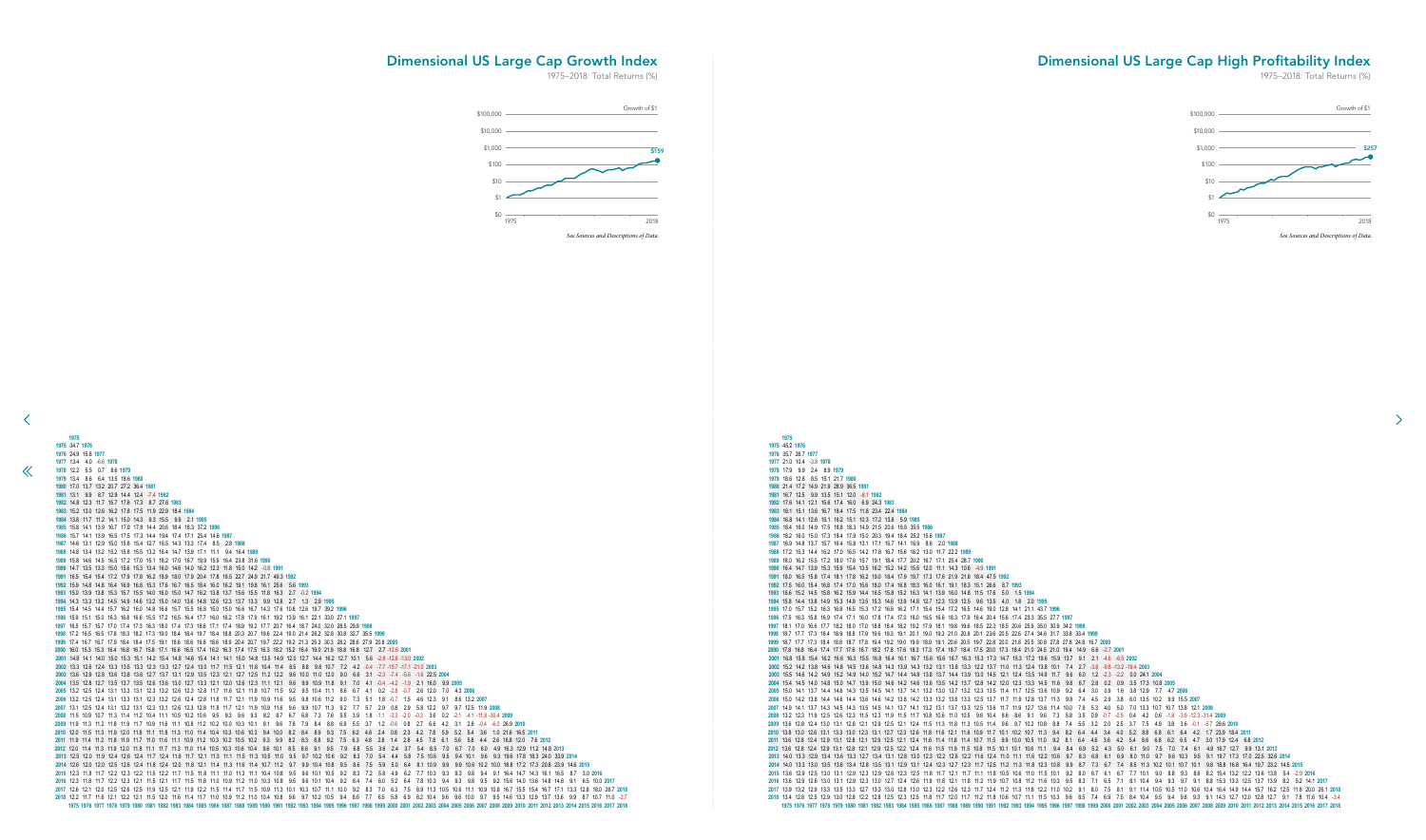# 35.4 **1980** 30.3 25.4 **1981**

 24.9 20.0 14.9 **1982** 25.8 22.8 21.5 28.5 **1983** 28.3 26.6 27.0 33.5 38.6 **1984** 23.5 21.3 20.3 22.1 19.1 2.3 **1985** 24.6 22.9 22.4 24.3 22.9 15.8 31.0 **1986** 22.3 20.5 19.7 20.7 18.8 12.9 18.6 7.4 **1987** 18.6 16.7 15.5 15.6 13.1 7.5 9.3 -0.1 -7.1 **1988** 19.6 18.0 17.1 17.5 15.7 11.6 14.1 8.9 9.7 29.5 **1989** 19.0 17.4 16.6 16.8 15.2 11.7 13.7 9.8 10.6 20.6 12.4 **1990** 14.9 13.2 12.0 11.7 9.8 6.2 6.9 2.6 1.4 4.4 -6.2 -21.8 **1991** 16.8 15.3 14.5 14.4 12.9 10.1 11.2 8.3 8.4 12.7 7.6 5.3 41.7 **1992** 17.6 16.3 15.6 15.7 14.5 12.1 13.3 11.0 11.6 15.8 12.6 12.7 35.3 29.1 **1993** 18.0 16.8 16.2 16.3 15.3 13.2 14.5 12.5 13.3 17.1 14.8 15.4 31.3 26.4 23.8 **1994** 16.7 15.5 14.8 14.8 13.8 11.8 12.7 10.9 11.3 14.2 11.9 11.8 22.2 16.3 10.4 -1.5 **1995** 17.2 16.1 15.5 15.6 14.7 12.9 13.9 12.3 12.8 15.6 13.8 14.0 22.9 18.6 15.3 11.3 25.7 **1996** 17.4 16.4 15.9 16.0 15.1 13.5 14.5 13.1 13.7 16.2 14.7 15.0 22.6 19.2 16.8 14.5 23.5 21.4 **1997** 18.1 17.2 16.8 16.9 16.2 14.7 15.7 14.5 15.2 17.7 16.5 17.0 23.9 21.2 19.6 18.6 26.2 26.5 31.8 **1998** 16.8 15.9 15.3 15.4 14.6 13.2 14.0 12.8 13.2 15.3 13.9 14.1 19.6 16.8 14.8 13.1 17.1 14.4 11.0 -6.5 **1999** 15.8 14.9 14.4 14.4 13.6 12.2 12.9 11.7 12.0 13.8 12.4 12.5 17.1 14.3 12.3 10.5 13.1 10.2 6.7 -4.0 -1.5 **2000** 16.1 15.3 14.8 14.8 14.1 12.8 13.5 12.4 12.8 14.4 13.3 13.4 17.6 15.2 13.6 12.2 14.7 12.6 10.5 4.2 10.0 22.8 **2001** 16.0 15.2 14.8 14.8 14.1 12.8 13.5 12.5 12.8 14.4 13.3 13.4 17.3 15.1 13.7 12.4 14.6 12.8 11.2 6.6 11.3 18.3 14.0 **2002** 14.7 13.9 13.4 13.4 12.6 11.4 12.0 10.9 11.1 12.5 11.4 11.3 14.6 12.4 10.9 9.5 11.0 9.0 7.1 2.7 5.1 7.4 0.5 -11.4 **2003** 15.9 15.1 14.7 14.7 14.0 12.9 13.5 12.6 12.9 14.3 13.4 13.5 16.7 14.9 13.7 12.7 14.4 13.1 11.9 8.9 12.3 16.0 13.8 13.7 46.0 **2004** 16.1 15.4 15.0 15.0 14.4 13.4 13.9 13.1 13.4 14.8 13.9 14.0 17.1 15.4 14.4 13.5 15.2 14.0 13.2 10.7 13.9 17.2 15.9 16.5 33.6 22.2 **2005** 15.6 14.9 14.6 14.5 14.0 13.0 13.5 12.7 13.0 14.2 13.4 13.4 16.3 14.6 13.6 12.8 14.2 13.1 12.2 10.0 12.5 15.0 13.6 13.4 23.2 13.1 4.7 **2006** 15.9 15.3 14.9 14.9 14.3 13.4 13.9 13.2 13.5 14.7 13.9 14.0 16.7 15.2 14.3 13.6 14.9 14.0 13.3 11.4 13.8 16.2 15.1 15.4 23.3 16.5 13.7 23.5 **2007** 14.9 14.3 13.9 13.8 13.3 12.3 12.8 12.0 12.2 13.3 12.5 12.5 14.9 13.5 12.5 11.7 12.8 11.8 11.0 9.1 10.9 12.6 11.2 10.7 15.8 9.3 5.3 5.5 -9.8 **2008** 13.1 12.4 12.0 11.9 11.3 10.3 10.6 9.8 9.9 10.8 10.0 9.8 11.9 10.4 9.3 8.4 9.1 8.0 6.9 4.9 6.1 7.0 5.2 3.9 6.8 0.3 -4.6 -7.5 -19.9 -28.9 **2009** 13.3 12.7 12.2 12.2 11.6 10.7 11.0 10.2 10.4 11.2 10.4 10.3 12.4 10.9 9.9 9.1 9.9 8.8 7.9 6.1 7.3 8.3 6.8 5.9 8.6 3.4 0.0 -1.2 -8.2 -7.4 20.6 **2010** 13.7 13.0 12.6 12.6 12.0 11.1 11.5 10.8 10.9 11.8 11.0 11.0 12.9 11.6 10.7 10.0 10.7 9.8 9.0 7.4 8.7 9.7 8.4 7.8 10.5 6.2 3.7 3.5 -0.9 2.2 22.5 24.5 **2011** 13.0 12.4 12.0 11.9 11.4 10.5 10.8 10.1 10.2 11.0 10.3 10.2 12.0 10.7 9.8 9.0 9.7 8.8 8.0 6.5 7.5 8.3 7.1 6.4 8.6 4.6 2.3 2.0 -1.9 0.2 12.4 8.5 -5.5 **2012** 13.2 12.6 12.2 12.1 11.6 10.8 11.1 10.4 10.5 11.3 10.6 10.5 12.3 11.0 10.2 9.5 10.2 9.3 8.6 7.2 8.2 9.0 7.9 7.4 9.5 6.1 4.2 4.1 1.2 3.5 13.8 11.6 5.6 18.1 **2013** 13.7 13.2 12.8 12.7 12.3 11.5 11.8 11.2 11.3 12.1 11.5 11.4 13.1 12.0 11.2 10.6 11.3 10.6 10.0 8.7 9.8 10.7 9.8 9.4 11.6 8.6 7.2 7.5 5.4 8.2 17.6 16.9 14.5 26.0 34.5 **2014** 13.5 12.9 12.5 12.5 12.0 11.2 11.5 10.9 11.1 11.8 11.2 11.1 12.8 11.6 10.9 10.3 10.9 10.2 9.6 8.5 9.5 10.2 9.4 9.0 10.9 8.2 6.9 7.1 5.2 7.6 15.3 14.3 11.8 18.3 18.4 4.2 **2015** 12.8 12.3 11.9 11.8 11.4 10.6 10.9 10.3 10.4 11.0 10.4 10.3 11.9 10.8 10.0 9.4 10.0 9.3 8.7 7.5 8.4 9.0 8.2 7.8 9.4 6.8 5.5 5.6 3.8 5.6 11.7 10.3 7.7 11.2 9.1 -1.8 -7.5 **2016** 13.3 12.8 12.4 12.4 11.9 11.2 11.5 10.9 11.0 11.7 11.1 11.1 12.6 11.5 10.9 10.3 10.9 10.2 9.7 8.7 9.6 10.3 9.5 9.2 10.9 8.5 7.5 7.7 6.3 8.2 14.0 13.1 11.4 15.1 14.3 8.3 10.4 31.7 **2017** 13.2 12.6 12.3 12.2 11.8 11.1 11.4 10.8 10.9 11.6 11.0 10.9 12.4 11.4 10.7 10.2 10.8 10.1 9.6 8.6 9.5 10.1 9.4 9.1 10.7 8.5 7.5 7.7 6.4 8.2 13.3 12.5 10.8 13.8 13.0 8.2 9.5 19.2 7.8 **2018** 12.4 11.9 11.5 11.5 11.0 10.3 10.6 10.0 10.1 10.7 10.1 10.0 11.4 10.4 9.7 9.2 9.7 9.0 8.5 7.5 8.2 8.8 8.0 7.7 9.0 6.9 5.9 6.0 4.6 6.1 10.4 9.3 7.6 9.6 8.2 3.6 3.5 7.4 -3.1 -12.9 1979 1980 1981 1982 1983 1984 1985 1986 1987 1988 1989 1990 1991 1992 1993 1994 1995 1996 1997 1998 1999 2000 2001 2002 2003 2004 2005 2006 2007 2008 2009 2010 2011 2012 2013 2014 2015 2016 2017 2018

<span id="page-17-0"></span> $\ll$ 

| 1979 43.1 1980 |                                                                                                                      |  |             |  |     |                        |  |                                              |  |             |         |     |                                                                      |        |                      |               |                   |                                                                                                                                                  |     |                                |  |                                 |                                     |                                                                                                                                                                              |  |  |  |
|----------------|----------------------------------------------------------------------------------------------------------------------|--|-------------|--|-----|------------------------|--|----------------------------------------------|--|-------------|---------|-----|----------------------------------------------------------------------|--------|----------------------|---------------|-------------------|--------------------------------------------------------------------------------------------------------------------------------------------------|-----|--------------------------------|--|---------------------------------|-------------------------------------|------------------------------------------------------------------------------------------------------------------------------------------------------------------------------|--|--|--|
|                | 1980 40.8 38.6 1981                                                                                                  |  |             |  |     |                        |  |                                              |  |             |         |     |                                                                      |        |                      |               |                   |                                                                                                                                                  |     |                                |  |                                 |                                     |                                                                                                                                                                              |  |  |  |
|                | 1981 26.5 18.9 2.0 1982                                                                                              |  |             |  |     |                        |  |                                              |  |             |         |     |                                                                      |        |                      |               |                   |                                                                                                                                                  |     |                                |  |                                 |                                     |                                                                                                                                                                              |  |  |  |
|                | 1982 26.1 20.9 12.9 24.9 1983                                                                                        |  |             |  |     |                        |  |                                              |  |             |         |     |                                                                      |        |                      |               |                   |                                                                                                                                                  |     |                                |  |                                 |                                     |                                                                                                                                                                              |  |  |  |
|                | 1983 26.7 22.9 18.1 27.0 29.1 1984                                                                                   |  |             |  |     |                        |  |                                              |  |             |         |     |                                                                      |        |                      |               |                   |                                                                                                                                                  |     |                                |  |                                 |                                     |                                                                                                                                                                              |  |  |  |
|                | 1984 20.3 16.2 11.1 14.4 9.4 -7.3 1985                                                                               |  |             |  |     |                        |  |                                              |  |             |         |     |                                                                      |        |                      |               |                   |                                                                                                                                                  |     |                                |  |                                 |                                     |                                                                                                                                                                              |  |  |  |
|                | 1985 21.7 18.5 14.9 18.3 16.2 10.2 31.0 1986                                                                         |  |             |  |     |                        |  |                                              |  |             |         |     |                                                                      |        |                      |               |                   |                                                                                                                                                  |     |                                |  |                                 |                                     |                                                                                                                                                                              |  |  |  |
|                | 1986 19.6 16.6 13.3 15.7 13.5 8.7 17.7 5.7 1987                                                                      |  |             |  |     |                        |  |                                              |  |             |         |     |                                                                      |        |                      |               |                   |                                                                                                                                                  |     |                                |  |                                 |                                     |                                                                                                                                                                              |  |  |  |
|                | 1987 16.1 13.1 9.8 11.2 8.6 4.0 8.1 -1.8 -8.8 1988                                                                   |  |             |  |     |                        |  |                                              |  |             |         |     |                                                                      |        |                      |               |                   |                                                                                                                                                  |     |                                |  |                                 |                                     |                                                                                                                                                                              |  |  |  |
|                | 1988 16.9 14.3 11.6 13.1 11.2 7.9 12.1 6.4 6.8 25.0 1989                                                             |  |             |  |     |                        |  |                                              |  |             |         |     |                                                                      |        |                      |               |                   |                                                                                                                                                  |     |                                |  |                                 |                                     |                                                                                                                                                                              |  |  |  |
|                | 1989 16.9 14.5 12.1 13.5 11.9 9.3 12.9                                                                               |  |             |  |     | 8.8 9.9 20.6 16.3 1990 |  |                                              |  |             |         |     |                                                                      |        |                      |               |                   |                                                                                                                                                  |     |                                |  |                                 |                                     |                                                                                                                                                                              |  |  |  |
|                | 1990 13.3 10.9 8.5 9.2 7.4 4.6 6.7 2.4 1.6 5.4 -3.2 -19.5 1991                                                       |  |             |  |     |                        |  |                                              |  |             |         |     |                                                                      |        |                      |               |                   |                                                                                                                                                  |     |                                |  |                                 |                                     |                                                                                                                                                                              |  |  |  |
|                | 1991 15.5 13.5 11.4 12.4 11.1 9.1 11.6 8.7 9.3 14.3 11.0 8.4 46.0 1992                                               |  |             |  |     |                        |  |                                              |  |             |         |     |                                                                      |        |                      |               |                   |                                                                                                                                                  |     |                                |  |                                 |                                     |                                                                                                                                                                              |  |  |  |
|                | 1992 15.7 13.9 12.0 13.0 11.8 10.1 12.4 10.0 10.8 15.1 12.8 11.7 31.5 18.4 1993                                      |  |             |  |     |                        |  |                                              |  |             |         |     |                                                                      |        |                      |               |                   |                                                                                                                                                  |     |                                |  |                                 |                                     |                                                                                                                                                                              |  |  |  |
|                | 1993 15.9 14.2 12.5 13.4 12.5 10.9 13.1 11.1 11.9 15.8 14.0 13.4 27.2 18.6 18.9 1994                                 |  |             |  |     |                        |  |                                              |  |             |         |     |                                                                      |        |                      |               |                   |                                                                                                                                                  |     |                                |  |                                 |                                     |                                                                                                                                                                              |  |  |  |
|                | 1994 14.7 13.1 11.4 12.2 11.2 9.7 11.6 9.6 10.1 13.1 11.2 10.2 19.2 11.4 8.0 -1.8 1995                               |  |             |  |     |                        |  |                                              |  |             |         |     |                                                                      |        |                      |               |                   |                                                                                                                                                  |     |                                |  |                                 |                                     |                                                                                                                                                                              |  |  |  |
|                | 1995 15.5 14.0 12.5 13.3 12.4 11.1 13.0 11.3 12.0 14.9 13.5 13.1 21.0 15.4 14.5 12.3 28.5 1996                       |  |             |  |     |                        |  |                                              |  |             |         |     |                                                                      |        |                      |               |                   |                                                                                                                                                  |     |                                |  |                                 |                                     |                                                                                                                                                                              |  |  |  |
|                | 1996 15.6 14.1 12.7 13.5 12.7 11.5 13.3 11.8 12.4 15.1 13.9 13.5 20.2 15.6 15.0 13.7 22.3 16.5 1997                  |  |             |  |     |                        |  |                                              |  |             |         |     |                                                                      |        |                      |               |                   |                                                                                                                                                  |     |                                |  |                                 |                                     |                                                                                                                                                                              |  |  |  |
|                | 1997 15.9 14.6 13.3 14.0 13.3 12.3 14.0 12.6 13.3 15.8 14.8 14.6 20.5 16.7 16.4 15.8 22.3 19.4 22.4 1998             |  |             |  |     |                        |  |                                              |  |             |         |     |                                                                      |        |                      |               |                   |                                                                                                                                                  |     |                                |  |                                 |                                     |                                                                                                                                                                              |  |  |  |
|                | 1998 14.9 13.6 12.3 13.0 12.3 11.2 12.7 11.4 11.9 14.0 12.9 12.6 17.4 13.8 13.0 11.9 15.6 11.6 9.2 -2.5 1999         |  |             |  |     |                        |  |                                              |  |             |         |     |                                                                      |        |                      |               |                   |                                                                                                                                                  |     |                                |  |                                 |                                     |                                                                                                                                                                              |  |  |  |
|                | 1999 15.2 14.0 12.8 13.4 12.8 11.8 13.2 12.1 12.6 14.6 13.7 13.4 17.8 14.7 14.1 13.4 16.7 13.9 13.1 8.7 21.3 2000    |  |             |  |     |                        |  |                                              |  |             |         |     |                                                                      |        |                      |               |                   |                                                                                                                                                  |     |                                |  |                                 |                                     |                                                                                                                                                                              |  |  |  |
|                | 2000 14.3 13.1 11.9 12.5 11.8 10.9 12.1 11.0 11.4 13.1 12.2 11.8 15.5 12.6 11.8 10.9 13.1 10.3 8.8 4.6 8.4 -3.0 2001 |  |             |  |     |                        |  |                                              |  |             |         |     |                                                                      |        |                      |               |                   |                                                                                                                                                  |     |                                |  |                                 |                                     |                                                                                                                                                                              |  |  |  |
|                |                                                                                                                      |  |             |  |     |                        |  |                                              |  |             |         |     |                                                                      |        | $-0.3$ 2.5 2002      |               |                   |                                                                                                                                                  |     |                                |  |                                 |                                     |                                                                                                                                                                              |  |  |  |
|                | 2001 13.8 12.6 11.5 12.0 11.3 10.4 11.6 10.4 10.8 12.3 11.4 11.0 14.3 11.5 10.8 9.8 11.6 9.0 7.5                     |  |             |  |     |                        |  |                                              |  |             |         |     | 4.1                                                                  | 6.4    |                      |               |                   |                                                                                                                                                  |     |                                |  |                                 |                                     |                                                                                                                                                                              |  |  |  |
|                | 2002 12.1 10.9 9.8 10.2 9.5 8.5 9.5 8.3 8.5 9.8 8.7 8.2 10.9 8.1 7.2 5.9 6.9 4.2                                     |  |             |  |     |                        |  |                                              |  |             |         | 2.2 | $-1.4$                                                               | $-1.1$ | -7.5 -9.7 -20.5 2003 |               |                   |                                                                                                                                                  |     |                                |  |                                 |                                     |                                                                                                                                                                              |  |  |  |
|                | 2003 13.3 12.2 11.2 11.6 11.0 10.2 11.2 10.2 10.5 11.8 11.0 10.6 13.3 11.0 10.3 9.5 10.8 8.8                         |  |             |  |     |                        |  |                                              |  |             |         | 7.7 | 5.5                                                                  | 7.1    | 3.9                  |               | 6.3 8.2 47.3 2004 |                                                                                                                                                  |     |                                |  |                                 |                                     |                                                                                                                                                                              |  |  |  |
|                | 2004 13.5 12.5 11.5 11.9 11.3 10.6 11.5 10.6 10.9 12.2 11.4 11.1 13.7 11.5 10.9 10.2 11.5 9.8                        |  |             |  |     |                        |  |                                              |  |             |         |     | 9.0 7.2 8.9                                                          |        |                      |               |                   | 6.6 9.2 11.5 32.0 18.3 2005                                                                                                                      |     |                                |  |                                 |                                     |                                                                                                                                                                              |  |  |  |
|                | 2005 13.2 12.1 11.2 11.6 11.0 10.3 11.2 10.3 10.5 11.7 11.0 10.7 13.0 11.0 10.4 9.8 10.9 9.3 8.5                     |  |             |  |     |                        |  |                                              |  |             |         |     | 6.9 8.3                                                              |        |                      |               |                   | 6.3 8.2 9.7 22.1 11.2 4.6 2006                                                                                                                   |     |                                |  |                                 |                                     |                                                                                                                                                                              |  |  |  |
|                |                                                                                                                      |  |             |  |     |                        |  |                                              |  |             |         |     |                                                                      |        |                      |               |                   | 2006 13.3 12.4 11.5 11.9 11.3 10.6 11.5 10.7 10.9 12.1 11.4 11.1 13.4 11.5 11.0 10.4 11.5 10.1 9.4 8.1 9.5 7.9 9.9 11.4 21.2 13.6 11.2 18.4 2007 |     |                                |  |                                 |                                     |                                                                                                                                                                              |  |  |  |
|                | 2007 12.8 11.8 10.9 11.3 10.8 10.1 10.9 10.1 10.3 11.3 10.7 10.4 12.4 10.6 10.1 9.5 10.4 9.0 8.4                     |  |             |  |     |                        |  |                                              |  |             |         |     |                                                                      |        |                      |               |                   | 7.1 8.2 6.7 8.1 9.1 16.2 9.6 6.8 7.9 -1.6 2008                                                                                                   |     |                                |  |                                 |                                     |                                                                                                                                                                              |  |  |  |
|                | 2008 10.8 9.8 8.9 9.2 8.6 7.9 8.6 7.7 7.8 8.6 7.9 7.4 9.2 7.3 6.7                                                    |  |             |  |     |                        |  |                                              |  | 5.9 6.5 4.9 |         |     | 4.0 2.5 3.0                                                          |        | 1.2                  |               |                   | 1.7 1.6 5.8 -0.9 -5.2 -8.3 -19.3 -33.8 2009                                                                                                      |     |                                |  |                                 |                                     |                                                                                                                                                                              |  |  |  |
|                | 2009 11.3 10.4 9.5 9.8                                                                                               |  |             |  |     |                        |  |                                              |  |             |         |     | 9.3 8.6 9.2 8.4 8.5 9.4 8.7 8.3 10.0 8.3 7.8 7.1 7.7 6.4 5.6 4.4 5.0 |        |                      | $3.5$ 4.3 4.5 |                   | 8.7 3.3                                                                                                                                          | 0.5 | $-0.5$ $-6.1$ $-8.2$ 27.2 2010 |  |                                 |                                     |                                                                                                                                                                              |  |  |  |
|                | 2010 11.8 10.9 10.0 10.3                                                                                             |  | 9.8 9.2 9.9 |  | 9.1 |                        |  | 9.2 10.1 9.5 9.2 10.8 9.2 8.7 8.2 8.8        |  |             | 7.6     |     | 7.0 5.9 6.7 5.4                                                      |        |                      |               |                   | 6.3 6.8 10.8 6.4 4.5                                                                                                                             |     | 4.5                            |  | 1.3 2.2 27.0 26.9 2011          |                                     |                                                                                                                                                                              |  |  |  |
|                | 2011 11.2 10.4 9.6 9.8                                                                                               |  | 9.3 8.7 9.3 |  |     |                        |  | 8.6 8.7 9.5 8.8 8.5 10.1 8.5 8.0 7.5 8.0 6.9 |  |             |         |     | 6.3 5.2 5.8                                                          |        | - 4.6                | 5.3 5.6       |                   | $9.0 \quad 5.0 \quad 3.2$                                                                                                                        |     |                                |  | 3.0 0.2 0.6 15.6 10.3 -4.2 2012 |                                     |                                                                                                                                                                              |  |  |  |
|                | 2012 11.4 10.5 9.8 10.0 9.6 8.9 9.6                                                                                  |  |             |  |     |                        |  | 8.8 9.0 9.7 9.1 8.8 10.3 8.9 8.4 7.9 8.5 7.4 |  |             |         | 6.9 | 5.9 6.5                                                              |        | 5.5 6.2 6.6          |               |                   | 9.7 6.2 4.8                                                                                                                                      |     |                                |  |                                 | 4.8 2.7 3.6 15.8 12.2 5.6 16.3 2013 |                                                                                                                                                                              |  |  |  |
|                | 2013 12.1 11.3 10.5 10.8 10.4 9.8 10.5 9.8 9.9 10.7 10.2 10.0 11.5 10.1 9.7 9.3 9.9 8.9                              |  |             |  |     |                        |  |                                              |  |             |         |     |                                                                      |        |                      |               |                   | 8.5 7.7 8.4 7.6 8.4 8.9 12.1 9.1                                                                                                                 |     |                                |  |                                 |                                     | 8.1 8.5 7.2 8.7 20.1 18.4 15.7 27.1 38.8 2014                                                                                                                                |  |  |  |
|                | 2014 11.9 11.1 10.4 10.6 10.2 9.7 10.3 9.6 9.8 10.5 10.0 9.7 11.2 9.9 9.5 9.1 9.6                                    |  |             |  |     |                        |  |                                              |  |             |         |     |                                                                      |        |                      |               |                   | 8.7 8.3 7.5 8.2 7.4 8.2 8.6 11.5 8.7 7.8                                                                                                         |     | 8.1 6.9                        |  |                                 |                                     | 8.2 17.4 15.5 12.9 19.2 20.7 4.9 2015                                                                                                                                        |  |  |  |
|                |                                                                                                                      |  |             |  |     |                        |  |                                              |  |             |         |     |                                                                      |        |                      |               |                   |                                                                                                                                                  |     |                                |  |                                 |                                     | 2015 11.4 10.6 9.9 10.2 9.7 9.2 9.8 9.1 9.2 9.9 9.4 9.2 10.5 9.2 8.8 8.4 8.9 8.0 7.6 6.8 7.4 6.6 7.3 7.6 10.2 7.5 6.6 6.8 5.6 6.5 14.0 12.0 9.2 12.8 11.7 0.1 4.4 2016       |  |  |  |
|                | 2016 11.7 10.9 10.2 10.5 10.1 9.5 10.1 9.5 9.6 10.3 9.8 9.6 10.9 9.7 9.3 8.9 9.5 8.6                                 |  |             |  |     |                        |  |                                              |  |             |         |     |                                                                      |        |                      |               |                   |                                                                                                                                                  |     |                                |  |                                 |                                     | 8.2 7.5 8.1 7.4 8.1 8.5 10.9 8.5 7.8 8.0 7.1 8.1 14.9 13.2 11.1 14.5 14.0 6.7 7.7 21.3 2017                                                                                  |  |  |  |
|                | 2017 11.7 11.0 10.3 10.6 10.2 9.7 10.2 9.6 9.8 10.5 10.0 9.8 11.0 9.9 9.5 9.2                                        |  |             |  |     |                        |  |                                              |  |             | 9.7 8.9 |     | 8.5 7.9 8.5 7.8                                                      |        |                      |               |                   | 8.5 8.9 11.2 9.0 8.3                                                                                                                             |     |                                |  |                                 |                                     | 8.6 7.7 8.7 14.9 13.4 11.6 14.5 14.1  8.7 10.0 17.9 14.6 2018                                                                                                                |  |  |  |
|                |                                                                                                                      |  |             |  |     |                        |  |                                              |  |             |         |     |                                                                      |        |                      |               |                   |                                                                                                                                                  |     |                                |  |                                 |                                     | 2018 11.1 10.4 9.7 9.9 9.5 9.0 9.5 9.0 9.1 9.7 9.2 9.0 10.2 9.0 8.7 8.3 8.7 7.9 7.6 6.9 7.4 6.7 7.3 7.6 9.6 7.5 6.8 6.9 6.0 6.8 12.0 10.4 8.5 10.4 9.5 4.4 4.3 7.4 1.0 -11.0 |  |  |  |

1979 1980 1981 1982 1983 1984 1985 1986 1987 1988 1989 1990 1991 1992 1993 1994 1995 1996 1997 1998 1999 2000 2001 2002 2003 2004 2005 2006 2007 2008 2009 2010 2011 2012 2013 2014 2015 2016 2017 2018

## Russell 2000 Value Index

1979–2018: Total Returns (%)

 $\rightarrow$ 

## Russell 2000 Index

![](_page_17_Figure_7.jpeg)

![](_page_17_Figure_2.jpeg)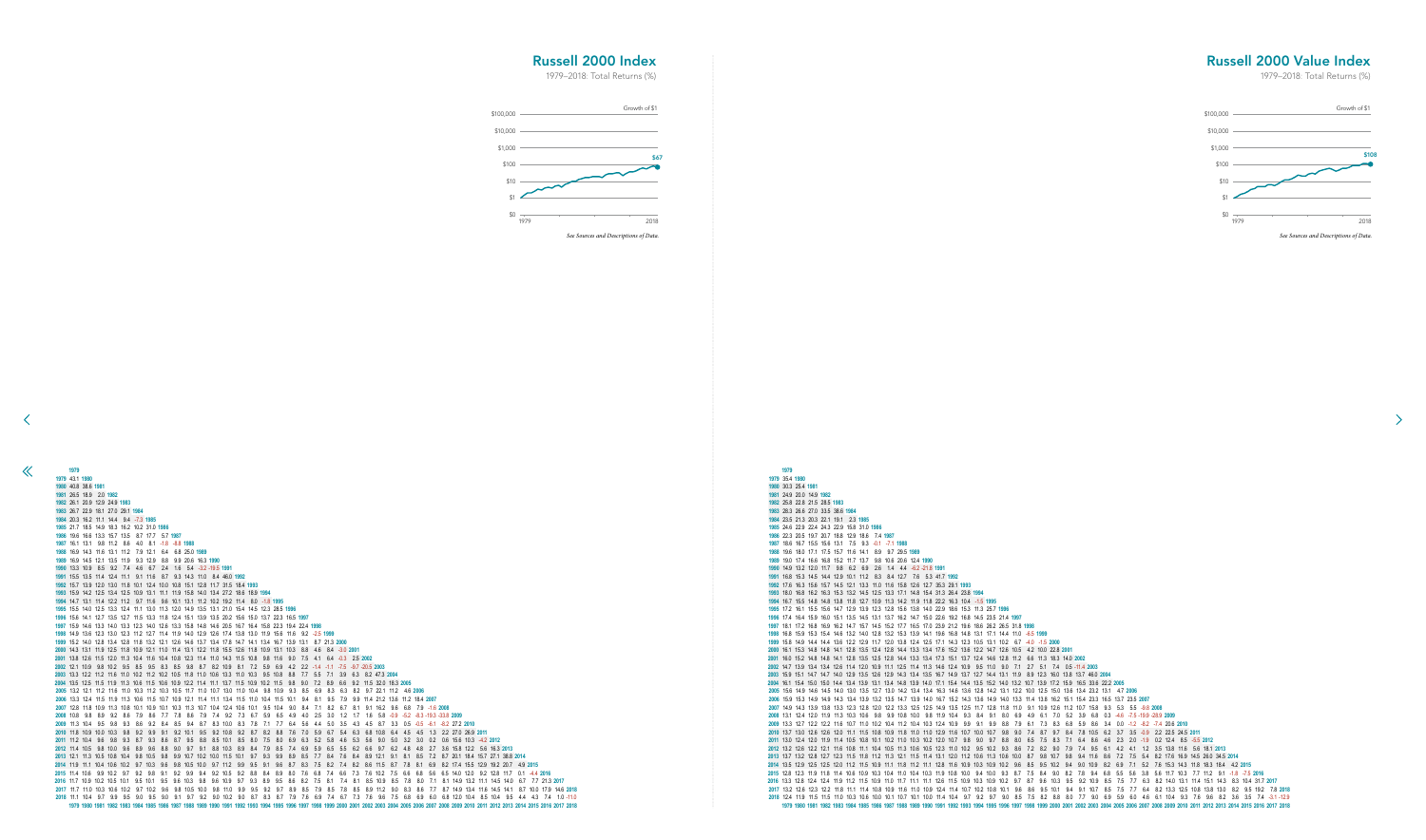41.7 31.6 22.2 **1978** 37.1 29.0 23.1 23.9 **1979** 39.7 34.1 31.7 36.7 50.8 **1980** 42.2 38.2 37.3 42.8 53.2 55.7 **1981** 34.5 30.1 27.9 29.4 31.3 22.5 -3.7 **1982** 33.8 30.0 28.1 29.3 30.7 24.6 11.4 28.9 **1983** 33.7 30.3 28.8 29.9 31.1 26.6 18.2 30.8 32.8 **1984** 28.3 24.8 22.9 23.0 22.8 17.9 9.9 14.9 8.5 -11.4 **1985** 28.8 25.7 24.0 24.2 24.3 20.3 14.3 19.3 16.2 8.7 33.4 **1986** 26.8 23.8 22.1 22.1 21.9 18.3 13.0 16.6 13.7 8.0 19.3 6.6 **1987** 23.3 20.3 18.6 18.2 17.6 14.0 9.0 11.3 8.0 2.6 7.8 -3.1 -12.0 **1988** 23.5 20.8 19.2 18.9 18.4 15.3 11.1 13.3 10.9 7.0 12.2 5.9 5.6 26.6 **1989** 23.1 20.6 19.1 18.9 18.4 15.6 11.9 14.0 12.0 8.8 13.4 8.9 9.7 22.5 18.5 **1990** 20.3 17.8 16.3 15.8 15.2 12.4 8.8 10.3 8.1 5.0 8.0 3.6 2.8 8.3 0.2 -15.3 **1991** 21.9 19.6 18.3 18.0 17.6 15.2 12.0 13.8 12.2 9.8 13.3 10.2 11.0 17.6 14.7 12.9 50.5 **1992** 21.5 19.4 18.1 17.8 17.4 15.2 12.3 13.9 12.5 10.4 13.5 10.9 11.6 17.1 14.8 13.6 31.6 15.0 **1993** 21.1 19.1 17.8 17.6 17.2 15.1 12.4 13.9 12.6 10.8 13.5 11.3 12.0 16.5 14.6 13.7 25.4 14.5 13.9 **1994** 19.9 18.0 16.8 16.5 16.0 14.0 11.5 12.7 11.5 9.7 12.1 10.0 10.4 14.0 12.0 10.8 18.5 9.4 6.7 -0.1 **1995** 20.4 18.5 17.4 17.1 16.8 14.9 12.6 13.9 12.8 11.3 13.6 11.8 12.4 15.8 14.4 13.7 20.6 14.1 13.8 13.8 29.6 **1996** 20.4 18.6 17.5 17.3 16.9 15.2 13.1 14.3 13.3 11.9 14.1 12.5 13.1 16.3 15.1 14.6 20.5 15.3 15.4 15.8 24.7 20.1 **1997** 20.5 18.8 17.8 17.6 17.2 15.6 13.6 14.8 13.9 12.6 14.7 13.3 13.9 16.9 15.9 15.6 20.8 16.5 16.8 17.5 24.0 21.4 22.7 **1998** 19.4 17.8 16.8 16.5 16.2 14.6 12.6 13.7 12.8 11.6 13.4 12.0 12.5 15.0 13.9 13.4 17.6 13.5 13.3 13.2 16.8 12.8 9.3 -2.6 **1999** 19.6 18.0 17.1 16.8 16.5 15.0 13.2 14.2 13.4 12.3 14.1 12.8 13.3 15.7 14.8 14.4 18.3 14.8 14.7 14.9 18.1 15.4 13.9 9.7 23.6 **2000** 18.7 17.2 16.2 16.0 15.6 14.2 12.4 13.4 12.6 11.5 13.1 11.8 12.2 14.3 13.4 12.9 16.2 12.9 12.7 12.5 14.7 12.0 10.0 6.1 10.7 -0.8 **2001** 18.2 16.7 15.8 15.5 15.2 13.8 12.1 13.0 12.2 11.1 12.6 11.4 11.8 13.7 12.8 12.3 15.2 12.2 11.9 11.6 13.4 10.9 9.1 6.0 9.0 2.3 5.6 **2002** 16.9 15.4 14.5 14.2 13.8 12.4 10.8 11.5 10.7 9.6 11.0 9.8 10.0 11.6 10.6 10.0 12.4 9.5 9.0 8.4 9.5 6.9 4.9 1.7 2.8 -3.4 -4.6 -13.9 **2003** 17.6 16.2 15.3 15.1 14.7 13.4 11.9 12.6 11.9 11.0 12.3 11.2 11.5 13.2 12.3 11.9 14.3 11.7 11.4 11.2 12.5 10.6 9.3 7.2 9.2 5.9 8.3 9.6 39.6 **2004** 17.8 16.4 15.6 15.4 15.1 13.8 12.4 13.1 12.4 11.6 12.8 11.9 12.2 13.8 13.0 12.7 15.0 12.6 12.4 12.3 13.6 11.9 11.0 9.4 11.5 9.3 11.9 14.1 31.4 23.7 **2005** 17.5 16.2 15.4 15.2 14.8 13.6 12.2 12.9 12.3 11.4 12.7 11.7 12.0 13.5 12.8 12.4 14.6 12.4 12.2 12.0 13.2 11.7 10.8 9.4 11.2 9.2 11.4 12.8 23.5 16.2 9.1 **2006** 17.5 16.2 15.4 15.2 14.9 13.7 12.4 13.1 12.5 11.6 12.8 11.9 12.2 13.6 13.0 12.7 14.7 12.6 12.4 12.3 13.4 12.1 11.3 10.1 11.8 10.2 12.2 13.5 21.7 16.2 12.6 16.3 **2007** 16.9 15.7 14.9 14.7 14.4 13.3 11.9 12.6 12.0 11.2 12.3 11.4 11.6 13.0 12.3 12.0 13.8 11.9 11.6 11.5 12.4 11.1 10.3 9.2 10.6 9.0 10.5 11.3 17.2 12.2 8.6 8.4 1.0 **2008** 14.9 13.7 12.9 12.6 12.2 11.1 9.8 10.3 9.6 8.8 9.7 8.8 8.9 10.0 9.2 8.8 10.3 8.3 7.9 7.5 8.1 6.6 5.5 4.1 4.8 2.9 3.3 3.0 6.1 0.5 -4.6 -8.8 -19.2 -35.4 **2009** 15.3 14.1 13.4 13.1 12.8 11.7 10.4 11.0 10.4 9.6 10.5 9.7 9.8 10.9 10.2 9.8 11.3 9.5 9.2 8.9 9.5 8.2 7.3 6.1 7.0 5.4 6.1 6.2 9.4 5.1 1.7 -0.1 -5.0 -7.9 31.4 **2010** 15.7 14.5 13.8 13.6 13.3 12.2 11.0 11.5 11.0 10.2 11.2 10.4 10.5 11.6 11.0 10.6 12.1 10.4 10.1 9.9 10.6 9.4 8.7 7.7 8.6 7.3 8.2 8.5 11.7 8.1 5.8 5.1 2.5 3.0 30.0 28.6 **2011** 15.3 14.1 13.4 13.2 12.9 11.9 10.7 11.2 10.6 9.9 10.8 10.0 10.1 11.2 10.5 10.2 11.6 9.9 9.6 9.4 10.0 8.9 8.2 7.2 8.0 6.8 7.5 7.7 10.4 7.2 5.1 4.4 2.2 2.5 19.5 13.9 0.9 **2012** 15.4 14.3 13.6 13.3 13.0 12.1 10.9 11.4 10.9 10.2 11.0 10.3 10.4 11.4 10.9 10.5 11.9 10.3 10.1 9.9 10.5 9.4 8.8 7.9 8.7 7.7 8.4 8.6 11.2 8.4 6.7 6.3 4.7 5.5 19.3 15.5 9.4 18.7 **2013** 16.0 14.9 14.3 14.1 13.8 12.9 11.8 12.3 11.8 11.1 12.0 11.3 11.5 12.5 12.0 11.7 13.1 11.6 11.5 11.3 12.0 11.1 10.6 9.8 10.7 9.9 10.7 11.2 13.8 11.5 10.2 10.3 9.5 11.0 23.7 21.8 19.7 30.3 43.0 **2014** 15.7 14.6 14.0 13.8 13.5 12.6 11.5 12.0 11.5 10.9 11.7 11.1 11.2 12.2 11.7 11.4 12.7 11.3 11.1 11.0 11.6 10.7 10.2 9.5 10.3 9.5 10.2 10.6 12.9 10.8 9.5 9.6 8.8 9.9 20.1 18.0 15.5 20.8 21.9 3.9 **2015** 15.2 14.2 13.6 13.3 13.1 12.2 11.1 11.6 11.1 10.5 11.3 10.6 10.7 11.7 11.1 10.9 12.1 10.7 10.5 10.4 10.9 10.0 9.5 8.8 9.5 8.7 9.4 9.7 11.7 9.7 8.5 8.4 7.6 8.4 16.7 14.4 11.8 14.7 13.4 1.0 -1.8 **2016** 2016 15.3 14.3 13.7 13.5 13.2 12.4 11.4 11.8 11.3 10.8 11.5 10.9 11.0 11.9 11.4 11.2 12.4 11.0 10.9 10.8 11.3 10.5 10.0 9.4 10.1 0.3 10.0 10.3 12.3 10.4 9.4 8.7 9.6 17.1 15.2 13.1 15.7 15.0 6.9 8.5 19.8 2017 2017 15.4 14.4 13.8 13.6 13.4 12.5 11.5 12.0 11.5 11.0 11.7 11.1 11.3 12.1 11.7 11.4 12.6 11.3 11.2 11.1 11.6 10.8 10.4 9.8 10.5 10.8 10.5 10.8 12.7 11.0 10.1 10.1 10.1 10.1 10.1 10.5 17.3 15.6 13.9 16.2 15.7 9.7 11.8 19.3 14.7 13.7 13.1 12.9 12.6 11.8 10.8 11.3 10.8 10.2 10.9 10.3 10.4 11.3 10.8 10.5 11.6 10.3 10.2 10.0 10.5 9.7 9.3 8.7 9.3 8.5 9.1 9.3 10.9 9.3 8.3 8.2 7.6 8.2 13.9 12.1 10.2 11.6 10.5 4.9 5.2 7.6 2.0 -12.3 1975 1976 1977 1978 1979 1980 1981 1982 1983 1984 1985 1986 1987 1988 1989 1990 1991 1992 1993 1994 1995 1996 1997 1998 1999 2000 2001 2002 2003 2004 2005 2006 2007 2008 2009 2010 2011 2012 2013 2014 2015 2016 2017 2018

 50.8 **1980** 51.5 52.3 **1981** 27.7 17.6 -9.2 **1982** 26.0 18.7 4.8 21.0 **1983** 24.8 19.1 9.7 20.6 20.1 **1984** 16.9 11.1 2.7 7.0 0.6 -15.8 **1985** 18.8 14.2 7.8 12.5 9.8 5.0 31.0 **1986** 16.8 12.6 7.1 10.7 8.2 4.5 16.5 3.6 **1987** 13.4 9.4 4.4 6.8 4.2 0.5 6.7 -3.7 -10.5 **1988** 14.1 10.6 6.2 8.7 6.7 4.2 9.9 3.7 3.8 20.4 **1989** 14.6 11.5 7.7 10.0 8.6 6.7 11.9 7.6 9.0 20.3 20.2 **1990** 11.5 8.5 4.9 6.6 4.9 2.9 6.4 2.1 1.7 6.1 -0.4 -17.4 **1991** 14.2 11.5 8.4 10.4 9.2 8.0 11.9 9.0 10.1 15.9 14.5 11.7 51.2 **1992** 13.7 11.2 8.4 10.1 9.1 7.9 11.3 8.8 9.7 14.2 12.8 10.4 27.6 7.8 **1993** 13.7 11.4 8.7 10.4 9.5 8.5 11.6 9.4 10.2 14.1 12.9 11.1 22.7 10.5 13.4 **1994** 12.6 10.4 7.9 9.4 8.4 7.4 10.1 8.0 8.5 11.6 10.2 8.3 15.9 6.0 5.2 -2.4 **1995** 13.6 11.6 9.3 10.8 10.0 9.2 11.8 10.1 10.8 13.8 12.9 11.8 18.8 11.8 13.2 13.1 31.0 **1996** 13.5 11.6 9.4 10.8 10.1 9.4 11.8 10.2 10.9 13.6 12.7 11.7 17.5 11.7 12.7 12.5 20.7 11.3 **1997** 13.4 11.7 9.6 10.9 10.3 9.6 11.9 10.4 11.1 13.5 12.8 11.9 16.8 11.9 12.7 12.6 18.1 12.1 12.9 **1998** 12.8 11.1 9.2 10.3 9.7 9.0 11.1 9.7 10.2 12.3 11.5 10.6 14.7 10.3 10.7 10.2 13.6 8.4 6.9 1.2 **1999** 14.1 12.5 10.7 12.0 11.4 10.9 13.0 11.8 12.4 14.6 14.1 13.5 17.6 14.0 14.9 15.1 19.0 16.2 17.8 20.4 43.1 **2000** 12.1 10.5 8.8 9.8 9.2 8.6 10.4 9.1 9.5 11.2 10.5 9.6 12.8 9.2 9.4 8.8 10.8 7.1 6.1 4.0 5.4 -22.4 **2001** 11.1 9.5 7.8 8.8 8.2 7.5 9.1 7.9 8.1 9.6 8.8 7.9 10.6 7.2 7.1 6.4 7.7 4.2 2.9 0.5 0.2 -16.1 -9.2 **2002** 8.9 7.4 5.7 6.5 5.8 5.1 6.4 5.1 5.2 6.4 5.4 4.4 6.4 3.1 2.6 1.5 2.0 -1.6 -3.6 -6.6 -8.4 -21.1 -20.4 -30.3 **2003** 10.3 8.9 7.3 8.1 7.5 6.9 8.3 7.2 7.4 8.6 7.9 7.0 9.2 6.3 6.1 5.4 6.3 3.6 2.6 0.9 0.9 -7.6 -2.0 1.8 48.5 **2004** 10.5 9.1 7.6 8.4 7.8 7.3 8.6 7.5 7.7 8.9 8.3 7.5 9.5 6.9 6.8 6.2 7.1 4.7 4.0 2.7 3.0 -3.6 1.8 5.8 30.3 14.3 **2005** 10.2 8.9 7.4 8.2 7.7 7.1 8.4 7.4 7.6 8.7 8.0 7.3 9.2 6.7 6.6 6.0 6.8 4.7 4.0 2.9 3.1 -2.3 2.3 5.4 20.9 9.1 4.2 **2006** 10.3 9.1 7.7 8.4 7.9 7.4 8.6 7.6 7.8 8.9 8.3 7.6 9.4 7.1 7.1 6.6 7.4 5.4 4.9 4.0 4.4 -0.2 4.0 6.9 19.0 10.5 8.7 13.3 **2007** 10.2 9.0 7.6 8.3 7.9 7.4 8.5 7.6 7.8 8.8 8.2 7.6 9.3 7.1 7.1 6.6 7.3 5.6 5.1 4.3 4.7 0.7 4.5 6.9 16.5 9.6 8.1 10.2 7.0 **2008** 8.1 6.8 5.5 6.1 5.6 5.0 6.0 5.0 5.1 5.9 5.2 4.5 5.9 3.7 3.4 2.8 3.2 1.3 0.5 -0.6 -0.8 -4.7 -2.2 -1.2 4.7 -2.4 -6.1 -9.3 -18.9 -38.5 **2009** 8.8 7.7 6.4 7.0 6.5 6.0 7.0 6.1 6.2 7.0 6.4 5.8 7.2 5.2 5.0 4.5 5.0 3.3 2.8 2.0 2.0 -1.4 1.3 2.7 8.5 3.0 0.9 0.1 -4.0 -9.1 34.5 **2010** 9.4 8.3 7.1 7.7 7.2 6.8 7.8 6.9 7.1 7.9 7.4 6.8 8.2 6.3 6.2 5.8 6.4 4.9 4.4 3.8 4.0 1.1 3.8 5.3 10.9 6.4 5.1 5.3 3.4 2.2 31.8 29.1 **2011** 9.0 7.9 6.7 7.3 6.9 6.4 7.4 6.5 6.7 7.4 6.9 6.3 7.6 5.8 5.7 5.3 5.8 4.4 3.9 3.3 3.5 0.7 3.2 4.5 9.3 5.2 3.9 3.9 2.1 0.9 19.0 12.0 -2.9 **2012** 9.2 8.1 7.0 7.5 7.1 6.7 7.6 6.8 7.0 7.7 7.2 6.7 7.9 6.2 6.2 5.8 6.3 5.0 4.6 4.0 4.2 1.7 4.1 5.4 9.8 6.2 5.2 5.3 4.1 3.5 17.9 12.8 5.5 14.6 **2013** 10.0 9.0 7.9 8.5 8.1 7.8 8.7 8.0 8.1 8.9 8.5 8.0 9.3 7.7 7.7 7.4 7.9 6.8 6.5 6.1 6.5 4.3 6.7 8.1 12.5 9.4 8.9 9.5 8.9 9.3 22.6 19.8 16.8 28.1 43.3 **2014** 9.9 8.9 7.9 8.4 8.1 7.7 8.6 7.9 8.0 8.8 8.4 7.9 9.1 7.6 7.6 7.3 7.8 6.7 6.5 6.1 6.4 4.3 6.6 7.9 11.9 9.1 8.5 9.0 8.5 8.7 19.6 16.8 13.9 20.1 23.0 5.6 **2015** 9.6 8.6 7.6 8.1 7.8 7.4 8.2 7.6 7.7 8.4 8.0 7.5 8.7 7.2 7.2 6.9 7.4 6.3 6.1 5.7 5.9 4.0 6.0 7.2 10.8 8.1 7.6 8.0 7.4 7.4 16.3 13.5 10.7 14.4 14.3 2.1 -1.4 **2016** 9.6 8.7 7.7 8.2 7.9 7.5 8.3 7.7 7.8 8.5 8.1 7.7 8.8 7.4 7.3 7.1 7.5 6.5 6.3 6.0 6.2 4.4 6.4 7.5 10.9 8.4 7.9 8.3 7.8 7.8 15.7 13.2 10.8 13.7 13.5 5.1 4.8 11.3 **2017** 9.9 9.0 8.1 8.6 8.2 7.9 8.7 8.1 8.2 8.9 8.6 8.2 9.3 7.9 7.9 7.7 8.1 7.2 7.0 6.7 7.0 5.3 7.2 8.3 11.6 9.3 8.9 9.3 9.0 9.2 16.4 14.3 12.3 15.1 15.2 9.1 10.3 16.6 22.2 **2018** 9.4 8.5 7.6 8.1 7.7 7.4 8.1 7.5 7.7 8.3 7.9 7.5 8.5 7.2 7.2 6.9 7.4 6.4 6.2 5.9 6.1 4.5 6.2 7.2 10.1 8.0 7.5 7.8 7.3 7.4 13.5 11.4 9.4 11.3 10.7 5.1 5.0 7.2 5.3 -9.3 1982 1983 1984 1985 1986 1987 1988 1989 1990 1991 1992 1993 1994 1995 1996 1997 1998 1999 2000 2001 2002 2003 2004 2005 2006 2007 2008 2009 2010 2011 2012 2013 2014 2015 2016 2017 2018

<span id="page-18-0"></span> $\ll$ 

## Dimensional US Small Cap Growth Index

1975–2018: Total Returns (%)

 $\rightarrow$ 

## Russell 2000 Growth Index

![](_page_18_Figure_7.jpeg)

![](_page_18_Figure_2.jpeg)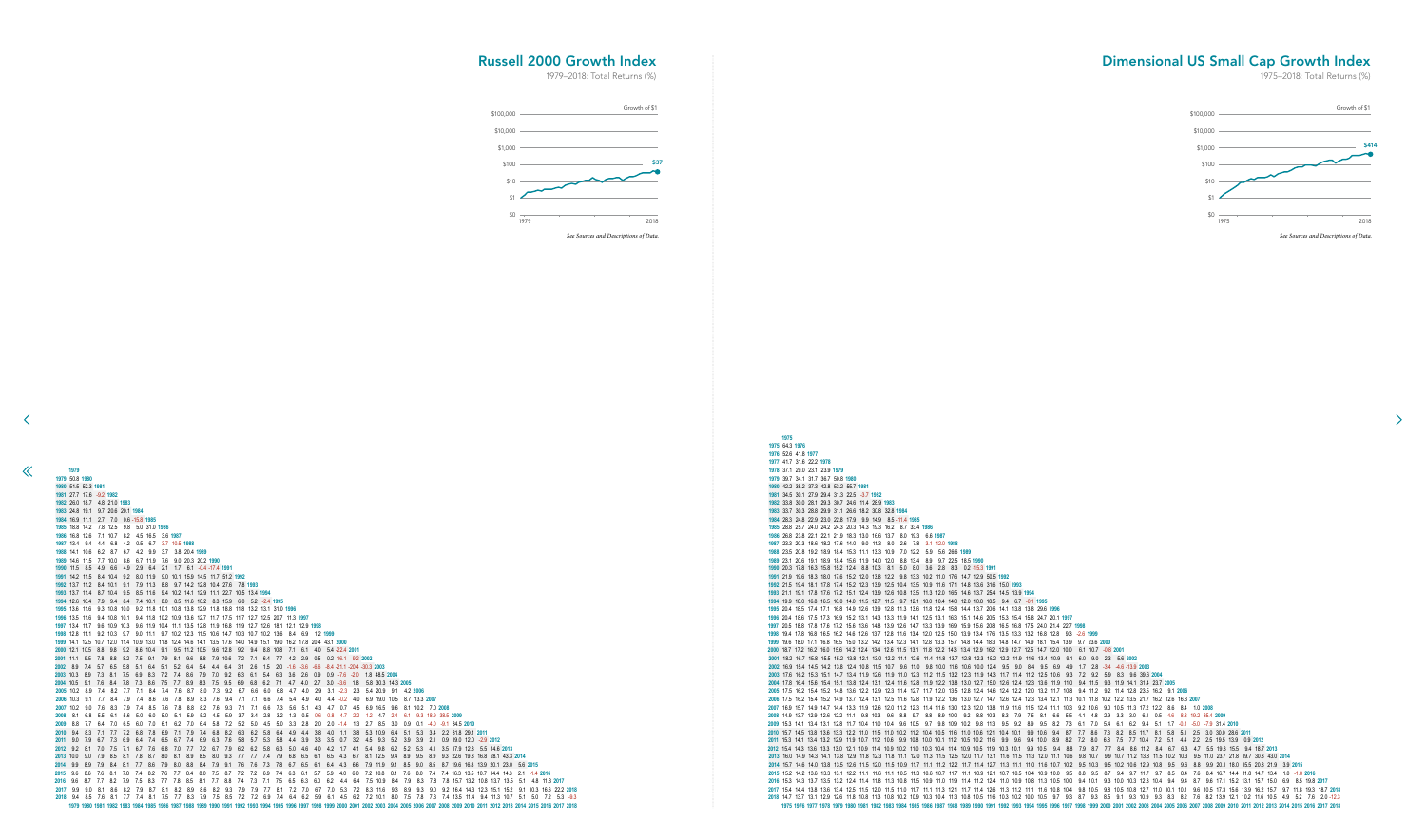<span id="page-19-0"></span>**1928 1928** 42.9 **1929 1929** -2.9 -34.1 **1930 1930** -15.7 -35.3 -36.5 **1931 1931** -24.7 -39.2 -41.5 -46.2 **1932 1932** -22.2 -33.2 -32.9 -31.1 -11.6 **1933 1933** -8.2 -15.9 -10.7 0.1 36.6 111.0 **1934 1934** -5.1 -11.3 -5.9 3.8 29.2 56.3 15.7 **1935 1935** 1.0 -3.9 2.4 12.6 35.5 56.2 34.4 56.1 **1936 1936** 5.7 1.8 8.4 18.4 38.7 55.3 40.2 54.3 52.5 **1937 1937** -1.6 -5.5 -1.2 5.2 17.7 24.6 9.2 7.2 -11.2 -48.3 **1938 1938** 1.6 -1.8 2.7 9.0 20.6 27.0 14.8 14.5 3.3 -15.0 39.8 **1939 1939** 1.4 -1.7 2.3 7.9 17.7 22.6 12.0 11.3 2.3 -10.5 17.8 -0.8 **1940 1940** 1.0 -1.8 1.8 6.7 15.1 19.0 9.6 8.7 1.1 -8.8 10.2 -2.2 -3.6 **1941 1941** 0.1 -2.6 0.6 4.9 12.2 15.2 6.8 5.6 -1.1 -9.3 4.4 -5.2 -7.4 -11.1 **1942 1942** 1.6 -0.8 2.4 6.5 13.3 16.2 8.7 7.9 2.3 -4.2 8.3 1.6 2.5 5.6 25.4 **1943 1943** 4.4 2.3 5.5 9.7 16.4 19.4 12.8 12.5 8.0 2.8 15.2 10.9 14.0 20.5 40.3 56.9 **1944 1944** 6.3 4.4 7.6 11.8 18.2 21.1 15.2 15.1 11.3 7.0 18.7 15.5 19.1 25.6 40.9 49.3 42.1 **1945 1945** 8.9 7.2 10.5 14.7 21.0 24.0 18.6 18.9 15.7 12.2 23.6 21.5 25.6 32.5 46.3 54.1 52.7 64.2 **1946 1946** 7.9 6.2 9.2 13.0 18.7 21.2 16.2 16.2 13.1 9.8 19.4 17.0 19.8 24.2 32.8 34.8 28.1 21.6 -9.9 **1947 1947** 7.4 5.8 8.6 12.1 17.4 19.6 14.9 14.8 11.9 8.8 17.2 14.9 17.0 20.3 26.5 26.8 20.2 13.7 -5.4 -0.8 **1948 1948** 6.8 5.2 7.8 11.0 15.9 17.9 13.4 13.2 10.5 7.5 14.9 12.7 14.3 16.8 21.4 20.7 14.6 8.6 -5.4 -3.1 -5.4 **1949 1949** 7.4 5.9 8.5 11.5 16.2 18.0 13.8 13.7 11.2 8.5 15.4 13.4 14.9 17.2 21.3 20.7 15.6 10.9 0.6 4.3 6.9 20.9 **1950 1950** 8.6 7.2 9.7 12.8 17.3 19.1 15.2 15.2 12.8 10.4 17.1 15.4 17.0 19.2 23.2 22.9 18.7 15.2 7.3 12.1 16.7 29.7 39.1 **1951 1951** 8.8 7.5 9.9 12.8 17.1 18.8 15.1 15.1 12.9 10.7 16.8 15.2 16.7 18.7 22.2 21.9 18.1 15.0 8.4 12.5 16.0 24.2 25.9 13.9 **1952 1952** 8.8 7.6 9.9 12.7 16.7 18.4 14.8 14.8 12.7 10.6 16.4 14.8 16.1 18.0 21.0 20.6 17.1 14.3 8.6 12.0 14.7 20.4 20.2 11.8 9.7 **1953 1953** 8.4 7.2 9.4 12.0 15.8 17.3 13.9 13.8 11.8 9.8 15.0 13.6 14.7 16.2 18.8 18.2 14.9 12.3 7.1 9.7 11.6 15.3 14.0 6.7 3.2 -2.9 **1954 1954** 9.9 8.8 11.0 13.6 17.4 18.9 15.7 15.7 13.9 12.0 17.3 16.0 17.2 18.8 21.5 21.2 18.4 16.2 11.9 14.9 17.4 21.7 21.8 17.8 19.2 24.2 58.8 **1955 1955** 10.3 9.2 11.4 13.9 17.5 19.0 15.9 15.9 14.2 12.5 17.5 16.3 17.4 19.0 21.5 21.2 18.6 16.7 12.8 15.6 17.8 21.6 21.7 18.5 19.7 23.2 38.8 21.2 **1956 1956** 10.2 9.2 11.3 13.7 17.1 18.5 15.6 15.6 13.9 12.3 17.0 15.8 16.9 18.3 20.6 20.2 17.8 16.0 12.3 14.8 16.7 19.8 19.7 16.7 17.3 19.3 27.7 14.5 8.2 **1957 1957** 9.3 8.3 10.2 12.5 15.7 17.0 14.1 14.1 12.4 10.8 15.1 14.0 14.8 16.0 18.0 17.5 15.1 13.2 9.8 11.8 13.1 15.4 14.7 11.6 11.2 11.5 15.5 3.8 -3.9 -14.7 **1958 1958** 10.7 9.7 11.7 13.9 17.1 18.4 15.7 15.7 14.2 12.7 17.0 16.0 16.9 18.2 20.2 19.8 17.7 16.1 13.1 15.2 16.8 19.3 19.1 16.9 17.3 18.6 23.4 15.9 14.2 17.2 61.2 **1959 1959** 10.9 10.0 11.9 14.1 17.2 18.5 15.9 15.9 14.4 13.0 17.1 16.1 17.0 18.2 20.1 19.8 17.8 16.3 13.5 15.5 17.0 19.3 19.2 17.1 17.5 18.7 22.7 16.6 15.4 17.9 38.7 19.3 **1960 1960** 10.5 9.6 11.4 13.5 16.5 17.6 15.1 15.1 13.7 12.3 16.2 15.2 16.0 17.1 18.8 18.4 16.5 15.1 12.4 14.1 15.4 17.3 17.0 15.0 15.1 15.8 18.7 13.1 11.6 12.4 23.3 7.8 -2.6 **1961 1961** 11.0 10.2 11.9 14.0 16.9 18.0 15.6 15.6 14.3 13.0 16.7 15.8 16.6 17.7 19.3 19.0 17.2 15.9 13.4 15.1 16.4 18.2 18.0 16.3 16.5 17.3 20.1 15.4 14.4 15.7 24.9 14.7 12.5 29.9 **1962 1962** 10.1 9.3 11.0 12.9 15.7 16.7 14.4 14.3 13.0 11.7 15.2 14.3 15.0 15.9 17.4 17.0 15.2 13.8 11.4 12.9 13.9 15.4 15.0 13.2 13.1 13.5 15.4 10.9 9.5 9.8 15.4 6.2 2.2 4.6 -15.7 **1963 1963** 10.3 9.5 11.2 13.1 15.7 16.7 14.4 14.4 13.1 11.9 15.3 14.4 15.1 15.9 17.3 17.0 15.3 14.0 11.7 13.1 14.1 15.5 15.1 13.5 13.4 13.8 15.6 11.6 10.4 10.8 15.7 8.3 5.7 8.6 -0.7 17.0 **1964 1964** 10.5 9.7 11.3 13.2 15.8 16.7 14.5 14.5 13.3 12.1 15.3 14.5 15.1 16.0 17.4 17.0 15.4 14.2 12.0 13.4 14.3 15.6 15.3 13.8 13.7 14.1 15.8 12.2 11.2 11.6 15.9 9.7 7.9 10.7 5.0 17.2 17.5 **1965 1965** 11.1 10.4 12.0 13.8 16.3 17.3 15.2 15.2 14.0 12.9 16.1 15.3 15.9 16.8 18.1 17.8 16.3 15.2 13.2 14.5 15.4 16.8 16.5 15.2 15.3 15.7 17.4 14.2 13.6 14.2 18.4 13.3 12.3 15.6 12.3 23.5 26.9 37.1 **1966 [1](#page-18-0)966** 10.6 9.9 11.4 13.2 15.6 16.5 14.4 14.4 13.2 12.1 15.2 14.4 15.0 15.8 17.0 16.6 15.1 14.1 12.1 13.3 14.1 15.3 15.0 13.6 13.6 13.9 15.3 12.3 11.5 11.8 15.2 10.5 9.3 11.4 8.1 15.0 14.3 12.8 -7.2 **1967 1967** 12.0 11.3 12.8 14.6 17.0 17.9 15.9 16.0 14.9 13.8 16.9 16.1 16.8 17.6 18.9 18.7 17.3 16.3 14.5 15.8 16.7 18.0 17.9 16.7 16.9 17.4 19.0 16.4 16.0 16.7 20.4 16.6 16.3 19.2 17.6 25.6 27.9 31.6 28.9 79.1 **1968** 1968 12.6 11.9 13.4 15.2 17.6 18.5 16.6 16.6 15.6 14.6 17.6 16.9 17.5 18.4 19.6 19.4 18.1 17.2 15.5 16.8 17.7 19.0 18.9 17.9 18.1 18.7 20.3 17.9 17.7 18.5 22.1 18.7 18.7 21.7 20.5 27.9 30.3 33.7 32.5 58.4 40.1 1969 1969 11.4 10.7 12.2 13.8 16.1 17.0 15.1 15.0 14.0 13.0 15.8 15.1 15.7 16.4 17.5 17.2 15.9 15.0 13.3 14.4 15.2 16.0 14.9 15.0 15.0 15.0 16.6 14.2 13.7 14.1 16.9 13.6 13.0 14.9 13.2 18.0 18.2 18.3 14.1 22.2 10.9 27.2 1970 1970 10.8 10.1 11.5 13.0 15.2 16.0 14.2 14.1 13.1 12.1 14.8 14.1 14.6 15.2 16.3 16.0 14.7 13.7 12.1 13.1 13.7 14.7 14.4 13.3 13.5 14.5 12.2 11.6 11.9 14.2 11.0 10.3 11.7 9.8 13.5 13.0 12.3 7.9 12.0 4.2 -20.8 -13.7 1971 1971 11.0 10.3 11.7 13.2 15.3 16.1 14.3 14.3 14.3 14.3 14.3 14.8 14.4 16.4 16.4 16.1 14.9 14.0 14.4 14.0 14.9 14.7 13.6 13.6 13.8 14.8 12.7 12.2 12.4 14.7 11.1 12.4 10.8 14.2 13.9 13.4 9.9 13.6 1.4 -8.9 1.9 20.4 1972 1972 108 102 115 130 151 158 141 140 131 121 146 140 144 151 160 157 145 136 121 130 136 145 142 132 133 143 122 11.7 11.9 14.0 11.2 10.6 11.8 10.2 132 128 123 91 121 21 -57 2.8 122 4.5 1973 1973 9.5 8.8 10.1 11.5 13.4 14.1 12.4 12.3 11.3 10.4 12.8 12.1 12.5 13.0 13.8 13.5 12.3 11.4 9.8 10.6 11.1 11.8 11.5 10.4 10.2 10.3 11.0 8.9 8.2 8.2 9.9 7.1 6.3 7.0 5.3 7.4 6.5 5.3 1.9 3.3 -5.7 -12.9 -8.9 -7.3 -18.6 -36.6 1974 8.5 7.9 9.1 10.4 12.3 12.9 11.2 11.1 10.1 9.2 11.4 10.7 11.1 11.5 12.3 11.9 10.7 9.8 8.3 9.0 9.4 10.0 9.6 8.5 8.3 8.2 8.8 6.7 6.0 5.9 7.2 4.5 3.6 4.1 2.3 4.0 2.9 1.5 -1.8 -1.1 -9.1 -15.5 -12.9 -12.7 -21.5 -32.0 -27.1 1 1975 9.3 8.7 9.9 11.3 13.1 13.8 12.1 12.0 11.1 10.2 12.4 11.7 12.1 12.6 13.4 13.0 11.9 11.0 9.6 10.3 10.8 11.4 11.1 10.1 9.9 9.9 10.5 8.6 8.0 8.0 9.5 7.0 6.3 6.9 5.4 7.2 6.5 5.5 2.8 4.0 -2.9 -7.8 4.1 -2.0 -7.0 -10.5 6.3 55. 1976 10.0 9.4 10.6 11.9 13.8 14.4 12.8 12.8 11.9 11.0 13.2 12.6 13.0 13.5 14.2 13.9 12.8 12.0 10.7 11.4 11.9 12.5 12.2 11.3 11.2 11.3 11.9 10.2 9.7 9.7 11.2 8.9 8.4 9.1 7.8 9.7 9.2 8.5 6.2 7.7 1.8 -2.2 2.0 4.9 2.1 1.4 18.7 1977 10.3 9.7 10.8 12.2 14.0 14.6 13.0 13.0 12.1 11.3 13.4 12.8 13.2 13.7 14.5 14.2 13.1 12.3 11.0 11.8 12.2 12.9 12.6 11.7 11.6 11.7 12.4 10.7 10.2 10.3 11.8 9.6 9.1 9.8 8.7 10.6 10.1 9.6 7.5 9.0 3.7 0.3 4.4 7.3 5.3 5.4 19 1978 10.5 9.9 11.1 12.4 14.1 14.8 13.2 13.2 12.3 11.5 13.6 13.0 13.4 13.9 14.7 14.4 13.4 12.6 11.3 12.6 11.3 12.1 12.9 12.1 12.0 12.1 12.7 11.1 10.7 10.8 12.2 10.2 9.8 10.5 9.4 11.2 10.9 10.4 8.6 10.0 5.3 2.3 6.2 9.0 7.5 8. 1979 11.0 10.4 11.6 12.9 14.6 15.3 13.8 13.7 12.9 12.1 14.2 13.6 14.0 14.5 15.3 15.0 14.0 13.3 12.1 12.8 13.3 13.9 13.7 12.9 13.0 13.7 12.2 11.8 12.0 13.3 11.5 11.1 11.9 10.9 12.7 12.5 12.2 10.6 12.1 7.8 5.2 9.2 12.1 11.1 1 1980 11.4 10.9 12.0 13.3 15.1 15.7 14.2 14.2 13.4 12.6 14.7 14.2 14.5 15.0 15.8 15.6 14.6 13.9 12.7 13.5 14.0 14.4 13.7 13.7 13.7 13.7 13.1 12.7 12.9 14.3 12.5 12.2 13.0 12.2 13.0 12.2 14.0 13.8 13.6 12.2 13.7 9.8 7.6 11.5 1981 11.3 10.8 11.9 13.2 14.9 15.5 14.0 14.0 13.2 12.5 14.5 13.9 14.3 14.8 15.5 15.3 14.4 13.7 12.5 13.2 13.7 14.3 14.4 13.7 14.3 14.4 13.7 12.5 13.9 14.1 13.4 13.5 14.1 12.8 12.4 12.6 13.9 11.9 12.6 11.8 13.5 13.3 13.1 11. 1982 11.6 11.1 12.2 13.5 15.1 15.7 14.3 14.3 14.3 14.8 14.8 14.3 14.7 15.1 15.9 15.6 14.7 14.1 13.0 13.7 14.1 14.8 14.6 13.9 13.9 14.0 12.3 13.4 12.7 14.3 14.2 14.3 14.2 14.0 12.8 14.2 10.8 8.9 12.4 14.9 14.4 15.4 23.4 31.7 1983 12.1 11.6 12.7 13.9 15.5 16.2 14.8 14.8 14.8 14.0 13.3 15.3 14.8 15.2 15.6 16.4 16.1 15.3 14.7 13.6 14.7 13.6 14.7 15.4 14.7 15.4 14.7 15.4 14.7 15.4 14.1 14.7 15.4 15.3 13.8 13.6 14.4 13.7 15.4 15.3 15.2 14.1 15.4 15. 1984 11.8 11.3 12.3 13.5 15.1 15.7 14.4 14.3 13.6 12.9 14.8 14.3 14.7 15.1 15.8 15.6 14.7 14.1 13.1 13.8 14.2 14.8 14.6 14.0 14.0 14.1 14.7 13.4 13.2 13.4 14.6 13.1 12.8 13.5 12.9 14.4 14.3 14.1 13.0 14.2 14.9 14.5 15.5 21. 1985 12.1 11.6 12.7 13.8 15.4 16.0 14.7 14.7 14.0 13.3 15.1 14.7 15.0 15.5 16.2 16.0 15.1 14.5 13.5 14.2 14.6 15.2 15.1 14.4 14.4 14.6 15.2 14.0 13.8 14.0 15.5 14.2 13.5 14.0 15.5 13.5 14.2 13.6 15.1 15.0 14.9 13.9 15.1 12. 1986 12.0 11.5 12.6 13.7 15.3 15.9 14.6 14.5 13.8 13.2 15.0 14.5 14.9 15.3 16.0 15.8 15.0 14.4 13.4 14.0 14.4 13.0 14.4 15.0 14.4 15.0 14.4 15.0 14.9 14.9 14.9 14.9 14.3 14.0 13.6 13.8 14.9 13.5 13.3 14.0 13.4 14.8 14.7 14. 1987 11.6 11.2 12.2 13.3 14.8 15.4 14.1 14.0 13.4 12.7 14.5 14.0 14.3 14.7 15.4 15.2 14.4 13.8 12.8 13.4 13.8 12.8 13.4 13.8 14.2 13.6 13.5 13.0 14.0 12.7 12.4 13.0 12.4 13.0 12.4 13.0 12.4 13.0 12.4 13.9 13.5 10.9 9.6 12.1 1988 11.8 11.4 12.4 13.5 15.0 15.5 14.3 14.3 14.3 14.2 14.2 14.2 14.2 14.5 15.4 14.6 14.5 14.1 14.5 14.1 14.5 14.9 13.9 14.0 14.5 13.9 14.0 14.5 13.9 13.0 14.1 14.5 12.9 13.1 14.2 14.1 14.5 12.9 13.1 12.9 13.5 12.9 14.1 14 **1989** 11.9 11.4 12.4 13.5 15.0 15.5 14.3 14.3 13.6 13.0 14.7 14.2 14.6 15.0 15.6 15.4 14.6 14.1 13.1 13.7 14.1 14.6 14.5 13.9 13.9 14.0 14.5 13.5 13.2 13.4 14.4 13.1 12.9 13.5 13.0 14.2 14.1 14.0 13.1 14.1 11.8 10.6 12.9 14.5 14.2 14.8 19.1 23.1 21.1 19.3 19.0 18.7 16.8 14.6 15.9 13.9 10.3 13.5 9.3 9.7 20.4 14.8 **1990** 1990 11.3 10.9 11.8 12.9 14.3 14.8 13.6 13.5 12.9 12.3 13.9 13.5 13.8 14.1 14.7 14.5 13.7 13.2 12.3 12.8 13.2 13.7 13.5 12.9 13.5 12.9 13.0 13.4 12.4 12.1 12.2 13.7 13.2 12.9 12.8 12.1 12.2 13.1 12.9 12.1 12.8 12.6 12.4 10. 1991 11.8 11.3 12.3 13.3 14.8 15.3 14.1 14.0 13.4 12.8 14.4 14.0 14.3 14.7 15.3 15.1 14.3 13.8 12.9 13.5 13.8 14.3 14.2 13.6 14.2 13.6 13.7 14.2 13.2 13.0 13.1 14.0 12.8 12.7 13.8 13.7 13.5 12.7 13.8 14.1 12.9 13.5 12.7 13. 1992 12.0 11.5 12.5 13.5 14.9 15.4 14.2 14.2 14.2 13.6 13.0 14.6 14.2 14.3 14.5 14.9 15.5 15.3 14.5 14.0 13.2 13.7 14.1 14.5 14.4 13.9 13.0 14.4 13.5 13.1 3.4 14.3 13.2 13.0 13.5 13.1 14.1 14.1 14.3 13.2 13.0 14.1 14.1 13.9 1993 12.1 11.7 12.6 13.6 15.0 15.5 14.3 14.3 14.3 13.1 14.7 14.3 14.6 15.0 15.6 15.4 14.7 14.2 13.3 13.9 14.2 14.7 14.5 14.0 14.0 14.1 14.6 13.6 13.4 13.2 13.4 13.2 13.4 13.2 13.4 14.3 14.3 14.4 14.1 13.4 14.2 12.3 11.3 14. 1994 11.9 11.5 12.4 13.4 14.8 15.2 14.1 14.1 13.5 12.9 14.5 14.0 14.3 14.7 15.2 15.1 14.4 13.9 13.0 13.6 13.9 14.2 13.7 13.7 13.8 14.2 13.3 13.1 13.2 14.1 13.0 12.8 13.9 13.1 2.9 13.7 13.8 14.2 13.3 12.8 13.1 2.9 13.7 12.9 **1995** 12.2 11.8 12.7 13.7 15.0 15.5 14.4 14.3 13.8 13.2 14.7 14.3 14.6 15.0 15.5 15.4 14.7 14.2 13.4 13.9 14.2 14.7 14.6 14.1 14.1 14.2 14.6 13.7 13.5 13.7 14.5 13.5 13.3 13.8 13.4 14.4 14.3 14.2 13.5 14.3 12.5 11.6 13.4 14.7 14.4 14.9 18.0 20.8 19.3 17.9 17.7 17.4 16.1 14.8 15.5 14.5 12.7 14.4 12.8 13.3 16.4 15.1 15.1 23.7 18.7 16.7 14.9 31.6 **1996** 1996 12.3 11.9 12.8 13.8 15.1 15.6 14.5 14.5 14.5 13.9 13.3 14.9 14.5 14.8 14.1 15.7 15.5 14.8 14.3 13.5 14.1 14.4 14.8 14.7 14.2 14.4 14.8 13.9 13.7 13.5 14.1 13.5 14.0 13.6 14.6 12.8 14.5 13.7 13.5 14.0 13.6 14.6 12.8 11. 1997 12.6 12.2 13.0 14.0 15.3 15.8 14.7 14.7 14.1 13.6 15.1 14.7 15.0 15.4 15.9 15.7 15.1 14.6 13.8 14.4 14.7 15.1 15.0 14.4 14.7 15.1 15.0 14.5 15.1 14.6 14.7 15.1 15.1 14.6 14.7 15.1 14.6 14.7 15.1 14.6 14.4 14.0 15.1 14. 1998 12.3 11.9 12.8 13.7 15.0 15.5 14.4 14.4 13.8 13.3 14.8 14.4 14.7 15.0 15.5 15.4 14.7 14.3 13.5 14.0 14.3 14.7 14.6 14.1 14.2 14.7 14.6 14.1 14.1 14.2 14.7 14.3 13.5 14.6 13.6 13.8 14.6 13.5 13.9 13.5 14.4 14.3 13.7 14 1999 124 120 129 138 151 155 145 144 139 134 148 144 147 150 156 154 148 143 136 141 144 148 147 142 143 147 142 143 147 139 137 139 147 137 138 149 138 145 129 121 138 148 148 150 177 200 187 176 174 171 151 155 148 135 1 2000 124 120 128 138 150 155 144 144 139 133 148 144 147 150 155 153 147 143 153 147 143 135 140 143 147 148 142 143 147 148 149 154 148 137 138 148 137 138 148 148 148 148 154 154 154 154 164 173 189 164 173 174 145 149 1 2001 12.4 12.1 12.9 13.8 15.0 15.5 14.4 14.4 13.9 13.4 14.8 14.4 14.7 15.0 15.5 15.3 14.7 14.3 13.6 14.1 14.3 13.6 14.1 14.3 14.8 14.4 14.3 14.8 14.1 14.3 14.8 14.0 14.2 14.2 14.3 14.7 13.9 13.7 13.9 14.6 13.0 12.5 13.8 14 **2002** 12.0 11.7 12.5 13.4 14.6 15.0 14.0 14.0 13.4 12.9 14.3 13.9 14.2 14.5 15.0 14.8 14.2 13.8 13.0 13.5 13.8 14.2 14.0 13.6 13.6 13.7 14.0 13.3 13.1 13.2 13.9 13.0 12.9 13.3 12.9 13.7 13.6 13.6 13.0 13.6 12.1 11.4 12.8 13.8 13.6 13.9 16.2 18.2 17.0 15.9 15.7 15.4 14.5 13.5 13.9 13.1 12.0 13.0 11.9 12.1 13.7 12.9 12.7 16.0 13.6 12.5 11.7 13.2 10.7 8.9 5.1 7.4 4.1 0.6 -13.2 **2003** 2003 12.5 12.2 13.0 13.9 15.0 15.5 14.5 14.5 14.5 14.8 14.5 14.8 14.7 15.0 15.5 15.4 14.8 14.4 13.6 14.1 14.4 14.8 14.7 14.3 14.4 14.4 14.8 14.7 14.3 14.4 14.7 14.0 13.8 14.1 14.7 14.3 14.4 14.7 14.6 14.7 14.6 14.1 13.7 14. **2004** 12.6 12.3 13.1 14.0 15.1 15.6 14.6 14.6 14.1 13.6 14.9 14.6 14.8 15.2 15.6 15.5 14.9 14.5 13.8 14.3 14.5 14.9 14.8 14.4 14.4 14.5 14.9 14.1 14.0 14.1 14.8 14.0 13.9 14.3 13.9 14.8 14.7 14.6 14.1 14.7 13.4 12.7 14.1 15.1 14.9 15.3 17.5 19.4 18.3 17.4 17.2 17.0 16.2 15.3 15.8 15.2 14.2 15.2 14.4 14.7 16.3 15.7 15.8 18.8 17.0 16.3 16.0 17.7 16.2 15.4 13.5 16.6 16.4 17.6 18.0 37.6 22.5 **2005** 2005 126 122 130 150 155 145 145 145 145 148 145 150 155 153 148 147 150 155 153 148 144 137 141 144 137 141 144 148 147 143 144 147 143 144 147 140 139 140 147 138 148 145 145 139 148 147 150 179 170 168 166 158 150 154 14 **2006** 12.7 12.3 13.1 13.9 15.1 15.5 14.6 14.5 14.0 13.6 14.9 14.5 14.8 15.1 15.5 15.4 14.8 14.4 13.8 14.2 14.5 14.9 14.8 14.4 14.4 14.5 14.8 14.1 14.0 14.1 14.8 14.0 13.8 14.2 13.9 14.7 14.6 14.6 14.1 14.7 13.4 12.7 14.1 15.0 14.8 15.1 17.2 19.0 18.0 17.1 16.9 16.7 15.9 15.2 15.6 15.0 14.1 15.0 14.3 14.6 16.0 15.4 15.5 18.1 16.4 15.9 15.5 16.9 15.6 15.0 13.4 15.8 15.5 16.1 16.0 24.8 16.2 13.2 19.5 **2007** 2007 12.4 12.1 12.8 13.7 14.8 15.2 14.3 14.3 14.3 14.3 14.8 14.2 14.5 14.4 15.2 15.1 14.5 14.1 14.5 14.1 14.5 14.1 14.5 14.1 14.5 14.1 14.5 14.1 14.4 14.0 14.1 14.4 14.0 14.1 14.4 14.0 14.1 14.4 14.2 14.1 14.5 14.1 20.8 14. 2008 11.6 11.3 12.0 12.9 14.0 14.3 13.4 13.4 13.4 13.4 13.4 12.9 12.4 13.5 13.8 13.5 13.8 14.2 14.1 13.5 13.8 14.2 14.1 13.5 13.1 12.4 12.8 13.1 12.4 12.8 13.1 12.4 12.8 13.1 12.4 12.9 12.9 12.9 12.9 12.9 12.9 12.1 12.5 12. **2009** 11.9 11.6 12.3 13.2 14.2 14.6 13.7 13.7 13.2 12.7 14.0 13.6 13.9 14.1 14.6 14.4 13.8 13.5 12.8 13.2 13.5 13.8 13.7 13.3 13.3 13.3 13.7 13.0 12.8 12.9 13.5 12.7 12.6 12.9 12.6 13.3 13.2 13.1 12.7 13.2 11.9 11.3 12.5 13.3 13.1 13.3 15.2 16.7 15.7 14.9 14.6 14.4 13.6 12.9 13.2 12.6 11.7 12.4 11.6 11.8 12.8 12.2 12.1 14.1 12.5 11.9 11.4 12.1 10.8 10.0 8.5 9.6 8.9 8.6 7.6 11.0 5.0 1.8 0.5 -5.1 -5.6 39.1 **2010** 2010 12.1 11.8 12.5 13.3 14.4 14.8 13.9 13.4 12.9 13.4 12.9 14.2 13.8 14.1 14.3 14.7 14.6 14.1 12.7 14.6 14.1 13.7 13.0 13.4 13.7 14.0 13.9 13.5 13.5 13.5 13.6 13.9 13.1 2.9 13.6 13.5 13.0 12.9 13.6 13.5 13.7 15.5 17.0 16.1 2011 11.9 11.6 12.3 13.1 14.2 14.5 13.6 13.1 12.7 13.9 13.6 13.8 13.4 13.8 14.0 14.5 14.3 13.8 14.0 14.5 14.3 13.8 13.4 12.8 13.1 13.4 13.7 13.6 13.2 13.3 13.6 12.9 12.8 13.4 12.7 12.6 13.1 12.6 13.1 11.9 11.3 12.4 13.7 13. **2012** 12.0 11.7 12.4 13.2 14.2 14.6 13.7 13.7 13.2 12.8 13.9 13.6 13.8 14.1 14.5 14.4 13.8 13.5 12.8 13.2 13.5 13.8 13.7 13.3 13.3 13.3 13.6 13.0 12.8 12.9 13.5 12.8 12.7 13.0 12.7 13.3 13.2 13.2 12.7 13.2 12.0 11.5 12.6 13.3 13.1 13.3 15.0 16.4 15.5 14.7 14.5 14.3 13.6 12.9 13.2 12.7 11.9 12.5 11.8 12.0 12.9 12.4 12.3 14.0 12.7 12.1 11.7 12.3 11.3 10.6 9.5 10.4 9.9 9.8 9.2 11.7 7.7 6.0 5.9 3.7 5.4 19.3 13.4 6.5 18.1 **2013 2013** 12.3 12.0 12.7 13.5 14.5 14.9 14.0 14.0 13.6 13.1 14.3 14.0 14.2 14.5 14.9 14.7 14.2 13.9 13.2 13.6 13.9 14.2 14.1 13.7 13.7 13.8 14.1 13.5 13.3 13.4 14.0 13.3 13.2 13.5 13.2 13.9 13.8 13.7 13.3 13.8 12.6 12.1 13.2 13.9 13.8 14.0 15.7 17.1 16.2 15.5 15.3 15.1 14.4 13.8 14.0 13.6 12.8 13.5 12.8 13.0 14.0 13.5 13.4 15.2 13.9 13.4 13.1 13.8 12.9 12.3 11.3 12.4 12.0 12.1 11.7 14.3 10.9 9.7 10.0 8.7 11.0 23.9 20.3 17.7 30.3 43.8 **2014** 1.2 1.9 126 134 144 148 139 139 134 130 144 143 147 146 141 143 147 146 141 137 131 135 137 140 139 136 136 136 137 140 139 132 132 133 131 135 137 149 147 149 147 148 157 138 141 143 147 148 149 147 148 149 147 148 149 149 **2015** 12.0 11.7 12.4 13.1 14.1 14.5 13.6 13.6 13.2 12.7 13.9 13.6 13.8 14.0 14.4 14.3 13.8 13.4 12.8 13.2 13.4 13.7 13.6 13.2 13.2 13.3 13.6 12.9 12.8 12.9 13.4 12.7 12.6 12.9 12.6 13.3 13.2 13.1 12.7 13.1 12.0 11.5 12.5 13.2 13.1 13.3 14.8 16.1 15.3 14.5 14.3 14.1 13.5 12.9 13.1 12.6 11.9 12.5 11.9 12.0 12.8 12.4 12.3 13.8 12.6 12.1 11.7 12.3 11.4 10.9 9.9 10.7 10.3 10.2 9.8 11.8 8.8 7.7 7.7 6.5 7.9 16.2 12.8 9.8 13.6 12.2 -0.9 -5.5 **2016** 1.5 12 12 13 13 14 2 14 2 14 2 14 2 14 13 13 13 13 13 13 13 13 13 13 13 13 14 2 14 13 14 13 14 13 14 2 14 13 14 2 14 13 14 13 14 13 14 13 14 13 14 13 13 13 13 13 13 13 13 13 13 13 14 13 14 14 14 13 14 14 14 13 14 14 14 13 1 **2017** 12.2 11.9 12.5 13.3 14.3 14.6 13.8 13.8 13.3 12.9 14.0 13.7 13.9 14.2 14.5 14.4 13.9 13.6 13.0 13.4 13.6 13.9 13.8 13.4 13.4 13.5 13.8 13.2 13.0 13.1 13.7 13.0 12.9 13.2 12.9 13.5 13.4 13.4 12.9 13.4 12.3 11.8 12.8 13.5 13.3 13.5 15.1 16.3 15.5 14.8 14.6 14.4 13.8 13.2 13.5 13.0 12.3 12.9 12.4 12.5 13.3 12.9 12.8 14.2 13.1 12.7 12.4 13.0 12.2 11.7 10.9 11.7 11.3 11.3 11.0 12.8 10.3 9.5 9.7 8.8 10.2 17.0 14.5 12.6 15.7 15.2 9.0 10.7 19.9 13.4 **2018 2018** 11.9 11.6 12.2 12.9 13.9 14.3 13.4 13.4 13.0 12.6 13.6 13.3 13.5 13.8 14.1 14.0 13.5 13.2 12.6 12.9 13.2 13.4 13.3 13.0 13.0 13.0 13.3 12.7 12.6 12.6 13.2 12.5 12.4 12.7 12.4 13.0 12.9 12.8 12.4 12.8 11.8 11.3 12.2 12.9 12.7 12.9 14.4 15.5 14.7 14.1 13.8 13.6 13.1 12.5 12.7 12.2 11.5 12.0 11.5 11.6 12.3 11.9 11.8 13.1 12.1 11.6 11.3 11.7 10.9 10.4 9.6 10.3 9.9 9.8 9.4 11.0 8.6 7.7 7.7 6.8 7.9 13.6 11.1 9.1 11.1 10.0 4.2 4.3 7.8 -0.6 -12.8 1956 1957 1958 1959 1960 1961 1962 1964 1965 1966 1966 1966 1970 1978 1970 1971 1972 1973 1974 1975 1974 1975 1976 1977 1978 1979 1981 1981 1988 1984 1984 1984 1985 1988 1989 1990 1991 1992 1993 1994 1995 1998 1999 2000 200 1928–2018: Total Returns (%) \$0 \$1  $$10$  $$100$ \$1,000 \$10,000 \$100,000

## Dimensional US Small Cap Index

![](_page_19_Figure_3.jpeg)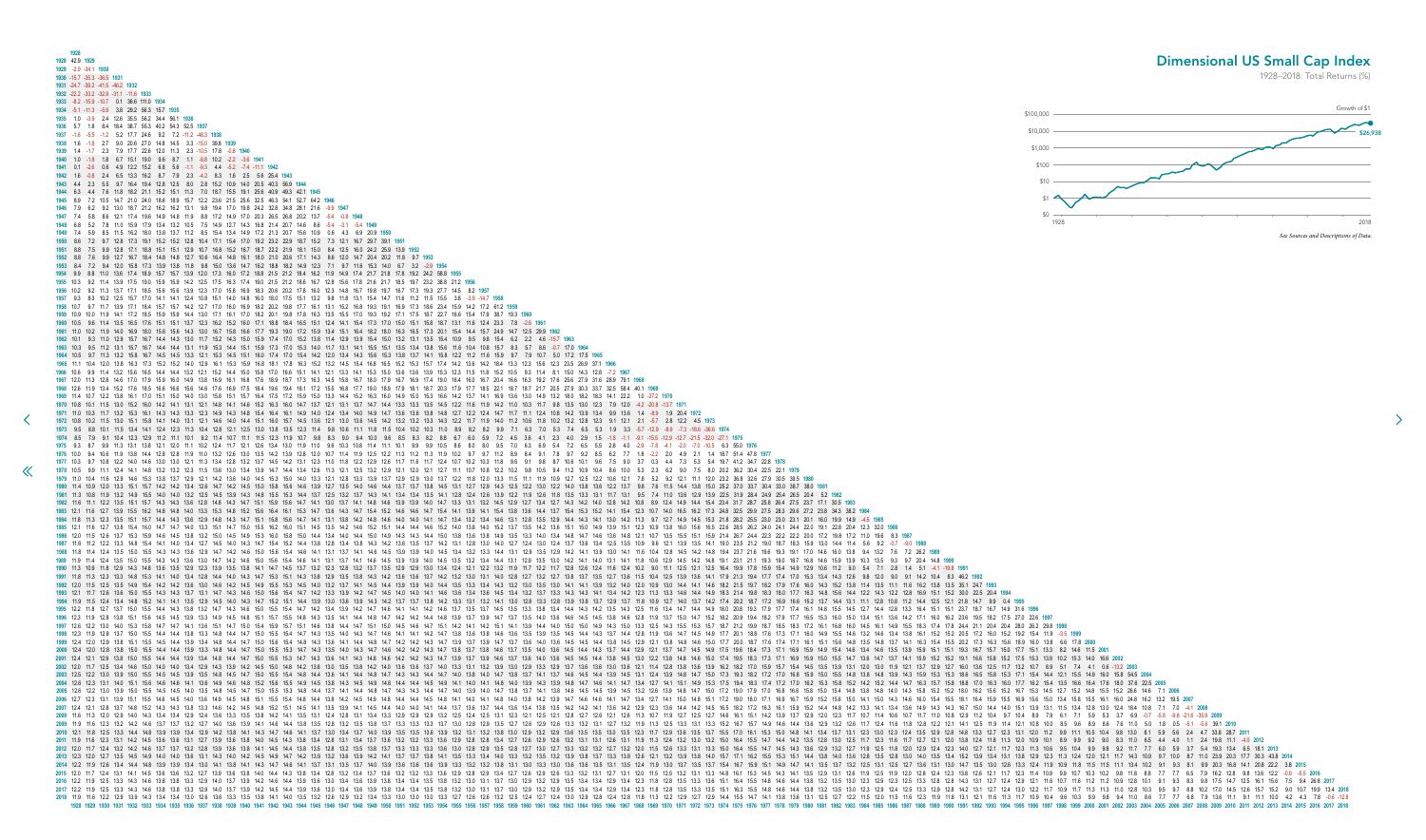<span id="page-20-0"></span>**1928 1928** 32.4 **1929 1929** -8.8 -37.1 **1930 1930** -22.3 -40.5 -43.6 **1931 1931** -32.4 -45.9 -49.9 -55.5 **1932 1932** -28.5 -38.7 -39.2 -36.9 -10.5 **1933 1933** -13.4 -20.5 -15.6 -3.5 42.0 125.3 **1934 1934** -12.4 -18.3 -13.8 -4.2 23.6 45.3 -6.3 **1935 1935** -6.5 -11.0 -5.7 4.5 29.3 46.1 17.7 47.7 **1936 1936** -0.3 -3.8 2.2 12.9 36.0 51.0 32.1 56.8 66.5 **1937 1937** -7.1 -10.7 -6.6 0.3 14.9 20.8 3.3 6.7 -9.3 -50.6 **1938 1938** -4.0 -7.1 -2.9 3.9 17.2 22.6 8.6 12.7 2.9 -19.0 32.6 **1939 1939** -4.0 -6.8 -3.0 3.0 14.4 18.4 6.4 9.1 1.2 -14.3 12.9 -3.9 **1940 1940** -4.3 -6.9 -3.5 1.8 11.6 14.7 4.2 6.1 -0.7 -12.8 5.4 -6.0 -8.1 **1941 1941** -4.0 -6.4 -3.2 1.6 10.4 13.0 3.6 5.1 -0.7 -10.4 4.0 -4.1 -4.2 -0.2 **1942 1942** -1.9 -4.0 -0.8 4.0 12.3 14.9 6.6 8.4 3.7 -4.2 9.4 4.3 7.1 15.7 34.1 **1943 1943** 1.9 0.1 3.5 8.4 16.8 19.6 12.3 14.6 11.0 4.7 18.7 16.1 21.7 33.7 54.7 78.5 **1944 1944** 4.3 2.8 6.2 11.1 19.2 22.1 15.5 17.9 15.0 9.8 23.0 21.5 27.3 38.2 54.0 65.0 52.6 **1945 1945** 7.0 5.7 9.2 14.1 22.0 25.0 19.0 21.6 19.2 14.9 27.7 27.0 33.0 43.2 56.8 65.2 58.9 65.4 **1946 1946** 6.0 4.7 7.9 12.4 19.5 22.0 16.4 18.5 16.2 12.1 22.7 21.6 25.7 32.5 40.2 41.7 31.2 21.7 -10.4 **1947 1947** 6.2 4.9 8.0 12.2 18.8 21.1 15.8 17.7 15.5 11.8 21.3 20.1 23.5 28.8 34.4 34.4 25.2 17.3 -1.3 8.8 **1948 1948** 5.6 4.4 7.2 11.1 17.3 19.3 14.3 16.0 13.8 10.3 18.6 17.3 19.9 24.0 27.9 26.9 18.5 11.3 -2.5 1.7 -4.9 **1949 1949** 6.2 5.1 7.8 11.6 17.4 19.3 14.7 16.2 14.2 11.0 18.7 17.5 19.9 23.5 26.8 25.8 18.7 12.9 2.6 7.4 6.7 19.7 **1950 1950** 8.2 7.2 10.0 13.7 19.5 21.4 17.1 18.7 17.0 14.1 21.7 20.8 23.3 27.0 30.5 30.0 24.3 20.1 12.6 19.3 23.0 39.9 63.4 **1951 1951** 8.3 7.3 10.0 13.5 19.0 20.8 16.7 18.2 16.5 13.8 20.8 19.9 22.2 25.4 28.2 27.6 22.4 18.6 12.2 17.3 19.6 29.1 34.0 9.9 **1952 1952** 8.3 7.4 9.9 13.3 18.5 20.2 16.2 17.6 16.1 13.5 20.0 19.1 21.1 23.9 26.4 25.6 20.8 17.3 11.7 15.9 17.4 23.7 25.1 9.4 8.9 **1953 1953** 7.5 6.6 9.0 12.2 17.0 18.5 14.7 16.0 14.4 11.9 17.8 16.8 18.5 20.8 22.8 21.8 17.2 13.8 8.6 11.7 12.2 15.9 15.0 2.3 -1.3 -10.6 **1954 1954** 9.2 8.4 10.8 14.0 18.7 20.3 16.7 18.0 16.6 14.3 20.1 19.4 21.1 23.5 25.6 24.9 20.9 18.1 13.8 17.2 18.5 22.9 23.5 15.2 17.0 21.2 64.4 **1955 1955** 9.7 8.9 11.3 14.3 18.9 20.4 17.0 18.3 17.0 14.8 20.3 19.6 21.3 23.5 25.4 24.8 21.1 18.6 14.7 17.9 19.1 23.0 23.6 16.9 18.7 22.1 42.7 23.8 **1956 1956** 9.4 8.7 10.9 13.8 18.2 19.6 16.3 17.5 16.2 14.1 19.2 18.5 20.0 22.0 23.7 23.0 19.5 17.1 13.5 16.2 17.0 20.1 20.2 14.2 15.0 16.6 27.4 12.2 1.7 **1957 1957** 8.3 7.6 9.7 12.4 16.5 17.7 14.6 15.6 14.3 12.3 17.0 16.2 17.5 19.2 20.5 19.6 16.3 13.9 10.4 12.5 12.9 15.0 14.5 8.8 8.6 8.5 13.9 0.8 -9.0 -18.6 **1958 1958** 10.1 9.4 11.5 14.3 18.3 19.6 16.6 17.7 16.5 14.6 19.3 18.7 20.0 21.8 23.3 22.6 19.6 17.5 14.5 16.8 17.6 20.1 20.1 15.6 16.5 17.8 24.4 16.1 13.6 20.1 77.0 **1959 1959** 10.2 9.6 11.6 14.3 18.2 19.4 16.5 17.6 16.4 14.7 19.1 18.5 19.8 21.4 22.8 22.1 19.3 17.3 14.5 16.7 17.4 19.6 19.6 15.5 16.3 17.4 22.8 15.8 13.9 18.3 42.7 15.0 **1960 1960** 9.5 8.9 10.8 13.3 17.1 18.2 15.4 16.3 15.2 13.5 17.6 17.0 18.1 19.6 20.7 20.0 17.3 15.4 12.6 14.5 14.9 16.7 16.5 12.6 12.9 13.4 17.3 10.9 8.5 10.3 22.0 1.3 -10.7 **1961 1961** 10.1 9.4 11.4 13.8 17.4 18.6 15.9 16.8 15.7 14.1 18.1 17.5 18.6 20.0 21.1 20.5 17.9 16.1 13.6 15.4 15.9 17.7 17.5 14.0 14.4 15.1 18.8 13.4 11.7 13.8 23.8 9.9 7.4 29.2 **1962 1962** 9.4 8.8 10.6 13.0 16.4 17.5 14.8 15.7 14.6 13.0 16.8 16.2 17.2 18.5 19.4 18.7 16.2 14.5 12.0 13.6 13.9 15.4 15.1 11.8 11.9 12.2 15.1 10.1 8.3 9.4 16.1 4.5 1.2 7.7 -10.3 **1963 1963** 9.9 9.4 11.1 13.5 16.8 17.8 15.3 16.1 15.1 13.6 17.3 16.7 17.6 18.9 19.9 19.2 16.9 15.2 12.9 14.5 14.8 16.3 16.1 13.0 13.3 13.7 16.5 12.1 10.7 12.1 18.2 9.0 7.6 14.5 7.8 29.6 **1964 1964** 10.3 9.8 11.5 13.8 17.1 18.1 15.6 16.4 15.5 14.0 17.6 17.0 18.0 19.2 20.1 19.5 17.2 15.7 13.6 15.1 15.4 16.9 16.7 13.9 14.2 14.7 17.3 13.4 12.3 13.7 19.2 11.6 11.0 17.2 13.4 27.5 25.5 **1965 1965** 11.0 10.5 12.2 14.5 17.7 18.7 16.3 17.1 16.2 14.8 18.3 17.8 18.7 20.0 20.9 20.3 18.2 16.8 14.8 16.3 16.7 18.1 18.0 15.5 15.9 16.4 19.0 15.6 14.8 16.3 21.7 15.3 15.4 21.4 19.6 31.6 32.6 40.1 **1966 [1](#page-19-0)966** 10.4 9.9 11.6 13.7 16.8 17.7 15.4 16.2 15.3 13.9 17.2 16.7 17.5 18.7 19.5 18.9 16.8 15.4 13.5 14.8 15.1 16.4 16.2 13.7 14.0 14.3 16.5 13.2 12.3 13.4 17.7 11.8 11.4 15.6 13.1 19.8 16.7 12.5 -9.6 **1967 1967** 11.6 11.1 12.8 15.0 18.0 19.0 16.7 17.5 16.7 15.4 18.7 18.2 19.1 20.2 21.1 20.6 18.6 17.4 15.5 17.0 17.4 18.7 18.6 16.4 16.8 17.4 19.7 16.8 16.2 17.7 22.1 17.1 17.4 22.1 20.9 28.4 28.1 28.9 23.7 69.3 **1968** 1968 12.4 12.0 13.6 15.7 18.8 19.7 17.6 18.3 17.5 16.3 19.5 19.1 20.0 21.2 22.0 21.6 19.7 18.5 16.8 18.2 18.7 20.0 20.1 18.0 18.5 19.1 21.4 18.8 18.5 20.0 24.3 20.0 20.5 25.2 24.6 31.6 32.0 33.7 31.6 58.8 49.0 1969 1969 11.2 10.7 12.3 14.3 17.2 18.0 15.9 16.6 15.8 14.6 17.6 17.2 17.9 19.0 19.7 19.2 17.4 16.1 14.4 15.7 16.0 17.1 17.0 14.9 15.2 15.6 17.4 14.8 14.2 15.3 18.6 14.4 14.3 17.5 16.2 20.5 19.1 17.8 12.8 21.5 3.0 -28.9 1970 1970 10.9 10.4 11.9 13.9 16.7 17.5 15.4 16.1 15.3 14.1 17.0 16.5 17.3 18.2 18.9 18.4 16.6 15.4 13.8 14.9 15.2 16.0 14.0 14.9 14.6 16.3 13.8 13.1 14.0 17.0 13.0 12.8 15.5 14.1 17.6 15.9 14.4 9.9 15.4 1.5 -16.2 -1.3 1971 1971 11.0 10.5 12.0 13.9 16.6 17.4 15.4 16.1 15.3 14.1 16.9 16.5 17.2 18.1 18.8 18.3 16.6 15.4 13.8 14.9 15.2 16.1 16.0 14.1 14.3 14.6 16.2 13.8 13.3 14.1 16.9 13.2 13.0 15.5 14.2 17.3 15.8 14.5 10.7 15.3 4.8 -6.8 6.6 15.1 1972 10.9 10.5 11.9 13.8 16.4 17.2 15.2 15.8 15.1 13.9 16.7 16.2 16.9 17.8 18.4 17.9 16.2 15.1 13.6 14.6 14.9 15.8 15.6 13.8 14.0 14.7 13.5 12.9 13.7 16.2 12.8 12.6 14.8 13.6 16.3 14.9 13.6 10.3 14.0 5.4 -3.4 7.0 11.4 7.8 1 1973 98 93 107 125 150 157 138 143 136 124 150 145 151 159 165 159 143 131 116 125 127 135 132 114 115 128 106 99 104 126 92 88 105 91 110 93 76 42 63 -16 95 -39 47 -133 -302 1974 1974 9.1 8.7 10.0 11.7 14.1 14.8 12.9 13.4 12.6 11.5 14.0 13.5 14.0 14.8 15.2 14.7 13.1 11.9 10.5 11.3 11.4 12.1 11.8 10.0 10.1 11.1 9.0 8.3 8.6 10.5 7.3 6.8 8.2 6.7 8.3 6.5 4.8 1.5 2.9 4.1 -10.9 -6.8 -8.2 -14.8 -24.3 -17.8 1975 10.1 96 11.0 12.7 15.1 15.7 13.9 14.5 13.7 12.6 15.1 14.7 15.2 16.0 16.5 16.0 14.4 13.4 12.0 12.8 13.0 13.7 13.5 11.8 11.9 12.0 13.2 11.2 10.6 11.1 13.0 10.1 19.8 11.3 10.1 11.9 10.5 9.2 66 8.5 2.7 2.7 2.6 3.3 0.6 -1. 1976 10.9 10.5 11.8 13.5 15.9 16.6 14.8 15.4 14.7 13.6 16.0 15.6 16.2 17.0 17.5 17.1 15.6 14.6 13.2 14.1 14.3 15.1 14.9 13.3 13.5 13.7 14.9 13.0 12.5 13.1 15.1 12.3 12.2 13.8 12.8 14.7 13.6 12.7 10.5 12.7 7.7 3.5 9.2 11.0 1 1977 11.1 10.7 12.0 13.7 16.0 16.7 15.0 15.5 14.8 13.8 16.2 15.8 16.4 17.1 17.6 17.2 15.8 14.8 13.5 14.4 14.6 15.3 15.1 13.7 13.8 14.0 15.2 13.4 12.9 13.5 15.4 12.8 12.7 13.4 14.4 13.6 14.4 13.6 9.1 5.4 10.7 12.6 12.1 13.0 1978 11.3 11.0 12.2 13.9 16.2 16.8 15.1 15.7 15.0 14.0 16.4 16.0 16.5 17.3 17.8 17.4 16.0 15.0 13.8 14.6 14.8 15.5 15.4 14.0 14.1 14.3 15.5 13.8 13.4 13.9 15.8 13.3 13.2 14.7 13.9 15.7 14.8 14.1 12.3 14.3 10.3 7.0 12.0 13.8 1979 11.8 11.4 12.7 14.3 16.5 17.2 15.5 16.1 15.4 14.5 16.8 16.4 17.0 17.7 18.2 17.8 16.5 15.6 14.4 15.2 15.4 16.1 16.0 14.7 14.8 15.1 16.2 14.3 14.3 14.3 14.3 15.8 15.0 16.7 16.0 15.4 13.8 15.8 12.2 9.4 14.2 16.0 16.1 17.4 1980 12.0 11.6 12.9 14.5 16.7 17.3 15.7 16.3 15.6 14.7 17.0 16.6 17.2 17.9 18.4 18.0 16.7 15.8 14.6 15.5 16.7 16.4 16.3 15.0 15.1 14.6 15.2 16.9 14.7 14.7 16.2 15.5 17.2 16.5 17.2 16.5 15.9 14.5 16.4 13.1 10.5 15.1 16.8 17. 1981 12.1 11.8 13.0 14.6 16.8 17.4 15.8 16.3 15.7 14.8 17.0 16.7 17.2 17.9 18.4 18.0 16.8 15.9 14.8 15.6 15.8 16.5 16.4 15.1 15.3 15.5 16.6 15.1 14.8 15.4 17.1 15.0 15.4 15.0 16.4 15.8 17.3 16.7 16.2 14.8 16.7 13.6 11.3 15. 1982 12.5 12.2 13.4 15.0 17.1 17.8 16.2 16.7 16.2 15.2 17.4 17.1 17.7 18.3 18.8 18.5 17.2 16.4 15.3 16.1 16.4 17.1 17.0 15.8 16.0 16.1 16.8 15.6 16.1 17.8 15.8 15.8 17.2 16.7 18.2 17.7 17.2 16.0 17.8 15.0 12.9 17.0 18.7 19. 1983 13.1 12.8 14.0 15.5 17.7 18.3 16.8 17.3 16.8 15.9 18.0 17.7 18.3 19.0 19.5 19.1 17.9 17.9 17.9 17.9 16.1 16.9 17.2 16.1 16.9 17.1 18.1 16.9 16.6 17.2 16.9 17.0 18.5 17.0 17.1 18.5 18.0 19.5 17.0 17.1 18.5 18.0 19.5 19. 1984 12.9 12.6 13.8 15.3 17.4 18.0 16.5 17.0 16.4 15.6 17.7 17.4 17.9 18.6 19.0 18.7 17.5 16.8 15.7 16.5 16.7 174 17.3 16.2 16.4 16.6 18.1 16.6 18.1 16.6 18.2 16.4 17.7 17.2 18.7 18.2 17.8 18.7 18.4 16.1 17.0 19.3 19.6 20.7 1985 132 128 140 155 17.6 18.2 16.7 17.2 16.7 15.8 17.9 17.6 18.1 18.8 19.3 18.9 17.8 17.0 16.0 16.8 17.0 17.7 17.6 16.5 16.7 17.0 18.0 16.7 16.5 16.7 16.8 16.9 18.1 16.8 16.9 18.1 17.7 19.1 18.6 18.3 17.3 19.0 16.7 15.0 18 1986 13.1 12.8 13.9 15.4 17.4 18.0 16.6 17.0 16.5 15.7 17.7 17.4 17.9 18.6 19.0 18.7 17.6 16.8 15.9 16.6 16.8 17.4 17.4 16.3 16.5 16.7 17.7 16.4 16.2 16.7 18.7 18.6 18.6 17.3 18.6 18.2 17.3 18.6 18.2 17.9 18.4 18.9 18.4 16 1987 127 124 136 150 169 175 161 166 160 152 172 169 174 180 184 181 170 163 153 160 162 168 167 156 158 160 169 157 155 159 173 156 157 168 163 175 171 167 158 171 150 134 164 175 177 184 230 268 240 213 212 210 193 186 18 1988 13.1 12.8 13.9 15.3 17.2 17.8 16.9 16.3 15.5 17.2 17.7 18.3 18.7 18.4 17.3 16.6 15.7 16.4 16.6 17.2 17.1 16.1 16.3 16.5 17.4 16.3 16.1 17.17 17.4 16.5 17.8 18.4 17.3 18.4 18.5 17.2 20.3 21.2 21.3 21.2 21.3 21.2 21.3 2 **1989** 13.1 12.8 13.9 15.2 17.1 17.7 16.3 16.8 16.3 15.5 17.4 17.1 17.6 18.2 18.6 18.3 17.2 16.6 15.6 16.3 16.5 17.1 17.0 16.0 16.2 16.4 17.3 16.1 15.9 16.4 17.7 16.1 16.2 17.2 16.8 18.0 17.5 17.2 16.4 17.7 15.7 14.3 17.1 18.2 18.3 19.0 23.0 26.4 23.9 21.6 21.5 21.4 20.1 19.6 19.5 17.2 12.7 15.0 11.7 12.7 23.4 13.7 **1990** 1990 12.3 12.1 13.1 14.4 16.3 16.8 15.5 15.9 15.4 14.6 16.4 16.2 16.6 17.1 17.5 17.2 16.2 15.5 14.6 15.2 16.4 15.9 15.4 15.9 15.8 14.8 14.9 15.1 14.6 14.6 15.6 15.1 16.1 16.7 15.5 13.6 12.0 12.0 15.6 15.7 15.7 15.2 14.3 13. 1991 12.8 12.5 13.6 14.9 16.7 17.3 16.0 16.4 15.9 15.1 17.0 16.7 17.1 17.7 18.1 17.8 16.7 16.1 15.2 15.8 16.0 16.5 15.6 15.6 15.6 15.6 15.5 15.7 16.9 15.5 15.7 16.9 17.1 16.7 16.3 15.7 16.6 15.9 15.6 15.9 15.6 16.0 16.9 17. 1992 13.1 12.9 13.9 15.2 17.0 17.5 16.3 16.7 16.2 15.5 17.3 17.0 17.4 18.0 18.4 18.1 17.1 16.4 15.6 16.2 16.4 16.9 16.9 16.9 16.1 16.3 17.0 16.0 16.0 16.0 16.0 17.0 16.0 17.0 16.6 17.0 17.2 17.0 16.6 17.2 17.0 16.6 17.7 17. 1993 13.3 13.0 14.1 15.4 17.2 17.7 16.4 16.8 16.4 15.6 17.4 17.1 17.6 18.1 18.5 18.2 17.2 16.6 15.8 16.4 16.6 17.1 16.1 16.3 16.1 16.3 16.2 16.6 17.3 16.2 16.1 16.3 16.3 17.3 16.2 16.1 16.3 16.3 17.2 16.9 17.9 17.5 17.2 16. 1994 13.1 12.9 13.9 15.2 16.9 17.4 16.2 16.6 16.1 15.4 17.1 16.9 17.3 17.8 18.2 17.9 16.9 16.3 15.5 16.1 16.3 15.5 16.1 16.3 16.8 16.7 15.8 16.0 16.1 16.9 15.7 16.1 16.3 16.8 16.7 16.9 15.7 16.1 17.2 15.9 16.8 16.4 17.4 17. 1995 13.4 13.1 14.1 15.4 17.1 17.6 16.4 16.8 16.4 15.7 17.4 17.1 17.5 18.0 18.4 18.1 17.2 16.6 15.8 16.4 16.6 17.1 17.0 16.1 16.3 16.3 16.1 16.5 17.6 16.3 16.1 17.2 16.6 17.1 16.3 16.1 16.3 16.3 17.2 16.8 17.4 17.2 16.5 17. 1996 13.6 13.3 14.3 15.5 17.3 17.7 16.5 17.0 16.5 15.8 17.5 17.7 18.2 18.5 18.3 17.4 16.8 16.0 16.6 16.7 17.2 17.2 16.3 16.5 16.7 17.4 16.5 16.5 17.4 16.5 16.5 17.4 16.5 16.5 17.4 16.5 16.5 17.4 18.1 17.1 18.0 17.7 17.4 18. **1997** 13.9 13.6 14.6 15.9 17.6 18.0 16.9 17.3 16.8 16.2 17.8 17.6 18.0 18.5 18.9 18.6 17.7 17.2 16.4 17.0 17.1 17.6 17.6 16.8 16.9 17.1 17.8 16.9 16.8 17.2 18.2 17.0 17.1 17.9 17.6 18.6 18.2 18.0 17.4 18.4 17.0 16.0 18.1 18.8 19.0 19.5 22.2 24.3 22.7 21.2 21.1 21.0 20.3 20.1 20.0 19.0 17.1 18.4 17.5 18.4 21.1 19.7 20.5 28.8 26.0 24.3 23.8 31.9 32.1 38.6 **1998 1998** 13.6 13.3 14.3 15.5 17.2 17.6 16.5 16.9 16.4 15.8 17.4 17.2 17.6 18.1 18.4 18.1 17.3 16.7 15.9 16.5 16.7 17.1 17.1 16.3 16.4 16.6 17.3 16.4 16.2 16.6 17.6 16.4 16.4 17.3 16.9 17.8 17.5 17.3 16.6 17.6 16.2 15.2 17.2 17.9 18.0 18.4 20.9 22.9 21.3 19.8 19.7 19.6 18.8 18.5 18.4 17.3 15.4 16.5 15.5 16.2 18.4 16.9 17.3 23.9 20.9 18.7 17.3 21.3 18.1 14.4 -5.5 **1999** 1999 13.5 13.3 14.2 15.4 17.0 17.5 16.3 16.7 16.3 15.6 17.2 17.0 17.4 17.9 18.2 18.0 17.1 16.5 15.8 16.3 16.5 16.9 16.9 16.9 16.9 16.1 16.2 16.4 17.1 16.2 16.0 16.4 17.1 16.2 16.0 16.4 17.1 16.2 17.0 16.4 17.1 17.5 17.2 17 2000 13.6 13.4 14.3 15.5 17.1 17.5 16.4 16.8 16.4 15.7 17.3 17.1 17.4 17.9 18.2 18.0 17.1 16.6 15.8 16.4 16.5 17.0 17.0 16.5 17.0 17.0 16.5 17.0 17.0 16.2 16.3 16.1 16.5 17.1 16.3 16.1 16.4 17.4 16.3 16.1 16.8 17.5 17.1 16. 2001 13.8 13.6 14.5 15.6 17.2 17.7 16.6 16.9 16.5 15.9 17.5 17.2 17.6 18.1 18.4 18.2 17.3 16.8 16.1 16.6 16.8 17.2 17.6 16.8 16.1 16.6 16.8 17.2 17.4 16.5 16.7 17.1 16.6 16.4 16.7 17.7 16.6 16.6 17.3 17.1 17.9 17.6 17.4 16. 2002 13.5 13.2 14.1 15.3 16.8 17.3 16.2 16.5 16.1 15.5 17.0 16.8 17.1 17.6 17.9 17.7 16.8 16.3 15.6 16.1 16.2 16.7 16.6 15.9 16.0 16.1 16.8 15.9 16.0 16.1 16.8 15.9 15.0 16.1 17.1 18.9 15.9 15.7 16.4 17.1 17.1 17.1 17.1 17 **2003** 14.0 13.8 14.7 15.9 17.4 17.8 16.8 17.1 16.7 16.1 17.6 17.4 17.8 18.2 18.6 18.3 17.5 17.0 16.3 16.8 17.0 17.4 17.4 16.7 16.8 17.0 17.6 16.8 16.6 17.0 17.9 16.9 16.9 17.6 17.4 18.1 17.9 17.7 17.1 18.0 16.8 16.0 17.7 18.3 18.4 18.7 20.9 22.5 21.2 20.0 19.9 19.7 19.1 18.9 18.8 18.0 16.7 17.5 16.9 17.4 19.1 18.1 18.5 22.6 20.7 19.5 18.9 20.9 19.6 18.8 15.7 20.5 23.9 25.2 23.5 66.6 **2004** 2004 14.2 13.9 14.8 16.0 17.5 17.9 16.9 17.2 16.8 16.2 17.7 17.5 17.9 18.3 18.7 18.4 17.6 17.1 16.4 17.6 17.1 16.4 17.0 17.1 17.5 17.5 17.5 18.8 16.9 17.1 17.7 16.9 18.1 18.0 17.0 17.8 17.9 18.3 18.0 17.8 17.3 18.1 18.0 17. 2005 14.1 13.9 14.7 15.8 17.3 17.8 16.7 17.1 16.7 16.1 17.6 17.4 17.7 18.2 18.5 18.2 17.5 17.0 16.3 16.8 16.9 17.4 17.3 16.6 16.7 16.9 17.5 16.7 16.6 16.7 16.6 16.7 16.6 16.9 17.8 16.6 16.9 17.8 18.0 17.7 17.6 17.0 17.8 18. 2006 14.2 13.9 14.8 15.9 17.4 17.8 16.8 17.1 16.8 16.2 17.6 17.4 17.8 18.2 18.5 18.3 17.5 17.0 16.4 16.9 17.0 16.4 16.9 17.0 16.4 16.9 17.0 17.4 17.4 16.7 16.8 16.7 17.0 17.6 16.8 16.7 17.0 17.9 16.9 17.6 18.1 17.9 18.1 18. 2007 13.8 13.6 14.4 15.5 17.0 17.4 16.3 16.7 16.3 15.7 17.1 16.9 17.3 17.7 18.0 17.8 17.0 16.5 15.8 16.3 16.5 16.9 16.5 16.9 16.5 16.9 16.8 16.1 16.2 16.1 16.2 16.1 16.2 16.1 16.4 17.2 16.2 16.1 16.9 16.6 17.3 17.1 16.9 15. 2008 13.0 12.7 13.6 14.6 16.0 16.4 15.4 15.7 15.3 14.8 16.1 15.9 16.2 16.6 16.9 16.6 16.9 16.6 16.9 16.6 15.9 15.4 14.7 15.2 15.3 15.7 15.6 14.9 15.0 15.1 15.6 14.9 15.0 15.8 14.8 15.4 15.0 15.8 14.8 15.4 15.4 15.4 15.4 15. 2009 13.4 13.2 14.0 15.0 16.4 16.8 15.8 16.1 15.8 15.2 16.5 16.3 16.7 17.1 17.3 17.1 16.4 15.9 15.2 15.7 15.8 15.2 16.1 15.8 16.2 16.1 15.5 15.7 16.8 16.1 15.5 15.6 16.1 15.5 15.6 16.4 15.9 15.4 16.1 16.1 16.1 16.1 16.1 16. 2010 13.6 13.4 14.2 15.2 16.6 17.0 16.0 16.3 16.0 15.4 16.7 16.5 16.8 17.2 17.5 17.3 17.5 17.5 17.5 17.5 17.6 16.6 16.1 15.5 15.9 16.0 16.4 16.4 16.4 16.7 15.8 15.9 16.6 15.7 16.3 16.1 16.7 16.3 16.4 16.7 16.5 16.8 17.4 17. 2011 133 134 149 163 167 157 160 156 151 164 162 165 169 171 169 162 157 151 155 156 160 159 153 154 165 160 159 153 154 155 160 153 154 155 160 153 152 154 162 152 153 154 162 159 153 154 162 159 161 177 189 178 168 164 15 .0012 133 149 163 167 160 164 164 164 165 164 164 162 165 169 171 169 162 157 161 169 162 157 161 165 157 160 160 163 164 162 163 164 162 163 164 162 163 164 162 163 163 164 162 163 163 164 162 163 164 162 17 188 160 164 1 **2013** 13.6 13.4 14.2 15.2 16.6 16.9 16.0 16.3 15.9 15.4 16.7 16.5 16.8 17.2 17.4 17.2 16.5 16.1 15.5 15.9 16.0 16.4 16.3 15.7 15.8 15.9 16.4 15.7 15.6 15.9 16.6 15.7 15.7 16.3 16.1 16.6 16.4 16.2 15.8 16.4 15.4 14.8 16.0 16.5 16.5 16.7 18.2 19.3 18.3 17.4 17.2 17.1 16.6 16.4 16.2 15.6 14.7 15.1 14.7 14.9 15.8 15.1 15.2 17.3 16.1 15.2 14.7 15.4 14.6 13.9 12.6 13.9 14.3 13.9 12.7 14.9 10.7 9.3 9.5 7.9 11.6 25.1 19.3 15.7 28.7 42.0 **2014** 1.5 1 2013 120 130 121 120 130 120 120 14 135 130 16.1 16.4 16.8 15.2 16.5 16.3 16.6 17.0 17.0 17.0 17.0 17.0 17.0 17.0 16.3 15.9 15.3 15.7 15.8 16.1 15.5 16.6 15.1 16.2 16.1 15.5 16.6 15.7 16.2 16.1 16.4 17.0 16.8 16.1 16. 132 133 143 161 164 155 158 154 149 162 160 162 166 168 166 159 155 149 153 154 158 157 151 152 153 157 151 152 153 157 151 149 152 159 150 150 151 153 154 158 159 159 164 178 178 181 182 172 183 184 185 187 187 187 187 187 12.1 13.2 2017 13.3 14.1 15.0 16.3 16.7 15.2 16.4 16.2 16.5 16.9 17.1 16.9 16.2 15.8 15.2 15.8 15.2 15.8 15.2 15.6 15.7 16.0 16.0 16.1 15.4 15.5 16.1 15.4 15.5 16.2 15.8 15.1 16.9 16.1 16.9 16.1 16.9 16.2 15.8 15.2 15.6 15 **2017** 13.4 13.2 14.0 14.9 16.2 16.5 15.6 15.9 15.6 15.1 16.3 16.1 16.4 16.7 17.0 16.8 16.1 15.7 15.1 15.5 15.6 15.9 15.9 15.3 15.3 15.4 15.9 15.3 15.1 15.4 16.0 15.2 15.2 15.7 15.5 16.0 15.8 15.6 15.2 15.8 14.9 14.3 15.4 15.8 15.8 16.0 17.3 18.3 17.4 16.5 16.4 16.2 15.7 15.5 15.4 14.8 13.9 14.3 13.9 14.1 14.8 14.2 14.2 16.0 14.9 14.2 13.7 14.2 13.5 12.9 11.8 12.8 13.0 12.6 11.7 13.2 10.1 9.1 9.3 8.2 10.4 17.5 13.9 11.6 15.0 14.7 8.7 10.5 21.4 7.4 **2018** 13.1 12.9 13.6 14.7 12.9 13.6 14.7 15.9 15.7 15.9 16.7 15.9 16.7 15.9 16.3 16.5 16.3 16.5 16.3 16.6 15.2 14.6 15.0 15.1 15.4 15.4 15.4 15.4 14.8 14.9 14.9 14.9 15.4 14.8 14.8 14.7 15.1 15.1 15.1 15.4 15.9 15.1 15.4 15.9 15 012.7 103.7 104.2 104.2 104.2 104.2 104.2 104.2 104.2 104.2 104.2 104.2 104.2 104.2 104.2 104.2 104.2 104.2 104.2 104.2 104.2 104.2 104.2 104.2 104.2 104.2 104.2 104.2 105.2 105.2 105.2 105.2 105.2 108.2 108.2 108.2 108.2 1 Dimensional US Small Cap Value Index 1928–2018: Total Returns (%) \$0 \$1  $$10$  $$100$ \$1,000 \$10,000 \$100,000 *See Sources and Descriptions of Data.*

![](_page_20_Figure_2.jpeg)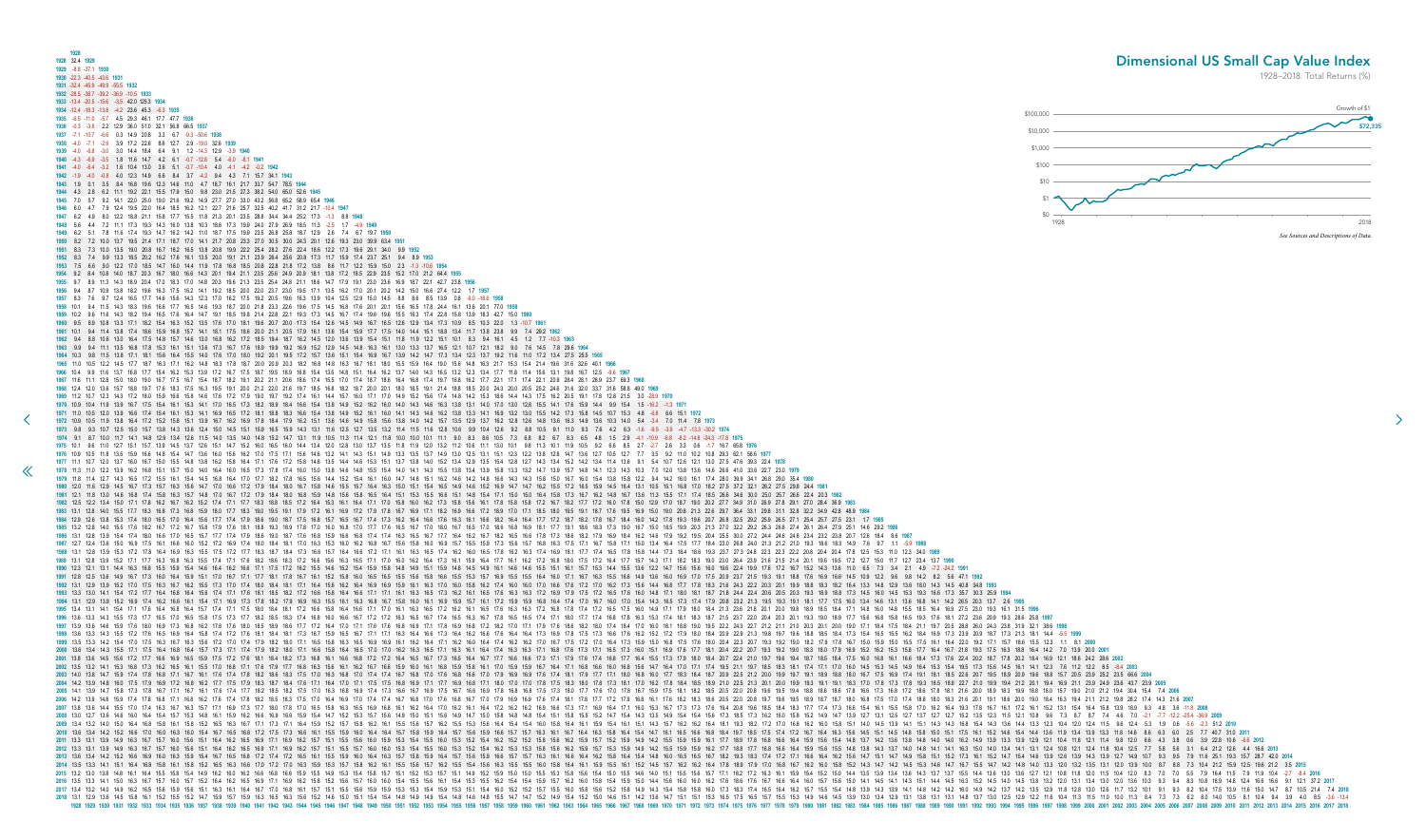<span id="page-21-0"></span>**1928 1928** 35.4 **1929 1929** 2.7 -22.0 **1930 1930** -14.4 -31.9 -40.6 **1931 1931** -26.7 -40.3 -47.7 -54.0 **1932 1932** -23.6 -33.8 -37.3 -35.6 -9.7 **1933 1933** -8.2 -15.0 -13.2 -1.5 44.2 130.2 **1934 1934** -6.6 -12.2 -10.1 -0.3 29.1 54.3 3.5 **1935 1935** -0.6 -4.9 -1.7 8.7 34.7 53.9 25.9 53.1 **1936 1936** 4.7 1.4 5.3 15.8 39.4 55.3 36.2 56.3 59.6 **1937 1937** -2.3 -5.8 -3.5 3.4 18.4 24.9 7.2 8.5 -8.6 -47.7 **1938 1938** 0.6 -2.3 0.1 6.9 20.6 26.5 12.2 14.5 4.0 -16.1 34.6 **1939 1939** 0.0 -2.7 -0.6 5.3 16.8 21.1 8.8 9.9 1.2 -13.0 12.1 -6.6 **1940 1940** -0.5 -3.0 -1.1 4.1 14.0 17.3 6.6 7.1 -0.3 -11.4 5.7 -6.4 -6.1 **1941 1941** -0.8 -3.2 -1.4 3.3 12.0 14.7 5.1 5.3 -1.0 -10.1 3.0 -5.8 -5.4 -4.6 **1942 1942** 0.9 -1.2 0.6 5.2 13.4 16.0 7.5 8.0 2.7 -4.5 7.7 1.8 4.8 10.7 28.5 **1943 1943** 3.7 1.9 3.8 8.4 16.4 19.2 11.6 12.5 8.2 2.4 14.5 10.9 15.8 24.2 41.6 56.1 **1944 1944** 5.6 4.0 6.0 10.5 18.2 20.9 14.0 15.1 11.6 6.7 18.1 15.5 20.6 28.4 41.7 48.8 41.9 **1945 1945** 8.3 6.9 9.0 13.5 21.0 23.8 17.6 18.9 16.0 11.9 23.1 21.5 27.0 34.9 47.1 53.9 52.8 64.6 **1946 1946** 7.2 5.8 7.7 11.8 18.6 21.0 15.1 16.1 13.3 9.4 18.8 16.9 20.8 26.0 33.1 34.3 27.8 21.3 -10.7 **1947 1947** 7.0 5.7 7.5 11.3 17.6 19.7 14.2 15.1 12.4 8.9 17.1 15.3 18.4 22.4 27.6 27.4 21.1 14.9 -4.0 3.2 **1948 1948** 6.5 5.2 6.9 10.4 16.2 18.1 13.0 13.7 11.1 7.8 15.1 13.3 15.8 18.9 22.7 21.7 15.8 10.1 -3.8 -0.1 -3.3 **1949 1949** 7.0 5.8 7.4 10.8 16.4 18.2 13.3 14.0 11.6 8.6 15.4 13.8 16.1 18.9 22.2 21.3 16.3 11.8 1.5 5.9 7.3 19.1 **1950 1950** 8.6 7.5 9.2 12.6 18.0 19.8 15.3 16.0 13.9 11.2 17.8 16.5 18.9 21.8 25.1 24.7 20.7 17.5 9.9 15.7 20.2 34.0 50.9 **1951 1951** 8.8 7.8 9.4 12.6 17.7 19.4 15.1 15.8 13.8 11.3 17.5 16.3 18.4 20.9 23.8 23.3 19.7 16.9 10.4 15.2 18.4 26.6 30.6 13.0 **1952 1952** 8.9 7.9 9.5 12.5 17.4 19.0 14.9 15.6 13.7 11.3 17.1 15.9 17.9 20.1 22.7 22.1 18.8 16.2 10.6 14.6 17.0 22.7 23.9 12.3 11.6 **1953 1953** 8.2 7.3 8.7 11.6 16.2 17.6 13.7 14.3 12.4 10.1 15.4 14.2 15.8 17.7 19.8 19.1 15.9 13.3 8.1 11.1 12.5 15.9 15.2 5.3 1.6 -7.5 **1954 1954** 9.9 9.0 10.5 13.4 17.9 19.3 15.7 16.3 14.6 12.6 17.7 16.8 18.5 20.5 22.7 22.2 19.5 17.5 13.2 16.6 18.6 22.7 23.5 17.5 19.0 22.9 63.2 **1955 1955** 10.3 9.4 10.9 13.6 18.0 19.4 15.9 16.5 14.9 13.0 17.9 17.0 18.6 20.5 22.5 22.1 19.6 17.8 13.9 17.0 18.9 22.4 23.0 18.1 19.4 22.1 40.2 20.5 **1956 1956** 10.1 9.3 10.7 13.3 17.5 18.8 15.4 16.0 14.5 12.6 17.2 16.3 17.9 19.5 21.4 20.9 18.5 16.7 13.2 15.9 17.4 20.2 20.4 16.0 16.6 17.8 27.7 13.0 6.0 **1957 1957** 9.0 8.2 9.5 12.0 15.9 17.1 13.8 14.3 12.8 10.9 15.2 14.2 15.5 16.9 18.4 17.8 15.4 13.6 10.1 12.3 13.2 15.2 14.7 10.3 9.9 9.6 14.3 1.5 -6.8 -18.1 **1958 1958** 10.5 9.8 11.1 13.6 17.4 18.6 15.5 16.0 14.7 12.9 17.2 16.3 17.7 19.2 20.8 20.3 18.2 16.7 13.6 16.0 17.2 19.5 19.5 16.1 16.5 17.4 23.1 14.7 12.8 16.4 65.4 **1959 1959** 10.7 10.0 11.3 13.7 17.4 18.6 15.6 16.1 14.8 13.1 17.2 16.4 17.7 19.1 20.6 20.1 18.2 16.8 13.9 16.1 17.2 19.3 19.3 16.2 16.6 17.4 22.1 15.3 14.0 16.8 39.4 17.5 **1960 1960** 10.1 9.4 10.6 12.9 16.5 17.5 14.7 15.1 13.8 12.2 16.0 15.2 16.4 17.6 18.9 18.4 16.5 15.1 12.4 14.2 15.1 16.8 16.6 13.6 13.7 14.0 17.4 11.2 9.4 10.3 21.7 4.4 -7.2 **1961 1961** 10.6 10.0 11.1 13.4 16.9 17.9 15.1 15.6 14.3 12.8 16.5 15.8 16.9 18.1 19.4 19.0 17.2 15.9 13.3 15.2 16.1 17.7 17.6 14.9 15.1 15.5 18.8 13.5 12.4 13.8 23.5 12.0 9.3 28.9 **1962 1962** 10.0 9.3 10.4 12.6 15.9 16.9 14.2 14.6 13.3 11.9 15.3 14.6 15.6 16.7 17.8 17.3 15.5 14.2 11.8 13.4 14.1 15.5 15.2 12.6 12.6 12.7 15.2 10.3 8.9 9.4 15.9 6.0 2.5 7.7 -10.0 **1963 1963** 10.4 9.7 10.8 13.0 16.2 17.1 14.5 14.9 13.7 12.3 15.7 15.0 16.0 17.0 18.1 17.7 16.0 14.8 12.5 14.1 14.8 16.1 15.9 13.5 13.6 13.8 16.2 11.8 10.8 11.5 17.4 9.6 7.7 13.2 6.1 25.2 **1964 1964** 10.7 10.1 11.2 13.2 16.4 17.3 14.8 15.2 14.0 12.7 15.9 15.3 16.2 17.3 18.3 17.9 16.3 15.2 13.0 14.5 15.2 16.5 16.3 14.2 14.3 14.5 16.7 12.9 12.1 12.9 18.2 11.7 10.6 15.5 11.4 24.0 22.8 **1965 1965** 11.3 10.7 11.8 13.9 16.9 17.9 15.4 15.8 14.8 13.5 16.6 16.0 17.0 18.0 19.1 18.7 17.2 16.1 14.1 15.6 16.4 17.6 17.5 15.6 15.8 16.1 18.3 14.9 14.4 15.4 20.4 15.1 14.7 19.6 17.4 28.3 29.9 37.4 **1966** [1](#page-20-0)966 10.8 10.2 11.2 13.2 16.1 17.0 14.6 15.0 13.9 12.6 15.6 15.0 15.9 16.8 17.8 17.4 15.9 14.9 14.9 14.9 14.0 16.0 15.8 13.9 13.9 14.1 16.0 12.7 12.0 12.7 16.7 11.7 10.9 14.3 11.6 17.7 15.4 11.8 9.0 1967 **1967** 11.8 11.3 12.3 14.3 17.2 18.1 15.8 16.2 15.2 14.0 17.0 16.4 17.3 18.3 19.3 19.0 17.6 16.7 14.8 16.2 16.9 18.1 18.0 16.3 16.6 16.9 18.9 16.0 15.6 16.6 20.7 16.6 16.5 20.3 19.0 25.8 25.9 27.0 22.1 63.8 **1968** 1968 12.5 12.0 13.0 15.0 17.9 18.7 16.5 16.9 16.0 14.8 17.8 17.2 18.2 19.1 20.1 19.8 18.5 17.7 16.0 17.3 18.1 19.2 19.3 17.7 18.0 18.4 20.4 17.8 17.6 18.6 22.6 19.0 19.2 23.0 22.2 28.6 29.3 30.9 28.8 53.3 43.5 1969 1969 11.4 10.9 11.9 13.7 16.4 17.3 15.1 15.4 14.5 13.3 16.1 15.5 16.4 17.2 18.1 17.7 16.5 15.5 13.8 15.1 15.6 16.6 16.5 14.9 15.0 15.2 16.8 14.2 13.8 14.4 17.7 14.1 13.7 16.3 14.9 18.9 17.9 17.0 12.4 20.6 3.4 -25.4 1970 1970 11.1 10.5 11.5 13.3 15.9 16.7 14.5 14.9 13.9 12.8 15.5 14.9 15.7 16.5 17.3 16.9 15.7 14.8 13.1 14.2 14.7 15.6 15.5 14.0 14.0 14.1 15.6 13.1 12.6 13.1 15.9 12.6 12.1 14.3 12.7 16.0 14.7 13.4 9.1 14.2 1.3 -14.9 -2.9 1971 1971 11.3 10.7 11.7 13.4 16.0 16.7 14.7 15.0 14.1 13.0 15.6 15.0 15.8 16.6 17.4 17.0 15.8 14.9 13.4 14.4 14.9 15.8 15.7 14.2 14.3 14.3 14.3 13.5 16.2 13.1 12.7 14.7 13.4 16.4 15.3 14.3 10.8 15.2 5.5 4.7 7.7 19.5 1972 1972 11.2 10.7 11.6 13.3 15.8 16.5 14.8 13.9 12.8 15.3 14.8 15.5 16.3 17.0 16.7 15.5 14.7 13.1 14.2 14.6 15.4 13.9 13.9 13.9 13.1 12.7 13.1 15.6 12.7 12.3 14.1 12.8 15.4 14.4 13.4 10.3 13.9 5.9 -1.8 7.6 13.3 7.5 1973 **1973** 10.1 9.6 10.5 12.1 14.5 15.1 13.2 13.4 12.5 11.5 13.8 13.3 13.9 14.6 15.3 14.9 13.7 12.8 11.3 12.2 12.6 13.3 13.1 11.6 11.6 11.6 12.6 10.5 9.9 10.2 12.2 9.4 8.8 10.1 8.7 10.6 9.2 7.8 4.6 6.7 -0.7 -7.7 -2.6 -2.6 -12.0 -27.9 **1974** 1974 9.3 8.8 9.7 11.2 13.5 14.1 12.2 12.4 11.5 10.5 12.7 12.2 12.8 13.4 14.0 13.5 12.4 11.5 10.0 10.8 11.1 11.7 11.5 10.1 9.9 9.9 10.8 8.6 8.0 8.2 9.9 7.2 6.5 7.6 6.1 7.5 6.1 7.5 6.1 4.5 1.4 2.8 -3.9 -10.1 -6.6 -7.5 -15.1 -1975 10.3 9.8 10.6 12.1 14.4 15.1 13.2 13.4 12.6 11.6 13.8 13.3 13.9 14.6 15.2 14.8 13.7 12.9 11.5 12.3 12.7 13.3 13.1 11.8 11.8 11.8 11.8 10.3 10.5 12.4 9.8 9.4 10.6 9.4 11.0 9.9 8.8 6.3 8.2 2.7 -2.1 2.5 3.6 0.0 -2.4 13.6 1976 11.0 10.6 11.4 12.9 15.2 15.8 14.0 14.3 13.5 12.5 14.7 14.2 14.9 15.5 16.1 15.8 14.8 14.0 12.7 13.5 13.9 14.6 14.4 13.2 13.3 14.3 12.4 14.3 11.9 14.9 11.9 13.7 12.8 12.0 10.0 12.1 7.5 3.7 8.6 10.7 9.0 9.4 25.8 58.6 54. 1977 11.1 10.7 11.5 13.0 15.2 15.9 14.1 14.3 13.5 12.6 14.8 14.3 14.9 15.6 16.2 15.8 14.8 14.1 12.8 13.6 14.0 14.7 14.5 13.3 13.4 13.4 14.4 12.6 12.4 12.2 11.9 13.2 12.4 12.9 13.2 12.4 10.6 12.6 8.4 5.1 9.7 11.6 10.4 10.9 2 1978 11.3 10.9 11.6 13.1 15.3 15.9 14.2 14.4 13.7 12.7 14.9 14.4 15.0 15.6 16.2 15.9 14.9 14.9 14.9 14.9 14.2 13.0 13.8 14.6 13.5 13.6 14.6 12.5 12.9 14.6 12.5 12.3 13.5 12.6 14.2 13.5 12.9 11.2 13.0 9.3 6.4 10.6 12.5 11.5 1979 11.7 11.3 12.1 13.5 15.7 16.3 14.6 14.9 14.1 13.2 15.3 14.9 15.5 16.1 16.7 16.4 15.5 14.8 13.6 14.4 14.8 15.4 15.3 14.2 14.3 14.4 15.3 14.4 15.3 13.7 13.4 13.8 15.5 13.5 13.3 14.5 13.8 15.4 14.8 14.2 12.8 14.6 11.3 8.7 1980 11.9 11.5 12.3 13.8 15.9 16.5 14.8 15.1 14.3 13.5 15.5 15.1 15.7 16.3 16.9 16.6 15.7 15.0 13.9 14.7 15.1 15.7 15.6 14.6 14.7 15.6 14.1 13.9 14.2 15.9 14.0 13.8 15.0 14.3 15.9 15.3 14.9 13.5 15.3 12.3 10.0 13.9 15.8 15. 1981 12.0 11.6 12.4 13.8 15.8 16.4 14.8 15.0 14.3 13.5 15.5 15.1 15.7 16.3 16.8 16.6 15.7 16.0 16.8 16.6 15.7 15.0 13.9 14.7 15.0 14.6 14.7 15.0 14.1 13.9 14.2 15.8 14.0 13.9 15.0 14.3 15.8 15.3 14.8 13.6 15.2 12.4 10.3 14. 1982 12.3 11.9 12.7 14.1 16.1 16.7 15.1 15.4 14.7 13.9 15.8 15.5 16.0 16.6 17.2 16.9 16.1 15.4 14.3 15.1 15.5 16.1 15.5 16.1 16.0 15.1 15.1 15.1 14.5 14.6 15.7 15.1 16.5 16.1 15.7 14.6 16.5 16.1 15.7 14.6 16.2 13.6 11.7 15. 1983 12.8 12.4 13.2 14.5 16.6 17.2 15.6 15.8 15.2 14.4 16.3 16.0 16.5 17.1 17.7 17.4 16.6 16.0 15.0 16.0 15.0 15.8 16.1 16.7 16.7 16.7 16.7 16.8 16.1 16.7 16.8 16.0 16.9 15.5 15.4 15.7 17.4 16.7 16.7 16.7 16.9 16.9 16.9 17. 1984 12.6 12.2 13.0 14.3 16.3 16.9 15.3 15.6 14.9 14.1 16.0 15.6 16.2 16.8 17.3 17.1 16.2 15.7 14.6 15.4 15.7 16.3 16.2 15.7 16.3 16.4 15.5 16.4 15.1 16.4 15.1 16.1 16.0 16.5 16.8 16.5 16.1 15.1 16.6 14.3 12.7 15.9 17.3 17. 1985 12.9 12.5 13.2 14.6 16.5 17.1 15.6 15.8 15.2 14.4 16.3 16.0 16.5 17.1 17.6 17.4 16.6 16.0 15.0 16.0 15.0 15.7 16.1 16.6 15.8 15.8 16.0 16.8 15.8 16.0 16.8 15.5 15.4 15.7 17.1 15.7 15.6 16.6 16.1 17.4 17.1 16.8 15.9 17. 1986 12.8 12.5 13.2 14.5 16.4 17.0 15.5 15.7 15.1 14.3 16.2 15.8 16.4 16.9 17.4 17.2 16.4 15.9 14.9 15.6 15.9 16.5 16.4 15.9 16.5 15.6 16.9 15.6 15.5 16.9 15.5 15.4 16.9 15.5 16.4 16.9 17.1 16.8 16.5 15.6 17.0 14.9 13.5 16. 1987 126 122 129 142 161 166 151 154 147 140 158 154 159 165 170 167 160 154 144 151 155 160 159 151 151 152 160 148 146 149 162 148 147 156 151 163 159 156 147 160 140 126 152 164 162 163 209 250 222 197 199 200 182 173 1 **1988** 12.8 12.5 13.2 14.5 16.3 16.8 15.4 15.6 15.0 14.3 16.1 15.7 16.2 16.7 17.2 17.0 16.3 15.7 14.8 15.5 15.8 16.3 16.3 15.5 15.5 15.6 16.4 15.2 15.1 15.4 16.6 15.3 15.2 16.1 15.7 16.8 16.5 16.2 15.4 16.6 14.8 13.5 16.0 17.2 17.0 17.7 21.6 25.4 22.8 20.5 20.8 21.1 19.6 18.9 19.6 17.7 13.5 16.6 12.1 13.1 30.7 **1989** 1989 12.9 12.6 13.2 14.5 16.3 16.8 15.4 15.6 15.0 14.3 16.1 15.7 16.2 16.7 17.2 17.0 16.3 15.8 14.8 15.5 15.8 16.3 16.3 15.5 15.5 15.5 15.5 15.5 15.5 15.6 15.5 15.1 15.7 16.4 16.6 15.3 16.1 15.7 16.8 16.2 15.4 16.6 16.2 15. **1990** 12.2 11.9 12.5 13.7 15.5 16.0 14.6 14.8 14.2 13.5 15.2 14.8 15.3 15.8 16.2 16.0 15.3 14.7 13.8 14.4 14.7 15.2 15.1 14.3 14.4 14.4 15.1 14.0 13.8 14.0 15.2 13.9 13.8 14.5 14.1 15.1 14.7 14.4 13.6 14.6 12.8 11.6 13.8 14.7 14.4 14.8 18.0 21.0 18.6 16.4 16.4 16.2 14.6 13.6 13.6 11.4 7.8 8.7 4.8 3.4 5.4 -5.4 -22.9 **1991** 1991 12.7 12.3 13.0 14.2 15.9 16.4 15.1 15.3 14.7 14.0 15.7 15.3 14.5 15.3 16.8 16.5 16.8 16.5 15.8 16.5 15.3 14.4 15.1 15.4 15.1 15.4 15.1 15.4 15.1 15.8 15.7 15.0 15.1 15.8 14.7 14.0 15.4 15.0 16.0 15.7 15.4 15.1 16.0 15. **1992** 12.9 12.6 13.3 14.5 16.2 16.7 15.3 15.5 15.0 14.3 15.9 15.6 16.1 16.6 17.0 16.8 16.1 15.6 14.8 15.4 15.7 16.1 16.1 15.4 15.4 15.5 16.2 15.1 15.0 15.3 16.4 15.2 15.1 15.9 15.5 16.5 16.2 16.0 15.2 16.3 14.7 13.6 15.7 16.7 16.5 17.0 20.0 22.8 20.8 19.0 19.1 19.1 18.0 17.4 17.7 16.4 13.9 15.5 13.4 13.9 17.5 14.4 13.8 38.3 31.0 **1993** 1993 13.1 12.7 13.4 14.6 16.3 16.7 15.4 15.6 15.1 14.4 16.0 15.7 16.2 16.7 17.1 16.9 16.2 15.7 14.9 15.5 15.8 16.3 16.2 15.5 15.8 16.3 16.2 15.5 15.6 15.6 15.7 16.9 15.5 15.6 15.7 16.3 15.2 15.6 15.1 16.9 16.1 15.7 16.8 16. 1994 12.9 12.6 13.2 14.3 16.0 16.5 15.2 15.4 14.8 14.2 15.8 15.5 15.9 16.4 16.8 16.6 15.9 16.4 16.8 16.6 15.9 15.4 14.6 15.2 15.5 15.9 15.2 15.3 15.9 15.2 15.3 15.9 14.9 14.8 15.0 16.1 15.0 14.9 15.6 14.9 15.6 14.9 15.9 14. 1995 13.1 12.8 13.5 14.6 16.3 16.7 15.5 15.7 15.1 14.5 16.0 15.7 16.2 16.6 17.1 16.9 16.2 15.8 15.0 15.5 15.8 16.3 16.2 15.8 16.3 16.2 15.8 16.3 16.2 15.6 15.5 15.6 15.7 16.3 15.2 15.5 16.5 15.4 15.4 16.1 16.1 16.5 16.5 16. 1996 13.3 13.0 13.6 14.8 16.4 16.9 15.6 15.8 15.3 14.7 16.2 15.9 16.3 16.8 17.2 17.0 16.4 15.9 15.2 15.7 16.0 16.4 16.4 16.4 16.7 15.8 15.5 15.7 16.6 15.5 15.7 16.6 16.5 16.5 16.8 16.9 16.5 16.9 16.6 16.9 16.9 16.9 16.9 16. 1997 136 133 139 151 167 171 159 161 156 150 165 162 167 171 175 173 167 163 155 161 164 168 168 161 162 163 169 160 159 162 173 163 164 171 170 164 173 160 173 171 170 184 173 189 200 201 193 199 200 201 193 173 179 202 19 **1998** 13.4 13.1 13.7 14.8 16.3 16.8 15.6 15.8 15.3 14.7 16.1 15.9 16.3 16.7 17.1 16.9 16.3 15.9 15.1 15.7 16.0 16.4 16.3 15.7 15.8 15.8 16.4 15.5 15.4 15.7 16.6 15.6 15.6 16.2 15.9 16.7 16.5 16.3 15.7 16.6 15.3 14.5 16.2 17.0 16.9 17.2 19.5 21.6 20.1 18.7 18.8 18.8 18.0 17.6 17.8 17.0 15.5 16.6 15.5 16.0 17.8 16.6 16.6 22.8 19.8 18.1 17.4 21.7 18.1 14.6 -3.4 **1999** 1999 13.3 13.0 13.6 14.7 16.2 16.7 15.5 15.7 15.2 14.6 16.0 15.8 16.2 16.6 17.0 16.8 16.2 15.8 15.0 15.6 15.8 15.0 15.6 15.8 16.2 15.8 16.3 16.2 15.8 16.3 16.5 16.5 16.5 16.3 16.1 15.5 16.1 15.8 16.6 16.3 16.1 15.6 16.4 15 2000 13.4 13.7 14.8 16.3 16.8 15.8 15.8 15.3 14.7 16.1 15.8 16.3 16.7 17.1 16.9 16.3 15.7 17.1 16.9 16.3 15.9 15.1 15.7 15.9 16.3 15.7 15.9 16.3 15.7 15.8 16.3 15.7 15.8 16.4 15.5 16.6 16.6 16.6 16.6 16.9 16.7 16.9 16.9 16. 2001 13.5 13.3 13.8 14.9 16.4 16.8 15.7 15.9 15.4 14.8 16.2 16.0 16.4 16.8 17.2 17.0 16.4 16.0 15.3 15.8 16.1 16.5 16.4 15.8 15.9 16.0 16.5 15.8 16.0 16.5 15.9 16.0 16.5 15.9 16.0 16.5 15.7 16.5 16.7 16.8 16.1 16.8 16.4 17. **2002** 13.1 12.8 13.4 14.4 15.9 16.3 15.2 15.4 14.9 14.3 15.7 15.4 15.8 16.2 16.6 16.4 15.8 15.4 14.7 15.2 15.4 15.8 15.8 15.2 15.2 15.3 15.8 15.0 14.9 15.1 15.9 15.0 14.9 15.5 15.2 15.9 15.7 15.5 15.0 15.7 14.6 13.8 15.3 15.9 15.8 16.1 18.0 19.7 18.4 17.2 17.2 17.1 16.4 16.0 16.1 15.4 14.1 14.9 14.0 14.2 15.4 14.4 14.2 18.0 15.8 14.4 13.6 15.2 12.8 10.9 6.4 9.0 8.7 2.9 -13.4 **2003** 2003 13.6 13.4 14.0 15.0 16.4 16.9 15.7 15.9 15.5 14.9 16.3 16.0 16.4 16.8 17.2 17.0 16.4 16.1 17.0 16.4 16.1 15.4 15.9 16.1 16.5 16.5 16.9 16.0 16.6 15.8 15.7 16.8 16.1 16.5 16.9 16.1 16.5 16.1 16.9 16.7 16.1 16.5 16.0 16. 2004 13.8 13.5 14.1 15.1 16.5 17.0 15.8 16.0 15.6 15.0 16.4 16.1 16.5 16.9 17.3 17.1 16.6 16.2 15.5 16.0 16.2 16.6 16.0 16.1 16.5 16.0 16.1 16.5 16.0 16.1 16.1 16.1 16.0 16.1 16.1 16.9 16.1 16.9 16.0 16.1 16.9 16.1 16.5 16. 2005 13.7 13.4 14.0 15.0 16.4 16.8 15.7 15.9 15.5 14.9 16.3 16.0 16.4 16.8 17.1 17.0 16.4 16.0 15.4 15.9 16.1 16.5 16.4 15.9 16.1 16.5 16.4 15.9 16.0 16.5 15.7 15.9 16.7 15.9 16.7 15.9 16.7 16.5 16.6 16.5 16.0 16.4 17.0 16. 2006 13.8 13.5 14.1 15.0 16.5 16.9 15.8 16.0 15.5 15.0 16.3 16.0 16.4 16.8 17.2 17.0 16.5 16.1 16.5 16.1 15.4 15.9 16.1 15.4 15.9 16.1 16.5 16.5 15.9 16.0 16.1 16.6 15.8 15.7 15.9 16.8 15.9 16.4 16.8 15.1 16.5 17.1 17.0 17. 2007 13.4 13.2 13.7 14.7 16.1 16.5 15.4 15.6 15.1 14.6 15.9 15.6 16.0 16.4 16.7 16.6 16.0 15.7 16.0 16.7 15.0 15.5 15.0 15.7 15.0 16.5 15.5 15.6 16.0 16.5 15.5 15.6 16.0 15.5 15.8 15.8 15.4 16.2 16.0 15.5 16.4 16.7 16.0 16. 2008 12.7 12.4 12.9 13.9 15.2 15.6 14.7 14.2 13.7 14.9 14.7 15.0 15.4 15.7 15.5 15.0 14.6 15.7 15.5 15.0 14.6 14.0 14.0 14.0 14.0 14.4 14.6 14.9 14.8 14.3 14.4 14.8 14.1 14.0 14.1 14.9 14.1 14.9 14.1 14.9 14.1 14.9 14.1 14. 2009 13.0 12.8 13.3 14.2 15.6 15.9 14.9 15.1 14.6 14.1 15.3 15.1 15.4 15.8 16.1 15.9 15.4 15.0 14.4 14.9 15.1 15.4 15.1 15.4 15.0 14.4 14.9 15.1 15.4 15.3 14.8 14.8 14.9 15.3 14.6 14.5 15.4 15.0 14.5 15.4 15.0 14.5 15.4 15. 2010 13.2 13.0 13.5 14.4 15.7 16.1 15.1 15.2 14.8 14.3 15.5 15.3 15.6 15.9 16.3 16.1 15.6 15.9 16.3 16.1 15.6 15.9 16.3 16.1 15.6 15.9 16.1 15.5 15.6 15.9 16.1 15.5 15.0 15.0 15.1 15.5 14.8 15.1 15.5 14.8 15.9 15.1 15.5 15. 2011 13.0 12.7 13.2 14.1 15.4 15.8 14.8 14.9 14.5 14.0 15.2 15.0 15.3 15.6 16.0 15.8 15.3 14.9 14.3 14.9 14.3 14.7 14.9 15.2 15.2 14.7 14.7 15.2 14.4 14.9 14.4 14.9 14.6 15.2 15.0 14.8 14.4 14.9 14.0 13.1 14.9 15.0 15.8 15. **2012** 13.0 12.8 13.3 14.2 15.5 15.8 14.8 15.0 14.6 14.1 15.3 15.0 15.3 15.7 16.0 15.8 15.3 15.0 14.3 14.8 15.0 15.3 15.2 14.7 14.7 14.8 15.2 14.5 14.4 14.6 15.3 14.5 14.5 14.9 14.7 15.2 15.0 14.9 14.4 15.0 14.1 13.5 14.6 15.1 15.0 15.2 16.6 17.8 16.7 15.8 15.8 15.7 15.2 14.9 14.9 14.4 13.5 14.0 13.4 13.5 14.2 13.5 13.4 15.4 14.2 13.4 13.0 13.6 12.6 11.8 10.4 11.4 11.5 10.8 9.8 12.4 8.0 6.3 5.9 3.9 6.6 20.8 13.1 6.2 18.2 **2013** 2013 134 135 149 144 158 161 152 153 149 144 156 154 157 160 163 162 157 153 147 152 154 157 156 154 157 158 147 152 153 147 152 153 149 152 153 154 152 154 152 154 152 153 154 152 153 154 152 153 154 152 154 152 154 157 15 19 10 14 132 130 135 14 132 130 151 14.7 14.2 15.4 15.2 15.5 15.8 16.1 16.0 15.5 15.1 16.0 15.5 15.1 14.5 15.0 15.1 14.5 15.0 15.1 14.5 15.0 15.1 14.9 15.4 15.4 15.4 15.4 15.4 15.1 14.9 15.4 15.3 15.4 16.0 15.5 15.1 14.6 1 **2015** 12.9 12.7 13.2 14.1 15.3 15.6 14.7 14.8 14.4 13.9 15.1 14.8 15.1 15.5 15.8 15.6 15.1 14.8 14.2 14.6 14.8 15.1 15.0 14.5 14.5 14.6 15.0 14.3 14.2 14.4 15.0 14.3 14.2 14.7 14.4 14.9 14.8 14.6 14.2 14.7 13.9 13.3 14.4 14.8 14.7 14.8 16.1 17.2 16.2 15.4 15.4 15.3 14.8 14.5 14.5 14.0 13.2 13.6 13.1 13.2 13.8 13.2 13.1 14.8 13.7 13.0 12.6 13.2 12.3 11.6 10.4 11.3 11.3 10.7 9.9 12.0 8.6 7.4 7.3 6.1 8.1 16.3 11.8 8.8 12.4 10.5 -3.2 -8.1 **2016 2016** 13.1 12.9 13.4 14.2 15.5 15.8 14.9 15.0 14.6 14.1 15.3 15.0 15.3 15.7 16.0 15.8 15.3 15.0 14.4 14.8 15.0 15.3 15.2 14.8 14.8 14.8 15.2 14.6 14.5 14.6 15.3 14.6 14.5 15.0 14.7 15.2 15.1 14.9 14.5 15.0 14.2 13.7 14.7 15.1 15.0 15.2 16.5 17.5 16.6 15.8 15.8 15.7 15.2 14.9 15.0 14.5 13.8 14.2 13.7 13.8 14.4 13.8 13.7 15.4 14.4 13.7 13.4 14.0 13.1 12.5 11.4 12.3 12.4 11.9 11.3 13.3 10.3 9.2 9.3 8.4 10.5 18.1 14.5 12.3 16.0 15.4 7.2 10.1 31.7 **2017 2017** 13.1 12.9 13.4 14.2 15.4 15.8 14.8 15.0 14.6 14.1 15.2 15.0 15.3 15.6 15.9 15.8 15.3 15.0 14.4 14.8 15.0 15.2 15.2 14.7 14.8 14.8 15.2 14.6 14.5 14.6 15.3 14.5 14.5 14.9 14.7 15.2 15.0 14.9 14.5 15.0 14.2 13.7 14.7 15.1 15.0 15.1 16.4 17.4 16.5 15.7 15.7 15.6 15.1 14.9 14.9 14.4 13.7 14.1 13.6 13.7 14.3 13.8 13.7 15.3 14.3 13.7 13.4 13.9 13.1 12.5 11.5 12.3 12.5 12.0 11.3 13.2 10.4 9.5 9.6 8.8 10.7 17.5 14.2 12.3 15.4 14.9 8.6 10.9 21.8 12.7 **2018 2018** 12.8 12.6 13.0 13.9 15.1 15.4 14.4 14.6 14.2 13.7 14.8 14.6 14.9 15.2 15.5 15.3 14.8 14.5 13.9 14.3 14.5 14.8 14.7 14.2 14.3 14.3 14.7 14.0 13.9 14.1 14.7 14.0 13.9 14.3 14.1 14.6 14.4 14.3 13.9 14.4 13.6 13.0 14.0 14.4 14.3 14.4 15.6 16.6 15.7 14.9 14.8 14.8 14.3 14.0 14.0 13.5 12.8 13.2 12.7 12.7 13.3 12.7 12.6 14.1 13.1 12.5 12.1 12.6 11.8 11.2 10.1 10.8 10.9 10.3 9.7 11.3 8.6 7.6 7.6 6.7 8.2 13.9 10.7 8.7 10.7 9.5 3.6 4.1 8.5 -1.5 -13.9 1953 1954 1955 1956 1957 1958 1959 1961 1961 1963 1964 1965 1964 1965 1966 1967 1968 1969 1970 1971 1972 1973 1974 1972 1973 1974 1975 1976 1976 1977 1978 1989 1980 1981 1982 1984 1985 1986 1989 1990 1991 1992 1993 1994 199 Dimensional US Targeted Value Index 1928–2018: Total Returns (%) \$0 \$1  $$10$  $$100$ \$1,000 \$10,000 \$100,000 *See Sources and Descriptions of Data.*

![](_page_21_Figure_3.jpeg)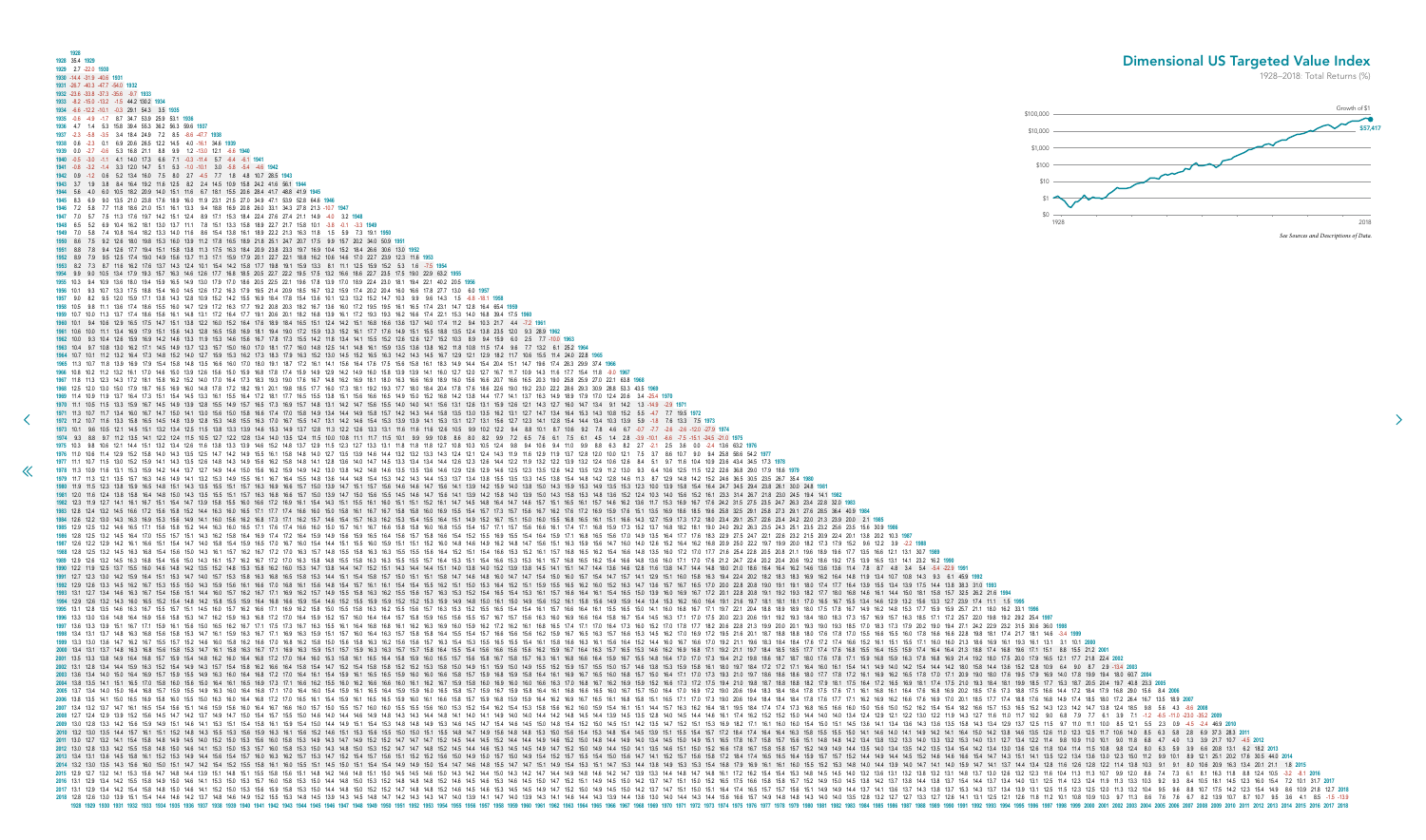<span id="page-22-0"></span>![](_page_22_Figure_3.jpeg)

 -22.2 **1991** -8.3 8.1 **1992** -10.9 -4.6 -15.8 **1993** -1.9 5.9 4.9 30.6 **1994** 0.8 7.5 7.3 21.1 12.4 **1995** 1.7 7.3 7.1 16.0 9.4 6.5 **1996** 2.4 7.3 7.1 13.7 8.6 6.7 7.0 **1997** 1.6 5.5 5.1 9.8 5.2 2.9 1.2 -4.3 **1998** 3.0 6.6 6.4 10.7 7.1 5.8 5.5 4.8 14.8 **1999** 5.2 8.7 8.8 12.9 10.2 9.7 10.6 11.8 20.8 27.2 **2000** 4.1 7.1 7.0 10.3 7.7 6.9 7.0 7.0 11.0 9.2 -6.2 **2001** 2.3 4.8 4.5 7.0 4.4 3.3 2.8 2.0 3.6 0.2 -11.1 -15.7 **2002** 1.4 3.7 3.3 5.4 2.9 1.8 1.2 0.2 1.2 -2.0 -10.1 -12.0 -8.1 **2003** 4.3 6.7 6.6 8.9 7.0 6.4 6.4 6.3 8.2 6.9 2.3 5.4 17.8 51.1 **2004** 5.7 8.1 8.1 10.3 8.7 8.3 8.5 8.7 10.7 10.0 6.9 10.4 20.8 38.6 27.1 **2005** 6.6 8.8 8.9 11.1 9.6 9.3 9.6 9.9 11.8 11.4 9.0 12.3 20.7 32.2 23.6 20.3 **2006** 7.7 9.9 10.0 12.1 10.8 10.7 11.0 11.5 13.4 13.2 11.3 14.6 21.8 30.7 24.6 23.3 26.4 **2007** 7.7 9.8 9.9 11.9 10.7 10.5 10.9 11.2 12.9 12.7 11.0 13.7 19.5 26.0 20.4 18.3 17.3 8.8 **2008** 4.0 5.7 5.6 7.1 5.7 5.2 5.1 4.9 5.8 5.0 2.8 3.9 7.1 9.9 3.1 -2.2 -8.7 -22.4 -44.6 **2009** 5.7 7.4 7.3 8.9 7.6 7.3 7.4 7.4 8.5 7.9 6.1 7.6 11.0 14.0 8.8 5.4 2.0 -5.0 -11.3 42.2 **2010** 6.1 7.8 7.8 9.2 8.1 7.8 7.9 8.0 9.0 8.5 7.0 8.4 11.5 14.2 9.7 7.1 4.6 -0.2 -3.1 28.2 15.7 **2011** 5.2 6.7 6.6 8.0 6.8 6.5 6.5 6.5 7.3 6.8 5.2 6.3 8.8 10.9 6.7 4.0 1.5 -2.8 -5.5 12.9 0.6 -12.4 **2012** 5.7 7.2 7.1 8.4 7.4 7.1 7.1 7.1 7.9 7.5 6.1 7.2 9.5 11.5 7.8 5.6 3.6 0.3 -1.4 14.0 5.9 1.3 17.2 **2013** 6.4 7.8 7.8 9.1 8.1 7.9 8.0 8.0 8.9 8.5 7.3 8.4 10.7 12.6 9.3 7.5 6.0 3.3 2.5 15.9 10.1 8.3 20.5 23.9 **2014** 5.9 7.3 7.3 8.5 7.5 7.3 7.3 7.3 8.1 7.6 6.5 7.4 9.4 11.1 8.0 6.2 4.8 2.4 1.5 12.3 7.1 5.0 11.6 8.9 -4.3 **2015** 5.7 7.0 7.0 8.1 7.2 7.0 7.0 7.0 7.6 7.2 6.1 7.0 8.8 10.2 7.4 5.7 4.4 2.2 1.4 10.5 6.0 4.2 8.8 6.1 -1.8 0.8 **2016** 5.7 7.0 6.9 8.0 7.1 6.9 6.9 6.9 7.5 7.2 6.1 6.9 8.6 9.9 7.3 5.7 4.5 2.5 1.9 9.9 6.0 4.4 8.2 6.1 0.7 3.3 5.8 **2017** 6.5 7.7 7.7 8.8 8.0 7.8 7.8 7.9 8.5 8.2 7.2 8.1 9.8 11.1 8.7 7.4 6.3 4.7 4.3 11.9 8.6 7.6 11.4 10.2 7.1 11.1 16.7 28.7 **2018** 5.6 6.8 6.7 7.7 6.9 6.6 6.6 6.6 7.2 6.8 5.8 6.5 8.0 9.1 6.8 5.5 4.4 2.7 2.2 8.7 5.5 4.3 6.9 5.3 1.9 3.5 4.4 3.7 -16.4 **1990 1991 1992 1993 1994 1995 1996 1997 1998 1999 2000 2001 2002 2003 2004 2005 2006 2007 2008 2009 2010 2011 2012 2013 2014 2015 2016 2017 2018**

![](_page_22_Figure_6.jpeg)

## MSCI World ex USA Index

1970–2018: Total Returns (%)

Dimensional International Adjusted Market Index

1990–2018: Total Returns (%)

 $\rightarrow$ 

## MSCI All Country World ex USA Index

![](_page_22_Figure_2.jpeg)

![](_page_22_Figure_9.jpeg)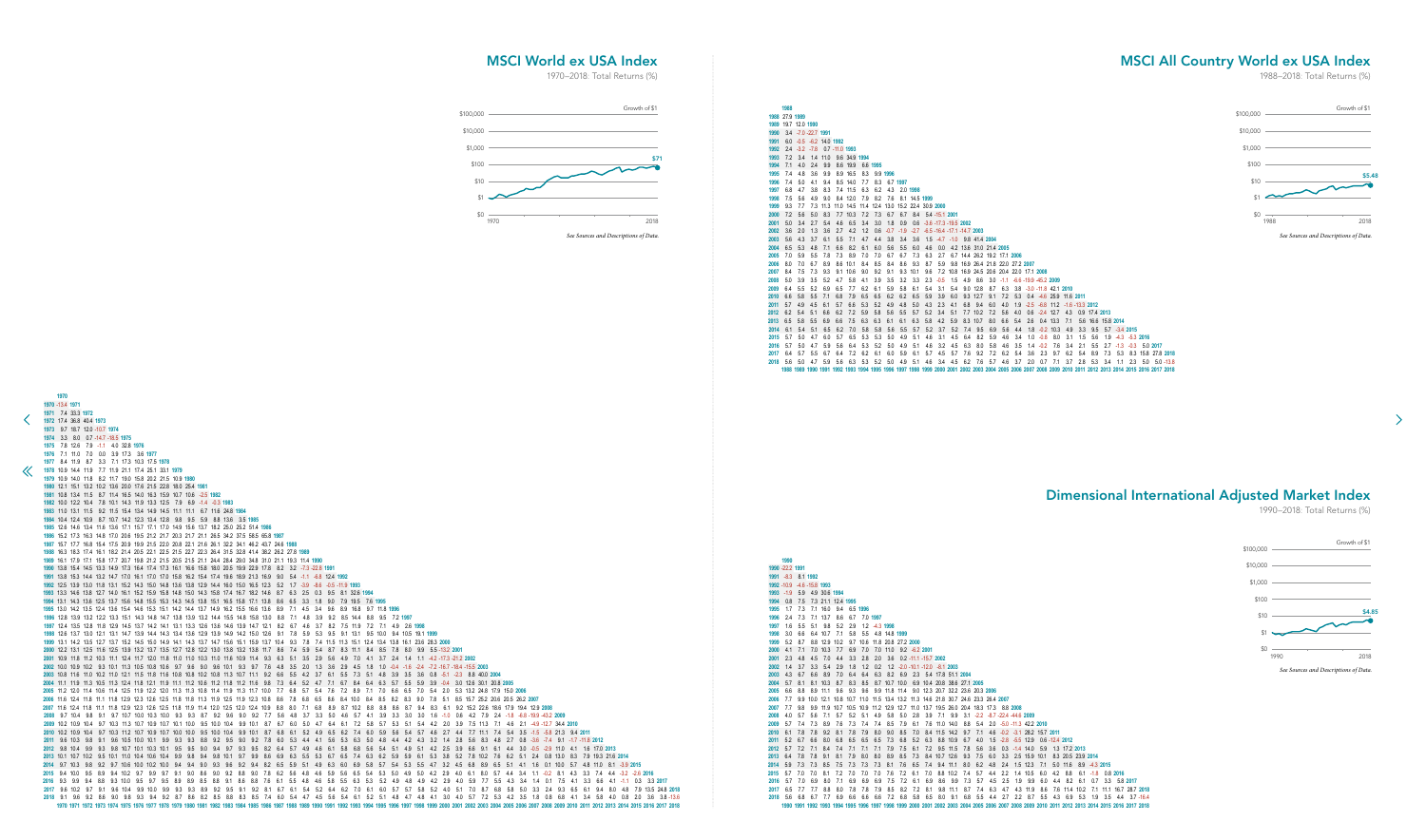<span id="page-23-0"></span>

|              | 1990 - 22.3 1991            |                |            |            |                       |            |                      |            |                                            |            |            |     |                                   |                                        |     |                                                                                             |                |            |                                                             |            |              |     |               |                                              |     |                         |              |  |
|--------------|-----------------------------|----------------|------------|------------|-----------------------|------------|----------------------|------------|--------------------------------------------|------------|------------|-----|-----------------------------------|----------------------------------------|-----|---------------------------------------------------------------------------------------------|----------------|------------|-------------------------------------------------------------|------------|--------------|-----|---------------|----------------------------------------------|-----|-------------------------|--------------|--|
|              | 1991 -8.7 7.2 1992          |                |            |            |                       |            |                      |            |                                            |            |            |     |                                   |                                        |     |                                                                                             |                |            |                                                             |            |              |     |               |                                              |     |                         |              |  |
|              | 1992 -11.5 -5.5 -16.7 1993  |                |            |            |                       |            |                      |            |                                            |            |            |     |                                   |                                        |     |                                                                                             |                |            |                                                             |            |              |     |               |                                              |     |                         |              |  |
|              | 1993 -2.2 5.6 4.9 32.0 1994 |                |            |            |                       |            |                      |            |                                            |            |            |     |                                   |                                        |     |                                                                                             |                |            |                                                             |            |              |     |               |                                              |     |                         |              |  |
| 1994         |                             | $0.9$ 7.7      |            |            | 7.9 22.7 14.1 1995    |            |                      |            |                                            |            |            |     |                                   |                                        |     |                                                                                             |                |            |                                                             |            |              |     |               |                                              |     |                         |              |  |
| 1995         | 1.5                         | 7.1            |            |            | 7.1 16.4 9.4 4.8 1996 |            |                      |            |                                            |            |            |     |                                   |                                        |     |                                                                                             |                |            |                                                             |            |              |     |               |                                              |     |                         |              |  |
| 1996         | 2.1                         | 6.8            |            | 6.7 13.5   | 8.0                   |            | 5.0 5.2 1997         |            |                                            |            |            |     |                                   |                                        |     |                                                                                             |                |            |                                                             |            |              |     |               |                                              |     |                         |              |  |
| 1997         |                             | $0.7$ 4.5      | 4.1        | 8.8        | 3.7                   |            | $0.5 -1.7 -8.1$ 1998 |            |                                            |            |            |     |                                   |                                        |     |                                                                                             |                |            |                                                             |            |              |     |               |                                              |     |                         |              |  |
| 1998         | 19                          | 5.4            | 5.1        | 9.3        | 5.2                   | 3.1        | 2.6                  |            | 1.3 11.6 1999                              |            |            |     |                                   |                                        |     |                                                                                             |                |            |                                                             |            |              |     |               |                                              |     |                         |              |  |
| 1999         | 3.9                         | 7.3            |            | 7.3 11.3   | 8.1                   | 7.0        | 7.5                  |            | 8.3 17.6 23.9 2000                         |            |            |     |                                   |                                        |     |                                                                                             |                |            |                                                             |            |              |     |               |                                              |     |                         |              |  |
| 2000         |                             | $3.3\quad 6.2$ | 6.1        | 9.4        | 6.5                   | 5.3        | 5.4                  |            | 5.4 10.3 9.7 -2.9 2001                     |            |            |     |                                   |                                        |     |                                                                                             |                |            |                                                             |            |              |     |               |                                              |     |                         |              |  |
| 2001         |                             | $1.7$ 4.2      | 3.9        | 6.5        |                       | $3.7$ 2.3  | 1.9                  |            | 1.2 3.7 1.2 -8.5 -13.8 2002                |            |            |     |                                   |                                        |     |                                                                                             |                |            |                                                             |            |              |     |               |                                              |     |                         |              |  |
| 2002         | 1.1                         | 3.3            | 2.9        | 5.1        | 2.5                   | 1.2        | 0.6                  | $-0.1$     | 1.6                                        |            |            |     | $-0.8$ $-7.9$ $-10.3$ $-6.5$ 2003 |                                        |     |                                                                                             |                |            |                                                             |            |              |     |               |                                              |     |                         |              |  |
| 2003         | 4.3                         | 6.7            | 6.6        | 9.0        | 7.0                   | 6.2        | 6.4                  |            | 6.5 9.2 8.7 5.2 8.1 21.1 56.8 2004         |            |            |     |                                   |                                        |     |                                                                                             |                |            |                                                             |            |              |     |               |                                              |     |                         |              |  |
| 2004         |                             | 5.8 8.1        |            | 8.2 10.6   | 8.8                   |            | 8.3 8.7              |            | 9.1 11.8 11.9 9.6 13.0 23.7 42.2 29.1 2005 |            |            |     |                                   |                                        |     |                                                                                             |                |            |                                                             |            |              |     |               |                                              |     |                         |              |  |
| 2005         | 6.7                         | 9.0            |            |            |                       |            |                      |            |                                            |            |            |     |                                   |                                        |     | 9.1 11.4 9.8 9.5 9.9 10.5 13.0 13.2 11.6 14.7 23.2 35.1 25.4 21.8 2006                      |                |            |                                                             |            |              |     |               |                                              |     |                         |              |  |
| 2006         |                             |                |            |            |                       |            |                      |            |                                            |            |            |     |                                   |                                        |     | 7.8 10.0 10.2 12.4 11.1 10.8 11.4 12.0 14.5 14.9 13.6 16.6 23.9 33.0 25.9 24.3 26.8 2007    |                |            |                                                             |            |              |     |               |                                              |     |                         |              |  |
| 2007         |                             |                |            |            |                       |            |                      |            |                                            |            |            |     |                                   |                                        |     | 7.7 9.8 10.0 12.1 10.7 10.5 11.0 11.5 13.7 13.9 12.7 15.2 20.9 27.3 20.8 18.2 16.4 6.8 2008 |                |            |                                                             |            |              |     |               |                                              |     |                         |              |  |
| 2008         | 39                          | 5.6            | 5.5        | 7.1        | 5.6                   |            | 5.0 5.1              |            |                                            |            |            |     |                                   |                                        |     |                                                                                             |                |            | 5.0 6.3 5.8 4.0 4.9 7.9 10.5 3.0 -2.6 -9.7 -23.7 -45.6 2009 |            |              |     |               |                                              |     |                         |              |  |
| 2009         |                             | 5.7 7.4        | 7.4        | 9.1        | 7.8                   | 7.4        | 7.5                  | 7.7        | 9.2                                        | 8.9        | 7.5        |     |                                   | 8.8 12.0 14.9 9.1                      |     |                                                                                             |                |            | 5.5 1.8 -5.4 -11.0 45.6 2010                                |            |              |     |               |                                              |     |                         |              |  |
| 2010         | 6.3                         | 8.0            | 8.0        | 9.6        | 8.4                   | 8.0        | 8.2                  | 8.5        | 9.9                                        | 9.7        | 8.5        |     |                                   | 9.7 12.7 15.4 10.4                     |     | 7.6                                                                                         | 4.9            |            | 0.1 -2.0 31.4 18.6 2011                                     |            |              |     |               |                                              |     |                         |              |  |
| 2011         | 5.3                         | 6.8            | 6.8        | 8.2        | 7.0                   | 6.6        | 6.7                  | 6.8        | 7.9                                        | 7.6        | 6.4        |     |                                   | 7.3 9.7 11.6 7.0                       |     |                                                                                             | 4.2 1.5        |            | $-2.9$ $-5.2$ 14.0 0.9 $-14.2$ 2012                         |            |              |     |               |                                              |     |                         |              |  |
| 2012         | 5.8                         | 7.3            | 7.3        | 8.6        | 7.5                   | 7.2        | 7.3                  | 7.4        | 8.5                                        | 8.3        | 7.2        |     |                                   | 8.1 10.4 12.2 8.1                      |     | 5.7                                                                                         | 3.6            |            | $0.2 -1.1$ 14.9                                             |            | 6.2          |     | 0.4 17.6 2013 |                                              |     |                         |              |  |
| 2013<br>2014 | 6.5<br>6.0                  | 8.0<br>7.4     | 8.0        | 9.3        | 8.3                   | 8.0        | 8.2                  | 8.4        | 9.5                                        | 9.4        | - 8.4      |     |                                   | 9.3 11.5 13.3 9.7<br>8.2 10.1 11.7 8.3 |     |                                                                                             | 7.7 6.1        |            | 3.4 2.9 16.8 10.6<br>1.7 12.9 7.3                           |            |              |     |               | 8.0 21.3 25.0 2014<br>4.6 11.8 9.0 -5.0 2015 |     |                         |              |  |
| 2015         | 5.8                         | 7.2            | 7.4<br>7.2 | 8.7<br>8.3 | 7.6<br>7.4            | 7.3<br>7.1 | 7.5<br>7.2           | 7.6<br>7.3 | 8.6<br>8.2                                 | 8.4<br>8.0 | 7.5<br>7.1 | 7.8 |                                   | 9.5 10.9                               | 7.7 | 6.0                                                                                         | 6.4 4.8<br>4.5 | 2.3<br>2.3 |                                                             | $1.7$ 11.2 | 6.3          | 4.0 | 9.2           |                                              |     | 6.5 -1.7 1.8 2016       |              |  |
| 2016         |                             | 5.9 7.2        | 7.2        | 8.3        | 7.4                   | 7.1        | 7.2                  | 7.3        | 8.2                                        | 8.0        | 7.1        | 7.8 |                                   | 9.4 10.6                               | 7.7 | 6.1                                                                                         | 4.7            | 2.8        |                                                             |            | 2.3 10.7 6.5 | 4.6 | 8.8           | 6.7                                          | 1.2 |                         | 4.5 7.2 2017 |  |
| 2017         | 6.7                         | 7.9            | 8.0        | 9.1        | 8.2                   | 8.0        | 8.1                  | 8.3        | 9.2                                        | 9.0        | 8.3        |     |                                   | 9.0 10.6 11.8 9.1                      |     | 7.7                                                                                         | 6.6            | 5.0        |                                                             | 4.8 12.7   | 9.2          |     |               | 7.9 12.1 11.0                                |     | 7.8 12.4 18.1 30.1 2018 |              |  |
|              | 2018 5.7 6.9                |                | 6.9        | 7.9        |                       |            | 7.0 6.8 6.8          | 6.9        | 7.7 7.5 6.7                                |            |            |     |                                   | 7.3 8.6 9.7 7.1                        |     |                                                                                             |                |            |                                                             |            |              |     |               | 5.7 4.5 2.9 2.5 9.2 5.8 4.3 7.2 5.6          |     | 2.1 3.9 4.6 3.3 - 17.9  |              |  |
|              |                             |                |            |            |                       |            |                      |            |                                            |            |            |     |                                   |                                        |     |                                                                                             |                |            |                                                             |            |              |     |               |                                              |     |                         |              |  |

1990 1991 1992 1993 1994 1995 1996 1997 1998 1999 2000 2001 2002 2003 2004 2005 2006 2007 2008 2009 2010 2011 2012 2013 2014 2015 2016 2017 2018

4.1 5.3 5.1 6.0 5.4 5.3 5.1 5.0 5.2 4.5 2.7 4.4 6.5 7.8 6.2 5.3 4.6 3.2 2.1 7.6 5.3 4.5 6.2 4.4 1.3 2.2 2.5 4.8 -13.6

993 1994 1995 1996 1997 1998 1999 2000 2001 2002 2003 2004 2005 2006 2007 2008 2009 2010 2011 2012 2013 2014 2015 2016 2017 2018

 $\ll$ 

![](_page_23_Figure_9.jpeg)

![](_page_23_Figure_13.jpeg)

 -23.9 **1991**

 -7.6 12.0 **1992** -9.7 -1.6 -13.6 **1993** -1.9 6.7 4.1 25.6 **1994** 0.7 8.0 6.7 18.6 12.1 **1995** \$100 \$100 2.4 8.7 7.9 16.2 11.8 11.5 **1996** 3.4 8.8 8.2 14.5 11.0 10.4 9.4 1997 \$10 3.2 7.8 7.1 11.8 8.6 7.5 5.6 1.9 **1998** 5.2 9.5 9.2 13.5 11.3 11.1 10.9 11.7 22.5 1999 8.7 13.1 13.3 17.8 16.5 17.4 18.9 22.3 34.0 46.5 **2000**  $$0$   $$50$   $$50$   $$50$   $$9.5$   $$2000$   $$6.0$   $$9.6$   $$9.3$   $$12.5$   $$10.8$   $$10.6$   $$10.4$   $$10.7$   $$13.8$   $$9.6$   $$-18.0$   $$2001$  3.5 6.4 5.8 8.3 6.3 5.5 4.5 3.6 4.0 -1.6 -19.3 -20.6 **2002** 2.3 4.8 4.2 6.1 4.2 3.2 2.1 0.9 0.7 -4.1 -16.7 -16.1 -11.2 **2003** 4.5 7.0 6.6 8.7 7.1 6.6 6.0 5.5 6.1 3.1 -5.5 -1.0 10.6 37.7 2004<br>**2003** 4.5 7.0 6.6 8.7 7.1 6.6 6.0 5.5 6.1 3.1 -5.5 -1.0 10.6 37.7 2004 5.5 7.9 7.6 9.6 8.3 7.9 7.5 7.3 8.1 5.9 -0.8 4.0 13.8 28.9 20.6 **2005** 6.1 8.5 8.3 10.2 9.0 8.7 8.4 8.3 9.1 7.4 1.9 6.5 14.6 24.7 18.7 16.9 **2006** 7.1 9.4 9.2 11.0 10.0 9.8 9.7 9.7 10.6 9.2 4.7 9.1 16.2 24.3 20.1 19.9 23.1 **2007** 7.6 9.8 9.7 11.5 10.5 10.4 10.3 10.4 11.3 10.1 6.2 10.2 16.4 22.9 19.4 19.1 20.2 17.4 **2008** 4.3 6.2 5.8 7.2 6.1 5.6 5.2 4.9 5.1 3.6 -0.4 2.1 5.8 9.0 4.0 0.2 -4.8 -16.3 -40.3 **2009** 5.8 7.6 7.4 8.8 7.8 7.5 7.2 7.1 7.5 6.2 2.9 5.5 9.3 12.6 8.9 6.7 4.3 -1.3 -9.5 37.1 **2010** 6.0 7.8 7.6 8.9 8.0 7.8 7.5 7.4 7.8 6.7 3.6 6.1 9.6 12.5 9.3 7.5 5.7 1.8 -3.0 23.7 11.6 **2011** 5.5 7.1 6.9 8.1 7.2 6.9 6.6 6.4 6.8 5.6 2.8 4.9 7.9 10.3 7.2 5.5 3.7 0.2 -3.7 12.9 2.4 -5.9 **2012** 5.8 7.4 7.2 8.4 7.5 7.3 7.0 6.9 7.2 6.2 3.6 5.7 8.5 10.7 8.0 6.5 5.1 2.4 -0.4 13.2 6.2 3.6 14.2 **2013** 6.4 8.0 7.8 8.9 8.2 7.9 7.8 7.7 8.0 7.1 4.8 6.8 9.4 11.5 9.2 8.0 6.9 4.8 2.8 14.7 9.6 9.0 17.3 20.6 **2014** 6.0 7.5 7.3 8.4 7.6 7.4 7.2 7.1 7.4 6.5 4.3 6.1 8.4 10.3 8.1 6.9 5.8 3.9 2.1 11.6 7.1 6.0 10.3 8.4 -2.6 **2015** 5.8 7.2 7.0 8.0 7.3 7.0 6.8 6.7 6.9 6.1 4.0 5.6 7.8 9.4 7.4 6.2 5.2 3.4 1.8 9.8 5.9 4.7 7.6 5.5 -1.3 -0.1 **2016** 5.6 7.0 6.8 7.7 7.0 6.8 6.6 6.4 6.7 5.8 3.8 5.4 7.4 8.9 6.9 5.8 4.9 3.2 1.8 8.8 5.2 4.2 6.4 4.5 -0.4 0.7 1.6 **2017** 6.3 7.6 7.5 8.4 7.7 7.6 7.4 7.3 7.6 6.8 5.0 6.5 8.5 9.9 8.2 7.3 6.5 5.1 4.0 10.6 7.7 7.1 9.5 8.5 5.7 8.6 13.3 26.3 **2018** 5.6 6.8 6.6 7.5 6.8 6.6 6.4 6.3 6.5 5.7 3.9 5.3 7.1 8.3 6.6 5.7 4.9 3.5 2.3 8.0 5.1 4.4 5.9 4.6 1.7 2.8 3.7 4.8 -12.9 993 1994 1995 1996 1997 1998 1999 2000 2001 2002 2003 2004 2005 2006 2007 2008 2009 2010 2011 2012 2013 2014 2015 2016 2017 2018 2018 1990 \$1,000 \$1,000 \$6.16 \$4.82

## Dimensional International Vector Index

1990–2018: Total Returns (%)

![](_page_23_Figure_2.jpeg)

## Dimensional International Large Cap Growth Index

1990–2018: Total Returns (%)

Dimensional International Large Value Index

# 1990–2018: Total Returns (%)

Dimensional International Large Cap High Profitability Index

1990–2018: Total Returns (%)

![](_page_23_Figure_5.jpeg)

![](_page_23_Figure_16.jpeg)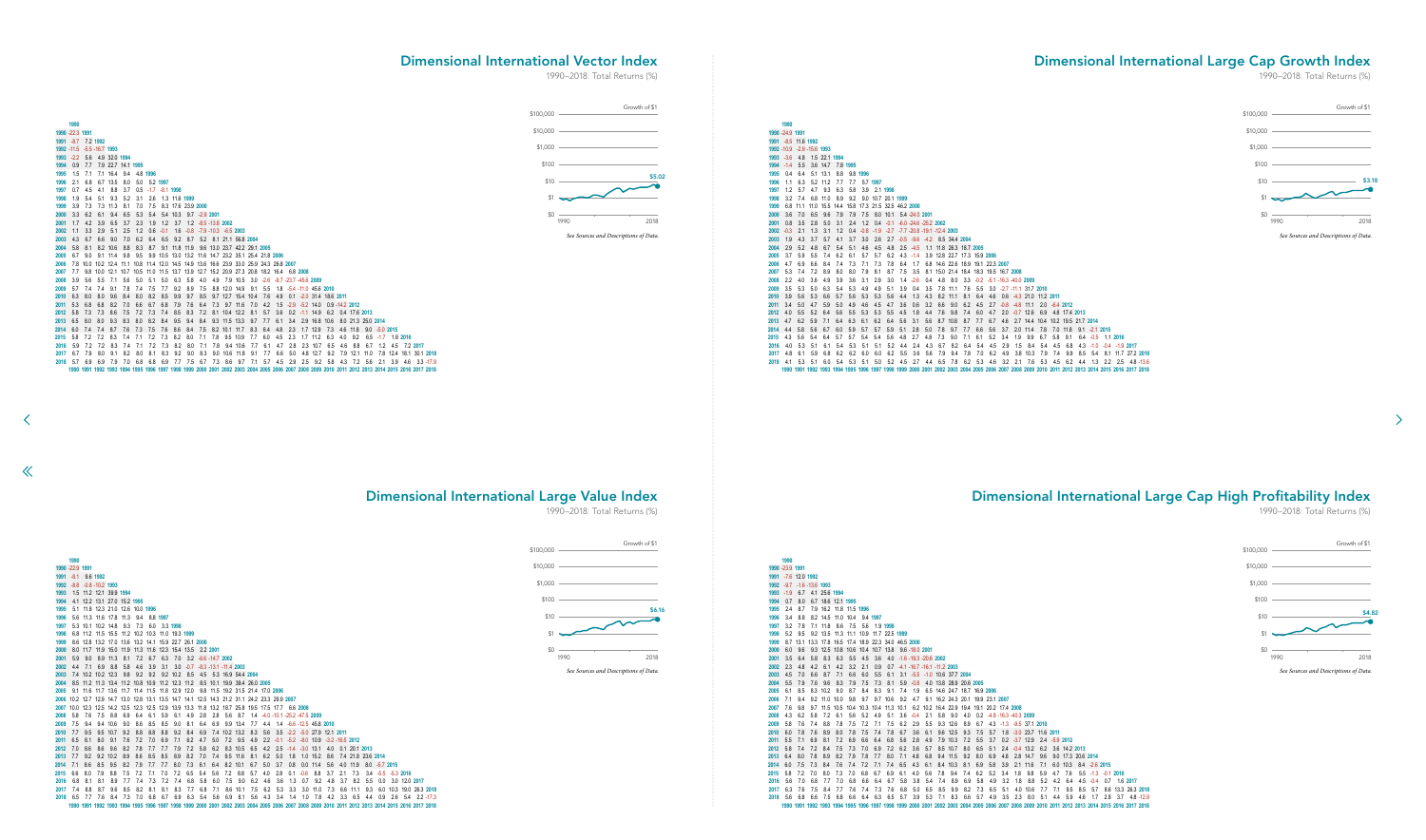-8.5 5.8 **1992** -12.2 -7.5 -19.1 **1993** -4.2 2.1 0.3 24.5 **1994** -1.7 3.7 3.0 16.3 8.5 **1995** -0.8 3.8 3.3 12.1 6.4 4.3 **1996** 0.2 4.1 3.8 10.5 6.2 5.1 5.8 **1997** -1.3 1.9 1.3 5.9 1.7 -0.5 -2.8 -10.6 **1998** 0.1 3.1 2.7 6.9 3.6 2.4 1.8 -0.1 11.7 **1999** 3.0 6.0 6.1 10.3 8.1 8.0 8.9 9.9 21.9 33.1 **2000** 1.4 3.9 3.7 7.0 4.7 4.0 4.0 3.5 8.8 7.3 -13.5 **2001** -0.9 1.2 0.7 3.2 0.8 -0.2 -1.0 -2.3 -0.1 -3.7 -18.1 -22.5 **2002** -1.3 0.5 0.0 2.2 -0.1 -1.1 -1.8 -3.0 -1.5 -4.5 -14.5 -15.0 -6.7 **2003** 2.0 4.0 3.8 6.2 4.5 4.1 4.1 3.8 6.5 5.4 -0.5 4.2 20.8 56.6 **2004** 3.7 5.7 5.7 8.1 6.7 6.5 6.8 6.9 9.7 9.4 5.1 10.4 24.2 43.4 31.2 **2005** 5.0 7.0 7.0 9.4 8.2 8.2 8.6 8.9 11.6 11.6 8.3 13.3 24.6 37.2 28.5 25.8 **2006** 5.9 7.8 8.0 10.2 9.2 9.2 9.7 10.1 12.7 12.8 10.2 14.7 24.1 33.2 26.3 23.8 21.9 **2007** 6.0 7.8 7.9 10.0 9.1 9.1 9.5 9.9 12.2 12.2 9.9 13.7 21.2 27.7 21.3 18.2 14.5 7.6 **2008** 2.0 3.4 3.3 4.9 3.7 3.4 3.3 3.1 4.4 3.7 0.9 2.9 7.1 9.6 2.1 -4.1 -12.4 -25.8 -48.8 **2009** 4.0 5.5 5.5 7.1 6.1 5.9 6.1 6.1 7.6 7.2 5.0 7.2 11.7 14.6 8.8 4.8 0.1 -6.3 -12.6 49.5 **2010** 5.0 6.4 6.5 8.1 7.2 7.1 7.3 7.5 9.0 8.8 6.8 9.1 13.3 16.1 11.2 8.2 5.0 1.1 -1.0 37.7 26.9 **2011** 4.1 5.4 5.4 6.9 6.0 5.8 5.9 6.0 7.3 6.9 5.0 6.8 10.3 12.4 7.9 4.9 1.7 -1.9 -4.1 18.2 5.1 -12.9 **2012** 4.7 6.0 6.1 7.5 6.7 6.6 6.7 6.8 8.0 7.8 6.0 7.9 11.2 13.1 9.1 6.6 4.1 1.4 0.2 18.6 9.8 2.1 19.6 **2013** 5.7 7.0 7.1 8.5 7.8 7.7 7.9 8.1 9.3 9.2 7.7 9.5 12.7 14.6 11.1 9.1 7.2 5.2 4.8 21.0 14.7 10.9 25.2 31.0 **2014** 5.3 6.5 6.6 7.9 7.2 7.1 7.3 7.3 8.5 8.3 6.8 8.4 11.3 12.9 9.6 7.7 5.8 4.0 3.5 16.3 10.7 6.9 14.5 12.0 -4.3 **2015** 5.5 6.7 6.7 8.0 7.3 7.3 7.4 7.5 8.6 8.4 7.0 8.6 11.2 12.7 9.7 7.9 6.3 4.7 4.3 15.5 10.6 7.6 13.4 11.4 2.8 10.3 **2016** 5.3 6.5 6.5 7.7 7.0 7.0 7.1 7.2 8.2 8.0 6.7 8.1 10.5 11.9 9.0 7.3 5.8 4.3 3.9 13.6 9.2 6.5 10.9 8.8 2.2 5.6 1.2 **2017** 6.3 7.4 7.5 8.7 8.1 8.1 8.3 8.4 9.4 9.3 8.1 9.5 11.9 13.3 10.7 9.3 8.0 6.8 6.7 15.8 12.2 10.2 14.7 13.7 9.7 14.8 17.2 35.7 **2018** 5.3 6.4 6.4 7.6 6.9 6.9 7.0 7.0 8.0 7.8 6.6 7.8 9.9 11.1 8.6 7.1 5.8 4.5 4.3 12.0 8.4 6.3 9.4 7.8 3.6 5.7 4.2 5.8 -17.6 1996 1997 1998 1999 2000 2001 2002 2003 2004 2005 2006 2007 2008 2009 2010 2011 2012 2013 2014 2015 2016 2017 2018

 14.1 14.6 14.0 14.1 12.6 11.4 10.2 9.5 8.6 9.7 9.9 11.2 10.2 9.9 10.3 10.5 11.5 11.9 11.6 12.1 13.0 13.7 10.5 8.6 7.2 5.4 5.7 13.8 9.4 7.9 12.9 11.5 7.7 13.1 19.7 28.9 **2018** 13.1 13.5 12.9 13.0 11.5 10.3 9.1 8.4 7.5 8.5 8.7 9.9 8.8 8.5 8.8 8.9 9.8 10.1 9.7 10.1 10.8 11.3 8.2 6.3 4.9 3.1 3.1 9.9 5.7 4.0 7.6 5.6 1.6 3.9 4.9 1.9 -19.4 1982 1983 1984 1985 1986 1987 1988 1989 1990 1991 1992 1993 1994 1995 1996 1997 1998 1999 2000 2001 2002 2003 2004 2005 2006 2007 2008 2009 2010 2011 2012 2013 2014 2015 2016 2017 2018

 -20.8 **1991**

![](_page_24_Figure_6.jpeg)

#### -2.4 **1983** 15.7 37.0 **1984** 14.3 23.7 11.7 **1985** 26.9 38.5 39.3 73.7 **1986** 32.4 42.9 44.9 65.0 56.8 **1987** 35.8 45.0 47.1 61.2 55.3 53.9 **1988** 35.6 43.2 44.5 54.1 48.1 43.9 34.6 **1989** 35.9 42.5 43.4 50.8 45.5 41.9 36.3 38.1 **1990** 28.4 32.9 32.3 36.1 29.7 23.7 15.0 6.3 -18.3 **1991** 25.9 29.5 28.6 31.2 25.2 19.7 12.4 5.8 -7.3 5.0 **1992** 21.0 23.6 22.2 23.6 17.7 12.2 5.4 -0.9 -11.3 -7.6 -18.6 **1993** 22.4 24.9 23.8 25.2 20.2 15.7 10.4 6.1 -0.7 5.9 6.4 39.1 **1994** 22.0 24.3 23.2 24.4 19.9 15.9 11.3 7.9 2.7 8.7 9.9 27.8 17.3 **1995** 20.5 22.4 21.3 22.2 18.0 14.3 10.1 7.0 2.6 7.4 7.9 18.6 9.5 2.2 **1996** 19.5 21.2 20.1 20.8 16.9 13.5 9.7 6.9 3.1 7.2 7.6 15.4 8.4 4.2 6.3 **1997** 17.4 18.9 17.7 18.2 14.4 11.2 7.7 5.0 1.5 4.7 4.6 10.0 3.7 -0.5 -1.7 -9.2 **1998** 16.6 17.9 16.7 17.1 13.6 10.6 7.3 4.9 1.8 4.6 4.6 9.0 3.8 0.7 0.2 -2.7 4.2 **1999** 16.7 17.9 16.8 17.2 13.9 11.2 8.2 6.1 3.3 6.0 6.1 10.2 6.0 3.9 4.4 3.7 10.8 17.9 **2000** 16.0 17.1 16.0 16.3 13.2 10.6 7.8 5.8 3.3 5.8 5.8 9.4 5.7 3.8 4.2 3.7 8.3 10.4 3.5 **2001** 15.0 16.0 15.0 15.2 12.2 9.8 7.1 5.3 2.9 5.1 5.1 8.1 4.8 3.1 3.3 2.7 5.9 6.4 1.1 -1.2 **2002** 14.5 15.4 14.3 14.5 11.7 9.4 6.9 5.2 3.0 5.0 5.0 7.7 4.6 3.2 3.3 2.8 5.4 5.7 1.9 1.1 3.5 **2003** 16.5 17.5 16.6 16.9 14.3 12.2 10.0 8.6 6.7 8.9 9.2 12.2 9.8 9.0 9.9 10.4 14.1 16.2 15.7 20.1 32.5 69.6 **2004** 17.4 18.4 17.6 17.9 15.5 13.5 11.5 10.2 8.6 10.8 11.3 14.2 12.2 11.6 12.8 13.6 17.3 19.6 20.0 24.5 34.4 53.2 38.5 **2005** 17.8 18.7 17.9 18.3 16.0 14.2 12.3 11.1 9.6 11.8 12.3 15.1 13.3 12.9 14.1 14.9 18.4 20.6 21.0 24.9 32.4 43.7 32.3 26.4 **2006** 18.2 19.1 18.4 18.7 16.6 14.9 13.1 12.0 10.7 12.8 13.3 16.0 14.4 14.2 15.3 16.3 19.5 21.6 22.1 25.5 31.7 39.9 31.2 27.7 28.9 **2007** 17.6 18.4 17.7 18.0 15.9 14.3 12.6 11.5 10.2 12.2 12.6 15.1 13.6 13.3 14.3 15.0 17.8 19.4 19.6 22.0 26.4 31.6 23.5 18.9 15.3 3.1 **2008** 14.2 14.9 14.1 14.2 12.2 10.5 8.8 7.6 6.2 7.7 7.9 9.8 8.1 7.5 7.9 8.0 9.8 10.3 9.5 10.3 12.0 13.5 4.8 -2.3 -10.3 -25.2 -45.7 **2009** 15.5 16.2 15.5 15.7 13.7 12.2 10.6 9.5 8.3 9.9 10.1 12.1 10.6 10.2 10.8 11.1 13.0 13.9 13.5 14.6 16.8 18.8 12.0 7.3 3.0 -4.4 -7.9 56.1 **2010** 15.7 16.4 15.7 15.9 14.0 12.5 11.0 10.0 8.8 10.4 10.7 12.6 11.2 10.8 11.4 11.8 13.6 14.4 14.1 15.2 17.2 19.0 13.2 9.4 6.3 1.3 0.7 37.2 20.6 **2011** 14.4 15.0 14.3 14.4 12.6 11.1 9.6 8.6 7.4 8.8 9.0 10.7 9.3 8.9 9.3 9.5 11.0 11.5 11.0 11.7 13.1 14.2 8.7 5.0 1.8 -2.9 -4.3 15.6 -0.6 -18.0 **2012** 14.6 15.2 14.5 14.6 12.8 11.4 10.0 9.1 7.9 9.3 9.5 11.2 9.9 9.5 9.9 10.1 11.6 12.1 11.7 12.4 13.7 14.8 9.9 6.8 4.2 0.6 0.1 16.7 5.9 -0.8 20.1 **2013** 15.0 15.6 14.9 15.0 13.3 12.0 10.6 9.8 8.7 10.1 10.3 11.9 10.7 10.4 10.8 11.1 12.5 13.1 12.8 13.5 14.8 15.9 11.6 9.0 7.0 4.2 4.3 18.9 11.1 8.1 24.0 28.2 **2014** 14.2 14.8 14.1 14.2 12.6 11.3 9.9 9.1 8.0 9.3 9.5 11.0 9.8 9.4 9.8 10.0 11.3 11.7 11.3 11.9 13.0 13.8 9.8 7.3 5.3 2.7 2.6 14.1 7.2 4.1 12.7 9.2 -6.9 **2015** 13.8 14.3 13.7 13.8 12.2 10.9 9.6 8.8 7.8 9.0 9.1 10.5 9.4 9.0 9.4 9.5 10.7 11.1 10.7 11.1 12.1 12.8 9.0 6.7 4.9 2.5 2.4 12.1 6.1 3.5 9.6 6.4 -3.1 0.8 **2016** 13.7 14.2 13.6 13.7 12.1 10.9 9.6 8.8 7.9 9.0 9.2 10.6 9.5 9.1 9.5 9.6 10.7 11.1 10.7 11.2 12.0 12.7 9.2 7.0 5.4 3.3 3.4 12.0 6.8 4.7 9.9 7.5 1.4 5.9 11.2 **2017** Dimensional International Small Cap Value Index 1982–2018: Total Returns (%) 2018 \$0 \$1 \$10  $$100 -$ \$1,000 \$10,000 \$100,000 Growth of \$1 *See Sources and Descriptions of Data.* \$94

<span id="page-24-0"></span>![](_page_24_Figure_2.jpeg)

## Dimensional International Small Cap Index

1970–2018: Total Returns (%)

Dimensional International Small Cap Growth Index

1990–2018: Total Returns (%)

## MSCI World ex USA Small Cap Index

![](_page_24_Figure_10.jpeg)

![](_page_24_Figure_3.jpeg)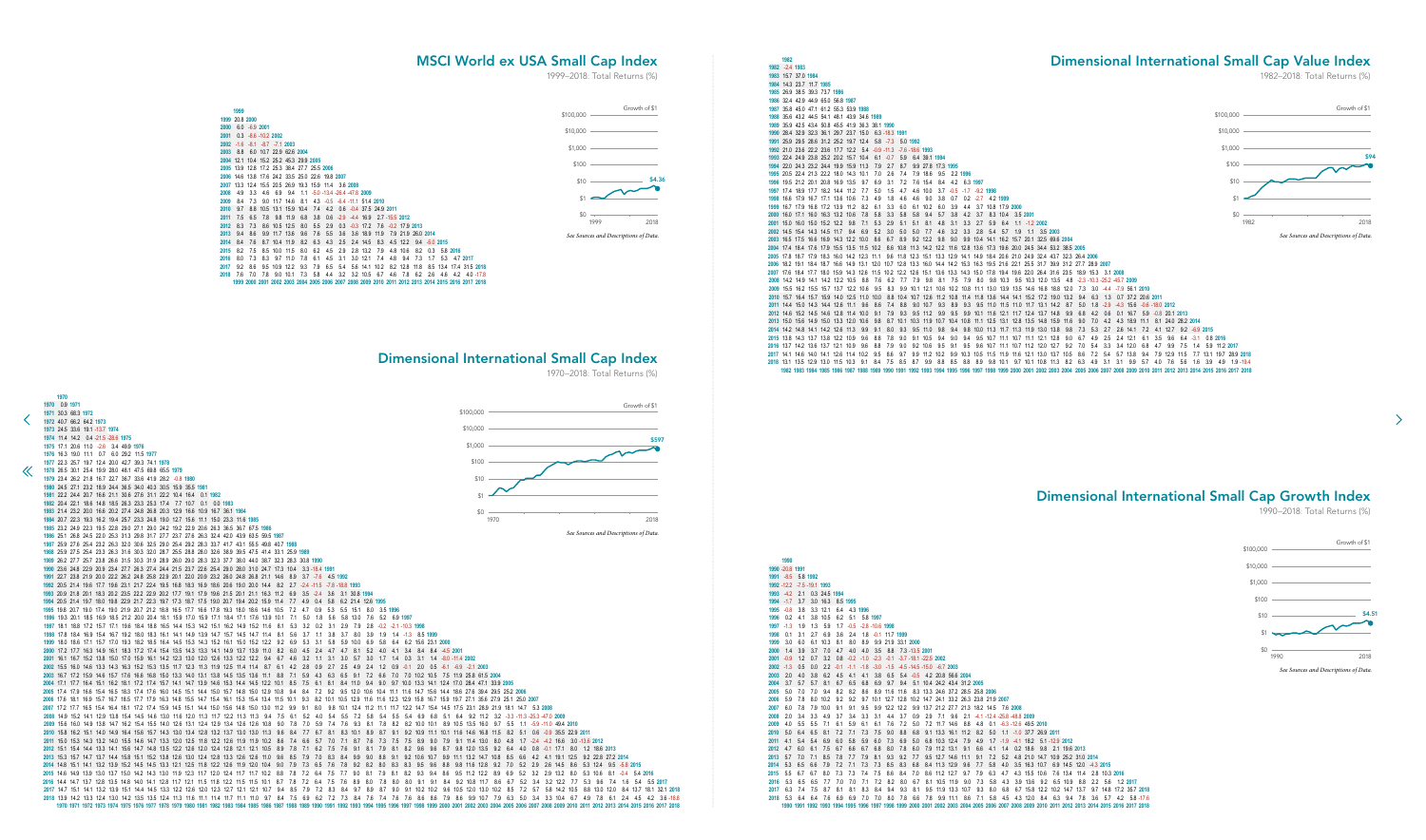54.3 **1990** 25.4 1.9 **1991** 30.3 19.7 40.7 **1992** 20.5 11.0 15.8 -4.7 **1993** 34.3 29.7 40.6 40.5 107.2 **1994** 29.6 25.2 31.8 29.0 50.1 8.7 **1995** 23.6 19.1 22.9 18.8 27.8 0.4 -7.3 **1996** 22.4 18.4 21.4 17.9 24.3 4.8 3.0 14.3 **1997** 17.6 13.7 15.5 11.8 15.4 -0.3 -3.1 -1.0 -14.3 **1998** 13.1 9.3 10.3 6.5 8.5 -4.7 -7.7 -7.9 -17.4 -20.3 **1999** 17.8 14.7 16.2 13.5 16.3 5.7 5.1 8.4 6.5 18.7 76.7 **2000** 13.3 10.2 11.1 8.2 9.9 0.4 -0.9 0.4 -2.8 1.4 14.4 -26.0 **2001** 13.1 10.2 11.0 8.4 9.9 1.6 0.6 1.9 -0.4 3.5 12.9 -9.8 9.9 **2002** 12.4 9.7 10.4 8.0 9.3 1.8 1.0 2.3 0.4 3.6 10.6 -5.4 7.0 4.2 **2003** 15.8 13.4 14.3 12.4 14.1 7.5 7.3 9.3 8.6 13.0 21.1 10.2 25.9 34.7 74.2 **2004** 16.8 14.6 15.6 13.9 15.6 9.6 9.7 11.8 11.4 15.7 23.1 14.5 27.8 34.3 52.5 33.5 **2005** 17.8 15.8 16.8 15.3 17.0 11.5 11.8 13.9 13.8 17.9 24.7 17.7 29.1 34.5 46.4 34.2 34.9 **2006** 18.8 17.0 18.0 16.6 18.3 13.3 13.7 15.8 16.0 19.9 26.2 20.3 30.4 35.0 44.0 35.2 36.0 37.1 **2007** 20.1 18.5 19.5 18.3 20.0 15.4 16.0 18.1 18.5 22.4 28.4 23.3 32.7 36.9 44.6 38.0 39.5 41.9 46.7 **2008** 14.9 13.1 13.8 12.3 13.5 9.0 9.1 10.4 10.1 12.6 16.6 11.3 17.2 18.3 20.8 12.2 7.5 -0.4 -15.1 -50.8 **2009** 17.9 16.4 17.2 16.0 17.3 13.3 13.6 15.2 15.3 18.2 22.5 18.1 24.4 26.3 29.8 23.6 21.7 18.6 13.0 -0.8 100.2 **2010** 18.1 16.6 17.4 16.3 17.6 13.7 14.1 15.6 15.7 18.4 22.4 18.4 24.1 25.8 28.8 23.3 21.7 19.3 15.2 6.2 56.1 21.8 **2011** 16.0 14.5 15.1 14.0 15.1 11.4 11.5 12.8 12.7 15.0 18.2 14.3 19.0 19.9 21.8 16.5 14.2 11.1 6.5 -1.7 23.8 -2.6 -22.1 **2012** 16.1 14.7 15.3 14.2 15.3 11.8 11.9 13.2 13.1 15.2 18.3 14.7 18.9 19.8 21.5 16.7 14.8 12.2 8.5 2.1 22.6 4.1 -3.8 18.9 **2013** 15.3 13.9 14.5 13.4 14.4 11.0 11.1 12.3 12.1 14.0 16.8 13.4 17.2 17.8 19.1 14.7 12.8 10.3 6.9 1.4 17.2 2.5 -3.3 7.8 -2.2 **2014** 14.6 13.2 13.7 12.7 13.5 10.3 10.4 11.4 11.3 13.0 15.5 12.2 15.6 16.1 17.1 13.0 11.1 8.7 5.6 0.8 13.6 1.4 -3.1 4.2 -2.4 -2.7 **2015** 13.1 11.8 12.2 11.1 11.9 8.8 8.8 9.7 9.4 10.9 13.1 10.0 12.9 13.1 13.9 9.9 8.0 5.6 2.6 -1.9 8.3 -2.3 -6.5 -2.1 -8.2 -11.1 -18.9 **2016** 13.4 12.1 12.5 11.5 12.2 9.3 9.3 10.2 9.9 11.4 13.5 10.6 13.4 13.6 14.3 10.7 9.0 6.9 4.2 0.3 9.7 0.7 -2.5 2.0 -1.8 -1.7 -1.2 20.3 **2017** 14.0 12.7 13.2 12.2 13.0 10.1 10.2 11.1 10.9 12.4 14.4 11.7 14.4 14.7 15.4 12.1 10.6 8.8 6.5 3.2 12.0 4.2 1.9 6.5 4.2 5.9 8.9 26.2 32.4 **2018** 13.0 11.8 12.2 11.3 11.9 9.2 9.2 10.0 9.8 11.1 13.0 10.4 12.8 13.0 13.6 10.4 8.9 7.1 4.9 1.8 9.5 2.4 0.2 3.9 1.5 2.3 3.6 12.4 8.6 -10.9 92 1993 1994 1995 1996 1997 1998 1999 2000 2001 2002 2003 2004 2005 2006 2007 2008 2009 2010 2011 2012 2013 2014 2015 2016 2017 2018

 -7.2 **1996** -2.6 2.3 **1997** -14.7 -18.2 -34.5 **1998** -15.1 -17.6 -26.0 -16.3 **1999** -6.0 -5.7 -8.3 8.6 41.0 **2000** -11.7 -12.6 -16.0 -8.7 -4.6 -35.4 **2001** -10.1 -10.5 -12.9 -6.5 -2.9 -19.4 0.5 **2002** -9.0 -9.3 -11.1 -5.4 -2.5 -13.8 -0.4 -1.3 **2003** -3.1 -2.5 -3.2 3.3 7.8 0.7 16.8 26.0 60.8 **2004** -0.6 0.2 -0.1 6.2 10.5 5.2 18.8 25.7 41.8 25.0 **2005** 1.8 2.8 2.9 8.8 13.0 8.9 20.9 26.6 37.6 27.3 29.5 **2006** 4.1 5.2 5.5 11.2 15.3 12.0 22.8 27.8 36.3 29.0 31.0 32.6 **2007** 6.7 7.9 8.4 14.0 18.0 15.4 25.4 30.1 37.5 32.3 34.8 37.5 42.6 **2008** -0.2 0.3 0.2 4.1 6.4 3.1 9.4 10.7 12.8 5.1 0.6 -7.5 -22.7 -58.1 **2009** 5.0 5.9 6.2 10.6 13.4 11.0 17.8 20.2 23.7 18.4 17.1 14.1 8.6 -5.2 114.3 **2010** 6.3 7.2 7.6 11.8 14.5 12.4 18.8 21.0 24.1 19.6 18.7 16.7 13.0 4.6 65.3 27.5 **2011** 4.0 4.7 4.9 8.4 10.6 8.4 13.6 15.1 17.0 12.5 10.8 7.9 3.6 -4.4 25.9 -3.5 -27.0 **2012** 4.9 5.7 5.9 9.3 11.4 9.4 14.4 15.7 17.6 13.5 12.2 9.9 6.5 0.5 25.1 4.5 -5.4 22.6 **2013** 4.7 5.4 5.6 8.8 10.7 8.8 13.3 14.4 16.0 12.3 10.9 8.8 5.8 0.6 19.9 3.7 -3.2 11.5 1.3 **2014** 4.5 5.2 5.4 8.4 10.1 8.3 12.4 13.4 14.7 11.2 9.9 7.9 5.2 0.7 16.6 3.2 -2.1 8.0 1.3 1.3 **2015** 4.0 4.6 4.7 7.5 9.1 7.3 11.0 11.8 12.9 9.6 8.3 6.4 3.8 -0.2 13.0 1.5 -3.0 4.1 -1.4 -2.7 -6.6 **2016** 3.9 4.5 4.6 7.2 8.7 7.0 10.5 11.2 12.1 9.1 7.8 6.0 3.7 0.1 11.6 1.7 -2.1 3.8 -0.4 -1.0 -2.1 2.6 **2017** 5.1 5.7 5.8 8.4 9.9 8.4 11.8 12.5 13.5 10.7 9.7 8.1 6.2 3.1 13.9 5.3 2.4 8.4 5.7 6.8 8.7 17.3 34.2 **2018** 4.0 4.5 4.6 7.0 8.3 6.8 9.8 10.4 11.2 8.5 7.4 5.8 3.9 0.9 10.2 2.3 -0.4 4.1 1.3 1.3 1.2 4.0 4.7 -18.3 1998 1999 2000 2001 2002 2003 2004 2005 2006 2007 2008 2009 2010 2011 2012 2013 2014 2015 2016 2017 2018

<span id="page-25-0"></span> 40.4 **1989** 52.2 65.0 **1990** 27.5 21.5 -10.6 **1991** 34.9 33.1 19.6 59.9 **1992** 29.8 27.3 16.8 33.5 11.4 **1993** 36.4 35.7 29.2 46.0 39.6 74.8 **1994** 29.1 27.3 20.9 30.3 21.8 27.3 -7.3 **1995**

 $\ll$ 

 -4.4 -8.5 **1996** 0.2 0.3 9.9 **1997** -2.0 -2.6 0.5 -8.1 **1998** -5.8 -7.1 -6.7 -14.0 -19.5 **1999** 4.4 5.4 9.1 8.9 18.5 74.6 **2000** -1.9 -2.2 -0.9 -3.5 -1.9 8.3 -32.8 **2001** -1.6 -1.8 -0.6 -2.6 -1.2 5.8 -17.6 1.0 **2002** -1.7 -2.0 -1.0 -2.7 -1.6 3.5 -13.0 -1.1 -3.1 **2003** 3.3 3.6 5.3 4.6 6.9 13.1 1.5 16.5 25.1 61.5 **2004** 5.5 6.0 7.8 7.5 10.0 15.9 6.7 19.8 26.8 45.1 30.4 **2005** 7.6 8.4 10.2 10.2 12.8 18.4 10.9 22.6 28.7 41.5 32.4 34.5 **2006** 9.6 10.4 12.3 12.6 15.1 20.4 14.2 24.7 30.1 40.0 33.5 35.1 35.7 **2007** 11.7 12.7 14.7 15.1 17.7 22.8 17.5 27.3 32.3 40.8 36.1 38.1 39.9 44.1 **2008** 5.4 5.8 7.0 6.7 8.2 11.4 6.0 12.2 13.9 17.0 9.7 5.1 -3.2 -18.2 -53.6 **2009** 9.4 10.0 11.5 11.6 13.4 17.0 12.4 19.0 21.5 25.5 20.3 18.4 14.7 8.4 -6.0 90.6 **2010** 10.1 10.8 12.2 12.4 14.1 17.5 13.3 19.4 21.7 25.2 20.7 19.1 16.3 11.9 2.8 53.1 22.9 **2011** 8.3 8.8 9.9 9.9 11.4 14.2 10.2 15.3 16.8 19.3 14.8 12.8 9.5 4.9 -3.1 23.8 -0.2 -19.0 **2012** 8.9 9.4 10.6 10.6 12.0 14.6 11.0 15.7 17.2 19.4 15.5 13.7 11.0 7.4 1.3 23.1 6.4 -1.0 20.8 **2013** 8.3 8.8 9.9 9.9 11.1 13.5 10.1 14.3 15.5 17.4 13.7 12.0 9.4 6.1 0.8 17.8 4.4 -1.2 9.2 -1.4 **2014** 7.9 8.3 9.3 9.3 10.4 12.6 9.3 13.2 14.2 15.8 12.3 10.7 8.3 5.3 0.7 14.5 3.4 -0.9 5.9 -0.8 -0.3 **2015** 6.9 7.2 8.0 7.9 8.9 10.9 7.8 11.2 12.0 13.2 9.9 8.2 5.9 3.0 -1.2 10.1 0.5 -3.5 0.8 -5.1 -7.0 -13.2 **2016** 7.1 7.4 8.3 8.2 9.1 11.0 8.1 11.3 12.0 13.2 10.2 8.6 6.5 4.0 0.3 10.4 2.2 -1.0 3.1 -0.9 -0.8 -1.0 12.9 **2017** 8.2 8.5 9.4 9.4 10.3 12.2 9.4 12.6 13.4 14.6 11.8 10.5 8.7 6.5 3.4 13.0 5.8 3.6 7.9 5.5 7.3 10.0 23.8 35.7 **2018** 7.2 7.5 8.2 8.2 9.0 10.7 8.0 10.9 11.5 12.5 9.8 8.5 6.7 4.6 1.6 9.9 3.4 1.2 4.4 1.9 2.6 3.3 9.5 7.8 -14.4 1994 1995 1996 1997 1998 1999 2000 2001 2002 2003 2004 2005 2006 2007 2008 2009 2010 2011 2012 2013 2014 2015 2016 2017 2018

| <u>1994 29.1 21.3 20.9 30.3 21.0 21.3 -1.3 1993</u>                                                          |     |                |     |     |                                      |     |     |             |     |      |                                                                                            |         |                         |                |     |                |     |                    |           |                        |                        |     |     |                                   |     |                                                                                                                                                            |                    |  |
|--------------------------------------------------------------------------------------------------------------|-----|----------------|-----|-----|--------------------------------------|-----|-----|-------------|-----|------|--------------------------------------------------------------------------------------------|---------|-------------------------|----------------|-----|----------------|-----|--------------------|-----------|------------------------|------------------------|-----|-----|-----------------------------------|-----|------------------------------------------------------------------------------------------------------------------------------------------------------------|--------------------|--|
| 1995 24.2 22.1 16.1 22.3 14.4 15.4 -6.3 -5.2 1996                                                            |     |                |     |     |                                      |     |     |             |     |      |                                                                                            |         |                         |                |     |                |     |                    |           |                        |                        |     |     |                                   |     |                                                                                                                                                            |                    |  |
| 1996 22.1 19.9 14.6 19.4 12.7 13.0 -2.3 0.3 6.0 1997                                                         |     |                |     |     |                                      |     |     |             |     |      |                                                                                            |         |                         |                |     |                |     |                    |           |                        |                        |     |     |                                   |     |                                                                                                                                                            |                    |  |
| 1997 18.2 15.9 10.9 14.4 8.2 7.6 4.7 -3.9 -3.2 -11.6 1998                                                    |     |                |     |     |                                      |     |     |             |     |      |                                                                                            |         |                         |                |     |                |     |                    |           |                        |                        |     |     |                                   |     |                                                                                                                                                            |                    |  |
| 1998 13.4 10.9 6.2 8.5 2.6                                                                                   |     |                |     |     | 1.2 -9.3 -9.7 -11.2 -18.8 -25.3 1999 |     |     |             |     |      |                                                                                            |         |                         |                |     |                |     |                    |           |                        |                        |     |     |                                   |     |                                                                                                                                                            |                    |  |
| 1999 17.0 15.1 11.0 13.7                                                                                     |     |                | 9.0 |     |                                      |     |     |             |     |      | 8.7 0.4 2.0 3.9 3.2 11.5 66.4 2000                                                         |         |                         |                |     |                |     |                    |           |                        |                        |     |     |                                   |     |                                                                                                                                                            |                    |  |
| 2000 12.4 10.4                                                                                               |     | 6.4 8.3        | 3.7 |     |                                      |     |     |             |     |      | 2.7 4.8 4.3 4.2 -6.6 -4.8 7.5 -30.6 2001                                                   |         |                         |                |     |                |     |                    |           |                        |                        |     |     |                                   |     |                                                                                                                                                            |                    |  |
| 2001 11.3 9.3                                                                                                |     | 5.6 7.2        | 3.0 |     |                                      |     |     |             |     |      | 2.2 4.5 4.1 -3.9 -5.7 -4.2 4.1 -17.7 -2.4 2002                                             |         |                         |                |     |                |     |                    |           |                        |                        |     |     |                                   |     |                                                                                                                                                            |                    |  |
| 2002 10.0 8.1                                                                                                |     | $4.7\quad 6.1$ | 2.2 |     |                                      |     |     |             |     |      | 1.3 4.6 4.3 4.2 -5.8 -4.6 1.5 -14.0 -4.2 -6.0 2003                                         |         |                         |                |     |                |     |                    |           |                        |                        |     |     |                                   |     |                                                                                                                                                            |                    |  |
| 2003 125 108                                                                                                 |     | 7.7 9.3        | 5.9 | 5.4 | 0.2                                  | 1.1 | 1.9 | 1.3         |     |      | 3.6 10.6 -0.1 12.8 21.2 56.3 2004                                                          |         |                         |                |     |                |     |                    |           |                        |                        |     |     |                                   |     |                                                                                                                                                            |                    |  |
| 2004 13.2 11.7 8.9 10.4                                                                                      |     |                | 7.3 | 7.0 | 2.3                                  | 3.3 |     | $4.3$ $4.1$ |     |      | 6.5 13.0 4.6 15.9 22.8 40.3 26.0 2005                                                      |         |                         |                |     |                |     |                    |           |                        |                        |     |     |                                   |     |                                                                                                                                                            |                    |  |
| 2005 14.3 13.0 10.3 11.9 9.0                                                                                 |     |                |     | 8.9 | 4.7                                  | 5.8 | 7.0 | 7.1         |     |      | 9.7 15.9 9.1 19.4 25.6 38.4 30.2 34.5 2006                                                 |         |                         |                |     |                |     |                    |           |                        |                        |     |     |                                   |     |                                                                                                                                                            |                    |  |
| 2006 15.2 14.0 11.5 13.1 10.5 10.4 6.6                                                                       |     |                |     |     |                                      | 7.8 |     |             |     |      | 9.1 9.4 12.0 17.8 12.2 21.5 27.0 36.9 31.0 33.5 32.6 2007                                  |         |                         |                |     |                |     |                    |           |                        |                        |     |     |                                   |     |                                                                                                                                                            |                    |  |
| 2007 16.3 15.2 12.9 14.5 12.1 12.2 8.7 10.0 11.4 11.9 14.5 20.1 15.3 24.0 29.0 37.5 33.1 35.6 36.1 39.8 2008 |     |                |     |     |                                      |     |     |             |     |      |                                                                                            |         |                         |                |     |                |     |                    |           |                        |                        |     |     |                                   |     |                                                                                                                                                            |                    |  |
| 2008 11.4 10.1                                                                                               |     | 7.8 8.9 6.5    |     |     | 6.2 2.7 3.5                          |     |     |             |     |      | 4.2 4.0 5.6 9.3 4.3 9.8 11.6 14.9 8.0 3.9 4.6 -19.1 -53.2 2009                             |         |                         |                |     |                |     |                    |           |                        |                        |     |     |                                   |     |                                                                                                                                                            |                    |  |
| 2009 13.8 12.7 10.6 11.8 9.6                                                                                 |     |                |     | 9.5 | 6.4                                  | 7.3 |     |             |     |      | 8.3 8.5 10.3 14.3 10.1 15.9 18.4 22.4 17.5 15.9 11.6                                       |         |                         |                |     |                |     | 5.4 -8.5 79.0 2010 |           |                        |                        |     |     |                                   |     |                                                                                                                                                            |                    |  |
| 2010 14.1 13.0 11.0 12.2 10.1 10.0                                                                           |     |                |     |     | 7.1                                  | 8.0 |     |             |     |      | 9.0 9.2 11.0 14.7 10.9 16.2 18.5 22.0 17.7 16.4 13.1                                       |         |                         |                |     |                |     |                    |           | 8.7 0.0 46.1 19.2 2011 |                        |     |     |                                   |     |                                                                                                                                                            |                    |  |
| 2011 12.5 11.4 9.4 10.5 8.5                                                                                  |     |                |     | 8.3 | 5.5                                  | 6.3 |     |             |     |      | 7.1 7.1 8.6 11.8 8.1 12.6 14.2 16.7 12.5 10.7 7.2 2.7 4.9 20.4 -1.2 -18.2 2012             |         |                         |                |     |                |     |                    |           |                        |                        |     |     |                                   |     |                                                                                                                                                            |                    |  |
| 2012 12.7 11.7                                                                                               |     | 9.8 10.9 8.9   |     | 8.8 | 6.1                                  | 6.9 |     |             |     |      | 7.7 7.8 9.2 12.3 8.9 13.1 14.6 16.9 13.2 11.7 8.7 5.2 -0.6 20.0 5.0 -1.5 18.6 2013         |         |                         |                |     |                |     |                    |           |                        |                        |     |     |                                   |     |                                                                                                                                                            |                    |  |
| 2013 12.1 11.1                                                                                               |     | 9.3 10.3 8.4   |     | 8.3 | 5.7                                  | 6.4 |     |             |     |      | 7.1 7.2 8.5 11.2 8.1 11.8 13.1 15.0 11.5 10.0 7.3 4.1 -0.9 15.1                            |         |                         |                |     |                |     |                    |           |                        | 3.1 -1.7 7.7 -2.3 2014 |     |     |                                   |     |                                                                                                                                                            |                    |  |
| 2014 11.6 10.6                                                                                               |     | 8.8 9.7        | 7.9 | 7.8 | 5.3                                  | 6.0 |     |             |     |      | 6.6 6.7 7.8 10.4 7.4 10.8 11.9 13.5 10.2 8.8 6.2 3.3 -1.0 12.1 2.1 -1.8 4.4 -2.0 -1.8 2015 |         |                         |                |     |                |     |                    |           |                        |                        |     |     |                                   |     |                                                                                                                                                            |                    |  |
| 2015 10.5 9.5                                                                                                | 7.8 | 8.6            | 6.9 | 6.7 | 4.3                                  | 4.9 | 5.5 | -5.4        | 6.5 | 8.7  | 5.9                                                                                        | 8.9     |                         | 9.7 11.0 7.9   |     | 6.4 3.9        |     | $1.2 -2.8$ 7.9     |           | $-0.9$                 | $-4.5$                 |     |     | $-0.7$ $-6.4$ $-8.4$ $-14.6$ 2016 |     |                                                                                                                                                            |                    |  |
| 2016 10.5 9.6                                                                                                | 8.0 | 8.7            | 7.1 | 6.9 | 4.6                                  | 5.2 | 5.7 | 5.7         | 6.7 | 8.9  |                                                                                            | 6.2 9.0 |                         | 9.8 11.1 8.2   | 6.8 | 4.6            |     | $2.2 - 1.3$ 8.3    |           | 0.8                    | $-2.0$                 | 1.6 |     |                                   |     | $-2.2$ $-2.2$ $-2.4$ 11.6 2017                                                                                                                             |                    |  |
| 2017 11.4 10.5                                                                                               | 8.9 | 9.7            | 8.1 | 8.0 | 5.8                                  | 6.5 | 7.0 | 7.1         | 8.1 | 10.2 |                                                                                            |         | 7.7 10.6 11.4 12.7 10.1 |                | 8.9 | 7.0            | 5.0 |                    | 2.0 11.2  | 4.8                    | 2.9                    | 6.9 | 4.7 | 6.6                               |     | 9.5 24.0 37.8 2018                                                                                                                                         |                    |  |
| 2018 10.4 9.5                                                                                                | 8.0 | 8.7            | 7.2 | 7.0 | 5.0                                  | 5.5 | 6.0 | 6.0         | 6.9 | 8.8  |                                                                                            | 6.4 9.0 |                         | $9.7$ 10.8 8.3 |     | $7.1\quad 5.2$ | 3.2 |                    | $0.4$ 8.4 | 2.5                    | 0.6                    | 3.6 | 1.3 | 2.0                               | 3.0 |                                                                                                                                                            | $9.7$ $8.7 - 14.2$ |  |
|                                                                                                              |     |                |     |     |                                      |     |     |             |     |      |                                                                                            |         |                         |                |     |                |     |                    |           |                        |                        |     |     |                                   |     | 1988 1989 1990 1991 1992 1993 1994 1995 1996 1997 1998 1999 2000 2001 2002 2003 2004 2005 2006 2007 2008 2009 2010 2011 2012 2013 2014 2015 2016 2017 2018 |                    |  |
|                                                                                                              |     |                |     |     |                                      |     |     |             |     |      |                                                                                            |         |                         |                |     |                |     |                    |           |                        |                        |     |     |                                   |     |                                                                                                                                                            |                    |  |

 0.0 **1995**

Dimensional Emerging Markets Value Index

1989–2018: Total Returns (%)

 $\rightarrow$ 

## MSCI Emerging Markets Index

1988–2018: Total Returns (%)

MSCI Emerging Markets Small Cap Index

# 1995–2018: Total Returns (%)

## Dimensional Emerging Markets Adjusted Market Index

1994–2018: Total Returns (%)

![](_page_25_Figure_16.jpeg)

![](_page_25_Figure_2.jpeg)

*See Sources and Descriptions of Data.*

![](_page_25_Figure_5.jpeg)

![](_page_25_Figure_12.jpeg)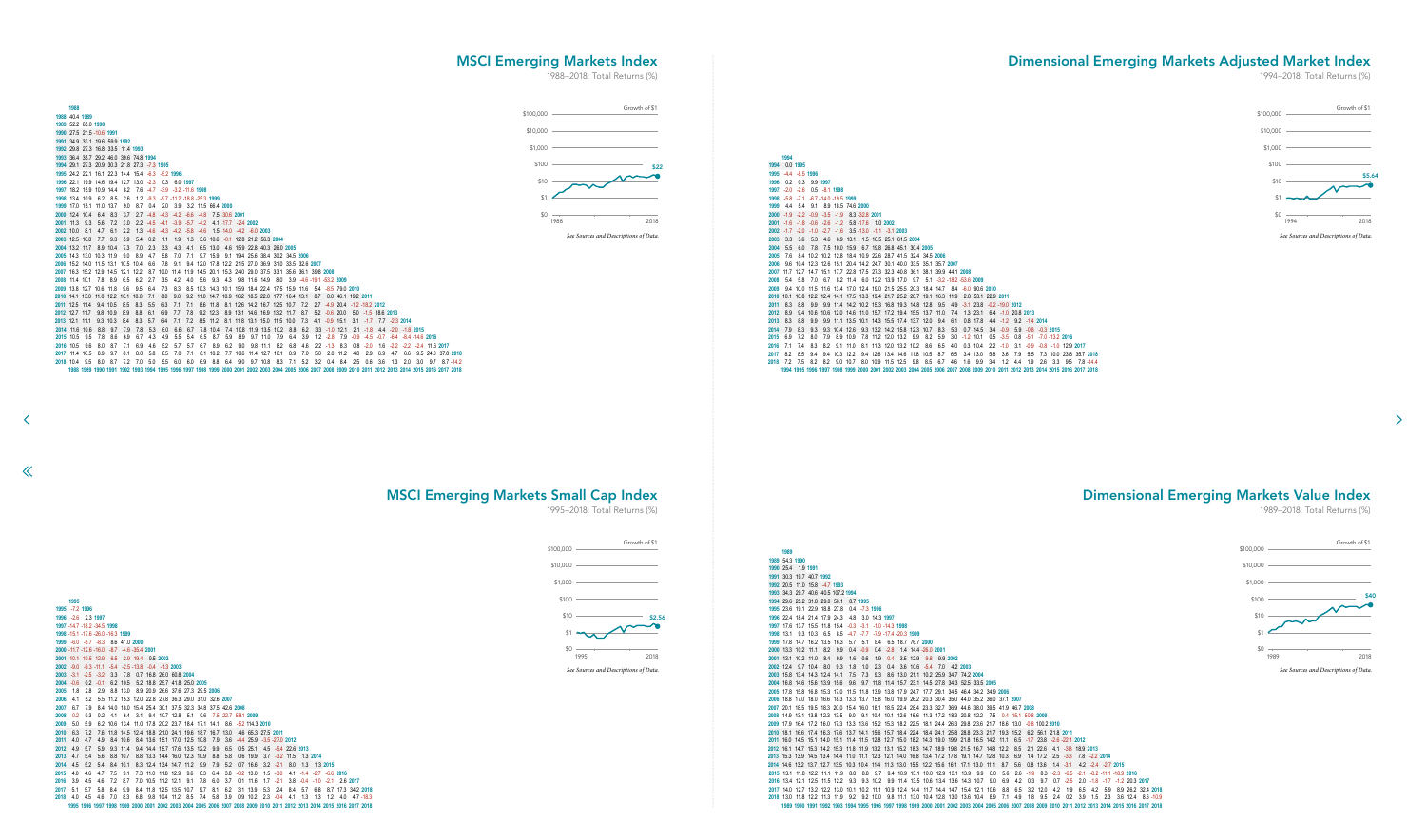![](_page_26_Figure_9.jpeg)

<span id="page-26-0"></span> -5.8 **1995** -5.8 -5.7 **1996** -2.9 -1.3 3.3 **1997** -5.2 -5.0 -4.7 -12.0 **1998** -8.8 -9.6 -10.8 -17.1 -21.8 **1999** 2.2 3.9 6.5 7.6 19.0 81.0 **2000** -2.6 -2.0 -1.3 -2.4 1.1 14.9 -27.1 **2001** -2.3 -1.8 -1.1 -2.0 0.7 9.6 -14.7 -0.3 **2002** -2.6 -2.2 -1.7 -2.5 -0.5 5.7 -11.7 -2.8 -5.2 **2003** 1.4 2.2 3.2 3.2 6.0 12.7 0.1 11.3 17.6 45.8 **2004** 3.4 4.4 5.6 5.8 8.7 14.8 4.8 14.8 20.3 35.5 26.0 **2005** 5.9 7.1 8.4 9.0 12.0 17.9 9.8 19.1 24.6 36.4 32.0 38.3 **2006** 7.8 9.0 10.5 11.2 14.2 19.7 12.8 21.4 26.2 35.6 32.4 35.7 33.1 **2007** 9.6 10.9 12.4 13.3 16.2 21.5 15.6 23.4 27.9 35.8 33.4 35.9 34.8 36.5 **2008** 3.9 4.7 5.5 5.7 7.5 11.0 5.1 10.0 11.6 14.6 9.2 5.4 -3.7 -18.1 -50.8 **2009** 7.3 8.3 9.4 9.8 11.9 15.6 10.5 15.8 17.9 21.7 18.1 16.6 11.7 5.3 -7.5 74.2 **2010** 8.5 9.5 10.5 11.1 13.1 16.6 12.1 17.0 19.1 22.5 19.5 18.5 14.9 10.7 3.3 49.7 28.6 **2011** 7.1 7.9 8.8 9.2 10.9 13.9 9.6 13.8 15.3 17.8 14.7 13.2 9.5 5.3 -1.4 24.4 5.1 -14.1 **2012** 7.8 8.6 9.6 10.0 11.6 14.5 10.5 14.4 15.9 18.2 15.5 14.2 11.2 7.9 2.9 23.8 10.5 2.4 22.0 **2013** 7.5 8.2 9.1 9.4 10.9 13.5 9.8 13.3 14.6 16.5 14.0 12.7 9.9 6.9 2.6 18.9 8.1 2.0 11.1 1.2 **2014** 7.3 8.0 8.8 9.1 10.5 12.9 9.4 12.6 13.6 15.4 13.0 11.7 9.1 6.4 2.7 16.1 7.1 2.3 8.4 2.2 3.3 **2015** 6.4 7.0 7.7 7.9 9.1 11.3 8.0 10.8 11.7 13.1 10.7 9.4 6.9 4.3 0.9 11.8 3.8 -0.5 3.2 -2.4 -4.1 -11.0 **2016** 6.4 7.0 7.6 7.9 9.0 11.1 7.9 10.6 11.4 12.7 10.5 9.2 6.9 4.6 1.6 11.2 4.3 0.7 4.0 -0.1 -0.5 -2.3 7.1 **2017** 7.6 8.2 8.9 9.2 10.4 12.4 9.5 12.1 13.0 14.3 12.3 11.3 9.3 7.4 4.9 14.1 8.2 5.5 9.2 6.8 8.3 10.0 22.3 39.6 **2018 018** 6.6 7.2 7.8 8.0 9.0 10.9 8.0 10.4 11.1 12.2 10.2 9.2 7.2 5.3 2.9 10.7 5.3 2.7 5.3 2.8 3.1 3.1 8.3 8.9 -15.1 1996 1997 1998 1999 2000 2001 2002 2003 2004 2005 2006 2007 2008 2009 2010 2011 2012 2013 2014 2015 2016 2017 2018

 $\ll$ 

![](_page_26_Figure_10.jpeg)

![](_page_26_Figure_13.jpeg)

![](_page_26_Figure_16.jpeg)

# Dimensional Emerging Markets Small Index

## FTSE US Government Bond Index 1–3 Years

1986–2018: Total Returns (%)

FTSE US Government Bond Index 3–7 Years

1986–2018: Total Returns (%)

 $\rightarrow$ 

## Dimensional Emerging Markets Growth Index

1989–2018: Total Returns (%)

![](_page_26_Figure_7.jpeg)

![](_page_26_Figure_2.jpeg)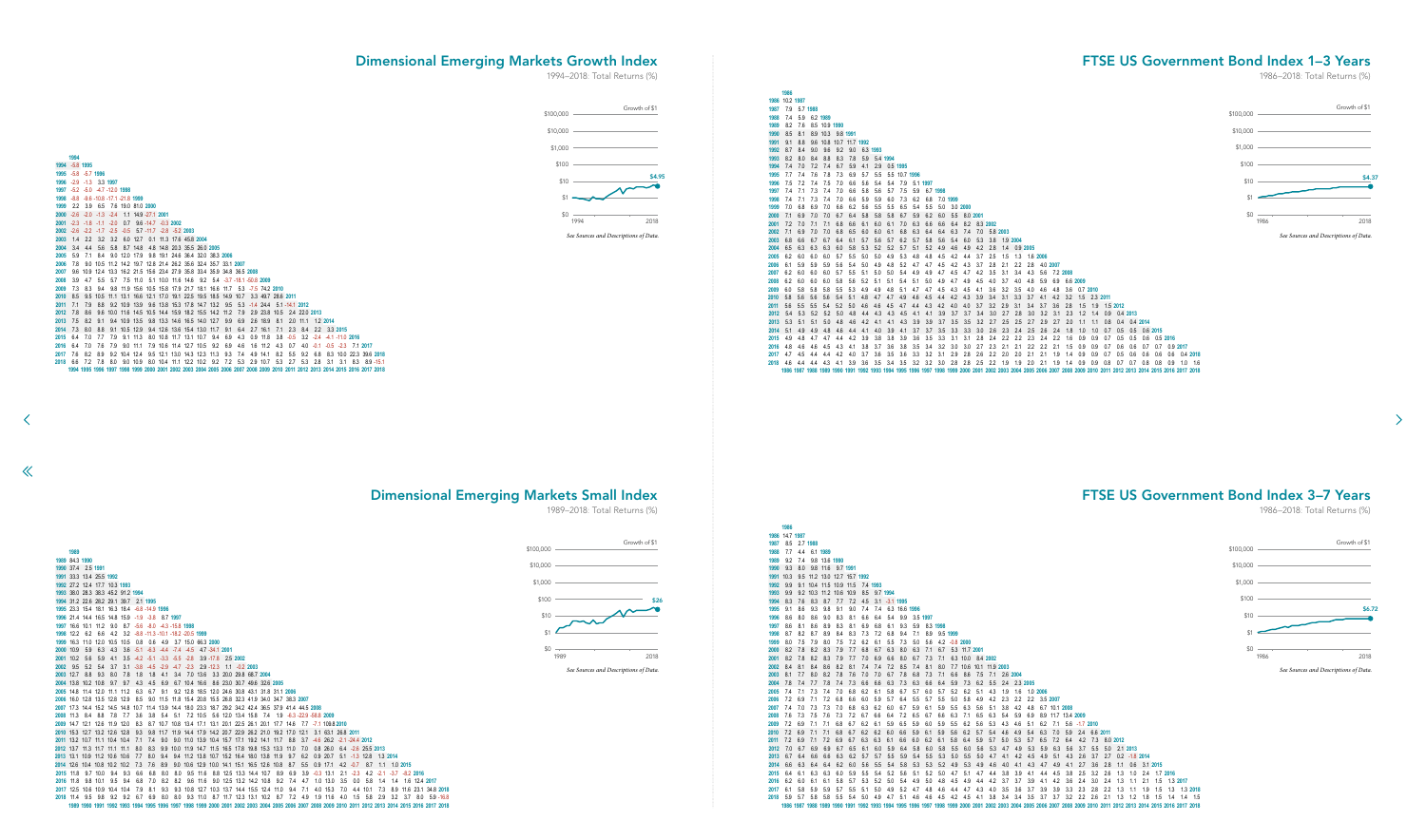<span id="page-27-0"></span>

|                                                                                                                                                                                                                                                                                                                                                                                                                                                                                                                                                                                                                                                                                                                                                                                                                                                                                                                                                                                                                                                                                                                                                                                                                                                                                                                                                                                                                                                                                                                                                                                                                                                                                                                                                                                                                                                                                                                                                                                                                                                                                                                                                                                                                                                                                                                                                                                                                                                                                                                                                                                                                                                                                                                                                                                                                                                                                                                                                                                                                                                                                                                                                                                                                                                                                                                                                                                                                                                                                                                                                                                                                                                                                                                                                                                                                                                                                                                                                                                                                                                                                                                                                                                                                                                                                                                                                                                                                                                                                                                                                                                                                                                                                                                                                                                                                                                                                                                                                                                                                                                                                                                                                                            | 1926 3.3 1927<br>1927 3.2 3.1 1928                                                             |
|----------------------------------------------------------------------------------------------------------------------------------------------------------------------------------------------------------------------------------------------------------------------------------------------------------------------------------------------------------------------------------------------------------------------------------------------------------------------------------------------------------------------------------------------------------------------------------------------------------------------------------------------------------------------------------------------------------------------------------------------------------------------------------------------------------------------------------------------------------------------------------------------------------------------------------------------------------------------------------------------------------------------------------------------------------------------------------------------------------------------------------------------------------------------------------------------------------------------------------------------------------------------------------------------------------------------------------------------------------------------------------------------------------------------------------------------------------------------------------------------------------------------------------------------------------------------------------------------------------------------------------------------------------------------------------------------------------------------------------------------------------------------------------------------------------------------------------------------------------------------------------------------------------------------------------------------------------------------------------------------------------------------------------------------------------------------------------------------------------------------------------------------------------------------------------------------------------------------------------------------------------------------------------------------------------------------------------------------------------------------------------------------------------------------------------------------------------------------------------------------------------------------------------------------------------------------------------------------------------------------------------------------------------------------------------------------------------------------------------------------------------------------------------------------------------------------------------------------------------------------------------------------------------------------------------------------------------------------------------------------------------------------------------------------------------------------------------------------------------------------------------------------------------------------------------------------------------------------------------------------------------------------------------------------------------------------------------------------------------------------------------------------------------------------------------------------------------------------------------------------------------------------------------------------------------------------------------------------------------------------------------------------------------------------------------------------------------------------------------------------------------------------------------------------------------------------------------------------------------------------------------------------------------------------------------------------------------------------------------------------------------------------------------------------------------------------------------------------------------------------------------------------------------------------------------------------------------------------------------------------------------------------------------------------------------------------------------------------------------------------------------------------------------------------------------------------------------------------------------------------------------------------------------------------------------------------------------------------------------------------------------------------------------------------------------------------------------------------------------------------------------------------------------------------------------------------------------------------------------------------------------------------------------------------------------------------------------------------------------------------------------------------------------------------------------------------------------------------------------------------------------------------------------------------------|------------------------------------------------------------------------------------------------|
|                                                                                                                                                                                                                                                                                                                                                                                                                                                                                                                                                                                                                                                                                                                                                                                                                                                                                                                                                                                                                                                                                                                                                                                                                                                                                                                                                                                                                                                                                                                                                                                                                                                                                                                                                                                                                                                                                                                                                                                                                                                                                                                                                                                                                                                                                                                                                                                                                                                                                                                                                                                                                                                                                                                                                                                                                                                                                                                                                                                                                                                                                                                                                                                                                                                                                                                                                                                                                                                                                                                                                                                                                                                                                                                                                                                                                                                                                                                                                                                                                                                                                                                                                                                                                                                                                                                                                                                                                                                                                                                                                                                                                                                                                                                                                                                                                                                                                                                                                                                                                                                                                                                                                                            | 1926<br>1928 3.3 3.3 3.6 1929                                                                  |
|                                                                                                                                                                                                                                                                                                                                                                                                                                                                                                                                                                                                                                                                                                                                                                                                                                                                                                                                                                                                                                                                                                                                                                                                                                                                                                                                                                                                                                                                                                                                                                                                                                                                                                                                                                                                                                                                                                                                                                                                                                                                                                                                                                                                                                                                                                                                                                                                                                                                                                                                                                                                                                                                                                                                                                                                                                                                                                                                                                                                                                                                                                                                                                                                                                                                                                                                                                                                                                                                                                                                                                                                                                                                                                                                                                                                                                                                                                                                                                                                                                                                                                                                                                                                                                                                                                                                                                                                                                                                                                                                                                                                                                                                                                                                                                                                                                                                                                                                                                                                                                                                                                                                                                            |                                                                                                |
|                                                                                                                                                                                                                                                                                                                                                                                                                                                                                                                                                                                                                                                                                                                                                                                                                                                                                                                                                                                                                                                                                                                                                                                                                                                                                                                                                                                                                                                                                                                                                                                                                                                                                                                                                                                                                                                                                                                                                                                                                                                                                                                                                                                                                                                                                                                                                                                                                                                                                                                                                                                                                                                                                                                                                                                                                                                                                                                                                                                                                                                                                                                                                                                                                                                                                                                                                                                                                                                                                                                                                                                                                                                                                                                                                                                                                                                                                                                                                                                                                                                                                                                                                                                                                                                                                                                                                                                                                                                                                                                                                                                                                                                                                                                                                                                                                                                                                                                                                                                                                                                                                                                                                                            |                                                                                                |
|                                                                                                                                                                                                                                                                                                                                                                                                                                                                                                                                                                                                                                                                                                                                                                                                                                                                                                                                                                                                                                                                                                                                                                                                                                                                                                                                                                                                                                                                                                                                                                                                                                                                                                                                                                                                                                                                                                                                                                                                                                                                                                                                                                                                                                                                                                                                                                                                                                                                                                                                                                                                                                                                                                                                                                                                                                                                                                                                                                                                                                                                                                                                                                                                                                                                                                                                                                                                                                                                                                                                                                                                                                                                                                                                                                                                                                                                                                                                                                                                                                                                                                                                                                                                                                                                                                                                                                                                                                                                                                                                                                                                                                                                                                                                                                                                                                                                                                                                                                                                                                                                                                                                                                            | 1929 3.7 3.8 4.2 4.7 1930                                                                      |
|                                                                                                                                                                                                                                                                                                                                                                                                                                                                                                                                                                                                                                                                                                                                                                                                                                                                                                                                                                                                                                                                                                                                                                                                                                                                                                                                                                                                                                                                                                                                                                                                                                                                                                                                                                                                                                                                                                                                                                                                                                                                                                                                                                                                                                                                                                                                                                                                                                                                                                                                                                                                                                                                                                                                                                                                                                                                                                                                                                                                                                                                                                                                                                                                                                                                                                                                                                                                                                                                                                                                                                                                                                                                                                                                                                                                                                                                                                                                                                                                                                                                                                                                                                                                                                                                                                                                                                                                                                                                                                                                                                                                                                                                                                                                                                                                                                                                                                                                                                                                                                                                                                                                                                            |                                                                                                |
|                                                                                                                                                                                                                                                                                                                                                                                                                                                                                                                                                                                                                                                                                                                                                                                                                                                                                                                                                                                                                                                                                                                                                                                                                                                                                                                                                                                                                                                                                                                                                                                                                                                                                                                                                                                                                                                                                                                                                                                                                                                                                                                                                                                                                                                                                                                                                                                                                                                                                                                                                                                                                                                                                                                                                                                                                                                                                                                                                                                                                                                                                                                                                                                                                                                                                                                                                                                                                                                                                                                                                                                                                                                                                                                                                                                                                                                                                                                                                                                                                                                                                                                                                                                                                                                                                                                                                                                                                                                                                                                                                                                                                                                                                                                                                                                                                                                                                                                                                                                                                                                                                                                                                                            |                                                                                                |
|                                                                                                                                                                                                                                                                                                                                                                                                                                                                                                                                                                                                                                                                                                                                                                                                                                                                                                                                                                                                                                                                                                                                                                                                                                                                                                                                                                                                                                                                                                                                                                                                                                                                                                                                                                                                                                                                                                                                                                                                                                                                                                                                                                                                                                                                                                                                                                                                                                                                                                                                                                                                                                                                                                                                                                                                                                                                                                                                                                                                                                                                                                                                                                                                                                                                                                                                                                                                                                                                                                                                                                                                                                                                                                                                                                                                                                                                                                                                                                                                                                                                                                                                                                                                                                                                                                                                                                                                                                                                                                                                                                                                                                                                                                                                                                                                                                                                                                                                                                                                                                                                                                                                                                            |                                                                                                |
|                                                                                                                                                                                                                                                                                                                                                                                                                                                                                                                                                                                                                                                                                                                                                                                                                                                                                                                                                                                                                                                                                                                                                                                                                                                                                                                                                                                                                                                                                                                                                                                                                                                                                                                                                                                                                                                                                                                                                                                                                                                                                                                                                                                                                                                                                                                                                                                                                                                                                                                                                                                                                                                                                                                                                                                                                                                                                                                                                                                                                                                                                                                                                                                                                                                                                                                                                                                                                                                                                                                                                                                                                                                                                                                                                                                                                                                                                                                                                                                                                                                                                                                                                                                                                                                                                                                                                                                                                                                                                                                                                                                                                                                                                                                                                                                                                                                                                                                                                                                                                                                                                                                                                                            |                                                                                                |
|                                                                                                                                                                                                                                                                                                                                                                                                                                                                                                                                                                                                                                                                                                                                                                                                                                                                                                                                                                                                                                                                                                                                                                                                                                                                                                                                                                                                                                                                                                                                                                                                                                                                                                                                                                                                                                                                                                                                                                                                                                                                                                                                                                                                                                                                                                                                                                                                                                                                                                                                                                                                                                                                                                                                                                                                                                                                                                                                                                                                                                                                                                                                                                                                                                                                                                                                                                                                                                                                                                                                                                                                                                                                                                                                                                                                                                                                                                                                                                                                                                                                                                                                                                                                                                                                                                                                                                                                                                                                                                                                                                                                                                                                                                                                                                                                                                                                                                                                                                                                                                                                                                                                                                            |                                                                                                |
|                                                                                                                                                                                                                                                                                                                                                                                                                                                                                                                                                                                                                                                                                                                                                                                                                                                                                                                                                                                                                                                                                                                                                                                                                                                                                                                                                                                                                                                                                                                                                                                                                                                                                                                                                                                                                                                                                                                                                                                                                                                                                                                                                                                                                                                                                                                                                                                                                                                                                                                                                                                                                                                                                                                                                                                                                                                                                                                                                                                                                                                                                                                                                                                                                                                                                                                                                                                                                                                                                                                                                                                                                                                                                                                                                                                                                                                                                                                                                                                                                                                                                                                                                                                                                                                                                                                                                                                                                                                                                                                                                                                                                                                                                                                                                                                                                                                                                                                                                                                                                                                                                                                                                                            |                                                                                                |
|                                                                                                                                                                                                                                                                                                                                                                                                                                                                                                                                                                                                                                                                                                                                                                                                                                                                                                                                                                                                                                                                                                                                                                                                                                                                                                                                                                                                                                                                                                                                                                                                                                                                                                                                                                                                                                                                                                                                                                                                                                                                                                                                                                                                                                                                                                                                                                                                                                                                                                                                                                                                                                                                                                                                                                                                                                                                                                                                                                                                                                                                                                                                                                                                                                                                                                                                                                                                                                                                                                                                                                                                                                                                                                                                                                                                                                                                                                                                                                                                                                                                                                                                                                                                                                                                                                                                                                                                                                                                                                                                                                                                                                                                                                                                                                                                                                                                                                                                                                                                                                                                                                                                                                            |                                                                                                |
|                                                                                                                                                                                                                                                                                                                                                                                                                                                                                                                                                                                                                                                                                                                                                                                                                                                                                                                                                                                                                                                                                                                                                                                                                                                                                                                                                                                                                                                                                                                                                                                                                                                                                                                                                                                                                                                                                                                                                                                                                                                                                                                                                                                                                                                                                                                                                                                                                                                                                                                                                                                                                                                                                                                                                                                                                                                                                                                                                                                                                                                                                                                                                                                                                                                                                                                                                                                                                                                                                                                                                                                                                                                                                                                                                                                                                                                                                                                                                                                                                                                                                                                                                                                                                                                                                                                                                                                                                                                                                                                                                                                                                                                                                                                                                                                                                                                                                                                                                                                                                                                                                                                                                                            |                                                                                                |
|                                                                                                                                                                                                                                                                                                                                                                                                                                                                                                                                                                                                                                                                                                                                                                                                                                                                                                                                                                                                                                                                                                                                                                                                                                                                                                                                                                                                                                                                                                                                                                                                                                                                                                                                                                                                                                                                                                                                                                                                                                                                                                                                                                                                                                                                                                                                                                                                                                                                                                                                                                                                                                                                                                                                                                                                                                                                                                                                                                                                                                                                                                                                                                                                                                                                                                                                                                                                                                                                                                                                                                                                                                                                                                                                                                                                                                                                                                                                                                                                                                                                                                                                                                                                                                                                                                                                                                                                                                                                                                                                                                                                                                                                                                                                                                                                                                                                                                                                                                                                                                                                                                                                                                            |                                                                                                |
| 22 23 24 24                                                                                                                                                                                                                                                                                                                                                                                                                                                                                                                                                                                                                                                                                                                                                                                                                                                                                                                                                                                                                                                                                                                                                                                                                                                                                                                                                                                                                                                                                                                                                                                                                                                                                                                                                                                                                                                                                                                                                                                                                                                                                                                                                                                                                                                                                                                                                                                                                                                                                                                                                                                                                                                                                                                                                                                                                                                                                                                                                                                                                                                                                                                                                                                                                                                                                                                                                                                                                                                                                                                                                                                                                                                                                                                                                                                                                                                                                                                                                                                                                                                                                                                                                                                                                                                                                                                                                                                                                                                                                                                                                                                                                                                                                                                                                                                                                                                                                                                                                                                                                                                                                                                                                                |                                                                                                |
|                                                                                                                                                                                                                                                                                                                                                                                                                                                                                                                                                                                                                                                                                                                                                                                                                                                                                                                                                                                                                                                                                                                                                                                                                                                                                                                                                                                                                                                                                                                                                                                                                                                                                                                                                                                                                                                                                                                                                                                                                                                                                                                                                                                                                                                                                                                                                                                                                                                                                                                                                                                                                                                                                                                                                                                                                                                                                                                                                                                                                                                                                                                                                                                                                                                                                                                                                                                                                                                                                                                                                                                                                                                                                                                                                                                                                                                                                                                                                                                                                                                                                                                                                                                                                                                                                                                                                                                                                                                                                                                                                                                                                                                                                                                                                                                                                                                                                                                                                                                                                                                                                                                                                                            |                                                                                                |
|                                                                                                                                                                                                                                                                                                                                                                                                                                                                                                                                                                                                                                                                                                                                                                                                                                                                                                                                                                                                                                                                                                                                                                                                                                                                                                                                                                                                                                                                                                                                                                                                                                                                                                                                                                                                                                                                                                                                                                                                                                                                                                                                                                                                                                                                                                                                                                                                                                                                                                                                                                                                                                                                                                                                                                                                                                                                                                                                                                                                                                                                                                                                                                                                                                                                                                                                                                                                                                                                                                                                                                                                                                                                                                                                                                                                                                                                                                                                                                                                                                                                                                                                                                                                                                                                                                                                                                                                                                                                                                                                                                                                                                                                                                                                                                                                                                                                                                                                                                                                                                                                                                                                                                            |                                                                                                |
|                                                                                                                                                                                                                                                                                                                                                                                                                                                                                                                                                                                                                                                                                                                                                                                                                                                                                                                                                                                                                                                                                                                                                                                                                                                                                                                                                                                                                                                                                                                                                                                                                                                                                                                                                                                                                                                                                                                                                                                                                                                                                                                                                                                                                                                                                                                                                                                                                                                                                                                                                                                                                                                                                                                                                                                                                                                                                                                                                                                                                                                                                                                                                                                                                                                                                                                                                                                                                                                                                                                                                                                                                                                                                                                                                                                                                                                                                                                                                                                                                                                                                                                                                                                                                                                                                                                                                                                                                                                                                                                                                                                                                                                                                                                                                                                                                                                                                                                                                                                                                                                                                                                                                                            |                                                                                                |
| 25 26 27 28                                                                                                                                                                                                                                                                                                                                                                                                                                                                                                                                                                                                                                                                                                                                                                                                                                                                                                                                                                                                                                                                                                                                                                                                                                                                                                                                                                                                                                                                                                                                                                                                                                                                                                                                                                                                                                                                                                                                                                                                                                                                                                                                                                                                                                                                                                                                                                                                                                                                                                                                                                                                                                                                                                                                                                                                                                                                                                                                                                                                                                                                                                                                                                                                                                                                                                                                                                                                                                                                                                                                                                                                                                                                                                                                                                                                                                                                                                                                                                                                                                                                                                                                                                                                                                                                                                                                                                                                                                                                                                                                                                                                                                                                                                                                                                                                                                                                                                                                                                                                                                                                                                                                                                |                                                                                                |
| 2.9 3.0<br>2.2 2.2 2.3 2.4 2.4 2.5 2.6 2.7 2.7 2.8 2.9 3.0 3.1 3.2 3.3                                                                                                                                                                                                                                                                                                                                                                                                                                                                                                                                                                                                                                                                                                                                                                                                                                                                                                                                                                                                                                                                                                                                                                                                                                                                                                                                                                                                                                                                                                                                                                                                                                                                                                                                                                                                                                                                                                                                                                                                                                                                                                                                                                                                                                                                                                                                                                                                                                                                                                                                                                                                                                                                                                                                                                                                                                                                                                                                                                                                                                                                                                                                                                                                                                                                                                                                                                                                                                                                                                                                                                                                                                                                                                                                                                                                                                                                                                                                                                                                                                                                                                                                                                                                                                                                                                                                                                                                                                                                                                                                                                                                                                                                                                                                                                                                                                                                                                                                                                                                                                                                                                     |                                                                                                |
|                                                                                                                                                                                                                                                                                                                                                                                                                                                                                                                                                                                                                                                                                                                                                                                                                                                                                                                                                                                                                                                                                                                                                                                                                                                                                                                                                                                                                                                                                                                                                                                                                                                                                                                                                                                                                                                                                                                                                                                                                                                                                                                                                                                                                                                                                                                                                                                                                                                                                                                                                                                                                                                                                                                                                                                                                                                                                                                                                                                                                                                                                                                                                                                                                                                                                                                                                                                                                                                                                                                                                                                                                                                                                                                                                                                                                                                                                                                                                                                                                                                                                                                                                                                                                                                                                                                                                                                                                                                                                                                                                                                                                                                                                                                                                                                                                                                                                                                                                                                                                                                                                                                                                                            |                                                                                                |
|                                                                                                                                                                                                                                                                                                                                                                                                                                                                                                                                                                                                                                                                                                                                                                                                                                                                                                                                                                                                                                                                                                                                                                                                                                                                                                                                                                                                                                                                                                                                                                                                                                                                                                                                                                                                                                                                                                                                                                                                                                                                                                                                                                                                                                                                                                                                                                                                                                                                                                                                                                                                                                                                                                                                                                                                                                                                                                                                                                                                                                                                                                                                                                                                                                                                                                                                                                                                                                                                                                                                                                                                                                                                                                                                                                                                                                                                                                                                                                                                                                                                                                                                                                                                                                                                                                                                                                                                                                                                                                                                                                                                                                                                                                                                                                                                                                                                                                                                                                                                                                                                                                                                                                            |                                                                                                |
|                                                                                                                                                                                                                                                                                                                                                                                                                                                                                                                                                                                                                                                                                                                                                                                                                                                                                                                                                                                                                                                                                                                                                                                                                                                                                                                                                                                                                                                                                                                                                                                                                                                                                                                                                                                                                                                                                                                                                                                                                                                                                                                                                                                                                                                                                                                                                                                                                                                                                                                                                                                                                                                                                                                                                                                                                                                                                                                                                                                                                                                                                                                                                                                                                                                                                                                                                                                                                                                                                                                                                                                                                                                                                                                                                                                                                                                                                                                                                                                                                                                                                                                                                                                                                                                                                                                                                                                                                                                                                                                                                                                                                                                                                                                                                                                                                                                                                                                                                                                                                                                                                                                                                                            |                                                                                                |
|                                                                                                                                                                                                                                                                                                                                                                                                                                                                                                                                                                                                                                                                                                                                                                                                                                                                                                                                                                                                                                                                                                                                                                                                                                                                                                                                                                                                                                                                                                                                                                                                                                                                                                                                                                                                                                                                                                                                                                                                                                                                                                                                                                                                                                                                                                                                                                                                                                                                                                                                                                                                                                                                                                                                                                                                                                                                                                                                                                                                                                                                                                                                                                                                                                                                                                                                                                                                                                                                                                                                                                                                                                                                                                                                                                                                                                                                                                                                                                                                                                                                                                                                                                                                                                                                                                                                                                                                                                                                                                                                                                                                                                                                                                                                                                                                                                                                                                                                                                                                                                                                                                                                                                            |                                                                                                |
|                                                                                                                                                                                                                                                                                                                                                                                                                                                                                                                                                                                                                                                                                                                                                                                                                                                                                                                                                                                                                                                                                                                                                                                                                                                                                                                                                                                                                                                                                                                                                                                                                                                                                                                                                                                                                                                                                                                                                                                                                                                                                                                                                                                                                                                                                                                                                                                                                                                                                                                                                                                                                                                                                                                                                                                                                                                                                                                                                                                                                                                                                                                                                                                                                                                                                                                                                                                                                                                                                                                                                                                                                                                                                                                                                                                                                                                                                                                                                                                                                                                                                                                                                                                                                                                                                                                                                                                                                                                                                                                                                                                                                                                                                                                                                                                                                                                                                                                                                                                                                                                                                                                                                                            |                                                                                                |
|                                                                                                                                                                                                                                                                                                                                                                                                                                                                                                                                                                                                                                                                                                                                                                                                                                                                                                                                                                                                                                                                                                                                                                                                                                                                                                                                                                                                                                                                                                                                                                                                                                                                                                                                                                                                                                                                                                                                                                                                                                                                                                                                                                                                                                                                                                                                                                                                                                                                                                                                                                                                                                                                                                                                                                                                                                                                                                                                                                                                                                                                                                                                                                                                                                                                                                                                                                                                                                                                                                                                                                                                                                                                                                                                                                                                                                                                                                                                                                                                                                                                                                                                                                                                                                                                                                                                                                                                                                                                                                                                                                                                                                                                                                                                                                                                                                                                                                                                                                                                                                                                                                                                                                            |                                                                                                |
| 3.4 3.5 3.6 3.6 3.8 3.9 4.0 4.1 4.2 4.3 4.4 4.6 4.8 5.0 5.1<br>1974 23 22 22 21 21 22 22 22 23 23 24 24 25 26 27 27 28 29 30 31 32 33 34 35 36 37 38 38 40 41 42 43 45 46 47 49 51 53 54 56 57 59 60 59 58 62 75 80 1975<br>1975 2.3 2.3 2.3 2.2 2.2 2.2 2.3 2.4 2.4 2.5 2.5 2.6 2.7 2.8 2.8 2.9 3.0 3.1 3.2 3.3 3.4 3.5 3.6 3.7 3.7 3.8 3.9 4.1 4.2 4.3 4.4 4.5 4.6 4.8 5.0 5.1 5.3 5.5 5.6 5.7 5.9 6.0 5.9 5.8 6.1 6.9 6.9 5.8 1976<br>1976 24 24 23 23 23 23 23 24 24 25 25 26 27 27 28 29 30 31 31 32 33 34 35 36 37 38 39 40 41 42 43 44 46 47 48 50 51 53 54 56 56 58 59 58 57 59 64 63 54 51 1977<br>1977 24 24 24 24 23 23 24 24 25 25 26 27 27 28 29 30 30 31 32 33 34 35 36 37 38 39 40 42 43 44 44 46 47 48 50 51 53 54 55 56 57 58 57 56 58 62 60 53 51 51 1978<br>1978 2.5 2.5 2.5 2.4 2.4 2.5 2.5 2.5 2.6 2.6 2.7 2.8 2.9 3.0 3.1 3.1 3.2 3.3 3.4 3.5 3.6 3.7 3.8 3.9 4.0 4.1 4.2 4.3 4.4 4.5 4.6 4.7 4.8 4.9 5.1 5.3 5.4 5.5 5.7 5.7 5.9 5.9 5.9 5.9 5.8 6.0 6.3 6.2 5.8 5.8 6.1 7.2 1979<br>1979 2.7 2.6 2.6 2.6 2.6 2.6 2.7 2.7 2.8 2.9 2.9 3.0 3.1 3.2 3.3 3.3 3.4 3.5 3.6 3.7 3.8 3.9 4.0 4.1 4.2 4.3 4.4 4.5 4.7 4.8 4.8 5.0 5.1 5.2 5.4 5.5 5.7 5.8 6.0 6.1 6.2 6.3 6.3 6.3 6.5 6.9 6.9 6.7 6.9 7.5 8.8 10.4 1980<br>1980 2.8 2.8 2.8 2.7 2.7 2.8 2.9 2.9 3.0 3.1 3.1 3.2 3.3 3.4 3.5 3.5 3.6 3.7 3.8 3.9 4.0 4.1 4.2 4.3 4.4 4.5 4.6 4.9 4.9 5.0 5.1 5.3 5.4 5.5 5.7 5.9 6.0 6.2 6.3 6.4 6.6 6.7 6.7 6.8 7.0 7.4 7.5 7.4 7.8 8.5 9.6 10.8 11.2 1981<br>1981 3.0 3.0 3.0 3.0 3.0 3.0 3.1 3.1 3.2 3.2 3.3 3.4 3.5 3.5 3.6 3.7 3.8 3.9 4.0 4.1 4.2 4.3 4.4 4.5 4.7 4.8 4.9 5.0 5.1 5.3 5.4 5.5 5.5 5.8 5.9 6.1 6.3 6.5 6.7 6.8 7.0 7.2 7.3 7.4 7.5 7.8 8.2 8.4 8.4 8.9 9.7 10.8 12.1 13.0<br>1982 3.1 3.1 3.1 3.1 3.1 3.1 3.2 3.2 3.3 3.4 3.5 3.5 3.6 3.7 3.8 3.9 4.0 4.1 4.2 4.3 4.4 4.5 4.6 4.7 4.8 4.9 5.1 5.2 5.5 5.5 5.5 5.5 5.6 5.7 5.9 6.0 6.1 6.3 6.5 6.7 6.9 7.0 7.2 7.4 7.6 7.6 7.7 8.0 8.5 8.6 8.7 9.1 9.8 10.8 1<br>1983 32 32 32 32 32 33 33 34 34 35 36 36 37 38 39 40 41 42 43 44 45 46 47 48 49 51 52 53 54 56 57 58 60 61 62 64 66 68 70 71 73 75 76 77 78 81 85<br>1984 3.3 3.3 3.3 3.3 3.3 3.4 3.4 3.5 3.6 3.6 3.7 3.8 3.9 3.9 4.0 4.1 4.2 4.3 4.4 4.5 4.6 4.8 4.9 5.0 5.1 5.2 5.3 5.4 5.6 5.7 5.8 5.9 6.1 6.2 6.4 6.6 6.8 6.9 7.1 7.3 7.4 7.6 7.8 7.9 7.9 8.2 8.6 8.8 8.8 9.2 9.7 10.4 10.9 11.0<br>1985 3.4 3.4 3.4 3.4 3.4 3.5 3.5 3.6 3.6 3.7 3.8 3.9 3.9 4.0 4.1 4.2 4.3 4.4 4.5 4.6 4.7 4.8 4.9 5.1 5.2 5.3 5.4 5.5 5.7 5.8 5.9 6.0 6.2 6.3 6.4 6.6 6.8 7.0 7.1 7.3 7.4 7.6 7.8 7.8 7.9 8.2 8.5 8.7 8.7 9.0 9.5 10.0 10.4 10.5<br>1986 3.5 3.5 3.5 3.5 3.6 3.5 3.6 3.6 3.7 3.8 3.8 3.9 4.0 4.1 4.2 4.3 4.4 4.5 4.6 4.8 4.9 5.0 5.1 5.2 5.3 5.4 5.5 5.0 5.0 5.6 5.9 5.0 5.6 5.6 5.6 5.6 5.6 5.6 5.6 5.6 5.7 7.1 7.8 7.4 7.5 7.7 7.7 7.8 8.1 8.4 8.5 8.5 8.8 9.1 9.<br>1987 3.5 3.5 3.5 3.5 3.5 3.5 3.6 3.7 3.7 3.8 3.9 3.9 4.0 4.1 4.2 4.3 4.4 4.5 4.6 4.7 4.8 4.9 5.0 5.1 5.2 5.3 5.4 5.5 5.7 5.8 5.9 6.0 6.2 6.3 6.4 6.6 6.7 6.9 7.0 7.2 7.3 7.4 7.6 7.6 7.7 7.9 8.2 8.3 8.3 8.5 8.8 9.2 9.4 9.3 9.<br>1988 3.5 3.5 3.5 3.5 3.5 3.6 3.6 3.7 3.8 3.9 4.0 4.1 4.1 4.2 4.3 4.4 4.5 4.6 4.7 4.8 4.9 5.0 5.1 5.2 5.3 5.4 5.5 5.7 5.8 6.9 6.2 6.3 6.4 6.6 6.7 6.9 7.0 7.1 7.2 7.4 7.5 7.6 7.6 7.6 7.8 8.1 8.1 8.1 8.1 8.1 8.3 8.6 8.9 9.1 8.<br>1989 3.6 3.6 3.6 3.6 3.6 3.7 3.7 3.8 3.9 4.0 4.1 4.1 4.2 4.3 4.4 4.5 4.6 4.7 4.8 4.9 5.0 5.1 5.2 5.3 5.4 5.5 5.6 5.9 6.0 6.1 6.2 6.3 6.6 6.8 6.9 7.1 7.2 7.3 7.4 7.5 7.6 7.6 7.8 8.1 8.1 8.1 8.1 8.1 8.2 8.3 8.6 8.9 9.0 8.9 86<br>1990 3.7 3.7 3.7 3.7 3.7 3.7 3.8 3.8 3.9 4.0 4.1 4.1 4.2 4.3 4.4 4.5 4.6 4.7 4.8 4.9 5.0 5.1 5.2 5.3 5.4 5.5 5.6 5.7 5.8 5.9 6.0 6.1 6.3 6.4 6.5 6.7 6.8 6.9 7.1 7.2 7.3 7.5 7.6 7.6 7.7 7.8 8.1 8.1 8.1 8.1 8.3 8.5 8.8 8.9 8.<br>1991 3.7 3.7 3.7 3.7 3.7 3.8 3.8 3.9 3.9 4.0 4.1 4.2 4.2 4.3 4.4 4.5 4.6 4.7 4.8 4.9 5.0 5.1 5.2 5.3 5.4 5.5 5.6 5.7 5.8 5.9 6.0 6.1 6.3 6.6 6.8 6.9 7.0 7.1 7.2 7.4 7.5 7.5 7.5 7.5 7.5 7.7 9 8.0 8.0 8.1 8.3 8.6 8.7 8.5 8.3<br>1992 3.7 3.7 3.7 3.7 3.7 3.7 3.8 3.9 3.9 4.0 4.1 4.2 4.3 4.4 4.5 4.6 4.7 4.8 4.9 5.0 5.1 5.2 5.3 5.4 5.5 5.6 5.7 5.9 6.0 6.0 6.2 6.9 6.9 7.0 7.1 7.2 7.3 7.3 7.4 7.5 7.7 7.7 7.7 7.7 7.8 8.0 8.2 8.3 8.1 7.9 7.3 6.9 6.7 6.4 6.<br>1993 3.7 3.7 3.7 3.7 3.7 3.8 3.8 3.9 3.9 4.0 4.1 4.1 4.2 4.3 4.4 4.4 4.5 4.6 4.7 4.8 4.9 5.0 5.1 5.2 5.3 5.4 5.5 5.5 5.7 5.8 5.9 6.0 6.1 6.2 6.3 6.4 6.9 5.9 6.9 6.9 7.0 7.1 7.1 7.1 7.2 7.3 7.5 7.5 7.5 7.5 7.5 7.5 7.5 7.5 7.<br>1994 3.7 3.7 3.7 3.7 3.7 3.7 3.8 3.9 3.9 4.0 4.1 4.1 4.2 4.3 4.4 4.4 4.5 4.6 4.7 4.8 4.9 5.0 5.1 5.2 5.3 5.4 5.5 5.6 5.7 5.8 5.9 6.6 5.6 6.8 6.8 6.8 6.9 7.0 7.0 7.1 7.3 7.3 7.3 7.3 7.4 7.5 7.5 7.2 6.7 6.3 5.5 5.5 5.5 5.5 5.<br>1995 3.7 3.7 3.7 3.7 3.7 3.8 3.8 3.9 3.9 4.0 4.1 4.2 4.3 4.4 4.5 4.6 4.7 4.8 4.9 5.0 5.1 5.2 5.3 5.4 5.5 5.6 5.7 5.8 5.9 6.0 6.1 6.2 6.3 6.4 6.5 6.6 6.9 6.9 7.0 7.0 7.1 7.2 7.2 7.2 7.3 7.4 7.5 7.5 7.4 7.1 6.6 6.3 6.1 5.7 5.<br>1996 3.7 3.7 3.8 3.8 3.7 3.8 3.8 3.8 3.9 4.0 4.1 4.2 4.2 4.3 4.4 4.5 4.6 4.7 4.8 4.9 5.0 5.1 5.2 5.3 5.4 5.5 5.6 5.7 5.8 5.9 6.0 6.1 6.2 6.3 6.4 6.5 6.6 6.7 6.8 6.9 6.9 6.9 6.9 7.0 7.1 7.2 7.1 7.2 7.1 7.2 7.1 7.4 7.4 7.2 7. |                                                                                                |
|                                                                                                                                                                                                                                                                                                                                                                                                                                                                                                                                                                                                                                                                                                                                                                                                                                                                                                                                                                                                                                                                                                                                                                                                                                                                                                                                                                                                                                                                                                                                                                                                                                                                                                                                                                                                                                                                                                                                                                                                                                                                                                                                                                                                                                                                                                                                                                                                                                                                                                                                                                                                                                                                                                                                                                                                                                                                                                                                                                                                                                                                                                                                                                                                                                                                                                                                                                                                                                                                                                                                                                                                                                                                                                                                                                                                                                                                                                                                                                                                                                                                                                                                                                                                                                                                                                                                                                                                                                                                                                                                                                                                                                                                                                                                                                                                                                                                                                                                                                                                                                                                                                                                                                            |                                                                                                |
|                                                                                                                                                                                                                                                                                                                                                                                                                                                                                                                                                                                                                                                                                                                                                                                                                                                                                                                                                                                                                                                                                                                                                                                                                                                                                                                                                                                                                                                                                                                                                                                                                                                                                                                                                                                                                                                                                                                                                                                                                                                                                                                                                                                                                                                                                                                                                                                                                                                                                                                                                                                                                                                                                                                                                                                                                                                                                                                                                                                                                                                                                                                                                                                                                                                                                                                                                                                                                                                                                                                                                                                                                                                                                                                                                                                                                                                                                                                                                                                                                                                                                                                                                                                                                                                                                                                                                                                                                                                                                                                                                                                                                                                                                                                                                                                                                                                                                                                                                                                                                                                                                                                                                                            |                                                                                                |
|                                                                                                                                                                                                                                                                                                                                                                                                                                                                                                                                                                                                                                                                                                                                                                                                                                                                                                                                                                                                                                                                                                                                                                                                                                                                                                                                                                                                                                                                                                                                                                                                                                                                                                                                                                                                                                                                                                                                                                                                                                                                                                                                                                                                                                                                                                                                                                                                                                                                                                                                                                                                                                                                                                                                                                                                                                                                                                                                                                                                                                                                                                                                                                                                                                                                                                                                                                                                                                                                                                                                                                                                                                                                                                                                                                                                                                                                                                                                                                                                                                                                                                                                                                                                                                                                                                                                                                                                                                                                                                                                                                                                                                                                                                                                                                                                                                                                                                                                                                                                                                                                                                                                                                            |                                                                                                |
|                                                                                                                                                                                                                                                                                                                                                                                                                                                                                                                                                                                                                                                                                                                                                                                                                                                                                                                                                                                                                                                                                                                                                                                                                                                                                                                                                                                                                                                                                                                                                                                                                                                                                                                                                                                                                                                                                                                                                                                                                                                                                                                                                                                                                                                                                                                                                                                                                                                                                                                                                                                                                                                                                                                                                                                                                                                                                                                                                                                                                                                                                                                                                                                                                                                                                                                                                                                                                                                                                                                                                                                                                                                                                                                                                                                                                                                                                                                                                                                                                                                                                                                                                                                                                                                                                                                                                                                                                                                                                                                                                                                                                                                                                                                                                                                                                                                                                                                                                                                                                                                                                                                                                                            |                                                                                                |
|                                                                                                                                                                                                                                                                                                                                                                                                                                                                                                                                                                                                                                                                                                                                                                                                                                                                                                                                                                                                                                                                                                                                                                                                                                                                                                                                                                                                                                                                                                                                                                                                                                                                                                                                                                                                                                                                                                                                                                                                                                                                                                                                                                                                                                                                                                                                                                                                                                                                                                                                                                                                                                                                                                                                                                                                                                                                                                                                                                                                                                                                                                                                                                                                                                                                                                                                                                                                                                                                                                                                                                                                                                                                                                                                                                                                                                                                                                                                                                                                                                                                                                                                                                                                                                                                                                                                                                                                                                                                                                                                                                                                                                                                                                                                                                                                                                                                                                                                                                                                                                                                                                                                                                            |                                                                                                |
|                                                                                                                                                                                                                                                                                                                                                                                                                                                                                                                                                                                                                                                                                                                                                                                                                                                                                                                                                                                                                                                                                                                                                                                                                                                                                                                                                                                                                                                                                                                                                                                                                                                                                                                                                                                                                                                                                                                                                                                                                                                                                                                                                                                                                                                                                                                                                                                                                                                                                                                                                                                                                                                                                                                                                                                                                                                                                                                                                                                                                                                                                                                                                                                                                                                                                                                                                                                                                                                                                                                                                                                                                                                                                                                                                                                                                                                                                                                                                                                                                                                                                                                                                                                                                                                                                                                                                                                                                                                                                                                                                                                                                                                                                                                                                                                                                                                                                                                                                                                                                                                                                                                                                                            |                                                                                                |
|                                                                                                                                                                                                                                                                                                                                                                                                                                                                                                                                                                                                                                                                                                                                                                                                                                                                                                                                                                                                                                                                                                                                                                                                                                                                                                                                                                                                                                                                                                                                                                                                                                                                                                                                                                                                                                                                                                                                                                                                                                                                                                                                                                                                                                                                                                                                                                                                                                                                                                                                                                                                                                                                                                                                                                                                                                                                                                                                                                                                                                                                                                                                                                                                                                                                                                                                                                                                                                                                                                                                                                                                                                                                                                                                                                                                                                                                                                                                                                                                                                                                                                                                                                                                                                                                                                                                                                                                                                                                                                                                                                                                                                                                                                                                                                                                                                                                                                                                                                                                                                                                                                                                                                            |                                                                                                |
|                                                                                                                                                                                                                                                                                                                                                                                                                                                                                                                                                                                                                                                                                                                                                                                                                                                                                                                                                                                                                                                                                                                                                                                                                                                                                                                                                                                                                                                                                                                                                                                                                                                                                                                                                                                                                                                                                                                                                                                                                                                                                                                                                                                                                                                                                                                                                                                                                                                                                                                                                                                                                                                                                                                                                                                                                                                                                                                                                                                                                                                                                                                                                                                                                                                                                                                                                                                                                                                                                                                                                                                                                                                                                                                                                                                                                                                                                                                                                                                                                                                                                                                                                                                                                                                                                                                                                                                                                                                                                                                                                                                                                                                                                                                                                                                                                                                                                                                                                                                                                                                                                                                                                                            |                                                                                                |
|                                                                                                                                                                                                                                                                                                                                                                                                                                                                                                                                                                                                                                                                                                                                                                                                                                                                                                                                                                                                                                                                                                                                                                                                                                                                                                                                                                                                                                                                                                                                                                                                                                                                                                                                                                                                                                                                                                                                                                                                                                                                                                                                                                                                                                                                                                                                                                                                                                                                                                                                                                                                                                                                                                                                                                                                                                                                                                                                                                                                                                                                                                                                                                                                                                                                                                                                                                                                                                                                                                                                                                                                                                                                                                                                                                                                                                                                                                                                                                                                                                                                                                                                                                                                                                                                                                                                                                                                                                                                                                                                                                                                                                                                                                                                                                                                                                                                                                                                                                                                                                                                                                                                                                            |                                                                                                |
| 4.6 4.8 4.9 5.1 5.1 5.3 5.3 4.9 4.1 3.8 1973                                                                                                                                                                                                                                                                                                                                                                                                                                                                                                                                                                                                                                                                                                                                                                                                                                                                                                                                                                                                                                                                                                                                                                                                                                                                                                                                                                                                                                                                                                                                                                                                                                                                                                                                                                                                                                                                                                                                                                                                                                                                                                                                                                                                                                                                                                                                                                                                                                                                                                                                                                                                                                                                                                                                                                                                                                                                                                                                                                                                                                                                                                                                                                                                                                                                                                                                                                                                                                                                                                                                                                                                                                                                                                                                                                                                                                                                                                                                                                                                                                                                                                                                                                                                                                                                                                                                                                                                                                                                                                                                                                                                                                                                                                                                                                                                                                                                                                                                                                                                                                                                                                                               |                                                                                                |
|                                                                                                                                                                                                                                                                                                                                                                                                                                                                                                                                                                                                                                                                                                                                                                                                                                                                                                                                                                                                                                                                                                                                                                                                                                                                                                                                                                                                                                                                                                                                                                                                                                                                                                                                                                                                                                                                                                                                                                                                                                                                                                                                                                                                                                                                                                                                                                                                                                                                                                                                                                                                                                                                                                                                                                                                                                                                                                                                                                                                                                                                                                                                                                                                                                                                                                                                                                                                                                                                                                                                                                                                                                                                                                                                                                                                                                                                                                                                                                                                                                                                                                                                                                                                                                                                                                                                                                                                                                                                                                                                                                                                                                                                                                                                                                                                                                                                                                                                                                                                                                                                                                                                                                            |                                                                                                |
|                                                                                                                                                                                                                                                                                                                                                                                                                                                                                                                                                                                                                                                                                                                                                                                                                                                                                                                                                                                                                                                                                                                                                                                                                                                                                                                                                                                                                                                                                                                                                                                                                                                                                                                                                                                                                                                                                                                                                                                                                                                                                                                                                                                                                                                                                                                                                                                                                                                                                                                                                                                                                                                                                                                                                                                                                                                                                                                                                                                                                                                                                                                                                                                                                                                                                                                                                                                                                                                                                                                                                                                                                                                                                                                                                                                                                                                                                                                                                                                                                                                                                                                                                                                                                                                                                                                                                                                                                                                                                                                                                                                                                                                                                                                                                                                                                                                                                                                                                                                                                                                                                                                                                                            |                                                                                                |
|                                                                                                                                                                                                                                                                                                                                                                                                                                                                                                                                                                                                                                                                                                                                                                                                                                                                                                                                                                                                                                                                                                                                                                                                                                                                                                                                                                                                                                                                                                                                                                                                                                                                                                                                                                                                                                                                                                                                                                                                                                                                                                                                                                                                                                                                                                                                                                                                                                                                                                                                                                                                                                                                                                                                                                                                                                                                                                                                                                                                                                                                                                                                                                                                                                                                                                                                                                                                                                                                                                                                                                                                                                                                                                                                                                                                                                                                                                                                                                                                                                                                                                                                                                                                                                                                                                                                                                                                                                                                                                                                                                                                                                                                                                                                                                                                                                                                                                                                                                                                                                                                                                                                                                            |                                                                                                |
|                                                                                                                                                                                                                                                                                                                                                                                                                                                                                                                                                                                                                                                                                                                                                                                                                                                                                                                                                                                                                                                                                                                                                                                                                                                                                                                                                                                                                                                                                                                                                                                                                                                                                                                                                                                                                                                                                                                                                                                                                                                                                                                                                                                                                                                                                                                                                                                                                                                                                                                                                                                                                                                                                                                                                                                                                                                                                                                                                                                                                                                                                                                                                                                                                                                                                                                                                                                                                                                                                                                                                                                                                                                                                                                                                                                                                                                                                                                                                                                                                                                                                                                                                                                                                                                                                                                                                                                                                                                                                                                                                                                                                                                                                                                                                                                                                                                                                                                                                                                                                                                                                                                                                                            |                                                                                                |
|                                                                                                                                                                                                                                                                                                                                                                                                                                                                                                                                                                                                                                                                                                                                                                                                                                                                                                                                                                                                                                                                                                                                                                                                                                                                                                                                                                                                                                                                                                                                                                                                                                                                                                                                                                                                                                                                                                                                                                                                                                                                                                                                                                                                                                                                                                                                                                                                                                                                                                                                                                                                                                                                                                                                                                                                                                                                                                                                                                                                                                                                                                                                                                                                                                                                                                                                                                                                                                                                                                                                                                                                                                                                                                                                                                                                                                                                                                                                                                                                                                                                                                                                                                                                                                                                                                                                                                                                                                                                                                                                                                                                                                                                                                                                                                                                                                                                                                                                                                                                                                                                                                                                                                            |                                                                                                |
|                                                                                                                                                                                                                                                                                                                                                                                                                                                                                                                                                                                                                                                                                                                                                                                                                                                                                                                                                                                                                                                                                                                                                                                                                                                                                                                                                                                                                                                                                                                                                                                                                                                                                                                                                                                                                                                                                                                                                                                                                                                                                                                                                                                                                                                                                                                                                                                                                                                                                                                                                                                                                                                                                                                                                                                                                                                                                                                                                                                                                                                                                                                                                                                                                                                                                                                                                                                                                                                                                                                                                                                                                                                                                                                                                                                                                                                                                                                                                                                                                                                                                                                                                                                                                                                                                                                                                                                                                                                                                                                                                                                                                                                                                                                                                                                                                                                                                                                                                                                                                                                                                                                                                                            |                                                                                                |
|                                                                                                                                                                                                                                                                                                                                                                                                                                                                                                                                                                                                                                                                                                                                                                                                                                                                                                                                                                                                                                                                                                                                                                                                                                                                                                                                                                                                                                                                                                                                                                                                                                                                                                                                                                                                                                                                                                                                                                                                                                                                                                                                                                                                                                                                                                                                                                                                                                                                                                                                                                                                                                                                                                                                                                                                                                                                                                                                                                                                                                                                                                                                                                                                                                                                                                                                                                                                                                                                                                                                                                                                                                                                                                                                                                                                                                                                                                                                                                                                                                                                                                                                                                                                                                                                                                                                                                                                                                                                                                                                                                                                                                                                                                                                                                                                                                                                                                                                                                                                                                                                                                                                                                            |                                                                                                |
|                                                                                                                                                                                                                                                                                                                                                                                                                                                                                                                                                                                                                                                                                                                                                                                                                                                                                                                                                                                                                                                                                                                                                                                                                                                                                                                                                                                                                                                                                                                                                                                                                                                                                                                                                                                                                                                                                                                                                                                                                                                                                                                                                                                                                                                                                                                                                                                                                                                                                                                                                                                                                                                                                                                                                                                                                                                                                                                                                                                                                                                                                                                                                                                                                                                                                                                                                                                                                                                                                                                                                                                                                                                                                                                                                                                                                                                                                                                                                                                                                                                                                                                                                                                                                                                                                                                                                                                                                                                                                                                                                                                                                                                                                                                                                                                                                                                                                                                                                                                                                                                                                                                                                                            |                                                                                                |
|                                                                                                                                                                                                                                                                                                                                                                                                                                                                                                                                                                                                                                                                                                                                                                                                                                                                                                                                                                                                                                                                                                                                                                                                                                                                                                                                                                                                                                                                                                                                                                                                                                                                                                                                                                                                                                                                                                                                                                                                                                                                                                                                                                                                                                                                                                                                                                                                                                                                                                                                                                                                                                                                                                                                                                                                                                                                                                                                                                                                                                                                                                                                                                                                                                                                                                                                                                                                                                                                                                                                                                                                                                                                                                                                                                                                                                                                                                                                                                                                                                                                                                                                                                                                                                                                                                                                                                                                                                                                                                                                                                                                                                                                                                                                                                                                                                                                                                                                                                                                                                                                                                                                                                            |                                                                                                |
|                                                                                                                                                                                                                                                                                                                                                                                                                                                                                                                                                                                                                                                                                                                                                                                                                                                                                                                                                                                                                                                                                                                                                                                                                                                                                                                                                                                                                                                                                                                                                                                                                                                                                                                                                                                                                                                                                                                                                                                                                                                                                                                                                                                                                                                                                                                                                                                                                                                                                                                                                                                                                                                                                                                                                                                                                                                                                                                                                                                                                                                                                                                                                                                                                                                                                                                                                                                                                                                                                                                                                                                                                                                                                                                                                                                                                                                                                                                                                                                                                                                                                                                                                                                                                                                                                                                                                                                                                                                                                                                                                                                                                                                                                                                                                                                                                                                                                                                                                                                                                                                                                                                                                                            |                                                                                                |
|                                                                                                                                                                                                                                                                                                                                                                                                                                                                                                                                                                                                                                                                                                                                                                                                                                                                                                                                                                                                                                                                                                                                                                                                                                                                                                                                                                                                                                                                                                                                                                                                                                                                                                                                                                                                                                                                                                                                                                                                                                                                                                                                                                                                                                                                                                                                                                                                                                                                                                                                                                                                                                                                                                                                                                                                                                                                                                                                                                                                                                                                                                                                                                                                                                                                                                                                                                                                                                                                                                                                                                                                                                                                                                                                                                                                                                                                                                                                                                                                                                                                                                                                                                                                                                                                                                                                                                                                                                                                                                                                                                                                                                                                                                                                                                                                                                                                                                                                                                                                                                                                                                                                                                            |                                                                                                |
| 8.6 8.7 9.1 9.7 10.4 11.1 11.3 11.3 9.7 8.8 1984                                                                                                                                                                                                                                                                                                                                                                                                                                                                                                                                                                                                                                                                                                                                                                                                                                                                                                                                                                                                                                                                                                                                                                                                                                                                                                                                                                                                                                                                                                                                                                                                                                                                                                                                                                                                                                                                                                                                                                                                                                                                                                                                                                                                                                                                                                                                                                                                                                                                                                                                                                                                                                                                                                                                                                                                                                                                                                                                                                                                                                                                                                                                                                                                                                                                                                                                                                                                                                                                                                                                                                                                                                                                                                                                                                                                                                                                                                                                                                                                                                                                                                                                                                                                                                                                                                                                                                                                                                                                                                                                                                                                                                                                                                                                                                                                                                                                                                                                                                                                                                                                                                                           |                                                                                                |
|                                                                                                                                                                                                                                                                                                                                                                                                                                                                                                                                                                                                                                                                                                                                                                                                                                                                                                                                                                                                                                                                                                                                                                                                                                                                                                                                                                                                                                                                                                                                                                                                                                                                                                                                                                                                                                                                                                                                                                                                                                                                                                                                                                                                                                                                                                                                                                                                                                                                                                                                                                                                                                                                                                                                                                                                                                                                                                                                                                                                                                                                                                                                                                                                                                                                                                                                                                                                                                                                                                                                                                                                                                                                                                                                                                                                                                                                                                                                                                                                                                                                                                                                                                                                                                                                                                                                                                                                                                                                                                                                                                                                                                                                                                                                                                                                                                                                                                                                                                                                                                                                                                                                                                            |                                                                                                |
|                                                                                                                                                                                                                                                                                                                                                                                                                                                                                                                                                                                                                                                                                                                                                                                                                                                                                                                                                                                                                                                                                                                                                                                                                                                                                                                                                                                                                                                                                                                                                                                                                                                                                                                                                                                                                                                                                                                                                                                                                                                                                                                                                                                                                                                                                                                                                                                                                                                                                                                                                                                                                                                                                                                                                                                                                                                                                                                                                                                                                                                                                                                                                                                                                                                                                                                                                                                                                                                                                                                                                                                                                                                                                                                                                                                                                                                                                                                                                                                                                                                                                                                                                                                                                                                                                                                                                                                                                                                                                                                                                                                                                                                                                                                                                                                                                                                                                                                                                                                                                                                                                                                                                                            |                                                                                                |
|                                                                                                                                                                                                                                                                                                                                                                                                                                                                                                                                                                                                                                                                                                                                                                                                                                                                                                                                                                                                                                                                                                                                                                                                                                                                                                                                                                                                                                                                                                                                                                                                                                                                                                                                                                                                                                                                                                                                                                                                                                                                                                                                                                                                                                                                                                                                                                                                                                                                                                                                                                                                                                                                                                                                                                                                                                                                                                                                                                                                                                                                                                                                                                                                                                                                                                                                                                                                                                                                                                                                                                                                                                                                                                                                                                                                                                                                                                                                                                                                                                                                                                                                                                                                                                                                                                                                                                                                                                                                                                                                                                                                                                                                                                                                                                                                                                                                                                                                                                                                                                                                                                                                                                            |                                                                                                |
|                                                                                                                                                                                                                                                                                                                                                                                                                                                                                                                                                                                                                                                                                                                                                                                                                                                                                                                                                                                                                                                                                                                                                                                                                                                                                                                                                                                                                                                                                                                                                                                                                                                                                                                                                                                                                                                                                                                                                                                                                                                                                                                                                                                                                                                                                                                                                                                                                                                                                                                                                                                                                                                                                                                                                                                                                                                                                                                                                                                                                                                                                                                                                                                                                                                                                                                                                                                                                                                                                                                                                                                                                                                                                                                                                                                                                                                                                                                                                                                                                                                                                                                                                                                                                                                                                                                                                                                                                                                                                                                                                                                                                                                                                                                                                                                                                                                                                                                                                                                                                                                                                                                                                                            |                                                                                                |
|                                                                                                                                                                                                                                                                                                                                                                                                                                                                                                                                                                                                                                                                                                                                                                                                                                                                                                                                                                                                                                                                                                                                                                                                                                                                                                                                                                                                                                                                                                                                                                                                                                                                                                                                                                                                                                                                                                                                                                                                                                                                                                                                                                                                                                                                                                                                                                                                                                                                                                                                                                                                                                                                                                                                                                                                                                                                                                                                                                                                                                                                                                                                                                                                                                                                                                                                                                                                                                                                                                                                                                                                                                                                                                                                                                                                                                                                                                                                                                                                                                                                                                                                                                                                                                                                                                                                                                                                                                                                                                                                                                                                                                                                                                                                                                                                                                                                                                                                                                                                                                                                                                                                                                            |                                                                                                |
|                                                                                                                                                                                                                                                                                                                                                                                                                                                                                                                                                                                                                                                                                                                                                                                                                                                                                                                                                                                                                                                                                                                                                                                                                                                                                                                                                                                                                                                                                                                                                                                                                                                                                                                                                                                                                                                                                                                                                                                                                                                                                                                                                                                                                                                                                                                                                                                                                                                                                                                                                                                                                                                                                                                                                                                                                                                                                                                                                                                                                                                                                                                                                                                                                                                                                                                                                                                                                                                                                                                                                                                                                                                                                                                                                                                                                                                                                                                                                                                                                                                                                                                                                                                                                                                                                                                                                                                                                                                                                                                                                                                                                                                                                                                                                                                                                                                                                                                                                                                                                                                                                                                                                                            |                                                                                                |
|                                                                                                                                                                                                                                                                                                                                                                                                                                                                                                                                                                                                                                                                                                                                                                                                                                                                                                                                                                                                                                                                                                                                                                                                                                                                                                                                                                                                                                                                                                                                                                                                                                                                                                                                                                                                                                                                                                                                                                                                                                                                                                                                                                                                                                                                                                                                                                                                                                                                                                                                                                                                                                                                                                                                                                                                                                                                                                                                                                                                                                                                                                                                                                                                                                                                                                                                                                                                                                                                                                                                                                                                                                                                                                                                                                                                                                                                                                                                                                                                                                                                                                                                                                                                                                                                                                                                                                                                                                                                                                                                                                                                                                                                                                                                                                                                                                                                                                                                                                                                                                                                                                                                                                            |                                                                                                |
|                                                                                                                                                                                                                                                                                                                                                                                                                                                                                                                                                                                                                                                                                                                                                                                                                                                                                                                                                                                                                                                                                                                                                                                                                                                                                                                                                                                                                                                                                                                                                                                                                                                                                                                                                                                                                                                                                                                                                                                                                                                                                                                                                                                                                                                                                                                                                                                                                                                                                                                                                                                                                                                                                                                                                                                                                                                                                                                                                                                                                                                                                                                                                                                                                                                                                                                                                                                                                                                                                                                                                                                                                                                                                                                                                                                                                                                                                                                                                                                                                                                                                                                                                                                                                                                                                                                                                                                                                                                                                                                                                                                                                                                                                                                                                                                                                                                                                                                                                                                                                                                                                                                                                                            | \$100,000                                                                                      |
|                                                                                                                                                                                                                                                                                                                                                                                                                                                                                                                                                                                                                                                                                                                                                                                                                                                                                                                                                                                                                                                                                                                                                                                                                                                                                                                                                                                                                                                                                                                                                                                                                                                                                                                                                                                                                                                                                                                                                                                                                                                                                                                                                                                                                                                                                                                                                                                                                                                                                                                                                                                                                                                                                                                                                                                                                                                                                                                                                                                                                                                                                                                                                                                                                                                                                                                                                                                                                                                                                                                                                                                                                                                                                                                                                                                                                                                                                                                                                                                                                                                                                                                                                                                                                                                                                                                                                                                                                                                                                                                                                                                                                                                                                                                                                                                                                                                                                                                                                                                                                                                                                                                                                                            | \$10,000<br>\$1,000<br>\$100<br>\$10<br>\$0                                                    |
|                                                                                                                                                                                                                                                                                                                                                                                                                                                                                                                                                                                                                                                                                                                                                                                                                                                                                                                                                                                                                                                                                                                                                                                                                                                                                                                                                                                                                                                                                                                                                                                                                                                                                                                                                                                                                                                                                                                                                                                                                                                                                                                                                                                                                                                                                                                                                                                                                                                                                                                                                                                                                                                                                                                                                                                                                                                                                                                                                                                                                                                                                                                                                                                                                                                                                                                                                                                                                                                                                                                                                                                                                                                                                                                                                                                                                                                                                                                                                                                                                                                                                                                                                                                                                                                                                                                                                                                                                                                                                                                                                                                                                                                                                                                                                                                                                                                                                                                                                                                                                                                                                                                                                                            | 1926                                                                                           |
|                                                                                                                                                                                                                                                                                                                                                                                                                                                                                                                                                                                                                                                                                                                                                                                                                                                                                                                                                                                                                                                                                                                                                                                                                                                                                                                                                                                                                                                                                                                                                                                                                                                                                                                                                                                                                                                                                                                                                                                                                                                                                                                                                                                                                                                                                                                                                                                                                                                                                                                                                                                                                                                                                                                                                                                                                                                                                                                                                                                                                                                                                                                                                                                                                                                                                                                                                                                                                                                                                                                                                                                                                                                                                                                                                                                                                                                                                                                                                                                                                                                                                                                                                                                                                                                                                                                                                                                                                                                                                                                                                                                                                                                                                                                                                                                                                                                                                                                                                                                                                                                                                                                                                                            |                                                                                                |
|                                                                                                                                                                                                                                                                                                                                                                                                                                                                                                                                                                                                                                                                                                                                                                                                                                                                                                                                                                                                                                                                                                                                                                                                                                                                                                                                                                                                                                                                                                                                                                                                                                                                                                                                                                                                                                                                                                                                                                                                                                                                                                                                                                                                                                                                                                                                                                                                                                                                                                                                                                                                                                                                                                                                                                                                                                                                                                                                                                                                                                                                                                                                                                                                                                                                                                                                                                                                                                                                                                                                                                                                                                                                                                                                                                                                                                                                                                                                                                                                                                                                                                                                                                                                                                                                                                                                                                                                                                                                                                                                                                                                                                                                                                                                                                                                                                                                                                                                                                                                                                                                                                                                                                            |                                                                                                |
| 1999 3.8 3.8 3.8 3.8 3.8 3.9 3.9 4.0 4.0 4.1 4.1 4.2 4.3 4.4 4.5 4.6 4.6 4.7 4.8 4.9 5.0 5.1 5.1 5.2 5.3 5.4 5.5 5.6 5.7 5.7 5.8 5.9 6.0 6.1 6.2 6.8 6.6 6.6 6.7 6.8 6.9 5.6 6.9 6.8 6.9 6.7 6.2 6.0 5.8 5.5 5.4 5.3 5.2 4.9 4.<br>2000 3.8 3.8 3.8 3.8 3.8 3.9 3.9 4.0 4.0 4.1 4.2 4.2 4.3 4.4 4.4 4.5 4.6 4.7 4.8 4.9 5.0 5.1 5.2 5.3 5.4 5.5 5.6 5.7 5.8 5.9 6.0 6.1 6.2 6.3 6.4 6.5 6.5 6.6 6.7 6.7 6.8 6.9 6.9 6.9 6.9 6.9 6.9 6.0 5.8 5.6 5.4 5.4 5.4 5.3 5.<br>2001 3.8 3.8 3.8 3.8 3.8 3.9 3.9 4.0 4.0 4.1 4.2 4.2 4.3 4.4 4.4 4.5 4.6 4.7 4.8 4.9 5.0 5.1 5.1 5.2 5.3 5.4 5.5 5.6 5.5 5.6 5.9 5.9 6.0 6.1 6.5 6.6 5.6 6.6 6.6 6.6 6.6 6.6 6.7 6.8 6.9 6.9 6.7 6.5 6.6 6.1 5.9 5.7 5.5 5.3 5.<br>2002 3.8 3.8 3.8 3.8 3.8 3.9 3.9 3.9 4.0 4.1 4.1 4.2 4.2 4.3 4.4 4.5 4.5 4.6 4.7 4.8 4.9 5.0 5.1 5.1 5.2 5.3 5.4 5.5 5.5 5.9 6.0 6.1 6.2 6.3 5.4 6.4 6.4 6.4 6.5 6.6 6.6 6.5 6.5 6.5 6.5 6.5 6.5 5.3 5.1 5.0 5.0 4.9 4.7 4.4 4.<br>2003 3.7 3.8 3.8 3.8 3.8 3.9 3.9 3.9 4.0 4.0 4.1 4.2 4.3 4.4 4.5 4.6 4.7 4.8 4.8 4.9 5.0 5.1 5.1 5.2 5.3 5.4 5.5 5.6 5.7 5.8 5.9 6.0 6.1 6.1 6.2 6.2 6.3 6.3 6.3 6.3 6.4 6.4 6.4 6.4 6.4 6.4 5.3 5.0 4.9 4.8 4.8 4.7 4.4 4.1 4.<br>2004 3.7 3.7 3.7 3.7 3.8 3.8 3.9 3.9 4.0 4.0 4.1 4.2 4.2 4.3 4.4 4.4 4.5 4.6 4.6 4.7 4.8 4.9 4.9 5.0 5.1 5.1 5.2 5.3 5.4 5.5 5.6 5.6 5.6 5.6 5.8 5.9 6.0 6.1 6.1 6.1 6.1 6.1 6.1 6.1 6.1 6.1 6.2 6.2 6.2 6.2 6.2 6.2 5.0 5.5 5.<br>2005 3.7 3.7 3.7 3.7 3.8 3.8 3.9 3.9 4.0 4.1 4.1 4.2 4.3 4.4 4.5 4.6 4.7 4.7 4.8 4.9 5.0 5.0 5.1 5.1 5.2 5.3 5.4 5.4 5.5 5.6 5.6 5.7 5.8 5.9 5.9 6.0 6.0 6.0 6.0 6.0 6.1 6.1 6.1 6.1 6.1 6.1 6.1 5.1 5.1 5.0 4.7 4.5 4.3 3.4 3.<br>2006 3.7 3.7 3.7 3.7 3.8 3.9 3.9 4.0 4.1 4.1 4.2 4.3 4.4 4.5 4.6 4.7 4.8 4.9 5.0 5.1 5.1 5.2 5.3 5.4 5.4 5.5 5.5 5.6 5.7 5.8 5.9 5.9 5.0 6.0 6.0 6.0 6.0 6.0 6.1 6.0 5.0 5.0 5.1 5.0 4.7 4.6 4.5 4.5 4.4 4.1 3.9 3.8 3.9 3.9 3.<br>2012 35 35 35 35 36 36 37 37 38 38 39 39 40 41 41 42 42 43 44 45 45 46 47 47 48 48 49 49 50 50 51 51 52 52 53 53 53 53 53 53 53 53 53 53 53 54 52 52 51 50 48 45 43 41 39 38 37 37 35 33 31 30 30 30 30 30 28 27 25 23 21 18 16                                                                                                                                                                                                                                                                                                                                                                                                                                                                                                                                                                                                                                                                                                                                                                                                                                                                                                                                                                                                                                                                                                                                                                                                                                                                                                                                                                                                                                                                                                                                                                                                                                                                                                                                                                                                                                                                                                                                                                                                                                                                                                                                                                                                                                                                                                                                                                                                                                                                                                                                                                                                                                                                                                                                                                                                                                                                                                                                                                                                                                                    |                                                                                                |
|                                                                                                                                                                                                                                                                                                                                                                                                                                                                                                                                                                                                                                                                                                                                                                                                                                                                                                                                                                                                                                                                                                                                                                                                                                                                                                                                                                                                                                                                                                                                                                                                                                                                                                                                                                                                                                                                                                                                                                                                                                                                                                                                                                                                                                                                                                                                                                                                                                                                                                                                                                                                                                                                                                                                                                                                                                                                                                                                                                                                                                                                                                                                                                                                                                                                                                                                                                                                                                                                                                                                                                                                                                                                                                                                                                                                                                                                                                                                                                                                                                                                                                                                                                                                                                                                                                                                                                                                                                                                                                                                                                                                                                                                                                                                                                                                                                                                                                                                                                                                                                                                                                                                                                            |                                                                                                |
|                                                                                                                                                                                                                                                                                                                                                                                                                                                                                                                                                                                                                                                                                                                                                                                                                                                                                                                                                                                                                                                                                                                                                                                                                                                                                                                                                                                                                                                                                                                                                                                                                                                                                                                                                                                                                                                                                                                                                                                                                                                                                                                                                                                                                                                                                                                                                                                                                                                                                                                                                                                                                                                                                                                                                                                                                                                                                                                                                                                                                                                                                                                                                                                                                                                                                                                                                                                                                                                                                                                                                                                                                                                                                                                                                                                                                                                                                                                                                                                                                                                                                                                                                                                                                                                                                                                                                                                                                                                                                                                                                                                                                                                                                                                                                                                                                                                                                                                                                                                                                                                                                                                                                                            |                                                                                                |
|                                                                                                                                                                                                                                                                                                                                                                                                                                                                                                                                                                                                                                                                                                                                                                                                                                                                                                                                                                                                                                                                                                                                                                                                                                                                                                                                                                                                                                                                                                                                                                                                                                                                                                                                                                                                                                                                                                                                                                                                                                                                                                                                                                                                                                                                                                                                                                                                                                                                                                                                                                                                                                                                                                                                                                                                                                                                                                                                                                                                                                                                                                                                                                                                                                                                                                                                                                                                                                                                                                                                                                                                                                                                                                                                                                                                                                                                                                                                                                                                                                                                                                                                                                                                                                                                                                                                                                                                                                                                                                                                                                                                                                                                                                                                                                                                                                                                                                                                                                                                                                                                                                                                                                            |                                                                                                |
|                                                                                                                                                                                                                                                                                                                                                                                                                                                                                                                                                                                                                                                                                                                                                                                                                                                                                                                                                                                                                                                                                                                                                                                                                                                                                                                                                                                                                                                                                                                                                                                                                                                                                                                                                                                                                                                                                                                                                                                                                                                                                                                                                                                                                                                                                                                                                                                                                                                                                                                                                                                                                                                                                                                                                                                                                                                                                                                                                                                                                                                                                                                                                                                                                                                                                                                                                                                                                                                                                                                                                                                                                                                                                                                                                                                                                                                                                                                                                                                                                                                                                                                                                                                                                                                                                                                                                                                                                                                                                                                                                                                                                                                                                                                                                                                                                                                                                                                                                                                                                                                                                                                                                                            |                                                                                                |
|                                                                                                                                                                                                                                                                                                                                                                                                                                                                                                                                                                                                                                                                                                                                                                                                                                                                                                                                                                                                                                                                                                                                                                                                                                                                                                                                                                                                                                                                                                                                                                                                                                                                                                                                                                                                                                                                                                                                                                                                                                                                                                                                                                                                                                                                                                                                                                                                                                                                                                                                                                                                                                                                                                                                                                                                                                                                                                                                                                                                                                                                                                                                                                                                                                                                                                                                                                                                                                                                                                                                                                                                                                                                                                                                                                                                                                                                                                                                                                                                                                                                                                                                                                                                                                                                                                                                                                                                                                                                                                                                                                                                                                                                                                                                                                                                                                                                                                                                                                                                                                                                                                                                                                            |                                                                                                |
|                                                                                                                                                                                                                                                                                                                                                                                                                                                                                                                                                                                                                                                                                                                                                                                                                                                                                                                                                                                                                                                                                                                                                                                                                                                                                                                                                                                                                                                                                                                                                                                                                                                                                                                                                                                                                                                                                                                                                                                                                                                                                                                                                                                                                                                                                                                                                                                                                                                                                                                                                                                                                                                                                                                                                                                                                                                                                                                                                                                                                                                                                                                                                                                                                                                                                                                                                                                                                                                                                                                                                                                                                                                                                                                                                                                                                                                                                                                                                                                                                                                                                                                                                                                                                                                                                                                                                                                                                                                                                                                                                                                                                                                                                                                                                                                                                                                                                                                                                                                                                                                                                                                                                                            |                                                                                                |
|                                                                                                                                                                                                                                                                                                                                                                                                                                                                                                                                                                                                                                                                                                                                                                                                                                                                                                                                                                                                                                                                                                                                                                                                                                                                                                                                                                                                                                                                                                                                                                                                                                                                                                                                                                                                                                                                                                                                                                                                                                                                                                                                                                                                                                                                                                                                                                                                                                                                                                                                                                                                                                                                                                                                                                                                                                                                                                                                                                                                                                                                                                                                                                                                                                                                                                                                                                                                                                                                                                                                                                                                                                                                                                                                                                                                                                                                                                                                                                                                                                                                                                                                                                                                                                                                                                                                                                                                                                                                                                                                                                                                                                                                                                                                                                                                                                                                                                                                                                                                                                                                                                                                                                            |                                                                                                |
|                                                                                                                                                                                                                                                                                                                                                                                                                                                                                                                                                                                                                                                                                                                                                                                                                                                                                                                                                                                                                                                                                                                                                                                                                                                                                                                                                                                                                                                                                                                                                                                                                                                                                                                                                                                                                                                                                                                                                                                                                                                                                                                                                                                                                                                                                                                                                                                                                                                                                                                                                                                                                                                                                                                                                                                                                                                                                                                                                                                                                                                                                                                                                                                                                                                                                                                                                                                                                                                                                                                                                                                                                                                                                                                                                                                                                                                                                                                                                                                                                                                                                                                                                                                                                                                                                                                                                                                                                                                                                                                                                                                                                                                                                                                                                                                                                                                                                                                                                                                                                                                                                                                                                                            |                                                                                                |
| 0.1 0.1 0.1 0.1 2013                                                                                                                                                                                                                                                                                                                                                                                                                                                                                                                                                                                                                                                                                                                                                                                                                                                                                                                                                                                                                                                                                                                                                                                                                                                                                                                                                                                                                                                                                                                                                                                                                                                                                                                                                                                                                                                                                                                                                                                                                                                                                                                                                                                                                                                                                                                                                                                                                                                                                                                                                                                                                                                                                                                                                                                                                                                                                                                                                                                                                                                                                                                                                                                                                                                                                                                                                                                                                                                                                                                                                                                                                                                                                                                                                                                                                                                                                                                                                                                                                                                                                                                                                                                                                                                                                                                                                                                                                                                                                                                                                                                                                                                                                                                                                                                                                                                                                                                                                                                                                                                                                                                                                       |                                                                                                |
| 0.0 0.0 0.0 2015                                                                                                                                                                                                                                                                                                                                                                                                                                                                                                                                                                                                                                                                                                                                                                                                                                                                                                                                                                                                                                                                                                                                                                                                                                                                                                                                                                                                                                                                                                                                                                                                                                                                                                                                                                                                                                                                                                                                                                                                                                                                                                                                                                                                                                                                                                                                                                                                                                                                                                                                                                                                                                                                                                                                                                                                                                                                                                                                                                                                                                                                                                                                                                                                                                                                                                                                                                                                                                                                                                                                                                                                                                                                                                                                                                                                                                                                                                                                                                                                                                                                                                                                                                                                                                                                                                                                                                                                                                                                                                                                                                                                                                                                                                                                                                                                                                                                                                                                                                                                                                                                                                                                                           |                                                                                                |
|                                                                                                                                                                                                                                                                                                                                                                                                                                                                                                                                                                                                                                                                                                                                                                                                                                                                                                                                                                                                                                                                                                                                                                                                                                                                                                                                                                                                                                                                                                                                                                                                                                                                                                                                                                                                                                                                                                                                                                                                                                                                                                                                                                                                                                                                                                                                                                                                                                                                                                                                                                                                                                                                                                                                                                                                                                                                                                                                                                                                                                                                                                                                                                                                                                                                                                                                                                                                                                                                                                                                                                                                                                                                                                                                                                                                                                                                                                                                                                                                                                                                                                                                                                                                                                                                                                                                                                                                                                                                                                                                                                                                                                                                                                                                                                                                                                                                                                                                                                                                                                                                                                                                                                            | <b>One-Month US Treasury F</b><br>1926-2018: Total Retur<br>Gro<br>See Sources and Description |
|                                                                                                                                                                                                                                                                                                                                                                                                                                                                                                                                                                                                                                                                                                                                                                                                                                                                                                                                                                                                                                                                                                                                                                                                                                                                                                                                                                                                                                                                                                                                                                                                                                                                                                                                                                                                                                                                                                                                                                                                                                                                                                                                                                                                                                                                                                                                                                                                                                                                                                                                                                                                                                                                                                                                                                                                                                                                                                                                                                                                                                                                                                                                                                                                                                                                                                                                                                                                                                                                                                                                                                                                                                                                                                                                                                                                                                                                                                                                                                                                                                                                                                                                                                                                                                                                                                                                                                                                                                                                                                                                                                                                                                                                                                                                                                                                                                                                                                                                                                                                                                                                                                                                                                            |                                                                                                |

## One-Month US Treasury Bills

1926–2018: Total Returns (%)

 $\rightarrow$ 

![](_page_27_Figure_3.jpeg)

9.8 10.8 11.7 12.1 12.6 10.5 1983 9.7 10.4 11.1 11.3 11.3 9.7 8.8 1984 9.7 10.4 10.9 11.0 11.0 9.7 9.3 9.8 1985 8.6 8.9 9.0 8.9 8.6 7.9 7.5 7.3 6.8 6.6 6.7 7.4 8.4 1990 8.5 8.8 8.9 8.8 8.5 7.9 7.6 7.4 7.0 6.8 7.0 7.5 8.1 7.8 1991 8.3 8.6 8.7 8.5 8.3 7.7 7.3 7.2 6.8 6.6 6.7 7.0 7.3 6.7 5.6 1992 8.0 8.2 8.3 8.1 7.9 7.3 6.9 6.7 6.4 6.2 6.2 6.3 6.3 5.6 4.5 3.5 1993 7.9 7.9 7.7 7.5 6.9 6.6 6.4 6.0 5.8 5.7 5.7 5.6 4.9 4.0 3.2 2.9 1994 7.5 7.6 7.7 7.5 7.2 6.7 6.3 6.1 5.8 5.5 5.5 5.5 5.3 4.7 4.0 3.4 3.4 3.9 1995 6.9 7.0 7.0 6.8 6.6 6.2 6.0 5.8 5.6 5.4 5.4 5.4 5.3 5.0 4.7 4.6 4.8 5.1 5.2 5.2 5.2 5.1 5.3 5.9 2001 6.8 6.9 6.9 6.7 6.5 6.1 5.9 5.7 5.5 5.3 5.3 5.3 5.2 4.9 4.7 4.6 4.7 4.9 5.0 5.0 4.9 4.8 4.8 4.9 3.8 2002 62 62 62 60 58 55 52 51 48 47 46 45 44 42 39 38 38 39 39 37 35 33 30 27 19 13 11 12 2005 6.1 6.1 6.1 5.9 5.7 5.4 5.1 5.0 4.7 4.6 4.5 4.5 4.3 4.1 3.9 3.7 3.8 3.8 3.8 3.6 3.5 3.2 3.0 2.7 2.1 1.7 1.7 2.1 3.0 2006 6.0 6.1 6.0 5.9 5.7 5.3 5.1 5.0 4.7 4.6 4.5 4.5 4.4 4.1 3.9 3.8 3.8 3.9 3.9 3.7 3.6 3.4 3.2 3.0 2.6 2.3 2.5 3.0 3.9 4.8 2007 6.0 6.0 6.0 5.8 5.6 5.3 5.1 4.9 4.7 4.6 4.5 4.5 4.4 4.2 4.0 3.9 3.9 4.0 4.0 3.8 3.7 3.5 3.4 3.2 2.9 2.7 2.9 3.4 4.1 4.7 4.7 2008 5.9 5.9 5.8 5.7 5.5 5.2 5.0 4.8 4.6 4.5 4.4 4.3 4.2 4.0 3.8 3.7 3.7 3.8 3.8 3.7 3.5 3.4 3.2 3.1 2.7 2.5 2.7 3.0 3.5 3.7 3.1 1.6 2009 5.7 5.7 5.6 5.5 5.3 5.0 4.8 4.6 4.4 4.3 4.2 4.1 4.0 3.8 3.6 3.5 3.6 3.5 3.4 3.3 3.1 2.9 2.8 2.4 2.2 2.3 2.5 2.8 2.8 2.1 0.8 0.1 2010 4.7 4.7 4.6 4.4 4.3 4.0 3.8 3.6 3.5 3.3 3.2 3.1 3.0 2.8 2.7 2.5 2.5 2.5 2.4 2.3 2.1 2.0 1.8 1.6 1.4 1.2 1.2 1.2 1.2 1.2 1.0 0.7 0.2 0.1 0.1 0.1 0.1 0.1 0.1 0.1 0.1 0.2 2017 46 45 45 43 42 39 37 36 34 32 31 31 30 28 26 25 24 24 24 22 21 19 18 16 13 12 12 12 12 10 07 03 02 02 02 02 02 03 05 08 2018 4.5 4.5 4.4 4.3 4.1 3.8 3.7 3.5 3.3 3.2 3.1 3.0 2.9 2.7 2.6 2.4 2.4 2.4 2.3 2.2 2.1 1.9 1.8 1.6 1.4 1.2 1.2 1.2 1.2 1.1 0.8 0.4 0.3 0.3 0.4 0.5 0.6 0.7 0.9 1.3 1.8<br>1977 1978 1979 1980 1981 1982 1983 1984 1985 1986 1987 198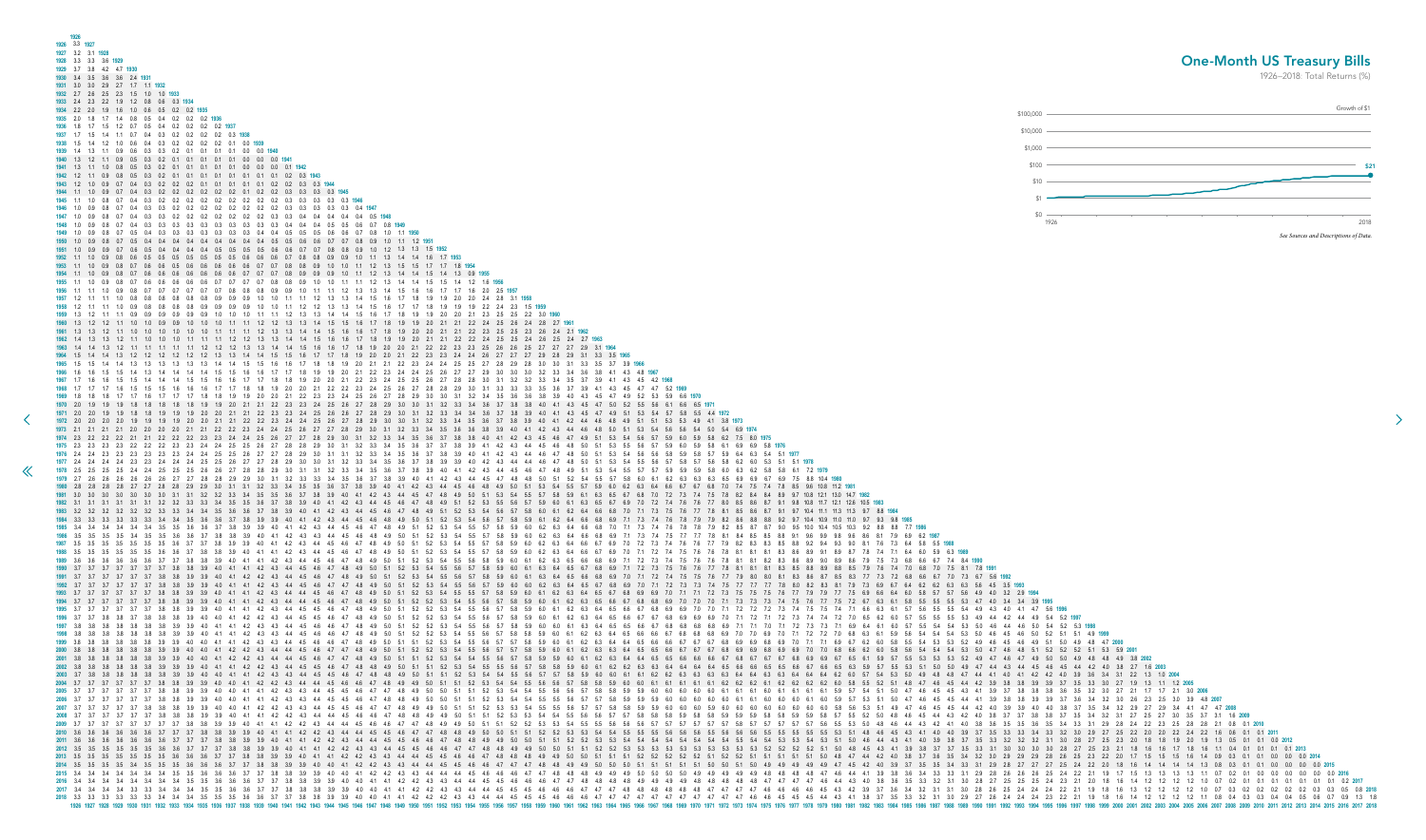<span id="page-28-0"></span>

| 1926                                                                                                                                                                                                                                                                                                                                                                                                                                                               |             |                                |
|--------------------------------------------------------------------------------------------------------------------------------------------------------------------------------------------------------------------------------------------------------------------------------------------------------------------------------------------------------------------------------------------------------------------------------------------------------------------|-------------|--------------------------------|
| 1926 7.8 1927<br>1927 8.3 8.9 1928                                                                                                                                                                                                                                                                                                                                                                                                                                 |             |                                |
| 1928    5.5    4.4    0.1 <b>192</b> 9                                                                                                                                                                                                                                                                                                                                                                                                                             |             | <b>Long-Term Government Bo</b> |
| 1.7 3.4 1930<br>929 5.0 4.1                                                                                                                                                                                                                                                                                                                                                                                                                                        |             | 1926-2018: Total Retur         |
|                                                                                                                                                                                                                                                                                                                                                                                                                                                                    |             |                                |
|                                                                                                                                                                                                                                                                                                                                                                                                                                                                    |             |                                |
|                                                                                                                                                                                                                                                                                                                                                                                                                                                                    | \$100,000   | Groy                           |
|                                                                                                                                                                                                                                                                                                                                                                                                                                                                    |             |                                |
|                                                                                                                                                                                                                                                                                                                                                                                                                                                                    | \$10,000    |                                |
|                                                                                                                                                                                                                                                                                                                                                                                                                                                                    | \$1,000     |                                |
|                                                                                                                                                                                                                                                                                                                                                                                                                                                                    | \$100       |                                |
|                                                                                                                                                                                                                                                                                                                                                                                                                                                                    |             |                                |
|                                                                                                                                                                                                                                                                                                                                                                                                                                                                    | \$10        |                                |
| 4.5 4.3 3.9                                                                                                                                                                                                                                                                                                                                                                                                                                                        |             |                                |
|                                                                                                                                                                                                                                                                                                                                                                                                                                                                    |             |                                |
|                                                                                                                                                                                                                                                                                                                                                                                                                                                                    | \$0<br>1926 |                                |
|                                                                                                                                                                                                                                                                                                                                                                                                                                                                    |             | See Sources and Description    |
|                                                                                                                                                                                                                                                                                                                                                                                                                                                                    |             |                                |
|                                                                                                                                                                                                                                                                                                                                                                                                                                                                    |             |                                |
|                                                                                                                                                                                                                                                                                                                                                                                                                                                                    |             |                                |
|                                                                                                                                                                                                                                                                                                                                                                                                                                                                    |             |                                |
|                                                                                                                                                                                                                                                                                                                                                                                                                                                                    |             |                                |
|                                                                                                                                                                                                                                                                                                                                                                                                                                                                    |             |                                |
|                                                                                                                                                                                                                                                                                                                                                                                                                                                                    |             |                                |
|                                                                                                                                                                                                                                                                                                                                                                                                                                                                    |             |                                |
|                                                                                                                                                                                                                                                                                                                                                                                                                                                                    |             |                                |
|                                                                                                                                                                                                                                                                                                                                                                                                                                                                    |             |                                |
|                                                                                                                                                                                                                                                                                                                                                                                                                                                                    |             |                                |
|                                                                                                                                                                                                                                                                                                                                                                                                                                                                    |             |                                |
|                                                                                                                                                                                                                                                                                                                                                                                                                                                                    |             |                                |
|                                                                                                                                                                                                                                                                                                                                                                                                                                                                    |             |                                |
|                                                                                                                                                                                                                                                                                                                                                                                                                                                                    |             |                                |
| 1972 3.1 3.0 2.8 2.9 2.9 2.8 3.1<br>2.4 2.3 2.2 2.2 2.2 2.2 2.2 1.9 1.9 2.1 2.1 1.9 2.0 2.3 2.3 2.3 2.0 2.2 2.7 2.4<br>3.4 2.6 2.8 2.4 2.5 2.3 2.6 2.4 4.9 6.2 10.3 9.4 5.7 1973                                                                                                                                                                                                                                                                                   |             |                                |
| 1973 3.0 2.9 2.8 2.8 2.8 3.0 2.6 2.7 2.5 2.5 2.3 2.4 2.3 2.2 2.1 2.1 2.1 2.1 1.8 1.8 2.0 1.9 1.8 1.8 2.1 2.2 2.1 1.8 2.0 2.5 2.2 2.7 3.1 2.3 2.4 2.0 2.1 2.0 2.1 1.9 3.9 4.7 7.3 5.8 2.2 -1.1 1974                                                                                                                                                                                                                                                                 |             |                                |
| 1974 3.0 2.9 2.8 2.8 2.8 3.0 2.7 2.6 2.5 2.4 2.4 2.3 2.1 2.2 2.2 2.1 1.8 1.9 2.1 2.0 1.9 1.9 2.2 2.3 2.2 1.9 2.1 2.6 2.3 2.8 3.2 2.5 2.6 2.2 2.3 2.2 2.4 2.2 3.9 4.7 6.7 5.4 2.9 1.6 4.4 1975                                                                                                                                                                                                                                                                      |             |                                |
| 1975 3.1 3.0 2.9 3.0 3.0 2.9 3.1 2.8 2.9 2.7 2.6 2.6 2.6 2.5 2.4 2.4 2.4 2.4 2.4 2.4 2.1 2.2 2.3 2.1 2.2 2.5 2.5 2.3 2.5 2.9 2.7 3.2 3.5 2.9 3.0 2.7 2.9 2.8 3.0 3.0 4.6 5.3 7.1 6.2 4.5 4.1 6.7 9.2 1976<br>1976 3.4 3.3 3.2 3.2 3.2 3.4 3.1 3.2 3.0 3.0 2.9 3.0 2.9 2.8 2.7 2.8 2.8 2.8 2.8 2.5 2.6 2.8 2.8 2.6 2.7 3.0 3.1 3.1 2.9 3.1 3.6 3.4 3.9 4.3 3.7 3.9 3.7 3.9 4.2 4.3 5.9 6.7 8.5 7.9 6.8 7.1 10.0 12.9 16.8 1977                                      |             |                                |
| 1977 3.3 3.2 3.1 3.2 3.2 3.1 3.3 3.0 3.1 3.0 2.9 2.8 2.9 2.8 2.7 2.6 2.7 2.7 2.7 2.4 2.5 2.7 2.7 2.5 2.6 2.9 2.9 2.9 2.9 2.9 2.7 2.9 3.3 3.1 3.7 4.0 3.4 3.6 3.4 3.5 3.5 3.8 3.8 5.2 5.8 7.3 6.6 5.5 5.5 7.2 8.2 7.7 0.7 1978                                                                                                                                                                                                                                      |             |                                |
| 1978 3.2 3.1 3.0 3.1 3.1 3.0 3.2 2.9 3.0 2.9 2.8 2.7 2.8 2.7 2.6 2.5 2.6 2.5 2.6 2.6 2.3 2.4 2.6 2.5 2.4 2.5 2.7 2.8 2.8 2.6 2.7 3.1 2.9 3.4 3.7 3.2 3.3 3.1 3.2 3.2 3.4 3.4 4.6 5.1 6.3 5.6 4.5 4.4 5.5 5.8 4.6 -0.9 -1.2 1979<br>1979 3.1 3.0 2.9 3.0 3.0 2.9 3.1 2.9 2.8 2.7 2.6 2.7 2.6 2.5 2.4 2.5 2.4 2.5 2.4 2.2 2.3 2.4 2.4 2.3 2.6 2.6 2.6 2.4 2.6 2.9 2.7 3.2 3.5 2.9 3.1 2.8 2.9 3.1 3.0 4.1 4.5 5.5 4.8 3.8 3.5 4.3 4.3 3.1 -1.0 -1.2 -1.2 1980        |             |                                |
| 1980 3.0 2.9 2.8 2.9 2.8 3.0 2.7 2.8 2.6 2.5 2.5 2.4 2.3 2.3 2.3 2.3 2.3 2.0 2.1 2.2 2.1 2.1 2.3 2.4 2.3 2.2 2.3 2.6 2.4 2.8 3.1 2.6 2.7 2.4 2.5 2.6 2.5 3.5 3.8 4.6 3.9 2.9 2.6 3.1 2.9 1.7 -1.8 -2.1 -2.6 -3.9 1981                                                                                                                                                                                                                                              |             |                                |
| 1981 3.0 2.9 2.8 2.8 2.8 3.0 2.7 2.7 2.6 2.5 2.4 2.3 2.3 2.3 2.3 2.3 2.3 2.3 2.2 2.1 2.1 2.3 2.4 2.3 2.4 2.3 2.2 2.3 2.6 2.4 2.5 2.6 2.4 2.5 2.5 2.5 2.3 3.6 4.4 3.7 2.8 2.5 2.9 2.7 1.1 -1.1 -1.1 -1.1 1.9 1982                                                                                                                                                                                                                                                   |             |                                |
| 1982 35 35 34 34 34 36 33 34 33 32 31 32 32 31 30 31 31 31 31 29 30 32 31 30 31 34 35 34 33 35 39 37 41 44 40 42 40 42 44 45 55 59 68 64 58 58 66 68 65 49 60 79 112 196 404 1983<br>1983 3.5 3.4 3.4 3.4 3.4 3.5 3.3 3.3 3.2 3.1 3.2 3.1 3.0 3.0 3.0 3.0 3.0 3.0 3.0 3.1 3.1 3.1 3.1 3.4 3.4 3.4 3.4 3.4 3.7 3.6 4.0 4.3 3.9 4.0 4.0 4.2 4.3 5.2 5.5 6.3 5.9 5.3 5.3 6.0 6.1 5.8 4.3 5.1 6.4 8.4 12.9 18.9 0.7 1984                                               |             |                                |
|                                                                                                                                                                                                                                                                                                                                                                                                                                                                    |             |                                |
| 1985 4.1 4.0 3.9 4.0 4.0 4.0 4.2 4.0 4.0 3.9 3.9 3.9 3.9 3.9 3.8 3.8 3.9 3.9 3.9 3.9 3.9 3.9 4.0 4.1 4.0 4.1 4.4 4.5 4.5 4.4 4.6 5.0 4.9 5.3 5.6 5.5 5.5 5.5 5.6 5.7 6.0 6.1 7.0 7.5 8.3 8.0 7.7 7.8 8.6 9.0 9.0 8.2 9.3 10.9 1<br>1986 4.4 4.3 4.3 4.3 4.3 4.3 4.3 4.4 4.3 4.2 4.3 4.2 4.3 4.3 4.3 4.4 4.2 4.3 4.5 4.6 4.5 4.6 4.9 5.0 5.0 5.0 5.0 5.0 5.6 5.5 5.9 6.3 6.0 6.2 6.1 6.4 6.5 6.8 6.9 7.9 8.3 9.2 9.0 8.7 8.9 9.8 10.2 10.3 9.7 10.9 12.5 14.6 18.1  |             |                                |
| 1987 4.3 4.2 4.1 4.2 4.2 4.4 4.2 4.3 4.2 4.1 4.1 4.1 4.1 4.1 4.1 4.1 4.2 4.1 4.2 4.1 4.2 4.3 4.4 4.3 4.4 4.7 4.8 4.8 4.7 4.9 5.3 5.2 5.6 5.8 5.8 6.0 6.1 6.3 6.5 7.3 7.7 8.5 8.3 8.0 8.1 8.8 9.2 9.2 8.5 9.5 10.7 12.3 14.9 17.                                                                                                                                                                                                                                    |             |                                |
| 1988 4.4 4.3 4.2 4.3 4.3 4.3 4.5 4.3 4.4 4.3 4.2 4.2 4.2 4.2 4.2 4.2 4.3 4.3 4.2 4.3 4.5 4.5 4.5 4.4 4.6 4.8 4.9 4.9 4.9 5.1 5.4 5.4 5.6 5.0 5.9 6.1 6.2 6.5 6.6 7.4 7.8 8.5 8.4 8.1 8.2 8.9 9.2 9.2 8.6 9.5 10.6 12.0 14.2 16.                                                                                                                                                                                                                                    |             |                                |
| 1990 4.6 4.5 4.5 4.5 4.6 4.6 4.7 4.5 4.5 4.5 4.5 4.5 4.5 4.5 4.5 4.6 4.6 4.6 4.7 4.5 4.6 4.8 4.8 4.8 4.9 5.2 5.3 5.3 5.3 5.5 5.8 5.7 6.1 6.4 6.2 6.4 6.3 6.5 6.7 6.9 7.0 7.8 8.2 8.9 8.7 8.5 8.6 9.2 9.6 9.1 9.9 10.8 12.0 13.7                                                                                                                                                                                                                                    |             |                                |
| 1991 4.8 4.7 4.7 4.8 4.8 4.8 5.0 4.8 4.8 4.8 4.7 4.8 4.8 4.7 4.8 4.9 4.9 4.9 4.9 4.9 4.9 4.9 5.1 5.2 5.5 5.6 5.7 5.6 5.8 6.2 6.1 6.5 6.8 6.8 6.8 6.8 6.8 6.8 6.7 0 7.1 7.4 7.5 8.3 8.7 9.3 9.2 9.0 9.2 9.8 10.1 10.2 9.7 10.5 1                                                                                                                                                                                                                                    |             |                                |
| 1992 4.8 4.8 4.7 4.8 4.8 4.8 5.0 4.8 4.9 4.8 4.8 4.8 4.8 4.8 4.9 4.9 5.0 5.0 4.9 5.0 5.2 5.2 5.2 5.2 5.3 5.6 5.7 5.7 5.9 6.2 6.6 6.8 6.6 6.8 6.8 6.8 6.8 6.8 5.0 7.1 7.4 7.5 8.3 8.6 9.3 9.1 9.0 9.1 9.7 10.0 10.0 9.6 10.4 11.<br>1993 5.0 5.0 4.9 5.0 5.0 5.0 5.0 5.1 5.0 5.0 5.1 5.1 5.1 5.1 5.1 5.1 5.1 5.2 5.3 5.4 5.5 5.6 5.8 6.0 6.0 6.2 6.5 6.5 6.9 7.2 7.4 7.5 7.9 7.2 7.4 7.5 7.9 8.6 9.0 9.6 9.5 9.4 9.5 10.1 10.4 10.5 10.1 10.4 11.3 12.7 14.1 13.1 1 |             |                                |
| 1994 4.8 4.8 4.7 4.8 4.8 4.8 5.0 4.8 4.9 4.8 4.8 4.8 4.8 4.8 4.9 4.9 4.9 5.0 4.9 5.0 5.1 5.2 5.2 5.3 5.5 5.6 5.7 5.6 5.8 6.1 6.1 6.4 6.7 6.8 7.0 7.2 7.3 8.0 8.3 8.9 87 8.6 8.7 9.2 9.4 9.4 9.0 9.6 10.4 11.2 12.3 13.2 11.2 12                                                                                                                                                                                                                                    |             |                                |
| 1995 52 51 5.1 5.1 52 52 52 54 52 52 52 52 52 52 52 52 53 54 55 53 54 55 56 57 57 58 60 61 62 62 64 67 67 7.1 7.3 7.1 7.3 7.5 7.7 7.9 8.1 8.7 9.1 9.7 9.6 9.4 9.6 10.1 10.4 10.1 10.4 10.1 10.8 11.5 12.4 13.5 11.9 10.5 12.4 1<br>1996 5.1 5.0 5.0 5.1 5.1 5.1 5.3 5.1 5.2 5.1 5.1 5.1 5.1 5.1 5.1 5.1 5.2 5.2 5.3 5.3 5.2 5.3 5.5 5.5 5.5 5.6 5.9 6.0 6.0 6.2 6.5 6.6 6.7 1 6.9 7.1 7.3 7.4 7.6 7.8 8.4 8.7 9.3 9.2 9.0 9.1 9.6 9.8 9.9 9.5 10.1 10.8 11.5 12.5  |             |                                |
| 1997 5.2 5.2 5.1 5.2 5.2 5.4 5.2 5.3 5.3 5.3 5.3 5.3 5.3 5.3 5.3 5.4 5.4 5.5 5.4 5.5 5.4 5.5 5.7 5.7 5.7 5.9 6.1 6.2 6.3 6.2 64 6.7 7.1 7.3 7.5 7.6 7.9 8.0 8.6 9.0 9.5 9.4 9.9 10.1 10.1 1.8 10.4 11.0 11.3 12.5 11.1 10.0 11.                                                                                                                                                                                                                                    |             |                                |
| 1999 5.1 5.1 5.1 5.1 5.1 5.1 5.3 5.1 5.2 5.1 5.1 5.2 5.2 5.2 5.2 5.3 5.4 5.3 5.4 5.5 5.6 5.6 5.6 5.6 5.6 6.6 6.0 6.0 6.0 6.0 6.6 6.5 6.6 7.0 6.8 7.0 7.2 7.3 7.5 7.6 8.2 8.5 8.9 8.8 8.7 8.8 9.2 9.4 9.4 9.1 9.5 10.1 10.5 11.3                                                                                                                                                                                                                                    |             |                                |
|                                                                                                                                                                                                                                                                                                                                                                                                                                                                    |             |                                |
| 2001 5.3 5.3 5.3 5.3 5.3 5.5 5.3 5.4 5.3 5.4 5.4 5.4 5.4 5.4 5.4 5.5 5.5 5.6 5.5 5.6 5.5 5.6 5.6 5.5 5.6 5.8 5.8 5.8 5.9 6.1 6.2 6.3 6.4 6.7 6.7 7.0 7.3 7.4 7.5 7.7 7.9 8.4 8.7 9.1 9.0 8.9 9.4 9.6 9.3 9.8 10.3 10.8 11.6 12.                                                                                                                                                                                                                                    |             |                                |
|                                                                                                                                                                                                                                                                                                                                                                                                                                                                    |             |                                |
| 2004 54 54 55 55 56 55 56 55 55 55 55 56 56 56 55 56 57 57 58 57 58 69 60 60 61 63 64 64 66 69 69 72 74 74 76 77 78 80 85 87 90 94 95 96 93 97 10.1 10.5 11.0 10.5 11.0 10.8 9.8 9.1 9.8 9.8 9.9 9.9 8.9 8.1 9.8 7.6 8 7.7 6.8                                                                                                                                                                                                                                     |             |                                |
|                                                                                                                                                                                                                                                                                                                                                                                                                                                                    |             |                                |
|                                                                                                                                                                                                                                                                                                                                                                                                                                                                    |             |                                |
|                                                                                                                                                                                                                                                                                                                                                                                                                                                                    |             |                                |
|                                                                                                                                                                                                                                                                                                                                                                                                                                                                    |             |                                |
|                                                                                                                                                                                                                                                                                                                                                                                                                                                                    |             |                                |
| 2012 57 57 58 57 58 58 58 58 58 58 58 59 59 60 60 60 61 62 62 63 66 67 67 68 70 70 73 75 76 7.7 7.9 80 84 86 89 89 88 88 9.1 9.2 9.2 9.0 9.3 8.9 9.9 8.9 8.9 9.9 8.9 8.9 9.0 8.5 8.1 9.0 7.5 8.9 7.4 7.5 8.9 7.4 8.1 8.1 9.3 9.                                                                                                                                                                                                                                    |             |                                |
| 5.8 5.9 5.9 5.9 6.0 6.2 6.3 6.3 6.3 6.4 6.7 6.6 6.9 7.1 6.9 7.1 7.1 7.2 7.3 7.4 7.5 7.9 8.1 8.4 8.3 8.2 8.5 8.6 8.6 8.6 8.6 8.6 8.9 9.2 9.7 9.9 9.1 9.3 9.1 8.4 7.9 8.3 8.3 7.9 7.4 7.4 6.9 7.7 6.5 7.0 6.5 6.0 7.2 6.2 6.4 5.4<br>2014 56 57 57 58 57 57 58 57 58 58 58 58 58 59 59 60 59 60 61 62 62 63 65 66 66 67 69 69 72 74 74 75 76 77 78 82 84 87 86 89 90 90 88 90 90 88 90 90 84 89 88 85 86 81 82 77 85 74 79 75 71 83 74 77 69 74 73 72 80 78 95 96 9  |             |                                |
|                                                                                                                                                                                                                                                                                                                                                                                                                                                                    |             |                                |
| 3 2017 5.5 5.6 5.6 5.6 5.7 5.6 5.6 5.6 5.6 5.7 5.7 5.6 5.7 5.7 5.8 5.8 5.8 5.8 5.9 6.0 6.0 6.0 6.1 6.3 6.4 6.4 6.5 6.7 6.9 7.1 7.1 7.1 7.2 7.3 7.4 7.5 7.9 8.0 8.3 8.5 8.8 8.4 8.5 8.5 8.8 9.4 9.7 8.9 9.1 9.0 8.3 7.8 8.2 7.8                                                                                                                                                                                                                                     |             |                                |
|                                                                                                                                                                                                                                                                                                                                                                                                                                                                    |             |                                |
|                                                                                                                                                                                                                                                                                                                                                                                                                                                                    |             |                                |

## Long-Term Government Bonds

1926–2018: Total Returns (%)

 $\rightarrow$ 

![](_page_28_Figure_3.jpeg)

1.9 6.0 7.9 11.2 19.6 40.4 1983 4.3 5.1 6.4 8.4 12.9 18.9 0.7 1984 5.6 6.5 7.9 9.8 13.5 17.7 7.8 15.5 1985 8.2 9.3 10.9 13.1 16.8 20.9 15.0 23.0 31.0 1986 0.7 10.9 12.5 14.6 18.1 21.6 17.3 23.5 27.7 24.5 1987 3.5 9.5 10.7 12.3 14.9 17.2 13.0 16.3 16.6 10.1 -2.7 1988 8.6 9.5 10.6 12.0 14.2 16.1 12.5 15.0 14.9 9.9 3.3 9.7 1989 9.3 10.2 11.3 12.6 14.6 16.3 13.2 15.5 15.5 11.9 8.0 13.8 18.1 1990 1 9.9 10.8 12.0 13.7 15.2 12.3 14.1 13.9 10.8 7.6 11.2 12.0 6.2 1991 1.7 10.5 11.5 12.6 14.2 15.6 13.1 14.8 14.6 12.1 9.8 13.2 14.4 12.6 19.3 1992 0.6 10.4 11.2 12.2 13.7 14.9 12.6 14.0 13.8 11.5 9.5 12.1 12.8 11.0 13.5 8.1 1993 1 10.8 11.7 12.7 14.1 15.1 13.1 14.4 14.3 12.4 10.7 13.1 13.8 12.8 15.1 13.0 18.2 1994 9.0 9.6 10.4 11.2 12.3 13.2 11.2 12.2 11.9 9.9 8.2 9.9 9.9 8.3 8.9 5.6 4.4 -7.8 1995 1 10.8 11.5 12.4 13.5 14.4 12.6 13.7 13.5 11.9 10.6 12.4 12.8 11.9 13.1 11.6 12.8 10.2 31.7 1996 9.5 10.1 10.8 11.5 12.6 13.3 11.6 12.5 12.3 10.7 9.4 10.8 11.0 10.0 10.6 9.0 9.2 6.4 14.2 -0.9 1997 9.8 10.4 11.0 11.8 12.8 13.5 11.9 12.7 12.5 11.1 10.0 11.3 11.5 10.7 11.4 10.1 10.5 8.7 14.8 7.1 15.9 1998  $\frac{1}{20}$  10.5 11.1 11.8 12.8 13.5 12.0 12.8 12.6 11.3 10.2 11.5 11.7 11.0 11.6 10.5 10.9 9.5 14.3 9.1 14.4 13.1 1999 0.1 9.5 10.1 10.7 11.5 12.1 10.6 11.3 11.0 9.7 8.6 9.6 9.6 8.8 9.1 7.9 7.8 6.2 9.2 4.3 6.0 1.5 -9.0 2000 0.6 10.0 10.6 11.2 12.0 12.6 11.2 11.8 11.6 10.4 9.5 10.5 10.5 9.9 10.3 9.3 9.5 8.3 11.2 7.5 9.7 7.7 5.2 21.5 2001 9.3 9.8 10.3 10.8 11.6 12.1 10.8 11.4 11.1 10.0 9.1 10.0 10.0 9.4 9.6 8.7 8.8 7.7 10.1 6.8 8.5 6.7 4.7 12.2 3.7 2002 0.6 10.1 10.6 11.1 11.9 12.4 11.1 11.7 11.5 10.4 9.6 10.5 10.5 10.0 10.3 9.5 9.7 8.8 11.0 8.4 10.0 8.8 7.8 14.1 10.5 17.8 2003 9.3 9.7 10.2 10.7 11.4 11.8 10.6 11.2 10.9 9.9 9.1 9.9 9.9 9.4 9.6 8.8 8.9 8.0 9.9 7.5 8.7 7.6 6.5 10.8 7.4 9.3 1.4 2004 9.3 9.7 10.1 10.6 11.3 11.7 10.5 11.0 10.8 9.8 9.1 9.8 9.8 9.3 9.5 8.8 8.9 8.1 9.8 7.6 8.7 7.7 6.8 10.3 7.7 9.1 4.9 8.5 2005 0.2 9.6 10.0 10.5 11.1 11.5 10.4 10.9 10.7 9.7 9.0 9.7 9.7 9.2 9.4 8.7 8.8 8.0 9.6 7.6 8.6 7.7 7.0 9.9 7.7 8.7 5.9 8.2 7.8 2006 0.0 9.3 9.7 10.1 10.7 11.1 10.0 10.4 10.2 9.3 8.6 9.2 9.2 8.7 8.9 8.2 8.2 7.5 8.9 7.0 7.8 7.0 6.2 8.6 6.6 7.2 4.7 5.8 4.4 1.2 2007 9.0 9.3 9.7 10.1 10.7 11.0 10.0 10.4 10.2 9.3 8.7 9.3 9.3 8.8 8.9 8.3 8.3 7.7 8.9 7.2 8.0 7.3 6.6 8.8 7.1 7.6 5.7 6.8 6.2 5.4 9.9 2008 0.5 9.8 10.2 10.6 11.2 11.6 10.6 11.0 10.8 10.0 9.4 10.0 10.0 9.6 9.8 9.3 9.4 8.8 10.1 8.6 9.4 8.8 8.4 10.5 9.3 10.1 8.8 10.4 10.8 11.9 17.6 25.9 2009 8.7 9.0 9.3 9.7 10.2 10.5 9.5 9.9 9.7 8.8 8.2 8.7 8.7 8.2 8.3 7.8 7.8 7.1 8.2 6.7 7.3 6.6 6.1 7.7 6.3 6.6 5.1 5.7 5.1 4.5 5.6 3.5 -14.9 2010 7 9.0 9.3 9.7 10.2 10.5 9.5 9.9 9.7 8.9 8.3 8.8 8.8 8.3 8.4 7.9 7.9 7.3 8.3 6.9 7.5 6.9 6.4 7.9 6.6 7.0 5.7 6.3 5.9 5.6 6.7 5.7 -3.2 10.1 2011 8.3 8.6 8.9 9.1 9.5 9.8 9.0 9.2 9.0 8.4 7.9 8.3 8.2 7.9 7.5 7.5 7.1 7.8 6.8 7.2 6.7 6.4 7.4 6.5 6.7 6.0 6.3 6.1 6.0 6.5 6.1 3.9 6.9 6.3 2.6 2.4 8.0 0.5 1.8 2017 8.3 8.5 8.8 9.1 9.4 9.7 8.9 9.1 9.0 8.3 7.8 8.2 8.2 7.8 7.9 7.5 7.4 7.0 7.7 6.7 7.1 6.7 6.4 7.3 6.5 6.7 6.0 6.3 6.1 6.0 6.5 6.1 4.1 6.8 6.3 3.2 3.2 7.6 2.4 4.0 6.2 2018 01 8.3 8.5 8.8 9.2 9.4 8.6 8.8 8.7 8.0 7.6 7.9 7.5 7.6 7.2 7.1 6.7 7.4 6.4 6.7 6.3 6.0 6.9 6.1 6.2 5.6 5.8 5.7 5.5 5.9 5.5 3.7 5.9 5.4 2.7 2.5 5.9 1.7 2.4 2.8 -0.6<br>1977 1978 1979 1980 1981 1982 1983 1984 1985 1986 1987 198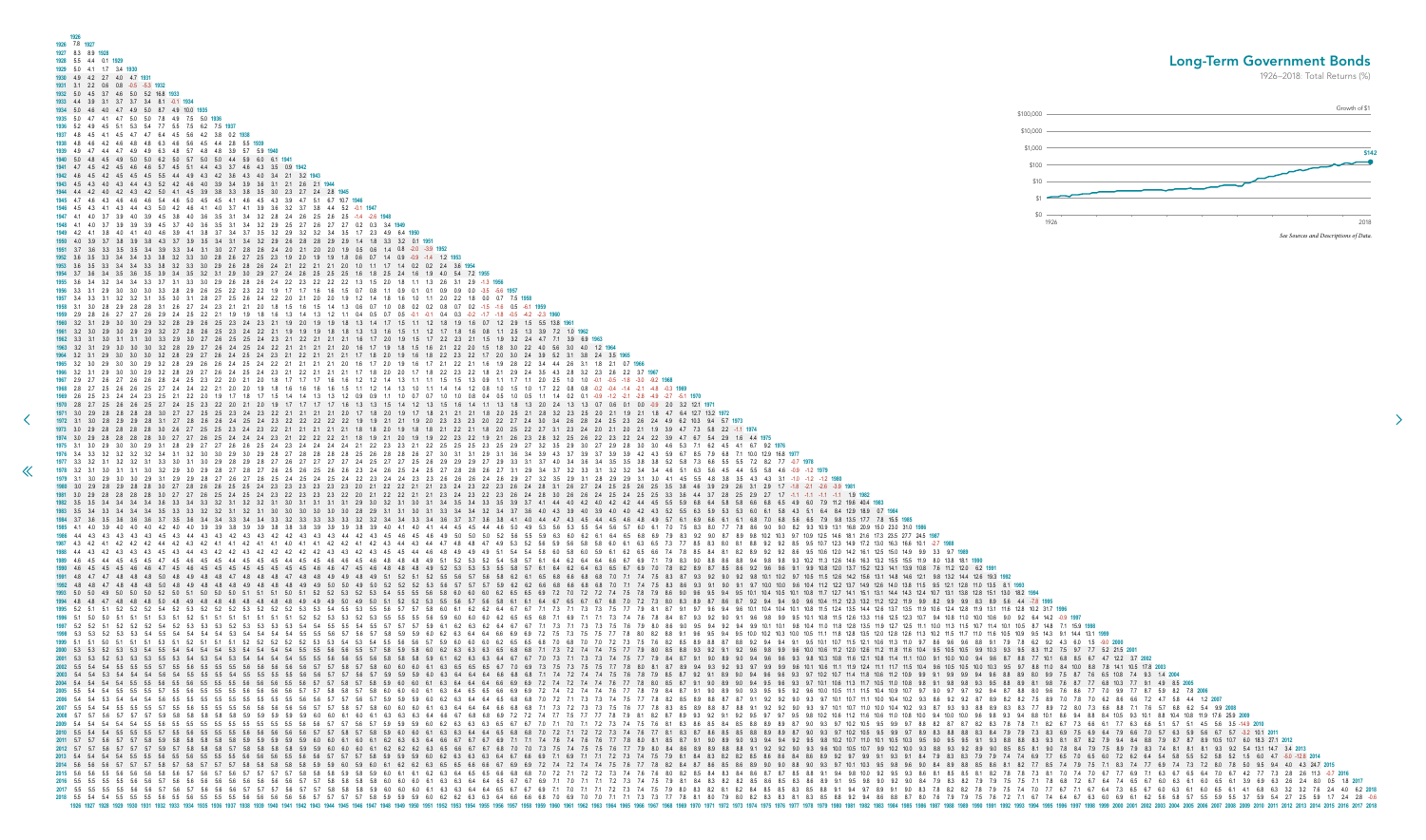<span id="page-29-0"></span>

| 1927 7.4 7.4 1928                                                                                                                                                                                                                                                                                                                                                                                                                                                                                                                                                                                                                                                                                                                                                                                                                                                                                                                                                                                                                                                                                                                                                                                                                                                                                                                                                                                                                                                                                                                                                                                                                                                                                                                                                                                                                                                                                                                                                                                                                                                                                                                                                                                                                                                                                                                                                                                                                                                                                                                                                                                                                                                                                                                                                                                                                                                                                                                                                                                                                                                                                                                                                                                                                                                                                                                                                                                                                                                                                                                                                                                                                                                                                                                                                                                                         | 1926 7.4 1927 |
|---------------------------------------------------------------------------------------------------------------------------------------------------------------------------------------------------------------------------------------------------------------------------------------------------------------------------------------------------------------------------------------------------------------------------------------------------------------------------------------------------------------------------------------------------------------------------------------------------------------------------------------------------------------------------------------------------------------------------------------------------------------------------------------------------------------------------------------------------------------------------------------------------------------------------------------------------------------------------------------------------------------------------------------------------------------------------------------------------------------------------------------------------------------------------------------------------------------------------------------------------------------------------------------------------------------------------------------------------------------------------------------------------------------------------------------------------------------------------------------------------------------------------------------------------------------------------------------------------------------------------------------------------------------------------------------------------------------------------------------------------------------------------------------------------------------------------------------------------------------------------------------------------------------------------------------------------------------------------------------------------------------------------------------------------------------------------------------------------------------------------------------------------------------------------------------------------------------------------------------------------------------------------------------------------------------------------------------------------------------------------------------------------------------------------------------------------------------------------------------------------------------------------------------------------------------------------------------------------------------------------------------------------------------------------------------------------------------------------------------------------------------------------------------------------------------------------------------------------------------------------------------------------------------------------------------------------------------------------------------------------------------------------------------------------------------------------------------------------------------------------------------------------------------------------------------------------------------------------------------------------------------------------------------------------------------------------------------------------------------------------------------------------------------------------------------------------------------------------------------------------------------------------------------------------------------------------------------------------------------------------------------------------------------------------------------------------------------------------------------------------------------------------------------------------------------------------|---------------|
|                                                                                                                                                                                                                                                                                                                                                                                                                                                                                                                                                                                                                                                                                                                                                                                                                                                                                                                                                                                                                                                                                                                                                                                                                                                                                                                                                                                                                                                                                                                                                                                                                                                                                                                                                                                                                                                                                                                                                                                                                                                                                                                                                                                                                                                                                                                                                                                                                                                                                                                                                                                                                                                                                                                                                                                                                                                                                                                                                                                                                                                                                                                                                                                                                                                                                                                                                                                                                                                                                                                                                                                                                                                                                                                                                                                                                           | 1926          |
| 1928 5.9 5.1 2.8 1929<br>1972 3.8 3.7 3.6 3.7<br>1973 3.7 3.7 3.6 3.6                                                                                                                                                                                                                                                                                                                                                                                                                                                                                                                                                                                                                                                                                                                                                                                                                                                                                                                                                                                                                                                                                                                                                                                                                                                                                                                                                                                                                                                                                                                                                                                                                                                                                                                                                                                                                                                                                                                                                                                                                                                                                                                                                                                                                                                                                                                                                                                                                                                                                                                                                                                                                                                                                                                                                                                                                                                                                                                                                                                                                                                                                                                                                                                                                                                                                                                                                                                                                                                                                                                                                                                                                                                                                                                                                     |               |
| 1929 5.2 4.5 3.1 3.3 1930<br>1930 5.8 5.4 4.7 5.6 8.0 1931                                                                                                                                                                                                                                                                                                                                                                                                                                                                                                                                                                                                                                                                                                                                                                                                                                                                                                                                                                                                                                                                                                                                                                                                                                                                                                                                                                                                                                                                                                                                                                                                                                                                                                                                                                                                                                                                                                                                                                                                                                                                                                                                                                                                                                                                                                                                                                                                                                                                                                                                                                                                                                                                                                                                                                                                                                                                                                                                                                                                                                                                                                                                                                                                                                                                                                                                                                                                                                                                                                                                                                                                                                                                                                                                                                |               |
| 1974 36 35 34 35 34 35 33 31 29 27 26 26 25 25 24 24 24 24 23 23 25 24 24 24 24 25 26 25 24 25 31 27 30 33 29 28 24 24 21 24 21 24 27 39 41 67 39 17 10 31 1975<br>1975 3.8 3.7 3.7 3.7 3.6 3.7 3.6 3.4 3.2 3.0 2.9 2.8 2.8 2.8 2.8 2.8 2.8 2.7 2.7 2.9 2.9 2.9 3.1 3.1 3.1 3.1 3.0 3.1 3.6 3.4 3.7 4.0 3.7 3.6 3.3 3.3 3.2 3.6 4.0 5.1 5.5 8.0 6.0 4.8 4.0 5.4 14.6 1976<br>1977 4.0 4.0 3.9 3.9 3.9 4.0 3.8 3.7 3.5 3.3 3.2 3.2 3.2 3.1 3.2 3.2 3.1 3.1 3.2 3.3 3.3 3.4 3.6 3.6 3.6 3.5 3.7 4.2 4.0 4.3 4.4 4.4 4.3 4.1 4.2 4.2 4.6 5.0 6.1 6.5 8.4 7.1 6.4 6.3 7.6 11.4 9.9 1.7 1978<br>1978 4.0 3.9 3.8 3.9 3.8 3.9 3.7 3.6 3.4 3.2 3.2 3.1 3.1 3.1 3.1 3.1 3.1 3.1 3.0 3.0 3.1 3.2 3.2 3.2 3.2 3.5 3.5 3.4 3.5 4.0 3.8 4.1 4.4 4.1 4.1 3.8 4.0 3.9 4.2 4.6 5.5 5.8 7.5 6.2 5.5 5.2 6.0 8.4 6.4 0.8 -0.1 1979<br>1979 3.8 3.7 3.7 3.7 3.6 3.7 3.6 3.4 3.2 3.1 3.0 3.0 2.9 2.9 2.9 2.9 2.9 2.8 2.8 3.0 3.0 2.9 3.0 3.2 3.2 3.1 3.2 3.6 3.4 3.7 3.9 3.7 3.6 3.4 3.4 3.3 3.6 3.9 4.7 4.8 6.2 5.0 4.2 3.8 4.3 5.8 3.7 -0.9 -2.1 -4.2 1980<br>1980 3.7 3.6 3.5 3.6 3.5 3.6 3.4 3.3 3.1 2.9 2.8 2.8 2.7 2.7 2.7 2.7 2.7 2.7 2.6 2.7 2.8 2.8 2.8 2.8 3.0 3.0 2.9 2.8 3.4 3.1 3.4 3.6 3.3 3.3 3.0 3.1 2.9 3.2 3.4 4.1 4.2 5.4 4.2 3.4 3.0 3.2 4.3 2.4 -1.4 -2.4 -3.5 -2.8 1981<br>1981 3.6 3.5 3.4 3.5 3.5 3.4 3.5 3.3 3.2 3.0 2.8 2.8 2.7 2.6 2.6 2.6 2.6 2.6 2.5 2.5 2.7 2.6 2.6 2.8 2.8 2.7 2.8 3.2 3.0 3.2 3.4 3.1 3.0 2.8 2.8 2.7 2.9 3.1 3.7 3.8 4.8 3.7 3.0 2.5 2.7 3.5 1.8 -1.3 -2.1 -2.7 -2.0 -1.2 1982<br>1982 4.2 4.1 4.1 4.1 4.1 4.0 4.1 4.0 3.9 3.7 3.6 3.5 3.5 3.4 3.4 3.5 3.5 3.5 3.5 3.5 3.4 3.5 3.7 3.6 3.7 3.9 3.9 3.9 3.9 4.0 4.5 4.6 4.6 4.6 4.6 4.6 4.6 4.6 4.6 4.6 4.9 5.2 5.9 6.1 7.3 6.5 6.0 5.9 6.5 7.7 6.8 4.9 5.6 7.0 11<br>1983 4.2 4.1 4.1 4.1 4.1 4.1 4.2 4.0 3.9 3.7 3.6 3.5 3.5 3.5 3.5 3.5 3.5 3.6 3.5 3.6 3.7 3.7 3.7 3.8 4.0 4.0 4.0 4.0 4.1 4.5 4.4 4.6 4.9 4.7 4.4 4.7 4.7 4.7 4.7 4.7 4.7 5.0 5.2 5.9 6.1 7.2 6.4 6.1 6.0 6.4 7.6 6.7 5.1 5.7 6.<br>1984 44 44 43 43 43 44 43 42 40 39 38 38 38 38 38 38 39 38 39 41 41 41 44 44 44 44 45 50 48 51 53 52 51 52 52 51 52 52 56 59 65 68 79 71 69 68 74 85 78 65 72 85 112 150 210 114 169 1985<br>1986 5.0 5.0 4.9 5.0 5.0 5.0 5.1 5.0 4.9 4.7 4.6 4.6 4.6 4.6 4.6 4.7 4.7 4.8 4.8 4.9 5.0 5.1 5.1 5.2 5.4 5.5 5.6 5.6 5.7 6.2 6.1 6.4 6.7 6.6 6.8 6.9 7.3 7.6 8.3 8.7 9.7 9.2 9.1 9.2 9.9 11.0 10.7 9.9 10.9 12.4 14.9 18.2 22.5<br>1987 4.9 4.9 4.9 4.9 4.9 4.9 5.0 4.9 4.6 4.5 4.5 4.5 4.5 4.5 4.6 4.6 4.6 4.6 4.6 4.6 4.6 4.7 4.7 4.9 4.9 5.0 5.3 5.4 5.4 5.5 6.0 5.9 6.2 6.4 6.3 6.5 6.6 6.9 7.2 7.9 8.2 9.2 8.6 8.5 8.6 9.1 10.1 9.8 9.0 9.7 10.9 12.9 15.4 18<br>1989 52 52 51 52 52 51 53 52 51 49 48 48 48 48 49 50 50 50 50 50 51 53 54 55 57 57 58 58 60 64 63 66 69 68 69 68 70 71 74 78 84 87 9.6 9.1 9.0 9.1 9.7 10.5 10.3 12 10.3 11.3 13.0 14.9 17.1 13.9 15.2 14.9 11.4 8.7 13.4 16.2<br>1990 5.2 5.2 5.1 5.2 5.2 5.2 5.3 5.2 5.1 5.0 4.9 4.9 4.9 4.9 4.9 4.9 5.0 5.0 5.1 5.1 5.2 5.3 5.4 5.4 5.5 5.7 5.8 5.8 6.0 6.4 6.3 6.6 6.9 6.8 6.9 6.8 7.0 7.1 7.4 7.7 8.3 8.6 9.4 9.0 8.9 9.0 9.5 10.3 10.0 9.4 10.1 11.0 12.4 1<br>1991 54 54 54 54 54 55 54 55 52 51 51 51 51 52 52 53 53 54 55 56 57 57 58 60 61 62 62 64 68 67 70 73 72 73 74 75 79 82 88 90 99 95 94 95 100 109 106 101 107 116 130 146 163 137 147 144 120 104 133 142 131 199 1992<br>1992 55 54 54 55 55 55 56 55 54 53 52 52 52 52 53 53 54 54 55 55 57 58 58 59 61 62 63 63 65 68 68 71 73 73 73 73 73 75 76 79 82 88 91 99 95 94 95 100 108 106 101 106 115 128 142 157 133 141 137 116 103 125 130 119 145 94 19<br>1994 54 54 54 54 54 55 54 53 52 51 51 51 52 52 53 53 54 54 56 57 57 58 60 61 61 63 67 66 69 71 70 71 71 72 73 76 79 84 86 93 90 89 90 93 100 98 93 98 104 114 125 137 115 120 116 97 85 98 98 84 88 53 33 58 98 58 98 58 98 104 |               |
|                                                                                                                                                                                                                                                                                                                                                                                                                                                                                                                                                                                                                                                                                                                                                                                                                                                                                                                                                                                                                                                                                                                                                                                                                                                                                                                                                                                                                                                                                                                                                                                                                                                                                                                                                                                                                                                                                                                                                                                                                                                                                                                                                                                                                                                                                                                                                                                                                                                                                                                                                                                                                                                                                                                                                                                                                                                                                                                                                                                                                                                                                                                                                                                                                                                                                                                                                                                                                                                                                                                                                                                                                                                                                                                                                                                                                           |               |
| 3.5 3.3 3.0                                                                                                                                                                                                                                                                                                                                                                                                                                                                                                                                                                                                                                                                                                                                                                                                                                                                                                                                                                                                                                                                                                                                                                                                                                                                                                                                                                                                                                                                                                                                                                                                                                                                                                                                                                                                                                                                                                                                                                                                                                                                                                                                                                                                                                                                                                                                                                                                                                                                                                                                                                                                                                                                                                                                                                                                                                                                                                                                                                                                                                                                                                                                                                                                                                                                                                                                                                                                                                                                                                                                                                                                                                                                                                                                                                                                               |               |
|                                                                                                                                                                                                                                                                                                                                                                                                                                                                                                                                                                                                                                                                                                                                                                                                                                                                                                                                                                                                                                                                                                                                                                                                                                                                                                                                                                                                                                                                                                                                                                                                                                                                                                                                                                                                                                                                                                                                                                                                                                                                                                                                                                                                                                                                                                                                                                                                                                                                                                                                                                                                                                                                                                                                                                                                                                                                                                                                                                                                                                                                                                                                                                                                                                                                                                                                                                                                                                                                                                                                                                                                                                                                                                                                                                                                                           |               |
|                                                                                                                                                                                                                                                                                                                                                                                                                                                                                                                                                                                                                                                                                                                                                                                                                                                                                                                                                                                                                                                                                                                                                                                                                                                                                                                                                                                                                                                                                                                                                                                                                                                                                                                                                                                                                                                                                                                                                                                                                                                                                                                                                                                                                                                                                                                                                                                                                                                                                                                                                                                                                                                                                                                                                                                                                                                                                                                                                                                                                                                                                                                                                                                                                                                                                                                                                                                                                                                                                                                                                                                                                                                                                                                                                                                                                           |               |
| 3.3                                                                                                                                                                                                                                                                                                                                                                                                                                                                                                                                                                                                                                                                                                                                                                                                                                                                                                                                                                                                                                                                                                                                                                                                                                                                                                                                                                                                                                                                                                                                                                                                                                                                                                                                                                                                                                                                                                                                                                                                                                                                                                                                                                                                                                                                                                                                                                                                                                                                                                                                                                                                                                                                                                                                                                                                                                                                                                                                                                                                                                                                                                                                                                                                                                                                                                                                                                                                                                                                                                                                                                                                                                                                                                                                                                                                                       |               |
| 2.8 2.6 2.5                                                                                                                                                                                                                                                                                                                                                                                                                                                                                                                                                                                                                                                                                                                                                                                                                                                                                                                                                                                                                                                                                                                                                                                                                                                                                                                                                                                                                                                                                                                                                                                                                                                                                                                                                                                                                                                                                                                                                                                                                                                                                                                                                                                                                                                                                                                                                                                                                                                                                                                                                                                                                                                                                                                                                                                                                                                                                                                                                                                                                                                                                                                                                                                                                                                                                                                                                                                                                                                                                                                                                                                                                                                                                                                                                                                                               |               |
|                                                                                                                                                                                                                                                                                                                                                                                                                                                                                                                                                                                                                                                                                                                                                                                                                                                                                                                                                                                                                                                                                                                                                                                                                                                                                                                                                                                                                                                                                                                                                                                                                                                                                                                                                                                                                                                                                                                                                                                                                                                                                                                                                                                                                                                                                                                                                                                                                                                                                                                                                                                                                                                                                                                                                                                                                                                                                                                                                                                                                                                                                                                                                                                                                                                                                                                                                                                                                                                                                                                                                                                                                                                                                                                                                                                                                           |               |
| 2.5 2.5 2.4<br>2.6                                                                                                                                                                                                                                                                                                                                                                                                                                                                                                                                                                                                                                                                                                                                                                                                                                                                                                                                                                                                                                                                                                                                                                                                                                                                                                                                                                                                                                                                                                                                                                                                                                                                                                                                                                                                                                                                                                                                                                                                                                                                                                                                                                                                                                                                                                                                                                                                                                                                                                                                                                                                                                                                                                                                                                                                                                                                                                                                                                                                                                                                                                                                                                                                                                                                                                                                                                                                                                                                                                                                                                                                                                                                                                                                                                                                        |               |
|                                                                                                                                                                                                                                                                                                                                                                                                                                                                                                                                                                                                                                                                                                                                                                                                                                                                                                                                                                                                                                                                                                                                                                                                                                                                                                                                                                                                                                                                                                                                                                                                                                                                                                                                                                                                                                                                                                                                                                                                                                                                                                                                                                                                                                                                                                                                                                                                                                                                                                                                                                                                                                                                                                                                                                                                                                                                                                                                                                                                                                                                                                                                                                                                                                                                                                                                                                                                                                                                                                                                                                                                                                                                                                                                                                                                                           |               |
|                                                                                                                                                                                                                                                                                                                                                                                                                                                                                                                                                                                                                                                                                                                                                                                                                                                                                                                                                                                                                                                                                                                                                                                                                                                                                                                                                                                                                                                                                                                                                                                                                                                                                                                                                                                                                                                                                                                                                                                                                                                                                                                                                                                                                                                                                                                                                                                                                                                                                                                                                                                                                                                                                                                                                                                                                                                                                                                                                                                                                                                                                                                                                                                                                                                                                                                                                                                                                                                                                                                                                                                                                                                                                                                                                                                                                           |               |
| 2.7 2.7 2.7 2.7 2.7 2.7 2.6 2.5 2.6 2.8 2.7 2.7 2.7 3.0 2.9 2.9 2.8 2.9 3.6 3.2 3.6<br>2.9 2.8 2.8 2.7 2.6 2.6 2.6 2.6 2.5 2.5 2.5 2.7 2.6 2.6 2.9 2.9 2.8 2.7 2.8 3.4 3.1 3.5 3.8 3.4 3.3 2.9 2.9 2.7 3.1 3.6 5.0 5.6 9.3 6.4 4.2 1.1 1974                                                                                                                                                                                                                                                                                                                                                                                                                                                                                                                                                                                                                                                                                                                                                                                                                                                                                                                                                                                                                                                                                                                                                                                                                                                                                                                                                                                                                                                                                                                                                                                                                                                                                                                                                                                                                                                                                                                                                                                                                                                                                                                                                                                                                                                                                                                                                                                                                                                                                                                                                                                                                                                                                                                                                                                                                                                                                                                                                                                                                                                                                                                                                                                                                                                                                                                                                                                                                                                                                                                                                                               |               |
| 2.2 2.1                                                                                                                                                                                                                                                                                                                                                                                                                                                                                                                                                                                                                                                                                                                                                                                                                                                                                                                                                                                                                                                                                                                                                                                                                                                                                                                                                                                                                                                                                                                                                                                                                                                                                                                                                                                                                                                                                                                                                                                                                                                                                                                                                                                                                                                                                                                                                                                                                                                                                                                                                                                                                                                                                                                                                                                                                                                                                                                                                                                                                                                                                                                                                                                                                                                                                                                                                                                                                                                                                                                                                                                                                                                                                                                                                                                                                   |               |
|                                                                                                                                                                                                                                                                                                                                                                                                                                                                                                                                                                                                                                                                                                                                                                                                                                                                                                                                                                                                                                                                                                                                                                                                                                                                                                                                                                                                                                                                                                                                                                                                                                                                                                                                                                                                                                                                                                                                                                                                                                                                                                                                                                                                                                                                                                                                                                                                                                                                                                                                                                                                                                                                                                                                                                                                                                                                                                                                                                                                                                                                                                                                                                                                                                                                                                                                                                                                                                                                                                                                                                                                                                                                                                                                                                                                                           |               |
|                                                                                                                                                                                                                                                                                                                                                                                                                                                                                                                                                                                                                                                                                                                                                                                                                                                                                                                                                                                                                                                                                                                                                                                                                                                                                                                                                                                                                                                                                                                                                                                                                                                                                                                                                                                                                                                                                                                                                                                                                                                                                                                                                                                                                                                                                                                                                                                                                                                                                                                                                                                                                                                                                                                                                                                                                                                                                                                                                                                                                                                                                                                                                                                                                                                                                                                                                                                                                                                                                                                                                                                                                                                                                                                                                                                                                           |               |
|                                                                                                                                                                                                                                                                                                                                                                                                                                                                                                                                                                                                                                                                                                                                                                                                                                                                                                                                                                                                                                                                                                                                                                                                                                                                                                                                                                                                                                                                                                                                                                                                                                                                                                                                                                                                                                                                                                                                                                                                                                                                                                                                                                                                                                                                                                                                                                                                                                                                                                                                                                                                                                                                                                                                                                                                                                                                                                                                                                                                                                                                                                                                                                                                                                                                                                                                                                                                                                                                                                                                                                                                                                                                                                                                                                                                                           |               |
| 2.2                                                                                                                                                                                                                                                                                                                                                                                                                                                                                                                                                                                                                                                                                                                                                                                                                                                                                                                                                                                                                                                                                                                                                                                                                                                                                                                                                                                                                                                                                                                                                                                                                                                                                                                                                                                                                                                                                                                                                                                                                                                                                                                                                                                                                                                                                                                                                                                                                                                                                                                                                                                                                                                                                                                                                                                                                                                                                                                                                                                                                                                                                                                                                                                                                                                                                                                                                                                                                                                                                                                                                                                                                                                                                                                                                                                                                       |               |
|                                                                                                                                                                                                                                                                                                                                                                                                                                                                                                                                                                                                                                                                                                                                                                                                                                                                                                                                                                                                                                                                                                                                                                                                                                                                                                                                                                                                                                                                                                                                                                                                                                                                                                                                                                                                                                                                                                                                                                                                                                                                                                                                                                                                                                                                                                                                                                                                                                                                                                                                                                                                                                                                                                                                                                                                                                                                                                                                                                                                                                                                                                                                                                                                                                                                                                                                                                                                                                                                                                                                                                                                                                                                                                                                                                                                                           |               |
|                                                                                                                                                                                                                                                                                                                                                                                                                                                                                                                                                                                                                                                                                                                                                                                                                                                                                                                                                                                                                                                                                                                                                                                                                                                                                                                                                                                                                                                                                                                                                                                                                                                                                                                                                                                                                                                                                                                                                                                                                                                                                                                                                                                                                                                                                                                                                                                                                                                                                                                                                                                                                                                                                                                                                                                                                                                                                                                                                                                                                                                                                                                                                                                                                                                                                                                                                                                                                                                                                                                                                                                                                                                                                                                                                                                                                           |               |
|                                                                                                                                                                                                                                                                                                                                                                                                                                                                                                                                                                                                                                                                                                                                                                                                                                                                                                                                                                                                                                                                                                                                                                                                                                                                                                                                                                                                                                                                                                                                                                                                                                                                                                                                                                                                                                                                                                                                                                                                                                                                                                                                                                                                                                                                                                                                                                                                                                                                                                                                                                                                                                                                                                                                                                                                                                                                                                                                                                                                                                                                                                                                                                                                                                                                                                                                                                                                                                                                                                                                                                                                                                                                                                                                                                                                                           |               |
|                                                                                                                                                                                                                                                                                                                                                                                                                                                                                                                                                                                                                                                                                                                                                                                                                                                                                                                                                                                                                                                                                                                                                                                                                                                                                                                                                                                                                                                                                                                                                                                                                                                                                                                                                                                                                                                                                                                                                                                                                                                                                                                                                                                                                                                                                                                                                                                                                                                                                                                                                                                                                                                                                                                                                                                                                                                                                                                                                                                                                                                                                                                                                                                                                                                                                                                                                                                                                                                                                                                                                                                                                                                                                                                                                                                                                           |               |
| 4.0 3.6 3.5                                                                                                                                                                                                                                                                                                                                                                                                                                                                                                                                                                                                                                                                                                                                                                                                                                                                                                                                                                                                                                                                                                                                                                                                                                                                                                                                                                                                                                                                                                                                                                                                                                                                                                                                                                                                                                                                                                                                                                                                                                                                                                                                                                                                                                                                                                                                                                                                                                                                                                                                                                                                                                                                                                                                                                                                                                                                                                                                                                                                                                                                                                                                                                                                                                                                                                                                                                                                                                                                                                                                                                                                                                                                                                                                                                                                               |               |
|                                                                                                                                                                                                                                                                                                                                                                                                                                                                                                                                                                                                                                                                                                                                                                                                                                                                                                                                                                                                                                                                                                                                                                                                                                                                                                                                                                                                                                                                                                                                                                                                                                                                                                                                                                                                                                                                                                                                                                                                                                                                                                                                                                                                                                                                                                                                                                                                                                                                                                                                                                                                                                                                                                                                                                                                                                                                                                                                                                                                                                                                                                                                                                                                                                                                                                                                                                                                                                                                                                                                                                                                                                                                                                                                                                                                                           |               |
|                                                                                                                                                                                                                                                                                                                                                                                                                                                                                                                                                                                                                                                                                                                                                                                                                                                                                                                                                                                                                                                                                                                                                                                                                                                                                                                                                                                                                                                                                                                                                                                                                                                                                                                                                                                                                                                                                                                                                                                                                                                                                                                                                                                                                                                                                                                                                                                                                                                                                                                                                                                                                                                                                                                                                                                                                                                                                                                                                                                                                                                                                                                                                                                                                                                                                                                                                                                                                                                                                                                                                                                                                                                                                                                                                                                                                           |               |
|                                                                                                                                                                                                                                                                                                                                                                                                                                                                                                                                                                                                                                                                                                                                                                                                                                                                                                                                                                                                                                                                                                                                                                                                                                                                                                                                                                                                                                                                                                                                                                                                                                                                                                                                                                                                                                                                                                                                                                                                                                                                                                                                                                                                                                                                                                                                                                                                                                                                                                                                                                                                                                                                                                                                                                                                                                                                                                                                                                                                                                                                                                                                                                                                                                                                                                                                                                                                                                                                                                                                                                                                                                                                                                                                                                                                                           |               |
|                                                                                                                                                                                                                                                                                                                                                                                                                                                                                                                                                                                                                                                                                                                                                                                                                                                                                                                                                                                                                                                                                                                                                                                                                                                                                                                                                                                                                                                                                                                                                                                                                                                                                                                                                                                                                                                                                                                                                                                                                                                                                                                                                                                                                                                                                                                                                                                                                                                                                                                                                                                                                                                                                                                                                                                                                                                                                                                                                                                                                                                                                                                                                                                                                                                                                                                                                                                                                                                                                                                                                                                                                                                                                                                                                                                                                           |               |
| 3.0 3.1 2.9 3.4 4.0 5.8 6.7 12.1 9.1 7.3 1973                                                                                                                                                                                                                                                                                                                                                                                                                                                                                                                                                                                                                                                                                                                                                                                                                                                                                                                                                                                                                                                                                                                                                                                                                                                                                                                                                                                                                                                                                                                                                                                                                                                                                                                                                                                                                                                                                                                                                                                                                                                                                                                                                                                                                                                                                                                                                                                                                                                                                                                                                                                                                                                                                                                                                                                                                                                                                                                                                                                                                                                                                                                                                                                                                                                                                                                                                                                                                                                                                                                                                                                                                                                                                                                                                                             |               |
|                                                                                                                                                                                                                                                                                                                                                                                                                                                                                                                                                                                                                                                                                                                                                                                                                                                                                                                                                                                                                                                                                                                                                                                                                                                                                                                                                                                                                                                                                                                                                                                                                                                                                                                                                                                                                                                                                                                                                                                                                                                                                                                                                                                                                                                                                                                                                                                                                                                                                                                                                                                                                                                                                                                                                                                                                                                                                                                                                                                                                                                                                                                                                                                                                                                                                                                                                                                                                                                                                                                                                                                                                                                                                                                                                                                                                           |               |
|                                                                                                                                                                                                                                                                                                                                                                                                                                                                                                                                                                                                                                                                                                                                                                                                                                                                                                                                                                                                                                                                                                                                                                                                                                                                                                                                                                                                                                                                                                                                                                                                                                                                                                                                                                                                                                                                                                                                                                                                                                                                                                                                                                                                                                                                                                                                                                                                                                                                                                                                                                                                                                                                                                                                                                                                                                                                                                                                                                                                                                                                                                                                                                                                                                                                                                                                                                                                                                                                                                                                                                                                                                                                                                                                                                                                                           |               |
|                                                                                                                                                                                                                                                                                                                                                                                                                                                                                                                                                                                                                                                                                                                                                                                                                                                                                                                                                                                                                                                                                                                                                                                                                                                                                                                                                                                                                                                                                                                                                                                                                                                                                                                                                                                                                                                                                                                                                                                                                                                                                                                                                                                                                                                                                                                                                                                                                                                                                                                                                                                                                                                                                                                                                                                                                                                                                                                                                                                                                                                                                                                                                                                                                                                                                                                                                                                                                                                                                                                                                                                                                                                                                                                                                                                                                           |               |
|                                                                                                                                                                                                                                                                                                                                                                                                                                                                                                                                                                                                                                                                                                                                                                                                                                                                                                                                                                                                                                                                                                                                                                                                                                                                                                                                                                                                                                                                                                                                                                                                                                                                                                                                                                                                                                                                                                                                                                                                                                                                                                                                                                                                                                                                                                                                                                                                                                                                                                                                                                                                                                                                                                                                                                                                                                                                                                                                                                                                                                                                                                                                                                                                                                                                                                                                                                                                                                                                                                                                                                                                                                                                                                                                                                                                                           |               |
|                                                                                                                                                                                                                                                                                                                                                                                                                                                                                                                                                                                                                                                                                                                                                                                                                                                                                                                                                                                                                                                                                                                                                                                                                                                                                                                                                                                                                                                                                                                                                                                                                                                                                                                                                                                                                                                                                                                                                                                                                                                                                                                                                                                                                                                                                                                                                                                                                                                                                                                                                                                                                                                                                                                                                                                                                                                                                                                                                                                                                                                                                                                                                                                                                                                                                                                                                                                                                                                                                                                                                                                                                                                                                                                                                                                                                           |               |
|                                                                                                                                                                                                                                                                                                                                                                                                                                                                                                                                                                                                                                                                                                                                                                                                                                                                                                                                                                                                                                                                                                                                                                                                                                                                                                                                                                                                                                                                                                                                                                                                                                                                                                                                                                                                                                                                                                                                                                                                                                                                                                                                                                                                                                                                                                                                                                                                                                                                                                                                                                                                                                                                                                                                                                                                                                                                                                                                                                                                                                                                                                                                                                                                                                                                                                                                                                                                                                                                                                                                                                                                                                                                                                                                                                                                                           |               |
|                                                                                                                                                                                                                                                                                                                                                                                                                                                                                                                                                                                                                                                                                                                                                                                                                                                                                                                                                                                                                                                                                                                                                                                                                                                                                                                                                                                                                                                                                                                                                                                                                                                                                                                                                                                                                                                                                                                                                                                                                                                                                                                                                                                                                                                                                                                                                                                                                                                                                                                                                                                                                                                                                                                                                                                                                                                                                                                                                                                                                                                                                                                                                                                                                                                                                                                                                                                                                                                                                                                                                                                                                                                                                                                                                                                                                           |               |
|                                                                                                                                                                                                                                                                                                                                                                                                                                                                                                                                                                                                                                                                                                                                                                                                                                                                                                                                                                                                                                                                                                                                                                                                                                                                                                                                                                                                                                                                                                                                                                                                                                                                                                                                                                                                                                                                                                                                                                                                                                                                                                                                                                                                                                                                                                                                                                                                                                                                                                                                                                                                                                                                                                                                                                                                                                                                                                                                                                                                                                                                                                                                                                                                                                                                                                                                                                                                                                                                                                                                                                                                                                                                                                                                                                                                                           |               |
|                                                                                                                                                                                                                                                                                                                                                                                                                                                                                                                                                                                                                                                                                                                                                                                                                                                                                                                                                                                                                                                                                                                                                                                                                                                                                                                                                                                                                                                                                                                                                                                                                                                                                                                                                                                                                                                                                                                                                                                                                                                                                                                                                                                                                                                                                                                                                                                                                                                                                                                                                                                                                                                                                                                                                                                                                                                                                                                                                                                                                                                                                                                                                                                                                                                                                                                                                                                                                                                                                                                                                                                                                                                                                                                                                                                                                           |               |
|                                                                                                                                                                                                                                                                                                                                                                                                                                                                                                                                                                                                                                                                                                                                                                                                                                                                                                                                                                                                                                                                                                                                                                                                                                                                                                                                                                                                                                                                                                                                                                                                                                                                                                                                                                                                                                                                                                                                                                                                                                                                                                                                                                                                                                                                                                                                                                                                                                                                                                                                                                                                                                                                                                                                                                                                                                                                                                                                                                                                                                                                                                                                                                                                                                                                                                                                                                                                                                                                                                                                                                                                                                                                                                                                                                                                                           |               |
|                                                                                                                                                                                                                                                                                                                                                                                                                                                                                                                                                                                                                                                                                                                                                                                                                                                                                                                                                                                                                                                                                                                                                                                                                                                                                                                                                                                                                                                                                                                                                                                                                                                                                                                                                                                                                                                                                                                                                                                                                                                                                                                                                                                                                                                                                                                                                                                                                                                                                                                                                                                                                                                                                                                                                                                                                                                                                                                                                                                                                                                                                                                                                                                                                                                                                                                                                                                                                                                                                                                                                                                                                                                                                                                                                                                                                           |               |
|                                                                                                                                                                                                                                                                                                                                                                                                                                                                                                                                                                                                                                                                                                                                                                                                                                                                                                                                                                                                                                                                                                                                                                                                                                                                                                                                                                                                                                                                                                                                                                                                                                                                                                                                                                                                                                                                                                                                                                                                                                                                                                                                                                                                                                                                                                                                                                                                                                                                                                                                                                                                                                                                                                                                                                                                                                                                                                                                                                                                                                                                                                                                                                                                                                                                                                                                                                                                                                                                                                                                                                                                                                                                                                                                                                                                                           |               |
|                                                                                                                                                                                                                                                                                                                                                                                                                                                                                                                                                                                                                                                                                                                                                                                                                                                                                                                                                                                                                                                                                                                                                                                                                                                                                                                                                                                                                                                                                                                                                                                                                                                                                                                                                                                                                                                                                                                                                                                                                                                                                                                                                                                                                                                                                                                                                                                                                                                                                                                                                                                                                                                                                                                                                                                                                                                                                                                                                                                                                                                                                                                                                                                                                                                                                                                                                                                                                                                                                                                                                                                                                                                                                                                                                                                                                           |               |
|                                                                                                                                                                                                                                                                                                                                                                                                                                                                                                                                                                                                                                                                                                                                                                                                                                                                                                                                                                                                                                                                                                                                                                                                                                                                                                                                                                                                                                                                                                                                                                                                                                                                                                                                                                                                                                                                                                                                                                                                                                                                                                                                                                                                                                                                                                                                                                                                                                                                                                                                                                                                                                                                                                                                                                                                                                                                                                                                                                                                                                                                                                                                                                                                                                                                                                                                                                                                                                                                                                                                                                                                                                                                                                                                                                                                                           |               |
|                                                                                                                                                                                                                                                                                                                                                                                                                                                                                                                                                                                                                                                                                                                                                                                                                                                                                                                                                                                                                                                                                                                                                                                                                                                                                                                                                                                                                                                                                                                                                                                                                                                                                                                                                                                                                                                                                                                                                                                                                                                                                                                                                                                                                                                                                                                                                                                                                                                                                                                                                                                                                                                                                                                                                                                                                                                                                                                                                                                                                                                                                                                                                                                                                                                                                                                                                                                                                                                                                                                                                                                                                                                                                                                                                                                                                           |               |
|                                                                                                                                                                                                                                                                                                                                                                                                                                                                                                                                                                                                                                                                                                                                                                                                                                                                                                                                                                                                                                                                                                                                                                                                                                                                                                                                                                                                                                                                                                                                                                                                                                                                                                                                                                                                                                                                                                                                                                                                                                                                                                                                                                                                                                                                                                                                                                                                                                                                                                                                                                                                                                                                                                                                                                                                                                                                                                                                                                                                                                                                                                                                                                                                                                                                                                                                                                                                                                                                                                                                                                                                                                                                                                                                                                                                                           |               |
|                                                                                                                                                                                                                                                                                                                                                                                                                                                                                                                                                                                                                                                                                                                                                                                                                                                                                                                                                                                                                                                                                                                                                                                                                                                                                                                                                                                                                                                                                                                                                                                                                                                                                                                                                                                                                                                                                                                                                                                                                                                                                                                                                                                                                                                                                                                                                                                                                                                                                                                                                                                                                                                                                                                                                                                                                                                                                                                                                                                                                                                                                                                                                                                                                                                                                                                                                                                                                                                                                                                                                                                                                                                                                                                                                                                                                           |               |
| \$100,000<br>\$10,000<br>\$1,000<br>\$100<br>\$10                                                                                                                                                                                                                                                                                                                                                                                                                                                                                                                                                                                                                                                                                                                                                                                                                                                                                                                                                                                                                                                                                                                                                                                                                                                                                                                                                                                                                                                                                                                                                                                                                                                                                                                                                                                                                                                                                                                                                                                                                                                                                                                                                                                                                                                                                                                                                                                                                                                                                                                                                                                                                                                                                                                                                                                                                                                                                                                                                                                                                                                                                                                                                                                                                                                                                                                                                                                                                                                                                                                                                                                                                                                                                                                                                                         |               |
| \$0<br>1926                                                                                                                                                                                                                                                                                                                                                                                                                                                                                                                                                                                                                                                                                                                                                                                                                                                                                                                                                                                                                                                                                                                                                                                                                                                                                                                                                                                                                                                                                                                                                                                                                                                                                                                                                                                                                                                                                                                                                                                                                                                                                                                                                                                                                                                                                                                                                                                                                                                                                                                                                                                                                                                                                                                                                                                                                                                                                                                                                                                                                                                                                                                                                                                                                                                                                                                                                                                                                                                                                                                                                                                                                                                                                                                                                                                                               |               |
| 1996 5.6 5.6 5.6 5.7 5.6 5.7 5.6 5.5 5.4 5.4 5.4 5.4 5.5 5.6 5.6 5.6 5.6 5.6 5.6 5.9 6.0 6.0 6.1 6.3 6.4 6.5 6.6 7.0 6.9 7.2 7.4 7.4 7.5 7.4 7.6 7.7 8.0 8.2 8.7 9.0 9.6 9.3 9.7 10.3 10.1 10.7 11.7 1.2.7 1.3.7 1.1.8 1.2.3 11<br>1997 5.7 5.7 5.7 5.7 5.8 5.7 5.9 5.8 5.7 5.6 5.5 5.5 5.5 5.5 5.6 5.6 5.7 5.7 5.8 5.8 5.9 6.1 6.1 6.2 6.3 6.5 6.6 6.6 6.8 7.1 7.1 7.3 7.6 7.5 7.6 7.8 7.9 8.1 8.4 8.9 9.1 9.8 9.4 9.4 9.5 9.8 10.4 10.2 9.1 2.0 10.3 11.9 12.3 1<br>1998 5.8 5.8 5.8 5.8 5.8 5.9 5.9 5.9 5.8 5.7 5.6 5.6 5.6 5.6 5.6 5.7 5.8 5.9 5.9 5.9 5.9 6.0 6.2 6.3 6.5 6.6 6.7 6.9 7.2 7.4 7.7 7.8 7.9 7.7 7.8 7.9 8.2 8.5 8.9 9.1 9.8 9.9 10.4 10.3 9.9 10.3 10.9 11.8 12.2 11.9 10.5 10.9 1                                                                                                                                                                                                                                                                                                                                                                                                                                                                                                                                                                                                                                                                                                                                                                                                                                                                                                                                                                                                                                                                                                                                                                                                                                                                                                                                                                                                                                                                                                                                                                                                                                                                                                                                                                                                                                                                                                                                                                                                                                                                                                                                                                                                                                                                                                                                                                                                                                                                                                                                                                                                                                                                                                                                                                                                                                                                                                                                                                                                                                                                                                                     |               |
|                                                                                                                                                                                                                                                                                                                                                                                                                                                                                                                                                                                                                                                                                                                                                                                                                                                                                                                                                                                                                                                                                                                                                                                                                                                                                                                                                                                                                                                                                                                                                                                                                                                                                                                                                                                                                                                                                                                                                                                                                                                                                                                                                                                                                                                                                                                                                                                                                                                                                                                                                                                                                                                                                                                                                                                                                                                                                                                                                                                                                                                                                                                                                                                                                                                                                                                                                                                                                                                                                                                                                                                                                                                                                                                                                                                                                           |               |
|                                                                                                                                                                                                                                                                                                                                                                                                                                                                                                                                                                                                                                                                                                                                                                                                                                                                                                                                                                                                                                                                                                                                                                                                                                                                                                                                                                                                                                                                                                                                                                                                                                                                                                                                                                                                                                                                                                                                                                                                                                                                                                                                                                                                                                                                                                                                                                                                                                                                                                                                                                                                                                                                                                                                                                                                                                                                                                                                                                                                                                                                                                                                                                                                                                                                                                                                                                                                                                                                                                                                                                                                                                                                                                                                                                                                                           |               |
| 2001 5.8 5.7 5.7 5.8 5.8 5.9 5.8 5.7 5.6 5.6 5.6 5.6 5.6 5.6 5.7 5.8 5.8 5.9 5.9 5.9 5.9 5.9 6.1 6.1 6.2 6.3 6.5 6.6 6.6 6.7 7.1 7.0 7.3 7.5 7.4 7.5 7.5 7.6 7.7 7.9 8.2 8.6 8.8 9.3 9.0 9.0 9.0 9.0 9.0 9.0 9.0 9.1 1.0 1.0 1.<br>2002 5.9 5.9 5.9 5.9 5.9 5.9 6.0 6.0 5.9 5.8 5.7 5.7 5.8 5.7 5.8 5.9 5.9 5.9 6.0 6.0 6.0 6.0 6.0 6.1 6.3 6.4 6.6 6.7 6.8 6.9 7.3 7.2 7.4 7.7 7.8 7.9 8.1 8.4 8.8 9.0 9.5 9.3 9.5 9.3 9.9 5.9 10.3 11.0 11.2 10.9 9.9 9.3 10.0 9<br>2003 5.9 5.9 5.9 5.9 5.9 5.9 5.9 5.8 5.7 5.7 5.7 5.8 5.9 5.9 6.0 6.0 6.0 6.0 6.0 6.0 6.1 6.3 6.3 6.4 6.6 6.7 6.7 6.8 6.9 7.2 7.4 7.6 7.6 7.8 7.8 8.1 8.3 8.7 8.9 9.4 9.1 9.4 9.9 9.4 9.7 10.1 10.8 11.4 12.0 10.7 10.9 10.6 9.6<br>2004 5.9 5.9 5.9 6.0 5.9 6.0 5.9 5.8 5.8 5.7 5.8 5.8 5.9 5.9 6.0 6.0 6.0 6.1 6.3 6.4 6.5 6.7 6.8 6.8 6.9 7.2 7.4 7.6 7.6 7.9 7.6 7.9 8.1 8.3 8.7 8.9 9.4 9.1 9.1 9.4 9.8 9.7 9.4 9.7 10.1 10.7 11.3 11.8 10.6 10.8 10.5 9.6 9.1<br>2005 5.9 5.9 5.9 5.0 6.0 5.9 6.0 5.9 5.8 5.8 5.8 5.8 5.8 5.9 5.9 6.0 6.0 6.1 6.1 6.3 6.3 6.4 6.5 6.6 6.7 6.8 6.8 5.9 7.8 7.6 7.6 7.8 7.8 8.0 8.9 9.9 9.0 9.1 9.9 9.9 9.0 9.1 1.1.9 1.0 1.1.6 1.0 1.1.6 1.0 1.1.0 1.0 1.0 9.9 9.<br>2007 5.9 5.8 5.8 5.9 6.0 5.9 5.8 5.7 5.7 5.7 5.7 5.7 5.8 5.9 5.9 5.9 6.0 6.0 6.2 6.3 6.5 6.6 6.6 6.6 6.6 6.6 6.6 6.6 6.8 7.0 7.2 7.4 7.4 7.4 7.4 7.4 7.4 7.5 7.6 8.9 8.1 8.9 9.1 8.9 9.9 9.1 8.9 9.9 9.7 8.8 8.3 8.7 8.6 8.2 8.<br>2011 6.1 6.1 6.2 6.1 6.1 6.0 6.0 6.0 6.0 6.0 6.0 6.0 6.0 6.1 6.1 6.2 6.2 6.3 6.4 6.5 6.6 6.8 6.8 6.8 6.9 6.0 6.8 6.9 6.9 7.0 7.3 7.4 7.6 7.6 7.6 7.6 7.6 7.6 7.8 8.0 8.0 8.1 8.9 8.0 9.1 9.4 9.3 9.0 9.4 9.3 9.0 9.2 9.5 10.0 1<br>2013 60 61 60 73 62 63 63 64 65 65 66 66 66 67 68 69 69 69 60 60 60 60 60 61 61 63 63 64 64 66 66 67 67 68 71 70 72 74 73 74 75 75 77 79 82 83 87 88 88 80 95 99 102 93 94 92 85 81 84 83 80 81 76 75 72 79 69 73 69 67 78 78 6<br>3 7.8 7.1 7.9 7.1 7.9 7.1 7.9 7.1 7.9 7.1 7.9 7.1 7.5 7.9 7.1 7.9 7.9 8.2 8.2 8.3 8.4 8.4 8.5 8.4 8.4 8.5 8.5 8.5 8.6 8.4 8.5 8.6 8.5 8.6 8.8 8.4 8.5 8.6 8.8 8.9 8.4 8.4 8.1 8.1 8.1 8.1 7.1 7.5 7.5 7.1 7.9 7.1 7.5 8.9 7.0                                                                                                                                                                                                                                                                                                                                                                                                                                                                                                                                                                                                                                                                                                                                                                                                                                                                                                                                                                                                                                                                                                                                                                                                                                                                                                                                                                                                                                                                                                                                                                                                                                                                                                     |               |
|                                                                                                                                                                                                                                                                                                                                                                                                                                                                                                                                                                                                                                                                                                                                                                                                                                                                                                                                                                                                                                                                                                                                                                                                                                                                                                                                                                                                                                                                                                                                                                                                                                                                                                                                                                                                                                                                                                                                                                                                                                                                                                                                                                                                                                                                                                                                                                                                                                                                                                                                                                                                                                                                                                                                                                                                                                                                                                                                                                                                                                                                                                                                                                                                                                                                                                                                                                                                                                                                                                                                                                                                                                                                                                                                                                                                                           |               |
|                                                                                                                                                                                                                                                                                                                                                                                                                                                                                                                                                                                                                                                                                                                                                                                                                                                                                                                                                                                                                                                                                                                                                                                                                                                                                                                                                                                                                                                                                                                                                                                                                                                                                                                                                                                                                                                                                                                                                                                                                                                                                                                                                                                                                                                                                                                                                                                                                                                                                                                                                                                                                                                                                                                                                                                                                                                                                                                                                                                                                                                                                                                                                                                                                                                                                                                                                                                                                                                                                                                                                                                                                                                                                                                                                                                                                           |               |
|                                                                                                                                                                                                                                                                                                                                                                                                                                                                                                                                                                                                                                                                                                                                                                                                                                                                                                                                                                                                                                                                                                                                                                                                                                                                                                                                                                                                                                                                                                                                                                                                                                                                                                                                                                                                                                                                                                                                                                                                                                                                                                                                                                                                                                                                                                                                                                                                                                                                                                                                                                                                                                                                                                                                                                                                                                                                                                                                                                                                                                                                                                                                                                                                                                                                                                                                                                                                                                                                                                                                                                                                                                                                                                                                                                                                                           |               |
|                                                                                                                                                                                                                                                                                                                                                                                                                                                                                                                                                                                                                                                                                                                                                                                                                                                                                                                                                                                                                                                                                                                                                                                                                                                                                                                                                                                                                                                                                                                                                                                                                                                                                                                                                                                                                                                                                                                                                                                                                                                                                                                                                                                                                                                                                                                                                                                                                                                                                                                                                                                                                                                                                                                                                                                                                                                                                                                                                                                                                                                                                                                                                                                                                                                                                                                                                                                                                                                                                                                                                                                                                                                                                                                                                                                                                           |               |
|                                                                                                                                                                                                                                                                                                                                                                                                                                                                                                                                                                                                                                                                                                                                                                                                                                                                                                                                                                                                                                                                                                                                                                                                                                                                                                                                                                                                                                                                                                                                                                                                                                                                                                                                                                                                                                                                                                                                                                                                                                                                                                                                                                                                                                                                                                                                                                                                                                                                                                                                                                                                                                                                                                                                                                                                                                                                                                                                                                                                                                                                                                                                                                                                                                                                                                                                                                                                                                                                                                                                                                                                                                                                                                                                                                                                                           |               |
| <b>Long-Term Corporate</b><br>1926-2018: Tota<br>7.3 7.2 7.8 7.0 5.0 3.6 7.4                                                                                                                                                                                                                                                                                                                                                                                                                                                                                                                                                                                                                                                                                                                                                                                                                                                                                                                                                                                                                                                                                                                                                                                                                                                                                                                                                                                                                                                                                                                                                                                                                                                                                                                                                                                                                                                                                                                                                                                                                                                                                                                                                                                                                                                                                                                                                                                                                                                                                                                                                                                                                                                                                                                                                                                                                                                                                                                                                                                                                                                                                                                                                                                                                                                                                                                                                                                                                                                                                                                                                                                                                                                                                                                                              |               |
| See Sources and                                                                                                                                                                                                                                                                                                                                                                                                                                                                                                                                                                                                                                                                                                                                                                                                                                                                                                                                                                                                                                                                                                                                                                                                                                                                                                                                                                                                                                                                                                                                                                                                                                                                                                                                                                                                                                                                                                                                                                                                                                                                                                                                                                                                                                                                                                                                                                                                                                                                                                                                                                                                                                                                                                                                                                                                                                                                                                                                                                                                                                                                                                                                                                                                                                                                                                                                                                                                                                                                                                                                                                                                                                                                                                                                                                                                           |               |
|                                                                                                                                                                                                                                                                                                                                                                                                                                                                                                                                                                                                                                                                                                                                                                                                                                                                                                                                                                                                                                                                                                                                                                                                                                                                                                                                                                                                                                                                                                                                                                                                                                                                                                                                                                                                                                                                                                                                                                                                                                                                                                                                                                                                                                                                                                                                                                                                                                                                                                                                                                                                                                                                                                                                                                                                                                                                                                                                                                                                                                                                                                                                                                                                                                                                                                                                                                                                                                                                                                                                                                                                                                                                                                                                                                                                                           |               |

## Long-Term Corporate Bonds

1926–2018: Total Returns (%)

 $\rightarrow$ 

![](_page_29_Figure_3.jpeg)

1.9 5.6 7.0 11.0 18.7 42.6 1983 5.1 5.7 6.9 9.8 14.4 23.1 6.3 1984 6.5 7.2 8.5 11.2 15.0 21.0 11.4 16.9 1985 8.9 9.8 11.3 14.1 17.9 23.2 17.3 23.3 30.1 1986 9.1 9.8 10.9 12.7 14.8 17.3 13.5 15.0 14.5 9.8 5.1 10.7 1989 1.7 10.3 11.3 13.0 14.9 17.1 13.9 15.2 14.9 11.4 8.7 13.4 16.2 1990 4 10.1 11.0 12.4 14.1 15.9 13.0 14.0 13.5 10.4 8.2 11.2 11.4 6.8 1991 1 10.7 11.6 13.0 14.6 16.3 13.7 14.7 14.4 12.0 10.4 13.3 14.2 13.1 19.9 1992 1 10.6 11.5 12.8 14.2 15.7 13.3 14.1 13.7 11.6 10.3 12.5 13.0 11.9 14.5 9.4 1993 2 10.8 11.6 12.8 14.1 15.5 13.3 14.0 13.7 11.8 10.7 12.6 13.0 12.2 14.1 11.3 13.2 1994 9.3 9.8 10.4 11.4 12.5 13.7 11.5 12.0 11.6 9.7 8.5 9.8 9.6 8.4 8.8 5.3 3.3 -5.8 1995 0.2 10.7 11.3 12.4 13.5 14.6 12.7 13.2 12.9 11.3 10.4 11.8 12.0 11.3 12.2 10.4 10.7 9.5 27.2 1996 10.1 10.7 11.7 12.7 13.7 11.8 12.3 11.9 10.4 9.5 10.6 10.6 9.8 10.3 8.5 8.3 6.7 13.6 1.4 1997 9.9 10.3 10.9 11.8 12.7 13.6 11.9 12.3 12.0 10.6 9.8 10.8 10.9 10.2 10.7 9.2 9.2 8.2 13.4 7.0 12.9 1998  $\frac{33}{10.3}$  10.9 11.7 12.6 13.4 11.8 12.2 11.9 10.6 9.9 10.8 10.9 10.3 10.7 9.5 9.5 8.7 12.7 8.3 11.8 10.8 1999 1 94 99 10.7 11.4 12.2 10.6 10.9 10.5 9.2 8.4 9.2 9.0 8.4 8.5 7.2 6.9 5.9 8.4 4.1 5.0 1.2 -7.4 2000 92 96 100 10.8 11.5 12.2 10.7 11.0 10.6 94 8.7 9.5 9.4 8.8 9.0 7.8 7.6 6.8 9.1 5.8 6.9 5.0 2.2 12.9 2001 9.3 9.6 10.1 10.8 11.5 12.1 10.7 11.0 10.6 9.5 8.9 9.5 9.5 8.9 9.1 8.1 7.9 7.3 9.3 6.6 7.7 6.4 4.9 11.8 10.6 2002 .<br>0.6 9.9 10.3 11.0 11.7 12.3 11.0 11.2 10.9 9.9 9.3 10.0 9.9 9.5 9.7 8.8 8.8 8.3 10.2 7.9 9.1 8.3 7.7 13.3 13.5 16.3 2003 4 9.7 10.1 10.8 11.4 12.0 10.7 10.9 10.6 9.6 9.1 9.7 9.6 9.2 9.3 8.5 8.4 8.0 9.6 7.6 8.5 7.8 7.2 11.2 10.7 10.7 5.3 2004 9.4 9.7 10.1 10.7 11.3 11.8 10.6 10.8 10.5 9.6 9.1 9.6 9.6 9.1 9.3 8.5 8.5 8.0 9.5 7.7 8.5 7.9 7.4 10.7 10.2 10.0 7.0 8.7 2005 9.3 9.5 9.9 10.5 11.0 11.6 10.4 10.6 10.3 9.4 8.9 9.4 9.3 8.9 9.1 8.3 8.3 7.9 9.2 7.5 8.2 7.7 7.2 9.9 9.3 9.0 6.6 7.3 5.9 2006 0.0 9.3 9.7 10.2 10.7 11.2 10.1 10.3 10.0 9.1 8.6 9.1 9.0 8.6 8.7 8.0 7.9 7.5 8.7 7.1 7.7 7.2 6.7 8.9 8.3 7.8 5.8 5.9 4.5 3.2 2007 8.8 9.1 9.4 9.9 10.4 10.9 9.8 9.9 9.7 8.8 8.3 8.7 8.6 8.2 8.3 7.6 7.5 7.1 8.2 6.7 7.2 6.7 6.3 8.1 7.4 6.9 5.1 5.1 3.9 2.9 2.6 2008 8.8 9.1 9.4 9.9 10.4 10.8 9.8 9.9 9.6 8.8 8.3 8.8 8.7 8.3 8.4 7.7 7.6 7.2 8.2 6.9 7.4 6.9 6.5 8.2 7.6 7.2 5.7 5.8 5.1 4.8 5.6 8.8 2009 .<br>8.8 9.0 9.3 9.7 10.1 10.4 9.6 9.7 9.4 8.8 8.4 8.7 8.7 8.4 8.0 7.9 7.7 8.4 7.5 7.8 7.5 7.3 8.4 8.1 7.9 7.2 7.4 7.2 7.4 7.9 8.7 8.7 9.9 9.2 6.4 4.4 17.3 2015 6.0 6.0 6.0 6.0 6.0 6.0 6.1 6.0 6.0 5.9 5.9 5.8 5.9 5.9 5.9 5.9 6.0 6.0 6.1 6.1 6.1 6.2 6.3 6.4 6.4 6.5 6.6 6.7 6.7 6.7 6.8 7.1 7.1 7.2 7.4 7.4 7.4 7.4 7.5 7.6 7.7 7.9 8.2 8.3 8.7 8.5 8.4 8.4 8.6 8.9 8.8 8.5 8.7 9.0 9.4 9.7 10.1 9.2 9.3 9.1 8.4 8.1 8.4 8.3 8.0 8.0 7.6 7.5 7.2 7.9 7.0 7.3 7.0 6.8 7.8 7.4 7.2 6.5 6.6 6.5 6.5 6.9 7.4 7.2 8.0 7.1 4.5 2.6 7.7 -1.0 **2016** 8.5 8.7 8.9 9.3 9.6 10.0 9.1 9.2 9.0 8.4 8.0 8.3 8.2 7.9 8.0 7.5 7.5 7.2 7.8 7.0 7.3 7.0 6.8 7.7 7.4 7.2 6.5 6.6 6.5 6.5 6.9 7.3 7.2 7.8 7.0 5.0 3.6 7.4 2.8 6.7 2017 86 88 90 94 97 100 92 93 91 85 81 84 84 81 81 7.7 7.6 7.4 80 7.2 7.5 7.3 7.1 7.9 7.7 7.5 69 7.0 69 7.0 7.3 7.8 7.7 8.3 7.8 6.1 5.3 8.6 5.8 94 12.2 2018 012 84 86 90 93 96 88 89 86 80 7.7 80 7.9 7.6 7.6 7.2 7.1 6.9 7.4 6.7 6.9 6.6 64 7.2 6.9 6.7 6.1 6.2 6.0 6.0 6.2 6.6 6.3 6.7 6.0 44 3.4 5.6 2.9 4.3 3.0 -5.4<br>1977 1978 1979 1980 1981 1982 1983 1984 1985 1986 1987 1988 1999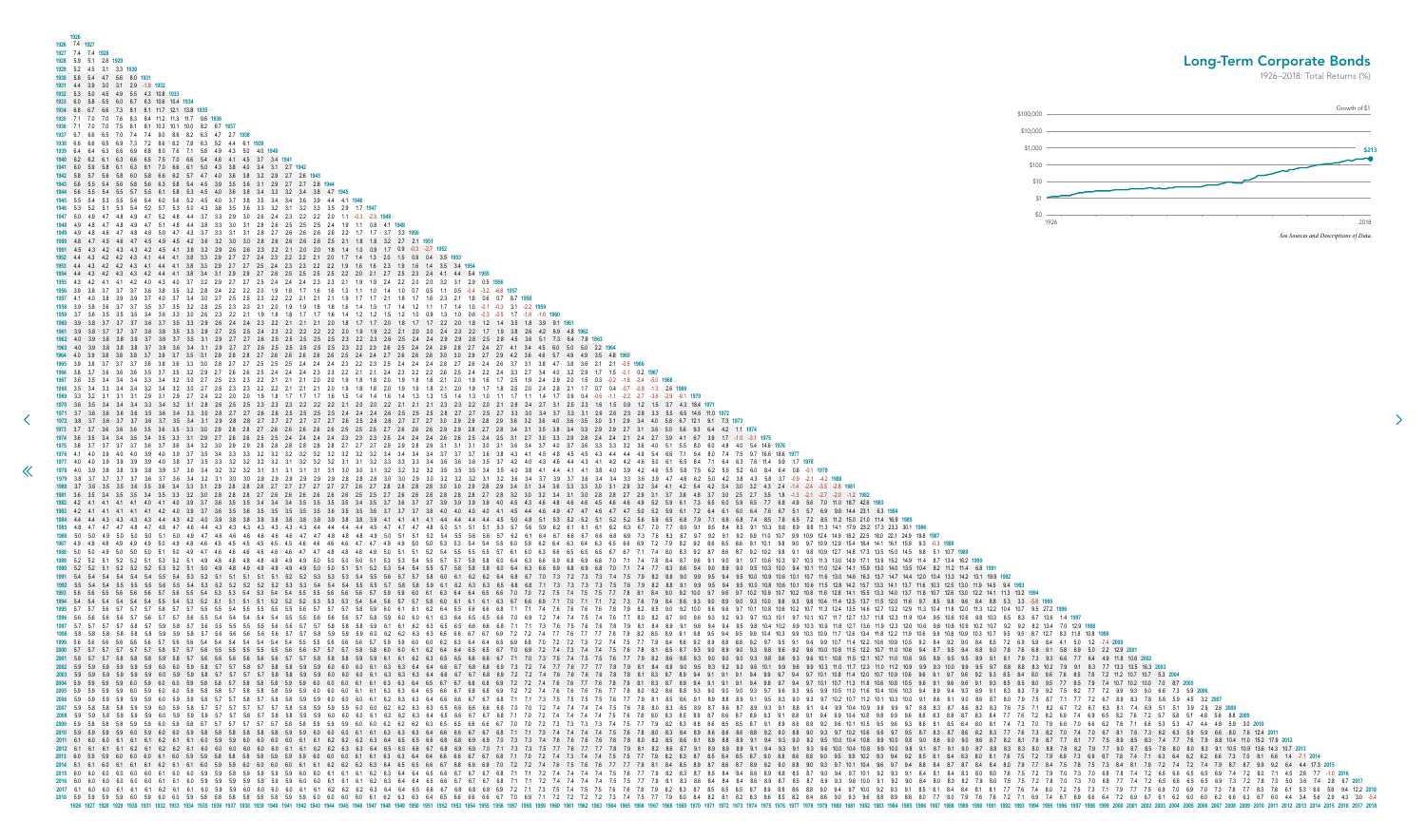3.3 **1974** 4.6 5.9 **1975** 6.2 7.7 9.5 **1976** 7.7 9.2 10.9 12.3 **1977** 6.8 7.7 8.3 7.7 3.3 **1978** 6.0 6.6 6.7 5.8 2.7 2.1 **1979** 6.0 6.5 6.6 5.9 3.8 4.0 6.0 **1980** 6.1 6.5 6.6 6.0 4.4 4.8 6.2 6.4 **1981** 6.5 7.0 7.1 6.7 5.6 6.2 7.6 8.4 10.5 **1982** 8.4 8.9 9.3 9.3 8.8 9.9 12.0 14.0 18.0 26.1 **1983** 8.4 8.9 9.2 9.2 8.8 9.7 11.3 12.7 14.8 17.0 8.6 **1984** 8.9 9.4 9.7 9.8 9.5 10.4 11.8 13.0 14.7 16.1 11.5 14.4 **1985** 9.5 10.1 10.5 10.6 10.4 11.3 12.7 13.8 15.4 16.6 13.6 16.2 18.1 **1986** 9.8 10.3 10.7 10.8 10.7 11.5 12.7 13.7 15.0 15.9 13.5 15.2 15.6 13.1 **1987** 9.4 9.8 10.1 10.2 10.0 10.7 11.7 12.4 13.3 13.8 11.5 12.2 11.5 8.3 3.7 **1988** 9.2 9.6 9.9 9.9 9.7 10.3 11.2 11.8 12.5 12.7 10.6 11.1 10.2 7.8 5.2 6.7 **1989** 9.4 9.8 10.1 10.1 9.9 10.5 11.3 11.9 12.5 12.7 10.9 11.3 10.7 9.0 7.6 9.7 12.7 **1990** 9.4 9.8 10.0 10.1 9.9 10.4 11.1 11.6 12.1 12.3 10.7 11.0 10.5 9.0 8.0 9.5 10.9 9.2 **1991** 9.7 10.0 10.3 10.3 10.2 10.7 11.4 11.9 12.4 12.6 11.1 11.5 11.1 9.9 9.3 10.8 12.2 11.9 14.6 **1992** 9.5 9.9 10.1 10.1 10.0 10.5 11.1 11.5 11.9 12.1 10.7 11.0 10.6 9.5 8.9 10.0 10.9 10.3 10.8 7.2 **1993** 9.5 9.8 10.0 10.1 9.9 10.4 10.9 11.3 11.7 11.8 10.6 10.8 10.4 9.4 8.9 9.8 10.5 9.9 10.1 8.0 8.8 **1994** 9.0 9.2 9.4 9.4 9.2 9.6 10.1 10.4 10.7 10.7 9.5 9.5 9.1 8.1 7.5 8.1 8.3 7.4 7.0 4.6 3.3 -1.9 **1995** 9.2 9.5 9.7 9.7 9.6 9.9 10.4 10.7 11.0 11.0 9.9 10.0 9.6 8.8 8.3 8.9 9.3 8.7 8.6 7.2 7.1 6.3 15.3 **1996** 9.0 9.3 9.4 9.4 9.3 9.6 10.0 10.3 10.5 10.5 9.5 9.5 9.1 8.4 7.9 8.4 8.6 8.0 7.8 6.5 6.4 5.6 9.5 4.1 **1997** 9.0 9.2 9.3 9.3 9.2 9.5 9.9 10.1 10.4 10.3 9.4 9.4 9.0 8.3 7.9 8.3 8.5 8.0 7.8 6.7 6.7 6.1 9.0 5.9 7.9 **1998** 8.9 9.2 9.3 9.3 9.2 9.5 9.8 10.0 10.2 10.2 9.3 9.4 9.0 8.3 7.9 8.3 8.5 8.1 7.9 7.0 7.0 6.6 8.8 6.8 8.1 8.4 **1999** 8.6 8.8 8.9 8.9 8.8 9.0 9.4 9.5 9.7 9.7 8.8 8.8 8.4 7.7 7.3 7.7 7.7 7.3 7.0 6.1 6.0 5.5 7.1 5.1 5.5 4.3 0.4 **2000** 8.7 8.9 9.0 9.0 8.8 9.1 9.4 9.6 9.7 9.7 8.8 8.8 8.5 7.9 7.5 7.8 7.9 7.5 7.4 6.6 6.5 6.2 7.6 6.1 6.6 6.2 5.1 10.1 **2001** 8.7 8.9 9.0 9.0 8.8 9.1 9.4 9.5 9.7 9.6 8.8 8.9 8.5 8.0 7.6 7.9 8.0 7.6 7.5 6.8 6.8 6.5 7.8 6.6 7.1 6.9 6.4 9.5 9.0 **2002** 8.7 8.9 9.0 9.0 8.9 9.1 9.4 9.5 9.7 9.7 8.9 8.9 8.6 8.1 7.8 8.0 8.1 7.8 7.7 7.1 7.1 6.9 8.0 7.0 7.5 7.5 7.2 9.6 9.4 9.8 **2003** 8.6 8.7 8.8 8.8 8.7 8.9 9.2 9.3 9.5 9.4 8.7 8.7 8.4 7.9 7.6 7.8 7.9 7.5 7.4 6.8 6.8 6.6 7.6 6.7 7.1 6.9 6.6 8.3 7.7 7.0 4.3 **2004** 8.4 8.6 8.6 8.6 8.5 8.7 8.9 9.1 9.2 9.1 8.4 8.4 8.1 7.6 7.3 7.5 7.6 7.2 7.1 6.5 6.5 6.3 7.1 6.3 6.6 6.4 6.0 7.2 6.5 5.7 3.7 3.0 **2005** 8.2 8.3 8.4 8.4 8.2 8.4 8.7 8.8 8.9 8.8 8.1 8.1 7.8 7.3 7.0 7.2 7.2 6.9 6.7 6.2 6.1 5.9 6.6 5.8 6.0 5.8 5.4 6.2 5.5 4.6 3.0 2.3 1.6 **2006** 8.1 8.2 8.3 8.2 8.1 8.3 8.5 8.6 8.7 8.6 7.9 7.9 7.6 7.1 6.8 7.0 7.0 6.7 6.6 6.0 6.0 5.7 6.4 5.6 5.8 5.6 5.2 5.9 5.3 4.5 3.2 2.9 2.8 4.1 **2007** 8.0 8.2 8.2 8.2 8.1 8.2 8.5 8.5 8.6 8.6 7.9 7.9 7.6 7.2 6.9 7.0 7.1 6.7 6.6 6.1 6.1 5.9 6.5 5.8 5.9 5.8 5.5 6.1 5.6 5.0 4.1 4.0 4.3 5.7 7.4 **2008** 8.0 8.1 8.2 8.1 8.0 8.1 8.3 8.4 8.5 8.4 7.8 7.8 7.5 7.1 6.8 6.9 7.0 6.7 6.5 6.1 6.0 5.8 6.4 5.7 5.9 5.7 5.4 6.0 5.5 5.0 4.2 4.2 4.5 5.5 6.2 5.1 **2009** 7.9 8.0 8.1 8.0 7.9 8.0 8.2 8.3 8.4 8.3 7.7 7.7 7.4 7.0 6.7 6.9 6.9 6.6 6.5 6.0 6.0 5.8 6.3 5.7 5.8 5.7 5.4 5.9 5.5 5.0 4.4 4.4 4.7 5.4 5.9 5.2 5.2 **2010** 7.8 7.9 8.0 8.0 7.8 8.0 8.2 8.2 8.3 8.2 7.6 7.6 7.3 6.9 6.7 6.8 6.8 6.6 6.4 6.0 5.9 5.8 6.3 5.7 5.8 5.7 5.4 5.9 5.5 5.1 4.6 4.6 4.9 5.5 5.9 5.4 5.6 5.9 **2011** 7.8 7.9 7.9 7.9 7.8 7.9 8.1 8.2 8.2 8.1 7.6 7.5 7.3 6.9 6.7 6.8 6.8 6.5 6.4 6.0 5.9 5.8 6.3 5.7 5.8 5.7 5.5 5.9 5.5 5.2 4.7 4.7 5.0 5.6 5.9 5.5 5.6 5.8 5.8 **2012** 7.7 7.8 7.8 7.8 7.7 7.8 8.0 8.0 8.1 8.0 7.4 7.4 7.2 6.8 6.5 6.7 6.7 6.4 6.3 5.9 5.8 5.7 6.1 5.6 5.7 5.6 5.4 5.8 5.4 5.1 4.6 4.7 4.9 5.3 5.5 5.2 5.2 5.2 4.8 3.9 **2013** 7.5 7.6 7.6 7.6 7.4 7.5 7.7 7.8 7.8 7.7 7.2 7.1 6.9 6.5 6.3 6.4 6.4 6.1 6.0 5.6 5.5 5.3 5.7 5.2 5.3 5.1 4.9 5.3 4.9 4.6 4.1 4.1 4.2 4.5 4.6 4.1 4.0 3.6 2.9 1.5 -0.9 **2014** 7.4 7.5 7.5 7.4 7.3 7.4 7.6 7.6 7.7 7.6 7.0 7.0 6.8 6.4 6.1 6.2 6.2 6.0 5.8 5.5 5.4 5.2 5.6 5.1 5.2 5.0 4.8 5.1 4.8 4.5 4.0 4.0 4.1 4.4 4.4 4.0 3.8 3.5 3.0 2.0 1.1 3.1 **2015** 7.2 7.3 7.3 7.3 7.2 7.3 7.4 7.4 7.5 7.4 6.9 6.8 6.6 6.2 6.0 6.1 6.0 5.8 5.6 5.3 5.2 5.0 5.4 4.9 5.0 4.8 4.6 4.9 4.5 4.2 3.8 3.8 3.8 4.0 4.0 3.6 3.4 3.1 2.6 1.8 1.1 2.1 1.1 **2016** 7.1 7.2 7.2 7.1 7.0 7.1 7.3 7.3 7.3 7.2 6.7 6.7 6.4 6.1 5.8 5.9 5.9 5.6 5.5 5.2 5.1 4.9 5.2 4.8 4.8 4.7 4.5 4.7 4.4 4.1 3.7 3.6 3.7 3.9 3.8 3.5 3.3 3.0 2.5 1.8 1.3 2.1 1.6 2.1 **2017** 7.0 7.1 7.1 7.0 6.9 7.0 7.1 7.1 7.2 7.1 6.6 6.5 6.3 5.9 5.7 5.8 5.8 5.5 5.4 5.0 5.0 4.8 5.1 4.7 4.7 4.5 4.3 4.6 4.2 3.9 3.6 3.5 3.6 3.7 3.7 3.3 3.1 2.9 2.4 1.9 1.5 2.1 1.8 2.1 2.1 **2018** 6.8 6.9 6.9 6.9 6.8 6.8 7.0 7.0 7.0 6.9 6.4 6.4 6.1 5.8 5.6 5.6 5.6 5.3 5.2 4.9 4.8 4.6 4.9 4.5 4.5 4.4 4.2 4.4 4.0 3.8 3.4 3.3 3.4 3.5 3.4 3.1 2.9 2.6 2.2 1.8 1.4 1.9 1.5 1.7 1.5 0.9 1973 1974 1975 1976 1977 1978 1979 1980 1981 1982 1983 1984 1985 1986 1987 1988 1999 1990 1991 1992 1993 1994 1995 1996 1997 1998 1999 2000 2001 2002 2003 2004 2005 2006 2007 2008 2009 2010 2011 2012 2013 2014 2015 2016 201

![](_page_30_Figure_3.jpeg)

## <span id="page-30-0"></span>Bloomberg Barclays US Aggregate Bond Index

1976–2018: Total Returns (%)

## Bloomberg Barclays US Government/Credit Bond Index Intermediate

1973–2018: Total Returns (%)

![](_page_30_Figure_6.jpeg)

![](_page_30_Figure_2.jpeg)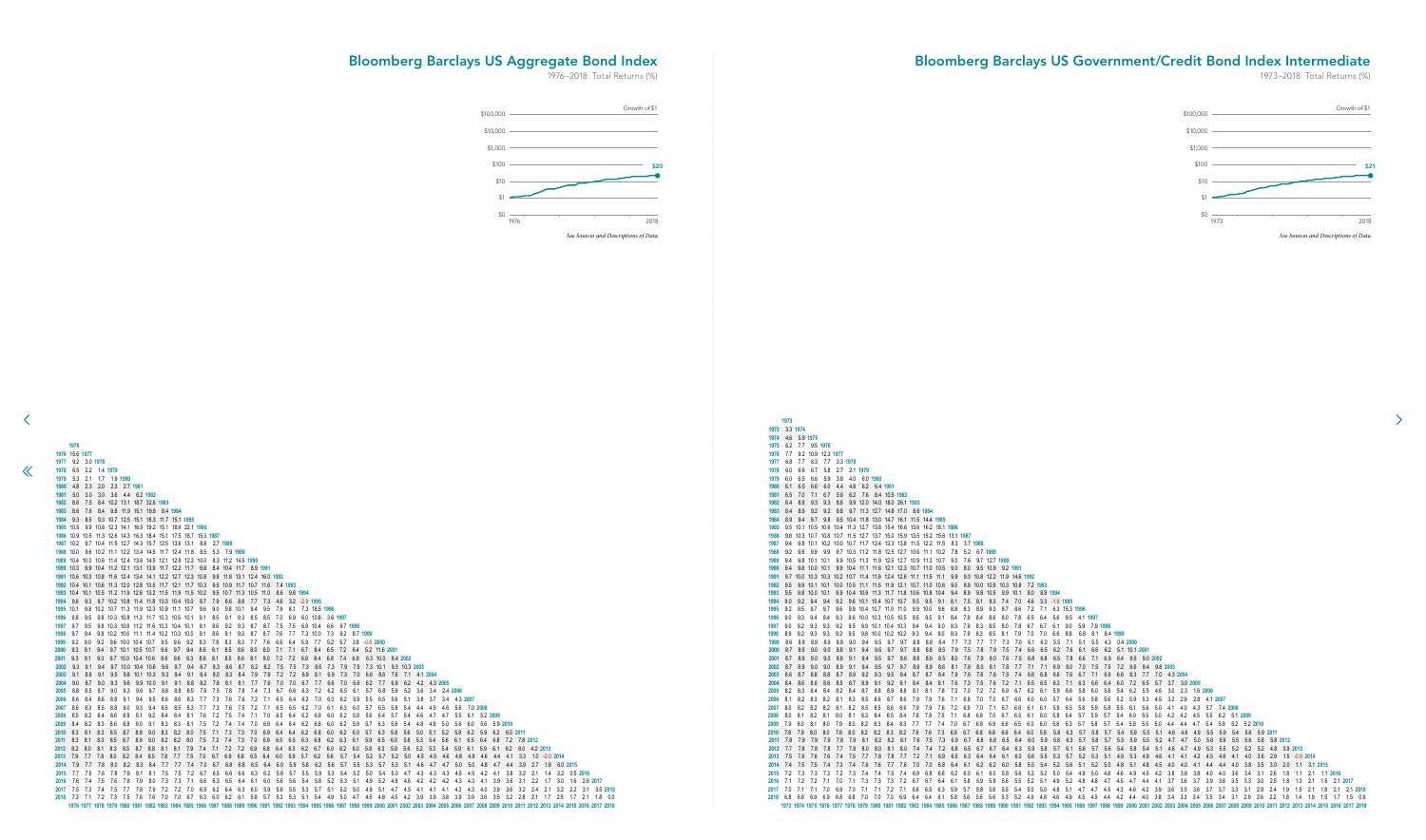9.4 10.6 7.1 **1993** 9.9 10.8 9.2 11.3 **1994** 7.1 7.0 4.7 3.6 -3.6 **1995** 8.8 9.1 7.9 8.2 6.7 18.0 **1996** 8.6 8.8 7.7 7.9 6.8 12.4 7.1 **1997** 8.8 9.0 8.1 8.4 7.6 11.7 8.6 10.2 **1998** 8.9 9.1 8.4 8.6 8.1 11.2 9.0 10.0 9.8 **1999** 8.0 8.1 7.4 7.4 6.8 9.0 6.9 6.8 5.2 0.8 **2000** 8.2 8.3 7.7 7.8 7.3 9.2 7.6 7.7 6.9 5.4 10.3 **2001** 8.2 8.2 7.7 7.7 7.3 8.9 7.5 7.6 7.0 6.0 8.8 7.2 **2002** 8.2 8.3 7.7 7.8 7.4 8.9 7.6 7.7 7.2 6.6 8.7 7.8 8.4 **2003** 7.8 7.9 7.3 7.4 7.0 8.2 7.1 7.1 6.6 5.9 7.3 6.3 5.8 3.2 **2004** 7.6 7.6 7.2 7.2 6.8 7.9 6.8 6.8 6.3 5.8 6.8 5.9 5.5 4.0 4.9 **2005** 7.4 7.4 7.0 6.9 6.6 7.6 6.6 6.5 6.1 5.5 6.4 5.6 5.2 4.1 4.6 4.3 **2006** 7.2 7.2 6.7 6.7 6.4 7.2 6.3 6.2 5.8 5.3 6.0 5.3 4.9 4.0 4.3 4.0 3.6 **2007** 7.1 7.1 6.6 6.6 6.3 7.1 6.2 6.1 5.7 5.3 5.9 5.3 4.9 4.3 4.5 4.4 4.5 5.3 **2008** 7.0 7.0 6.6 6.5 6.2 7.0 6.2 6.1 5.7 5.3 5.9 5.3 5.0 4.5 4.7 4.7 4.8 5.5 5.6 **2009** 6.9 6.9 6.5 6.5 6.2 6.8 6.1 6.0 5.7 5.3 5.8 5.3 5.0 4.6 4.8 4.8 4.9 5.3 5.3 5.1 **2010** 6.8 6.8 6.4 6.4 6.1 6.7 6.0 5.9 5.6 5.3 5.7 5.2 5.0 4.6 4.8 4.8 4.8 5.2 5.1 4.9 4.6 **2011** 6.7 6.7 6.3 6.3 6.0 6.6 6.0 5.9 5.6 5.3 5.6 5.2 5.0 4.7 4.9 4.8 4.9 5.2 5.2 5.0 5.0 5.4 **2012** 6.7 6.7 6.3 6.3 6.0 6.6 5.9 5.9 5.6 5.3 5.7 5.3 5.1 4.8 4.9 5.0 5.0 5.3 5.3 5.2 5.2 5.6 5.7 **2013** 6.4 6.4 6.0 6.0 5.7 6.2 5.6 5.5 5.2 4.9 5.2 4.8 4.7 4.3 4.4 4.4 4.4 4.5 4.4 4.1 3.9 3.6 2.7 -0.1 **2014** 6.4 6.4 6.1 6.0 5.8 6.3 5.7 5.6 5.4 5.1 5.4 5.0 4.9 4.6 4.7 4.7 4.7 4.9 4.8 4.7 4.6 4.6 4.3 3.7 7.6 **2015** 6.2 6.2 5.9 5.8 5.6 6.0 5.5 5.4 5.1 4.8 5.1 4.8 4.6 4.3 4.4 4.4 4.4 4.4 4.3 4.2 4.0 3.9 3.5 2.8 4.2 1.0 **2016** 6.1 6.1 5.8 5.7 5.5 5.9 5.4 5.3 5.1 4.8 5.0 4.7 4.6 4.3 4.4 4.3 4.3 4.4 4.3 4.1 4.0 3.9 3.6 3.1 4.1 2.5 3.9 **2017** 6.0 6.0 5.7 5.6 5.4 5.8 5.3 5.2 4.9 4.7 4.9 4.6 4.5 4.2 4.3 4.2 4.2 4.3 4.2 4.0 3.9 3.8 3.5 3.1 3.9 2.7 3.5 3.0 **2018** 5.9 5.8 5.5 5.5 5.2 5.6 5.1 5.0 4.8 4.6 4.8 4.5 4.3 4.0 4.1 4.0 4.0 4.1 3.9 3.8 3.6 3.5 3.2 2.8 3.4 2.4 2.9 2.4 1.8 1990 1991 1992 1993 1994 1995 1996 1997 1998 1999 2000 2001 2002 2003 2004 2005 2006 2007 2008 2009 2010 2011 2012 2013 2014 2015 2016 2017 2018

![](_page_31_Figure_8.jpeg)

<span id="page-31-0"></span> 8.4 **1991** 12.6 17.0 **1992** 11.0 12.3 7.8 **1993** 11.0 11.9 9.4 10.9 **1994** 7.9 7.8 4.9 3.5 -3.5 **1995**

| 1995 |     | $9.7$ 10.0 8.3 |         | 8.4 |     | 7.2 19.2 1996 |                   |     |                |                  |                   |     |                          |     |              |     |             |              |              |                                                                                                                                                  |              |          |                   |     |          |          |                  |             |  |
|------|-----|----------------|---------|-----|-----|---------------|-------------------|-----|----------------|------------------|-------------------|-----|--------------------------|-----|--------------|-----|-------------|--------------|--------------|--------------------------------------------------------------------------------------------------------------------------------------------------|--------------|----------|-------------------|-----|----------|----------|------------------|-------------|--|
| 1996 | 8.7 | 8.8            | 7.2     | 7.1 |     |               | 5.8 10.8 3.1 1997 |     |                |                  |                   |     |                          |     |              |     |             |              |              |                                                                                                                                                  |              |          |                   |     |          |          |                  |             |  |
| 1997 | 8.8 | 8.8            | 7.5     | 7.4 |     | 6.6 10.2      | 6.0               |     | 8.9 1998       |                  |                   |     |                          |     |              |     |             |              |              |                                                                                                                                                  |              |          |                   |     |          |          |                  |             |  |
| 1998 | 8.9 | 8.9            | 7.8     | 7.8 |     | 7.2 10.1      | 72                |     | 9.3 9.8 1999   |                  |                   |     |                          |     |              |     |             |              |              |                                                                                                                                                  |              |          |                   |     |          |          |                  |             |  |
| 1999 | 78  | 7.8            | 6.7     | 6.5 | 5.8 | 7.7           | 5.0               | 5.7 |                | $4.1 - 1.2$ 2000 |                   |     |                          |     |              |     |             |              |              |                                                                                                                                                  |              |          |                   |     |          |          |                  |             |  |
| 2000 | 8.1 | 8.1            | 7.2     | 7.1 | 6.6 | 8.3           | 6.3               |     | $7.1\quad 6.5$ |                  | 4.9 11.4 2001     |     |                          |     |              |     |             |              |              |                                                                                                                                                  |              |          |                   |     |          |          |                  |             |  |
| 2001 | 8.2 | 8.2            | 7.4     | 7.3 | 6.9 | 8.5           | 6.8               | 7.5 | 7.2            |                  | 6.4 10.4 9.4 2002 |     |                          |     |              |     |             |              |              |                                                                                                                                                  |              |          |                   |     |          |          |                  |             |  |
| 2002 | 8.5 | 8.5            | 7.8     | 7.8 | 7.4 |               | 8.9 7.5           |     | 8.2 8.1        |                  |                   |     | 7.7 10.8 10.5 11.6 2003  |     |              |     |             |              |              |                                                                                                                                                  |              |          |                   |     |          |          |                  |             |  |
| 2003 | 8.3 | 8.3            | 7.6     | 7.5 | 7.2 | 8.5           | 7.2               | 7.8 | 7.6            |                  |                   |     | 7.2 9.4 8.7 8.4 5.2 2004 |     |              |     |             |              |              |                                                                                                                                                  |              |          |                   |     |          |          |                  |             |  |
| 2004 | 8.0 | 8.0            | 7.3     | 7.2 | 6.9 | 8.0           | 6.9               | 7.3 | 7.1            |                  | 6.7 8.3           | 7.6 | 7.0                      |     | 4.7 4.2 2005 |     |             |              |              |                                                                                                                                                  |              |          |                   |     |          |          |                  |             |  |
| 2005 | 7.6 | 7.5            | -6.9    | 6.8 | 6.5 | 7.4           | 6.3               | 6.7 | 6.4            | 5.9              | 7.2               | 6.4 | 5.6                      | 3.7 | 2.9          |     | 1.7 2006    |              |              |                                                                                                                                                  |              |          |                   |     |          |          |                  |             |  |
| 2006 | 7.4 | 7.3            | 6.7     | 6.6 | 6.3 | 7.1           | 6.1               | 6.4 | 6.1            | 5.7              | 6.7               | 6.0 | 5.3                      | 3.8 | 3.3          |     |             | 2.8 3.9 2007 |              |                                                                                                                                                  |              |          |                   |     |          |          |                  |             |  |
| 2007 | 7.4 | 7.3            | 6.8     | 6.7 | 6.4 |               | 7.2 6.3           | 6.5 | 6.3            | 5.9              | 6.9               | 6.2 | 5.7                      | 4.6 | 4.4          | 4.5 |             | 5.9 7.9 2008 |              |                                                                                                                                                  |              |          |                   |     |          |          |                  |             |  |
| 2008 | 72  | 7.1            | 6.6     | 6.5 | 6.2 | 6.9           | 6.0               | 6.3 | 6.1            | 5.7              | 6.5               | 5.9 | 5.4                      | 4.4 | 4.3          | 4.3 | 5.1         |              | 5.7 3.6 2009 |                                                                                                                                                  |              |          |                   |     |          |          |                  |             |  |
| 2009 | 72  | 72             | 6.7     | 6.6 | 6.3 | 7.0           | 6.2               | 6.4 | 6.2            | 5.9              | 6.7               | 6.2 | 5.8                      | 4.9 | 4.9          | 5.0 | 5.9         | 6.6          |              | 5.9 8.2 2010                                                                                                                                     |              |          |                   |     |          |          |                  |             |  |
| 2010 | 72  | 7.2            | 6.7     | 6.6 | 6.4 | 7.0           | 6.3               | 6.5 | 6.3            | 6.0              | 6.7               | 6.3 | 5.9                      | 5.2 | 5.2          | 5.4 | 6.2         | 6.7          | 6.3          |                                                                                                                                                  | 7.7 7.2 2011 |          |                   |     |          |          |                  |             |  |
| 2011 | 7.3 | 7.2            | 6.8     | 6.7 | 6.5 | 7.1           | 6.4               | 6.6 | 6.4            | 6.2              | 6.8               | 6.4 | 6.1                      | 5.5 | 5.6          | 5.8 | 6.5         | 7.0          | 6.7          | 7.8                                                                                                                                              | 7.6          | 8.0 2012 |                   |     |          |          |                  |             |  |
| 2012 | 7.2 | 7.2            | 6.7     | 6.7 | 6.5 | 7.1           | 6.4               | 6.6 | 6.4            | 6.2              | 6.8               | 6.4 | 6.2                      | 5.6 | 5.7          | 5.9 | 6.5         | 6.9          | 6.7          | 7.5                                                                                                                                              | 7.2          |          | 7.2 6.5 2013      |     |          |          |                  |             |  |
| 2013 | 6.9 | 6.8            | 6.3     | 6.3 | 6.1 | 6.6           | 5.9               | 6.1 | 5.9            | 5.7              | 6.2               | 5.8 | 5.5                      | 4.9 | 4.9          | 5.0 | 5.4         | 5.6          | 5.3          | 5.6                                                                                                                                              | 4.9          |          | 4.2 2.4 -1.6 2014 |     |          |          |                  |             |  |
| 2014 | 6.8 | 6.7            | 6.3     | 6.2 | 6.0 | 6.5           | 5.9               | 6.0 | 5.9            | 5.6              | 6.1               | 5.7 | 5.4                      | 4.9 | 4.9          | 5.0 | 5.4         | 5.5          | 5.2          | 5.5                                                                                                                                              | 4.9          | 4.4      | 3.2               | 1.6 | 4.9 2015 |          |                  |             |  |
| 2015 | 6.6 | 6.5            | -6.1    | 6.0 | 5.8 | 6.2           | 5.6               | 5.8 | 5.6            | 5.4              | 5.8               | 5.4 | 5.1                      | 4.7 | 4.6          | 4.7 | 5.0         | 5.1          | 4.7          | 4.9                                                                                                                                              | 4.3          | 3.8      | 2.8               | 1.5 | 3.1      | 1.4 2016 |                  |             |  |
| 2016 | 6.4 | 6.4            | 5.9     | 5.9 | 5.7 | 6.1           | 5.5               | 5.6 | 5.5            |                  | $5.2$ $5.6$       | 5.3 | 5.0                      | 4.5 | 4.5          | 4.5 | 4.8         | 4.9          | 4.5          | 4.6                                                                                                                                              | 4.1          | 3.6      | 2.8               | 1.9 | 3.1      |          | 2.1 2.9 2017     |             |  |
| 2017 | 6.3 |                | 6.2 5.8 | 5.8 | 5.5 | 6.0           | -5.4              | 5.5 | 5.3            |                  | 5.1 5.5           | 5.1 | 4.9                      | 4.4 | 4.4          | 4.4 | 4.6         | 4.7          | 4.4          | 4.4                                                                                                                                              | 4.0          | 3.5      | 2.8               | 2.1 | 3.0      |          | 2.4 2.9 2.9 2018 |             |  |
| 2018 | 6.1 |                | 6.0 5.6 | 5.5 | 5.3 |               | 5.7 5.2 5.3 5.1   |     |                |                  | 4.9 5.2 4.9       |     | 4.6                      |     | $4.2$ $4.1$  |     | $4.1$ $4.3$ | 4.3          | 4.0          | 4.0                                                                                                                                              | 3.6          |          | $3.1\quad 2.5$    | 1.8 | 2.5      | 1.9      | 2.1              | $1.7 \t0.5$ |  |
|      |     |                |         |     |     |               |                   |     |                |                  |                   |     |                          |     |              |     |             |              |              | 1990 1991 1992 1993 1994 1995 1996 1997 1998 1999 2000 2001 2002 2003 2004 2005 2006 2007 2008 2009 2010 2011 2012 2013 2014 2015 2016 2017 2018 |              |          |                   |     |          |          |                  |             |  |
|      |     |                |         |     |     |               |                   |     |                |                  |                   |     |                          |     |              |     |             |              |              |                                                                                                                                                  |              |          |                   |     |          |          |                  |             |  |

 $\ll$ 

![](_page_31_Figure_13.jpeg)

# FTSE World Government Bond Index 1–3 Years

Hedged to USD

1986–2018: Total Returns (%)

## FTSE World Government Bond Index 3–7 Years

#### Hedged to USD

1986–2018: Total Returns (%)

## Dimensional US Adjusted Investment Grade Index

1990–2018: Total Returns (%)

Bloomberg Barclays Global Aggregate Bond Index

Hedged to USD

 $\rightarrow$ 

1990–2018: Total Returns (%)

![](_page_31_Figure_2.jpeg)

![](_page_31_Figure_17.jpeg)

\$4.44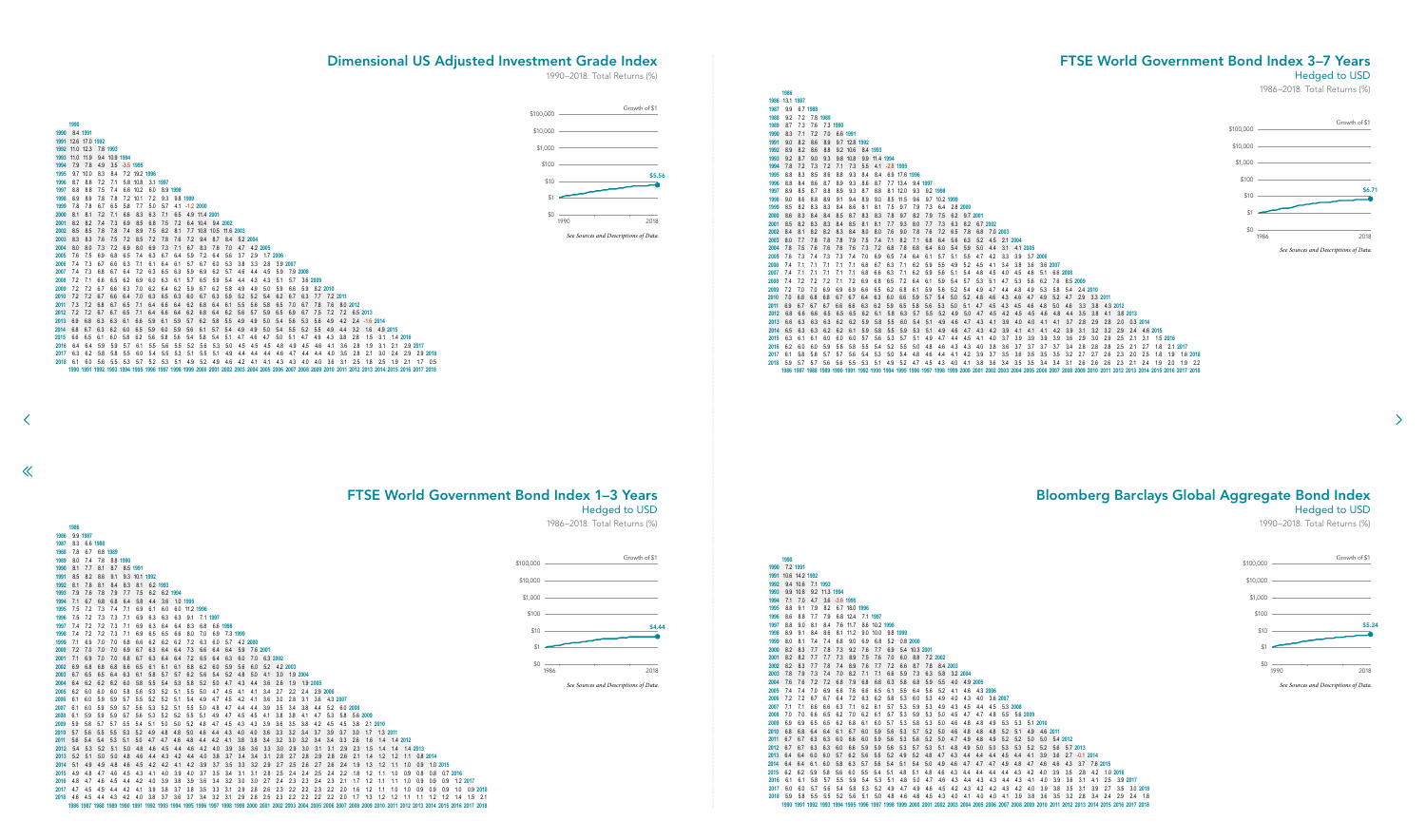9.3 **2001** 9.2 9.1 **2002** 8.6 8.2 7.3 **2003** 8.5 8.2 7.8 8.2 **2004** 8.2 7.9 7.5 7.6 7.1 **2005** 7.6 7.3 6.8 6.7 5.9 4.7 **2006** 7.1 6.8 6.3 6.1 5.4 4.6 4.5 **2007** 6.7 6.4 5.9 5.7 5.0 4.4 4.2 3.9 **2008** 5.5 5.0 4.4 4.0 3.1 2.2 1.3 -0.2 -4.2 **2009** 6.5 6.2 5.9 5.7 5.3 4.9 5.0 5.1 5.7 16.7 **2010** 6.6 6.4 6.1 5.9 5.6 5.4 5.5 5.8 6.4 12.1 7.6 **2011** 6.5 6.2 5.9 5.8 5.5 5.3 5.4 5.5 5.9 9.6 6.1 4.7 **2012** 7.0 6.8 6.6 6.5 6.3 6.3 6.5 6.8 7.4 10.5 8.5 9.0 13.4 **2013** 6.6 6.4 6.2 6.1 5.9 5.8 5.9 6.1 6.5 8.8 6.9 6.7 7.7 2.2 **2014** 6.9 6.7 6.5 6.5 6.3 6.2 6.4 6.7 7.0 9.0 7.6 7.6 8.5 6.2 10.3 **2015** 6.5 6.3 6.1 6.0 5.8 5.7 5.8 5.9 6.2 7.7 6.3 6.0 6.4 4.1 5.1 0.2 **2016** 6.6 6.4 6.2 6.2 6.0 5.9 6.0 6.2 6.4 7.8 6.6 6.5 6.8 5.2 6.2 4.3 8.6 **2017** 6.5 6.4 6.2 6.1 6.0 5.9 6.0 6.2 6.4 7.6 6.5 6.4 6.7 5.4 6.2 4.9 7.3 6.0 **2018** 6.2 6.0 5.9 5.8 5.6 5.5 5.6 5.7 5.8 6.9 5.8 5.6 5.7 4.5 5.0 3.7 4.9 3.1 0.3 2000 2001 2002 2003 2004 2005 2006 2007 2008 2009 2010 2011 2012 2013 2014 2015 2016 2017 201

<span id="page-32-0"></span>![](_page_32_Figure_0.jpeg)

![](_page_32_Figure_9.jpeg)

## Dimensional Global Adjusted Fixed Income Market Index

2000–2018: Total Returns (%)

![](_page_32_Figure_6.jpeg)

*See Sources and Descriptions of Data.*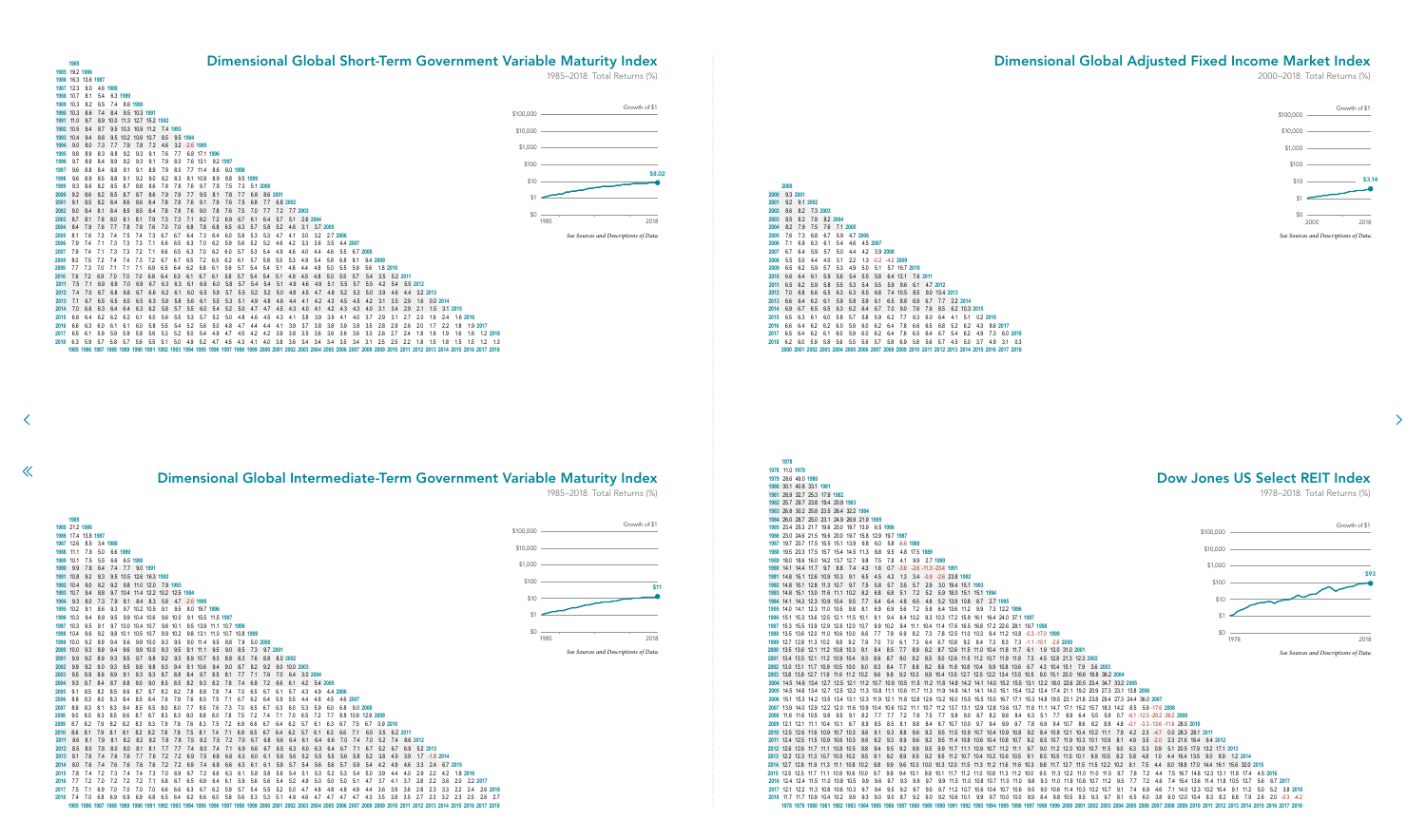-8.9 **1981**

✓

 $\ll$ 

 3.7 **1993** 1.3 -1.1 **1994** 6.2 7.4 16.6 **1995** 8.4 9.9 15.9 15.2 **1996** 11.2 13.1 18.3 19.1 23.2 **1997** 8.6 9.6 12.4 11.1 9.1 -3.4 **1998**

| 2006 8.4 8.7 9.5 8.9 8.4 7.0 8.2 13.7 12.2 9.2 16.1 13.8 10.6 11.3 2.1 2007                                                            |  |  |  |  |                                                               |  |  |  |  |  |  |  |  |
|----------------------------------------------------------------------------------------------------------------------------------------|--|--|--|--|---------------------------------------------------------------|--|--|--|--|--|--|--|--|
| 2007 8.8 9.2 10.0 9.5 9.0 7.8 9.0 13.9 12.7 10.2 16.1 14.3 12.0 12.9 8.9 16.2 2008                                                     |  |  |  |  |                                                               |  |  |  |  |  |  |  |  |
| 2008 5.5 5.6 6.1 5.4 4.7 3.3 3.9 7.6 5.9 3.0 6.7 3.8 0.2 -1.9 -8.6 -13.5 -35.6 2009                                                    |  |  |  |  |                                                               |  |  |  |  |  |  |  |  |
| 2009 6.2 6.4 6.9 6.2 5.6                                                                                                               |  |  |  |  | 4.4 5.1 8.6 7.1 4.7 8.2 5.9 3.1 2.0 -2.4 -3.8 -12.5 18.9 2010 |  |  |  |  |  |  |  |  |
| 2010 6.8 6.9 7.4 6.9 6.3 5.2 5.9 9.3 8.0 5.8 9.1 7.2 5.0 4.3 1.2 1.0 -3.7 17.9 16.8 2011                                               |  |  |  |  |                                                               |  |  |  |  |  |  |  |  |
| 2011 5.6 5.8 6.1 5.6 5.0 3.9 4.4 7.3 6.0 3.9 6.6 4.7 2.5 1.6 -1.4 -2.1 -6.2 6.4 0.6 -13.3 2012                                         |  |  |  |  |                                                               |  |  |  |  |  |  |  |  |
| 2012 5.3 5.4 5.8 5.2 4.6 3.6 4.0 6.7 5.5 3.5 5.9 4.1 2.1 1.2 -1.3 -1.9 -5.2 4.5 0.1 -7.4 -1.1 2013                                     |  |  |  |  |                                                               |  |  |  |  |  |  |  |  |
| 2013 4.6 4.6 4.9 4.3 3.8 2.7 3.1 5.5 4.3 2.4 4.5 2.8 0.9 0.0 -2.4 -3.0 -5.9 1.5 -2.4 -8.1 -5.4 -9.5 2014                               |  |  |  |  |                                                               |  |  |  |  |  |  |  |  |
| 2014 3.5 3.5 3.8 3.2 2.6 1.5 1.8 4.0 2.7 0.9 2.7 1.0 -0.9 -1.9 -4.1 -4.9 -7.6 -1.8 -5.5 -10.4 -9.4 -13.3 -17.0 2015                    |  |  |  |  |                                                               |  |  |  |  |  |  |  |  |
| 2015 2.2 2.1 2.3 1.6 1.0 -0.1 0.1 2.0 0.8 -1.0 0.4 -1.3 -3.1 -4.2 -6.4 -7.3 -9.9 -5.5 -9.0 -13.5 -13.5 -17.3 -20.9 -24.7 2016          |  |  |  |  |                                                               |  |  |  |  |  |  |  |  |
| 2016 2.6 2.5 2.7 2.1 1.5 0.5 0.7 2.5 1.4 -0.3 1.2 -0.4 -2.1 -3.0 -4.9 -5.6 -7.7 -3.5 -6.3 -9.7 -9.0 -10.8 -11.3 -8.2 11.8 2017         |  |  |  |  |                                                               |  |  |  |  |  |  |  |  |
| 2017 2.5 2.5 2.6 2.1 1.5 0.6 0.8 2.5 1.4 -0.2 1.2 -0.3 -1.8 -2.6 -4.4 -4.9 -6.8 -2.9 -5.3 -8.1 -7.3 -8.5 -8.2 -5.0 6.6 1.7 2018        |  |  |  |  |                                                               |  |  |  |  |  |  |  |  |
| 2018 2.0 1.9 2.0 1.5 0.9 0.0 0.2 1.8 0.7 -0.8 0.4 -1.0 -2.5 -3.2 -4.9 -5.5 -7.2 -3.8 -6.0 -8.5 -7.8 -8.9 -8.8 -6.6 0.3 -5.0 -11.2      |  |  |  |  |                                                               |  |  |  |  |  |  |  |  |
| 1992 1993 1994 1995 1996 1997 1998 1999 2000 2001 2002 2003 2004 2005 2006 2007 2008 2009 2010 2011 2012 2013 2014 2015 2016 2017 2018 |  |  |  |  |                                                               |  |  |  |  |  |  |  |  |
|                                                                                                                                        |  |  |  |  |                                                               |  |  |  |  |  |  |  |  |
|                                                                                                                                        |  |  |  |  |                                                               |  |  |  |  |  |  |  |  |
|                                                                                                                                        |  |  |  |  |                                                               |  |  |  |  |  |  |  |  |
|                                                                                                                                        |  |  |  |  |                                                               |  |  |  |  |  |  |  |  |
|                                                                                                                                        |  |  |  |  |                                                               |  |  |  |  |  |  |  |  |

![](_page_33_Figure_5.jpeg)

83 1984 1985 1986 1987 1988 1989 1990 1991 1992 1993 1994 1995 1996 1997 1998 1999 2000 2001 2002 2003 2004 2005 2006 2007 2008 2009 2010 2011 2012 2013 2014 2015 2016 2016 2017 2018

![](_page_33_Figure_6.jpeg)

| 1998 |     | 3.9 1999 |               |                         |     |     |          |          |          |          |               |          |               |          |               |                   |     |          |             |                                                                                                          |          |
|------|-----|----------|---------------|-------------------------|-----|-----|----------|----------|----------|----------|---------------|----------|---------------|----------|---------------|-------------------|-----|----------|-------------|----------------------------------------------------------------------------------------------------------|----------|
| 1999 | 3.2 |          | 2.4 2000      |                         |     |     |          |          |          |          |               |          |               |          |               |                   |     |          |             |                                                                                                          |          |
| 2000 | 6.4 |          | 7.7 13.2 2001 |                         |     |     |          |          |          |          |               |          |               |          |               |                   |     |          |             |                                                                                                          |          |
| 2001 | 6.8 |          |               | 7.7 10.5 7.9 2002       |     |     |          |          |          |          |               |          |               |          |               |                   |     |          |             |                                                                                                          |          |
| 2002 | 8.7 |          |               | 9.9 12.5 12.1 16.6 2003 |     |     |          |          |          |          |               |          |               |          |               |                   |     |          |             |                                                                                                          |          |
| 2003 | 8.6 |          |               | 9.6 11.5 10.9 12.4      |     |     | 8.4 2004 |          |          |          |               |          |               |          |               |                   |     |          |             |                                                                                                          |          |
| 2004 | 8.6 |          |               | 9.4 10.8 10.3 11.1      |     | 8.4 |          | 8.5 2005 |          |          |               |          |               |          |               |                   |     |          |             |                                                                                                          |          |
| 2005 | 7.9 | 8.4      | 9.5           | 8.7                     | 9.0 | 6.5 | 5.6      |          | 2.8 2006 |          |               |          |               |          |               |                   |     |          |             |                                                                                                          |          |
| 2006 | 7.0 | 7.4      | 8.1           | 7.3                     | 7.2 | 5.0 | 3.9      | 1.7      |          | 0.5 2007 |               |          |               |          |               |                   |     |          |             |                                                                                                          |          |
| 2007 | 7.5 | 7.9      | 8.6           | 7.9                     | 7.9 | 6.3 | 5.8      | 4.9      |          |          | 5.9 11.6 2008 |          |               |          |               |                   |     |          |             |                                                                                                          |          |
| 2008 | 6.5 | 6.8      | 7.3           | 6.6                     | 6.4 | 4.8 | 4.1      | 3.0      | 3.1      |          | 4.4 -2.4 2009 |          |               |          |               |                   |     |          |             |                                                                                                          |          |
| 2009 | 6.9 | 7.2      | 7.7           | 7.1                     | 7.0 | 5.7 | 5.3      | 4.6      | 5.1      | 6.7      |               |          | 4.3 11.4 2010 |          |               |                   |     |          |             |                                                                                                          |          |
| 2010 | 6.9 | 7.1      | 7.6           | 7.0                     | 6.9 | 5.8 | 5.4      | 4.9      | 5.3      | 6.6      | 5.0           | 8.8      |               | 6.3 2011 |               |                   |     |          |             |                                                                                                          |          |
| 2011 | 7.3 | 7.6      | 8.1           | 7.6                     | 7.6 | 6.6 | 6.4      | 6.1      | 6.7      | 8.0      |               | 7.1 10.4 |               |          | 9.9 13.6 2012 |                   |     |          |             |                                                                                                          |          |
| 2012 | 7.3 | 7.6      | 8.0           | 7.6                     | 7.5 | 6.7 | 6.5      | 6.2      | 6.7      | 7.8      | 7.0           | 9.5      |               | 8.9 10.2 |               | 7.0 2013          |     |          |             |                                                                                                          |          |
| 2013 | 6.3 | 6.4      | 6.7           | 6.2                     | 6.1 | 5.2 | 4.9      | 4.5      | 4.7      | 5.3      | 4.3           | 5.6      | 4.2           | 3.5      |               | $-1.1 - 8.6$ 2014 |     |          |             |                                                                                                          |          |
| 2014 | 6.1 | 6.2      | 6.5           | 6.0                     | 5.9 | 5.0 | 4.7      | 4.4      | 4.6      | 5.1      | 4.2           | 5.3      | 4.1           | 3.6      | 0.4           | $-2.7$            |     | 3.6 2015 |             |                                                                                                          |          |
| 2015 | 5.7 | 5.8      | 6.0           | 5.5                     | 5.3 | 4.5 | 4.2      | 3.8      | 3.9      | 4.3      | 3.4           | 4.3      | 3.2           | 2.5      | 0.0           | $-2.3$            | 1.1 |          | $-1.4$ 2016 |                                                                                                          |          |
| 2016 | 5.6 | 5.7      | 5.9           | 5.5                     | 5.3 | 4.5 | 4.3      | 3.9      | 4.0      | 4.4      | 3.6           | 4.4      | 3.4           | 2.9      | 0.9           | $-0.6$            | 2.3 | 1.6      |             | 4.7 2017                                                                                                 |          |
| 2017 | 5.5 | 5.6      | 5.7           | 5.3                     | 5.2 | 4.4 | 4.2      | 3.8      | 3.9      | 4.2      | 3.5           | 4.2      | 3.3           | 2.9      | 12            | 0.1               | 2.4 | 21       | 3.8         |                                                                                                          | 3.0 2018 |
| 2018 | 5.1 | 5.2      | 5.4           | 4.9                     | 4.8 | 4.1 | 3.8      | 3.5      | 3.5      | 3.8      | 3.1           | 3.6      | 2.8           | 2.4      | 0.9           | $-0.1$            | 1.7 | 1.2      | 21          | 0.8                                                                                                      | $-1.3$   |
|      |     |          |               |                         |     |     |          |          |          |          |               |          |               |          |               |                   |     |          |             | 1998 1999 2000 2001 2002 2003 2004 2005 2006 2007 2008 2009 2010 2011 2012 2013 2014 2015 2016 2017 2018 |          |

![](_page_33_Figure_10.jpeg)

<span id="page-33-0"></span> -11.3 **1991** -3.8 4.4 **1992** -7.3 -5.2 -13.9 **1993** 1.3 5.9 6.6 32.0 **1994**

![](_page_33_Figure_16.jpeg)

| $1994 -0.1$ |                                                                                                | 2.9     |              |          | 2.4 11.7 -5.6 1995 |                                                                                               |         |     |          |                                         |  |                             |                             |                                 |     |             |                                                                                                                                                  |               |  |          |                   |               |               |                        |                    |  |
|-------------|------------------------------------------------------------------------------------------------|---------|--------------|----------|--------------------|-----------------------------------------------------------------------------------------------|---------|-----|----------|-----------------------------------------|--|-----------------------------|-----------------------------|---------------------------------|-----|-------------|--------------------------------------------------------------------------------------------------------------------------------------------------|---------------|--|----------|-------------------|---------------|---------------|------------------------|--------------------|--|
| 1995        | 1.0                                                                                            | 3.7     |              | 3.5 10.1 |                    | 0.5 7.0 1996                                                                                  |         |     |          |                                         |  |                             |                             |                                 |     |             |                                                                                                                                                  |               |  |          |                   |               |               |                        |                    |  |
| 1996        | 3.3                                                                                            |         | 5.9 6.2 11.9 |          |                    | 5.9 12.2 17.6 1997                                                                            |         |     |          |                                         |  |                             |                             |                                 |     |             |                                                                                                                                                  |               |  |          |                   |               |               |                        |                    |  |
| 1997        | 3.0                                                                                            | 5.2     | 5.3          | 9.6      | 4.7                | 8.3                                                                                           | 9.0     |     | 1.0 1998 |                                         |  |                             |                             |                                 |     |             |                                                                                                                                                  |               |  |          |                   |               |               |                        |                    |  |
| 1998        | 3.3                                                                                            | 5.3     | 5.5          | 9.1      | 5.0                | 7.8                                                                                           | 8.1     | 3.7 |          | 6.4 1999                                |  |                             |                             |                                 |     |             |                                                                                                                                                  |               |  |          |                   |               |               |                        |                    |  |
| 1999        | 2.5                                                                                            | -4.1    | 4.1          | 7.0      | 3.3                | 5.1                                                                                           | 4.7     | 0.7 |          | $0.5 - 5.02000$                         |  |                             |                             |                                 |     |             |                                                                                                                                                  |               |  |          |                   |               |               |                        |                    |  |
| 2000        | 2.5                                                                                            | 4.0     | 3.9          | 6.4      | 3.1                | 4.7                                                                                           | 4.2     | 11  |          | 1.1 -1.4 2.4 2001                       |  |                             |                             |                                 |     |             |                                                                                                                                                  |               |  |          |                   |               |               |                        |                    |  |
| 2001        | 2.8                                                                                            | 4.1     | 4.1          | 6.3      | 3.5                | 4.9                                                                                           | 4.5     | 2.1 |          | 2.4 1.0 4.2 6.1 2002                    |  |                             |                             |                                 |     |             |                                                                                                                                                  |               |  |          |                   |               |               |                        |                    |  |
| 2002        |                                                                                                | 4.3 5.7 | 5.9          | -8.1     | 5.7                |                                                                                               |         |     |          | 7.2 7.2 5.6 6.5 6.5 10.7 15.1 24.8 2003 |  |                             |                             |                                 |     |             |                                                                                                                                                  |               |  |          |                   |               |               |                        |                    |  |
| 2003        |                                                                                                | 6.9 8.4 |              |          |                    | 8.8 11.1 9.2 11.0 11.5 10.6 12.3 13.5 18.7 24.7 35.2 46.4 2004                                |         |     |          |                                         |  |                             |                             |                                 |     |             |                                                                                                                                                  |               |  |          |                   |               |               |                        |                    |  |
| 2004        |                                                                                                |         |              |          |                    | 8.8 10.4 10.8 13.2 11.6 13.5 14.3 13.8 15.8 17.5 22.6 28.2 36.5 42.8 39.3 2005                |         |     |          |                                         |  |                             |                             |                                 |     |             |                                                                                                                                                  |               |  |          |                   |               |               |                        |                    |  |
| 2005        |                                                                                                |         |              |          |                    | 8.6 10.1 10.5 12.7 11.2 12.9 13.5 13.0 14.6 15.8 19.7 23.5 28.3 29.5 21.8 6.5 2006            |         |     |          |                                         |  |                             |                             |                                 |     |             |                                                                                                                                                  |               |  |          |                   |               |               |                        |                    |  |
|             | 2006 10.4 11.9 12.5 14.6 13.4 15.1 15.9 15.7 17.5 19.0 22.9 26.7 31.2 32.9 28.7 23.6 43.6 2007 |         |              |          |                    |                                                                                               |         |     |          |                                         |  |                             |                             |                                 |     |             |                                                                                                                                                  |               |  |          |                   |               |               |                        |                    |  |
| 2007        |                                                                                                |         |              |          |                    | 9.5 10.9 11.3 13.2 12.0 13.4 14.0 13.7 15.0 16.0 18.9 21.5 24.3 24.2 19.2 13.2 16.6 -5.2 2008 |         |     |          |                                         |  |                             |                             |                                 |     |             |                                                                                                                                                  |               |  |          |                   |               |               |                        |                    |  |
| 2008        |                                                                                                | 4.9 5.9 | 6.0          | 7.3      | 5.9                | 6.7                                                                                           | 6.7     | 5.9 | 6.3      |                                         |  |                             |                             |                                 |     |             | 6.3 7.6 8.3 8.6 6.2 -0.5 -8.5 -13.0 -32.2 -51.6 2009                                                                                             |               |  |          |                   |               |               |                        |                    |  |
| 2009        |                                                                                                | 6.4 7.4 | 7.6          | 9.0      | 7.7                | 8.7                                                                                           | 8.8     | 8.1 | 8.8      |                                         |  |                             |                             |                                 |     |             | 9.0 10.5 11.4 12.1 10.4 5.3 -0.4 -2.0 -13.7 -17.7 39.8 2010                                                                                      |               |  |          |                   |               |               |                        |                    |  |
| 2010        | 6.9                                                                                            | 7.9     | 8.1          | 9.5      | 8.3                | 9.2                                                                                           | 9.4     | 8.8 | 9.5      |                                         |  |                             | 9.7 11.2 12.1 12.8 11.3 7.1 |                                 |     |             | 2.5 1.7 -6.7 -7.2 28.5 18.1 2011                                                                                                                 |               |  |          |                   |               |               |                        |                    |  |
| 2011        | 6.2 7.1                                                                                        |         | 7.3          | 8.5      | 7.4                | 8.2                                                                                           | 8.2     | 7.6 | 8.1      |                                         |  |                             |                             |                                 |     |             | 8.3 9.5 10.1 10.5 9.1 5.1 1.0 0.1 -6.9 -7.3 15.1 4.4 -7.7 2012                                                                                   |               |  |          |                   |               |               |                        |                    |  |
|             | 2012 7.3 8.2                                                                                   |         | - 8.4        | 9.7      | 8.6                | 9.4                                                                                           | 9.6     | 9.1 | 9.7      |                                         |  |                             |                             | 9.9 11.1 11.9 12.4 11.3 7.9 4.5 |     |             | 4.3 -1.1 -0.3 19.4 13.3 11.0 33.4 2013                                                                                                           |               |  |          |                   |               |               |                        |                    |  |
| 2013        | 7.1                                                                                            | 8.0     | 8.2          | 9.3      | 8.3                | 9.1                                                                                           | 9.2     | 8.7 | 9.3      |                                         |  | 9.4 10.6 11.2 11.7 10.5 7.5 |                             | -4.4                            |     | $4.1 - 0.5$ |                                                                                                                                                  | 0.3 16.0 10.7 |  |          | 8.4 17.4 3.3 2014 |               |               |                        |                    |  |
|             | 2014 7.3 8.2                                                                                   |         | 8.3          | -9.5     | 8.5                | 9.2                                                                                           | 9.4     | 8.9 | 9.4      |                                         |  | 9.6 10.6 11.3 11.7 10.6     | 7.9                         | - 5.1                           | 5.0 | 1.0         |                                                                                                                                                  | 1.9 15.3 10.9 |  | 9.2 15.5 |                   | 7.5 11.9 2015 |               |                        |                    |  |
| 2015        | 6.9                                                                                            | 7.7     | 7.8          | 8.9      | 7.9                | 8.6                                                                                           | 8.7     | 8.3 | 8.7      | 8.8                                     |  | 9.8 10.3 10.6 9.5           | 6.9                         | 4.4                             | 4.2 | 0.5         |                                                                                                                                                  | 1.3 12.5 8.5  |  | 6.7 10.7 | 4.0               |               | 4.3 -2.8 2016 |                        |                    |  |
| 2016        | 6.8                                                                                            | 7.6     | 7.7          | 8.7      | 7.8                |                                                                                               | 8.4 8.5 | 8.1 | 8.4      | 8.5                                     |  | 9.4 9.9 10.1                | $9.1\quad 6.7$              | 4.4                             | 4.2 | 0.9         |                                                                                                                                                  | 1.6 11.4 7.9  |  | 6.3 9.3  | 4.0               | 4.2           |               | $0.6$ 4.0 2017         |                    |  |
| 2017        | 7.1                                                                                            | - 7.9   | 8.0          | 9.0      | 8.1                | 8.8                                                                                           | 8.9     | 8.4 | 8.8      | 9.0                                     |  | 9.8 10.3 10.5               |                             |                                 |     |             | 9.6 7.4 5.3 5.2 2.2 3.0 12.0 8.9                                                                                                                 |               |  | 7.7 10.5 | 6.4               |               |               | 7.2 5.7 10.2 16.7 2018 |                    |  |
| 2018        | 6.6                                                                                            | 7.3     | 7.4          | - 8.4    | 7.5                | 8.1                                                                                           | 8.1     | 7.7 | 8.1      | 8.1                                     |  |                             |                             | 8.9 9.2 9.4 8.5 6.4 4.4 4.2     |     |             | 1.5 2.1 10.0 7.1 5.8 7.9                                                                                                                         |               |  |          |                   | 4.1 4.3       | 2.5           |                        | $4.3$ $4.5$ $-6.5$ |  |
|             |                                                                                                |         |              |          |                    |                                                                                               |         |     |          |                                         |  |                             |                             |                                 |     |             | 1990 1991 1992 1993 1994 1995 1996 1997 1998 1999 2000 2001 2002 2003 2004 2005 2006 2007 2008 2009 2010 2011 2012 2013 2014 2015 2016 2017 2018 |               |  |          |                   |               |               |                        |                    |  |
|             |                                                                                                |         |              |          |                    |                                                                                               |         |     |          |                                         |  |                             |                             |                                 |     |             |                                                                                                                                                  |               |  |          |                   |               |               |                        |                    |  |

Bloomberg Barclays Municipal Bond Index

## Bloomberg Commodity Total Return Index

1992–2018: Total Returns (%)

## Bloomberg Barclays US TIPS Inde[x](#page-34-0)

![](_page_33_Figure_12.jpeg)

## Bloomberg Barclays US TIPS Index

1998–2018: Real Returns (%) (Inflation Adjusted)

## S&P Global ex US REIT Index

![](_page_33_Figure_13.jpeg)

![](_page_33_Figure_2.jpeg)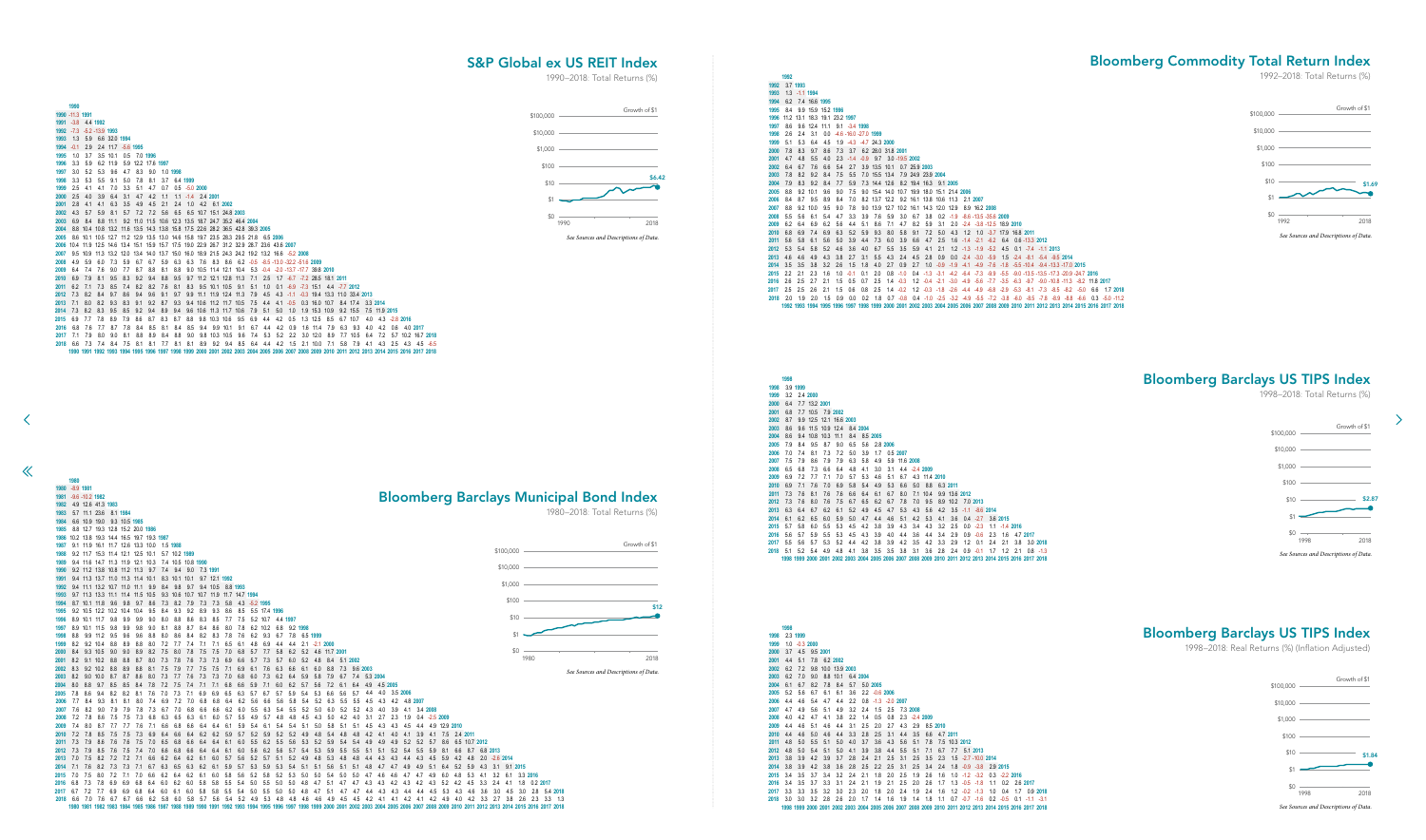0 9.5 9.6 8.4 6.3 3.8 1983 2 8.5 8.4 7.2 5.5 3.8 3.8 1984 7 7.8 7.6 6.5 5.1 3.9 3.9 3.9 1985 1 6.1 5.8 5.1 4.3 3.7 3.7 3.7 3.7 3.6 4.5 4.5 4.6 1990 1 6.1 5.8 5.2 4.5 4.0 4.0 4.1 4.1 4.1 4.9 5.1 5.4 6.1 1991 9 5.9 5.6 5.0 4.4 3.9 3.9 3.9 3.9 3.9 4.5 4.6 4.6 4.6 3.1 1992 7 5.7 5.4 4.8 4.2 3.8 3.8 3.8 3.8 3.8 4.3 4.2 4.2 4.0 3.0 2.9 1993 6 5.5 5.2 4.7 4.1 3.7 3.7 3.7 3.7 3.7 4.0 4.0 3.9 3.7 2.9 2.8 2.7 1994 4 5.3 5.1 4.6 4.0 3.6 3.6 3.6 3.6 3.6 3.9 3.8 3.7 3.5 2.8 2.8 2.7 2.7 1995 2 5.2 4.9 4.4 3.9 3.6 3.5 3.5 3.5 3.5 3.7 3.6 3.5 3.3 2.8 2.7 2.7 2.6 2.5 1996 1 5.1 4.8 4.4 3.9 3.5 3.5 3.5 3.5 3.4 3.7 3.6 3.5 3.3 2.9 2.8 2.8 2.8 2.9 3.3 1997 4.6 4.4 4.0 3.6 3.3 3.3 3.2 3.2 3.1 3.3 3.2 3.1 2.9 2.6 2.5 2.5 2.4 2.4 2.3 2.0 2.1 2.7 2000 46 44 40 36 33 33 32 32 31 33 32 31 30 27 26 26 26 25 25 23 26 30 34 2001 5 4.5 4.3 3.9 3.5 3.2 3.2 3.1 3.1 3.0 3.2 3.1 3.0 2.9 2.6 2.5 2.5 2.4 2.4 2.4 2.2 2.3 2.5 2.5 1.6 2002 -<br>5 44 42 38 34 32 31 31 31 30 31 30 29 28 25 25 25 24 24 24 22 23 25 24 20 24 2003 4.3 4.1 3.7 3.4 3.1 3.1 3.0 3.0 2.9 3.1 3.0 2.9 2.7 2.5 2.4 2.4 2.4 2.3 2.3 2.2 2.2 2.4 2.3 1.9 2.1 1.9 2004 3 42 4.1 3.7 3.3 3.1 3.1 3.0 3.0 3.0 3.1 3.0 2.9 2.8 2.5 2.5 2.5 2.5 2.4 2.4 2.3 2.4 2.5 2.5 2.5 2.6 3.3 2005 4.2 4.0 3.7 3.4 3.1 3.1 3.1 3.0 3.0 3.1 3.0 2.9 2.8 2.6 2.6 2.5 2.5 2.5 2.5 2.4 2.5 2.6 2.6 2.5 2.7 2.8 3.3 3.4 2006 2 4.1 4.0 3.6 3.3 3.1 3.1 3.0 3.0 3.0 3.1 3.0 2.9 2.8 2.6 2.6 2.5 2.5 2.5 2.5 2.4 2.5 2.6 2.6 2.5 2.7 2.8 3.1 3.0 2.5 2007 2 4.1 4.0 3.7 3.3 3.1 3.1 3.1 3.0 3.0 3.1 3.0 3.0 2.9 2.7 2.7 2.6 2.6 2.6 2.6 2.6 2.7 2.8 2.7 2.9 3.0 3.3 3.3 3.3 4.1 2008 4.0 3.8 3.5 3.2 3.0 3.0 3.0 2.9 2.9 3.0 2.9 2.8 2.7 2.5 2.5 2.5 2.5 2.5 2.4 2.4 2.4 2.5 2.5 2.4 2.5 2.5 2.7 2.5 2.2 2.1 0.1 2009 1 4.0 3.8 3.5 3.2 3.0 3.0 3.0 2.9 2.9 3.0 2.9 2.8 2.7 2.6 2.5 2.5 2.5 2.5 2.5 2.4 2.5 2.5 2.4 2.5 2.6 2.7 2.6 2.3 2.3 1.4 2.7 2010 2.9 3.0 3.0 3.1 3.1 3.2 3.4 3.6 3.6 3.6 3.7 3.7 3.7 3.8 3.8 3.9 3.8 3.7 3.7 3.8 3.8 3.6 3.5 3.5 3.6 3.6 3.5 3.6 3.6 3.7 3.7 3.8 3.8 3.8 3.9 3.9 4.0 4.0 4.1 4.1 4.2 4.2 4.2 4.2 4.1 4.1 4.1 4.2 4.0 3.8 3.8 3.7 3.7 3.5 3.2 3.0 2.8 2.8 2.7 2.7 2.7 2.7 2.7 2.6 2.5 2.4 2.3 2.3 2.3 2.3 2.3 2.2 2.2 2.3 2.2 2.2 2.2 2.2 2.2 2.1 2.0 1.9 1.6 1.9 1.7 1.7 1.3 1.1 0.8 **2015** 2.9 3.0 3.0 3.1 3.1 3.2 3.4 3.5 3.6 3.6 3.6 3.6 3.7 3.7 3.8 3.8 3.8 3.7 3.7 3.7 3.7 3.5 3.5 3.5 3.6 3.5 3.5 3.5 3.6 3.6 3.7 3.7 3.7 3.8 3.8 3.8 3.9 3.9 4.0 4.1 4.1 4.1 4.1 4.1 4.1 4.0 4.1 4.1 4.0 3.8 3.7 3.7 3.6 3.4 3.2 2.9 2.8 2.7 2.7 2.6 2.6 2.7 2.6 2.5 2.4 2.3 2.3 2.2 2.2 2.2 2.2 2.1 2.1 2.2 2.1 2.1 2.1 2.1 2.1 2.0 1.9 1.8 1.5 1.7 1.5 1.5 1.2 1.0 0.7 0.7 **2016** 2.9 2.9 3.0 3.1 3.1 3.2 3.4 3.5 3.6 3.6 3.6 3.6 3.6 3.7 3.8 3.8 3.7 3.7 3.7 3.7 3.7 3.5 3.4 3.4 3.5 3.5 3.5 3.5 3.5 3.6 3.7 3.7 3.7 3.7 3.8 3.8 3.9 3.9 4.0 4.0 4.1 4.1 4.1 4.1 4.0 4.0 4.0 4.0 3.9 3.7 3.7 3.6 3.5 3.4 3.1 2.9 2.7 2.7 2.7 2.6 2.6 2.6 2.6 2.5 2.4 2.3 2.3 2.2 2.2 2.2 2.2 2.1 2.1 2.2 2.1 2.1 2.1 2.1 2.1 2.0 1.9 1.8 1.6 1.7 1.6 1.6 1.4 1.3 1.2 1.4 2.1 **2017** 2.9 2.9 3.0 3.0 3.1 3.2 3.3 3.5 3.5 3.6 3.6 3.6 3.6 3.7 3.7 3.8 3.7 3.6 3.6 3.7 3.7 3.5 3.4 3.4 3.5 3.5 3.4 3.5 3.5 3.6 3.6 3.7 3.7 3.7 3.7 3.8 3.8 3.9 3.9 4.0 4.0 4.0 4.0 4.0 4.0 4.0 4.0 4.0 3.9 3.7 3.6 3.6 3.5 3.4 3.1 2.9 2.7 2.7 2.7 2.6 2.6 2.6 2.6 2.5 2.4 2.3 2.3 2.2 2.2 2.2 2.2 2.1 2.1 2.2 2.1 2.1 2.1 2.1 2.1 2.0 1.9 1.8 1.6 1.8 1.7 1.7 1.5 1.4 1.4 1.6 2.1 2.1 **2018** 2.9 2.9 3.0 3.0 3.1 3.2 3.3 3.5 3.5 3.6 3.6 3.6 3.6 3.7 3.7 3.8 3.7 3.6 3.6 3.6 3.7 3.5 3.4 3.4 3.5 3.5 3.4 3.5 3.5 3.6 3.6 3.6 3.6 3.7 3.7 3.7 3.8 3.8 3.9 3.9 4.0 4.0 4.0 4.0 3.9 3.9 3.9 3.9 3.8 3.6 3.6 3.5 3.5 3.3 3.1 2.9 2.7 2.7 2.6 2.6 2.6 2.6 2.5 2.5 2.4 2.3 2.2 2.2 2.2 2.2 2.2 2.1 2.1 2.2 2.1 2.1 2.1 2.1 2.1 2.0 1.9 1.8 1.6 1.8 1.7 1.7 1.5 1.5 1.5 1.7 2.0 2.0 1.9

<span id="page-34-0"></span>

| 1972 1.9 1.9 2.0 2.1 2.1 2.3 2.6<br>1973 2.0 2.1 2.2 2.2 2.3 2.5 2.8 3.1 3.2 3.2 3.2 3.3 3.3 3.5 3.6 3.7 3.5 3.3 3.3 3.3 3.4 2.9 2.7 2.6 2.8 2.7 2.6 2.6 2.7 2.9 3.1 3.1 3.1 3.1 3.2 3.3 3.4 3.7 3.9 4.1 4.5 4.8 5.0 5.3 5.4 5.2 5.1 6.0 8.7 1974<br>1974 2.2 2.3 2.4 2.4 2.5 2.7 3.0 3.3 3.4 3.4 3.5 3.5 3.5 3.7 3.8 3.9 3.7 3.6 3.6 3.6 3.7 3.2 3.0 3.0 3.2 3.1 3.0 3.1 3.2 3.4 3.5 3.6 3.6 3.7 3.9 4.0 4.3 4.6 4.8 5.2 5.6 5.9 6.3 6.5 6.6 6.9 8.1 10.5 12.3 1975<br>1975 23 24 25 25 26 28 31 34 35 35 35 36 36 38 39 40 38 37 37 37 38 33 31 31 33 32 31 32 33 35 37 37 38 39 41 42 45 47 50 54 57 60 64 66 67 69 78 93 96 69 1976<br>1976 23 24 25 26 26 28 31 34 35 36 36 36 36 38 39 40 39 37 37 38 38 34 32 32 34 33 32 33 34 36 38 38 38 40 41 43 45 47 50 53 56 59 62 64 64 65 72 82 80 59 49 1977<br>1977 24 25 26 27 27 29 32 35 36 36 36 37 37 39 40 41 39 38 38 39 39 35 33 35 34 35 34 35 37 39 39 40 41 42 44 47 49 51 54 57 59 62 64 64 66 71 79 77 62 58 67 1978<br>1978 25 26 27 28 28 30 33 36 37 38 38 38 38 40 41 42 41 39 40 40 41 36 35 35 37 36 35 36 38 40 41 42 42 43 45 47 49 51 54 57 60 62 65 67 67 69 74 81 79 69 68 79 90 1979<br>1979 27 28 29 30 30 32 35 38 39 40 40 40 41 42 43 44 43 42 42 43 39 38 38 40 39 39 40 41 43 45 45 46 48 49 51 54 56 58 62 65 67 70 73 74 76 81 88 88 81 84 96 111 133 1980<br>1980 2.9 3.0 3.1 3.2 3.2 3.4 3.7 4.0 4.1 4.2 4.2 4.3 4.4 4.5 4.6 4.5 4.4 4.4 4.5 4.5 4.2 4.0 4.1 4.3 4.2 4.2 4.3 4.4 4.6 4.8 4.9 5.0 5.1 5.3 5.5 5.7 6.0 6.2 6.6 6.9 7.1 7.5 7.7 7.8 8.0 8.6 9.3 9.3 8.8 9.2 10.3 11.6 12.9 12.<br>1981 3.0 3.1 3.2 3.3 3.3 3.5 3.8 4.1 4.2 4.2 4.3 4.3 4.4 4.5 4.6 4.7 4.6 4.5 4.5 4.6 4.7 4.3 4.4 4.4 4.4 4.4 4.4 4.4 4.4 4.8 4.9 5.0 5.1 5.3 5.4 5.6 5.9 6.1 6.4 6.7 7.0 7.2 7.6 7.8 7.9 8.1 8.6 9.2 9.3 8.9 9.2 10.1 10.9 11.6<br>1982 3.0 3.1 3.2 3.3 3.3 3.5 3.8 4.1 4.2 4.2 4.3 4.3 4.5 4.6 4.7 4.6 4.5 4.6 4.5 4.6 4.6 4.3 4.2 4.4 4.3 4.4 4.5 4.7 4.9 5.0 5.1 5.2 5.4 5.5 5.8 6.0 6.2 6.5 6.8 7.0 7.3 7.5 7.6 7.8 8.2 8.7 8.7 8.2 8.4 9.0 9.5 9.6 8.4 6.3 3.<br>1983 3.0 3.1 3.2 3.3 3.3 3.5 3.8 4.1 4.2 4.2 4.3 4.3 4.5 4.6 4.7 4.6 4.5 4.6 4.5 4.6 4.6 4.5 4.2 4.4 4.4 4.3 4.3 4.4 4.5 4.7 4.9 4.9 5.0 5.1 5.3 5.5 5.7 5.9 6.1 6.4 6.6 6.8 7.1 7.2 7.3 7.5 7.8 8.2 8.2 7.7 7.8 8.2 8.5 8.4 7.<br>1984 3.0 3.1 3.2 3.3 3.3 3.5 3.8 4.1 4.2 4.2 4.3 4.3 4.5 4.6 4.7 4.6 4.5 4.5 4.6 4.3 4.1 4.2 4.4 4.3 4.3 4.4 4.5 4.7 4.8 4.9 5.0 5.1 5.2 5.4 5.6 5.8 6.0 6.3 6.5 6.7 6.9 7.0 7.1 7.2 7.5 7.9 7.8 7.3 7.4 7.7 7.8 7.6 6.5 5.1 3.<br>1985 3.1 3.1 3.2 3.3 3.4 3.5 3.8 4.1 4.2 4.2 4.3 4.5 4.6 4.7 4.5 4.4 4.5 4.6 4.3 4.1 4.2 4.3 4.3 4.3 4.4 4.5 4.7 4.8 4.9 4.9 5.1 5.2 5.3 5.5 5.7 5.9 6.2 6.4 6.5 6.7 6.8 6.9 7.0 7.2 7.5 7.4 7.0 7.0 7.3 7.1 6.1 4.8 3.8 3.9 3.<br>1986 3.0 3.1 3.2 3.3 3.3 3.5 3.7 4.0 4.1 4.1 4.2 4.2 4.4 4.5 4.6 4.5 4.4 4.4 4.4 4.4 4.5 4.2 4.1 4.1 4.3 4.2 4.2 4.3 4.4 4.5 4.7 4.7 4.8 4.9 5.0 5.2 5.4 5.5 5.7 5.9 6.1 6.2 6.4 6.5 6.5 6.5 6.6 6.8 6.7 6.9 6.5 6.6 6.6 6.6 6.<br>1987 3.1 3.1 3.2 3.3 3.3 3.5 3.8 4.0 4.1 4.1 4.2 4.2 4.3 4.4 4.5 4.6 4.5 4.4 4.4 4.4 4.4 4.5 4.1 4.1 4.3 4.2 4.2 4.3 4.4 4.5 4.7 4.7 4.8 4.9 5.0 5.1 5.3 5.5 5.6 5.9 6.0 6.2 6.3 6.4 6.4 6.5 6.7 6.9 6.8 6.3 6.4 6.4 6.1 5.2 4.<br>1988 3.1 3.1 3.2 3.3 3.4 3.5 3.8 4.0 4.1 4.2 4.2 4.3 4.4 4.5 4.6 4.5 4.4 4.4 4.4 4.4 4.5 4.2 4.1 4.1 4.3 4.2 4.3 4.4 4.5 4.7 4.7 4.8 4.9 5.0 5.1 5.3 5.4 5.6 5.8 6.0 6.1 6.2 6.3 6.3 6.3 6.3 6.5 6.7 6.6 6.2 6.1 6.3 62 5.9 5.1<br>1989 3.1 3.2 3.3 3.3 3.4 3.6 3.8 4.1 4.2 4.2 4.2 4.3 4.4 4.5 4.6 4.5 4.4 4.4 4.4 4.4 4.5 4.2 4.2 4.2 4.2 4.3 4.4 4.5 4.7 4.7 4.8 4.9 5.0 5.1 5.3 5.4 5.6 5.7 5.9 6.0 6.2 6.2 6.2 6.2 6.2 6.3 6.4 6.6 6.5 6.1 6.0 6.1 6.1 5.8 5.<br>1990 3.1 3.2 3.3 3.4 3.4 3.6 3.8 4.1 4.1 4.2 4.3 4.3 4.4 4.5 4.6 4.5 4.4 4.4 4.5 4.5 4.2 4.1 4.2 4.3 4.3 4.4 4.6 4.7 4.8 4.9 5.0 5.1 5.3 5.4 5.6 5.8 5.9 6.0 6.2 6.2 6.2 6.2 6.2 6.2 6.5 6.1 6.0 6.1 6.1 5.8 5.2 4.5 4.0 4.1 4.<br>1991 3.1 3.2 3.3 3.4 3.4 3.6 3.8 4.1 4.2 4.2 4.2 4.3 4.4 4.5 4.6 4.5 4.4 4.4 4.5 4.5 4.2 4.1 4.1 4.3 4.2 4.3 4.4 4.5 4.7 4.7 4.8 4.9 5.1 5.2 5.4 5.5 5.7 5.8 5.9 6.0 5.1 6.1 6.1 6.1 6.1 6.1 6.1 6.1 6.1 6.3 5.9 5.9 5.9 5.9 5.<br>1992 3.1 3.2 3.3 3.4 3.4 3.6 3.8 4.1 4.1 4.2 4.2 4.2 4.4 4.5 4.4 4.5 4.4 4.4 4.5 4.2 4.1 4.1 4.3 4.2 4.2 4.3 4.4 4.5 4.6 4.7 4.7 4.8 4.9 5.0 5.1 5.3 5.4 5.6 5.7 5.8 5.9 5.9 5.9 5.9 5.9 5.9 5.1 5.7 5.7 5.7 5.7 5.4 4.8 4.2 3.<br>1993 3.1 3.2 3.3 3.4 3.4 3.6 3.8 4.0 4.1 4.1 4.2 4.2 4.4 4.4 4.5 4.4 4.3 4.3 4.4 4.4 4.2 4.1 4.1 4.2 4.3 4.4 4.6 4.6 4.6 4.6 4.6 4.9 5.1 5.2 5.3 5.5 5.6 5.5 5.6 5.5 5.6 5.5 5.6 5.5 5.6 5.5 5.6 5.5 5.7 3.7 3.7 3.7 3.7 3.7 4.<br>1994 3.1 3.2 3.3 3.3 3.4 3.5 3.8 4.0 4.1 4.1 4.2 4.2 4.3 4.4 4.5 4.4 4.3 4.4 4.4 4.1 4.0 4.1 4.2 4.2 4.1 4.2 4.3 4.4 4.5 4.5 4.6 4.7 4.8 4.9 5.0 5.1 5.7 5.7 5.7 5.7 5.7 5.7 5.7 5.7 5.7 5.8 5.9 5.8 5.4 5.4 5.4 5.4 5.4 5.3 5.<br>2000 3.1 3.1 3.2 3.3 3.3 3.5 3.7 3.9 3.9 4.0 4.0 4.0 4.0 4.1 4.2 4.3 4.2 4.1 4.1 4.2 4.2 3.9 3.9 4.0 4.0 3.9 4.0 4.0 4.0 4.0 4.0 4.1 4.2 4.3 4.3 4.4 4.4 4.5 4.6 4.7 4.8 4.9 5.0 5.1 5.1 5.0 5.1 5.1 5.1 5.1 5.1 5.1 5.1 5.1 5.<br>2001 3.1 3.1 3.2 3.3 3.4 3.6 3.8 3.9 3.9 4.0 4.0 4.1 4.2 4.2 4.1 4.1 4.1 4.1 4.1 4.1 4.1 3.9 3.8 3.9 3.9 3.9 3.9 3.9 3.9 4.0 4.1 4.2 4.2 4.2 4.2 4.3 4.4 4.4 4.5 4.9 4.9 5.0 4.9 4.9 5.0 4.9 4.9 5.0 5.0 4.9 4.6 4.5 4.9 4.6 4.<br>2003 3.0 3.1 3.2 3.2 3.3 3.4 3.6 3.8 3.9 3.9 3.9 3.9 4.0 4.1 4.2 4.1 4.0 4.0 4.0 4.0 4.0 4.1 3.8 3.8 3.9 3.8 3.9 3.9 3.9 3.9 3.9 3.9 3.9 4.0 4.1 4.1 4.1 4.1 4.1 4.2 4.3 4.3 4.4 4.5 4.6 4.7 4.7 4.8 4.8 4.8 4.8 4.8 4.8 4.4 4.<br>2004 3.0 3.1 3.2 3.3 3.4 3.6 3.8 3.9 3.9 3.9 3.9 4.0 4.1 4.2 4.1 4.0 4.0 4.1 3.8 3.7 3.8 3.9 3.8 3.8 3.9 4.0 4.1 4.1 4.2 4.2 4.3 4.4 4.5 4.5 4.6 4.7 4.7 4.8 4.8 4.7 4.4 4.3 4.9 4.1 4.1 4.3 4.2 4.1 3.0 3.0 3.1 3.0 3.0 3.1 3.<br>2007 3.0 3.1 3.2 3.3 3.4 3.6 3.8 3.8 3.9 3.9 3.9 4.0 4.1 4.1 4.0 4.0 4.0 4.0 4.0 3.8 3.7 3.7 3.8 3.8 3.8 3.8 3.9 4.0 4.1 4.1 4.1 4.1 4.1 4.1 4.1 4.1 4.1 4.2 4.3 4.4 4.5 4.5 4.6 4.6 4.7 4.6 4.6 4.7 4.6 4.8 4.9 4.1 4.0 3.7 3.<br>2016 29 30 31 32 34 35 36 36 36 36 37 38 38 37 37 37 37 37 33 34 34 35 35 35 35 35 35 35 35 35 35 35 35 37 38 38 39 39 40 40 40 40 40 40 40 40 40 40 39 37 37 38 38 38 39 39 42 27 27 27 27 27 27 27 27 27 27 27 28 28 21 22 21 | 1926<br>1926 -1.1 1927<br>1927 -1.7 -2.3 1928<br>1928 -1.5 -1.7 -1.2 1929<br>1929 -1.0 -1.0 -0.3 0.6 1930<br>1930 -2.1 -2.3 -2.4 -3.0 -6.4 1931 |
|--------------------------------------------------------------------------------------------------------------------------------------------------------------------------------------------------------------------------------------------------------------------------------------------------------------------------------------------------------------------------------------------------------------------------------------------------------------------------------------------------------------------------------------------------------------------------------------------------------------------------------------------------------------------------------------------------------------------------------------------------------------------------------------------------------------------------------------------------------------------------------------------------------------------------------------------------------------------------------------------------------------------------------------------------------------------------------------------------------------------------------------------------------------------------------------------------------------------------------------------------------------------------------------------------------------------------------------------------------------------------------------------------------------------------------------------------------------------------------------------------------------------------------------------------------------------------------------------------------------------------------------------------------------------------------------------------------------------------------------------------------------------------------------------------------------------------------------------------------------------------------------------------------------------------------------------------------------------------------------------------------------------------------------------------------------------------------------------------------------------------------------------------------------------------------------------------------------------------------------------------------------------------------------------------------------------------------------------------------------------------------------------------------------------------------------------------------------------------------------------------------------------------------------------------------------------------------------------------------------------------------------------------------------------------------------------------------------------------------------------------------------------------------------------------------------------------------------------------------------------------------------------------------------------------------------------------------------------------------------------------------------------------------------------------------------------------------------------------------------------------------------------------------------------------------------------------------------------------------------------------------------------------------------------------------------------------------------------------------------------------------------------------------------------------------------------------------------------------------------------------------------------------------------------------------------------------------------------------------------------------------------------------------------------------------------------------------------------------------------------------------------------------------------------------------------------------------------------------------------------------------------------------------------------------------------------------------------------------------------------------------------------------------------------------------------------------------------------------------------------------------------------------------------------------------------------------------------------------------------------------------------------------------------------------------------------------------------------------------------------------------------------------------------------------------------------------------------------------------------------------------------------------------------------------------------------------------------------------------------------------------------------------------------------------------------------------------------------------------------------------------------------------------------------------------------------------------------------------------------------------------------------------------------------------------------------------------------------------------------------------------------------------------------------------------------------------------------------------------------------------------------------------------------------------------------------------------------------------------------------------------------------------------------------------------------------------------------------------------------------------------------------------------------------------------------------------------------------------------------------------------------------------------------------------------------------------------------------------------------------------------------------------------------------------------------------------------------------------------------------------------------------------------------------------------------------------------------------------------------------------------------------------------------------------------------------------------------------------------------------------------------------------------------------------------------------------------------------------------------------------------------------------------------------------------------------------------------------------------------------------------------------------------------------------------------|-------------------------------------------------------------------------------------------------------------------------------------------------|
|                                                                                                                                                                                                                                                                                                                                                                                                                                                                                                                                                                                                                                                                                                                                                                                                                                                                                                                                                                                                                                                                                                                                                                                                                                                                                                                                                                                                                                                                                                                                                                                                                                                                                                                                                                                                                                                                                                                                                                                                                                                                                                                                                                                                                                                                                                                                                                                                                                                                                                                                                                                                                                                                                                                                                                                                                                                                                                                                                                                                                                                                                                                                                                                                                                                                                                                                                                                                                                                                                                                                                                                                                                                                                                                                                                                                                                                                                                                                                                                                                                                                                                                                                                                                                                                                                                                                                                                                                                                                                                                                                                                                                                                                                                                                                                                                                                                                                                                                                                                                                                                                                                                                                                                                                                                                                                                                                                                                                                                                                                                                                                                                                                                                                                                                                                                                                                                                                                                                                                                                                                                                                                                                                                                                                                                                                                              |                                                                                                                                                 |
|                                                                                                                                                                                                                                                                                                                                                                                                                                                                                                                                                                                                                                                                                                                                                                                                                                                                                                                                                                                                                                                                                                                                                                                                                                                                                                                                                                                                                                                                                                                                                                                                                                                                                                                                                                                                                                                                                                                                                                                                                                                                                                                                                                                                                                                                                                                                                                                                                                                                                                                                                                                                                                                                                                                                                                                                                                                                                                                                                                                                                                                                                                                                                                                                                                                                                                                                                                                                                                                                                                                                                                                                                                                                                                                                                                                                                                                                                                                                                                                                                                                                                                                                                                                                                                                                                                                                                                                                                                                                                                                                                                                                                                                                                                                                                                                                                                                                                                                                                                                                                                                                                                                                                                                                                                                                                                                                                                                                                                                                                                                                                                                                                                                                                                                                                                                                                                                                                                                                                                                                                                                                                                                                                                                                                                                                                                              |                                                                                                                                                 |
|                                                                                                                                                                                                                                                                                                                                                                                                                                                                                                                                                                                                                                                                                                                                                                                                                                                                                                                                                                                                                                                                                                                                                                                                                                                                                                                                                                                                                                                                                                                                                                                                                                                                                                                                                                                                                                                                                                                                                                                                                                                                                                                                                                                                                                                                                                                                                                                                                                                                                                                                                                                                                                                                                                                                                                                                                                                                                                                                                                                                                                                                                                                                                                                                                                                                                                                                                                                                                                                                                                                                                                                                                                                                                                                                                                                                                                                                                                                                                                                                                                                                                                                                                                                                                                                                                                                                                                                                                                                                                                                                                                                                                                                                                                                                                                                                                                                                                                                                                                                                                                                                                                                                                                                                                                                                                                                                                                                                                                                                                                                                                                                                                                                                                                                                                                                                                                                                                                                                                                                                                                                                                                                                                                                                                                                                                                              |                                                                                                                                                 |
|                                                                                                                                                                                                                                                                                                                                                                                                                                                                                                                                                                                                                                                                                                                                                                                                                                                                                                                                                                                                                                                                                                                                                                                                                                                                                                                                                                                                                                                                                                                                                                                                                                                                                                                                                                                                                                                                                                                                                                                                                                                                                                                                                                                                                                                                                                                                                                                                                                                                                                                                                                                                                                                                                                                                                                                                                                                                                                                                                                                                                                                                                                                                                                                                                                                                                                                                                                                                                                                                                                                                                                                                                                                                                                                                                                                                                                                                                                                                                                                                                                                                                                                                                                                                                                                                                                                                                                                                                                                                                                                                                                                                                                                                                                                                                                                                                                                                                                                                                                                                                                                                                                                                                                                                                                                                                                                                                                                                                                                                                                                                                                                                                                                                                                                                                                                                                                                                                                                                                                                                                                                                                                                                                                                                                                                                                                              |                                                                                                                                                 |
|                                                                                                                                                                                                                                                                                                                                                                                                                                                                                                                                                                                                                                                                                                                                                                                                                                                                                                                                                                                                                                                                                                                                                                                                                                                                                                                                                                                                                                                                                                                                                                                                                                                                                                                                                                                                                                                                                                                                                                                                                                                                                                                                                                                                                                                                                                                                                                                                                                                                                                                                                                                                                                                                                                                                                                                                                                                                                                                                                                                                                                                                                                                                                                                                                                                                                                                                                                                                                                                                                                                                                                                                                                                                                                                                                                                                                                                                                                                                                                                                                                                                                                                                                                                                                                                                                                                                                                                                                                                                                                                                                                                                                                                                                                                                                                                                                                                                                                                                                                                                                                                                                                                                                                                                                                                                                                                                                                                                                                                                                                                                                                                                                                                                                                                                                                                                                                                                                                                                                                                                                                                                                                                                                                                                                                                                                                              |                                                                                                                                                 |
|                                                                                                                                                                                                                                                                                                                                                                                                                                                                                                                                                                                                                                                                                                                                                                                                                                                                                                                                                                                                                                                                                                                                                                                                                                                                                                                                                                                                                                                                                                                                                                                                                                                                                                                                                                                                                                                                                                                                                                                                                                                                                                                                                                                                                                                                                                                                                                                                                                                                                                                                                                                                                                                                                                                                                                                                                                                                                                                                                                                                                                                                                                                                                                                                                                                                                                                                                                                                                                                                                                                                                                                                                                                                                                                                                                                                                                                                                                                                                                                                                                                                                                                                                                                                                                                                                                                                                                                                                                                                                                                                                                                                                                                                                                                                                                                                                                                                                                                                                                                                                                                                                                                                                                                                                                                                                                                                                                                                                                                                                                                                                                                                                                                                                                                                                                                                                                                                                                                                                                                                                                                                                                                                                                                                                                                                                                              |                                                                                                                                                 |
|                                                                                                                                                                                                                                                                                                                                                                                                                                                                                                                                                                                                                                                                                                                                                                                                                                                                                                                                                                                                                                                                                                                                                                                                                                                                                                                                                                                                                                                                                                                                                                                                                                                                                                                                                                                                                                                                                                                                                                                                                                                                                                                                                                                                                                                                                                                                                                                                                                                                                                                                                                                                                                                                                                                                                                                                                                                                                                                                                                                                                                                                                                                                                                                                                                                                                                                                                                                                                                                                                                                                                                                                                                                                                                                                                                                                                                                                                                                                                                                                                                                                                                                                                                                                                                                                                                                                                                                                                                                                                                                                                                                                                                                                                                                                                                                                                                                                                                                                                                                                                                                                                                                                                                                                                                                                                                                                                                                                                                                                                                                                                                                                                                                                                                                                                                                                                                                                                                                                                                                                                                                                                                                                                                                                                                                                                                              |                                                                                                                                                 |
|                                                                                                                                                                                                                                                                                                                                                                                                                                                                                                                                                                                                                                                                                                                                                                                                                                                                                                                                                                                                                                                                                                                                                                                                                                                                                                                                                                                                                                                                                                                                                                                                                                                                                                                                                                                                                                                                                                                                                                                                                                                                                                                                                                                                                                                                                                                                                                                                                                                                                                                                                                                                                                                                                                                                                                                                                                                                                                                                                                                                                                                                                                                                                                                                                                                                                                                                                                                                                                                                                                                                                                                                                                                                                                                                                                                                                                                                                                                                                                                                                                                                                                                                                                                                                                                                                                                                                                                                                                                                                                                                                                                                                                                                                                                                                                                                                                                                                                                                                                                                                                                                                                                                                                                                                                                                                                                                                                                                                                                                                                                                                                                                                                                                                                                                                                                                                                                                                                                                                                                                                                                                                                                                                                                                                                                                                                              |                                                                                                                                                 |
|                                                                                                                                                                                                                                                                                                                                                                                                                                                                                                                                                                                                                                                                                                                                                                                                                                                                                                                                                                                                                                                                                                                                                                                                                                                                                                                                                                                                                                                                                                                                                                                                                                                                                                                                                                                                                                                                                                                                                                                                                                                                                                                                                                                                                                                                                                                                                                                                                                                                                                                                                                                                                                                                                                                                                                                                                                                                                                                                                                                                                                                                                                                                                                                                                                                                                                                                                                                                                                                                                                                                                                                                                                                                                                                                                                                                                                                                                                                                                                                                                                                                                                                                                                                                                                                                                                                                                                                                                                                                                                                                                                                                                                                                                                                                                                                                                                                                                                                                                                                                                                                                                                                                                                                                                                                                                                                                                                                                                                                                                                                                                                                                                                                                                                                                                                                                                                                                                                                                                                                                                                                                                                                                                                                                                                                                                                              |                                                                                                                                                 |
|                                                                                                                                                                                                                                                                                                                                                                                                                                                                                                                                                                                                                                                                                                                                                                                                                                                                                                                                                                                                                                                                                                                                                                                                                                                                                                                                                                                                                                                                                                                                                                                                                                                                                                                                                                                                                                                                                                                                                                                                                                                                                                                                                                                                                                                                                                                                                                                                                                                                                                                                                                                                                                                                                                                                                                                                                                                                                                                                                                                                                                                                                                                                                                                                                                                                                                                                                                                                                                                                                                                                                                                                                                                                                                                                                                                                                                                                                                                                                                                                                                                                                                                                                                                                                                                                                                                                                                                                                                                                                                                                                                                                                                                                                                                                                                                                                                                                                                                                                                                                                                                                                                                                                                                                                                                                                                                                                                                                                                                                                                                                                                                                                                                                                                                                                                                                                                                                                                                                                                                                                                                                                                                                                                                                                                                                                                              | 4.4 4.6                                                                                                                                         |
|                                                                                                                                                                                                                                                                                                                                                                                                                                                                                                                                                                                                                                                                                                                                                                                                                                                                                                                                                                                                                                                                                                                                                                                                                                                                                                                                                                                                                                                                                                                                                                                                                                                                                                                                                                                                                                                                                                                                                                                                                                                                                                                                                                                                                                                                                                                                                                                                                                                                                                                                                                                                                                                                                                                                                                                                                                                                                                                                                                                                                                                                                                                                                                                                                                                                                                                                                                                                                                                                                                                                                                                                                                                                                                                                                                                                                                                                                                                                                                                                                                                                                                                                                                                                                                                                                                                                                                                                                                                                                                                                                                                                                                                                                                                                                                                                                                                                                                                                                                                                                                                                                                                                                                                                                                                                                                                                                                                                                                                                                                                                                                                                                                                                                                                                                                                                                                                                                                                                                                                                                                                                                                                                                                                                                                                                                                              | 5.5                                                                                                                                             |
|                                                                                                                                                                                                                                                                                                                                                                                                                                                                                                                                                                                                                                                                                                                                                                                                                                                                                                                                                                                                                                                                                                                                                                                                                                                                                                                                                                                                                                                                                                                                                                                                                                                                                                                                                                                                                                                                                                                                                                                                                                                                                                                                                                                                                                                                                                                                                                                                                                                                                                                                                                                                                                                                                                                                                                                                                                                                                                                                                                                                                                                                                                                                                                                                                                                                                                                                                                                                                                                                                                                                                                                                                                                                                                                                                                                                                                                                                                                                                                                                                                                                                                                                                                                                                                                                                                                                                                                                                                                                                                                                                                                                                                                                                                                                                                                                                                                                                                                                                                                                                                                                                                                                                                                                                                                                                                                                                                                                                                                                                                                                                                                                                                                                                                                                                                                                                                                                                                                                                                                                                                                                                                                                                                                                                                                                                                              | 6.3                                                                                                                                             |
|                                                                                                                                                                                                                                                                                                                                                                                                                                                                                                                                                                                                                                                                                                                                                                                                                                                                                                                                                                                                                                                                                                                                                                                                                                                                                                                                                                                                                                                                                                                                                                                                                                                                                                                                                                                                                                                                                                                                                                                                                                                                                                                                                                                                                                                                                                                                                                                                                                                                                                                                                                                                                                                                                                                                                                                                                                                                                                                                                                                                                                                                                                                                                                                                                                                                                                                                                                                                                                                                                                                                                                                                                                                                                                                                                                                                                                                                                                                                                                                                                                                                                                                                                                                                                                                                                                                                                                                                                                                                                                                                                                                                                                                                                                                                                                                                                                                                                                                                                                                                                                                                                                                                                                                                                                                                                                                                                                                                                                                                                                                                                                                                                                                                                                                                                                                                                                                                                                                                                                                                                                                                                                                                                                                                                                                                                                              |                                                                                                                                                 |
| 33                                                                                                                                                                                                                                                                                                                                                                                                                                                                                                                                                                                                                                                                                                                                                                                                                                                                                                                                                                                                                                                                                                                                                                                                                                                                                                                                                                                                                                                                                                                                                                                                                                                                                                                                                                                                                                                                                                                                                                                                                                                                                                                                                                                                                                                                                                                                                                                                                                                                                                                                                                                                                                                                                                                                                                                                                                                                                                                                                                                                                                                                                                                                                                                                                                                                                                                                                                                                                                                                                                                                                                                                                                                                                                                                                                                                                                                                                                                                                                                                                                                                                                                                                                                                                                                                                                                                                                                                                                                                                                                                                                                                                                                                                                                                                                                                                                                                                                                                                                                                                                                                                                                                                                                                                                                                                                                                                                                                                                                                                                                                                                                                                                                                                                                                                                                                                                                                                                                                                                                                                                                                                                                                                                                                                                                                                                           |                                                                                                                                                 |
|                                                                                                                                                                                                                                                                                                                                                                                                                                                                                                                                                                                                                                                                                                                                                                                                                                                                                                                                                                                                                                                                                                                                                                                                                                                                                                                                                                                                                                                                                                                                                                                                                                                                                                                                                                                                                                                                                                                                                                                                                                                                                                                                                                                                                                                                                                                                                                                                                                                                                                                                                                                                                                                                                                                                                                                                                                                                                                                                                                                                                                                                                                                                                                                                                                                                                                                                                                                                                                                                                                                                                                                                                                                                                                                                                                                                                                                                                                                                                                                                                                                                                                                                                                                                                                                                                                                                                                                                                                                                                                                                                                                                                                                                                                                                                                                                                                                                                                                                                                                                                                                                                                                                                                                                                                                                                                                                                                                                                                                                                                                                                                                                                                                                                                                                                                                                                                                                                                                                                                                                                                                                                                                                                                                                                                                                                                              |                                                                                                                                                 |
|                                                                                                                                                                                                                                                                                                                                                                                                                                                                                                                                                                                                                                                                                                                                                                                                                                                                                                                                                                                                                                                                                                                                                                                                                                                                                                                                                                                                                                                                                                                                                                                                                                                                                                                                                                                                                                                                                                                                                                                                                                                                                                                                                                                                                                                                                                                                                                                                                                                                                                                                                                                                                                                                                                                                                                                                                                                                                                                                                                                                                                                                                                                                                                                                                                                                                                                                                                                                                                                                                                                                                                                                                                                                                                                                                                                                                                                                                                                                                                                                                                                                                                                                                                                                                                                                                                                                                                                                                                                                                                                                                                                                                                                                                                                                                                                                                                                                                                                                                                                                                                                                                                                                                                                                                                                                                                                                                                                                                                                                                                                                                                                                                                                                                                                                                                                                                                                                                                                                                                                                                                                                                                                                                                                                                                                                                                              |                                                                                                                                                 |
| 31                                                                                                                                                                                                                                                                                                                                                                                                                                                                                                                                                                                                                                                                                                                                                                                                                                                                                                                                                                                                                                                                                                                                                                                                                                                                                                                                                                                                                                                                                                                                                                                                                                                                                                                                                                                                                                                                                                                                                                                                                                                                                                                                                                                                                                                                                                                                                                                                                                                                                                                                                                                                                                                                                                                                                                                                                                                                                                                                                                                                                                                                                                                                                                                                                                                                                                                                                                                                                                                                                                                                                                                                                                                                                                                                                                                                                                                                                                                                                                                                                                                                                                                                                                                                                                                                                                                                                                                                                                                                                                                                                                                                                                                                                                                                                                                                                                                                                                                                                                                                                                                                                                                                                                                                                                                                                                                                                                                                                                                                                                                                                                                                                                                                                                                                                                                                                                                                                                                                                                                                                                                                                                                                                                                                                                                                                                           |                                                                                                                                                 |
|                                                                                                                                                                                                                                                                                                                                                                                                                                                                                                                                                                                                                                                                                                                                                                                                                                                                                                                                                                                                                                                                                                                                                                                                                                                                                                                                                                                                                                                                                                                                                                                                                                                                                                                                                                                                                                                                                                                                                                                                                                                                                                                                                                                                                                                                                                                                                                                                                                                                                                                                                                                                                                                                                                                                                                                                                                                                                                                                                                                                                                                                                                                                                                                                                                                                                                                                                                                                                                                                                                                                                                                                                                                                                                                                                                                                                                                                                                                                                                                                                                                                                                                                                                                                                                                                                                                                                                                                                                                                                                                                                                                                                                                                                                                                                                                                                                                                                                                                                                                                                                                                                                                                                                                                                                                                                                                                                                                                                                                                                                                                                                                                                                                                                                                                                                                                                                                                                                                                                                                                                                                                                                                                                                                                                                                                                                              |                                                                                                                                                 |
| 23                                                                                                                                                                                                                                                                                                                                                                                                                                                                                                                                                                                                                                                                                                                                                                                                                                                                                                                                                                                                                                                                                                                                                                                                                                                                                                                                                                                                                                                                                                                                                                                                                                                                                                                                                                                                                                                                                                                                                                                                                                                                                                                                                                                                                                                                                                                                                                                                                                                                                                                                                                                                                                                                                                                                                                                                                                                                                                                                                                                                                                                                                                                                                                                                                                                                                                                                                                                                                                                                                                                                                                                                                                                                                                                                                                                                                                                                                                                                                                                                                                                                                                                                                                                                                                                                                                                                                                                                                                                                                                                                                                                                                                                                                                                                                                                                                                                                                                                                                                                                                                                                                                                                                                                                                                                                                                                                                                                                                                                                                                                                                                                                                                                                                                                                                                                                                                                                                                                                                                                                                                                                                                                                                                                                                                                                                                           |                                                                                                                                                 |
|                                                                                                                                                                                                                                                                                                                                                                                                                                                                                                                                                                                                                                                                                                                                                                                                                                                                                                                                                                                                                                                                                                                                                                                                                                                                                                                                                                                                                                                                                                                                                                                                                                                                                                                                                                                                                                                                                                                                                                                                                                                                                                                                                                                                                                                                                                                                                                                                                                                                                                                                                                                                                                                                                                                                                                                                                                                                                                                                                                                                                                                                                                                                                                                                                                                                                                                                                                                                                                                                                                                                                                                                                                                                                                                                                                                                                                                                                                                                                                                                                                                                                                                                                                                                                                                                                                                                                                                                                                                                                                                                                                                                                                                                                                                                                                                                                                                                                                                                                                                                                                                                                                                                                                                                                                                                                                                                                                                                                                                                                                                                                                                                                                                                                                                                                                                                                                                                                                                                                                                                                                                                                                                                                                                                                                                                                                              |                                                                                                                                                 |
|                                                                                                                                                                                                                                                                                                                                                                                                                                                                                                                                                                                                                                                                                                                                                                                                                                                                                                                                                                                                                                                                                                                                                                                                                                                                                                                                                                                                                                                                                                                                                                                                                                                                                                                                                                                                                                                                                                                                                                                                                                                                                                                                                                                                                                                                                                                                                                                                                                                                                                                                                                                                                                                                                                                                                                                                                                                                                                                                                                                                                                                                                                                                                                                                                                                                                                                                                                                                                                                                                                                                                                                                                                                                                                                                                                                                                                                                                                                                                                                                                                                                                                                                                                                                                                                                                                                                                                                                                                                                                                                                                                                                                                                                                                                                                                                                                                                                                                                                                                                                                                                                                                                                                                                                                                                                                                                                                                                                                                                                                                                                                                                                                                                                                                                                                                                                                                                                                                                                                                                                                                                                                                                                                                                                                                                                                                              |                                                                                                                                                 |
|                                                                                                                                                                                                                                                                                                                                                                                                                                                                                                                                                                                                                                                                                                                                                                                                                                                                                                                                                                                                                                                                                                                                                                                                                                                                                                                                                                                                                                                                                                                                                                                                                                                                                                                                                                                                                                                                                                                                                                                                                                                                                                                                                                                                                                                                                                                                                                                                                                                                                                                                                                                                                                                                                                                                                                                                                                                                                                                                                                                                                                                                                                                                                                                                                                                                                                                                                                                                                                                                                                                                                                                                                                                                                                                                                                                                                                                                                                                                                                                                                                                                                                                                                                                                                                                                                                                                                                                                                                                                                                                                                                                                                                                                                                                                                                                                                                                                                                                                                                                                                                                                                                                                                                                                                                                                                                                                                                                                                                                                                                                                                                                                                                                                                                                                                                                                                                                                                                                                                                                                                                                                                                                                                                                                                                                                                                              |                                                                                                                                                 |
|                                                                                                                                                                                                                                                                                                                                                                                                                                                                                                                                                                                                                                                                                                                                                                                                                                                                                                                                                                                                                                                                                                                                                                                                                                                                                                                                                                                                                                                                                                                                                                                                                                                                                                                                                                                                                                                                                                                                                                                                                                                                                                                                                                                                                                                                                                                                                                                                                                                                                                                                                                                                                                                                                                                                                                                                                                                                                                                                                                                                                                                                                                                                                                                                                                                                                                                                                                                                                                                                                                                                                                                                                                                                                                                                                                                                                                                                                                                                                                                                                                                                                                                                                                                                                                                                                                                                                                                                                                                                                                                                                                                                                                                                                                                                                                                                                                                                                                                                                                                                                                                                                                                                                                                                                                                                                                                                                                                                                                                                                                                                                                                                                                                                                                                                                                                                                                                                                                                                                                                                                                                                                                                                                                                                                                                                                                              |                                                                                                                                                 |
|                                                                                                                                                                                                                                                                                                                                                                                                                                                                                                                                                                                                                                                                                                                                                                                                                                                                                                                                                                                                                                                                                                                                                                                                                                                                                                                                                                                                                                                                                                                                                                                                                                                                                                                                                                                                                                                                                                                                                                                                                                                                                                                                                                                                                                                                                                                                                                                                                                                                                                                                                                                                                                                                                                                                                                                                                                                                                                                                                                                                                                                                                                                                                                                                                                                                                                                                                                                                                                                                                                                                                                                                                                                                                                                                                                                                                                                                                                                                                                                                                                                                                                                                                                                                                                                                                                                                                                                                                                                                                                                                                                                                                                                                                                                                                                                                                                                                                                                                                                                                                                                                                                                                                                                                                                                                                                                                                                                                                                                                                                                                                                                                                                                                                                                                                                                                                                                                                                                                                                                                                                                                                                                                                                                                                                                                                                              |                                                                                                                                                 |
|                                                                                                                                                                                                                                                                                                                                                                                                                                                                                                                                                                                                                                                                                                                                                                                                                                                                                                                                                                                                                                                                                                                                                                                                                                                                                                                                                                                                                                                                                                                                                                                                                                                                                                                                                                                                                                                                                                                                                                                                                                                                                                                                                                                                                                                                                                                                                                                                                                                                                                                                                                                                                                                                                                                                                                                                                                                                                                                                                                                                                                                                                                                                                                                                                                                                                                                                                                                                                                                                                                                                                                                                                                                                                                                                                                                                                                                                                                                                                                                                                                                                                                                                                                                                                                                                                                                                                                                                                                                                                                                                                                                                                                                                                                                                                                                                                                                                                                                                                                                                                                                                                                                                                                                                                                                                                                                                                                                                                                                                                                                                                                                                                                                                                                                                                                                                                                                                                                                                                                                                                                                                                                                                                                                                                                                                                                              |                                                                                                                                                 |
| 2.3 2.5 2.7<br>3.0 3.0 3.1 3.1 3.1 3.3 3.4 3.5 3.3 3.1 3.1 3.2 3.2 2.7 2.4 2.4 2.6 2.4 2.3 2.4 2.4 2.6 2.7 2.7 2.7 2.8 2.9 3.0 3.2 3.4 3.6 3.9 4.2 4.4 4.6 4.6 4.1 3.3 3.4 1973                                                                                                                                                                                                                                                                                                                                                                                                                                                                                                                                                                                                                                                                                                                                                                                                                                                                                                                                                                                                                                                                                                                                                                                                                                                                                                                                                                                                                                                                                                                                                                                                                                                                                                                                                                                                                                                                                                                                                                                                                                                                                                                                                                                                                                                                                                                                                                                                                                                                                                                                                                                                                                                                                                                                                                                                                                                                                                                                                                                                                                                                                                                                                                                                                                                                                                                                                                                                                                                                                                                                                                                                                                                                                                                                                                                                                                                                                                                                                                                                                                                                                                                                                                                                                                                                                                                                                                                                                                                                                                                                                                                                                                                                                                                                                                                                                                                                                                                                                                                                                                                                                                                                                                                                                                                                                                                                                                                                                                                                                                                                                                                                                                                                                                                                                                                                                                                                                                                                                                                                                                                                                                                              |                                                                                                                                                 |
|                                                                                                                                                                                                                                                                                                                                                                                                                                                                                                                                                                                                                                                                                                                                                                                                                                                                                                                                                                                                                                                                                                                                                                                                                                                                                                                                                                                                                                                                                                                                                                                                                                                                                                                                                                                                                                                                                                                                                                                                                                                                                                                                                                                                                                                                                                                                                                                                                                                                                                                                                                                                                                                                                                                                                                                                                                                                                                                                                                                                                                                                                                                                                                                                                                                                                                                                                                                                                                                                                                                                                                                                                                                                                                                                                                                                                                                                                                                                                                                                                                                                                                                                                                                                                                                                                                                                                                                                                                                                                                                                                                                                                                                                                                                                                                                                                                                                                                                                                                                                                                                                                                                                                                                                                                                                                                                                                                                                                                                                                                                                                                                                                                                                                                                                                                                                                                                                                                                                                                                                                                                                                                                                                                                                                                                                                                              |                                                                                                                                                 |
|                                                                                                                                                                                                                                                                                                                                                                                                                                                                                                                                                                                                                                                                                                                                                                                                                                                                                                                                                                                                                                                                                                                                                                                                                                                                                                                                                                                                                                                                                                                                                                                                                                                                                                                                                                                                                                                                                                                                                                                                                                                                                                                                                                                                                                                                                                                                                                                                                                                                                                                                                                                                                                                                                                                                                                                                                                                                                                                                                                                                                                                                                                                                                                                                                                                                                                                                                                                                                                                                                                                                                                                                                                                                                                                                                                                                                                                                                                                                                                                                                                                                                                                                                                                                                                                                                                                                                                                                                                                                                                                                                                                                                                                                                                                                                                                                                                                                                                                                                                                                                                                                                                                                                                                                                                                                                                                                                                                                                                                                                                                                                                                                                                                                                                                                                                                                                                                                                                                                                                                                                                                                                                                                                                                                                                                                                                              |                                                                                                                                                 |
|                                                                                                                                                                                                                                                                                                                                                                                                                                                                                                                                                                                                                                                                                                                                                                                                                                                                                                                                                                                                                                                                                                                                                                                                                                                                                                                                                                                                                                                                                                                                                                                                                                                                                                                                                                                                                                                                                                                                                                                                                                                                                                                                                                                                                                                                                                                                                                                                                                                                                                                                                                                                                                                                                                                                                                                                                                                                                                                                                                                                                                                                                                                                                                                                                                                                                                                                                                                                                                                                                                                                                                                                                                                                                                                                                                                                                                                                                                                                                                                                                                                                                                                                                                                                                                                                                                                                                                                                                                                                                                                                                                                                                                                                                                                                                                                                                                                                                                                                                                                                                                                                                                                                                                                                                                                                                                                                                                                                                                                                                                                                                                                                                                                                                                                                                                                                                                                                                                                                                                                                                                                                                                                                                                                                                                                                                                              |                                                                                                                                                 |
|                                                                                                                                                                                                                                                                                                                                                                                                                                                                                                                                                                                                                                                                                                                                                                                                                                                                                                                                                                                                                                                                                                                                                                                                                                                                                                                                                                                                                                                                                                                                                                                                                                                                                                                                                                                                                                                                                                                                                                                                                                                                                                                                                                                                                                                                                                                                                                                                                                                                                                                                                                                                                                                                                                                                                                                                                                                                                                                                                                                                                                                                                                                                                                                                                                                                                                                                                                                                                                                                                                                                                                                                                                                                                                                                                                                                                                                                                                                                                                                                                                                                                                                                                                                                                                                                                                                                                                                                                                                                                                                                                                                                                                                                                                                                                                                                                                                                                                                                                                                                                                                                                                                                                                                                                                                                                                                                                                                                                                                                                                                                                                                                                                                                                                                                                                                                                                                                                                                                                                                                                                                                                                                                                                                                                                                                                                              |                                                                                                                                                 |
|                                                                                                                                                                                                                                                                                                                                                                                                                                                                                                                                                                                                                                                                                                                                                                                                                                                                                                                                                                                                                                                                                                                                                                                                                                                                                                                                                                                                                                                                                                                                                                                                                                                                                                                                                                                                                                                                                                                                                                                                                                                                                                                                                                                                                                                                                                                                                                                                                                                                                                                                                                                                                                                                                                                                                                                                                                                                                                                                                                                                                                                                                                                                                                                                                                                                                                                                                                                                                                                                                                                                                                                                                                                                                                                                                                                                                                                                                                                                                                                                                                                                                                                                                                                                                                                                                                                                                                                                                                                                                                                                                                                                                                                                                                                                                                                                                                                                                                                                                                                                                                                                                                                                                                                                                                                                                                                                                                                                                                                                                                                                                                                                                                                                                                                                                                                                                                                                                                                                                                                                                                                                                                                                                                                                                                                                                                              |                                                                                                                                                 |
|                                                                                                                                                                                                                                                                                                                                                                                                                                                                                                                                                                                                                                                                                                                                                                                                                                                                                                                                                                                                                                                                                                                                                                                                                                                                                                                                                                                                                                                                                                                                                                                                                                                                                                                                                                                                                                                                                                                                                                                                                                                                                                                                                                                                                                                                                                                                                                                                                                                                                                                                                                                                                                                                                                                                                                                                                                                                                                                                                                                                                                                                                                                                                                                                                                                                                                                                                                                                                                                                                                                                                                                                                                                                                                                                                                                                                                                                                                                                                                                                                                                                                                                                                                                                                                                                                                                                                                                                                                                                                                                                                                                                                                                                                                                                                                                                                                                                                                                                                                                                                                                                                                                                                                                                                                                                                                                                                                                                                                                                                                                                                                                                                                                                                                                                                                                                                                                                                                                                                                                                                                                                                                                                                                                                                                                                                                              |                                                                                                                                                 |
|                                                                                                                                                                                                                                                                                                                                                                                                                                                                                                                                                                                                                                                                                                                                                                                                                                                                                                                                                                                                                                                                                                                                                                                                                                                                                                                                                                                                                                                                                                                                                                                                                                                                                                                                                                                                                                                                                                                                                                                                                                                                                                                                                                                                                                                                                                                                                                                                                                                                                                                                                                                                                                                                                                                                                                                                                                                                                                                                                                                                                                                                                                                                                                                                                                                                                                                                                                                                                                                                                                                                                                                                                                                                                                                                                                                                                                                                                                                                                                                                                                                                                                                                                                                                                                                                                                                                                                                                                                                                                                                                                                                                                                                                                                                                                                                                                                                                                                                                                                                                                                                                                                                                                                                                                                                                                                                                                                                                                                                                                                                                                                                                                                                                                                                                                                                                                                                                                                                                                                                                                                                                                                                                                                                                                                                                                                              |                                                                                                                                                 |
|                                                                                                                                                                                                                                                                                                                                                                                                                                                                                                                                                                                                                                                                                                                                                                                                                                                                                                                                                                                                                                                                                                                                                                                                                                                                                                                                                                                                                                                                                                                                                                                                                                                                                                                                                                                                                                                                                                                                                                                                                                                                                                                                                                                                                                                                                                                                                                                                                                                                                                                                                                                                                                                                                                                                                                                                                                                                                                                                                                                                                                                                                                                                                                                                                                                                                                                                                                                                                                                                                                                                                                                                                                                                                                                                                                                                                                                                                                                                                                                                                                                                                                                                                                                                                                                                                                                                                                                                                                                                                                                                                                                                                                                                                                                                                                                                                                                                                                                                                                                                                                                                                                                                                                                                                                                                                                                                                                                                                                                                                                                                                                                                                                                                                                                                                                                                                                                                                                                                                                                                                                                                                                                                                                                                                                                                                                              |                                                                                                                                                 |
|                                                                                                                                                                                                                                                                                                                                                                                                                                                                                                                                                                                                                                                                                                                                                                                                                                                                                                                                                                                                                                                                                                                                                                                                                                                                                                                                                                                                                                                                                                                                                                                                                                                                                                                                                                                                                                                                                                                                                                                                                                                                                                                                                                                                                                                                                                                                                                                                                                                                                                                                                                                                                                                                                                                                                                                                                                                                                                                                                                                                                                                                                                                                                                                                                                                                                                                                                                                                                                                                                                                                                                                                                                                                                                                                                                                                                                                                                                                                                                                                                                                                                                                                                                                                                                                                                                                                                                                                                                                                                                                                                                                                                                                                                                                                                                                                                                                                                                                                                                                                                                                                                                                                                                                                                                                                                                                                                                                                                                                                                                                                                                                                                                                                                                                                                                                                                                                                                                                                                                                                                                                                                                                                                                                                                                                                                                              |                                                                                                                                                 |
|                                                                                                                                                                                                                                                                                                                                                                                                                                                                                                                                                                                                                                                                                                                                                                                                                                                                                                                                                                                                                                                                                                                                                                                                                                                                                                                                                                                                                                                                                                                                                                                                                                                                                                                                                                                                                                                                                                                                                                                                                                                                                                                                                                                                                                                                                                                                                                                                                                                                                                                                                                                                                                                                                                                                                                                                                                                                                                                                                                                                                                                                                                                                                                                                                                                                                                                                                                                                                                                                                                                                                                                                                                                                                                                                                                                                                                                                                                                                                                                                                                                                                                                                                                                                                                                                                                                                                                                                                                                                                                                                                                                                                                                                                                                                                                                                                                                                                                                                                                                                                                                                                                                                                                                                                                                                                                                                                                                                                                                                                                                                                                                                                                                                                                                                                                                                                                                                                                                                                                                                                                                                                                                                                                                                                                                                                                              |                                                                                                                                                 |
|                                                                                                                                                                                                                                                                                                                                                                                                                                                                                                                                                                                                                                                                                                                                                                                                                                                                                                                                                                                                                                                                                                                                                                                                                                                                                                                                                                                                                                                                                                                                                                                                                                                                                                                                                                                                                                                                                                                                                                                                                                                                                                                                                                                                                                                                                                                                                                                                                                                                                                                                                                                                                                                                                                                                                                                                                                                                                                                                                                                                                                                                                                                                                                                                                                                                                                                                                                                                                                                                                                                                                                                                                                                                                                                                                                                                                                                                                                                                                                                                                                                                                                                                                                                                                                                                                                                                                                                                                                                                                                                                                                                                                                                                                                                                                                                                                                                                                                                                                                                                                                                                                                                                                                                                                                                                                                                                                                                                                                                                                                                                                                                                                                                                                                                                                                                                                                                                                                                                                                                                                                                                                                                                                                                                                                                                                                              |                                                                                                                                                 |
|                                                                                                                                                                                                                                                                                                                                                                                                                                                                                                                                                                                                                                                                                                                                                                                                                                                                                                                                                                                                                                                                                                                                                                                                                                                                                                                                                                                                                                                                                                                                                                                                                                                                                                                                                                                                                                                                                                                                                                                                                                                                                                                                                                                                                                                                                                                                                                                                                                                                                                                                                                                                                                                                                                                                                                                                                                                                                                                                                                                                                                                                                                                                                                                                                                                                                                                                                                                                                                                                                                                                                                                                                                                                                                                                                                                                                                                                                                                                                                                                                                                                                                                                                                                                                                                                                                                                                                                                                                                                                                                                                                                                                                                                                                                                                                                                                                                                                                                                                                                                                                                                                                                                                                                                                                                                                                                                                                                                                                                                                                                                                                                                                                                                                                                                                                                                                                                                                                                                                                                                                                                                                                                                                                                                                                                                                                              |                                                                                                                                                 |
|                                                                                                                                                                                                                                                                                                                                                                                                                                                                                                                                                                                                                                                                                                                                                                                                                                                                                                                                                                                                                                                                                                                                                                                                                                                                                                                                                                                                                                                                                                                                                                                                                                                                                                                                                                                                                                                                                                                                                                                                                                                                                                                                                                                                                                                                                                                                                                                                                                                                                                                                                                                                                                                                                                                                                                                                                                                                                                                                                                                                                                                                                                                                                                                                                                                                                                                                                                                                                                                                                                                                                                                                                                                                                                                                                                                                                                                                                                                                                                                                                                                                                                                                                                                                                                                                                                                                                                                                                                                                                                                                                                                                                                                                                                                                                                                                                                                                                                                                                                                                                                                                                                                                                                                                                                                                                                                                                                                                                                                                                                                                                                                                                                                                                                                                                                                                                                                                                                                                                                                                                                                                                                                                                                                                                                                                                                              |                                                                                                                                                 |
|                                                                                                                                                                                                                                                                                                                                                                                                                                                                                                                                                                                                                                                                                                                                                                                                                                                                                                                                                                                                                                                                                                                                                                                                                                                                                                                                                                                                                                                                                                                                                                                                                                                                                                                                                                                                                                                                                                                                                                                                                                                                                                                                                                                                                                                                                                                                                                                                                                                                                                                                                                                                                                                                                                                                                                                                                                                                                                                                                                                                                                                                                                                                                                                                                                                                                                                                                                                                                                                                                                                                                                                                                                                                                                                                                                                                                                                                                                                                                                                                                                                                                                                                                                                                                                                                                                                                                                                                                                                                                                                                                                                                                                                                                                                                                                                                                                                                                                                                                                                                                                                                                                                                                                                                                                                                                                                                                                                                                                                                                                                                                                                                                                                                                                                                                                                                                                                                                                                                                                                                                                                                                                                                                                                                                                                                                                              |                                                                                                                                                 |
|                                                                                                                                                                                                                                                                                                                                                                                                                                                                                                                                                                                                                                                                                                                                                                                                                                                                                                                                                                                                                                                                                                                                                                                                                                                                                                                                                                                                                                                                                                                                                                                                                                                                                                                                                                                                                                                                                                                                                                                                                                                                                                                                                                                                                                                                                                                                                                                                                                                                                                                                                                                                                                                                                                                                                                                                                                                                                                                                                                                                                                                                                                                                                                                                                                                                                                                                                                                                                                                                                                                                                                                                                                                                                                                                                                                                                                                                                                                                                                                                                                                                                                                                                                                                                                                                                                                                                                                                                                                                                                                                                                                                                                                                                                                                                                                                                                                                                                                                                                                                                                                                                                                                                                                                                                                                                                                                                                                                                                                                                                                                                                                                                                                                                                                                                                                                                                                                                                                                                                                                                                                                                                                                                                                                                                                                                                              |                                                                                                                                                 |
|                                                                                                                                                                                                                                                                                                                                                                                                                                                                                                                                                                                                                                                                                                                                                                                                                                                                                                                                                                                                                                                                                                                                                                                                                                                                                                                                                                                                                                                                                                                                                                                                                                                                                                                                                                                                                                                                                                                                                                                                                                                                                                                                                                                                                                                                                                                                                                                                                                                                                                                                                                                                                                                                                                                                                                                                                                                                                                                                                                                                                                                                                                                                                                                                                                                                                                                                                                                                                                                                                                                                                                                                                                                                                                                                                                                                                                                                                                                                                                                                                                                                                                                                                                                                                                                                                                                                                                                                                                                                                                                                                                                                                                                                                                                                                                                                                                                                                                                                                                                                                                                                                                                                                                                                                                                                                                                                                                                                                                                                                                                                                                                                                                                                                                                                                                                                                                                                                                                                                                                                                                                                                                                                                                                                                                                                                                              |                                                                                                                                                 |
|                                                                                                                                                                                                                                                                                                                                                                                                                                                                                                                                                                                                                                                                                                                                                                                                                                                                                                                                                                                                                                                                                                                                                                                                                                                                                                                                                                                                                                                                                                                                                                                                                                                                                                                                                                                                                                                                                                                                                                                                                                                                                                                                                                                                                                                                                                                                                                                                                                                                                                                                                                                                                                                                                                                                                                                                                                                                                                                                                                                                                                                                                                                                                                                                                                                                                                                                                                                                                                                                                                                                                                                                                                                                                                                                                                                                                                                                                                                                                                                                                                                                                                                                                                                                                                                                                                                                                                                                                                                                                                                                                                                                                                                                                                                                                                                                                                                                                                                                                                                                                                                                                                                                                                                                                                                                                                                                                                                                                                                                                                                                                                                                                                                                                                                                                                                                                                                                                                                                                                                                                                                                                                                                                                                                                                                                                                              |                                                                                                                                                 |
|                                                                                                                                                                                                                                                                                                                                                                                                                                                                                                                                                                                                                                                                                                                                                                                                                                                                                                                                                                                                                                                                                                                                                                                                                                                                                                                                                                                                                                                                                                                                                                                                                                                                                                                                                                                                                                                                                                                                                                                                                                                                                                                                                                                                                                                                                                                                                                                                                                                                                                                                                                                                                                                                                                                                                                                                                                                                                                                                                                                                                                                                                                                                                                                                                                                                                                                                                                                                                                                                                                                                                                                                                                                                                                                                                                                                                                                                                                                                                                                                                                                                                                                                                                                                                                                                                                                                                                                                                                                                                                                                                                                                                                                                                                                                                                                                                                                                                                                                                                                                                                                                                                                                                                                                                                                                                                                                                                                                                                                                                                                                                                                                                                                                                                                                                                                                                                                                                                                                                                                                                                                                                                                                                                                                                                                                                                              |                                                                                                                                                 |
|                                                                                                                                                                                                                                                                                                                                                                                                                                                                                                                                                                                                                                                                                                                                                                                                                                                                                                                                                                                                                                                                                                                                                                                                                                                                                                                                                                                                                                                                                                                                                                                                                                                                                                                                                                                                                                                                                                                                                                                                                                                                                                                                                                                                                                                                                                                                                                                                                                                                                                                                                                                                                                                                                                                                                                                                                                                                                                                                                                                                                                                                                                                                                                                                                                                                                                                                                                                                                                                                                                                                                                                                                                                                                                                                                                                                                                                                                                                                                                                                                                                                                                                                                                                                                                                                                                                                                                                                                                                                                                                                                                                                                                                                                                                                                                                                                                                                                                                                                                                                                                                                                                                                                                                                                                                                                                                                                                                                                                                                                                                                                                                                                                                                                                                                                                                                                                                                                                                                                                                                                                                                                                                                                                                                                                                                                                              |                                                                                                                                                 |
|                                                                                                                                                                                                                                                                                                                                                                                                                                                                                                                                                                                                                                                                                                                                                                                                                                                                                                                                                                                                                                                                                                                                                                                                                                                                                                                                                                                                                                                                                                                                                                                                                                                                                                                                                                                                                                                                                                                                                                                                                                                                                                                                                                                                                                                                                                                                                                                                                                                                                                                                                                                                                                                                                                                                                                                                                                                                                                                                                                                                                                                                                                                                                                                                                                                                                                                                                                                                                                                                                                                                                                                                                                                                                                                                                                                                                                                                                                                                                                                                                                                                                                                                                                                                                                                                                                                                                                                                                                                                                                                                                                                                                                                                                                                                                                                                                                                                                                                                                                                                                                                                                                                                                                                                                                                                                                                                                                                                                                                                                                                                                                                                                                                                                                                                                                                                                                                                                                                                                                                                                                                                                                                                                                                                                                                                                                              |                                                                                                                                                 |
|                                                                                                                                                                                                                                                                                                                                                                                                                                                                                                                                                                                                                                                                                                                                                                                                                                                                                                                                                                                                                                                                                                                                                                                                                                                                                                                                                                                                                                                                                                                                                                                                                                                                                                                                                                                                                                                                                                                                                                                                                                                                                                                                                                                                                                                                                                                                                                                                                                                                                                                                                                                                                                                                                                                                                                                                                                                                                                                                                                                                                                                                                                                                                                                                                                                                                                                                                                                                                                                                                                                                                                                                                                                                                                                                                                                                                                                                                                                                                                                                                                                                                                                                                                                                                                                                                                                                                                                                                                                                                                                                                                                                                                                                                                                                                                                                                                                                                                                                                                                                                                                                                                                                                                                                                                                                                                                                                                                                                                                                                                                                                                                                                                                                                                                                                                                                                                                                                                                                                                                                                                                                                                                                                                                                                                                                                                              |                                                                                                                                                 |
|                                                                                                                                                                                                                                                                                                                                                                                                                                                                                                                                                                                                                                                                                                                                                                                                                                                                                                                                                                                                                                                                                                                                                                                                                                                                                                                                                                                                                                                                                                                                                                                                                                                                                                                                                                                                                                                                                                                                                                                                                                                                                                                                                                                                                                                                                                                                                                                                                                                                                                                                                                                                                                                                                                                                                                                                                                                                                                                                                                                                                                                                                                                                                                                                                                                                                                                                                                                                                                                                                                                                                                                                                                                                                                                                                                                                                                                                                                                                                                                                                                                                                                                                                                                                                                                                                                                                                                                                                                                                                                                                                                                                                                                                                                                                                                                                                                                                                                                                                                                                                                                                                                                                                                                                                                                                                                                                                                                                                                                                                                                                                                                                                                                                                                                                                                                                                                                                                                                                                                                                                                                                                                                                                                                                                                                                                                              |                                                                                                                                                 |
|                                                                                                                                                                                                                                                                                                                                                                                                                                                                                                                                                                                                                                                                                                                                                                                                                                                                                                                                                                                                                                                                                                                                                                                                                                                                                                                                                                                                                                                                                                                                                                                                                                                                                                                                                                                                                                                                                                                                                                                                                                                                                                                                                                                                                                                                                                                                                                                                                                                                                                                                                                                                                                                                                                                                                                                                                                                                                                                                                                                                                                                                                                                                                                                                                                                                                                                                                                                                                                                                                                                                                                                                                                                                                                                                                                                                                                                                                                                                                                                                                                                                                                                                                                                                                                                                                                                                                                                                                                                                                                                                                                                                                                                                                                                                                                                                                                                                                                                                                                                                                                                                                                                                                                                                                                                                                                                                                                                                                                                                                                                                                                                                                                                                                                                                                                                                                                                                                                                                                                                                                                                                                                                                                                                                                                                                                                              |                                                                                                                                                 |
|                                                                                                                                                                                                                                                                                                                                                                                                                                                                                                                                                                                                                                                                                                                                                                                                                                                                                                                                                                                                                                                                                                                                                                                                                                                                                                                                                                                                                                                                                                                                                                                                                                                                                                                                                                                                                                                                                                                                                                                                                                                                                                                                                                                                                                                                                                                                                                                                                                                                                                                                                                                                                                                                                                                                                                                                                                                                                                                                                                                                                                                                                                                                                                                                                                                                                                                                                                                                                                                                                                                                                                                                                                                                                                                                                                                                                                                                                                                                                                                                                                                                                                                                                                                                                                                                                                                                                                                                                                                                                                                                                                                                                                                                                                                                                                                                                                                                                                                                                                                                                                                                                                                                                                                                                                                                                                                                                                                                                                                                                                                                                                                                                                                                                                                                                                                                                                                                                                                                                                                                                                                                                                                                                                                                                                                                                                              |                                                                                                                                                 |
|                                                                                                                                                                                                                                                                                                                                                                                                                                                                                                                                                                                                                                                                                                                                                                                                                                                                                                                                                                                                                                                                                                                                                                                                                                                                                                                                                                                                                                                                                                                                                                                                                                                                                                                                                                                                                                                                                                                                                                                                                                                                                                                                                                                                                                                                                                                                                                                                                                                                                                                                                                                                                                                                                                                                                                                                                                                                                                                                                                                                                                                                                                                                                                                                                                                                                                                                                                                                                                                                                                                                                                                                                                                                                                                                                                                                                                                                                                                                                                                                                                                                                                                                                                                                                                                                                                                                                                                                                                                                                                                                                                                                                                                                                                                                                                                                                                                                                                                                                                                                                                                                                                                                                                                                                                                                                                                                                                                                                                                                                                                                                                                                                                                                                                                                                                                                                                                                                                                                                                                                                                                                                                                                                                                                                                                                                                              |                                                                                                                                                 |
|                                                                                                                                                                                                                                                                                                                                                                                                                                                                                                                                                                                                                                                                                                                                                                                                                                                                                                                                                                                                                                                                                                                                                                                                                                                                                                                                                                                                                                                                                                                                                                                                                                                                                                                                                                                                                                                                                                                                                                                                                                                                                                                                                                                                                                                                                                                                                                                                                                                                                                                                                                                                                                                                                                                                                                                                                                                                                                                                                                                                                                                                                                                                                                                                                                                                                                                                                                                                                                                                                                                                                                                                                                                                                                                                                                                                                                                                                                                                                                                                                                                                                                                                                                                                                                                                                                                                                                                                                                                                                                                                                                                                                                                                                                                                                                                                                                                                                                                                                                                                                                                                                                                                                                                                                                                                                                                                                                                                                                                                                                                                                                                                                                                                                                                                                                                                                                                                                                                                                                                                                                                                                                                                                                                                                                                                                                              |                                                                                                                                                 |
|                                                                                                                                                                                                                                                                                                                                                                                                                                                                                                                                                                                                                                                                                                                                                                                                                                                                                                                                                                                                                                                                                                                                                                                                                                                                                                                                                                                                                                                                                                                                                                                                                                                                                                                                                                                                                                                                                                                                                                                                                                                                                                                                                                                                                                                                                                                                                                                                                                                                                                                                                                                                                                                                                                                                                                                                                                                                                                                                                                                                                                                                                                                                                                                                                                                                                                                                                                                                                                                                                                                                                                                                                                                                                                                                                                                                                                                                                                                                                                                                                                                                                                                                                                                                                                                                                                                                                                                                                                                                                                                                                                                                                                                                                                                                                                                                                                                                                                                                                                                                                                                                                                                                                                                                                                                                                                                                                                                                                                                                                                                                                                                                                                                                                                                                                                                                                                                                                                                                                                                                                                                                                                                                                                                                                                                                                                              |                                                                                                                                                 |
|                                                                                                                                                                                                                                                                                                                                                                                                                                                                                                                                                                                                                                                                                                                                                                                                                                                                                                                                                                                                                                                                                                                                                                                                                                                                                                                                                                                                                                                                                                                                                                                                                                                                                                                                                                                                                                                                                                                                                                                                                                                                                                                                                                                                                                                                                                                                                                                                                                                                                                                                                                                                                                                                                                                                                                                                                                                                                                                                                                                                                                                                                                                                                                                                                                                                                                                                                                                                                                                                                                                                                                                                                                                                                                                                                                                                                                                                                                                                                                                                                                                                                                                                                                                                                                                                                                                                                                                                                                                                                                                                                                                                                                                                                                                                                                                                                                                                                                                                                                                                                                                                                                                                                                                                                                                                                                                                                                                                                                                                                                                                                                                                                                                                                                                                                                                                                                                                                                                                                                                                                                                                                                                                                                                                                                                                                                              |                                                                                                                                                 |
|                                                                                                                                                                                                                                                                                                                                                                                                                                                                                                                                                                                                                                                                                                                                                                                                                                                                                                                                                                                                                                                                                                                                                                                                                                                                                                                                                                                                                                                                                                                                                                                                                                                                                                                                                                                                                                                                                                                                                                                                                                                                                                                                                                                                                                                                                                                                                                                                                                                                                                                                                                                                                                                                                                                                                                                                                                                                                                                                                                                                                                                                                                                                                                                                                                                                                                                                                                                                                                                                                                                                                                                                                                                                                                                                                                                                                                                                                                                                                                                                                                                                                                                                                                                                                                                                                                                                                                                                                                                                                                                                                                                                                                                                                                                                                                                                                                                                                                                                                                                                                                                                                                                                                                                                                                                                                                                                                                                                                                                                                                                                                                                                                                                                                                                                                                                                                                                                                                                                                                                                                                                                                                                                                                                                                                                                                                              |                                                                                                                                                 |
|                                                                                                                                                                                                                                                                                                                                                                                                                                                                                                                                                                                                                                                                                                                                                                                                                                                                                                                                                                                                                                                                                                                                                                                                                                                                                                                                                                                                                                                                                                                                                                                                                                                                                                                                                                                                                                                                                                                                                                                                                                                                                                                                                                                                                                                                                                                                                                                                                                                                                                                                                                                                                                                                                                                                                                                                                                                                                                                                                                                                                                                                                                                                                                                                                                                                                                                                                                                                                                                                                                                                                                                                                                                                                                                                                                                                                                                                                                                                                                                                                                                                                                                                                                                                                                                                                                                                                                                                                                                                                                                                                                                                                                                                                                                                                                                                                                                                                                                                                                                                                                                                                                                                                                                                                                                                                                                                                                                                                                                                                                                                                                                                                                                                                                                                                                                                                                                                                                                                                                                                                                                                                                                                                                                                                                                                                                              |                                                                                                                                                 |
|                                                                                                                                                                                                                                                                                                                                                                                                                                                                                                                                                                                                                                                                                                                                                                                                                                                                                                                                                                                                                                                                                                                                                                                                                                                                                                                                                                                                                                                                                                                                                                                                                                                                                                                                                                                                                                                                                                                                                                                                                                                                                                                                                                                                                                                                                                                                                                                                                                                                                                                                                                                                                                                                                                                                                                                                                                                                                                                                                                                                                                                                                                                                                                                                                                                                                                                                                                                                                                                                                                                                                                                                                                                                                                                                                                                                                                                                                                                                                                                                                                                                                                                                                                                                                                                                                                                                                                                                                                                                                                                                                                                                                                                                                                                                                                                                                                                                                                                                                                                                                                                                                                                                                                                                                                                                                                                                                                                                                                                                                                                                                                                                                                                                                                                                                                                                                                                                                                                                                                                                                                                                                                                                                                                                                                                                                                              |                                                                                                                                                 |
|                                                                                                                                                                                                                                                                                                                                                                                                                                                                                                                                                                                                                                                                                                                                                                                                                                                                                                                                                                                                                                                                                                                                                                                                                                                                                                                                                                                                                                                                                                                                                                                                                                                                                                                                                                                                                                                                                                                                                                                                                                                                                                                                                                                                                                                                                                                                                                                                                                                                                                                                                                                                                                                                                                                                                                                                                                                                                                                                                                                                                                                                                                                                                                                                                                                                                                                                                                                                                                                                                                                                                                                                                                                                                                                                                                                                                                                                                                                                                                                                                                                                                                                                                                                                                                                                                                                                                                                                                                                                                                                                                                                                                                                                                                                                                                                                                                                                                                                                                                                                                                                                                                                                                                                                                                                                                                                                                                                                                                                                                                                                                                                                                                                                                                                                                                                                                                                                                                                                                                                                                                                                                                                                                                                                                                                                                                              |                                                                                                                                                 |
|                                                                                                                                                                                                                                                                                                                                                                                                                                                                                                                                                                                                                                                                                                                                                                                                                                                                                                                                                                                                                                                                                                                                                                                                                                                                                                                                                                                                                                                                                                                                                                                                                                                                                                                                                                                                                                                                                                                                                                                                                                                                                                                                                                                                                                                                                                                                                                                                                                                                                                                                                                                                                                                                                                                                                                                                                                                                                                                                                                                                                                                                                                                                                                                                                                                                                                                                                                                                                                                                                                                                                                                                                                                                                                                                                                                                                                                                                                                                                                                                                                                                                                                                                                                                                                                                                                                                                                                                                                                                                                                                                                                                                                                                                                                                                                                                                                                                                                                                                                                                                                                                                                                                                                                                                                                                                                                                                                                                                                                                                                                                                                                                                                                                                                                                                                                                                                                                                                                                                                                                                                                                                                                                                                                                                                                                                                              |                                                                                                                                                 |
| \$0                                                                                                                                                                                                                                                                                                                                                                                                                                                                                                                                                                                                                                                                                                                                                                                                                                                                                                                                                                                                                                                                                                                                                                                                                                                                                                                                                                                                                                                                                                                                                                                                                                                                                                                                                                                                                                                                                                                                                                                                                                                                                                                                                                                                                                                                                                                                                                                                                                                                                                                                                                                                                                                                                                                                                                                                                                                                                                                                                                                                                                                                                                                                                                                                                                                                                                                                                                                                                                                                                                                                                                                                                                                                                                                                                                                                                                                                                                                                                                                                                                                                                                                                                                                                                                                                                                                                                                                                                                                                                                                                                                                                                                                                                                                                                                                                                                                                                                                                                                                                                                                                                                                                                                                                                                                                                                                                                                                                                                                                                                                                                                                                                                                                                                                                                                                                                                                                                                                                                                                                                                                                                                                                                                                                                                                                                                          | \$100,000<br>\$10,000<br>\$1,000<br>\$100<br>\$10                                                                                               |
| 1926                                                                                                                                                                                                                                                                                                                                                                                                                                                                                                                                                                                                                                                                                                                                                                                                                                                                                                                                                                                                                                                                                                                                                                                                                                                                                                                                                                                                                                                                                                                                                                                                                                                                                                                                                                                                                                                                                                                                                                                                                                                                                                                                                                                                                                                                                                                                                                                                                                                                                                                                                                                                                                                                                                                                                                                                                                                                                                                                                                                                                                                                                                                                                                                                                                                                                                                                                                                                                                                                                                                                                                                                                                                                                                                                                                                                                                                                                                                                                                                                                                                                                                                                                                                                                                                                                                                                                                                                                                                                                                                                                                                                                                                                                                                                                                                                                                                                                                                                                                                                                                                                                                                                                                                                                                                                                                                                                                                                                                                                                                                                                                                                                                                                                                                                                                                                                                                                                                                                                                                                                                                                                                                                                                                                                                                                                                         |                                                                                                                                                 |
|                                                                                                                                                                                                                                                                                                                                                                                                                                                                                                                                                                                                                                                                                                                                                                                                                                                                                                                                                                                                                                                                                                                                                                                                                                                                                                                                                                                                                                                                                                                                                                                                                                                                                                                                                                                                                                                                                                                                                                                                                                                                                                                                                                                                                                                                                                                                                                                                                                                                                                                                                                                                                                                                                                                                                                                                                                                                                                                                                                                                                                                                                                                                                                                                                                                                                                                                                                                                                                                                                                                                                                                                                                                                                                                                                                                                                                                                                                                                                                                                                                                                                                                                                                                                                                                                                                                                                                                                                                                                                                                                                                                                                                                                                                                                                                                                                                                                                                                                                                                                                                                                                                                                                                                                                                                                                                                                                                                                                                                                                                                                                                                                                                                                                                                                                                                                                                                                                                                                                                                                                                                                                                                                                                                                                                                                                                              |                                                                                                                                                 |
|                                                                                                                                                                                                                                                                                                                                                                                                                                                                                                                                                                                                                                                                                                                                                                                                                                                                                                                                                                                                                                                                                                                                                                                                                                                                                                                                                                                                                                                                                                                                                                                                                                                                                                                                                                                                                                                                                                                                                                                                                                                                                                                                                                                                                                                                                                                                                                                                                                                                                                                                                                                                                                                                                                                                                                                                                                                                                                                                                                                                                                                                                                                                                                                                                                                                                                                                                                                                                                                                                                                                                                                                                                                                                                                                                                                                                                                                                                                                                                                                                                                                                                                                                                                                                                                                                                                                                                                                                                                                                                                                                                                                                                                                                                                                                                                                                                                                                                                                                                                                                                                                                                                                                                                                                                                                                                                                                                                                                                                                                                                                                                                                                                                                                                                                                                                                                                                                                                                                                                                                                                                                                                                                                                                                                                                                                                              |                                                                                                                                                 |
|                                                                                                                                                                                                                                                                                                                                                                                                                                                                                                                                                                                                                                                                                                                                                                                                                                                                                                                                                                                                                                                                                                                                                                                                                                                                                                                                                                                                                                                                                                                                                                                                                                                                                                                                                                                                                                                                                                                                                                                                                                                                                                                                                                                                                                                                                                                                                                                                                                                                                                                                                                                                                                                                                                                                                                                                                                                                                                                                                                                                                                                                                                                                                                                                                                                                                                                                                                                                                                                                                                                                                                                                                                                                                                                                                                                                                                                                                                                                                                                                                                                                                                                                                                                                                                                                                                                                                                                                                                                                                                                                                                                                                                                                                                                                                                                                                                                                                                                                                                                                                                                                                                                                                                                                                                                                                                                                                                                                                                                                                                                                                                                                                                                                                                                                                                                                                                                                                                                                                                                                                                                                                                                                                                                                                                                                                                              |                                                                                                                                                 |
|                                                                                                                                                                                                                                                                                                                                                                                                                                                                                                                                                                                                                                                                                                                                                                                                                                                                                                                                                                                                                                                                                                                                                                                                                                                                                                                                                                                                                                                                                                                                                                                                                                                                                                                                                                                                                                                                                                                                                                                                                                                                                                                                                                                                                                                                                                                                                                                                                                                                                                                                                                                                                                                                                                                                                                                                                                                                                                                                                                                                                                                                                                                                                                                                                                                                                                                                                                                                                                                                                                                                                                                                                                                                                                                                                                                                                                                                                                                                                                                                                                                                                                                                                                                                                                                                                                                                                                                                                                                                                                                                                                                                                                                                                                                                                                                                                                                                                                                                                                                                                                                                                                                                                                                                                                                                                                                                                                                                                                                                                                                                                                                                                                                                                                                                                                                                                                                                                                                                                                                                                                                                                                                                                                                                                                                                                                              |                                                                                                                                                 |
|                                                                                                                                                                                                                                                                                                                                                                                                                                                                                                                                                                                                                                                                                                                                                                                                                                                                                                                                                                                                                                                                                                                                                                                                                                                                                                                                                                                                                                                                                                                                                                                                                                                                                                                                                                                                                                                                                                                                                                                                                                                                                                                                                                                                                                                                                                                                                                                                                                                                                                                                                                                                                                                                                                                                                                                                                                                                                                                                                                                                                                                                                                                                                                                                                                                                                                                                                                                                                                                                                                                                                                                                                                                                                                                                                                                                                                                                                                                                                                                                                                                                                                                                                                                                                                                                                                                                                                                                                                                                                                                                                                                                                                                                                                                                                                                                                                                                                                                                                                                                                                                                                                                                                                                                                                                                                                                                                                                                                                                                                                                                                                                                                                                                                                                                                                                                                                                                                                                                                                                                                                                                                                                                                                                                                                                                                                              |                                                                                                                                                 |
|                                                                                                                                                                                                                                                                                                                                                                                                                                                                                                                                                                                                                                                                                                                                                                                                                                                                                                                                                                                                                                                                                                                                                                                                                                                                                                                                                                                                                                                                                                                                                                                                                                                                                                                                                                                                                                                                                                                                                                                                                                                                                                                                                                                                                                                                                                                                                                                                                                                                                                                                                                                                                                                                                                                                                                                                                                                                                                                                                                                                                                                                                                                                                                                                                                                                                                                                                                                                                                                                                                                                                                                                                                                                                                                                                                                                                                                                                                                                                                                                                                                                                                                                                                                                                                                                                                                                                                                                                                                                                                                                                                                                                                                                                                                                                                                                                                                                                                                                                                                                                                                                                                                                                                                                                                                                                                                                                                                                                                                                                                                                                                                                                                                                                                                                                                                                                                                                                                                                                                                                                                                                                                                                                                                                                                                                                                              |                                                                                                                                                 |
|                                                                                                                                                                                                                                                                                                                                                                                                                                                                                                                                                                                                                                                                                                                                                                                                                                                                                                                                                                                                                                                                                                                                                                                                                                                                                                                                                                                                                                                                                                                                                                                                                                                                                                                                                                                                                                                                                                                                                                                                                                                                                                                                                                                                                                                                                                                                                                                                                                                                                                                                                                                                                                                                                                                                                                                                                                                                                                                                                                                                                                                                                                                                                                                                                                                                                                                                                                                                                                                                                                                                                                                                                                                                                                                                                                                                                                                                                                                                                                                                                                                                                                                                                                                                                                                                                                                                                                                                                                                                                                                                                                                                                                                                                                                                                                                                                                                                                                                                                                                                                                                                                                                                                                                                                                                                                                                                                                                                                                                                                                                                                                                                                                                                                                                                                                                                                                                                                                                                                                                                                                                                                                                                                                                                                                                                                                              |                                                                                                                                                 |
|                                                                                                                                                                                                                                                                                                                                                                                                                                                                                                                                                                                                                                                                                                                                                                                                                                                                                                                                                                                                                                                                                                                                                                                                                                                                                                                                                                                                                                                                                                                                                                                                                                                                                                                                                                                                                                                                                                                                                                                                                                                                                                                                                                                                                                                                                                                                                                                                                                                                                                                                                                                                                                                                                                                                                                                                                                                                                                                                                                                                                                                                                                                                                                                                                                                                                                                                                                                                                                                                                                                                                                                                                                                                                                                                                                                                                                                                                                                                                                                                                                                                                                                                                                                                                                                                                                                                                                                                                                                                                                                                                                                                                                                                                                                                                                                                                                                                                                                                                                                                                                                                                                                                                                                                                                                                                                                                                                                                                                                                                                                                                                                                                                                                                                                                                                                                                                                                                                                                                                                                                                                                                                                                                                                                                                                                                                              |                                                                                                                                                 |
|                                                                                                                                                                                                                                                                                                                                                                                                                                                                                                                                                                                                                                                                                                                                                                                                                                                                                                                                                                                                                                                                                                                                                                                                                                                                                                                                                                                                                                                                                                                                                                                                                                                                                                                                                                                                                                                                                                                                                                                                                                                                                                                                                                                                                                                                                                                                                                                                                                                                                                                                                                                                                                                                                                                                                                                                                                                                                                                                                                                                                                                                                                                                                                                                                                                                                                                                                                                                                                                                                                                                                                                                                                                                                                                                                                                                                                                                                                                                                                                                                                                                                                                                                                                                                                                                                                                                                                                                                                                                                                                                                                                                                                                                                                                                                                                                                                                                                                                                                                                                                                                                                                                                                                                                                                                                                                                                                                                                                                                                                                                                                                                                                                                                                                                                                                                                                                                                                                                                                                                                                                                                                                                                                                                                                                                                                                              |                                                                                                                                                 |
|                                                                                                                                                                                                                                                                                                                                                                                                                                                                                                                                                                                                                                                                                                                                                                                                                                                                                                                                                                                                                                                                                                                                                                                                                                                                                                                                                                                                                                                                                                                                                                                                                                                                                                                                                                                                                                                                                                                                                                                                                                                                                                                                                                                                                                                                                                                                                                                                                                                                                                                                                                                                                                                                                                                                                                                                                                                                                                                                                                                                                                                                                                                                                                                                                                                                                                                                                                                                                                                                                                                                                                                                                                                                                                                                                                                                                                                                                                                                                                                                                                                                                                                                                                                                                                                                                                                                                                                                                                                                                                                                                                                                                                                                                                                                                                                                                                                                                                                                                                                                                                                                                                                                                                                                                                                                                                                                                                                                                                                                                                                                                                                                                                                                                                                                                                                                                                                                                                                                                                                                                                                                                                                                                                                                                                                                                                              |                                                                                                                                                 |
|                                                                                                                                                                                                                                                                                                                                                                                                                                                                                                                                                                                                                                                                                                                                                                                                                                                                                                                                                                                                                                                                                                                                                                                                                                                                                                                                                                                                                                                                                                                                                                                                                                                                                                                                                                                                                                                                                                                                                                                                                                                                                                                                                                                                                                                                                                                                                                                                                                                                                                                                                                                                                                                                                                                                                                                                                                                                                                                                                                                                                                                                                                                                                                                                                                                                                                                                                                                                                                                                                                                                                                                                                                                                                                                                                                                                                                                                                                                                                                                                                                                                                                                                                                                                                                                                                                                                                                                                                                                                                                                                                                                                                                                                                                                                                                                                                                                                                                                                                                                                                                                                                                                                                                                                                                                                                                                                                                                                                                                                                                                                                                                                                                                                                                                                                                                                                                                                                                                                                                                                                                                                                                                                                                                                                                                                                                              |                                                                                                                                                 |
|                                                                                                                                                                                                                                                                                                                                                                                                                                                                                                                                                                                                                                                                                                                                                                                                                                                                                                                                                                                                                                                                                                                                                                                                                                                                                                                                                                                                                                                                                                                                                                                                                                                                                                                                                                                                                                                                                                                                                                                                                                                                                                                                                                                                                                                                                                                                                                                                                                                                                                                                                                                                                                                                                                                                                                                                                                                                                                                                                                                                                                                                                                                                                                                                                                                                                                                                                                                                                                                                                                                                                                                                                                                                                                                                                                                                                                                                                                                                                                                                                                                                                                                                                                                                                                                                                                                                                                                                                                                                                                                                                                                                                                                                                                                                                                                                                                                                                                                                                                                                                                                                                                                                                                                                                                                                                                                                                                                                                                                                                                                                                                                                                                                                                                                                                                                                                                                                                                                                                                                                                                                                                                                                                                                                                                                                                                              |                                                                                                                                                 |
|                                                                                                                                                                                                                                                                                                                                                                                                                                                                                                                                                                                                                                                                                                                                                                                                                                                                                                                                                                                                                                                                                                                                                                                                                                                                                                                                                                                                                                                                                                                                                                                                                                                                                                                                                                                                                                                                                                                                                                                                                                                                                                                                                                                                                                                                                                                                                                                                                                                                                                                                                                                                                                                                                                                                                                                                                                                                                                                                                                                                                                                                                                                                                                                                                                                                                                                                                                                                                                                                                                                                                                                                                                                                                                                                                                                                                                                                                                                                                                                                                                                                                                                                                                                                                                                                                                                                                                                                                                                                                                                                                                                                                                                                                                                                                                                                                                                                                                                                                                                                                                                                                                                                                                                                                                                                                                                                                                                                                                                                                                                                                                                                                                                                                                                                                                                                                                                                                                                                                                                                                                                                                                                                                                                                                                                                                                              |                                                                                                                                                 |
| See Sources and                                                                                                                                                                                                                                                                                                                                                                                                                                                                                                                                                                                                                                                                                                                                                                                                                                                                                                                                                                                                                                                                                                                                                                                                                                                                                                                                                                                                                                                                                                                                                                                                                                                                                                                                                                                                                                                                                                                                                                                                                                                                                                                                                                                                                                                                                                                                                                                                                                                                                                                                                                                                                                                                                                                                                                                                                                                                                                                                                                                                                                                                                                                                                                                                                                                                                                                                                                                                                                                                                                                                                                                                                                                                                                                                                                                                                                                                                                                                                                                                                                                                                                                                                                                                                                                                                                                                                                                                                                                                                                                                                                                                                                                                                                                                                                                                                                                                                                                                                                                                                                                                                                                                                                                                                                                                                                                                                                                                                                                                                                                                                                                                                                                                                                                                                                                                                                                                                                                                                                                                                                                                                                                                                                                                                                                                                              | <b>Inflation: US Consumer Prior</b><br>1926-2018: Tota                                                                                          |
|                                                                                                                                                                                                                                                                                                                                                                                                                                                                                                                                                                                                                                                                                                                                                                                                                                                                                                                                                                                                                                                                                                                                                                                                                                                                                                                                                                                                                                                                                                                                                                                                                                                                                                                                                                                                                                                                                                                                                                                                                                                                                                                                                                                                                                                                                                                                                                                                                                                                                                                                                                                                                                                                                                                                                                                                                                                                                                                                                                                                                                                                                                                                                                                                                                                                                                                                                                                                                                                                                                                                                                                                                                                                                                                                                                                                                                                                                                                                                                                                                                                                                                                                                                                                                                                                                                                                                                                                                                                                                                                                                                                                                                                                                                                                                                                                                                                                                                                                                                                                                                                                                                                                                                                                                                                                                                                                                                                                                                                                                                                                                                                                                                                                                                                                                                                                                                                                                                                                                                                                                                                                                                                                                                                                                                                                                                              |                                                                                                                                                 |

 $\ll$ 

## Inflation: US Consumer Price Index

1926–2018: Total Returns (%)

![](_page_34_Figure_3.jpeg)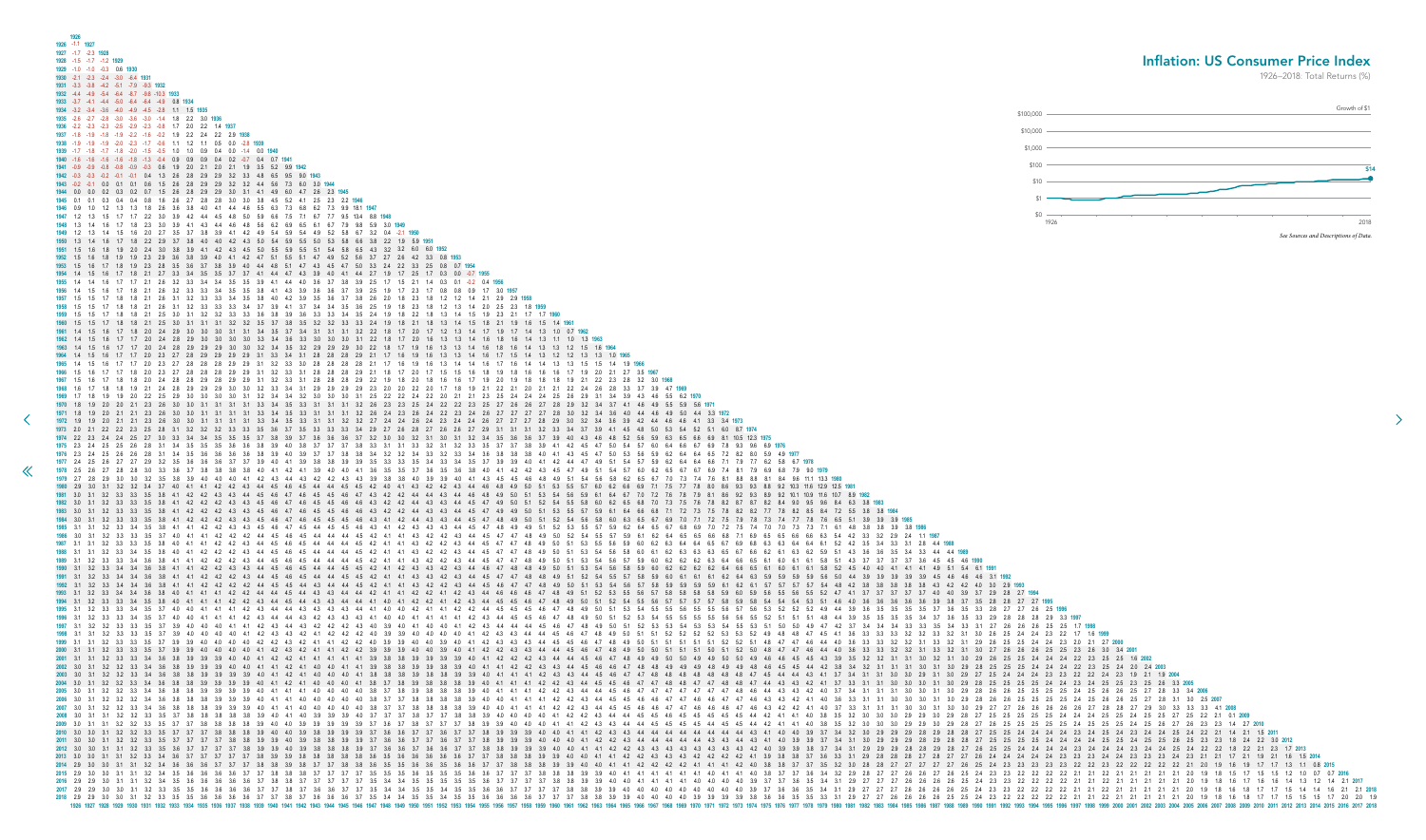<span id="page-35-0"></span>

| 1926<br>1926 12.9 1927                                                                                                                                                                                                                                                                                                                                                                                                                                             |                                      |
|--------------------------------------------------------------------------------------------------------------------------------------------------------------------------------------------------------------------------------------------------------------------------------------------------------------------------------------------------------------------------------------------------------------------------------------------------------------------|--------------------------------------|
| 1927 26.0 40.7 1928                                                                                                                                                                                                                                                                                                                                                                                                                                                | <b>S&amp;P 50</b>                    |
| 1928 32.1 43.0 45.3 1929<br>1929 20.4 23.0 15.0 -8.9 1930                                                                                                                                                                                                                                                                                                                                                                                                          |                                      |
| 1930 11.0 10.5 2.0 -14.5 -19.8 1931                                                                                                                                                                                                                                                                                                                                                                                                                                | 1926-2018: Real Returns (%) (Inflati |
| 1932  1.1  -0.8  -7.5  -17.3  -20.0  -20.1  2.3  1933                                                                                                                                                                                                                                                                                                                                                                                                              |                                      |
| 0.6    -6.5    -5.9    -0.8    25.0    52.8    1934<br>-5.9 -5.3 -1.3 14.9 21.8 -2.9 1935                                                                                                                                                                                                                                                                                                                                                                          | \$100,000                            |
| 1935 8.6 8.2 4.7 -0.1 1.5 6.3 21.5 28.6 18.0 43.4 1936                                                                                                                                                                                                                                                                                                                                                                                                             |                                      |
| 1.9 -2.1 -1.2 1.8 10.4 12.1 3.8 6.1 -8.7 -36.8 1938                                                                                                                                                                                                                                                                                                                                                                                                                | \$10,000                             |
| 5.5 13.6 15.7<br>48 118 132 77 99 29 53 159<br>4.1 1.0 2.0                                                                                                                                                                                                                                                                                                                                                                                                         | \$1,000                              |
| 6.2 1.5 2.1 -3.5 -9.4 -0.8 -10.5 -15.1 -19.6 1942<br>0.8 5.8                                                                                                                                                                                                                                                                                                                                                                                                       | \$100                                |
| 2.4 3.1 -1.6 -6.3 1.3                                                                                                                                                                                                                                                                                                                                                                                                                                              |                                      |
| 7.9 4.3 5.1 1.1 -2.7 4.6 -0.6 -0.7 2.8 16.2 22.3 1944<br>5.4 6.2 2.7 -0.4 6.3 2.1 2.6 6.2 16.5                                                                                                                                                                                                                                                                                                                                                                     | \$10                                 |
| 5.5 2.9 9.3 6.1 7.2 11.1 20.5 24.1 25.0 33.4 1946<br>7.7 4.8 5.5 2.6 0.0 5.3 2.1 2.4 4.7 10.4 10.4 6.7                                                                                                                                                                                                                                                                                                                                                             |                                      |
| $-0.2$ 4.4<br>15 17 36 81                                                                                                                                                                                                                                                                                                                                                                                                                                          | \$0<br>1926                          |
| $0.0 \quad 4.2$<br>1.6                                                                                                                                                                                                                                                                                                                                                                                                                                             |                                      |
| 4.9                                                                                                                                                                                                                                                                                                                                                                                                                                                                | See Sources and                      |
|                                                                                                                                                                                                                                                                                                                                                                                                                                                                    |                                      |
|                                                                                                                                                                                                                                                                                                                                                                                                                                                                    |                                      |
| 19.7 22.4 22.5 22.2                                                                                                                                                                                                                                                                                                                                                                                                                                                |                                      |
|                                                                                                                                                                                                                                                                                                                                                                                                                                                                    |                                      |
|                                                                                                                                                                                                                                                                                                                                                                                                                                                                    |                                      |
|                                                                                                                                                                                                                                                                                                                                                                                                                                                                    |                                      |
| 13.2 12.7 12.5 11.3 14.0 15.3                                                                                                                                                                                                                                                                                                                                                                                                                                      |                                      |
|                                                                                                                                                                                                                                                                                                                                                                                                                                                                    |                                      |
|                                                                                                                                                                                                                                                                                                                                                                                                                                                                    |                                      |
| 11.1 11.2 10.7 10.4<br>9.4 11.3 12.1 12.7 12.2 11.5 11.1 10.7                                                                                                                                                                                                                                                                                                                                                                                                      |                                      |
|                                                                                                                                                                                                                                                                                                                                                                                                                                                                    |                                      |
|                                                                                                                                                                                                                                                                                                                                                                                                                                                                    |                                      |
| 1972 7.9 7.8 7.2 6.4 6.8 7.5 9.0<br>9.4 8.6 10.0 10.5<br>10.9 10.4 9.8 9.5 9.1<br>7.7 6.4<br>8.1 6.1 5.8 6.4 4.7 6.3 4.8 3.6 2.6 5.5 2.8 2.0 7.9 12.9 15.1 1973                                                                                                                                                                                                                                                                                                    |                                      |
| 1973 7.2 7.1 6.4 5.7 6.1 6.8 8.1 8.3 7.4 7.6 6.8 6.2 7.8 7.1 7.3 7.9 8.9 8.8 8.4 8.1 7.3 8.6 9.1 9.3 8.9 8.2 7.9 7.4 7.9 5.9 4.7 4.7 6.0 4.0 3.6 3.9 2.2 3.4 1.8 0.4 -0.7 1.2 -1.7 -3.2 -0.4 0.0 -5.0 -21.5 1974                                                                                                                                                                                                                                                   |                                      |
| 1974 6.1 6.0 5.4 4.6 4.9 5.6 6.9 7.0 6.1 6.3 5.5 4.9 6.3 5.6 5.8 6.3 7.2 7.1 6.7 6.3 5.5 6.6 7.0 7.2 6.7 6.0 5.5 5.0 5.4 3.4 2.1 2.0 3.0 1.0 0.4 0.5 -1.2 -0.4 -2.2 -3.8 -5.2 -4.2 -7.3 -9.3 -8.4 -10.1 -16.1 -28.3 -34.5 1975<br>1975 6.5 6.4 5.8 5.1 5.4 6.0 7.3 7.4 6.5 6.8 6.0 5.4 6.8 6.2 6.4 6.9 7.8 7.7 7.3 7.0 6.2 7.3 7.7 7.9 7.4 6.8 6.4 5.9 6.3 4.5 3.3 3.4.3 2.4 2.0 2.2 0.7 1.5 0.1 -1.2 -2.3 -1.0 -3.4 -4.7 -3.1 -3.4 -6.7 -13.0 -8.3 28.3 1976      |                                      |
| 1976 6.7 6.6 6.0 5.3 5.7 6.3 7.6 7.7 6.8 7.0 6.3 5.7 7.1 6.5 6.7 7.2 8.1 8.0 7.6 7.3 6.6 7.7 8.1 8.3 7.8 7.2 6.8 6.4 6.8 5.0 3.9 4.0 5.0 3.3 2.9 3.1 1.7 2.6 1.3 0.3 -0.6 0.7 -1.2 -2.1 -0.3 -0.1 -2.2 -6.1 -0.3 23.1 18.1 1977<br>1977 63 62 56 49 52 58 71 72 63 65 58 52 66 59 61 66 74 73 69 66 59 69 73 75 70 64 60 56 59 42 31 31 40 23 19 21 07 15 02 08 17 06 25 34 20 21 41 75 36 96 14 130 1978                                                          |                                      |
| 1978 62 60 54 48 51 57 69 70 61 63 56 50 63 57 59 63 71 70 66 64 56 66 70 71 67 61 57 53 55 39 29 28 37 21 17 18 06 13 01 09 18 07 25 33 20 21 38 66 33 65 01 78 22 1979                                                                                                                                                                                                                                                                                           |                                      |
| 1979 6.1 6.0 5.4 4.8 5.1 5.6 6.8 6.9 6.1 6.3 5.6 5.0 6.3 5.7 5.8 6.3 7.1 7.0 6.6 6.3 5.6 6.6 6.9 7.0 6.6 6.0 5.6 5.2 5.5 3.9 2.9 3.7 2.2 1.8 2.0 0.8 1.5 0.4 -0.6 -1.3 -0.3 -1.3 -1.9 -2.6 -1.4 -1.4 -2.8 -5.1 -2.1 6.1 1.2 -3.<br>1980 6.3 6.2 5.6 5.0 5.3 5.9 7.0 7.1 6.3 6.5 5.8 5.3 6.5 5.9 6.1 6.6 7.3 7.2 6.9 6.6 5.9 6.9 7.2 7.3 6.9 6.4 6.0 5.7 5.9 4.4 3.5 3.5 4.3 2.9 2.5 2.7 1.6 2.3 1.3 0.5 -0.1 0.8 -0.5 -1.0 0.2 0.4 -0.7 -2.5 0.5 8.0 4.3 1.1 6.3 1 |                                      |
| 1981 6.0 5.8 5.3 4.6 4.9 5.5 6.6 6.7 5.9 6.1 5.4 4.8 6.1 5.5 5.6 6.0 6.8 6.7 6.3 6.5 6.7 6.2 5.7 5.4 5.0 5.2 3.7 2.8 2.8 3.5 2.1 1.8 1.9 0.8 1.4 0.5 -0.4 -1.0 -0.1 -1.4 -2.0 -0.9 -0.9 -0.9 -0.9 -3.7 -1.2 4.8 1.3 -1.8 1.2 2.                                                                                                                                                                                                                                    |                                      |
| 1982 6.1 6.0 5.5 4.9 5.1 5.7 6.8 6.9 6.1 6.3 5.6 5.1 6.3 5.7 5.9 6.3 7.0 6.9 6.6 6.3 5.6 6.8 7.0 6.6 6.0 5.7 5.3 5.6 4.2 3.3 3.3 4.0 2.7 2.4 2.6 1.6 2.2 1.3 0.5 0.0 0.9 -0.3 -0.8 0.3 0.5 -0.4 -1.8 0.6 6.2 3.4 1.1 4.2 5.9 6.<br>1983 6.2 5.7 5.1 5.4 5.9 7.0 7.1 6.3 6.5 5.9 5.4 6.5 6.0 6.1 6.5 7.3 7.2 6.8 6.6 6.0 6.8 7.1 7.3 6.9 6.4 6.1 5.7 6.0 4.6 3.8 3.4 4.5 3.3 3.0 3.2 2.3 2.9 2.0 14 0.9 1.8 0.7 0.4 1.5 1.7 1.0 0.2 2.3 7.5 5.1 3.4 6.4 8.2 9.1 6.4 |                                      |
| 1984 6.3 6.1 5.6 5.0 5.3 5.8 6.9 7.0 6.2 6.4 5.8 5.3 6.4 5.9 6.0 6.4 7.1 7.1 6.7 6.5 5.9 6.7 7.0 7.1 6.7 6.3 6.0 5.6 5.9 4.5 3.7 3.7 4.4 3.2 3.0 3.1 2.3 2.8 2.1 1.4 1.0 1.8 0.8 0.5 1.5 1.8 1.1 0.0 2.3 6.9 4.8 3.2 5.8 7.2 7.<br>1985 66 6.5 6.0 5.4 5.7 6.2 7.2 7.3 6.6 6.8 6.2 5.7 6.8 6.3 6.5 6.9 7.6 7.5 7.2 6.9 6.4 7.2 7.5 7.6 7.3 6.8 6.5 6.2 6.5 5.2 4.4 4.5 5.2 4.0 3.8 3.4 0 3.2 3.8 3.1 2.5 2.2 3.0 2.1 1.9 3.0 3.3 2.8 1.9 4.1 8.6 6.8 5.7 8.3 9.8 1 |                                      |
| 1986 6.7 6.6 6.1 5.6 5.8 6.4 7.4 7.5 6.8 7.0 6.4 5.9 7.0 6.5 6.7 7.1 7.8 7.7 7.4 7.2 6.6 7.4 7.7 7.9 7.5 7.1 6.8 6.5 6.8 5.6 4.8 4.9 5.6 4.5 4.3 4.5 3.7 4.3 3.7 3.2 2.8 3.7 2.9 2.7 3.8 4.1 3.7 2.9 5.1 9.3 7.7 6.8 9.2 10.7 1                                                                                                                                                                                                                                    |                                      |
| 1987 6.6 6.5 6.1 5.5 5.8 6.3 7.3 7.4 6.7 6.9 6.3 5.8 6.9 6.4 6.6 6.9 7.6 7.2 7.0 6.5 7.3 7.5 7.7 7.3 6.9 6.6 6.4 6.6 5.4 4.7 4.7 5.4 4.4 4.2 4.4 3.6 4.2 3.5 3.1 2.7 3.6 2.8 2.6 3.6 3.9 3.5 2.8 4.8 8.6 7.1 6.2 8.3 9.6 10.2 9<br>1988 6.7 6.6 6.1 5.6 5.9 6.4 7.4 7.5 6.8 7.0 6.4 5.9 7.0 6.5 6.7 7.0 7.7 7.6 7.3 7.1 6.6 7.4 7.6 7.8 7.5 7.0 6.8 6.5 6.7 5.6 4.9 4.6 3.9 4.4 4.6 3.9 4.5 3.9 3.4 3.1 3.9 3.2 3.1 4.0 4.3 4.0 3.3 5.2 8.9 7.5 6.7 8.7 9.8 10.4 9 |                                      |
| 1989 7.0 6.9 6.4 5.9 6.2 6.7 7.7 7.8 7.1 7.3 6.7 6.3 7.3 6.9 7.0 7.4 8.0 8.0 7.7 7.5 7.0 7.8 8.0 8.2 7.9 7.5 7.2 7.0 7.2 6.1 5.5 6.2 5.1 5.3 4.6 5.2 4.6 4.2 4.0 4.8 4.1 4.0 5.0 5.4 5.1 4.5 6.4 9.9 8.7 8.0 10.0 11.2 11.8 11.<br>1990 6.7 6.6 6.2 5.6 5.9 6.4 7.4 7.4 6.8 7.0 6.4 6.0 7.0 6.5 6.7 7.0 7.7 7.6 7.3 7.1 6.6 7.4 7.6 7.7 7.4 7.0 6.8 6.5 6.8 5.7 5.0 5.1 5.7 4.8 4.1 4.7 4.1 3.7 3.4 4.2 3.5 3.4 4.3 4.4 4.3 3.7 5.5 8.6 7.4 6.7 8.4 9.4 9.4 9.4 9. |                                      |
| 1991 7.0 6.9 6.5 5.9 6.2 6.7 7.7 7.1 7.3 6.7 6.3 7.3 6.9 7.0 7.4 8.0 8.0 7.7 7.5 7.0 7.8 8.0 8.2 7.9 7.5 7.0 7.2 6.2 5.6 6.3 5.4 4.5 5.4 4.8 5.4 4.4 5.4 4.4 4.4 5.2 5.6 5.3 4.8 6.5 9.6 8.6 7.9 9.6 10.6 11.1 10.5 13.2 12.8 1                                                                                                                                                                                                                                    |                                      |
| 1992 7.0 6.9 6.4 5.9 6.2 6.7 7.6 7.7 7.1 7.2 6.7 6.3 7.3 6.8 7.0 7.3 8.0 7.9 7.6 7.4 7.0 7.7 7.9 8.1 7.8 7.4 7.2 6.9 7.2 6.2 5.6 5.6 6.2 5.3 5.2 5.4 4.8 5.3 4.8 4.5 5.4 4.3 5.2 5.5 5.3 4.8 6.4 9.3 8.3 7.7 9.3 10.2 10.6 10.0<br>1993 7.0 6.9 6.5 5.9 6.2 6.7 7.6 7.7 7.1 7.2 6.7 6.3 7.3 6.8 7.0 7.3 7.9 7.6 7.4 7.0 7.7 7.9 8.0 7.8 7.4 7.2 6.9 7.2 6.2 5.6 5.4 4.9 5.4 4.9 4.5 4.4 5.1 4.5 4.5 5.5 5.6 5.4 4.9 6.5 9.2 8.3 7.7 9.1 9.9 10.3 9.8 11.9 11.5 10. |                                      |
| 1994 6.9 6.8 6.3 5.8 6.1 6.5 7.4 7.5 6.9 7.1 6.6 6.2 7.1 6.7 6.8 7.2 7.8 7.7 7.4 7.3 6.8 7.5 7.7 7.8 7.6 7.2 7.0 6.7 7.0 6.0 5.4 5.5 6.0 5.2 4.7 5.2 4.7 4.4 4.2 4.8 4.3 4.2 5.0 5.3 5.1 4.6 6.1 8.7 7.7 7.2 8.5 9.2 9.5 9.0 10<br>1995 7.2 7.1 6.7 6.2 6.5 6.9 7.8 7.9 7.3 7.5 7.0 66 7.5 7.1 7.3 7.6 8.2 8.2 7.9 7.7 7.3 8.0 8.2 8.3 8.1 7.7 7.5 7.3 7.5 6.6 6.1 6.1 6.7 5.9 5.8 6.0 5.4 5.9 5.5 5.2 5.0 5.7 5.2 5.0 6.3 6.1 5.8 7.2 9.8 8.9 8.4 9.8 10.5 10.9 1 |                                      |
| 1996 7.4 7.3 6.9 6.4 6.6 7.1 8.0 8.1 7.5 7.7 7.2 6.8 7.7 7.3 7.5 7.8 8.4 8.3 8.1 7.9 7.5 8.2 8.4 8.6 8.3 8.0 7.8 7.6 7.6 6.9 6.4 6.4 7.0 6.2 6.1 6.3 5.8 6.3 5.9 5.6 5.5 6.1 5.7 6.5 6.6 6.8 7.7 10.2 9.4 9.0 10.3 11.0 11.4 11                                                                                                                                                                                                                                    |                                      |
| 1997 7.7 7.6 7.2 6.7 7.0 7.4 8.3 8.4 7.8 8.0 7.5 7.1 8.1 7.7 7.8 8.2 8.8 8.7 8.5 8.3 7.9 8.6 8.8 9.0 8.7 8.4 8.2 8.0 8.3 7.4 6.9 7.0 7.5 6.8 6.9 6.6 6.3 6.2 6.9 64 6.5 7.3 7.6 7.5 7.2 8.6 11.0 10.3 9.9 11.2 12.0 12.4 12.1 1<br>1998 7.9 7.8 7.4 7.0 7.2 7.7 8.6 8.6 8.1 8.3 7.8 7.4 8.4 8.0 8.1 8.5 9.0 9.0 8.8 8.6 8.2 8.9 9.2 9.3 9.1 8.8 8.6 8.4 8.6 7.8 7.3 7.4 8.0 7.2 7.4 6.9 7.4 7.0 7.1 7.9 8.2 8.1 7.9 9.3 11.6 10.9 10.6 11.9 12.7 13.1 12.9 14.5 14 |                                      |
| 1999 8.0 8.0 7.6 7.1 7.4 7.8 8.7 8.8 8.2 8.4 7.9 7.6 8.5 8.1 8.3 8.6 9.2 9.2 8.9 8.8 8.4 9.1 9.3 9.5 9.2 8.9 8.8 8.6 8.8 8.0 7.5 7.6 8.2 7.5 7.4 7.1 7.1 7.1 7.1 7.1 7.1 7.1 7.4 7.4 8.2 8.5 8.2 9.6 11.9 11.2 12.9 13.3 13.1 1<br>2000 7.7 7.7 7.3 6.8 7.1 7.5 8.4 8.4 7.9 8.1 7.6 7.2 8.2 7.8 7.9 8.2 8.8 8.8 8.5 8.4 8.0 8.6 8.9 9.0 8.8 8.5 8.3 8.1 8.3 7.5 7.1 7.7 7.0 6.9 7.1 6.7 7.0 6.9 7.1 6.7 7.5 7.6 7.7 7.5 7.8 7.7 7.4 8.7 10.8 10.8 10.2 9.9 11.0 11 |                                      |
| 2001 7.4 7.0 6.5 6.7 7.2 8.0 8.1 7.5 7.7 7.2 6.9 7.8 7.4 7.5 7.9 8.4 8.3 8.1 8.0 7.6 8.2 8.4 8.5 8.3 8.0 7.8 7.6 7.8 7.0 6.6 6.6 7.1 6.5 6.4 6.6 6.1 6.6 6.2 6.0 5.9 6.6 7.8 6.9 9.0 8.9 9.1 0.4 10.7 10.4 11.7 11.4 11.0 11.0                                                                                                                                                                                                                                     |                                      |
| 2002 6.9 6.9 6.5 6.0 6.3 6.7 7.5 7.6 7.0 7.2 6.7 6.3 7.2 6.8 6.9 7.2 7.8 7.7 7.5 7.3 6.9 7.5 7.7 7.8 7.6 7.3 7.1 6.9 7.1 6.3 5.8 5.9 6.3 5.7 5.3 5.7 5.3 5.1 4.9 5.5 5.1 5.0 5.7 5.9 5.7 5.8 6.5 7 8.9 8.5 9.8 9.2 8.9 7.7 8.2<br>2003 7.2 7.1 6.7 6.3 6.5 6.9 7.7 7.8 7.3 7.4 7.0 6.6 7.5 7.1 7.2 7.5 8.0 8.0 7.8 7.8 7.8 8.0 8.1 7.9 7.6 7.4 7.3 7.4 6.7 6.2 6.3 6.7 6.1 5.8 5.5 5.4 6.0 5.6 5.6 6.2 6.5 6.3 6.1 7.1 9.0 8.3 8.0 8.9 9.4 9.6 9.2 10.3 10.0 9.7   |                                      |
| 2004 7.2 7.1 6.7 6.3 6.5 6.9 7.7 7.8 7.3 7.4 7.0 6.6 7.5 7.1 7.2 7.5 8.0 8.0 7.8 7.6 7.2 7.8 8.0 8.1 7.9 7.6 7.4 7.3 7.4 6.7 6.2 6.3 6.6 5.5 6.0 5.7 5.6 6.5 6.6 6.4 6.1 7.1 8.9 8.3 8.0 8.8 9.3 9.5 9.2 10.2 9.9 9.4 9.0 9.1 8<br>2005 7.1 7.0 6.7 6.2 6.4 6.8 7.6 7.7 7.2 7.3 6.9 6.6 7.4 7.0 7.1 7.4 7.9 7.9 7.7 7.5 7.1 7.7 7.9 8.0 7.8 7.5 7.3 7.1 7.3 6.6 6.1 6.2 6.6 6.0 5.9 6.1 6.7 6.0 5.7 5.5 5.4 5.9 5.5 6.1 6.2 6.0 7.0 8.7 8.6 9.0 9.2 8.8 9.8 9.9.2  |                                      |
| 2006 7.2 7.1 6.7 6.3 6.5 6.9 7.7 7.8 7.3 7.4 7.0 6.6 7.5 7.1 7.2 7.5 8.0 8.0 7.7 7.6 7.2 7.8 8.0 8.1 7.9 7.6 7.4 7.2 7.4 6.7 6.3 6.3 6.8 6.1 6.1 6.2 5.8 6.5 6.6 6.1 5.7 6.3 6.5 6.4 6.2 7.1 8.8 8.2 7.9 8.7 9.3 9.0 10.0 9.7 9                                                                                                                                                                                                                                    |                                      |
| 2007 7.1 7.0 6.7 6.2 6.5 6.9 7.6 7.7 7.2 7.3 6.9 6.6 7.4 7.0 7.1 7.4 7.9 7.6 7.5 7.1 7.7 7.9 8.0 7.7 7.5 7.3 7.1 7.3 6.6 6.2 6.6 6.0 6.0 6.1 5.7 6.1 5.8 5.6 6.5 5.5 5.6 5.6 6.0 6.1 6.7 8.5 8.0 7.0 8.6 8.0 7.7 8.5 8.8 9.0 8.<br>2008 64 6.3 6.0 5.6 5.8 6.1 6.9 6.9 6.4 6.5 6.1 5.8 6.6 6.2 6.3 6.6 7.0 7.0 6.8 6.6 6.2 6.8 6.9 7.0 6.8 6.9 7.0 6.8 6.9 7.0 6.8 6.5 6.3 6.1 5.1 5.5 4.9 4.8 4.9 4.8 4.9 4.8 4.9 4.8 4.9 4.8 4.9 4.8 4.9 4.8 4.9 4.8 4.9 4.8 5.4 |                                      |
| 2009 6.6 6.5 6.2 5.8 6.0 6.3 7.1 7.1 6.6 6.8 6.3 6.0 6.8 6.4 6.5 6.8 7.2 7.2 7.0 6.8 6.5 7.0 7.2 7.0 6.8 6.5 7.0 7.2 7.0 6.8 6.5 7.0 7.2 7.0 6.7 6.6 6.4 6.6 5.8 5.4 5.5 5.9 5.3 5.2 5.3 4.9 5.2 5.3 6.4 5.2 5.0 5.8 7.3 6.7 6.                                                                                                                                                                                                                                    |                                      |
| 2010 6.7 6.6 6.3 5.8 6.0 6.4 7.1 7.2 6.7 6.8 6.4 6.1 6.9 6.5 6.6 6.9 7.3 7.1 6.9 6.6 7.1 7.3 7.3 7.1 6.9 6.6 7.1 7.3 7.3 7.1 6.9 6.7 6.5 6.7 6.6 5.6 6.0 5.4 5.5 6.1 5.4 5.9 4.9 4.9 5.4 5.5 5.4 4.9 5.4 4.9 5.4 5.4 5.4 5.4 7.<br>2011 66 65 62 58 60 63 7.0 7.1 6.6 67 6.3 60 6.8 64 6.5 6.8 7.2 7.2 7.0 6.8 6.5 7.0 7.1 7.2 7.0 6.8 6.5 7.0 7.1 7.2 7.0 6.8 6.5 7.0 7.1 7.2 7.0 6.7 6.6 64 6.5 5.8 5.4 5.5 5.9 5.3 5.0 5.3 5.0 5.0 5.8 7.2 5.4 5.1 7.3 7.4 7.1  |                                      |
| 2013 6.9 6.7 7.4 7.4 7.4 7.4 7.1 6.7 6.4 7.1 6.8 6.9 7.2 7.6 7.4 7.2 6.9 7.4 7.5 7.6 7.4 7.2 7.0 6.9 7.4 7.2 7.0 6.9 7.4 7.2 7.0 6.9 6.4 6.0 6.4 5.9 5.6 5.9 5.6 5.9 5.6 5.9 5.6 5.4 5.3 5.6 5.4 5.9 6.1 8.0 5.8 6.6 7.9 7.4 7                                                                                                                                                                                                                                     |                                      |
|                                                                                                                                                                                                                                                                                                                                                                                                                                                                    |                                      |
| 3 11 12.9 11 12.9 11 12.9 12.01 12.9 12.01 16 12.0 12.01 16 12.1 16 12.1 16 12.1 16 12.1 16 12.1 16 12.1 16 12.0 11 12.9 11 12.9 11 12.9 11 12.9 11 12.9 11 12.9 11 12.9 11 12.9 11 12.9 11 12.9 11 12.9 11 12.9 11 12.9 11 12                                                                                                                                                                                                                                     |                                      |
| 1.0 62 63 64 68 7.5 7.1 7.3 6.9 66 7.3 7.0 7.1 7.3 7.7 7.7 7.5 7.4 7.1 7.6 7.7 7.8 7.6 7.4 7.1 7.8 7.6 7.4 7.1 7.9 66 63 6.3 6.4 6.2 6.9 6.9 6.9 6.9 6.9 6.9 6.9 6.9 6.1 7.7 7.5 8.0 8.3 8.4 8.4 8.2 8.8 8.6 8.3 8.5 8.0 7.7 7.                                                                                                                                                                                                                                    |                                      |
|                                                                                                                                                                                                                                                                                                                                                                                                                                                                    |                                      |

## S&P 500 Index

 $\rightarrow$ 

1926–2018: Real Returns (%) (Inflation Adjusted)

![](_page_35_Figure_3.jpeg)

1 4.2 5.9 6.3 1.0 16.9 1983 8.4 6.4 8.2 9.1 6.4 17.5 18.0 1984 3.2 5.8 7.2 7.7 5.4 12.2 9.9 2.2 1985 5.7 8.3 9.8 10.8 9.4 15.8 15.4 14.1 27.3 1986 3.7 8.7 9.8 10.4 9.5 13.1 12.5 11.4 13.9 9.7 6.2 11.9 1989 3.0 10.0 11.2 11.8 11.2 14.6 14.3 13.7 16.1 13.5 12.3 18.6 25.7 1990 7 8.4 9.4 9.8 9.0 11.8 11.1 10.2 11.6 8.7 6.6 8.7 7.1 -8.7 1991 7.9 9.6 10.6 11.1 10.5 13.2 12.8 12.1 13.6 11.5 10.4 12.9 13.3 7.5 26.6 1992 7 9.3 10.2 10.6 10.0 12.4 11.9 11.3 12.4 10.5 9.4 11.2 11.0 6.5 15.1 4.6 1993 7 9.1 9.9 10.3 9.8 11.9 11.5 10.8 11.8 10.0 9.1 10.5 10.2 6.7 12.4 5.9 7.1 1994 7.2 8.5 9.2 9.5 9.0 10.8 10.3 9.7 10.4 8.7 7.7 8.7 8.2 5.0 8.8 3.4 2.8 -1.3 1995 8.4 9.8 10.5 10.9 10.5 12.4 12.0 11.5 12.4 11.0 10.4 11.6 11.6 9.4 13.4 10.4 12.4 15.1 34.2 1996 9.0 10.3 11.0 11.4 11.0 12.8 12.5 12.1 13.0 11.7 11.2 12.4 12.5 10.7 14.3 12.0 14.0 16.4 26.4 19.0 1997 99 112 120 124 121 139 137 134 143 132 129 142 144 131 166 150 172 199 279 249 311 1998 1.2 12.0 12.4 12.1 13.5 13.7 13.7 13.2 14.2 14.3 14.2 14.4 14.5 15.7 15.8 14.5 17.8 16.6 18.7 21.2 27.6 25.5 28.8 26.5 1999 0.9 12.2 12.9 13.3 13.1 14.8 14.6 14.4 15.3 14.5 14.3 15.5 15.8 14.8 17.8 16.8 18.6 20.6 25.6 23.5 25.1 22.1 17.9 2000 9.9 11.0 11.6 12.0 11.7 13.2 12.9 12.7 13.3 12.5 12.1 13.1 13.2 12.1 14.4 13.1 14.2 15.3 18.3 15.4 14.5 9.5 1.8 -12.1 2001 8 9.9 10.4 10.7 10.4 11.7 11.4 11.0 11.6 10.7 10.2 10.9 10.9 9.7 11.6 10.2 10.8 11.3 13.2 10.0 8.3 3.3 -3.5 -12.7 -13.2 2002 6.9 6.9 6.5 6.0 6.3 6.7 7.5 7.6 7.0 7.2 6.7 6.3 7.2 6.8 6.9 7.2 7.8 7.7 7.5 7.3 6.9 7.5 7.7 7.8 7.6 7.3 7.1 6.9 7.1 6.3 5.8 5.9 6.3 5.7 5.6 5.7 5.3 5.7 5.3 5.1 4.9 5.5 5.1 5.0 5.7 5.9 5.7 5.5 6.5 8.4 7.7 7.3 8.2 8.7 8.9 8.5 9.6 9.3 8.8 9.2 8.2 7.7 8.2 7.9 6.7 8.1 6.5 6.7 6.7 7.7 4.4 2.1 -2.8 -9.1 -16.6 -18.7 -23.9 **2003** 8.0 8.9 9.4 9.6 9.2 10.3 10.0 9.7 10.1 9.2 8.7 9.2 9.1 8.0 9.4 8.0 8.4 8.5 9.6 6.9 5.3 1.5 -2.9 -7.5 -5.9 -2.0 26.3 2004 8.0 8.8 9.3 9.5 9.2 10.2 9.9 9.6 9.9 9.1 8.6 9.1 9.0 7.9 9.2 8.0 8.3 8.4 9.4 7.0 5.5 2.3 -1.2 4.7 -2.7 1.1 16.5 7.4 2005 8.6 9.0 9.2 8.8 9.8 9.5 9.2 9.5 8.7 8.3 8.7 8.5 7.5 8.7 7.5 7.7 7.8 8.7 6.4 5.1 2.2 0.9 3.7 -1.9 1.2 11.2 4.4 1.4 2006 0.9 8.7 9.1 9.3 9.0 10.0 9.7 9.3 9.7 8.9 8.5 8.9 8.7 7.8 9.0 7.9 8.1 8.2 9.0 7.0 5.8 3.4 0.8 -1.5 0.4 3.4 11.6 7.1 7.0 12.9 2007 7 8.5 8.8 9.0 8.7 9.6 9.3 9.0 9.3 8.5 8.1 8.5 8.3 7.5 8.5 7.4 7.6 7.7 8.4 6.5 5.4 3.2 0.8 -1.1 0.6 3.1 9.5 5.7 5.1 7.0 1.4 2008 0.9 6.6 6.9 7.0 6.6 7.4 7.0 6.6 6.8 6.0 5.5 5.7 5.4 4.5 5.3 4.1 4.1 3.9 4.3 2.3 1.0 -1.4 -3.8 -6.0 -5.2 -3.9 -0.1 4.7 -7.5 -10.4 -20.1 -37.1 2009 7.0 6.9 6.6 6.2 6.4 6.7 7.4 7.5 7.0 7.2 6.8 6.5 7.2 6.9 7.0 7.2 7.7 7.6 7.4 7.3 7.0 7.5 7.6 7.7 7.5 7.3 7.1 7.0 7.1 6.5 6.1 6.1 6.5 6.0 5.9 6.0 5.7 6.0 5.7 5.6 5.5 5.9 5.6 5.6 6.1 6.3 6.2 5.9 6.7 8.0 7.6 7.3 7.9 8.2 8.3 8.0 8.7 8.5 8.2 8.4 7.8 7.5 7.7 7.6 6.9 7.6 6.9 7.0 7.0 7.4 6.2 5.5 4.1 2.9 2.0 3.0 4.4 7.2 5.6 5.4 5.9 5.0 5.6 15.1 13.5 13.6 18.8 21.3 12.8 **2015** 6.9 6.8 6.5 6.1 6.3 6.7 7.4 7.4 7.0 7.1 6.7 6.4 7.1 6.8 6.9 7.1 7.6 7.5 7.3 7.2 6.9 7.4 7.5 7.6 7.4 7.2 7.0 6.9 7.0 6.4 6.0 6.0 6.4 5.9 5.8 5.9 5.6 5.9 5.6 5.5 5.4 5.8 5.5 5.5 6.0 6.1 6.0 5.8 6.6 7.8 7.4 7.1 7.7 8.0 8.1 7.8 8.5 8.3 8.0 8.2 7.6 7.2 7.5 7.3 6.7 7.3 6.6 6.7 6.7 7.1 5.9 5.2 3.9 2.7 1.9 2.9 4.1 6.7 5.2 5.0 5.4 4.5 4.9 12.9 11.3 10.9 14.0 14.0 6.6 0.6 **2016** 72 7.8 8.0 8.1 7.9 8.5 8.3 8.0 8.2 7.6 7.3 7.6 7.4 6.8 7.4 6.7 6.8 6.8 7.2 6.1 5.4 4.2 3.1 2.3 3.3 4.5 6.9 5.5 5.4 5.7 5.0 5.5 12.5 11.1 10.7 13.1 12.9 7.6 5.1 9.7 2017 5 8.0 8.3 8.4 8.2 8.8 8.6 8.3 8.5 8.0 7.7 7.9 7.8 7.2 7.3 7.3 7.3 7.7 6.6 6.1 4.9 3.9 3.2 4.2 5.4 7.7 6.5 6.4 6.8 6.3 6.8 13.2 12.1 11.9 14.1 14.2 10.4 9.6 14.4 19.3 2018 1 7.7 7.9 8.0 7.8 8.4 8.2 7.9 8.1 7.5 7.2 7.4 7.3 6.7 7.3 6.7 6.7 6.7 7.1 6.0 5.5 4.4 3.4 2.7 3.6 4.6 6.8 5.6 5.4 5.7 5.2 5.5 11.1 9.9 9.4 11.0 10.5 6.9 5.4 7.1 5.8 -6.2 013-2013 2014 2013 2014 2013 2014 2013 2014 2014 2015 2014 2016 2016 2016 2016 2018 2019 2029 2030 2019 2029 2030 2019 2029 2030 2016 2020 2016 2020 203 204 2045 2046 2057 208 2004 2005 2006 2007 2008 2009 2010 2010 2010 20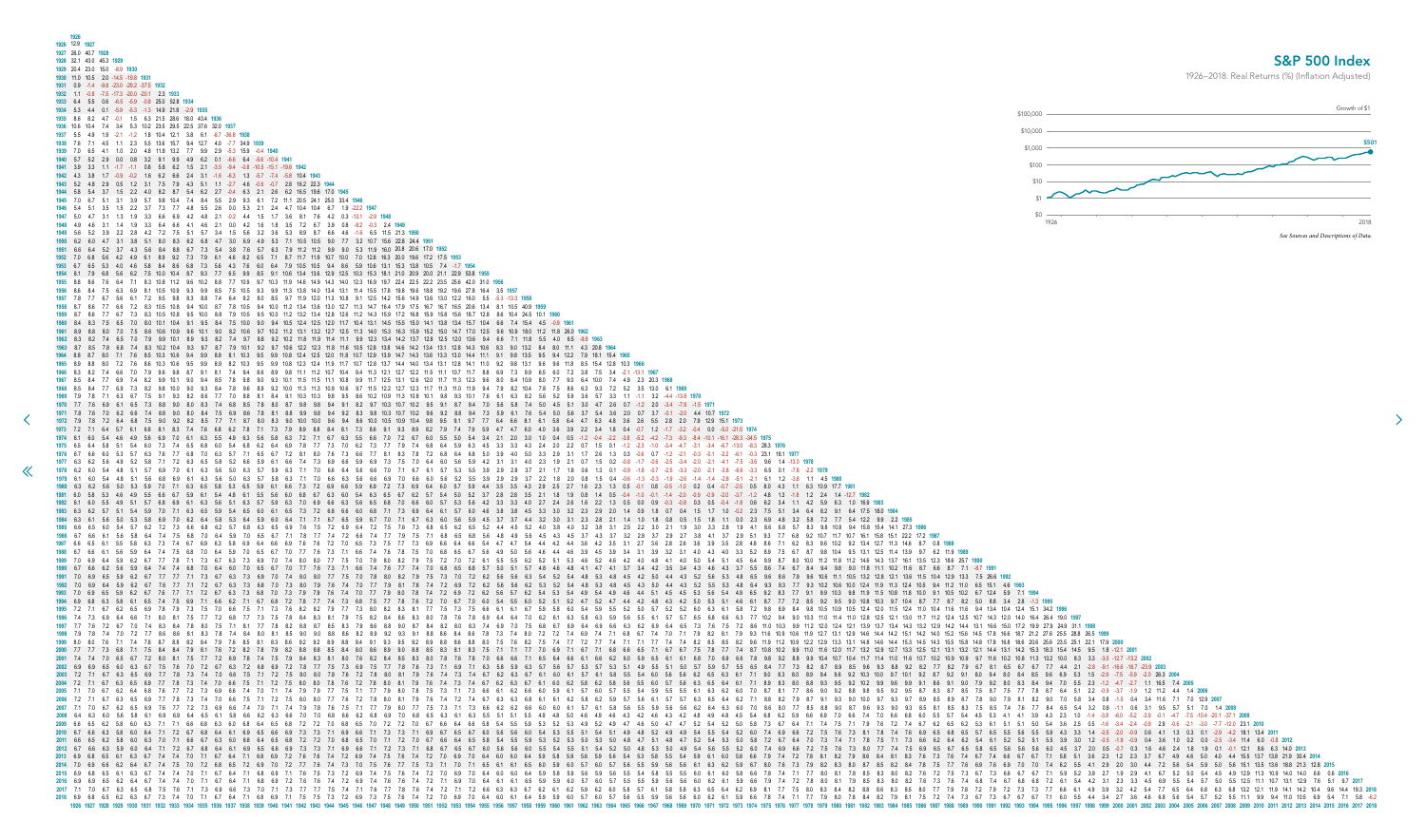<span id="page-36-0"></span>

|                                                                                                                                                                                                                                                                                                                                                                                                                                                                                                                                                                                                                                                                                                                                                                                                                                                                                                                                                                                                                                                                                                                                                                                                                                                                                                                                                                                                                                                                         | 1926 4.4 1927<br>1927 5.0 5.5 1928                                                   |
|-------------------------------------------------------------------------------------------------------------------------------------------------------------------------------------------------------------------------------------------------------------------------------------------------------------------------------------------------------------------------------------------------------------------------------------------------------------------------------------------------------------------------------------------------------------------------------------------------------------------------------------------------------------------------------------------------------------------------------------------------------------------------------------------------------------------------------------------------------------------------------------------------------------------------------------------------------------------------------------------------------------------------------------------------------------------------------------------------------------------------------------------------------------------------------------------------------------------------------------------------------------------------------------------------------------------------------------------------------------------------------------------------------------------------------------------------------------------------|--------------------------------------------------------------------------------------|
|                                                                                                                                                                                                                                                                                                                                                                                                                                                                                                                                                                                                                                                                                                                                                                                                                                                                                                                                                                                                                                                                                                                                                                                                                                                                                                                                                                                                                                                                         | 1926                                                                                 |
|                                                                                                                                                                                                                                                                                                                                                                                                                                                                                                                                                                                                                                                                                                                                                                                                                                                                                                                                                                                                                                                                                                                                                                                                                                                                                                                                                                                                                                                                         | 1928 4.9 5.1 4.8 1929                                                                |
|                                                                                                                                                                                                                                                                                                                                                                                                                                                                                                                                                                                                                                                                                                                                                                                                                                                                                                                                                                                                                                                                                                                                                                                                                                                                                                                                                                                                                                                                         | 1929 4.7 4.8 4.5 4.1 1930<br>2.9                                                     |
| $-0.3$ $-0.5$ $-0.7$ $-1.0$ $-1.1$ $-1.1$ $-1.0$ $-1.0$ $-1.0$ $-1.1$ $-1.1$ $-1.1$ $-1.1$ $-0.9$ $-0.6$ $-0.6$ $-0.5$ $-0.5$ $-0.1$ $-0.4$ $-0.5$ $-0.4$ $-0.7$<br>1974 0.1 0.0 0.1 0.2 0.3 0.6 0.8 0.1 0.1 0.1 0.1 0.1 0.1 0.1 0.2 0.9 0.7 0.7 0.6 0.6 0.0 0.3 0.4 0.3 0.5 0.7 0.7 0.6 0.6 0.6 0.6 0.7 0.7 0.6 0.6 0.6 0.5 0.7 0.7 0.6 0.6 0.5<br>1975 0.0 -0.1 -0.2 -0.3 -0.4 -0.6 -0.8 -1.1 -1.1 -1.1 -1.1 -1.1 -1.1 -1.2 -1.0 -0.7 -0.6 -0.6 -0.6 -0.6 -0.1 0.2 0.3 0.2 0.4 0.6 0.6 0.5 0.5 0.6 0.6 0.6 0.6 0.6 0.6 0.4 0.4 0.3 0.1 -0.1 -0.3 -0.4 -0.6 -0.7 -1.0 -1.5 -2.2 -2<br>1976 0.0 0.0 0.2 0.3 0.3 0.5 0.8 1.1 1.1 1.1 1.1 1.0 1.0 1.1 1.1 1.2 0.9 0.7 0.6 0.6 0.6 0.0 0.2 0.3 0.2 0.4 0.6 0.6 0.5 0.5 0.5 0.5 0.5 0.5 0.4 0.4 0.3 0.1 0.1 0.2 0.4 0.5 1.0 -0.6 -0.8 1.2 1.6 1.6 1.6 1.6 1.97<br>1978 0.0 -0.1 -0.2 -0.3 -0.4 -0.6 -0.8 -1.1 -1.1 -1.1 -1.1 -1.1 -1.0 -1.1 -1.2 -1.0 -0.8 -0.7 -0.6 -0.7 0.6 -0.1 0.1 0.2 0.1 0.3 0.4 0.4 0.3 0.3 0.4 0.3 0.3 0.3 0.2 0.1 0.0 -0.1 -0.3 -0.4 -0.6 -0.7 -0.8 -1.0 -1.0 -1.0 -1.0<br>1979 0.1 0.2 0.3 0.4 0.4 0.6 0.9 1.1 1.2 1.1 1.1 1.1 1.1 1.1 1.2 1.2 1.0 0.8 0.7 0.7 0.2 0.0 0.1 0.0 0.2 0.3 0.3 0.2 0.2 0.2 0.2 0.2 0.1 0.0 0.0 -0.1 -0.3 -0.5 -0.6 -0.7 -0.9 -1.0 -1.2 -1.5 -1.7 -1.8 -1.3 -1.4 -1.9 -2.1 -2.<br>1981 0.0 -0.1 -0.2 -0.3 -0.3 -0.5 -0.8 -1.0 -1.0 -1.0 -1.0 -1.0 -1.0 -1.0 -1.1 -0.8 -0.7 -0.6 -0.6 -0.5 -0.1 0.1 0.2 0.1 0.3 0.4 0.4 0.4 0.4 0.3 0.3 0.3 0.3 0.4 0.3 0.3 0.4 0.3 0.2 | 1935 4.7 4.7 4.6 4.5 4.6 3.7 1.8 -1.5 -2.0 -2.7 1936<br>3.8 2.8 1.2                  |
|                                                                                                                                                                                                                                                                                                                                                                                                                                                                                                                                                                                                                                                                                                                                                                                                                                                                                                                                                                                                                                                                                                                                                                                                                                                                                                                                                                                                                                                                         |                                                                                      |
|                                                                                                                                                                                                                                                                                                                                                                                                                                                                                                                                                                                                                                                                                                                                                                                                                                                                                                                                                                                                                                                                                                                                                                                                                                                                                                                                                                                                                                                                         |                                                                                      |
|                                                                                                                                                                                                                                                                                                                                                                                                                                                                                                                                                                                                                                                                                                                                                                                                                                                                                                                                                                                                                                                                                                                                                                                                                                                                                                                                                                                                                                                                         |                                                                                      |
|                                                                                                                                                                                                                                                                                                                                                                                                                                                                                                                                                                                                                                                                                                                                                                                                                                                                                                                                                                                                                                                                                                                                                                                                                                                                                                                                                                                                                                                                         |                                                                                      |
|                                                                                                                                                                                                                                                                                                                                                                                                                                                                                                                                                                                                                                                                                                                                                                                                                                                                                                                                                                                                                                                                                                                                                                                                                                                                                                                                                                                                                                                                         |                                                                                      |
| $-3.2 -3.4$                                                                                                                                                                                                                                                                                                                                                                                                                                                                                                                                                                                                                                                                                                                                                                                                                                                                                                                                                                                                                                                                                                                                                                                                                                                                                                                                                                                                                                                             |                                                                                      |
|                                                                                                                                                                                                                                                                                                                                                                                                                                                                                                                                                                                                                                                                                                                                                                                                                                                                                                                                                                                                                                                                                                                                                                                                                                                                                                                                                                                                                                                                         |                                                                                      |
|                                                                                                                                                                                                                                                                                                                                                                                                                                                                                                                                                                                                                                                                                                                                                                                                                                                                                                                                                                                                                                                                                                                                                                                                                                                                                                                                                                                                                                                                         | $-4.6$ $-4.1$ $-4.4$ $-4.9$ $-5.6$                                                   |
|                                                                                                                                                                                                                                                                                                                                                                                                                                                                                                                                                                                                                                                                                                                                                                                                                                                                                                                                                                                                                                                                                                                                                                                                                                                                                                                                                                                                                                                                         |                                                                                      |
| $-2.7 -1.2$<br>0.2 0.3 0.3 0.4 0.4 0.7                                                                                                                                                                                                                                                                                                                                                                                                                                                                                                                                                                                                                                                                                                                                                                                                                                                                                                                                                                                                                                                                                                                                                                                                                                                                                                                                                                                                                                  |                                                                                      |
|                                                                                                                                                                                                                                                                                                                                                                                                                                                                                                                                                                                                                                                                                                                                                                                                                                                                                                                                                                                                                                                                                                                                                                                                                                                                                                                                                                                                                                                                         |                                                                                      |
|                                                                                                                                                                                                                                                                                                                                                                                                                                                                                                                                                                                                                                                                                                                                                                                                                                                                                                                                                                                                                                                                                                                                                                                                                                                                                                                                                                                                                                                                         |                                                                                      |
|                                                                                                                                                                                                                                                                                                                                                                                                                                                                                                                                                                                                                                                                                                                                                                                                                                                                                                                                                                                                                                                                                                                                                                                                                                                                                                                                                                                                                                                                         |                                                                                      |
| 0.9 0.9                                                                                                                                                                                                                                                                                                                                                                                                                                                                                                                                                                                                                                                                                                                                                                                                                                                                                                                                                                                                                                                                                                                                                                                                                                                                                                                                                                                                                                                                 |                                                                                      |
|                                                                                                                                                                                                                                                                                                                                                                                                                                                                                                                                                                                                                                                                                                                                                                                                                                                                                                                                                                                                                                                                                                                                                                                                                                                                                                                                                                                                                                                                         |                                                                                      |
| $0.9$ $0.8$ $0.8$                                                                                                                                                                                                                                                                                                                                                                                                                                                                                                                                                                                                                                                                                                                                                                                                                                                                                                                                                                                                                                                                                                                                                                                                                                                                                                                                                                                                                                                       |                                                                                      |
|                                                                                                                                                                                                                                                                                                                                                                                                                                                                                                                                                                                                                                                                                                                                                                                                                                                                                                                                                                                                                                                                                                                                                                                                                                                                                                                                                                                                                                                                         |                                                                                      |
|                                                                                                                                                                                                                                                                                                                                                                                                                                                                                                                                                                                                                                                                                                                                                                                                                                                                                                                                                                                                                                                                                                                                                                                                                                                                                                                                                                                                                                                                         |                                                                                      |
|                                                                                                                                                                                                                                                                                                                                                                                                                                                                                                                                                                                                                                                                                                                                                                                                                                                                                                                                                                                                                                                                                                                                                                                                                                                                                                                                                                                                                                                                         |                                                                                      |
|                                                                                                                                                                                                                                                                                                                                                                                                                                                                                                                                                                                                                                                                                                                                                                                                                                                                                                                                                                                                                                                                                                                                                                                                                                                                                                                                                                                                                                                                         |                                                                                      |
|                                                                                                                                                                                                                                                                                                                                                                                                                                                                                                                                                                                                                                                                                                                                                                                                                                                                                                                                                                                                                                                                                                                                                                                                                                                                                                                                                                                                                                                                         |                                                                                      |
|                                                                                                                                                                                                                                                                                                                                                                                                                                                                                                                                                                                                                                                                                                                                                                                                                                                                                                                                                                                                                                                                                                                                                                                                                                                                                                                                                                                                                                                                         |                                                                                      |
|                                                                                                                                                                                                                                                                                                                                                                                                                                                                                                                                                                                                                                                                                                                                                                                                                                                                                                                                                                                                                                                                                                                                                                                                                                                                                                                                                                                                                                                                         |                                                                                      |
| 08                                                                                                                                                                                                                                                                                                                                                                                                                                                                                                                                                                                                                                                                                                                                                                                                                                                                                                                                                                                                                                                                                                                                                                                                                                                                                                                                                                                                                                                                      |                                                                                      |
|                                                                                                                                                                                                                                                                                                                                                                                                                                                                                                                                                                                                                                                                                                                                                                                                                                                                                                                                                                                                                                                                                                                                                                                                                                                                                                                                                                                                                                                                         |                                                                                      |
|                                                                                                                                                                                                                                                                                                                                                                                                                                                                                                                                                                                                                                                                                                                                                                                                                                                                                                                                                                                                                                                                                                                                                                                                                                                                                                                                                                                                                                                                         |                                                                                      |
|                                                                                                                                                                                                                                                                                                                                                                                                                                                                                                                                                                                                                                                                                                                                                                                                                                                                                                                                                                                                                                                                                                                                                                                                                                                                                                                                                                                                                                                                         |                                                                                      |
| 08 08 04 1973                                                                                                                                                                                                                                                                                                                                                                                                                                                                                                                                                                                                                                                                                                                                                                                                                                                                                                                                                                                                                                                                                                                                                                                                                                                                                                                                                                                                                                                           |                                                                                      |
|                                                                                                                                                                                                                                                                                                                                                                                                                                                                                                                                                                                                                                                                                                                                                                                                                                                                                                                                                                                                                                                                                                                                                                                                                                                                                                                                                                                                                                                                         |                                                                                      |
| $-0.4$ $-0.5$ $-0.6$ $-0.8$ $-0.9$ $-0.8$ $-0.4$ $-0.3$ $-0.4$ $-0.1$ 0.5 20 5.3 1982                                                                                                                                                                                                                                                                                                                                                                                                                                                                                                                                                                                                                                                                                                                                                                                                                                                                                                                                                                                                                                                                                                                                                                                                                                                                                                                                                                                   |                                                                                      |
|                                                                                                                                                                                                                                                                                                                                                                                                                                                                                                                                                                                                                                                                                                                                                                                                                                                                                                                                                                                                                                                                                                                                                                                                                                                                                                                                                                                                                                                                         |                                                                                      |
|                                                                                                                                                                                                                                                                                                                                                                                                                                                                                                                                                                                                                                                                                                                                                                                                                                                                                                                                                                                                                                                                                                                                                                                                                                                                                                                                                                                                                                                                         |                                                                                      |
|                                                                                                                                                                                                                                                                                                                                                                                                                                                                                                                                                                                                                                                                                                                                                                                                                                                                                                                                                                                                                                                                                                                                                                                                                                                                                                                                                                                                                                                                         |                                                                                      |
|                                                                                                                                                                                                                                                                                                                                                                                                                                                                                                                                                                                                                                                                                                                                                                                                                                                                                                                                                                                                                                                                                                                                                                                                                                                                                                                                                                                                                                                                         |                                                                                      |
| 03 03 04 09 12 13 18 25 38 55 56 48 1984<br>$-0.2$ $-0.2$ $-0.2$ $-0.1$ $-0.1$ $-0.2$ $-0.2$ $-0.1$ $-0.2$ $-0.2$ $-0.1$ $-0.2$ $-0.2$ $-0.1$ $-0.2$ $-0.2$ $-0.1$ $-0.2$ $-0.2$ $-0.1$ $-0.2$ $-0.2$ $-0.2$ $-0.2$ $-0.2$ $-0.2$ $-0.2$ $-0.2$ $-0.2$ $-0.2$ $-0.2$ $-0.$                                                                                                                                                                                                                                                                                                                                                                                                                                                                                                                                                                                                                                                                                                                                                                                                                                                                                                                                                                                                                                                                                                                                                                                              |                                                                                      |
|                                                                                                                                                                                                                                                                                                                                                                                                                                                                                                                                                                                                                                                                                                                                                                                                                                                                                                                                                                                                                                                                                                                                                                                                                                                                                                                                                                                                                                                                         |                                                                                      |
|                                                                                                                                                                                                                                                                                                                                                                                                                                                                                                                                                                                                                                                                                                                                                                                                                                                                                                                                                                                                                                                                                                                                                                                                                                                                                                                                                                                                                                                                         |                                                                                      |
|                                                                                                                                                                                                                                                                                                                                                                                                                                                                                                                                                                                                                                                                                                                                                                                                                                                                                                                                                                                                                                                                                                                                                                                                                                                                                                                                                                                                                                                                         |                                                                                      |
|                                                                                                                                                                                                                                                                                                                                                                                                                                                                                                                                                                                                                                                                                                                                                                                                                                                                                                                                                                                                                                                                                                                                                                                                                                                                                                                                                                                                                                                                         |                                                                                      |
|                                                                                                                                                                                                                                                                                                                                                                                                                                                                                                                                                                                                                                                                                                                                                                                                                                                                                                                                                                                                                                                                                                                                                                                                                                                                                                                                                                                                                                                                         |                                                                                      |
|                                                                                                                                                                                                                                                                                                                                                                                                                                                                                                                                                                                                                                                                                                                                                                                                                                                                                                                                                                                                                                                                                                                                                                                                                                                                                                                                                                                                                                                                         |                                                                                      |
|                                                                                                                                                                                                                                                                                                                                                                                                                                                                                                                                                                                                                                                                                                                                                                                                                                                                                                                                                                                                                                                                                                                                                                                                                                                                                                                                                                                                                                                                         | \$100,000<br>\$10,000<br>\$1,000<br>\$100                                            |
|                                                                                                                                                                                                                                                                                                                                                                                                                                                                                                                                                                                                                                                                                                                                                                                                                                                                                                                                                                                                                                                                                                                                                                                                                                                                                                                                                                                                                                                                         | \$10<br>\$0<br>1926                                                                  |
| $0.4$ 0.3 0.1                                                                                                                                                                                                                                                                                                                                                                                                                                                                                                                                                                                                                                                                                                                                                                                                                                                                                                                                                                                                                                                                                                                                                                                                                                                                                                                                                                                                                                                           |                                                                                      |
|                                                                                                                                                                                                                                                                                                                                                                                                                                                                                                                                                                                                                                                                                                                                                                                                                                                                                                                                                                                                                                                                                                                                                                                                                                                                                                                                                                                                                                                                         |                                                                                      |
|                                                                                                                                                                                                                                                                                                                                                                                                                                                                                                                                                                                                                                                                                                                                                                                                                                                                                                                                                                                                                                                                                                                                                                                                                                                                                                                                                                                                                                                                         |                                                                                      |
|                                                                                                                                                                                                                                                                                                                                                                                                                                                                                                                                                                                                                                                                                                                                                                                                                                                                                                                                                                                                                                                                                                                                                                                                                                                                                                                                                                                                                                                                         |                                                                                      |
|                                                                                                                                                                                                                                                                                                                                                                                                                                                                                                                                                                                                                                                                                                                                                                                                                                                                                                                                                                                                                                                                                                                                                                                                                                                                                                                                                                                                                                                                         |                                                                                      |
| 2008 0.7 0.6 0.5 0.4 0.2 0.1 0.1 0.1 0.1 0.2 0.2 0.2 0.2 0.2 0.3 0.5 0.5 0.5 0.6 0.8 1.0 1.0 1.1 1.2 1.2 1.2 1.2 1.2 1.2 1.3 1.3 1.3 1.3 1.3 1.3 1.4 1.4 1.6 1.6 1.7 1.8 1.3 1.3 1.3 1.3 1.3 1.3 1.3 1.3 1.3 1.4 1.4 1.4 1.4 1.                                                                                                                                                                                                                                                                                                                                                                                                                                                                                                                                                                                                                                                                                                                                                                                                                                                                                                                                                                                                                                                                                                                                                                                                                                         |                                                                                      |
|                                                                                                                                                                                                                                                                                                                                                                                                                                                                                                                                                                                                                                                                                                                                                                                                                                                                                                                                                                                                                                                                                                                                                                                                                                                                                                                                                                                                                                                                         |                                                                                      |
|                                                                                                                                                                                                                                                                                                                                                                                                                                                                                                                                                                                                                                                                                                                                                                                                                                                                                                                                                                                                                                                                                                                                                                                                                                                                                                                                                                                                                                                                         |                                                                                      |
|                                                                                                                                                                                                                                                                                                                                                                                                                                                                                                                                                                                                                                                                                                                                                                                                                                                                                                                                                                                                                                                                                                                                                                                                                                                                                                                                                                                                                                                                         |                                                                                      |
|                                                                                                                                                                                                                                                                                                                                                                                                                                                                                                                                                                                                                                                                                                                                                                                                                                                                                                                                                                                                                                                                                                                                                                                                                                                                                                                                                                                                                                                                         |                                                                                      |
| $-0.7$ $-0.8$ $-0.7$ $-0.6$ $-0.6$ $-1.1$ $-1.4$ $-2.1$ $-1.9$ $-2.2$ $-1.7$ $-2013$<br>$-0.7$ $-1.1$ $-1.3$ $-1.8$ $-1.6$ $-1.7$ $-1.3$ $-1.1$ $-0.7$                                                                                                                                                                                                                                                                                                                                                                                                                                                                                                                                                                                                                                                                                                                                                                                                                                                                                                                                                                                                                                                                                                                                                                                                                                                                                                                  | <b>One-Month US Treas</b><br>1926-2018: Real Returns (%) (Inflati<br>See Sources and |
|                                                                                                                                                                                                                                                                                                                                                                                                                                                                                                                                                                                                                                                                                                                                                                                                                                                                                                                                                                                                                                                                                                                                                                                                                                                                                                                                                                                                                                                                         |                                                                                      |

## One-Month US Treasury Bills

1926–2018: Real Returns (%) (Inflation Adjusted)

 $\rightarrow$ 

![](_page_36_Figure_3.jpeg)

0.8 1.2 1.9 3.5 5.9 6.5 1983 1.3 1.8 2.5 3.8 5.5 5.6 4.8 1984 2.3 2.6 3.0 3.6 4.1 4.0 3.7 3.5 3.0 2.8 2.1 2.7 3.6 1990 2.3 2.5 2.9 3.4 3.9 3.7 3.4 3.2 2.8 2.6 2.0 2.3 2.6 1.6 1991 2.3 2.5 2.9 3.3 3.8 3.6 3.3 3.1 2.7 2.6 2.1 2.4 2.5 2.0 2.5 1992 2.2 2.4 2.7 3.1 3.5 3.3 3.0 2.8 2.5 2.3 1.8 2.0 2.0 1.5 1.5 0.6 1993 2.0 2.3 2.5 2.9 3.2 3.1 2.8 2.6 2.2 2.0 1.6 1.7 1.7 1.2 1.1 0.4 0.1 1994 2.0 2.2 2.5 2.8 3.1 2.9 2.6 2.4 2.1 1.9 1.5 1.6 1.6 1.2 1.1 0.6 0.7 1.2 1995 22 23 25 28 30 28 26 25 23 22 20 21 21 20 20 20 21 24 26 26 28 25 22 24 2001 2.2 2.3 2.5 2.7 2.9 2.8 2.6 2.5 2.3 2.2 2.0 2.1 2.1 2.0 2.0 2.0 2.2 2.4 2.6 2.5 2.7 2.4 2.2 2.3 2.2 2002 1.8 1.9 2.1 2.3 2.4 2.3 2.1 2.0 1.8 1.7 1.5 1.5 1.5 1.4 1.3 1.3 1.3 1.4 1.4 1.3 1.2 0.9 0.5 0.2 0.3 1.2 1.4 2.0 2005 1.8 2.0 2.1 2.3 2.2 2.0 1.8 1.7 1.6 1.4 1.4 1.4 1.2 1.2 1.1 1.2 1.3 1.3 1.1 1.0 0.7 0.4 0.1 0.4 -1.0 -1.1 -1.2 -0.4 2006 1.7 1.8 2.0 2.1 2.3 2.2 2.0 1.9 1.7 1.6 1.4 1.4 1.4 1.3 1.3 1.2 1.2 1.3 1.3 1.2 1.1 0.9 0.6 0.4 0.1 0.4 -0.3 -0.1 0.9 2.2 2007 1.7 1.8 1.9 2.1 2.2 2.1 1.9 1.8 1.6 1.5 1.4 1.4 1.4 1.3 1.2 1.2 1.2 1.3 1.3 1.1 1.1 0.8 0.6 0.4 0.1 0.2 0.1 0.1 0.8 1.4 0.6 2008 1.7 1.8 1.9 2.1 2.2 2.1 1.9 1.8 1.6 1.5 1.4 1.4 1.4 1.3 1.2 1.2 1.2 1.3 1.3 1.2 1.1 0.9 0.7 0.5 0.3 0.0 0.2 0.4 1.0 1.4 1.0 1.5 2009 1.1 1.2 1.3 1.4 1.5 1.4 1.2 1.1 0.9 0.8 0.7 0.7 0.6 0.5 0.5 0.4 0.4 0.4 0.4 0.4 0.2 0.1 0.0 -0.2 -0.4 -0.6 -0.8 -0.8 -0.8 -0.8 -0.7 -0.7 -1.1 -1.3 -1.8 -1.6 -1.7 -1.3 -1.1 -0.7 2015 1.1 1.2 1.2 1.3 1.4 1.3 1.2 1.0 0.9 0.8 0.7 0.6 0.6 0.5 0.4 0.4 0.3 0.4 0.3 0.2 0.1 0.1 0.3 0.4 0.6 0.8 0.8 0.8 0.8 0.7 0.7 1.0 -1.2 -1.6 -1.5 -1.1 -1.0 -0.7 0.7 2016 1.0 1.1 1.2 1.3 1.3 1.2 1.1 1.0 0.8 0.7 0.6 0.6 0.5 0.4 0.4 0.3 0.3 0.3 0.2 0.1 0.0 -0.2 -0.4 -0.5 -0.7 -0.9 -0.9 -0.9 -0.8 -0.8 -1.1 -1.3 -1.6 -1.5 -1.5 -1.3 -1.2 -1.1 -1.3 -1.8 2017 1.0 1.1 1.2 1.3 1.1 1.0 0.9 0.7 0.6 0.5 0.4 0.3 0.2 0.2 0.2 0.2 0.2 0.4 0.4 0.5 0.7 0.9 0.9 0.9 0.9 0.9 1.1 1.3 1.6 1.5 1.5 1.5 1.3 1.4 1.3 1.6 1.5 1.5 1.4 0.9 1.0 1.1 1.2 1.2 1.1 1.0 0.9 0.7 0.6 0.5 0.5 0.4 0.3 0.3 0.2 0.2 0.1 0.0 -0.1 -0.2 -0.4 -0.5 -0.7 -0.8 -0.9 -0.9 -0.8 -0.8 -1.0 -1.2 -1.5 -1.3 -1.1 -1.0 -0.9 -1.0 -1.1 -0.7 -0.1<br>977 1978 1979 1980 1981 1982 1983 1984 19 0.102.1334 1934 1942 1943 1944 1942 1943 1944 1942 1943 1944 1945 1944 1945 1944 1945 1944 1945 1944 1945 1944 1945 1944 1945 1944 1945 1949 1950 1951 1952 1953 1954 1955 1958 1964 1965 1970 1971 1972 1973 1974 1972 1973 19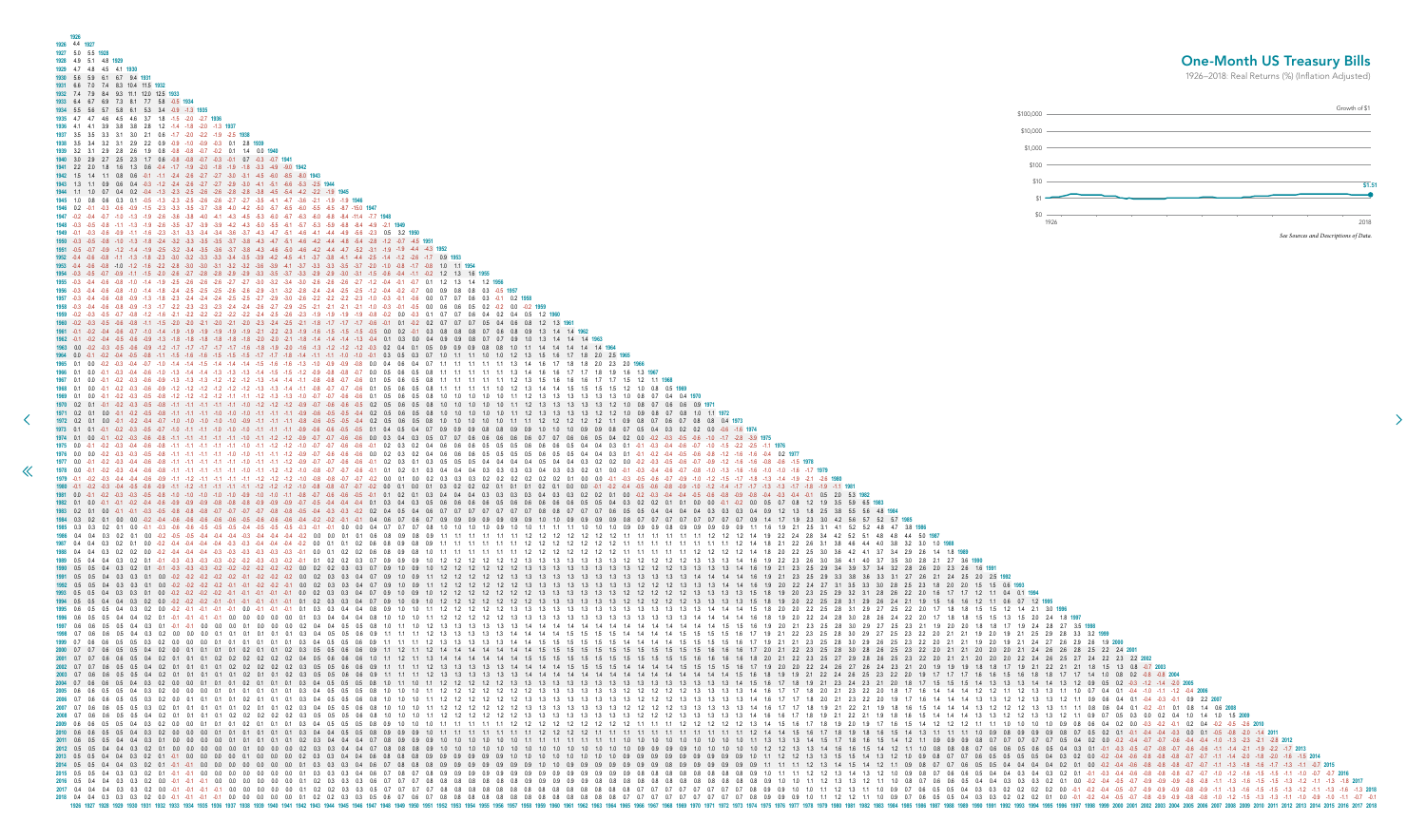2.9 **1995**

 10.1 17.8 **1996** 10.7 14.9 12.0 **1997** 11.2 14.1 12.3 12.5 **1998** 11.1 13.2 11.7 11.6 10.7 **1999** 11.5 13.4 12.3 12.4 12.3 13.9 **2000** 10.3 11.5 10.3 9.9 9.1 8.3 2.9 **2001** 8.9 9.8 8.5 7.8 6.7 5.3 1.3 -0.3 **2002** 7.2 7.7 6.4 5.5 4.1 2.5 -1.0 -2.9 -5.5 **2003** 9.0 9.7 8.8 8.3 7.6 7.0 5.4 6.2 9.6 27.0 **2004** 9.5 10.1 9.3 9.0 8.5 8.1 7.0 8.0 11.0 20.2 13.8 **2005** 9.4 10.0 9.3 9.0 8.5 8.2 7.3 8.2 10.4 16.3 11.3 8.8 **2006** 9.8 10.4 9.7 9.5 9.2 9.0 8.3 9.2 11.2 15.9 12.4 11.7 14.6 **2007** 9.6 10.1 9.5 9.3 9.0 8.8 8.1 8.9 10.5 14.0 11.0 10.1 10.7 7.0 **2008** 7.1 7.4 6.6 6.2 5.6 5.1 4.2 4.3 5.0 6.9 3.2 0.8 -1.8 -9.1 -22.7 **2009** 8.2 8.5 7.9 7.6 7.2 6.9 6.2 6.6 7.5 9.5 6.8 5.4 4.6 1.5 -1.2 26.4 **2010** 8.5 8.8 8.3 8.0 7.7 7.4 6.8 7.2 8.1 9.9 7.7 6.7 6.3 4.3 3.4 19.6 13.2 **2011** 7.8 8.1 7.6 7.3 6.9 6.6 6.0 6.3 7.0 8.5 6.4 5.3 4.8 2.9 1.9 11.8 5.1 -2.4 **2012** 8.0 8.3 7.8 7.5 7.2 7.0 6.5 6.8 7.4 8.8 7.0 6.1 5.8 4.4 3.8 11.8 7.3 4.5 11.9 **2013** 8.5 8.8 8.3 8.1 7.8 7.6 7.2 7.5 8.2 9.6 8.0 7.3 7.1 6.1 6.0 12.9 9.7 8.6 14.6 17.3 **2014** 8.3 8.5 8.1 7.8 7.6 7.4 7.0 7.3 7.9 9.1 7.6 7.0 6.8 5.8 5.6 11.3 8.5 7.3 10.8 10.3 3.7 **2015** 7.8 8.0 7.6 7.3 7.1 6.8 6.4 6.7 7.2 8.2 6.8 6.1 5.9 5.0 4.7 9.4 6.7 5.5 7.6 6.2 1.0 -1.6 **2016** 7.9 8.1 7.6 7.4 7.2 7.0 6.6 6.8 7.3 8.3 7.0 6.4 6.2 5.4 5.2 9.4 7.1 6.1 7.9 7.0 3.7 3.8 9.4 **2017** 8.1 8.4 8.0 7.8 7.5 7.4 7.0 7.3 7.8 8.7 7.5 7.0 6.9 6.2 6.1 9.9 8.0 7.3 9.0 8.5 6.4 7.3 12.1 14.8 **2018** 7.5 7.7 7.3 7.1 6.9 6.7 6.3 6.5 6.9 7.7 6.5 6.0 5.8 5.1 5.0 8.2 6.4 5.6 6.8 5.9 3.8 3.8 5.7 3.8 -6.0 1994 1995 1996 1997 1998 1999 2000 2001 2002 2003 2004 2005 2006 2007 2008 2009 2010 2011 2012 2013 2014 2015 2016 2017 2018

 5.7 **1995** 12.6 19.9 **1996** 13.5 17.6 15.4 **1997** 14.1 17.0 15.6 15.7 **1998** 13.7 15.8 14.4 13.9 12.1 **1999** 15.0 16.9 16.2 16.4 16.8 21.6 **2000** 12.5 13.7 12.5 11.7 10.4 9.6 -1.2 **2001** 10.1 10.7 9.3 8.1 6.3 4.4 -3.3 -5.3 **2002** 7.1 7.3 5.6 4.0 1.8 -0.6 -7.0 -9.8 -14.0 **2003** 10.2 10.7 9.7 8.9 7.8 6.9 3.5 5.1 10.8 42.8 **2004** 11.2 11.7 10.8 10.3 9.5 9.1 6.7 8.8 14.0 31.3 20.7 **2005** 11.3 11.8 11.0 10.6 9.9 9.6 7.8 9.6 13.7 24.9 16.8 12.9 **2006** 12.1 12.6 12.0 11.6 11.2 11.1 9.6 11.6 15.3 24.1 18.4 17.2 21.7 **2007** 11.7 12.2 11.6 11.2 10.8 10.6 9.3 10.9 13.9 20.5 15.5 13.8 14.2 7.1 **2008** 7.0 7.1 6.2 5.5 4.6 3.8 2.0 2.4 3.6 6.9 0.9 -3.6 -8.5 -20.7 -41.3 **2009** 8.9 9.1 8.4 7.8 7.2 6.8 5.4 6.1 7.7 11.2 6.7 4.0 1.9 -3.9 -9.0 41.0 **2010** 9.5 9.7 9.1 8.6 8.1 7.8 6.6 7.4 8.9 12.2 8.4 6.5 5.3 1.5 -0.3 29.9 19.7 **2011** 8.5 8.7 8.0 7.5 7.0 6.6 5.4 6.0 7.2 9.9 6.4 4.5 3.1 -0.2 -2.0 16.2 5.6 -6.9 **2012** 9.0 9.1 8.5 8.1 7.6 7.3 6.3 6.9 8.1 10.6 7.6 6.0 5.1 2.5 1.6 16.5 9.4 4.6 17.4 **2013** 9.9 10.1 9.6 9.3 8.9 8.6 7.8 8.5 9.7 12.2 9.5 8.3 7.8 5.9 5.7 18.9 14.0 12.2 23.1 29.0 **2014** 9.6 9.8 9.3 9.0 8.6 8.4 7.5 8.2 9.3 11.5 9.0 7.9 7.4 5.7 5.5 16.4 12.0 10.1 16.5 16.0 4.3 **2015** 9.0 9.1 8.6 8.3 7.9 7.6 6.8 7.4 8.4 10.3 8.0 6.9 6.3 4.7 4.4 13.3 9.3 7.3 11.2 9.2 0.4 -3.3 **2016** 9.2 9.4 8.9 8.6 8.2 8.0 7.3 7.8 8.7 10.6 8.4 7.5 7.0 5.6 5.4 13.4 10.0 8.4 11.8 10.4 4.9 5.1 14.3 **2017** 9.8 9.9 9.5 9.2 8.9 8.8 8.1 8.7 9.6 11.4 9.4 8.6 8.3 7.1 7.1 14.5 11.6 10.5 13.7 12.9 9.2 10.9 18.7 23.4 **2018** 8.8 9.0 8.5 8.2 7.9 7.7 7.0 7.5 8.3 9.8 7.9 7.1 6.6 5.5 5.3 11.6 8.8 7.5 9.7 8.5 4.8 4.9 7.8 4.6 -11.2 1994 1995 1996 1997 1998 1999 2000 2001 2002 2003 2004 2005 2006 2007 2008 2009 2010 2011 2012 2013 2014 2015 2016 2017 2018  $$3.84$  \$3.84  $10.8$   $1995$   $12.6$   $19.9$   $1996$   $$8.31$ 

 7.6 13.4 **1996** 8.1 11.2 9.1 **1997** 8.3 10.4 9.0 8.9 **1998** 8.3 9.9 8.8 8.7 8.5 **1999** 8.3 9.6 8.7 8.6 8.4 8.4 **2000** 7.9 8.9 8.1 7.8 7.5 7.0 5.5 **2001** 7.4 8.2 7.4 7.0 6.6 6.0 4.8 4.0 **2002** 6.8 7.3 6.5 6.1 5.5 4.8 3.6 2.7 1.4 **2003** 7.4 8.0 7.3 7.1 6.8 6.4 5.9 6.1 7.1 13.1 **2004** 7.4 7.9 7.3 7.1 6.8 6.6 6.2 6.4 7.2 10.2 7.3 **2005** 7.2 7.7 7.1 6.9 6.6 6.4 6.0 6.1 6.7 8.5 6.2 5.2 **2006** 7.3 7.7 7.2 7.0 6.8 6.6 6.4 6.5 7.0 8.4 6.9 6.7 8.3 **2007** 7.3 7.7 7.2 7.0 6.8 6.7 6.4 6.6 7.0 8.2 6.9 6.8 7.6 7.0 **2008** 6.2 6.5 6.0 5.7 5.5 5.2 4.8 4.7 4.8 5.4 3.9 3.1 2.4 -0.4 -7.3 **2009** 6.7 7.0 6.5 6.3 6.1 5.9 5.7 5.7 5.9 6.5 5.5 5.1 5.1 4.0 2.6 13.6 **2010** 6.7 6.9 6.5 6.4 6.2 6.0 5.8 5.8 6.0 6.6 5.7 5.4 5.4 4.7 4.0 10.1 6.7 **2011** 6.3 6.6 6.2 6.0 5.8 5.6 5.3 5.3 5.4 5.9 5.0 4.7 4.6 3.9 3.1 6.9 3.7 0.8 **2012** 6.3 6.6 6.2 6.0 5.8 5.6 5.4 5.4 5.5 5.9 5.2 4.9 4.8 4.3 3.7 6.7 4.5 3.4 6.2 **2013** 6.3 6.6 6.2 6.0 5.9 5.7 5.5 5.5 5.6 6.0 5.3 5.1 5.1 4.6 4.3 6.7 5.1 4.6 6.5 6.8 **2014** 6.1 6.3 6.0 5.8 5.6 5.5 5.3 5.3 5.3 5.7 5.0 4.8 4.8 4.3 4.0 6.0 4.5 3.9 5.0 4.5 2.1 **2015** 5.8 6.0 5.6 5.5 5.3 5.1 4.9 4.9 4.9 5.2 4.6 4.3 4.2 3.8 3.4 5.0 3.7 3.0 3.6 2.8 0.8 -0.5 **2016** 5.8 6.0 5.6 5.4 5.3 5.1 4.9 4.9 4.9 5.2 4.6 4.4 4.3 3.9 3.6 5.0 3.8 3.4 3.9 3.3 2.2 2.2 5.0 **2017** 5.8 6.0 5.7 5.5 5.4 5.2 5.0 5.0 5.0 5.3 4.8 4.6 4.5 4.2 3.9 5.2 4.2 3.9 4.4 4.0 3.3 3.7 5.9 6.9 **2018** 5.5 5.7 5.3 5.2 5.0 4.8 4.7 4.6 4.6 4.8 4.3 4.1 4.0 3.7 3.4 4.5 3.6 3.2 3.5 3.1 2.3 2.4 3.4 2.6 -1.6 1994 1995 1996 1997 1998 1999 2000 2001 2002 2003 2004 2005 2006 2007 2008 2009 2010 2011 2012 2013 2014 2015 2016 2017 2018

 2.2 **1995**

|                                                                    | Global 25/75 | Global 60/40 | <b>Global Equity</b> |
|--------------------------------------------------------------------|--------------|--------------|----------------------|
| <b>EQUITY</b>                                                      |              |              |                      |
| Dimensional US Adjusted Market 2 Index                             | 15.4         | 37.0         | 61.6                 |
| Dimensional International Adjusted Market Index                    | 7.1          | 16.9         | 28.2                 |
| Dimensional Emerging Markets Adjusted Market Index                 | 2.5          | 6.1          | 10.2                 |
|                                                                    |              |              |                      |
| <b>FIXED INCOME</b>                                                |              |              |                      |
| Bloomberg Barclays US Government/Credit Bond Index Intermediate    | 0.0          | 18.0         | 0.0                  |
| FTSE Non-USD World Government Bond Index 1-5 Years (Hedged to USD) | 0.0          | 20.0         | 0.0                  |
| Bloomberg Barclays US Government/Credit Index 1-3 Years            | 30.0         | 0.0          | 0.0                  |
| FTSE Non-USD World Government Bond Index 1-3 Years (Hedged to USD) | 33.8         | 0.0          | 0.0                  |
| Bloomberg Barclays US TIPS Index                                   | 11.3         | 2.0          | 0.0                  |

Weights as of January 31, 2018. Annually rebalanced in January. Regional equity weights change through time to reflect changes in global market capitalization.

This section shows three example portfolio models ranging from 25% equity to 100% equity.

## Dimensional Global 60/40 Index

1994–2018: Total Returns (%)

# Dimensional Global Equity Index

1994–2018: Total Returns (%)

 $\rightarrow$ 

Dimensional Global 25/75 Index

1994–2018: Total Returns (%)

# <span id="page-37-0"></span>Global Strategies

#### WEIGHTS

![](_page_37_Figure_20.jpeg)

![](_page_37_Figure_16.jpeg)

![](_page_37_Figure_7.jpeg)

*See Sources and Descriptions of Data.*

| Growth o                        | \$100,000 |
|---------------------------------|-----------|
|                                 | \$10,000  |
|                                 | \$1,000   |
|                                 | \$100     |
|                                 | \$10      |
|                                 | \$1       |
| т<br>1994                       | \$0       |
| See Sources and Descriptions of |           |
|                                 |           |
|                                 |           |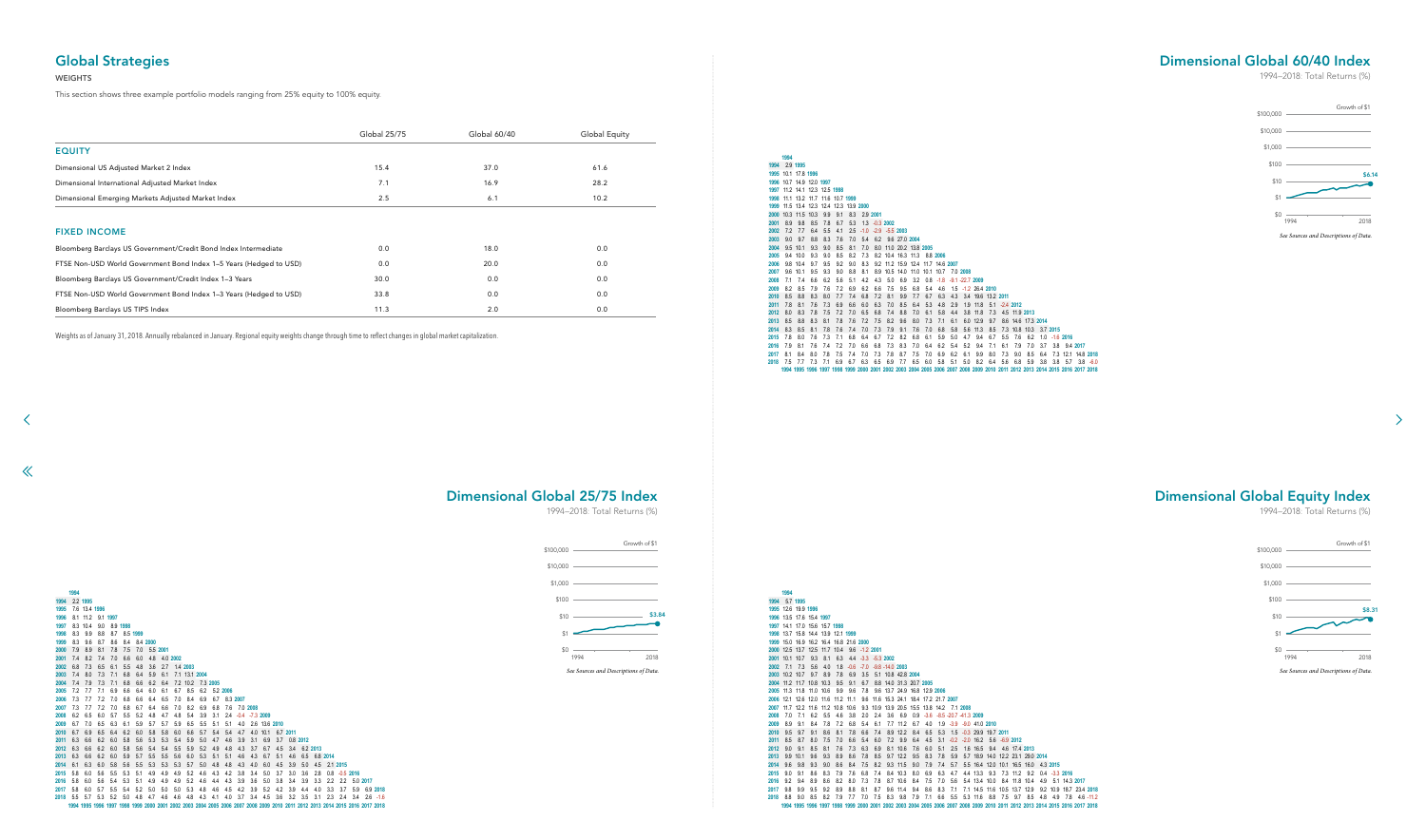|                                                                                    | Fixed | Conservative | Moderate | Normal | Aggressive | Equity |                                                | Fixed                     | Conservative                | Moderate                     | Normal                       | Aggressive                   | Equity                       |
|------------------------------------------------------------------------------------|-------|--------------|----------|--------|------------|--------|------------------------------------------------|---------------------------|-----------------------------|------------------------------|------------------------------|------------------------------|------------------------------|
| <b>EQUITY</b>                                                                      | 0%    | 20%          | 40%      | 60%    | 80%        | 100%   | <b>EQUITY</b>                                  | 0%                        | 20%                         | 40%                          | 60%                          | 80%                          | 100%                         |
| <b>US STOCKS</b>                                                                   | 0%    | 14%          | 28%      | 42%    | 56%        | 70%    | <b>FIXED INCOME</b>                            | 100%                      | 80%                         | 60%                          | 40%                          | 20%                          | 0%                           |
| Large Cap<br>S&P 500 Index                                                         | 0.0   | 4.0          | 8.0      | 12.0   | 16.0       | 20.0   | One-Year Total Return (%)                      | 1.9                       | $-0.8$                      | $-3.5$                       | $-6.2$                       | $-8.9$                       | $-11.6$                      |
| Large Cap Value<br>Dimensional US Large Cap Value Index                            | 0.0   | 4.0          | 8.0      | 12.0   | 16.0       | 20.0   | Three-Year Annualized Return (%)               | 1.3                       | 2.6                         | 3.9                          | 5.1                          | 6.3                          | 7.4                          |
| <b>Small Cap</b><br>Dimensional US Small Cap Index                                 | 0.0   | 2.0          | 4.0      | 6.0    | $8.0\,$    | 10.0   | Five-Year Annualized Return (%)                | 1.1                       | 2.0                         | 2.9                          | 3.7                          | 4.4                          | 5.1                          |
| <b>Small Cap Value</b><br>Dimensional US Small Cap Value Index                     | 0.0   | 2.0          | 4.0      | 6.0    | 8.0        | 10.0   | Ten-Year Annualized Return (%)                 | 1.2                       | 3.6                         | 5.9                          | 8.1                          | 10.2                         | 12.3                         |
| <b>Real Estate Strategy</b><br>Dow Jones US Select REIT Index                      | 0.0   | 2.0          | 4.0      | 6.0    | $8.0\,$    | 10.0   | Fifteen-Year Annualized Return (%)             | 2.2                       | 3.6                         | 4.9                          | 6.1                          | 7.2                          | 8.2                          |
| <b>NON-US STOCKS</b>                                                               | 0%    | 6%           | 12%      | 18%    | 24%        | 30%    | Twenty-Year Annualized Return (%)              | 2.9                       | 4.3                         | 5.6                          | 6.8                          | 7.9                          | 8.8                          |
| Value<br>Dimensional International Marketwide Value Index                          | 0.0   | 2.0          | 4.0      | 6.0    | $8.0\,$    | 10.0   | Annualized Return (%)                          | 6.0                       | 7.5                         | 9.0                          | 10.4                         | 11.7                         | 12.9                         |
| <b>Small Cap</b><br>Dimensional International Small Cap Index                      | 0.0   | 1.0          | 2.0      | 3.0    | 4.0        | 5.0    | 1973-2018                                      |                           |                             |                              |                              |                              |                              |
| <b>Small Cap Value</b><br>Dimensional International Small Cap Value Index          | 0.0   | 1.0          | 2.0      | 3.0    | 4.0        | $5.0$  | Annualized Standard Deviation (%)<br>1973-2018 | 2.4                       | 3.7                         | 6.3                          | 9.2                          | 12.2                         | 15.2                         |
| <b>Emerging Markets</b><br>Dimensional Emerging Markets Index                      | 0.0   | 0.6          | 1.2      | 1.8    | 2.4        | 3.0    | Lowest One-Year Return (%)                     | 0.2<br>$(07/16 - 06/17)$  | $-9.7$<br>$(03/08 - 02/09)$ | $-21.9$<br>$(03/08 - 02/09)$ | $-32.8$<br>$(03/08 - 02/09)$ | $-42.6$<br>$(03/08 - 02/09)$ | $-51.3$<br>$(03/08 - 02/09)$ |
| <b>Emerging Markets Value</b><br>Dimensional Emerging Markets Value Index          | 0.0   | 0.6          | 1.2      | 1.8    | 2.4        | 3.0    | Lowest Annualized Three-Year Return (%)        | 0.6<br>$(02/15 - 01/18)$  | 0.6<br>$(03/06 - 02/09)$    | $-4.4$<br>$(03/06 - 02/09)$  | $-9.3$<br>$(03/06 - 02/09)$  | $-14.2$<br>$(03/06 - 02/09)$ | $-19.0$<br>$(03/06 - 02/09)$ |
| <b>Emerging Markets Small Cap</b><br>Dimensional Emerging Markets Small Cap Index  | 0.0   | 0.8          | 1.6      | 2.4    | $3.2$      | 4.0    | Highest One-Year Return (%)                    | 22.6<br>$(10/81 - 09/82)$ | 25.5<br>$(07/82 - 06/83)$   | 33.7<br>$(07/82 - 06/83)$    | 46.2<br>$(03/09 - 02/10)$    | 63.8<br>$(03/09 - 02/10)$    | 83.1<br>$(03/09 - 02/10)$    |
| <b>FIXED INCOME</b>                                                                | 100%  | 80%          | 60%      | 40%    | 20%        | 0%     | Highest Annualized Three-Year Return (%)       | 15.7<br>$(03/80 - 02/83)$ | 17.3<br>$(07/82 - 06/85)$   | 21.7<br>$(08/84 - 07/87)$    | 27.0<br>$(08/84 - 07/87)$    | 32.6<br>$(08/84 - 07/87)$    | 38.3<br>$(08/84 - 07/87)$    |
| One-Year<br>ICE BofAML One-Year US Treasury Note Index                             | 25.0  | 20.0         | 15.0     | 10.0   | 5.0        | 0.0    | Growth of \$1<br>1973-2018                     | 14.52                     | 28.35                       | 53.00                        | 94.86                        | 162.43                       | 265.86                       |
| Two-Year Global<br>FTSE World Government Bond Index 1-3 Years (Hedged to USD)      | 25.0  | 20.0         | 15.0     | 10.0   | 5.0        | 0.0    |                                                |                           |                             |                              |                              |                              |                              |
| <b>Five-Year Government</b><br>Bloomberg Barclays US Treasury Bond Index 1-5 Years | 25.0  | 20.0         | 15.0     | 10.0   | 5.0        | 0.0    |                                                |                           |                             |                              |                              |                              |                              |
| Five-Year Global<br>FTSE World Government Bond Index 1-5 Years (Hedged to USD)     | 25.0  | 20.0         | 15.0     | 10.0   | 5.0        | 0.0    |                                                |                           |                             |                              |                              |                              |                              |

Assumes all strategies have been rebalanced monthly. Highest and lowest one-year and three-year returns are calculated from periods overlapping monthly. Annualized standard deviation is calculated from monthly data. All performance results of the balanced strategies are based on performance of indices with model/backtested asset allocations; the performance was achieved with the benefit of hindsight; it does not represent actual investment strategies. The model's performance does not reflect advisory fees or other expenses associated with the management of an actual portfolio. There are limitations inherent in model allocations. In particular, model performance may not reflect the impact that economic and market factors may have had on the advisor's decision making if the advisor were actually managing client money. Past performance is no guarantee of future results.

 $\rightarrow$ 

Rebalanced monthly. For illustrative purposes only. The balanced strategies are not recommendations for an actual allocation. Indices are not available for direct investment; their performance does not reflect the expenses associated with the management of an actual portfolio. Past performance is no guarantee of future results. Real Estate Strategy weighting allocated evenly between US Small Cap and US Small Cap Value prior to January 1978 data inception. International Value represented by Fama/French International Value Index for 1975–1990. International Value weighting allocated evenly between International Small Cap and MSCI World ex USA Index (net dividends) prior to January 1975 data inception. International Small Cap Value weighting allocated to International Small Cap prior to July 1981 data inception. Emerging Markets represented by MSCI Emerging Markets Index (gross dividends) for 1988–1993. Emerging Markets weighting allocated evenly between International Small Cap and International Value prior to January 1988 data inception. Emerging Markets Value and Emerging Markets Small Cap weightings allocated evenly between International Small Cap and International Value prior to January 1989 data inception. Two-Year Global weighting allocated to One-Year prior to January 1985 data inception. Five-Year Government weighting allocated to Bloomberg Barclays Capital US Government Bond Index Intermediate prior to January 1976 data inception. Five-Year Global weighting allocated to Five-Year Government prior to January 1985 data inception.

# <span id="page-38-0"></span>Balanced Strategies

## WEIGHTS

 $\ll$ 

# Balanced Strategies

## SUMMARY STATISTICS

As of December 31, 2018

This section shows six example portfolio models ranging from 100% fixed income to 100% equity.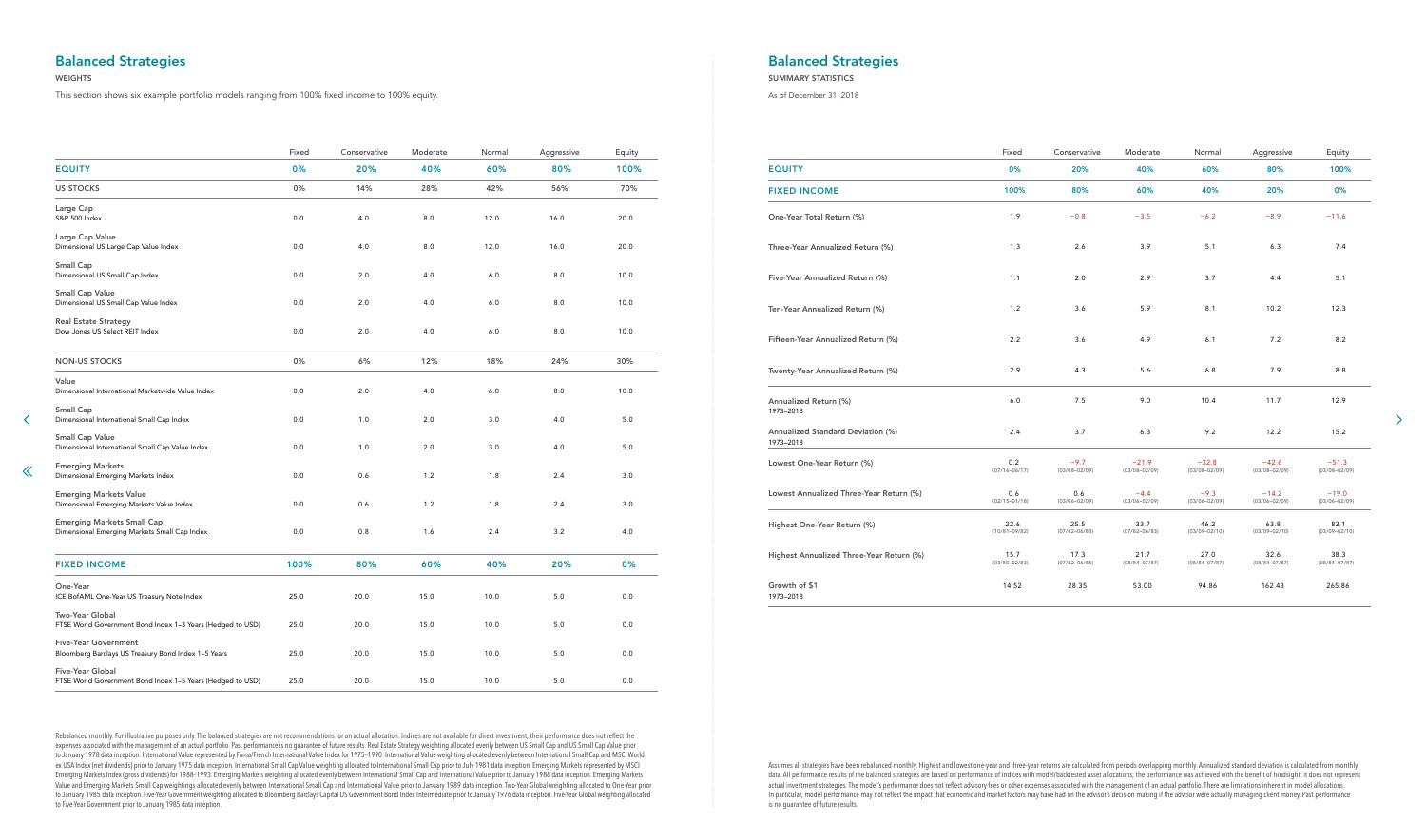0.7 1.2 **1975** 5.4 8.1 15.6 **1976** 7.2 9.6 14.1 12.7 **1977** 7.2 9.0 11.7 9.8 7.0 **1978** 7.4 8.9 10.9 9.4 7.7 8.5 **1979** 7.9 9.3 11.0 9.8 8.9 9.8 11.2 **1980** 8.5 9.8 11.3 10.5 9.9 10.9 12.1 13.0 **1981** 8.9 10.1 11.4 10.7 10.3 11.2 12.0 12.5 12.0 **1982** 9.9 11.1 12.4 11.9 11.8 12.8 13.9 14.8 15.7 19.5 **1983** 10.2 11.3 12.5 12.1 12.0 12.9 13.8 14.4 14.9 16.4 13.4 **1984** 10.4 11.4 12.5 12.1 12.1 12.8 13.6 14.0 14.3 15.1 12.9 12.5 **1985** 10.9 11.9 12.9 12.7 12.6 13.4 14.1 14.6 14.9 15.6 14.4 14.9 17.4 **1986** 11.1 12.0 13.0 12.7 12.7 13.4 14.0 14.4 14.7 15.2 14.2 14.5 15.5 13.7 **1987** 10.9 11.7 12.6 12.3 12.3 12.8 13.3 13.6 13.7 13.9 12.9 12.7 12.8 10.6 7.6 **1988** 10.9 11.6 12.4 12.2 12.1 12.6 13.0 13.2 13.2 13.4 12.5 12.3 12.2 10.5 9.0 10.4 **1989** 11.0 11.7 12.5 12.2 12.2 12.6 13.0 13.2 13.2 13.4 12.5 12.4 12.4 11.2 10.4 11.8 13.1 **1990** 10.6 11.2 11.9 11.7 11.6 12.0 12.2 12.3 12.3 12.3 11.4 11.2 11.0 9.7 8.7 9.1 8.5 4.0 **1991** 10.8 11.4 12.1 11.8 11.8 12.1 12.4 12.5 12.5 12.5 11.8 11.6 11.4 10.5 9.9 10.4 10.4 9.1 14.4 **1992** 10.6 11.2 11.8 11.5 11.5 11.8 12.0 12.1 12.0 12.0 11.3 11.0 10.9 10.0 9.4 9.7 9.5 8.4 10.6 6.9 **1993** 10.6 11.1 11.7 11.5 11.4 11.7 11.9 12.0 11.9 11.9 11.2 11.0 10.8 10.0 9.5 9.8 9.7 8.9 10.6 8.7 10.5 **1994** 10.2 10.7 11.2 10.9 10.8 11.1 11.2 11.2 11.1 11.0 10.4 10.1 9.8 9.0 8.5 8.6 8.3 7.3 8.2 6.2 5.8 1.4 **1995** 10.3 10.8 11.3 11.0 11.0 11.2 11.3 11.4 11.2 11.2 10.6 10.4 10.2 9.5 9.0 9.2 9.0 8.3 9.2 8.0 8.3 7.3 13.4 **1996** 10.2 10.7 11.2 11.0 10.9 11.1 11.2 11.2 11.1 11.1 10.5 10.3 10.1 9.4 9.0 9.2 9.0 8.4 9.2 8.2 8.5 7.9 11.2 9.1 **1997** 10.2 10.6 11.1 10.9 10.8 11.0 11.1 11.1 11.0 10.9 10.4 10.2 10.0 9.4 9.0 9.2 9.0 8.6 9.2 8.4 8.7 8.2 10.6 9.2 9.3 **1998** 10.1 10.5 10.9 10.7 10.6 10.8 10.9 10.9 10.8 10.7 10.2 10.0 9.8 9.2 8.9 9.0 8.9 8.4 9.0 8.2 8.4 8.0 9.7 8.5 8.2 7.1 **1999** 10.0 10.3 10.7 10.5 10.4 10.6 10.7 10.7 10.6 10.5 10.0 9.8 9.6 9.0 8.7 8.8 8.6 8.2 8.7 8.0 8.1 7.7 9.1 8.0 7.6 6.8 6.5 **2000** 9.9 10.2 10.6 10.4 10.3 10.4 10.5 10.5 10.4 10.3 9.8 9.6 9.4 8.9 8.6 8.7 8.5 8.1 8.5 7.9 8.0 7.7 8.7 7.8 7.5 6.9 6.8 7.2 **2001** 9.7 10.1 10.4 10.2 10.1 10.3 10.4 10.3 10.2 10.1 9.6 9.4 9.2 8.8 8.4 8.5 8.3 8.0 8.3 7.7 7.8 7.5 8.4 7.6 7.3 6.8 6.7 6.8 6.3 **2002** 9.5 9.8 10.1 9.9 9.8 9.9 10.0 9.9 9.8 9.7 9.2 9.0 8.8 8.4 8.0 8.1 7.9 7.5 7.8 7.2 7.3 6.9 7.6 6.8 6.4 5.9 5.5 5.2 4.3 2.2 **2003** 9.5 9.8 10.1 9.9 9.8 9.9 10.0 9.9 9.8 9.7 9.3 9.1 8.9 8.4 8.1 8.2 8.0 7.7 8.0 7.4 7.5 7.2 7.9 7.2 6.9 6.5 6.4 6.4 6.1 6.0 9.9 **2004** 9.4 9.7 10.0 9.8 9.7 9.8 9.8 9.8 9.6 9.5 9.1 8.9 8.7 8.3 8.0 8.0 7.9 7.6 7.8 7.3 7.4 7.1 7.7 7.0 6.8 6.4 6.3 6.3 6.0 5.9 7.8 5.8 **2005** 9.2 9.5 9.8 9.6 9.5 9.6 9.6 9.6 9.4 9.3 8.9 8.7 8.5 8.1 7.8 7.8 7.7 7.4 7.6 7.1 7.1 6.9 7.4 6.8 6.5 6.2 6.1 6.0 5.8 5.6 6.8 5.2 4.6 **2006** 9.2 9.5 9.7 9.6 9.5 9.5 9.6 9.5 9.4 9.3 8.9 8.7 8.5 8.1 7.8 7.9 7.7 7.4 7.6 7.2 7.2 7.0 7.4 6.9 6.7 6.4 6.3 6.3 6.1 6.1 7.1 6.1 6.3 8.0 **2007** 9.1 9.4 9.6 9.4 9.3 9.4 9.4 9.4 9.2 9.1 8.7 8.6 8.4 8.0 7.7 7.7 7.6 7.3 7.5 7.1 7.1 6.9 7.3 6.8 6.6 6.3 6.2 6.2 6.0 6.0 6.8 6.0 6.0 6.8 5.5 **2008** 8.7 8.9 9.2 9.0 8.9 8.9 8.9 8.9 8.7 8.6 8.2 8.0 7.8 7.4 7.1 7.1 6.9 6.6 6.8 6.3 6.3 6.0 6.4 5.8 5.6 5.2 5.1 4.9 4.6 4.4 4.7 3.7 3.2 2.8 0.2 -4.8 **2009** 8.7 8.9 9.2 9.0 8.9 8.9 8.9 8.9 8.7 8.6 8.2 8.0 7.9 7.5 7.2 7.2 7.1 6.8 6.9 6.5 6.5 6.2 6.6 6.1 5.9 5.6 5.4 5.3 5.1 5.0 5.4 4.7 4.4 4.4 3.2 2.0 9.3 **2010** 8.6 8.9 9.1 8.9 8.8 8.8 8.9 8.8 8.6 8.5 8.2 8.0 7.8 7.4 7.2 7.2 7.0 6.7 6.9 6.5 6.5 6.2 6.5 6.1 5.9 5.6 5.5 5.4 5.2 5.1 5.5 4.9 4.7 4.7 3.9 3.4 7.7 6.1 **2011** 8.4 8.6 8.8 8.7 8.5 8.6 8.6 8.5 8.4 8.3 7.9 7.7 7.5 7.2 6.9 6.9 6.7 6.4 6.6 6.2 6.1 5.9 6.2 5.7 5.5 5.3 5.1 5.0 4.8 4.6 4.9 4.3 4.1 4.0 3.2 2.7 5.3 3.3 0.6 **2012** 8.3 8.5 8.7 8.5 8.4 8.5 8.5 8.4 8.2 8.1 7.8 7.6 7.4 7.1 6.8 6.8 6.6 6.4 6.5 6.1 6.1 5.8 6.1 5.7 5.5 5.2 5.1 5.0 4.8 4.6 4.9 4.3 4.2 4.1 3.5 3.0 5.1 3.7 2.6 4.6 **2013** 8.2 8.4 8.6 8.5 8.3 8.4 8.4 8.3 8.2 8.0 7.7 7.5 7.3 7.0 6.8 6.7 6.6 6.3 6.4 6.1 6.0 5.8 6.1 5.7 5.5 5.2 5.1 5.0 4.8 4.7 4.9 4.5 4.3 4.3 3.7 3.4 5.2 4.1 3.5 5.0 5.4 **2014** 8.1 8.3 8.5 8.3 8.2 8.2 8.2 8.1 8.0 7.9 7.5 7.3 7.2 6.8 6.6 6.6 6.4 6.2 6.2 5.9 5.9 5.6 5.9 5.5 5.3 5.0 4.9 4.8 4.6 4.5 4.7 4.2 4.1 4.0 3.5 3.3 4.7 3.8 3.2 4.1 3.8 2.2 **2015** 7.9 8.1 8.3 8.1 8.0 8.0 8.0 7.9 7.7 7.6 7.3 7.1 6.9 6.6 6.4 6.3 6.2 5.9 6.0 5.7 5.6 5.4 5.6 5.2 5.0 4.8 4.6 4.5 4.3 4.2 4.3 3.9 3.7 3.6 3.2 2.9 4.0 3.1 2.6 3.1 2.6 1.1 0.1 **2016** 7.8 8.0 8.2 8.0 7.9 7.9 7.9 7.8 7.7 7.5 7.2 7.0 6.9 6.5 6.3 6.3 6.1 5.9 5.9 5.6 5.5 5.3 5.5 5.2 5.0 4.7 4.6 4.5 4.3 4.2 4.4 3.9 3.8 3.7 3.3 3.0 4.1 3.3 2.9 3.3 3.0 2.2 2.2 4.4 **2017** 7.7 7.9 8.1 7.9 7.8 7.8 7.8 7.7 7.6 7.4 7.1 6.9 6.8 6.5 6.2 6.2 6.0 5.8 5.9 5.5 5.5 5.3 5.5 5.1 4.9 4.7 4.6 4.5 4.3 4.2 4.3 4.0 3.8 3.7 3.4 3.2 4.1 3.4 3.1 3.5 3.3 2.7 2.9 4.3 4.2 **2018** 7.5 7.7 7.9 7.7 7.6 7.6 7.6 7.5 7.3 7.2 6.9 6.7 6.5 6.2 6.0 6.0 5.8 5.6 5.6 5.3 5.2 5.0 5.2 4.9 4.7 4.4 4.3 4.2 4.0 3.9 4.0 3.6 3.5 3.4 3.0 2.8 3.6 3.0 2.6 2.9 2.6 2.0 2.0 2.6 1.7 -0.8 985 1986 1987 1988 1989 1990 1991 1992 1993 1994 1995 1996 1997 1998 1999 2000 2001 2002 2003 2004 2005 2006 2007 2008 2009 2010 2011 2012 2013 2014 2015 2016 2017 2018

<span id="page-39-0"></span>![](_page_39_Figure_4.jpeg)

## Balanced Strategy: Fixed

## 100% Fixed Income

1973–2018: Total Returns (%)

## Balanced Strategy: Conservative

## 20% Equity, 80% Fixed Income

1973–2018: Total Returns (%)

![](_page_39_Figure_3.jpeg)

![](_page_39_Figure_9.jpeg)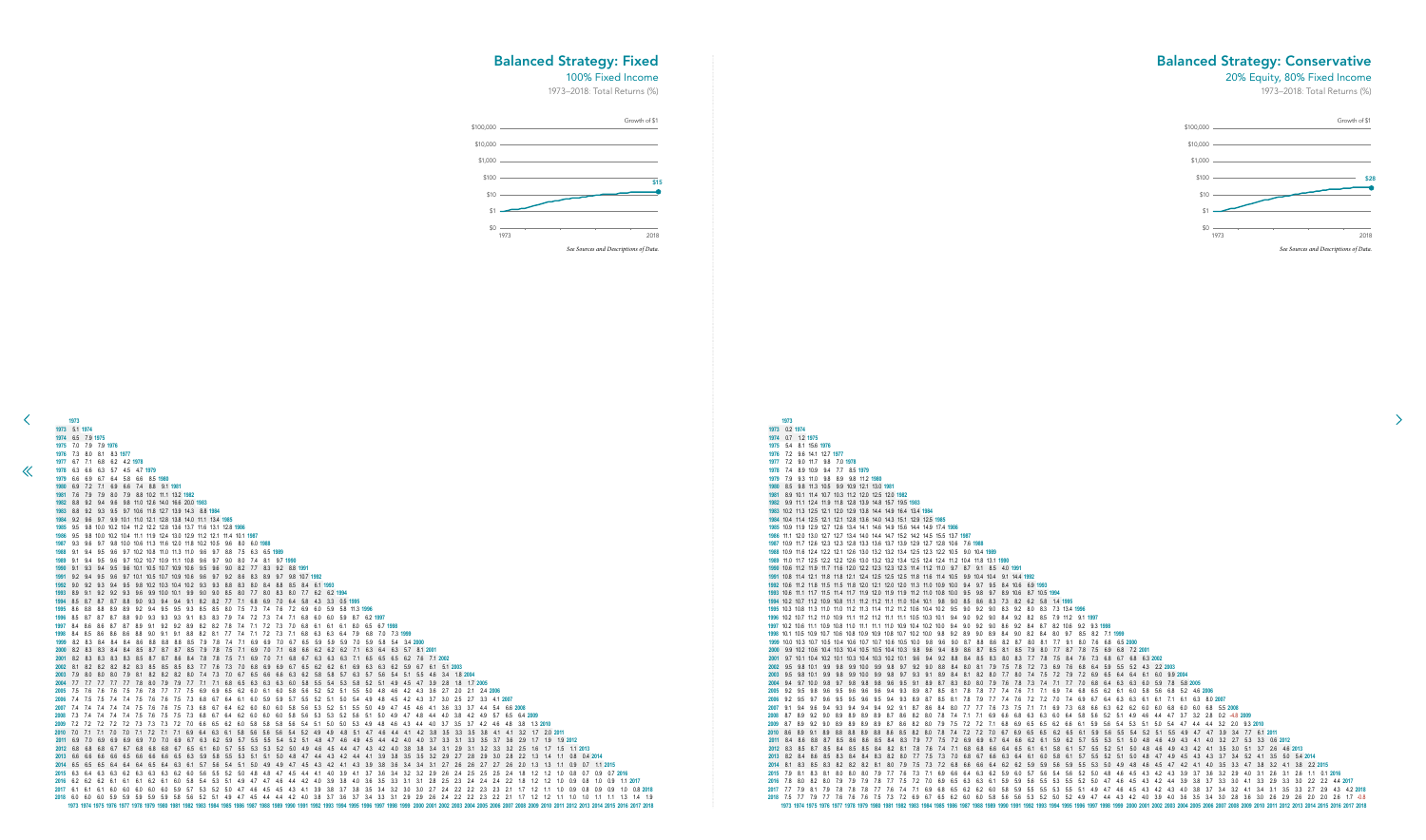-10.4 -11.4 **1975** 1.9 8.1 31.9 **1976** 6.5 12.4 26.7 21.7 **1977** 7.7 12.5 21.9 17.1 12.7 **1978** 9.1 13.3 20.4 16.9 14.5 16.3 **1979** 10.1 13.8 19.7 16.8 15.2 16.4 16.5 **1980** 11.4 14.8 19.8 17.6 16.6 17.9 18.7 20.8 **1981** 11.2 14.1 18.3 16.2 15.1 15.7 15.5 14.9 9.3 **1982** 11.9 14.5 18.3 16.4 15.6 16.2 16.1 16.0 13.6 18.1 **1983** 12.8 15.3 18.8 17.2 16.6 17.3 17.4 17.7 16.6 20.5 22.9 **1984** 12.6 14.9 17.9 16.5 15.8 16.3 16.3 16.2 15.1 17.1 16.6 10.7 **1985** 13.7 15.9 18.7 17.5 17.0 17.6 17.7 17.9 17.4 19.5 20.0 18.5 26.9 **1986** 14.2 16.2 18.9 17.8 17.4 17.9 18.2 18.4 18.0 19.8 20.2 19.3 23.9 21.0 **1987** 13.9 15.8 18.2 17.1 16.7 17.1 17.2 17.3 16.8 18.1 18.1 16.9 19.1 15.4 10.0 **1988** 14.2 16.0 18.2 17.2 16.9 17.3 17.4 17.5 17.0 18.2 18.2 17.3 19.0 16.5 14.2 18.7 **1989** 14.5 16.2 18.4 17.4 17.1 17.5 17.6 17.7 17.4 18.4 18.5 17.7 19.2 17.4 16.2 19.4 20.1 **1990** 13.3 14.8 16.7 15.8 15.4 15.6 15.5 15.4 14.9 15.5 15.2 14.1 14.7 12.4 10.4 10.5 6.7 -5.3 **1991** 13.8 15.2 17.0 16.2 15.8 16.0 16.0 15.9 15.5 16.1 15.9 15.1 15.7 14.0 12.6 13.3 11.5 7.5 22.0 **1992** 13.5 14.8 16.5 15.7 15.3 15.5 15.4 15.3 14.9 15.4 15.1 14.3 14.8 13.1 11.9 12.3 10.7 7.7 14.9 8.3 **1993** 13.8 15.1 16.7 15.9 15.5 15.7 15.7 15.6 15.2 15.7 15.5 14.8 15.3 13.9 12.9 13.4 12.4 10.5 16.4 13.7 19.4 **1994** 13.3 14.5 16.0 15.2 14.8 14.9 14.9 14.7 14.3 14.7 14.4 13.7 14.0 12.7 11.7 11.9 10.8 9.0 12.9 10.1 11.0 3.2 **1995** 13.5 14.6 16.0 15.3 15.0 15.1 15.0 14.9 14.6 14.9 14.7 14.0 14.3 13.2 12.3 12.6 11.8 10.4 13.9 11.9 13.2 10.2 17.8 **1996** 13.5 14.6 16.0 15.3 15.0 15.1 15.0 14.9 14.6 14.9 14.7 14.1 14.4 13.3 12.6 12.9 12.2 11.1 14.1 12.6 13.7 11.8 16.4 15.0 **1997** 13.6 14.6 15.9 15.2 14.9 15.1 15.0 14.9 14.6 14.9 14.7 14.1 14.4 13.4 12.8 13.0 12.4 11.5 14.1 12.9 13.8 12.5 15.7 14.7 14.4 **1998** 13.3 14.3 15.5 14.8 14.5 14.6 14.5 14.4 14.1 14.4 14.1 13.6 13.8 12.8 12.2 12.4 11.8 10.9 13.1 11.9 12.5 11.2 13.3 11.8 10.2 6.1 **1999** 13.2 14.2 15.4 14.7 14.5 14.5 14.4 14.3 14.0 14.3 14.1 13.5 13.7 12.8 12.2 12.4 11.9 11.1 13.1 12.0 12.5 11.4 13.2 12.0 11.0 9.4 12.7 **2000** 12.9 13.9 15.0 14.4 14.1 14.1 14.0 13.9 13.6 13.8 13.6 13.0 13.2 12.3 11.7 11.9 11.3 10.5 12.3 11.2 11.6 10.5 11.8 10.6 9.6 8.0 9.0 5.3 **2001** 12.6 13.5 14.6 14.0 13.7 13.7 13.6 13.4 13.1 13.3 13.1 12.5 12.6 11.8 11.2 11.3 10.8 10.0 11.5 10.5 10.8 9.7 10.7 9.6 8.5 7.1 7.4 4.9 4.4 **2002** 12.1 12.9 13.9 13.2 12.9 12.9 12.8 12.6 12.3 12.4 12.2 11.6 11.7 10.8 10.2 10.2 9.7 8.9 10.2 9.2 9.2 8.2 8.8 7.6 6.4 4.9 4.5 1.9 0.3 -3.6 **2003** 12.5 13.3 14.3 13.7 13.4 13.5 13.4 13.2 12.9 13.1 12.8 12.4 12.5 11.7 11.2 11.3 10.8 10.1 11.4 10.6 10.8 10.0 10.8 9.9 9.2 8.3 8.8 7.8 8.7 10.9 27.6 **2004** 12.6 13.4 14.3 13.8 13.5 13.5 13.4 13.3 13.0 13.1 12.9 12.5 12.6 11.8 11.4 11.4 11.0 10.4 11.6 10.9 11.1 10.4 11.1 10.4 9.8 9.2 9.7 9.1 10.1 12.1 20.8 14.5 **2005** 12.5 13.2 14.1 13.6 13.3 13.3 13.2 13.1 12.8 13.0 12.7 12.3 12.4 11.7 11.2 11.3 10.9 10.3 11.5 10.7 10.9 10.3 10.9 10.3 9.7 9.2 9.6 9.1 9.9 11.3 16.8 11.7 9.0 **2006** 12.6 13.3 14.2 13.7 13.4 13.4 13.3 13.2 12.9 13.1 12.9 12.5 12.5 11.9 11.5 11.6 11.2 10.7 11.7 11.1 11.3 10.7 11.4 10.8 10.4 9.9 10.4 10.1 10.9 12.2 16.6 13.2 12.5 16.1 **2007** 12.3 13.0 13.9 13.3 13.1 13.1 13.0 12.9 12.6 12.7 12.5 12.1 12.1 11.5 11.1 11.1 10.7 10.2 11.2 10.6 10.7 10.1 10.7 10.1 9.7 9.2 9.6 9.2 9.8 10.7 13.8 10.6 9.3 9.5 3.2 **2008** 11.1 11.7 12.5 11.9 11.6 11.6 11.5 11.3 11.0 11.0 10.8 10.3 10.3 9.6 9.1 9.1 8.6 8.0 8.8 8.1 8.1 7.4 7.7 6.9 6.3 5.6 5.5 4.8 4.7 4.7 6.2 2.4 -0.4 -3.4 -11.9 -24.8 **2009** 11.4 12.1 12.8 12.3 12.0 12.0 11.9 11.7 11.4 11.5 11.3 10.9 10.9 10.2 9.8 9.8 9.4 8.9 9.7 9.0 9.1 8.4 8.8 8.2 7.7 7.1 7.2 6.7 6.9 7.2 8.8 6.0 4.3 3.2 -0.8 -2.8 25.7 **2010** 11.5 12.1 12.9 12.4 12.1 12.1 12.0 11.8 11.5 11.6 11.4 11.0 11.0 10.4 10.0 10.0 9.6 9.1 9.9 9.3 9.3 8.8 9.1 8.6 8.1 7.7 7.8 7.4 7.6 7.9 9.5 7.1 5.9 5.3 2.7 2.6 19.8 14.1 **2011** 11.1 11.7 12.4 11.9 11.7 11.6 11.5 11.3 11.0 11.1 10.9 10.5 10.5 9.9 9.4 9.4 9.0 8.6 9.3 8.7 8.7 8.1 8.4 7.9 7.4 6.9 7.0 6.5 6.6 6.8 8.1 5.8 4.7 4.0 1.7 1.3 11.9 5.5 -2.4 **2012** 11.1 11.7 12.4 11.9 11.7 11.6 11.5 11.3 11.1 11.1 10.9 10.5 10.5 9.9 9.5 9.5 9.1 8.7 9.4 8.8 8.8 8.3 8.6 8.1 7.6 7.2 7.3 6.9 7.0 7.3 8.4 6.5 5.5 5.0 3.3 3.3 11.8 7.5 4.3 11.5 **2013** 11.3 11.8 12.5 12.0 11.8 11.8 11.6 11.5 11.2 11.3 11.1 10.7 10.7 10.1 9.8 9.8 9.4 9.0 9.6 9.1 9.2 8.7 9.0 8.5 8.1 7.7 7.9 7.5 7.7 8.0 9.1 7.4 6.6 6.3 5.0 5.3 12.6 9.6 8.1 13.8 16.1 **2014** 11.1 11.6 12.3 11.8 11.6 11.5 11.4 11.3 11.0 11.1 10.8 10.5 10.5 9.9 9.6 9.6 9.2 8.8 9.4 8.9 8.9 8.5 8.7 8.3 7.9 7.6 7.6 7.3 7.5 7.7 8.7 7.1 6.4 6.1 4.9 5.2 11.2 8.6 7.2 10.6 10.2 4.5 **2015** 10.8 11.3 11.9 11.5 11.2 11.2 11.1 10.9 10.6 10.7 10.5 10.1 10.1 9.5 9.2 9.1 8.8 8.4 9.0 8.5 8.5 8.0 8.2 7.8 7.4 7.0 7.1 6.8 6.8 7.0 7.9 6.4 5.7 5.4 4.2 4.4 9.4 6.8 5.4 7.5 6.2 1.6 -1.3 **2016** 10.8 11.3 11.9 11.5 11.2 11.2 11.1 10.9 10.7 10.7 10.5 10.1 10.1 9.6 9.2 9.2 8.9 8.5 9.1 8.6 8.6 8.1 8.4 7.9 7.6 7.3 7.3 7.0 7.1 7.3 8.1 6.8 6.1 5.9 4.9 5.1 9.6 7.5 6.4 8.2 7.4 4.7 4.7 11.2 **2017** 10.8 11.3 11.9 11.5 11.2 11.2 11.1 10.9 10.7 10.7 10.5 10.2 10.1 9.7 9.3 9.3 9.0 8.6 9.1 8.7 8.7 8.3 8.5 8.1 7.8 7.5 7.5 7.2 7.4 7.5 8.3 7.1 6.5 6.3 5.5 5.7 9.8 7.9 7.1 8.8 8.2 6.3 6.9 11.3 11.4 **2018** 10.4 10.9 11.5 11.0 10.8 10.7 10.6 10.4 10.2 10.2 10.0 9.7 9.6 9.1 8.8 8.7 8.4 8.0 8.6 8.1 8.1 7.7 7.8 7.4 7.1 6.8 6.8 6.5 6.6 6.7 7.4 6.1 5.6 5.3 4.5 4.6 8.1 6.3 5.3 6.5 5.7 3.7 3.5 5.1 2.2 -6.2 1973 1974 1975 1976 1977 1978 1979 1980 1981 1982 1983 1984 1985 1986 1987 1988 1999 1990 1991 1992 1993 1994 1995 1996 1997 1998 1999 2000 2001 2002 2003 2004 2005 2006 2007 2008 2009 2010 2011 2012 2013 2014 2015 2016 201

<span id="page-40-0"></span>

| 1973                                                                                                                                                                                                                            |
|---------------------------------------------------------------------------------------------------------------------------------------------------------------------------------------------------------------------------------|
| 1973 4.7 1974                                                                                                                                                                                                                   |
| 1974 -5.0 -5.3 1975                                                                                                                                                                                                             |
| 1975 3.7 8.2 23.6 1976                                                                                                                                                                                                          |
| 1976 6.9 11.1 20.3 17.2 1977                                                                                                                                                                                                    |
| 1977 7.5 10.8 16.7 13.5 9.8 1978                                                                                                                                                                                                |
| 1978 8.3 11.1 15.6 13.1 11.1 12.4 1979                                                                                                                                                                                          |
| 1979 9.1 11.6 15.3 13.3 12.0 13.1 13.9 1980                                                                                                                                                                                     |
| 1980 10.0 12.3 15.6 14.0 13.2 14.4 15.4 16.9 1981                                                                                                                                                                               |
| 1981 10.1 12.1 14.8 13.4 12.7 13.4 13.8 13.7 10.7 1982                                                                                                                                                                          |
|                                                                                                                                                                                                                                 |
| 1982 10.9 12.8 15.3 14.2 13.7 14.5 15.0 15.4 14.7 18.8 1983                                                                                                                                                                     |
| 1983 11.6 13.3 15.6 14.7 14.3 15.1 15.6 16.1 15.8 18.4 18.1 1984                                                                                                                                                                |
| 1984 11.6 13.2 15.2 14.3 14.0 14.6 15.0 15.2 14.7 16.1 14.8 11.6 1985                                                                                                                                                           |
| 1985 12.4 13.9 15.8 15.1 14.8 15.5 15.9 16.3 16.2 17.6 17.2 16.7 22.0 1986                                                                                                                                                      |
| 1986 12.7 14.2 16.0 15.3 15.1 15.7 16.1 16.4 16.4 17.5 17.2 16.9 19.7 17.3 1987                                                                                                                                                 |
| 1987 12.4 13.8 15.4 14.7 14.5 15.0 15.3 15.5 15.3 16.1 15.5 14.9 16.0 13.1 8.9 1988                                                                                                                                             |
| 1988 12.6 13.8 15.3 14.7 14.5 15.0 15.2 15.4 15.2 15.8 15.3 14.8 15.6 13.5 11.7 14.5 1989                                                                                                                                       |
| 1989 12.8 14.0 15.4 14.9 14.7 15.1 15.3 15.5 15.3 15.9 15.5 15.1 15.8 14.3 13.3 15.5 16.6 1990                                                                                                                                  |
| 1990 12.0 13.1 14.3 13.7 13.5 13.8 13.9 13.9 13.6 13.9 13.4 12.7 12.9 11.1 9.6 9.9 7.6 -0.7 1991                                                                                                                                |
| 1991 12.3 13.4 14.6 14.0 13.8 14.1 14.2 14.3 14.0 14.4 13.9 13.4 13.6 12.3 11.3 11.9 11.0 8.4 18.2 1992                                                                                                                         |
| 1992 12.1 13.0 14.2 13.6 13.4 13.7 13.7 13.7 13.5 13.7 13.2 12.7 12.8 11.6 10.7 11.0 10.2 8.1 12.8 7.6 1993                                                                                                                     |
| 1993 12.2 13.1 14.2 13.7 13.5 13.7 13.8 13.8 13.6 13.8 13.4 12.9 13.1 12.0 11.3 11.6 11.1 9.7 13.5 11.2 14.8 1994                                                                                                               |
| 1994 11.7 12.6 13.6 13.1 12.8 13.0 13.1 13.0 12.7 12.9 12.4 11.9 11.9 10.9 10.1 10.3 9.6 8.2 10.6 8.1 8.4 2.3 1995                                                                                                              |
| 1995 11.9 12.7 13.7 13.2 13.0 13.2 13.2 13.2 12.9 13.1 12.7 12.2 12.3 11.3 10.7 10.9 10.4 9.4 11.6 9.9 10.7 8.8 15.6 1996                                                                                                       |
| 1996 11.9 12.7 13.6 13.1 12.9 13.1 13.1 13.1 12.9 13.0 12.6 12.2 12.3 11.4 10.8 11.0 10.6 9.8 11.6 10.4 11.1 9.8 13.8 12.0 1997                                                                                                 |
| 1997 11.9 12.7 13.5 13.1 12.9 13.0 13.1 13.0 12.8 12.9 12.6 12.2 12.2 11.4 10.9 11.1 10.7 10.0 11.7 10.6 11.2 10.3 13.2 12.0 11.9 1998                                                                                          |
| 1998 11.7 12.4 13.2 12.8 12.6 12.7 12.8 12.7 12.5 12.6 12.2 11.8 11.8 11.1 10.6 10.7 10.3 9.7 11.0 10.0 10.5 9.6 11.5 10.2 9.3 6.7 1999                                                                                         |
|                                                                                                                                                                                                                                 |
| 1999 11.6 12.3 13.1 12.7 12.5 12.6 12.6 12.5 12.3 12.4 12.0 11.7 11.7 11.0 10.5 10.6 10.3 9.7 10.9 10.0 10.3 9.6 11.1 10.0 9.4 8.2 9.6 2000                                                                                     |
| 2000 11.4 12.1 12.8 12.4 12.2 12.3 12.3 12.2 12.0 12.1 11.7 11.3 11.3 10.6 10.2 10.3 9.9 9.3 10.4 9.6 9.8 9.1 10.3 9.3 8.6 7.5 7.9 6.3 2001                                                                                     |
| 2001 11.2 11.8 12.5 12.1 11.9 12.0 12.0 11.9 11.7 11.7 11.4 11.0 11.0 10.3 9.9 9.9 9.6 9.0 9.9 9.2 9.3 8.7 9.6 8.6 8.0 7.0 7.1 5.9 5.4 2002                                                                                     |
| 2002 10.8 11.4 12.0 11.6 11.4 11.5 11.4 11.3 11.1 11.1 10.7 10.4 10.3 9.6 9.2 9.2 8.8 8.2 9.0 8.2 8.3 7.6 8.3 7.2 6.5 5.4 5.1 3.6 2.3 -0.7 2003                                                                                 |
| 2003 11.0 11.6 12.2 11.9 11.7 11.7 11.7 11.6 11.4 11.4 11.1 10.8 10.7 10.1 9.7 9.7 9.4 8.9 9.7 9.0 9.2 8.6 9.3 8.6 8.1 7.5 7.6 7.2 7.5 8.5 18.5 2004                                                                            |
| 2004 11.0 11.6 12.2 11.8 11.6 11.7 11.6 11.6 11.3 11.4 11.0 10.7 10.7 10.1 9.7 9.8 9.5 9.0 9.7 9.1 9.2 8.8 9.4 8.8 8.3 7.9 8.0 7.7 8.1<br>9.0 14.2 10.1 2005                                                                    |
| 2005 10.9 11.4 12.0 11.6 11.4 11.5 11.5 11.4 11.2 11.2 10.9 10.5 10.5 9.9 9.6 9.6 9.3 8.9 9.5 9.0 9.1 8.6 9.2 8.6 8.2 7.7 7.9 7.6 7.8 8.5 11.7 8.4 6.8 2006                                                                     |
| 2006 10.9 11.4 12.0 11.6 11.5 11.5 11.4 11.2 11.2 10.9 10.6 10.6 10.0 9.7 9.7 9.5 9.1 9.7 9.2 9.3 8.8 9.4 8.9 8.6 8.2 8.4 8.2 8.5 9.2 11.8 9.6 9.4 12.0 2007                                                                    |
| 2007 10.7 11.2 11.8 11.4 11.2 11.3 11.2 11.1 10.9 10.9 10.6 10.3 10.3 9.8 9.4 9.5 9.2 8.8 9.4 8.9 8.9 8.5 9.0 8.5 8.2 7.8 7.9 7.7 7.9 8.4 10.3 8.3 7.7 8.1 4.4 2008                                                             |
| 2008 9.9 10.4 10.9 10.5 10.3 10.2 10.1 9.9 9.8 9.5 9.2 9.1 8.6 8.2 8.1 7.8 7.4 7.8 7.3 7.2 6.8 7.1 6.5 6.0 5.5 5.4 4.9 4.7 4.6 5.5 3.1 1.5 -0.3 -5.9 -15.2 2009                                                                 |
| 2009 10.1 10.5 11.0 10.7 10.5 10.5 10.5 10.1 10.1 10.1 9.8 9.5 9.4 8.9 8.6 8.5 8.3 7.9 8.3 7.8 7.8 7.4 7.7 7.2 6.8 6.4 6.4 6.1 6.1<br>6.2 7.2 5.4 4.5 3.9 1.3 -0.2 17.5 2010                                                    |
| 2010 10.1 10.5 11.0 10.7 10.5 10.5 10.4 10.3 10.1 10.1 9.8 9.5 9.4 9.0 8.6 8.6 8.3 8.0 8.4 7.9 8.0 7.6 7.9 7.4 7.1 6.7 6.7 6.5 6.5 6.6 7.5 6.1 5.4 5.1 3.5 3.2 13.8 10.1 2011                                                   |
| 2011 9.8 10.2 10.7 10.3 10.1 10.2 10.1 10.0 9.8 9.7 9.4 9.1 9.0 8.6 8.2 8.2 7.9 7.6 8.0 7.5 7.5 7.1 7.4 6.9 6.5 6.2 6.1 5.8 5.8 5.8 6.6 5.2 4.5 4.1 2.6 2.1 8.7 4.5 0.9 2012                                                    |
| 2012 9.8 10.2 10.6 10.3 10.1 10.1 10.0 9.9 9.7 9.4 9.1 9.0 8.5 8.2 8.2 7.9 7.6 8.0 7.5 7.5 7.1 7.4 6.9 6.6 6.3 6.2 6.0 6.0 6.0 6.7 5.5 4.9 4.7 3.5 3.3 8.5 5.7 3.5 8.0 2013                                                     |
| 2013 9.8 10.2 10.6 10.3 10.1 10.1 10.0 9.9 9.7 9.7 9.4 9.1 9.1 8.6 8.3 8.3 8.0 7.7 8.1 7.6 7.3 7.6 7.1 6.9 6.5 6.3 6.3 6.3 6.4 7.1 6.0 5.5 5.4 4.5 4.5 8.9 6.9 5.8 9.3 10.7 2014                                                |
| 2014 9.6 10.0 10.4 10.1 9.9 9.9 9.9 9.7 9.5 9.5 9.2 9.0 8.9 8.4 8.1 8.1 7.9 7.5 7.9 7.5 7.4 7.1 7.4 6.9 6.7 6.4 6.3 6.1 6.1 6.2 6.8 5.8 5.3 5.2 4.3 4.3 8.0 6.2 5.2 7.3 7.0 3.4 2015                                            |
| 2015 9.4 9.7 10.1 9.8 9.6 9.6 9.6 9.4 9.2 9.2 8.9 8.6 8.5 8.1 7.8 7.8 7.2 7.5 7.1 7.1 6.7 7.0 6.5 6.3 6.0 5.9 5.7 5.7 5.7 6.2 5.2 4.8<br>4.6 3.8 3.7 6.7 5.0 4.0 5.3 4.4 1.4 -0.6 2016                                          |
| 2016 9.3 9.7 10.1 9.8 9.6 9.5 9.4 9.2 9.2 8.9 8.6 8.5 8.1 7.8 7.8 7.5 7.2 7.5 7.1 7.1 6.8 7.0 6.6 6.3 6.1 6.0 5.8 5.8 5.8 6.3 5.4 6.0 4.9 4.2 4.1 6.9 5.4 4.6 5.8 5.2 3.5                                                       |
| 3.5 7.8 2017                                                                                                                                                                                                                    |
| 2017 9.3 9.7 10.0 9.7 9.5 9.5 9.5 9.4 9.2 9.1 8.8 8.6 8.5 8.1 7.8 7.8 7.6 7.2 7.5 7.2 7.1 6.8 7.0 6.7 6.4 6.1 6.1 5.9 5.9 5.9 6.4 5.6 5.2 5.1 4.5 4.5 7.0 5.7 5.1 6.1 5.7 4.5 4.9 7.8 7.8 2018                                  |
| 2018 9.0 9.3 9.7 9.4 9.2 9.2 9.1 9.0 8.8 8.8 8.5 8.2 8.1 7.7 7.4 7.4 7.2 6.9 7.1 6.7 6.7 6.4 6.6 6.2 5.9 5.7 5.6 5.4 5.3 5.7 4.9 4.6 4.4 3.8 3.7 5.9 4.6 4.0 4.7 4.1 2.9 2.7 3.9 2.0 -3.5                                       |
| 1973 1974 1975 1976 1977 1978 1979 1980 1981 1982 1983 1984 1985 1986 1987 1988 1989 1990 1991 1992 1993 1994 1995 1996 1997 1998 1999 2000 2001 2002 2003 2004 2005 2006 2007 2008 2009 2010 2011 2012 2013 2014 2015 2016 201 |

 $\ll$ 

# Balanced Strategy: Normal

60% Equity, 40% Fixed Income

1973–2018: Total Returns (%)

 $\rightarrow$ 

## Balanced Strategy: Moderate

40% Equity, 60% Fixed Income

![](_page_40_Figure_9.jpeg)

![](_page_40_Figure_3.jpeg)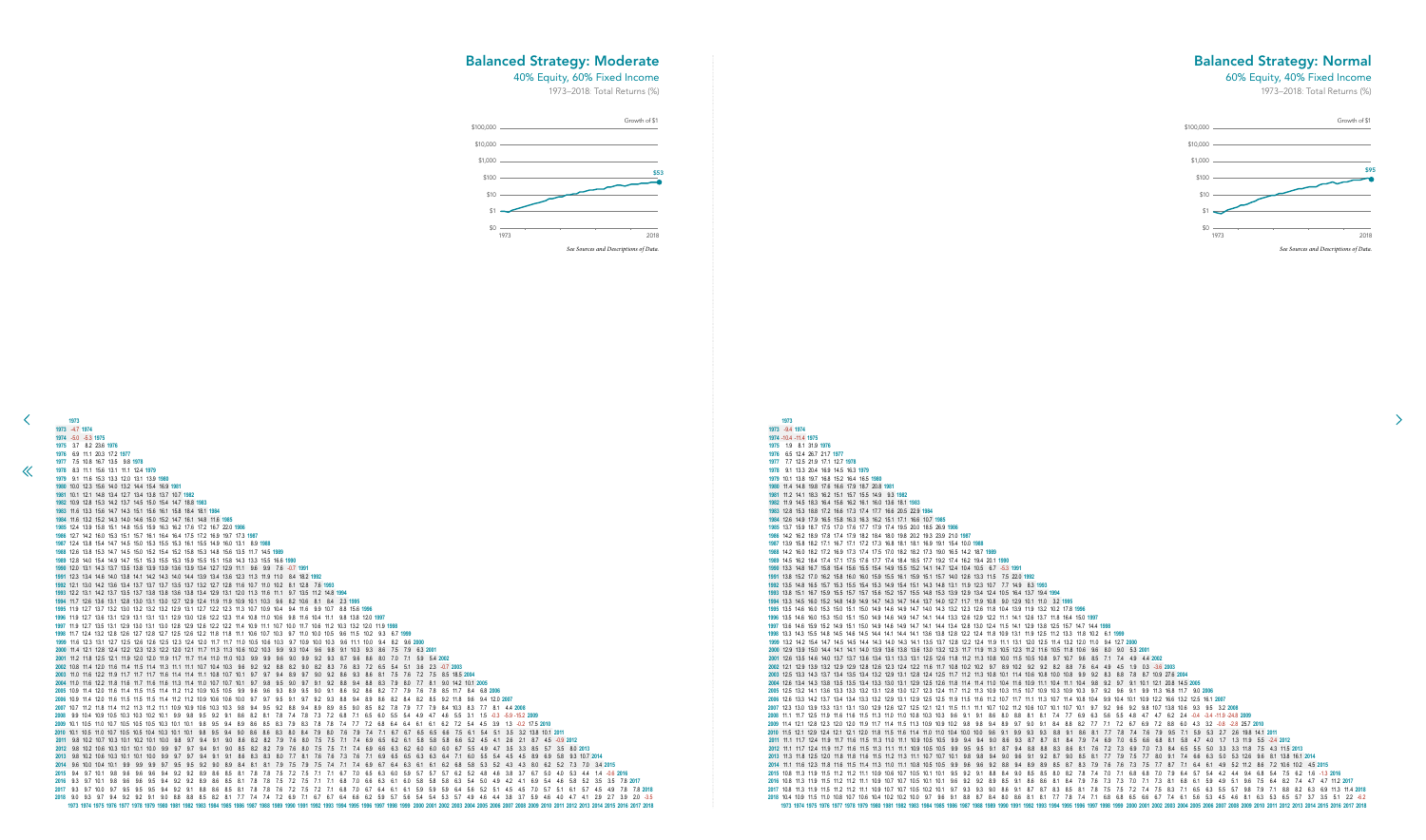-20.8 -22.9 **1975** -2.2 7.3 49.3 **1976** 5.2 14.6 39.8 30.8 **1977** 7.8 15.6 32.4 24.6 18.7 **1978** 10.4 17.3 30.3 24.5 21.5 24.3 **1979** 11.9 18.0 28.6 23.8 21.6 23.1 21.8 **1980** 13.9 19.5 28.6 24.8 23.3 24.9 25.1 28.5 **1981** 13.1 17.8 25.2 21.5 19.7 20.0 18.6 17.0 6.6 **1982** 13.4 17.6 24.0 20.8 19.2 19.3 18.0 16.8 11.4 16.4 **1983** 15.0 19.1 25.0 22.3 21.1 21.5 20.9 20.7 18.2 24.5 33.1 **1984** 14.5 18.1 23.3 20.7 19.4 19.6 18.8 18.2 15.7 18.9 20.3 8.6 **1985** 16.1 19.6 24.4 22.2 21.3 21.6 21.2 21.1 19.7 23.2 25.6 22.0 37.0 **1986** 16.9 20.2 24.8 22.8 22.0 22.4 22.1 22.2 21.1 24.3 26.3 24.2 32.7 28.6 **1987** 16.5 19.5 23.7 21.7 20.9 21.2 20.8 20.7 19.6 21.9 23.1 20.7 25.0 19.4 10.9 **1988** 17.2 20.1 23.9 22.2 21.5 21.7 21.5 21.4 20.6 22.7 23.8 22.0 25.6 22.0 18.9 27.4 **1989** 17.8 20.5 24.1 22.5 21.9 22.2 22.0 22.0 21.3 23.3 24.3 22.9 25.9 23.3 21.6 27.4 27.3 **1990** 15.7 18.1 21.3 19.6 18.9 18.9 18.5 18.2 17.2 18.4 18.7 16.7 18.1 14.7 11.5 11.7 4.5 -14.2 **1991** 16.4 18.7 21.8 20.2 19.6 19.6 19.3 19.1 18.2 19.5 19.8 18.3 19.7 17.1 14.9 15.9 12.3 5.5 29.6 **1992** 16.0 18.2 21.1 19.6 18.9 18.9 18.6 18.3 17.5 18.5 18.8 17.3 18.4 16.0 14.0 14.6 11.6 6.8 19.2 9.6 **1993** 16.6 18.7 21.5 20.1 19.5 19.5 19.2 19.0 18.3 19.4 19.6 18.4 19.5 17.5 16.0 16.9 14.9 11.9 22.3 18.8 28.8 **1994** 16.1 18.0 20.6 19.2 18.6 18.6 18.3 18.0 17.3 18.2 18.3 17.1 18.0 16.0 14.5 15.1 13.1 10.5 17.7 14.0 16.2 4.8 **1995** 16.3 18.2 20.7 19.4 18.8 18.8 18.5 18.3 17.6 18.5 18.6 17.5 18.3 16.6 15.4 15.9 14.4 12.4 18.6 16.0 18.2 13.2 22.3 **1996** 16.5 18.3 20.7 19.5 18.9 18.9 18.6 18.5 17.9 18.6 18.8 17.8 18.6 17.0 15.9 16.5 15.2 13.6 19.0 17.0 18.9 15.8 21.7 21.1 **1997** 16.6 18.4 20.6 19.5 19.0 19.0 18.7 18.5 18.0 18.7 18.9 17.9 18.7 17.2 16.3 16.8 15.7 14.3 19.1 17.4 19.1 16.7 21.0 20.4 19.6 **1998** 16.1 17.8 19.9 18.8 18.2 18.2 17.9 17.7 17.2 17.8 17.9 16.9 17.6 16.2 15.2 15.6 14.5 13.1 17.1 15.4 16.5 14.1 16.6 14.7 11.7 4.3 **1999** 16.2 17.9 19.9 18.8 18.3 18.3 18.0 17.8 17.3 17.9 18.0 17.1 17.7 16.4 15.5 15.9 14.9 13.7 17.3 15.9 16.8 14.9 17.1 15.8 14.1 11.4 19.1 **2000** 15.8 17.3 19.2 18.1 17.6 17.6 17.3 17.1 16.5 17.1 17.1 16.2 16.7 15.5 14.6 14.9 13.9 12.7 15.9 14.4 15.0 13.2 14.7 13.2 11.3 8.6 10.9 3.3 **2001** 15.3 16.7 18.5 17.5 16.9 16.9 16.6 16.3 15.8 16.3 16.3 15.4 15.8 14.6 13.7 13.9 12.9 11.8 14.5 13.1 13.5 11.7 12.8 11.2 9.4 7.0 7.9 2.7 2.0 **2002** 14.3 15.7 17.4 16.3 15.8 15.7 15.3 15.1 14.5 14.9 14.8 13.9 14.2 13.0 12.1 12.2 11.1 10.0 12.3 10.8 10.9 9.1 9.7 8.0 5.9 3.4 3.2 -1.6 -4.0 -9.7 **2003** 15.3 16.6 18.3 17.3 16.8 16.8 16.5 16.2 15.7 16.2 16.2 15.4 15.7 14.7 13.9 14.1 13.3 12.3 14.7 13.5 13.9 12.5 13.3 12.3 11.1 9.7 10.8 8.8 10.7 15.4 47.5 **2004** 15.5 16.8 18.5 17.5 17.1 17.0 16.7 16.5 16.1 16.5 16.5 15.8 16.1 15.1 14.4 14.6 13.9 13.0 15.3 14.2 14.6 13.4 14.3 13.5 12.5 11.6 12.8 11.6 13.8 18.0 35.0 23.6 **2005** 15.5 16.7 18.3 17.4 16.9 16.9 16.6 16.4 16.0 16.4 16.4 15.7 16.0 15.0 14.4 14.6 13.8 13.1 15.2 14.2 14.5 13.4 14.2 13.5 12.6 11.8 12.9 11.9 13.8 16.9 27.4 18.4 13.5 **2006** 15.7 16.9 18.5 17.6 17.2 17.1 16.9 16.7 16.3 16.7 16.7 16.0 16.4 15.5 14.9 15.1 14.4 13.7 15.7 14.8 15.2 14.2 15.1 14.4 13.8 13.2 14.3 13.7 15.5 18.4 26.7 20.4 18.9 24.6 **2007** 15.3 16.4 17.9 17.0 16.6 16.5 16.3 16.1 15.7 16.0 16.0 15.3 15.6 14.8 14.1 14.3 13.7 12.9 14.8 13.9 14.2 13.2 13.9 13.2 12.5 11.9 12.7 12.0 13.3 15.3 21.0 15.2 12.5 12.0 0.8 **2008** 13.1 14.2 15.5 14.6 14.1 14.0 13.6 13.4 12.9 13.1 13.0 12.2 12.4 11.4 10.7 10.7 9.9 9.1 10.5 9.5 9.5 8.3 8.6 7.6 6.5 5.4 5.5 4.1 4.2 4.5 7.1 0.5 -4.6 -9.9 -23.4 -41.8 **2009** 13.8 14.9 16.2 15.3 14.9 14.8 14.5 14.2 13.8 14.0 13.9 13.3 13.5 12.6 11.9 12.0 11.3 10.5 12.0 11.1 11.2 10.2 10.5 9.8 8.9 8.1 8.4 7.4 7.9 8.6 11.6 6.5 3.4 1.0 -5.8 -9.0 42.4 **2010** 14.0 15.0 16.3 15.5 15.1 15.0 14.7 14.5 14.0 14.3 14.2 13.6 13.8 12.9 12.3 12.4 11.7 11.0 12.5 11.7 11.8 10.8 11.2 10.5 9.8 9.1 9.5 8.7 9.2 10.0 12.8 8.6 6.3 4.9 0.4 0.3 31.7 21.9 **2011** 13.4 14.4 15.7 14.8 14.4 14.3 14.0 13.8 13.3 13.6 13.5 12.8 13.0 12.1 11.5 11.6 10.9 10.2 11.5 10.7 10.8 9.8 10.1 9.4 8.7 7.9 8.2 7.4 7.7 8.3 10.6 6.6 4.4 3.0 -0.9 -1.3 17.8 7.1 -5.9 **2012** 13.6 14.5 15.7 14.9 14.5 14.4 14.1 13.9 13.5 13.7 13.6 13.0 13.2 12.4 11.8 11.8 11.2 10.6 11.8 11.1 11.1 10.3 10.6 9.9 9.3 8.6 8.9 8.2 8.6 9.2 11.3 7.9 6.1 5.1 2.1 2.4 18.0 10.8 5.6 18.6 **2013** 13.9 14.8 16.0 15.3 14.9 14.8 14.5 14.3 13.9 14.1 14.1 13.5 13.6 12.9 12.3 12.4 11.8 11.2 12.5 11.8 11.9 11.1 11.4 10.9 10.3 9.7 10.1 9.5 10.0 10.7 12.7 9.7 8.3 7.7 5.4 6.2 19.8 14.8 12.5 23.0 27.6 **2014** 13.7 14.6 15.8 15.0 14.6 14.5 14.3 14.1 13.7 13.9 13.8 13.2 13.4 12.7 12.1 12.2 11.6 11.0 12.2 11.5 11.6 10.9 11.2 10.6 10.1 9.5 9.9 9.3 9.7 10.4 12.2 9.5 8.1 7.6 5.6 6.3 17.6 13.1 11.0 17.3 16.7 6.8 **2015** 13.3 14.2 15.3 14.5 14.2 14.0 13.8 13.6 13.2 13.4 13.3 12.7 12.8 12.1 11.6 11.6 11.1 10.5 11.6 10.9 11.0 10.2 10.5 9.9 9.4 8.8 9.1 8.5 8.8 9.3 11.0 8.4 7.1 6.5 4.6 5.1 14.4 10.3 8.1 11.9 9.8 1.8 -2.9 **2016** 2016 13.4 14.3 15.4 14.6 14.3 14.1 13.9 13.7 13.3 13.5 13.4 12.9 13.0 12.3 11.8 11.8 11.3 10.7 11.8 11.2 11.2 11.2 10.5 10.8 10.3 9.8 9.3 9.6 9.0 9.4 9.9 11.5 9.1 8.0 7.5 5.9 6.5 14.8 11.4 9.7 13.1 11.8 6.9 7.0 18.0 2017 2017 13.5 14.4 15.4 14.7 14.4 14.3 14.0 13.8 13.4 13.6 13.6 13.0 13.2 12.5 12.0 12.0 11.6 11.0 12.1 11.5 11.5 10.9 11.1 10.7 10.2 9.7 10.0 9.6 9.9 10.4 11.9 9.8 8.8 8.4 7.0 7.7 15.3 12.3 11.0 14.1 13.2 9.8 10.9 18.5 18.9 20 12.9 13.7 14.7 14.0 13.7 13.5 13.3 13.1 12.7 12.9 12.8 12.2 12.3 11.7 11.2 11.2 10.7 10.2 11.1 10.5 10.5 9.9 10.1 9.6 9.1 8.6 8.8 8.3 8.6 9.0 10.3 8.2 7.2 6.7 5.3 5.7 12.3 9.3 7.8 10.0 8.6 5.1 4.7 7.4 2.5 -11.6 1985 1986 1987 1988 1989 1990 1991 1992 1993 1994 1995 1996 1997 1998 1999 2000 2001 2002 2003 2004 2005 2006 2007 2008 2009 2010 2011 2012 2013 2014 2015 2016 2017 2018

![](_page_41_Figure_4.jpeg)

## Balanced Strategy: Equity

## 100% Equity

 $\rightarrow$ 

1973–2018: Total Returns (%)

## Balanced Strategy: Aggressive

80% Equity, 20% Fixed Income

![](_page_41_Figure_9.jpeg)

![](_page_41_Figure_3.jpeg)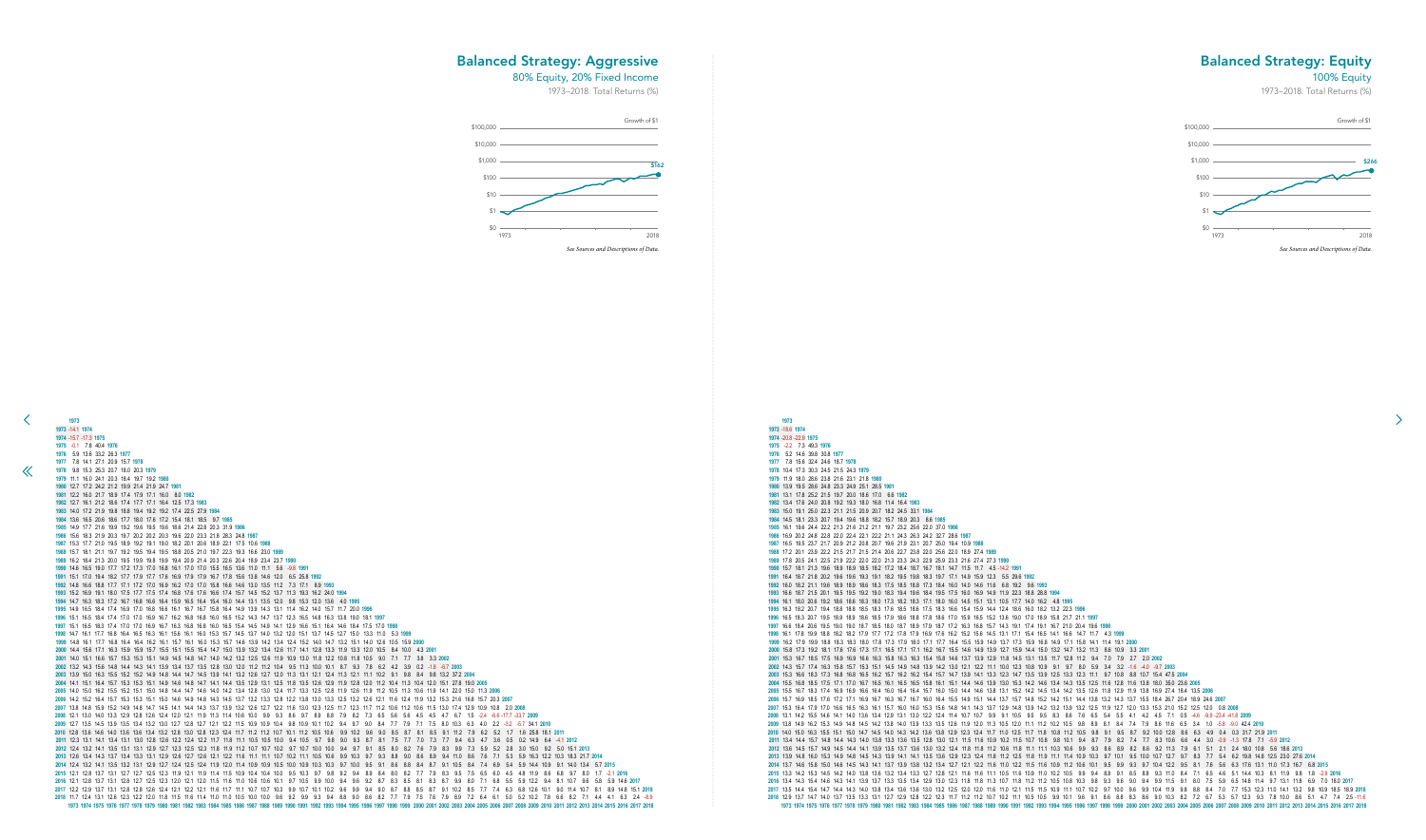How do we measure the world? Thinking only in terms of landmass can distort investment decisions. Directly comparing the markets of nations produces some surprising results. Measures such as population, gross domestic product, or exports do not directly indicate the size or suitability of investments in a market. This cartogram illustrates the balance of equity

investment opportunities around the world. The size of each country has been adjusted to reflect its total relative capitalization. Of course, the world is in motion—there is no fixed relationship between markets, and their proportion can change over time. Viewing the world this way brings the scope of diversification into new light and helps clarify allocation decisions.

 $\rightarrow$ 

BY ASSET CLASS (\$ TRILLIONS)

 $\left\langle \right\rangle$ 

 $\ll$ 

![](_page_42_Figure_7.jpeg)

#### BY NATION (\$ BILLIONS)

1. An example large cap stock provided for comparison.

# <span id="page-42-0"></span>World Equity Market Capitalization

# UNITED KING<mark>I</mark> \$2,590B 5% BELGIUM THERLAN 1%

As of December 31, 2018

## WHERE DIMENSIONAL INVESTS: ■■ DEVELOPED MARKETS ■ EMERGING MARKETS ■ NOT INVESTED

| \$6 | Not Invested \$1 | United States  | 27,155 | Hong Kong      | 533 | Finland         | 172 | New Zealand    | 62 | Morocco              | 18 |
|-----|------------------|----------------|--------|----------------|-----|-----------------|-----|----------------|----|----------------------|----|
|     |                  | <b>Japan</b>   | 3,946  | Sweden         | 512 | <b>Thailand</b> | 168 | <b>Austria</b> | 58 | Pakistan             | 17 |
|     |                  | United Kingdom | 2,590  | Spain          | 468 | Mexico          | 154 | <b>Turkey</b>  | 54 | Bangladesh           | 14 |
|     |                  | <b>China</b>   | 1,654  | <b>Brazil</b>  | 443 | Malaysia        | 150 | UAE            | 51 | Nigeria              | 14 |
|     |                  | Canada         | 1,488  | Netherlands    | 429 | Norway          | 145 | Vietnam        | 50 | $\blacksquare$ Egypt | 13 |
|     | ш                | France         | 1,480  | <b>I</b> Italy | 364 | Indonesia       | 143 | Kuwait         | 39 | Czech Republic       |    |
|     |                  | Germany        | 1,261  | South Africa   | 349 | Israel          | 118 | Colombia       | 29 | <b>Z</b> Bahrain     |    |
|     |                  | Switzerland    | 1,207  | Denmark        | 251 | <b>I</b> reland | 98  | Portugal       | 27 | <b>Z</b> Jordan      |    |
|     |                  | Australia      | 1,064  | Singapore      | 225 | Philippines     | 77  | Argentina      | 24 | <b>XX</b> Kenya      |    |
|     |                  | <b>Korea</b>   | 891    | <b>Russia</b>  | 212 | <b>Chile</b>    | 72  | <b>Peru</b>    | 22 | <b>Z</b> Romania     |    |
|     |                  | <b>I</b> India | 743    | Saudi Arabia   | 205 | <b>Poland</b>   | 70  | Greece         | 18 | <b>Z</b> Iceland     |    |
|     | 1%               | <b>Taiwan</b>  | 714    | Belgium        | 186 | <b>Qatar</b>    | 65  | Hungary        | 18 | Mauritius            |    |

![](_page_42_Figure_18.jpeg)

In USD. Market cap data is free-float adjusted and meets minimum liquidity and listing requirements. Dimensional makes case-by-case determinations about the suitability of investing in each emerging market, making considerations that include local market accessibility, government stability, and property rights before making investments. China market capitalization excludes A-shares, which are generally only available to mainland China investors. Many nations not displayed. Totals may not equal 100% due to rounding. For educational purposes; should not be used as investment advice. Data provided by Bloomberg.

FRANCE \$1,480B 3% SPAIN \$468B 1% PORTUGAL \$27B

IRELAND \$98B

![](_page_42_Figure_3.jpeg)

![](_page_42_Figure_4.jpeg)

![](_page_42_Picture_5.jpeg)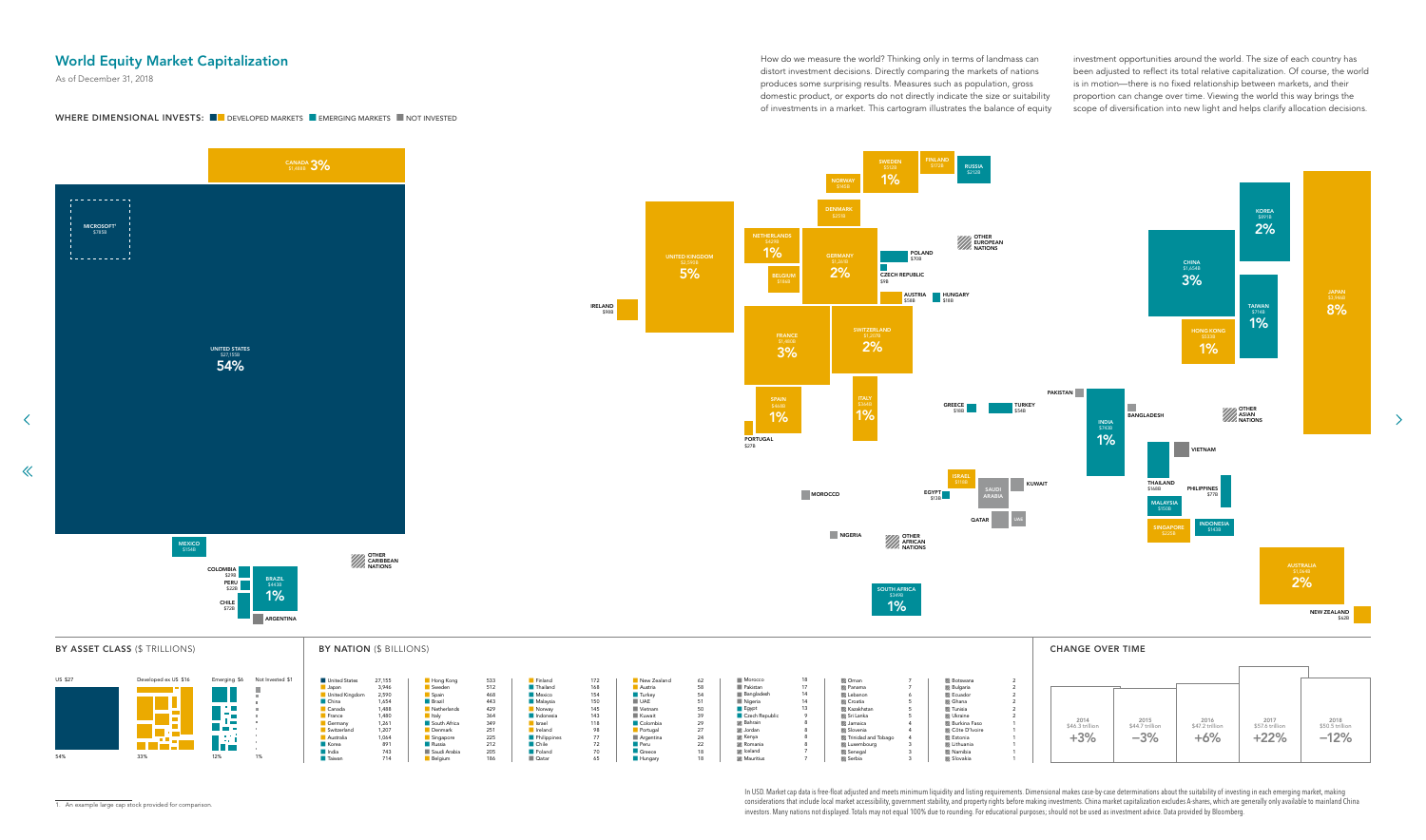Viewing the world in terms of bond markets produces a very different perspective on countries and regions, as compared to their landmass, population, gross domestic product, or even stock markets. This cartogram shows the balance of the investment grade fixed income opportunities around the world, with the size of each country adjusted to reflect the relative size of its fixed income market. It may be surprising that the relative

sizes of a country's bond and equity markets are not necessarily the same. Different regulations and preferences regarding capital structures for companies—as well as differing requirements and methods for government funding—lead to different outcomes. These proportions can change over time, but viewing the fixed income world this way highlights opportunities for diversification in fixed income and helps clarify allocation decisions.

 $\rightarrow$ 

In USD. Data is from Bloomberg Barclays Global Aggregate Ex-Securitized Bond Index. Index excludes non-investment grade securities, bonds with less than one year to maturity, tax-exempt municipal securities, inflation-link bonds, floating rate issues, and securitized bonds. Many nations not displayed. Totals may not equal 100% due to rounding. For educational purposes; should not be used as investment advice. Data provided by Bloomberg.

![](_page_43_Figure_6.jpeg)

| United States*  | 13,503 | Australia*   | 746 | Portugal   | 179 | Israel         | 78 | Colombia    |
|-----------------|--------|--------------|-----|------------|-----|----------------|----|-------------|
| Japan*          | 8,691  | Korea        | 728 | Poland     | 170 | Hong Kong      | 66 | Philippines |
| France*         | 2.731  | Belgium*     | 526 | Thailand   | 170 | New Zealand*   | 66 | Slovenia    |
| United Kingdom* | 2,519  | China        | 336 | Ireland*   | 167 | Saudi Arabia   | 61 | Peru        |
| Germany*        | 2,461  | Mexico       | 332 | Malaysia   | 164 | Czech Republic | 60 | Romania     |
| Italy*          | 1.774  | Austria      | 323 | Denmark*   | 145 | Hungary        | 59 | Brazil      |
| Canada*         | 1.538  | Switzerland* | 318 | Russia     | 143 | Chile          | 53 | Luxembourg  |
| Spain*          | 1.211  | Indonesia    | 236 | Singapore* | 117 | Qatar          | 50 | Kazakhstan  |
| Supranational*  | 1,105  | Sweden*      | 219 | Norway*    | 113 | Slovakia       | 44 | Panama      |
| Netherlands*    | 784    | Finland*     | 179 | <b>UAE</b> | 78  | India          | 40 | Kuwait      |

## <span id="page-43-0"></span>Global Bond Market

## BOND TYPE: ■ GOVERNMENT ■ CORPORATE

\*Where Dimensional invests

As of December 31, 2018

![](_page_43_Figure_4.jpeg)

 $\left\langle \right\rangle$ 

 $\ll$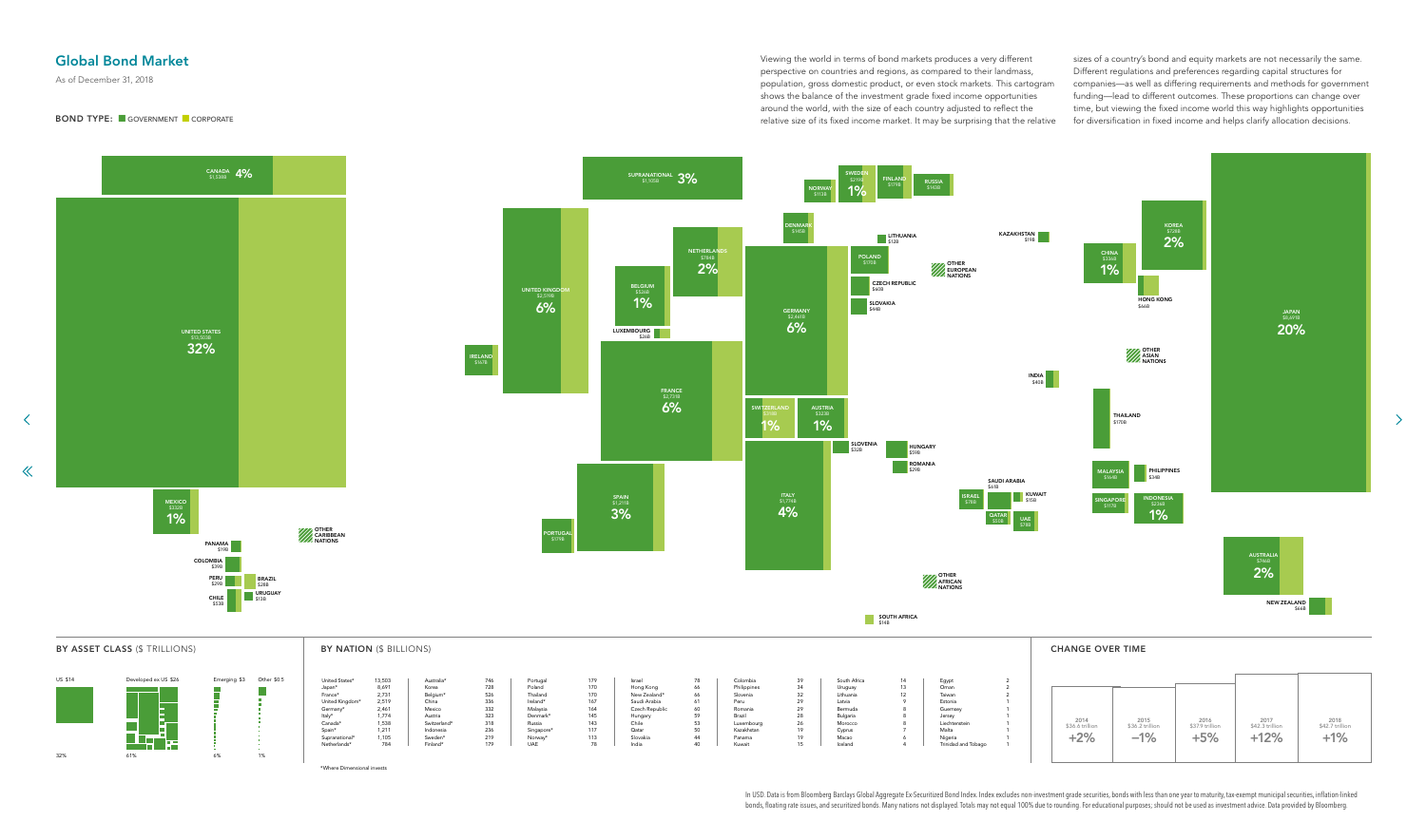These two tables rank historical annual stock market performance for different developed and emerging markets from highest to lowest in each year. Each color corresponds to a different country, and the patchwork dispersion of colors shows no predictable pattern in either the developed or the emerging markets.

Investors who follow a structured, diversified strategy are therefore more likely to capture the returns wherever they happen to occur in any given year. This diversified strategy also reduces the risk of being too heavily invested in any one country that happens to perform particularly badly in any given year.

# <span id="page-44-0"></span>The Randomness of Global Equity Returns

Developed Markets Percentage of Annual Returns Emerging Markets Percentage of Annual Returns

In USD. MSCI country indices (net dividends) for each country listed. Does not include Greece, which MSCI classified as a developed market prior to November 2013. Additional countries excluded due to data availability or due to downgrades by MSCI from emerging to frontier market. MSCI data © MSCI 2019, all rights reserved.

Past performance is no guarantee of future results. Indices are not available for direct investment; therefore, their performance does not reflect the expenses associated with the management of an actual portfolio.

|                  | 1999                   | 2000                 | 2001                 | 2002                  | 2003                | 2004                | 2005                | 2006                | 2007                | 2008                   | 2009                | 2010                | 2011                | 2012                | 2013               | 2014                | 2015                 | 2016                  | 2017              | 2018               |
|------------------|------------------------|----------------------|----------------------|-----------------------|---------------------|---------------------|---------------------|---------------------|---------------------|------------------------|---------------------|---------------------|---------------------|---------------------|--------------------|---------------------|----------------------|-----------------------|-------------------|--------------------|
| H <sub>O</sub> H | Finland                | Switzerland          | <b>Vew Zealand</b>   | New Zealand           | Sweden              | Austria             | Canada              | Spain               | Finland             | Japan                  | Norway              | Sweden              | Ireland             | Belgium             | Finland            | <b>USA</b>          | Denmark              | Canada                | Austria           | Finland            |
|                  | 152.6                  | 5.9                  | 8.4                  | 24.2                  | 64.5                | 71.5                | 28.3                | 49.4                | 48.7                | $-29.2$                | 87.1                | 33.8                | 13.7                | 39.6                | 46.0               | 12.7                | 23.4                 | 24.6                  | 58.3              | $-3.4$             |
|                  | Singapore              | Canada               | Australia            | Austria               | Germany             | Norway              | Japan               | Portugal            | Hong Kong           | Switzerland            | Australia           | Denmark             | New Zealand         | Denmark             | Ireland            | New Zealand         | Ireland              | New Zealand           | Hong Kong         | <b>New Zealand</b> |
|                  | 99.4                   | 5.3                  | 1.7                  | 16.5                  | 63.8                | 53.3                | 25.5                | 47.4                | 41.2                | $-30.5$                | 76.4                | 30.7                | 5.5                 | 31.3                | 41.2               | 7.3                 | 16.5                 | 18.4                  | 36.2              | $-4.0$             |
|                  | Sweden                 | Denmark              | Ireland              | Australia             | Spain               | Belgium             | Austria             | Ireland             | Germany             | <b>USA</b>             | Singapore           | Hong Kong           | <b>USA</b>          | Singapore           | <b>USA</b>         | Denmark             | Belgium              | Norway                | Singapore         | <b>USA</b>         |
|                  | 79.7                   | 3.4                  | $-2.8$               | $-1.3$                | 58.5                | 43.5                | 24.6                | 46.8                | 35.2                | $-37.6$                | 74.0                | 23.2                | 1.4                 | 31.0                | 31.8               | 6.2                 | 12.1                 | 13.3                  | 35.6              | $-5.0$             |
|                  | Japan                  | Norway               | Austria              | Norway                | Austria             | Ireland             | Denmark             | Singapore           | Norway              | Spain                  | Sweden              | Singapore           | <b>UK</b>           | Germany             | Germany            | Hong Kong           | Japan                | Australia             | Denmark           | Hong Kong          |
|                  | 61.5                   | $-0.9$               | $-5.6$               | $-7.3$                | 57.0                | 43.1                | 24.5                | 46.7                | 31.4                | $-40.6$                | 64.2                | 22.1                | $-2.6$              | 30.9                | 31.4               | 5.1                 | 9.6                  | 11.4                  | 34.7              | $-7.8$             |
|                  | Hong Kong              | Italy                | Belgium              | Italy                 | New Zealand         | Sweden              | Norway              | Norway              | Canada              | France                 | Hong Kong           | Canada              | Switzerland         | New Zealand         | Spain              | Belgium             | Austria              | Austria               | Netherlands       | Norway             |
|                  | 59.5                   | $-1.3$               | $-10.9$              | $-7.3$                | 55.4                | 36.3                | 24.3                | 45.1                | 29.6                | $-43.3$                | 60.2                | 20.5                | -6.8                | 29.3                | 31.3               | 4.1                 | 3.5                  | 11.3                  | 32.2              | $-8.6$             |
|                  | Canada                 | Netherlands          | Spain                | Japan                 | Canada              | New Zealand         | Finland             | Sweden              | Singapore           | Canada                 | Belgium             | Japan               | Norway              | Hong Kong           | <b>Netherlands</b> | Singapore           | Italy                | <b>USA</b>            | France            | Switzerland        |
|                  | 53.7                   | $-4.1$               | $-11.4$              | $-10.3$               | 54.6                | 35.2                | 16.7                | 43.4                | 28.4                | $-45.5$                | 57.5                | 15.4                | $-10.0$             | 28.3                | 31.3               | 3.0                 | 2.3                  | 10.9                  | 28.7              | $-9.1$             |
|                  | Norway                 | France               | Norway               | Switzerland           | Australia           | Italy               | Switzerland         | Denmark             | Australia           | Germany                | Canada              | <b>USA</b>          | Belgium             | Austria             | Belgium            | Ireland             | Finland              | France                | Italy             | Singapore          |
|                  | 31.7                   | $-4.3$               | $-12.2$              | $-10.3$               | 49.5                | 32.5                | 16.3                | 38.8                | 28.3                | $-45.9$                | 56.2                | 14.8                | $-10.6$             | 25.9                | 27.6               | 2.3                 | 2.0                  | 4.9                   | 28.4              | $-9.4$             |
|                  | France                 | Australia            | <b>USA</b>           | Singapore             | Denmark             | Denmark             | Australia           | Belgium             | Denmark             | Singapore              | New Zealand         | Australia           | Australia           | Australia           | Japan              | Canada              | Netherlands          | Netherlands           | Norway            | Portugal           |
|                  | 29.3                   | $-10.0$              | $-12.4$              | $-11.0$               | 49.3                | 30.8                | 16.0                | 36.7                | 25.6                | $-47.4$                | 50.4                | 14.5                | $-11.0$             | 22.1                | 27.2               | 1.5                 | 1.3                  | 4.8                   | 28.3              | $-11.1$            |
|                  | <b>USA</b>             | Portugal             | <b>UK</b>            | Canada                | Norway              | Australia           | Singapore           | Austria             | Portugal            | Denmark                | Spain               | Switzerland         | Netherlands         | Sweden              | Switzerland        | Switzerland         | Portugal             | Portugal              | Germany           | Australia          |
|                  | 21.9                   | $-10.3$              | $-14.0$              | $-13.2$               | 48.1                | 30.3                | 14.4                | 36.5                | 24.0                | $-47.6$                | 43.5                | 11.8                | $-12.1$             | 22.0                | 26.6               | $-0.1$              | 0.9                  | 3.6                   | 27.7              | $-12.0$            |
|                  | Germany<br><b>20.0</b> | <b>UK</b><br>$-11.5$ | Denmark<br>$-14.8$   | Portugal<br>$-13.8$   | Ireland<br>43.8     | Spain<br>28.9       | Netherlands<br>13.9 | Germany<br>36.0     | Spain<br>24.0       | Netherlands<br>$-48.2$ | <b>UK</b><br>43.3   | Norway<br>10.9      | Spain<br>$-12.3$    | France<br>21.3      | France<br>26.3     | Finland<br>$-0.7$   | <b>USA</b><br>0.7    | Germany<br>2.8        | Spain<br>27.0     | France<br>$-12.8$  |
|                  | Australia<br>17.6      | Austria<br>$-12.0$   | Hong Kong<br>$-18.6$ | Belgium<br>$-15.0$    | Portugal<br>43.0    | Hong Kong<br>25.0   | Sweden<br>10.3      | France<br>34.5      | Netherlands<br>20.6 | <b>UK</b><br>$-48.3$   | Austria<br>43.2     | Finland<br>10.3     | Canada<br>$-12.7$   | Netherlands<br>20.6 | Denmark<br>25.2    | Australia<br>$-3.4$ | Switzerland<br>0.4   | Japan<br>2.4          | Japan<br>24.0     | Japan<br>$-12.9$   |
| RETURNS          | New Zealand            | Ireland              | Canada               | <b>UK</b>             | France              | Portugal            | Germany             | Italy               | France              | Sweden                 | Netherlands         | Austria             | Japan               | Switzerland         | Sweden             | Netherlands         | France               | Hong Kong             | Portugal          | Netherlands        |
|                  | 12.9                   | $-12.7$              | $-20.4$              | $-15.2$               | 40.2                | 24.7                | 9.9                 | 32.5                | 13.2                | $-49.9$                | 42.3                | 9.9                 | $-14.3$             | 20.4                | 24.5               | $-3.5$              | $-0.1$               | 2.3                   | 23.8              | $-13.1$            |
|                  | <b>UK</b>              | <b>USA</b>           | Switzerland          | Spain                 | Hong Kong           | Singapore           | France              | <b>Netherlands</b>  | New Zealand         | Italy                  | Portugal            | <b>UK</b>           | Sweden              | Norway              | <b>UK</b>          | Japan               | Hong Kong            | Singapore             | Switzerland       | Sweden             |
|                  | 12.5                   | $-12.8$              | $-21.4$              | $-15.3$               | 38.1                | 22.3                | 9.9                 | 31.4                | 8.9                 | $-50.0$                | 40.4                | 8.8                 | $-16.0$             | 18.7                | 20.7               | $-4.0$              | $-0.5$               | 1.4                   | 22.5              | $-13.7$            |
|                  | Denmark                | Finland              | Portugal             | Denmark               | Italy               | Canada              | Belgium             | Australia           | <b>UK</b>           | Australia              | Denmark             | Germany             | Denmark             | <b>USA</b>          | Italy              | Spain               | Germany              | Sweden                | Finland           | <b>UK</b>          |
|                  | 12.1                   | $-14.2$              | $-22.0$              | $-16.0$               | 37.8                | 22.2                | 9.0                 | 30.9                | 8.4                 | $-50.7$                | 36.6                | 8.4                 | $-16.0$             | 15.3                | 20.4               | $-4.7$              | $-1.9$               | 0.6 <sub>1</sub>      | 22.5              | $-14.2$            |
|                  | Netherlands            | Hong Kong            | Netherlands          | Hong Kong             | Singapore           | <b>UK</b>           | Hong Kong           | <b>UK</b>           | Italy               | Hong Kong              | France              | New Zealand         | Hong Kong           | <b>UK</b>           | Austria            | <b>UK</b>           | Sweden               | <b>UK</b>             | <b>UK</b>         | Denmark            |
|                  | 6.9                    | $-14.7$              | $-22.1$              | $-17.8$               | 37.6                | 19.6                | 8.4                 | 30.6                | 6.1                 | $-51.2$                | 31.8                | 8.3                 | $-16.0$             | 15.3                | 13.4               | $-5.4$              | $-5.0$               | $-0.1$                | 22.3              | $-15.4$            |
|                  | Spain                  | Germany              | France               | Netherlands           | Japan               | France              | <b>UK</b>           | Hong Kong           | <b>USA</b>          | Portugal               | Italy               | Netherlands         | France              | Finland             | New Zealand        | Sweden              | New Zealand          | Spain                 | <b>USA</b>        | Spain              |
|                  | 4.8                    | $-15.6$              | $-22.4$              | $-20.8$               | 35.9                | 18.5                | 7.4                 | 30.4                | 5.4                 | $-52.2$                | 26.6                | 1.7                 | $-16.9$             | 14.6                | 11.3               | $-7.5$              | $-6.3$               | $-1.0$                | 21.2              | $-16.2$            |
|                  | Italy                  | Spain                | Germany              | France                | Belgium             | Germany             | <b>USA</b>          | Finland             | Switzerland         | New Zealand            | <b>USA</b>          | Belgium             | Singapore           | Italy               | Hong Kong          | Italy               | <b>UK</b>            | Finland               | Sweden            | Canada             |
|                  | $-0.3$                 | $-15.9$              | $-22.4$              | $-21.2$               | 35.3                | 16.2                | 5.1                 | 29.9                | 5.3                 | $-53.8$                | 26.3                | $-0.4$              | $-17.9$             | 12.5                | 11.1               | $-9.5$              | $-7.6$               | $-4.7$                | 20.6              | $-17.2$            |
|                  | Switzerland<br>$-7.0$  | Belgium<br>$-16.8$   | Singapore<br>$-23.4$ | <b>USA</b><br>$-23.1$ | Switzerland<br>34.1 | Japan<br>15.9       | Spain<br>4.4        | Switzerland<br>27.4 | Austria<br>2.2      | Finland<br>$-55.2$     | Switzerland<br>25.3 | France<br>$-4.1$    | Germany<br>$-18.1$  | Canada<br>9.1       | Portugal<br>11.0   | France<br>$-9.9$    | Australia<br>$-10.0$ | Switzerland<br>$-4.9$ | Australia<br>19.9 | Italy<br>$-17.8$   |
|                  | Portugal<br>$-8.9$     | Sweden<br>$-21.3$    | Italy<br>$-26.6$     | Ireland<br>$-26.2$    | <b>UK</b><br>32.1   | Switzerland<br>15.0 | Italy<br>1.9        | Canada<br>17.8      | Sweden<br>0.6       | Norway<br>$-64.2$      | Germany<br>25.2     | Portugal<br>$-11.3$ | Portugal<br>$-23.1$ | Japan<br>8.2        | Norway<br>9.4      | Germany<br>$-10.4$  | Norway<br>$-15.0$    | Ireland<br>$-7.1$     | Belgium<br>18.6   | Germany<br>$-22.2$ |
|                  | Austria<br>$-9.1$      | Singapore<br>$-27.7$ | Sweden<br>$-27.2$    | Finland<br>$-30.3$    | <b>USA</b><br>28.4  | Netherlands<br>12.2 | New Zealand<br>1.7  | New Zealand<br>16.6 | Belgium<br>$-2.7$   | Belgium<br>$-66.5$     | Ireland<br>12.3     | Italy<br>$-15.0$    | Italy<br>$-23.2$    | Ireland<br>5.7      | Canada<br>5.6      | Norway<br>$-22.0$   | Spain<br>–15.6       | Belgium<br>$-7.6$     | Ireland<br>18.1   | Ireland<br>$-25.3$ |
|                  | Ireland                | Japan                | Japan                | Sweden                | Netherlands         | <b>USA</b>          | Portugal            | <b>USA</b>          | Japan               | Austria                | Finland             | Ireland             | Finland             | Portugal            | Australia          | Austria             | Singapore            | Italy                 | Canada            | Belgium            |
|                  | –12.6                  | $-28.2$              | $-29.4$              | $-30.5$               | 28.1                | 10.1                | $-1.9$              | 14.7                | $-4.2$              | $-68.4$                | 11.1                | $-18.1$             | $-31.9$             | 3.5                 | 4.2                | $-29.8$             | $-17.7$              | $-10.5$               | 16.1              | $-26.9$            |
| ▼                | Belgium                | New Zealand          | Finland              | Germany               | Finland             | Finland             | Ireland             | Japan               | Ireland             | Ireland                | Japan               | Spain               | Austria             | Spain               | Singapore          | Portugal            | Canada               | Denmark               | New Zealand       | Austria            |
| $\frac{8}{3}$    | $-14.3$                | $-33.5$              | $-38.2$              | $-33.2$               | 19.4                | 6.1                 | $-2.3$              | 6.2                 | $-20.1$             | $-71.9$                | 6.3                 | $-22.0$             | $-36.4$             | 3.0                 | 1.7                | $-38.2$             | $-24.2$              | $-15.8$               | 11.7              | $-27.4$            |

In USD. MSCI country indices (net dividends) for each country listed. Does not include Israel, which MSCI classified as an emerging market prior to May 2010.

 $\ll$ 

 $\checkmark$ 

| 1999          | 2000         | 2001         | 2002         | 2003            | 2004         | 2005          | 2006          | 2007         | 2008         | 2009          | 2010         | 2011          | 2012          | 2013         | 2014         | 2015         | 2016          | 2017          | 2018         |
|---------------|--------------|--------------|--------------|-----------------|--------------|---------------|---------------|--------------|--------------|---------------|--------------|---------------|---------------|--------------|--------------|--------------|---------------|---------------|--------------|
| Turkey        | Czech Rep.   | Russia       | Czech Rep.   | <b>Thailand</b> | Colombia     | Egypt         | China         | Peru         | Colombia     | <b>Brazil</b> | Thailand     | Indonesia     | <b>Turkey</b> | Taiwan       | Egypt        | Hungary      | <b>Brazil</b> | Poland        | Peru         |
| 253.1         | 1.3          | 55.5         | 43.7         | 143.5           | 132.4        | 161.6         | 82.9          | 94.4         | $-25.1$      | 128.1         | 55.7         | 6.0           | 64.2          | 9.1          | 29.3         | 36.3         | 66.2          | 54.7          | 1.6          |
| Russia        | Poland       | Korea        | Indonesia    | <b>Turkey</b>   | Egypt        | Colombia      | Indonesia     | Brazil       | Chile        | Indonesia     | Peru         | Malaysia      | Egypt         | Egypt        | Indonesia    | Russia       | Peru          | China         | Russia       |
| 246.9         | $-4.2$       | 48.0         | 41.9         | 125.3           | 126.2        | 107.2         | 73.8          | 79.6         | $-35.8$      | 126.2         | 53.3         | 0.1           | 47.1          | 8.2          | 26.6         | 4.2          | 55.6          | 54.1          | $-0.4$       |
| Malaysia      | Brazil       | Colombia     | Peru         | Brazil          | Hungary      | Russia        | Peru          | Turkey       | South Africa | Russia        | Chile        | Philippines   | Philippines   | Malaysia     | Philippines  | India        | Russia        | Korea         | Brazil       |
| 114.3         | $-11.7$      | 45.1         | 30.5         | 114.4           | 91.5         | 73.1          | 62.1          | 74.1         | $-37.9$      | 104.2         | 44.2         | $-0.9$        | 46.4          | 7.7          | 25.6         | $-6.1$       | 54.8          | 47.3          | $-0.5$       |
| Indonesia     | Chile        | Peru         | Hungary      | Peru            | Czech Rep.   | Korea         | Philippines   | India        | Peru         | India         | Colombia     | Thailand      | Poland        | Korea        | India        | Korea        | Hungary       | Chile         | Czech Rep.   |
| 93.1          | $-15.8$      | 19.9         | 30.3         | 94.1            | 85.6         | 57.0          | 58.2          | 73.1         | $-40.2$      | 102.8         | 43.4         | $-2.7$        | 39.2          | 3.9          | 23.9         | -6.7         | 35.4          | 42.2          | $-4.4$       |
| Korea         | Malaysia     | Mexico       | South Africa | Egypt           | Poland       | <b>Brazil</b> | Russia        | China        | Malaysia     | Turkey        | Malaysia     | Colombia      | Colombia      | China        | Turkey       | Philippines  | Thailand      | Hungary       | Thailand     |
| 92.0          | $-16.1$      | 18.4         | 28.0         | 91.8            | 61.1         | 56.4          | 55.6          | 66.2         | $-41.2$      | 97.5          | 37.0         | $-5.0$        | 35.9          | 3.6          | 18.7         | $-6.8$       | 26.6          | 39.9          | $-5.5$       |
| Egypt         | South Africa | Taiwan       | Thailand     | China           | Indonesia    | <b>Turkey</b> | India         | Egypt        | Mexico       | Chile         | South Africa | Czech Rep.    | Thailand      | Poland       | Thailand     | China        | Colombia      | India         | Malaysia     |
| 89.3          | $-17.5$      | 10.0         | 27.3         | 87.6            | 50.6         | 56.1          | 51.0          | 58.4         | $-42.9$      | 85.6          | 34.2         | $-6.0$        | 34.5          | 2.6          | 16.5         | $-7.8$       | 26.5          | 38.8          | $-6.0$       |
| India         | Mexico       | Thailand     | Colombia     | Chile           | Mexico       | Mexico        | <b>Brazil</b> | Czech Rep.   | Czech Rep.   | Colombia      | Indonesia    | Korea         | Mexico        | Russia       | Peru         | Taiwan       | Taiwan        | Peru          | Hungary      |
| 87.0          | $-20.5$      | 5.0          | 24.8         | 83.3            | 48.3         | 49.1          | 45.3          | 55.3         | $-43.1$      | 84.3          | 33.9         | $-12.0$       | 29.1          | 0.8          | 10.5         | $-11.7$      | 18.5          | 38.4          | $-6.1$       |
| Mexico        | India        | Malaysia     | Russia       | India           | South Africa | Czech Rep.    | Mexico        | Indonesia    | Taiwan       | Taiwan        | Philippines  | Mexico        | India         | Mexico       | Taiwan       | Mexico       | South Africa  | <b>Turkey</b> | India        |
| 79.8          | $-22.1$      | 4.6          | 15.4         | 78.3            | 44.9         | 45.8          | 41.4          | 54.2         | $-46.5$      | 79.2          | 33.9         | $-12.1$       | 26.0          | 0.2          | 9.4          | $-14.4$      | 17.9          | 38.4          | $-7.3$       |
| <b>Brazil</b> | Peru         | Czech Rep.   | Korea        | Indonesia       | Turkey       | India         | Poland        | Malaysia     | Thailand     | Hungary       | Mexico       | South Africa  | Hungary       | Philippines  | China        | Chile        | Indonesia     | South Africa  | Taiwan       |
| 69.5          | $-23.9$      | $-2.3$       | 8.3          | 76.5            | 41.4         | 37.6          | 40.7          | 46.1         | $-48.5$      | 77.6          | 27.6         | $-14.4$       | 22.8          | $-2.7$       | 8.0          | $-17.7$      | 17.0          | 36.1          | $-8.9$       |
| South Africa  | Hungary      | Chile        | India        | Russia          | Brazil       | Peru          | Malaysia      | Thailand     | China        | Thailand      | Korea        | China         | China         | India        | South Africa | Czech Rep.   | Chile         | Czech Rep.    | Indonesia    |
| 57.6          | $-27.0$      | $-3.6$       | 7.9          | 75.1            | 35.9         | 34.7          | 37.1          | 46.0         | $-50.8$      | 76.6          | 26.7         | $-18.4$       | 22.7          | $-3.8$       | 5.2          | $-18.4$      | 15.6          | 35.5          | $-9.2$       |
| Taiwan        | Russia       | Indonesia    | Egypt        | Colombia        | Chile        | South Africa  | Czech Rep     | Philippines  | Egypt        | Peru          | Taiwan       | Russia        | Korea         | Hungary      | Czech Rep.   | Indonesia    | Korea         | Thailand      | Colombia     |
| 52.6          | $-30.1$      | $-9.0$       | 1.6          | 66.4            | 28.0         | 28.3          | 33.9          | 40.4         | $-52.4$      | 71.9          | 21.8         | $-19.6$       | 21.2          | $-5.8$       | $-4.4$       | $-19.5$      | 8.7           | 34.5          | $-11.5$      |
| Thailand      | China        | Hungary      | Poland       | Czech Rep.      | Philippines  | Poland        | Hungary       | Korea        | Philippines  | Korea         | India        | Chile         | Peru          | South Africa | Mexico       | Malaysia     | China         | Taiwan        | Poland       |
| 47.1          | $-30.3$      | $-9.4$       | 1.0          | 64.4            | 25.8         | 24.2          | 33.7          | 31.9         | $-52.6$      | 71.3          | 20.9         | $-20.4$       | 20.2          | $-6.2$       | $-9.3$       | $-20.1$      | 0.9           | 27.5          | $-12.9$      |
| Chile         | Colombia     | Brazil       | Malaysia     | South Africa    | Korea        | Philippines   | Chile         | Poland       | Poland       | Philippines   | Turkey       | Taiwan        | South Africa  | Czech Rep.   | Malaysia     | Thailand     | Poland        | Malaysia      | Egypt        |
| 38.5          | $-38.9$      | $-17.0$      | $-0.7$       | 45.9            | 22.1         | 22.6          | 28.7          | 25.2         | $-54.8$      | 65.6          | 20.8         | $-20.9$       | 18.7          | $-10.5$      | –10.7        | $-23.5$      | 0.1           | 25.1          | $-14.0$      |
| Poland        | Egypt        | South Africa | Mexico       | Taiwan          | India        | Chile         | South Africa  | Russia       | Korea        | China         | Russia       | Peru          | Taiwan        | Thailand     | Korea        | Egypt        | India         | Philippines   | Mexico       |
| 31.3          | $-43.7$      | $-17.2$      | $-13.3$      | 41.9            | 19.1         | 20.9          | 20.5          | 24.5         | $-55.3$      | 62.3          | 19.1         | $-21.4$       | 16.7          | $-14.6$      | $-11.1$      | $-23.7$      | $-1.4$        | 24.6          | $-15.5$      |
| Peru          | Taiwan       | Philippines  | China        | Philippines     | Malaysia     | China         | Taiwan        | Chile        | Brazil       | South Africa  | Poland       | Brazil        | Malaysia      | Brazil       | Chile        | Poland       | Malaysia      | Indonesia     | Philippines  |
| 19.7          | $-45.0$      | $-19.4$      | $-14.0$      | 41.5            | 15.2         | 19.8          | 20.0          | 23.0         | $-56.2$      | 57.8          | 15.2         | $-21.8$       | 14.3          | $-16.0$      | $-13.0$      | $-25.4$      | $-3.9$        | 24.2          | $-16.5$      |
| China         | Philippines  | India        | Chile        | Poland          | Taiwan       | Hungary       | Egypt         | South Africa | Indonesia    | Mexico        | Egypt        | Poland        | Russia        | Colombia     | Brazil       | South Africa | Czech Rep.    | Brazil        | China        |
| 12.6          | $-45.1$      | $-19.8$      | $-20.3$      | 35.1            | 9.0          | 17.9          | 17.1          | 18.1         | $-56.5$      | 56.6          | 12.4         | $-30.1$       | 13.7          | $-21.1$      | $-14.0$      | $-25.5$      | $-5.0$        | 24.1          | $-18.9$      |
| Hungary       | Turkey       | China        | Taiwan       | Korea           | Russia       | Indonesia     | Colombia      | Hungary      | Hungary      | Malaysia      | Brazil       | Hungary       | Chile         | Chile        | Poland       | Peru         | Philippines   | Colombia      | Chile        |
| 11.7          | $-45.8$      | $-24.7$      | $-24.7$      | 35.0            | 5.5          | 15.1          | 13.6          | 16.8         | $-61.5$      | 52.1          | 6.5          | $-33.6$       | 7.8           | $-22.0$      | $-14.2$      | $-31.7$      | $-6.6$        | 16.3          | $-19.7$      |
| Czech Rep.    | Korea        | Poland       | Philippines  | Mexico          | Peru         | Thailand      | Korea         | Colombia     | Turkey       | Poland        | China        | <b>Turkey</b> | Indonesia     | Indonesia    | Colombia     | Turkey       | Turkey        | Mexico        | Korea        |
| 5.2           | $-49.9$      | $-27.7$      | $-29.5$      | 32.8            | 3.0          | 8.7           | 12.6          | 15.0         | $-62.3$      | 41.5          | 4.6          | $-35.4$       | 4.6           | $-23.5$      | $-19.8$      | $-31.9$      | $-8.5$        | 16.0          | $-20.9$      |
| Philippines   | Thailand     | Turkey       | Brazil       | Hungary         | China        | Taiwan        | Thailand      | Mexico       | India        | Egypt         | Czech Rep.   | India         | Czech Rep.    | Turkey       | Hungary      | Brazil       | Mexico        | Russia        | South Africa |
| 3.3           | $-56.4$      | $-32.8$      | $-30.7$      | 32.0            | 1.9          | 6.4           | 11.1          | 12.2         | -64.6        | 39.7          | $-2.5$       | $-37.2$       | 2.5           | $-26.8$      | $-27.4$      | $-41.4$      | $-9.2$        | 5.2           | $-24.8$      |
| Colombia      | Indonesia    | Egypt        | Turkey       | Malaysia        | Thailand     | Malaysia      | Turkey        | Taiwan       | Russia       | Czech Rep.    | Hungary      | Egypt         | <b>Brazil</b> | Peru         | Russia       | Colombia     | Egypt         | Egypt         | Turkey       |
| $-14.7$       | $-62.2$      | $-41.3$      | $-35.8$      | 26.6            | $-1.2$       | 2.3           | $-7.2$        | 8.4          | $-73.9$      | 26.5          | $-9.6$       | $-46.9$       | 0.0           | $-29.8$      | $-46.3$      | $-41.8$      | $-11.5$       | 5.1           | $-41.4$      |

**SNANTER** 

HIGH

LOW RETURNS

As of December 31, 2018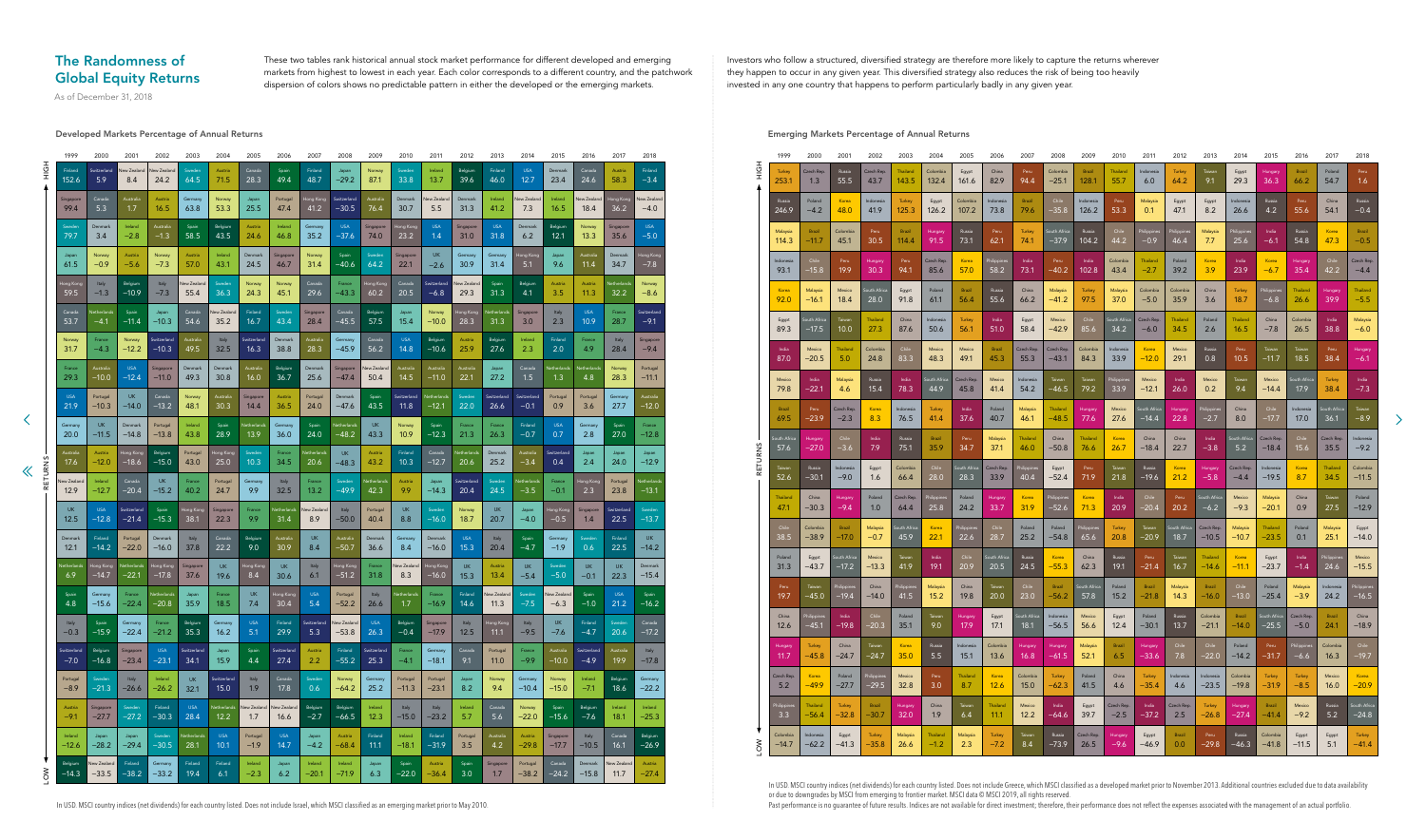#### **US Equities**

#### CRSP 1–10 INDEX

CRSP Deciles 1–10 Index provided by the Center for Research in Security Prices, University of Chicago.

#### July 1962–present

CRSP deciles 1–10 cap-based (market) portfolio; rebalanced quarterly all exchanges; CRSP market index-weighted average of CRSP 1 through CRSP 10.

## Prior to July 1962

NYSE; rebalanced semiannually.

#### S&P 500 INDEX

S&P data © 2019 S&P Dow Jones Indices LLC, a division of S&P Global. All rights reserved.

## DIMENSIONAL US ADJUSTED MARKET 1 INDEX

#### January 1975–present

Compiled by Dimensional from CRSP and Compustat data. Targets all securities of US companies traded on the NYSE, NYSE MKT (formerly AMEX), and Nasdaq Global Market with an emphasis on companies with smaller capitalization, lower relative price, and higher profitability. Profitability is measured as operating income before depreciation and amortization minus interest expense scaled by book. Exclusions: non-US companies, [R](#page-44-0)EITs, UITs, and investment companies. The index has been retroactively calculated by Dimensional and did not exist prior to March 2007. The calculation methodology was amended in January 2014 to include profitability as a factor in selecting securities for inclusion in the index.

#### Prior to January 1975

 $\ll$ 

Targets all securities of US companies traded on the NYSE, NYSE MKT (formerly AMEX), and Nasdaq Global Market with an emphasis on companies with smaller capitalization and lower relative price.

#### DIMENSIONAL US ADJUSTED MARKET 2 INDEX January 1975–present

Compiled by Dimensional from CRSP and Compustat data. Targets all securities of US companies traded on the NYSE, NYSE MKT (formerly AMEX), and Nasdaq Global Market with an emphasis on companies with smaller capitalization, lower relative price, and higher profitability. The index overweights securities of companies with smaller capitalization and lower relative price to a greater degree than the Dimensional US Adjusted Market 1 Index. Profitability is measured as operating income before depreciation and amortization minus interest expense scaled by book. Exclusions: non-US companies, REITs, UITs, and investment companies. The index has been retroactively calculated by Dimensional and did not exist prior to March 2007. The calculation methodology was amended in January 2014 to include profitability as a factor in selecting securities for inclusion in the index.

#### Prior to January 1975

Targets all securities of US companies traded on the NYSE, NYSE MKT (formerly AMEX), and Nasdaq Global Market with an emphasis on companies with smaller capitalization and lower relative price.

#### DIMENSIONAL US ADJUSTED MARKET VALUE INDEX January 1975–present

Compiled by Dimensional from CRSP and Compustat data. Targets all securities of US companies traded on the NYSE, NYSE MKT (formerly AMEX), and Nasdaq Global Market with an emphasis on companies with smaller capitalization, lower relative price, and higher profitability. The index overweights securities of companies with smaller capitalization and lower relative price to a greater degree than the Dimensional US Adjusted Market 2 Index. Profitability is measured as operating income before depreciation and amortization minus interest expense scaled by book. Exclusions: non-US companies, REITs, UITs, and investment companies. The index has been retroactively calculated by Dimensional and did not exist prior to March 2007. The calculation methodology was amended in January 2014 to include profitability as a factor in selecting securities for inclusion in the index.

#### Prior to January 1975

Targets all securities of US companies traded on the NYSE, NYSE MKT (formerly AMEX), and Nasdaq Global Market with an emphasis on companies with smaller capitalization and lower relative price.

#### RUSSELL 3000 INDEX

Frank Russell Company is the source and owner of the trademarks, service marks, and copyrights related to the Russell Indexes.

#### RUSSELL 1000 INDEX

Frank Russell Company is the source and owner of the trademarks, service marks, and copyrights related to the Russell Indexes.

#### RUSSELL 1000 VALUE INDEX

Frank Russell Company is the source and owner of the trademarks, service marks, and copyrights related to the Russell Indexes.

#### RUSSELL 1000 GROWTH INDEX

Frank Russell Company is the source and owner of the trademarks, service marks, and copyrights related to the Russell Indexes.

#### DIMENSIONAL US ADJUSTED LARGE CAP EQUITY INDEX January 1975–present

Compiled by Dimensional from CRSP and Compustat data. Targets the securities of the largest 1,000 US companies traded on the NYSE, NYSE MKT (formerly AMEX), and Nasdaq Global Market with an emphasis on companies with smaller capitalization, lower relative price, and higher profitability. Profitability is measured as operating income before depreciation and amortization minus interest expense scaled by book. Exclusions: non-US companies, REITs, UITs, and investment companies. The index has been retroactively calculated by Dimensional and did not exist prior to December 2012. The calculation methodology was amended in January 2014 to include profitability as a factor in selecting securities for inclusion in the index.

#### Prior to January 1975

Targets the securities of the largest 1,000 US companies traded on the NYSE, NYSE MKT (formerly AMEX), and Nasdaq Global Market with an emphasis on companies with smaller capitalization and lower relative price.

## DIMENSIONAL US LARGE CAP VALUE INDEX

#### January 1975–present

Compiled by Dimensional from CRSP and Compustat data. Targets securities of US companies traded on the NYSE, NYSE MKT (formerly AMEX), and Nasdaq Global Market with market capitalizations above the 1,000th largest company whose relative price is in the bottom 30% of the Dimensional US Large Cap Index after the exclusion of utilities, companies lacking financial data, and companies with negative relative price. The index emphasizes securities with higher profitability, lower relative price, and lower market capitalization. Profitability is measured as operating income before depreciation and amortization minus interest expense scaled by book. Exclusions: non-US companies, REITs, UITs, and investment companies. The index has been retroactively calculated by Dimensional and did not exist prior to March 2007. The calculation methodology was amended in January 2014 to include profitability as a factor in selecting securities for inclusion in the index.

#### Prior to January 1975

Targets securities of US companies traded on the NYSE, NYSE MKT (formerly AMEX), and Nasdaq Global Market with market capitalizations above the 1,000th largest company whose relative price is in the bottom 25% of the Dimensional US Large Cap Index after the exclusion of utilities, companies lacking financial data, and companies with negative relative price.

#### DIMENSIONAL US LARGE CAP GROWTH INDEX

Compiled by Dimensional from CRSP and Compustat data. Targets securities of US companies traded on the NYSE, NYSE MKT (formerly AMEX), and Nasdaq Global Market with market capitalizations above the 1,000th largest company whose relative price is in the top 50% of all large cap companies after the exclusion of utilities, companies lacking financial

data, and companies with negative relative price. The index emphasizes companies with higher profitability, lower relative price, and lower market capitalization. Profitability is measured as operating income before depreciation and amortization minus interest expense scaled by book. Exclusions: non-US companies, REITs, UITs, and investment companies. The index has been retroactively calculated by Dimensional and did not exist prior to December 2012.

#### DIMENSIONAL US LARGE CAP HIGH PROFITABILITY INDEX

Compiled by Dimensional from CRSP and Compustat data. Targets securities of US companies with market capitalizations above the 1,000th largest company whose profitability is in the top 35% of all large cap companies after the exclusion of utilities, companies lacking financial data, and companies with negative relative price. The index emphasizes companies with lower relative price, higher profitability, and lower market capitalization. Profitability is measured as operating income before depreciation and amortization minus interest expense scaled by book. Exclusions: Non-US companies, REITs, UITs, and investment companies. The index has been retroactively calculated by Dimensional and did not exist prior to December 2016.

#### RUSSELL 2000 INDEX

Frank Russell Company is the source and owner of the trademarks, service marks, and copyrights related to the Russell Indexes.

#### RUSSELL 2000 VALUE INDEX

Frank Russell Company is the source and owner of the trademarks, service marks, and copyrights related to the Russell Indexes.

#### RUSSELL 2000 GROWTH INDEX

Frank Russell Company is the source and owner of the trademarks, service marks, and copyrights related to the Russell Indexes.

#### DIMENSIONAL US SMALL CAP GROWTH INDEX

Compiled by Dimensional from CRSP and Compustat data. Targets securities of US companies traded on the NYSE, NYSE MKT (formerly AMEX), and Nasdaq Global Market with market capitalizations in the lowest 8% of the total market capitalization whose relative price is in the top 50% of all small cap companies after the exclusion of utilities, companies lacking financial data, and companies with negative relative price. The index excludes companies with the lowest profitability. Profitability is measured as operating income before depreciation and amortization minus interest expense scaled by book. Exclusions: non-US companies, REITs, UITs, and investment companies. The index has been retroactively calculated by Dimensional and did not exist prior to December 2012.

#### DIMENSIONAL US SMALL CAP INDEX January 1975–present

Compiled by Dimensional from CRSP and Compustat data. Targets securities of US companies traded on the NYSE, NYSE MKT (formerly AMEX), and Nasdaq Global Market whose market capitalization falls in the lowest 8% of the total market capitalization of the eligible market. The index emphasizes companies with higher profitability. Profitability is measured as operating income before depreciation and amortization minus interest expense scaled by book. Exclusions: non-US companies, REITs, UITs, and investment companies. The index has been retroactively calculated by Dimensional and did not exist prior to March 2007. The calculation methodology was amended in January 2014 to include profitability as a factor in selecting securities for inclusion in the index.

#### Prior to January 1975

Targets securities of US companies traded on the NYSE, NYSE MKT (formerly AMEX), and Nasdaq Global Market whose market capitalization falls in the lowest 8% of the total market capitalization of the eligible market.

#### DIMENSIONAL US SMALL CAP VALUE INDEX

January 1975–present Compiled by Dimensional from CRSP and Compustat data. Targets securities of US companies traded on the NYSE, NYSE MKT (formerly AMEX), and Nasdaq Global Market whose relative price is in the bottom 35% of the Dimensional US Small Cap Index after the exclusion of utilities,

companies lacking financial data, and companies with negative relative price. The index emphasizes securities with higher profitability, lower relative price, and lower market capitalization. Profitability is measured as operating income before depreciation and amortization minus interest expense scaled by book. Exclusions: non-US companies, REITs, UITs, and investment companies. The index has been retroactively calculated by Dimensional and did not exist prior to March 2007. The calculation methodology was amended in January 2014 to include profitability as a factor in selecting securities for inclusion in the index.

Prior to January 1975 relative price.

Targets securities of US companies traded on the NYSE, NYSE MKT (formerly AMEX), and Nasdaq Global Market whose relative price is in the bottom 25% of the Dimensional US Small Cap Index after the exclusion of utilities, companies lacking financial data, and companies with negative

## DIMENSIONAL US TARGETED VALUE INDEX

January 1975–present Compiled by Dimensional from CRSP and Compustat data. Targets securities of US companies traded on the NYSE, NYSE MKT (formerly AMEX), and Nasdaq Global Market with market capitalizations below the 500th company in the US market whose relative price is in the bottom 50% of the small and mid cap universe after the exclusion of utilities, companies lacking financial data, and companies with negative relative price. The index emphasizes companies with higher profitability. Profitability is measured as operating income before depreciation and amortization minus interest expense scaled by book. Exclusions: non-US companies, REITs, UITs, and investment companies. The index has been retroactively calculated by Dimensional and did not exist prior to March 2007. The calculation methodology was amended in January 2014 to include profitability as a factor in selecting securities for inclusion in the index.

Prior to January 1975 Targets securities of US companies traded on the NYSE, NYSE MKT (formerly AMEX), and Nasdaq Global Market with market capitalizations below the 1,000th company in the US market whose relative price is in the bottom 50% of the small and mid cap universe after the exclusion of utilities, companies lacking financial data, and companies with negative relative price. Mid cap companies with low relative price are generally defined as companies whose market capitalization falls below that of the 500th largest company in the eligible market and whose relative price is in the in the bottom 25% of the small and mid cap universe after the exclusion of utilities, companies lacking financial data, and companies with negative relative price.

# **Non-US Equities**

#### MSCI WORLD EX USA INDEX

MSCI World ex USA Index (gross dividends) © MSCI 2019,

all rights reserved.

#### MSCI ALL COUNTRY WORLD EX USA INDEX

MSCI All Country World ex USA Index (gross dividends) © MSCI 2019, all rights reserved.

#### DIMENSIONAL INTERNATIONAL ADJUSTED MARKET INDEX

Compiled by Dimensional from Bloomberg securities data. Targets all the securities in the eligible markets with an emphasis on companies with smaller market capitalization, lower relative price, and higher profitability. Profitability is measured as operating income before depreciation and amortization minus interest expense scaled by book. Exclusions: REITs and investment companies. The index has been retroactively calculated by Dimensional and did not exist prior to April 2008. The calculation methodology was amended in January 2014 to include profitability as a factor in selecting securities for inclusion in the index.

## DIMENSIONAL INTERNATIONAL VECTOR INDEX

Compiled by Dimensional from Bloomberg securities data. Targets all the securities in the eligible markets with an emphasis on companies with smaller market capitalization, lower relative price, and higher profitability. The index overweights securities of companies with smaller capitalization and lower relative price to a greater degree than the Dimensional International Adjusted Market Index. Profitability is measured as operating income before depreciation and amortization minus interest expense scaled by book. Exclusions: REITs and investment companies. The index has been retroactively calculated by Dimensional and did not exist prior to April 2008. The calculation methodology was amended in January 2014 to include profitability as a factor in selecting securities for inclusion in the index.

#### DIMENSIONAL INTERNATIONAL LARGE VALUE INDEX

Compiled by Dimensional from Bloomberg securities data. Targets large cap companies whose relative price is in the bottom 30% of their country's large companies after the exclusion of utilities and companies with either negative or missing relative price data. The index emphasizes companies with smaller market capitalization, lower relative price, and higher profitability. The index also excludes those companies with the lowest profitability and highest relative price within their country's large value universe. Profitability is measured as operating income before depreciation and amortization minus interest expense scaled by book. Exclusions: REITs and investment companies. The index has been retroactively calculated by Dimensional and did not exist prior to April 2008. The calculation methodology was amended in January 2014 to include profitability as a factor in selecting securities for inclusion in the index.

#### DIMENSIONAL INTERNATIONAL LARGE CAP GROWTH INDEX

Compiled by Dimensional from Bloomberg securities data. Targets large cap securities in the eligible markets whose relative price is in the top 50% of the country's large cap securities after the exclusion of utilities and companies with negative or missing relative price data. The index emphasizes companies with smaller market capitalization, lower relative price, and higher profitability. Profitability is measured as operating income before depreciation and amortization minus interest expense scaled by book. Exclusions: REITs and investment companies. The index has been retroactively calculated by Dimensional and did not exist prior to April 2008. The calculation methodology was amended in January 2014 to include profitability as a factor in selecting securities for inclusion in the index.

#### DIMENSIONAL INTERNATIONAL LARGE CAP HIGH PROFITABILITY INDEX

Compiled by Dimensional from Bloomberg securities data. Targets large cap securities in the eligible markets whose profitability is in the top 35% of their country's large cap securities after the exclusion of utilities, companies lacking financial data, and companies with negative relative price. The index emphasizes companies with smaller market capitalization, lower relative price, and higher profitability. Profitability is measured as operating income before depreciation and amortization minus interest expense scaled by book. Exclusions: REITs and investment companies. The index has been retroactively calculated by Dimensional and did not exist prior to December 2016.

#### MSCI WORLD EX USA SMALL CAP INDEX

MSCI World ex USA Small Cap Index (gross dividends) © MSCI 2019, all rights reserved.

#### DIMENSIONAL INTERNATIONAL SMALL CAP INDEX January 1994–present

Compiled by Dimensional from Bloomberg securities data. Market capitalization-weighted index of small company securities in the eligible markets excluding those with the lowest profitability and highest relative price within the small cap universe. Profitability is measured as operating income before depreciation and amortization minus interest expense scaled by book. Exclusions: REITs and investment companies. The index has been retroactively calculated by Dimensional and did not exist prior to April 2008. The calculation methodology was amended in January 2014 to include profitability as a factor in selecting securities for inclusion in the index.

#### July 1981–December 1993

Created by Dimensional; includes securities of MSCI EAFE countries in the bottom 10% of market capitalization excluding the bottom 1%. All securities are market capitalization weighted. Each country is capped at 50%; rebalanced semiannually.

#### Prior to July 1981 50% Hoare Govett Small Companies Index, 50% Nomura Small Companies Index.

#### DIMENSIONAL INTERNATIONAL SMALL CAP VALUE INDEX January 1994–present

Compiled by Dimensional from Bloomberg securities data. The index is defined as companies whose relative price is in the bottom 35% of their country's respective constituents in the Dimensional International Small Cap Index after the exclusion of utilities and companies with either negative or missing relative price data. The index also excludes those companies with the lowest profitability within their country's small value universe. Profitability is measured as operating income before depreciation and amortization minus interest expense scaled by book. Exclusions: REITs and investment companies. The index has been retroactively calculated by Dimensional and did not exist prior to April 2008. The calculation methodology was amended in January 2014 to include profitability as a factor in selecting securities for inclusion in the index.

#### Prior to January 1994

Includes securities of MSCI EAFE countries in the top 30% of book-tomarket by market capitalization conditional on the securities being in the bottom 10% of market capitalization excluding the bottom 1%. All securities are market capitalization weighted. Each country is capped at 50%; rebalanced semiannually.

#### DIMENSIONAL INTERNATIONAL SMALL CAP GROWTH INDEX

Compiled by Dimensional from Bloomberg securities data. Targets small cap securities in the eligible markets whose relative price is in the top 50% of the country's small cap securities after the exclusion of utilities and companies with negative or missing relative price data. The index excludes companies with the lowest profitability and highest relative price within the small growth universe. Profitability is measured as operating income before depreciation and amortization minus interest expense scaled by book. Exclusions: REITs and investment companies. The index has been retroactively calculated by Dimensional and did not exist prior to April 2008. The calculation methodology was amended in January 2014 to include profitability as a factor in selecting securities for inclusion in the index.

 $\rightarrow$ 

#### MSCI EMERGING MARKETS INDEX

MSCI Emerging Markets Index (gross dividends) © MSCI 2019, all rights reserved.

#### MSCI EMERGING MARKETS SMALL CAP INDEX

MSCI Emerging Markets Small Cap Index (gross dividends) © MSCI 2019, all rights reserved.

#### DIMENSIONAL EMERGING MARKETS ADJUSTED MARKET INDEX

Compiled by Dimensional from Bloomberg securities data. Targets all securities in the eligible markets with an emphasis on companies with smaller market capitalization, lower relative price, and higher profitability. Profitability is measured as operating income before depreciation and amortization minus interest expense scaled by book. Exclusions: REITs and investment companies. The index has been retroactively calculated by Dimensional and did not exist prior to April 2008. The calculation methodology was amended in January 2014 to include profitability as a factor in selecting securities for inclusion in the index.

#### DIMENSIONAL EMERGING MARKETS VALUE INDEX January 1994–present

Compiled by Dimensional from Bloomberg securities data. Targets securities of companies whose relative price is in the bottom 33% of their country's companies after the exclusion of utilities and companies with either negative or missing relative price data. The index emphasizes companies with smaller market capitalization, lower relative price, and higher profitability. The index also excludes those companies with the lowest profitability and highest relative price within their country's value universe. Profitability is measured as operating income before depreciation and amortization minus interest expense scaled by book. Exclusions:

## <span id="page-45-0"></span>Sources and Descriptions of Data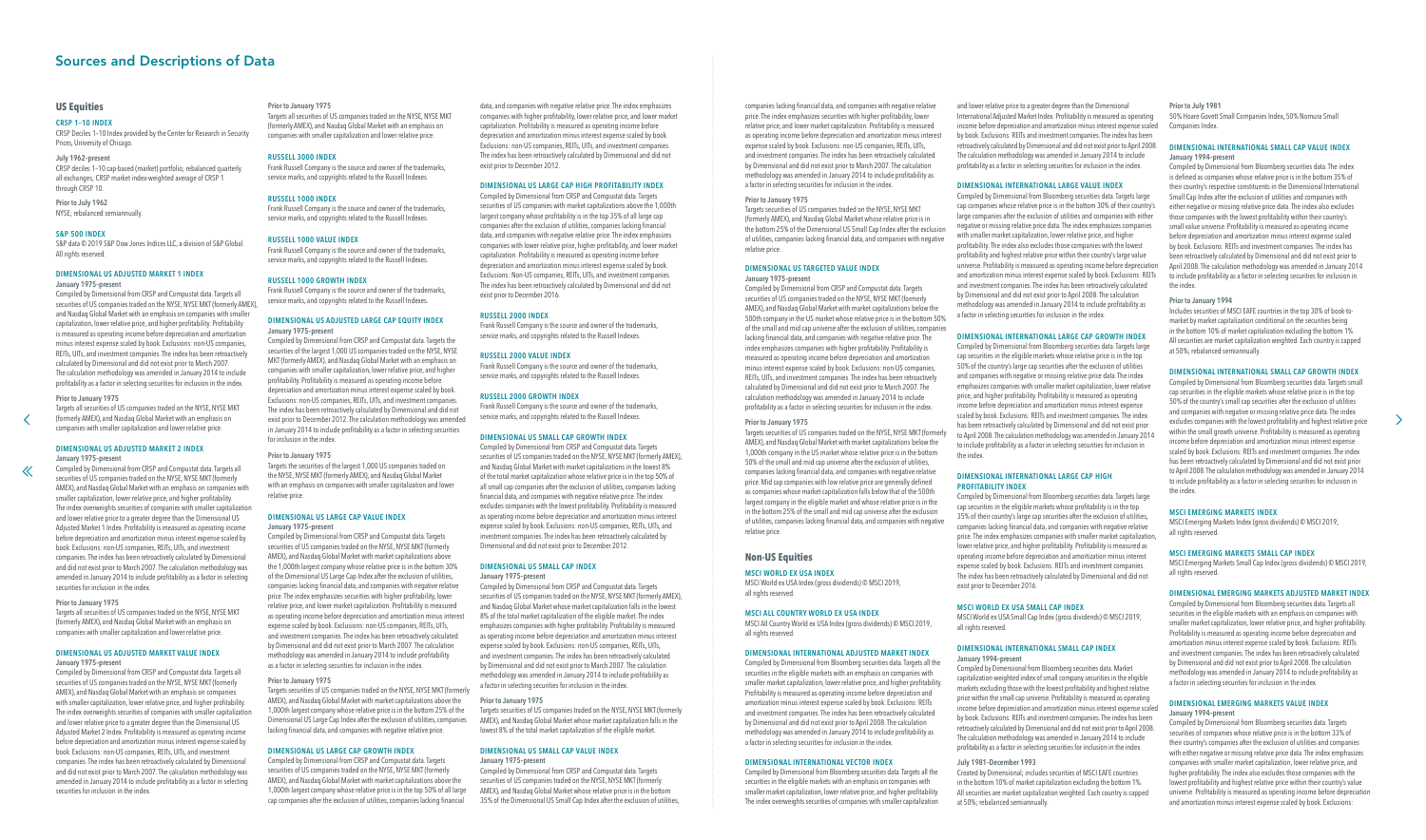<span id="page-46-0"></span>REITs and investment companies. The index has been retroactively calculated by Dimensional and did not exist prior to April 2008. The calculation methodology was amended in January 2014 to include profitability as a factor in selecting securities for inclusion in the index.

Prior to January 1994 Fama/French Emerging Markets Value Index.

## DIMENSIONAL EMERGING MARKETS GROWTH INDEX

Compiled by Dimensional from Bloomberg securities data. Targets securities of companies whose relative price is in the top 50% of their country's companies after the exclusion of utilities and companies with either negative or missing relative price data. The index emphasizes companies with smaller market capitalization, lower relative price, and higher profitability. Profitability is measured as operating income before depreciation and amortization minus interest expense scaled by book. Exclusions: REITs and investment companies. The index has been retroactively calculated by Dimensional and did not exist prior to April 2008. The calculation methodology was amended in January 2014 to include profitability as a factor in selecting securities for inclusion in the index.

FTSE fixed income indices © 2019 FTSE Fixed Income LLC. All rights reserved.

#### DIMENSIONAL EMERGING MARKETS SMALL INDEX January 1994–present

Compiled by Dimensional from Bloomberg securities data. The index is a market capitalization-weighted index of small company securities in the eligible markets excluding those with the lowest profitability and highest relative price within the small cap universe. Profitability is measured as operating income before depreciation and amortization minus interest [e](#page-45-0)xpense scaled by book. Exclusions: REITs and investment companies. The index has been retroactively calculated by Dimensional and did not exist prior to April 2008. The calculation methodology was amended in January 2014 to include profitability as a factor in selecting securities for inclusion in the index.

Prior to January 1994 Fama/French Emerging Markets Small Cap Index.

## **Fixed Income**

 $\ll$ 

#### FTSE US GOVERNMENT BOND INDEX 1–3 YEARS

FTSE fixed income indices © 2019 FTSE Fixed Income LLC. All rights reserved.

#### FTSE US GOVERNMENT BOND INDEX 3–7 YEARS

## ONE-MONTH US TREASURY BILLS

© 2019 and earlier, Morningstar. All rights reserved. Underlying data provided by Ibbotson Associates via Morningstar Direct.

#### LONG-TERM GOVERNMENT BONDS

© 2019 and earlier, Morningstar. All rights reserved. Underlying data provided by Ibbotson Associates via Morningstar Direct. Includes US government bonds with an average maturity of 20 years.

#### LONG-TERM CORPORATE BONDS

© 2019 and earlier, Morningstar. All rights reserved. Underlying data provided by Ibbotson Associates via Morningstar Direct. Includes US corporate bonds with an average maturity of 20 years.

#### BLOOMBERG BARCLAYS US AGGREGATE BOND INDEX Data provided by Bloomberg.

## BLOOMBERG BARCLAYS US GOVERNMENT/CREDIT BOND INDEX INTERMEDIATE

Data provided by Bloomberg.

#### DIMENSIONAL US ADJUSTED INVESTMENT GRADE INDEX

Compiled by Dimensional using data provided by Bloomberg. Includes securities in Bloomberg Barclays US 3–10 Year Government, Credit Aaa, Aa, A, Baa indexes, and Bloomberg Barclays US 1–3 Year Government, Credit Aaa, Aa, A, Baa indexes. Securities can be over- or underweighted based on government/credit spreads. When the difference in yields between credit and government bonds is narrow, government bonds may be held above 50%. When the difference in yields between credit and government bonds is wide, government bonds may be held below 50%. Securities can be over- or underweighted with respect to their market cap weight based on credit spreads. When the difference in yields between AAA+AA and A+BBB is narrow, AAA+AA bonds may be held above market cap weight. When the difference in yields between AAA+AA and A+BBB is wide, AAA+AA bonds may be held below market cap weight. When the difference in yields between AAA+AA and BBB is narrow, BBB bonds may be held below market cap weight. When the difference in yields between AAA+AA and BBB is wide, BBB bonds may be held above market cap weight. The duration of the index is based on the term spread between 5–10 year government/credit bonds and 1–3 year government/credit bonds. When the term spread is wide, the duration of the index can be longer than the duration of Bloomberg Barclays US Aggregate Index. When the term spread is narrow, the duration of the index can be shorter than the duration of Bloomberg Barclays US Aggregate Index. The duration of the government component is based on the term spread between 5–10 year government bonds and 1–3 year government bonds. When the term spread is wide, the duration of the government component can be longer than the duration of Bloomberg Barclays US Government Index. When the term spread is narrow, the duration of the index can be shorter than the duration of Bloomberg Barclays US Government Index.

#### FTSE WORLD GOVERNMENT BOND INDEX 1–3 YEARS (HEDGED TO USD)

FTSE fixed income indices © 2019 FTSE Fixed Income LLC. All rights reserved.

#### FTSE WORLD GOVERNMENT BOND INDEX 3–7 YEARS (HEDGED TO USD)

FTSE fixed income indices © 2019 FTSE Fixed Income LLC. All rights reserved.

#### BLOOMBERG BARCLAYS GLOBAL AGGREGATE BOND INDEX (HEDGED TO USD)

Data provided by Bloomberg.

#### DIMENSIONAL GLOBAL SHORT-TERM GOVERNMENT VARIABLE MATURITY INDEX

The Dimensional Matrix Book 2019 contains copyrighted data owned by Dimensional Fund Advisors and/or licensed for use by Dimensional Fund Advisors pursuant to agreements with index data providers. This book and the data contained herein may not be redistributed, reproduced, copied, modified, transferred, disclosed, or used in any way not expressly permitted by Dimensional Fund Advisors. Any such redistribution, reproduction, copying, modification, transfer, disclosure, or use may constitute a violation of the rights of Dimensional Fund Advisors or its licensors under copyright and trade secret laws, including the copyright laws of the United States (17 U.S.C. 101 et seq) and/or the trade secret laws of several states, and may subject the user to civil and criminal penalties as provided under these laws.

Indices are not available for direct investment; therefore, their performance does not reflect the expenses associated with the management of an actual portfolio. Past performance is not a quarantee of future results.

Compiled by Dimensional using FTSE data © 2019. Includes securities in the FTSE World Government Bond 1–3 Years and 3–5 Years indices. Countries: Austria, Australia, Belgium, Canada, France, Germany, Japan, the Netherlands, New Zealand, Norway, Spain, Sweden, Switzerland, the UK, and the US. Countries with the steepest yield curves are overweight with respect to their market cap weight. For countries included, duration corresponds to the steepest segment of that country's yield curve. Currency exposure is hedged to USD. Rebalanced monthly.

#### DIMENSIONAL GLOBAL INTERMEDIATE-TERM GOVERNMENT VARIABLE MATURITY INDEX

This material is solely for informational purposes and shall not constitute an offer to sell or the solicitation to buy securities. The opinions expressed herein represent the current, good faith views of the author(s) at publication and are provided for limited purposes, are not definitive investment advice, and should not be relied on as such. The information presented in this book has been developed internally and/or obtained from source believed to be reliable; however, Dimensional Fund Advisors does not guarantee the accuracy, adequacy, or completeness of such information. Predictions, opinions, and other information contained in this book are subject to change continually and without notice of any kind and may no longer be true after the date indicated. Any forward-looking statements speak only as of the date they are made, and Dimensional Fund Advisors assumes no duty to and does not undertake to update forward-looking statements. Forward-looking statements are subject to numerous assumptions, risks, and uncertainties, which change over time. Actual results could differ materially from those anticipated in forward-looking statements.

Compiled by Dimensional using FTSE data © 2019. Includes securities in the FTSE World Government Bond 1–3 Years, 3–5 Years, and 5–7 Years indices. Countries with the steepest yield curves are overweight with respect to their market cap weight. For countries included, duration corresponds to the steepest segment of that country's yield curve. Currency exposure is hedged to USD. The index has been retroactively calculated by Dimensional and did not exist prior to December 2012.

#### DIMENSIONAL GLOBAL ADJUSTED FIXED INCOME MARKET INDEX

Compiled by Dimensional using data provided by Bloomberg. Based on securities in the universe of the Bloomberg Barclays Global Aggregate Index and Global High Yield Index. Includes global government bonds,

Equity investment risks include loss of principal and fluctuating value. Small cap securities are subject to greater volatility than those in other asset categories. International investing involves special risks, such as and political instability. Investing in emerging markets may accentuate these risks. Sector-specific investments can also increase these risks.

 $\rightarrow$ 

Fixed income risks include loss of principal and fluctuating value. Fixed income securities are subject to increased loss of principal during periods of rising interest rates. Fixed income investments are subject to variou including changes in credit quality, liquidity, prepayments, and other factors.

global investment grade corporate bonds, and global BB corporates. Eligible currencies: AUD, CAD, CHF, EUR, GBP, JPY, USD. Currency exposure is hedged to USD. Within the universe, the index identifies the yield curves that offer the highest expected returns, the duration ranges on those yield curves offering the highest expected returns, and assesses the increased expected returns associated with allocation to bonds with different credit qualities. It then overweights (with respect to their market cap weight) bonds of yield curves, duration ranges, and credit qualities that offer higher expected returns. It also employs credit quality, currency, and duration requirements relative to the eligible market.

#### DOW JONES US SELECT REIT INDEX

Dow Jones data © 2019 S&P Dow Jones Indices LLC, a division of S&P Global. All rights reserved.

#### S&P GLOBAL EX US REIT INDEX

Shown in gross dividends. S&P data © 2019 S&P Dow Jones Indices LLC, a division of S&P Global. All rights reserved.

BLOOMBERG BARCLAYS MUNICIPAL BOND INDEX Data provided by Bloomberg.

BLOOMBERG COMMODITY TOTAL RETURN INDEX Data provided by Bloomberg.

BLOOMBERG BARCLAYS US TIPS INDEX

Data provided by Bloomberg.

#### **Inflation**

#### INFLATION: US CONSUMER PRICE INDEX

© 2019 and earlier, Morningstar. All rights reserved. Underlying data provided by Ibbotson Associates via Morningstar Direct.

#### DIMENSIONAL GLOBAL 25/75 INDEX

Compiled by Dimensional. Rebalanced annually in January. 25% equity component is composed of Dimensional US Adjusted Market 2 Index with home bias, Dimensional International Adjusted Market Index, and Dimensional Emerging Markets Adjusted Market Index. 75% fixed income component is composed of 30% Bloomberg Barclays US Government/Credit Bond Index Intermediate, 33.75% FTSE Non-USD World Government Bond Index 1–5 Years (hedged to USD), and 11.25% Bloomberg Barclays US TIPS Index. Prior to January 2001, fixed income component is composed of 37.5% Bloomberg Barclays US Government/ Credit Bond Index Intermediate and 37.5% FTSE Non-USD World Government Bond Index 1–5 Years (hedged to USD).

#### DIMENSIONAL GLOBAL 60/40 INDEX

Compiled by Dimensional. Rebalanced annually in January. 60% equity component is composed of Dimensional US Adjusted Market 2 Index with home bias, Dimensional International Adjusted Market Index, and Dimensional Emerging Markets Adjusted Market Index. 40% fixed income component is composed of 18% Bloomberg Barclays US Government/ Credit Bond Index Intermediate, 20% FTSE Non-USD World Government Bond Index 1–5 Years (hedged to USD), and 2% Bloomberg Barclays US TIPS Index. Prior to January 2001, fixed income component is composed of 20% Bloomberg Barclays US Government/Credit Bond Index Intermediate and 20% FTSE Non-USD World Government Bond Index 1–5 Years (hedged to USD).

## DIMENSIONAL GLOBAL EQUITY INDEX

Compiled by Dimensional. Rebalanced annually in January. Index is composed of Dimensional US Adjusted Market 2 Index with home bias, Dimensional International Adjusted Market Index, and Dimensional Emerging Markets Adjusted Market Index.

- 
- 

Data presented in the Growth of \$1 charts is hypothetical and assumes reinvestment of income and no transaction costs or taxes. The charts are for illustrative purposes only and are not indicative of any investment.

Dimensional Fund Advisors LP ("Dimensional Fund Advisors") is an investment advisor registered with the Securities and Exchange Commission.

The returns of indices presented herein reflect hypothetical performance and do not represent returns that any investor actually attained. Changes in the assumptions upon which such performance is based may have a material impact on the hypothetical returns presented. Hypothetical backtested returns have many inherent limitations. Unlike actual performance, it does not represent actual trading. Since trades have not actually been executed, results may have under-or overcompensated for the impact, if any, of certain market factors, such as lack of liquidity, and may not reflect the impact that certain economic or market factors may have had on the decision-ma process. Hypothetical backtested performance also is developed with the benefit of hindsight. Other periods selected may have different results, including losses. There can be no assurance that Dimensional Fund Advisors wi achieve profits or avoid incurring substantial losses.

Eugene Fama and Ken French are members of the Board of Directors of the general partner of, and provide consulting services to, Dimensional Fund Advisors LP.

© 2019 Dimensional Fund Advisors LP